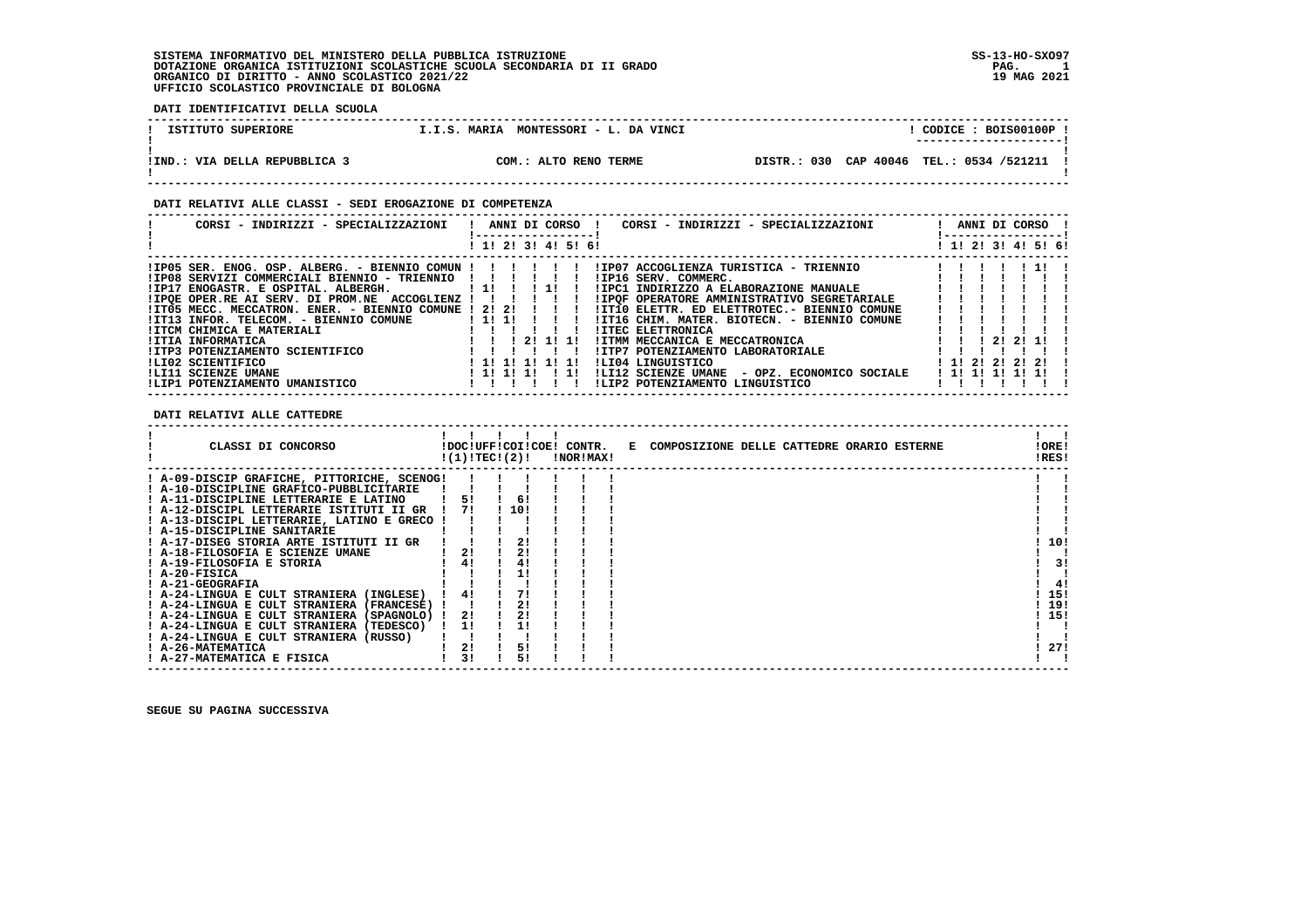**DATI IDENTIFICATIVI DELLA SCUOLA**

| ISTITUTO SUPERIORE            | MONTESSORI - L. DA VINCI<br>I.I.S. MARIA | CODICE: BOIS00100P!                                                |
|-------------------------------|------------------------------------------|--------------------------------------------------------------------|
| !IND.: VIA DELLA REPUBBLICA 3 | COM.: ALTO RENO TERME                    | ----------------------<br>DISTR.: 030 CAP 40046 TEL.: 0534 /521211 |

 **------------------------------------------------------------------------------------------------------------------------------------**

#### **DATI RELATIVI ALLE CATTEDRE**

| CLASSI DI CONCORSO                                                                                                                                                                                                                                                                                                                                                                                                                                                                                                                                   |                          | 11111<br>!DOC!UFF!COI!COE! CONTR.<br>$!(1)!TEC!(2)!$ $INORIMAX!$ |               |               |  | E COMPOSIZIONE DELLE CATTEDRE ORARIO ESTERNE | !ORE!<br>!RES! |
|------------------------------------------------------------------------------------------------------------------------------------------------------------------------------------------------------------------------------------------------------------------------------------------------------------------------------------------------------------------------------------------------------------------------------------------------------------------------------------------------------------------------------------------------------|--------------------------|------------------------------------------------------------------|---------------|---------------|--|----------------------------------------------|----------------|
| A-31-SCIENZE DEGLI ALIMENTI                                                                                                                                                                                                                                                                                                                                                                                                                                                                                                                          |                          |                                                                  |               |               |  |                                              | 6!             |
| ! A-34-SCIENZE E TECNOLOGIE CHIMICHE                                                                                                                                                                                                                                                                                                                                                                                                                                                                                                                 | $\frac{1}{1}$            |                                                                  |               | $\frac{1}{1}$ |  |                                              |                |
| ! A-37-COSTRUZ TECNOL E TECN RAPPR GRAFICA! !                                                                                                                                                                                                                                                                                                                                                                                                                                                                                                        |                          |                                                                  |               | $\frac{1}{1}$ |  |                                              |                |
| ! A-40-TECNOLOGIE ELETTRICHE ELETTRONICHE ! !                                                                                                                                                                                                                                                                                                                                                                                                                                                                                                        |                          |                                                                  |               | $\frac{1}{1}$ |  |                                              |                |
| ! A-41-SCIENZE E TECNOLOGIE INFORMATICHE ! 1!                                                                                                                                                                                                                                                                                                                                                                                                                                                                                                        |                          |                                                                  |               | $\frac{1}{2}$ |  |                                              | -25!           |
| ! A-42-SCIENZE E TECNOLOGIE MECCANICHE                                                                                                                                                                                                                                                                                                                                                                                                                                                                                                               |                          | 3!                                                               |               | 4!            |  |                                              | 15!            |
| A-43-SCIENZE E TECNOLOGIE NAUTICHE                                                                                                                                                                                                                                                                                                                                                                                                                                                                                                                   |                          |                                                                  |               |               |  |                                              |                |
| ! A-45-SCIENZE ECONOMICO-AZIENDALI                                                                                                                                                                                                                                                                                                                                                                                                                                                                                                                   |                          |                                                                  | $\frac{1}{2}$ |               |  |                                              | 9!             |
| ! A-46-SCIENZE GIURIDICO-ECONOMICHE                                                                                                                                                                                                                                                                                                                                                                                                                                                                                                                  |                          |                                                                  |               | 21            |  |                                              | 15!            |
| ! A-47-SCIENZE MATEMATICHE APPLICATE                                                                                                                                                                                                                                                                                                                                                                                                                                                                                                                 |                          |                                                                  |               |               |  |                                              |                |
| ! A-48-SCIENZE MOTORIE E SPORTIVE II GRADO! 2!                                                                                                                                                                                                                                                                                                                                                                                                                                                                                                       |                          |                                                                  |               | 4!            |  |                                              | 8!             |
|                                                                                                                                                                                                                                                                                                                                                                                                                                                                                                                                                      |                          |                                                                  |               | 4!            |  |                                              | 3!             |
|                                                                                                                                                                                                                                                                                                                                                                                                                                                                                                                                                      |                          |                                                                  |               |               |  |                                              |                |
|                                                                                                                                                                                                                                                                                                                                                                                                                                                                                                                                                      |                          |                                                                  |               |               |  |                                              | 6!             |
| 1 A-50-SCIENZE NAT, CHIM E BIOLOG 1 31 1 4<br>1 A-51-SCIENZE, TECNOL E TECN AGR 1 1 1<br>1 A-54-STORIA DELL'ARTE<br>1 A-66-TRATT TESTI DATI APPLIC INFORMATICA! 1 1<br>$\begin{tabular}{c c c} & .00031 & .00000 & .00000 & .00000 & .00000 \\ \hline \hline \end{tabular} \begin{tabular}{c c c} \multicolumn{3}{c}{\textbf{1}} & .00000 & .00000 & .00000 \\ \multicolumn{2}{c}{\textbf{1}} & .00000 & .00000 & .00000 \\ \multicolumn{2}{c}{\textbf{1}} & .00000 & .00000 & .000000 & .00000 \\ \multicolumn{2}{c}{\textbf{1}} & .00000 & .00000$ |                          |                                                                  |               |               |  |                                              |                |
|                                                                                                                                                                                                                                                                                                                                                                                                                                                                                                                                                      |                          |                                                                  |               |               |  |                                              | 4!             |
|                                                                                                                                                                                                                                                                                                                                                                                                                                                                                                                                                      |                          |                                                                  |               |               |  |                                              | 9!             |
|                                                                                                                                                                                                                                                                                                                                                                                                                                                                                                                                                      |                          |                                                                  |               |               |  |                                              | 9!             |
|                                                                                                                                                                                                                                                                                                                                                                                                                                                                                                                                                      |                          |                                                                  |               |               |  |                                              | 5!             |
|                                                                                                                                                                                                                                                                                                                                                                                                                                                                                                                                                      |                          |                                                                  |               |               |  |                                              |                |
|                                                                                                                                                                                                                                                                                                                                                                                                                                                                                                                                                      |                          |                                                                  |               |               |  |                                              | 6!             |
|                                                                                                                                                                                                                                                                                                                                                                                                                                                                                                                                                      |                          |                                                                  |               |               |  |                                              |                |
|                                                                                                                                                                                                                                                                                                                                                                                                                                                                                                                                                      |                          |                                                                  |               |               |  |                                              |                |
|                                                                                                                                                                                                                                                                                                                                                                                                                                                                                                                                                      |                          |                                                                  |               |               |  |                                              |                |
|                                                                                                                                                                                                                                                                                                                                                                                                                                                                                                                                                      |                          |                                                                  |               |               |  |                                              |                |
|                                                                                                                                                                                                                                                                                                                                                                                                                                                                                                                                                      |                          |                                                                  |               |               |  |                                              |                |
|                                                                                                                                                                                                                                                                                                                                                                                                                                                                                                                                                      |                          |                                                                  |               |               |  |                                              | 6!             |
|                                                                                                                                                                                                                                                                                                                                                                                                                                                                                                                                                      |                          |                                                                  |               |               |  |                                              |                |
|                                                                                                                                                                                                                                                                                                                                                                                                                                                                                                                                                      |                          |                                                                  |               |               |  |                                              | 6!             |
| ! B-16-LAB SCIENZE E TECNOL INFORMATICHE                                                                                                                                                                                                                                                                                                                                                                                                                                                                                                             |                          | 11                                                               |               | 11            |  |                                              | 17!            |
| B-17-LAB SCIENZE E TECNOL MECCANICHE                                                                                                                                                                                                                                                                                                                                                                                                                                                                                                                 |                          | 2!                                                               | 11            | 2!            |  |                                              | 14!            |
|                                                                                                                                                                                                                                                                                                                                                                                                                                                                                                                                                      | - DI CUI UFFICIO TECNICO |                                                                  | 11            |               |  |                                              |                |
| ! B-18-LAB SC E TECNOL TESS ABBIGL MODA                                                                                                                                                                                                                                                                                                                                                                                                                                                                                                              |                          |                                                                  |               |               |  |                                              |                |
| ! B-19-LAB SERVIZI RICETTIVITA' ALBERGHIER!                                                                                                                                                                                                                                                                                                                                                                                                                                                                                                          |                          |                                                                  |               |               |  |                                              | ! 13!          |
| ! B-20-LAB SERV ENOGASTRON, SETT CUCINA                                                                                                                                                                                                                                                                                                                                                                                                                                                                                                              |                          |                                                                  |               |               |  |                                              | 110!           |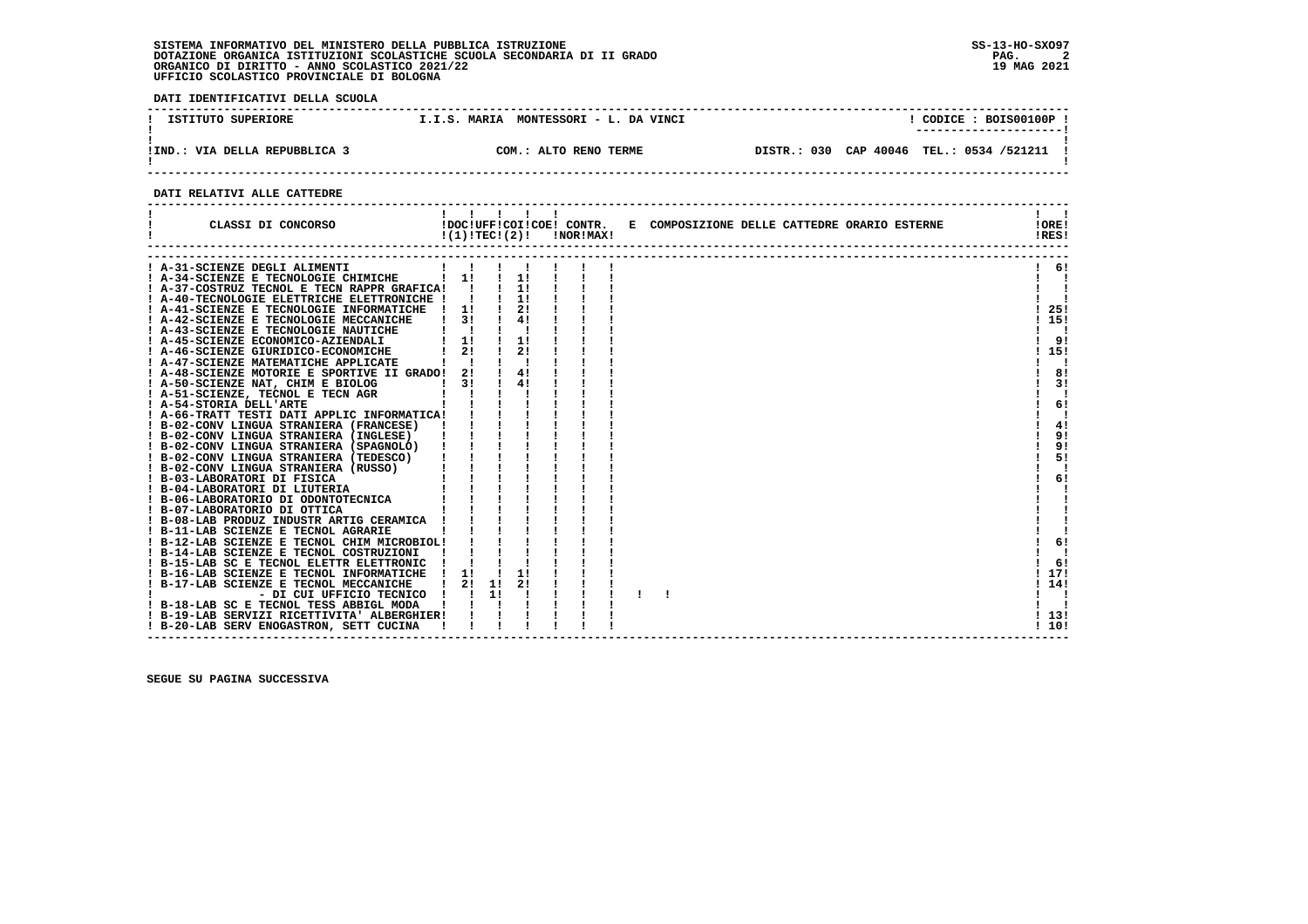**DATI IDENTIFICATIVI DELLA SCUOLA**

| ISTITUTO SUPERIORE            | MONTESSORI - L. DA VINCI<br>I.I.S. MARIA | CODICE: BOIS00100P!<br>---------------------- |
|-------------------------------|------------------------------------------|-----------------------------------------------|
| !IND.: VIA DELLA REPUBBLICA 3 | COM.: ALTO RENO TERME                    | CAP 40046 TEL.: 0534 /521211<br>DISTR.: 030   |

 **------------------------------------------------------------------------------------------------------------------------------------**

 **DATI RELATIVI ALLE CATTEDRE**

| CLASSI DI CONCORSO                                                                                                                                                                                                                                                                                                                                         | !DOC!UFF!COI!COE! CONTR.<br>!(1)!TEC!(2)! |  | <b>!NOR!MAX!</b> | E COMPOSIZIONE DELLE CATTEDRE ORARIO ESTERNE | !ORE!<br>!RES! |
|------------------------------------------------------------------------------------------------------------------------------------------------------------------------------------------------------------------------------------------------------------------------------------------------------------------------------------------------------------|-------------------------------------------|--|------------------|----------------------------------------------|----------------|
| ! B-21-LAB SERV ENOGASTRON, SETT SALA VEND!<br>! B-22-LAB TECNOL E TECN COMUNICAZ MULTIME!<br>! B-23-LAB SERVIZI SOCIO-SANITARI<br>! B-24-LAB SCIENZE E TECNOL NAUTICHE<br>! B-25-LAB SCIENZE E TECNOLCOSTR NAVALI<br>! B-26-LABORATORIO DI TECNOLOGIE DEL LEGNO!<br>! B-27-LABORATORIO DI TECNOLOGIE DEL MARMO!<br>! B-28-LABORATORIO DI TECNOLOGIE ORAFE |                                           |  |                  |                                              | -61            |

 **(1) TITOLARI/INCARICATI**

 **(2) CATTEDRE/POSTI POTENZ.**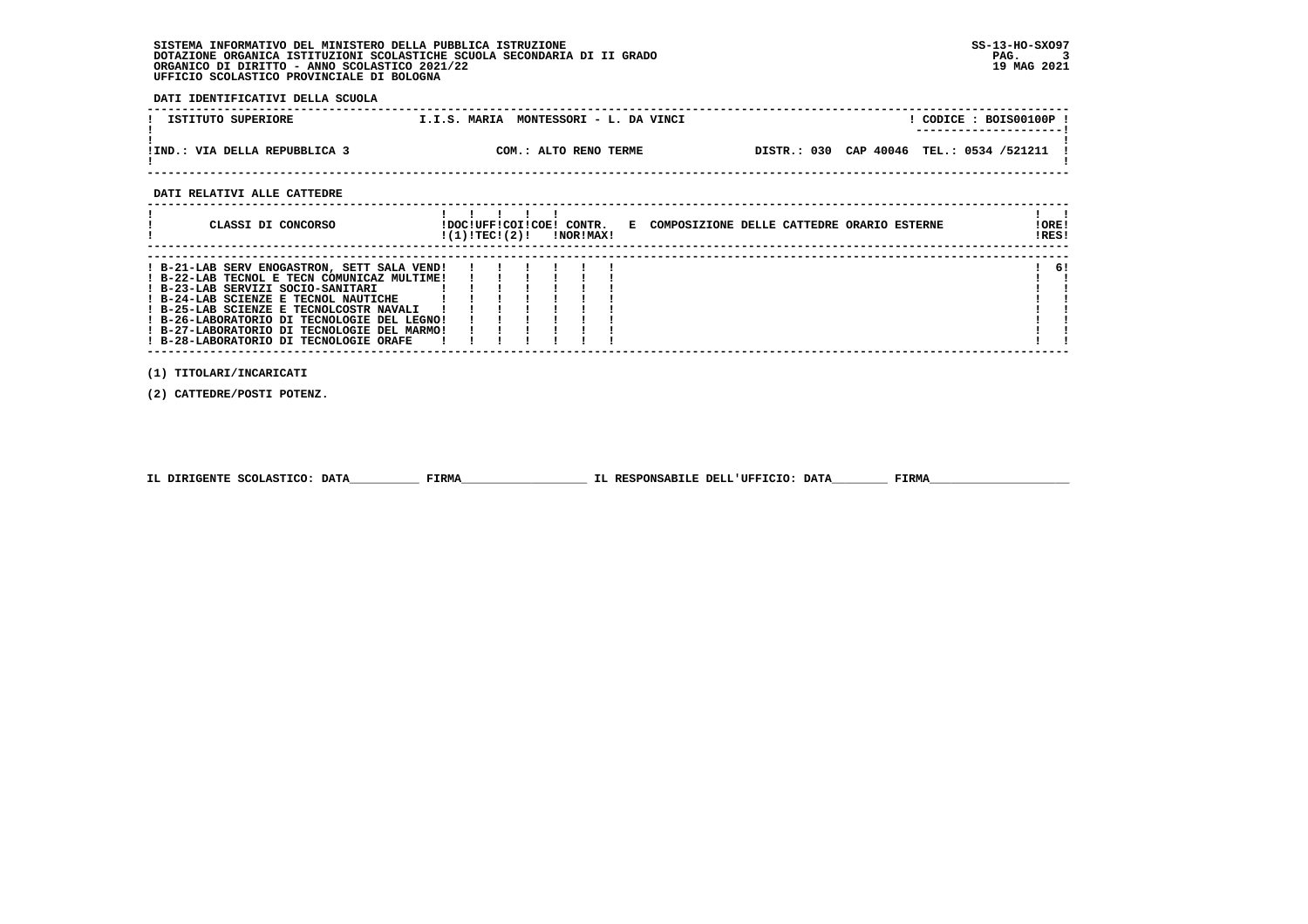**DATI IDENTIFICATIVI DELLA SCUOLA**

| ISTITUTO SUPERIORE      | I.I.S. GIORDANO | <b>BRUNO</b> |  |  |  | CODICE: BOIS00300A!<br>---------------------- |  |
|-------------------------|-----------------|--------------|--|--|--|-----------------------------------------------|--|
| !IND.: VIALE I MAGGIO 5 |                 | COM.: BUDRIO |  |  |  | DISTR.: 031 CAP 40054 TEL.: 051 /6923910 !    |  |

#### **DATI RELATIVI ALLE CLASSI - SEDI EROGAZIONE DI COMPETENZA**

| CORSI - INDIRIZZI - SPECIALIZZAZIONI                                                                                                                       | ! ANNI DI CORSO !<br>CORSI - INDIRIZZI - SPECIALIZZAZIONI<br>------------------ | ANNI DI CORSO !<br>! ----------------- |
|------------------------------------------------------------------------------------------------------------------------------------------------------------|---------------------------------------------------------------------------------|----------------------------------------|
|                                                                                                                                                            | ! 1! 2! 3! 4! 5! 6!                                                             | ! 1! 2! 3! 4! 5! 6!                    |
| !IP08 SERVIZI COMMERCIALI BIENNIO - TRIENNIO !!!!!! 2!                                                                                                     | !IP09 MAN.NE ASSIS.ZA TEC. BIENNIO - TRIENNIO                                   | 1111111                                |
| ! IP14 MANUTENZ. E ASSIST. TECN. [1! 1! 1! 1! 1!]                                                                                                          | IIP16 SERV. COMMERC.                                                            | 1, 21, 21, 31, 21, 11                  |
| ! IPC1 INDIRIZZO A ELABORAZIONE MANUALE   ! ! ! ! !                                                                                                        | !IPQF OPERATORE AMMINISTRATIVO SEGRETARIALE                                     | $1 \quad 1 \quad 1 \quad 1$            |
| $\frac{1}{2}$ , $\frac{1}{2}$ , $\frac{1}{2}$ , $\frac{1}{2}$ , $\frac{1}{2}$ , $\frac{1}{2}$ , $\frac{1}{2}$ , $\frac{1}{2}$<br>!IPOP OPERATORE MECCANICO | !IT01 AMM. FINAN. MARKETING - BIENNIO COMUNE                                    | 1111                                   |
| $!$ IT10 ELETTR. ED ELETTROTEC.- BIENNIO COMUNE $!$ 2! 2! !!!                                                                                              | !ITAF AMM.NE FINAN. E MARKETING - TRIENNIO                                      | 1 1 1 1 1                              |
| !ITAT AUTOMAZIONE                                                                                                                                          | !ITET ELETTROTECNICA                                                            |                                        |
| !ITP5 POT. SOCIO ECONOMICO E PER LA LEGALITA' !!!!!!!!                                                                                                     | ILI02 SCIENTIFICO                                                               | 1 2 1 2 1 2 1 2 1 1                    |
| !LI03 SCIENTIFICO - OPZIONE SCIENZE APPLICAT ! 2! 2! 1! 1! 2!                                                                                              | ILI11 SCIENZE UMANE                                                             | $1$ 21 21 21 21 1                      |
|                                                                                                                                                            | ILIP4 POTENZIAMENTO ARTISTICO E MUSICALE                                        |                                        |

 **DATI RELATIVI ALLE CATTEDRE**

| CLASSI DI CONCORSO                          |       | !DOC!UFF!COI!COE! CONTR.<br>!(1)!TEC!(2)! |          | !NOR!MAX! |     | E COMPOSIZIONE DELLE CATTEDRE ORARIO ESTERNE  | !ORE!<br>!RES! |
|---------------------------------------------|-------|-------------------------------------------|----------|-----------|-----|-----------------------------------------------|----------------|
| ! A-02-DESIGN MET.OREF.PIET.DURE GEMME      |       |                                           |          |           |     |                                               |                |
| ! A-03-DESIGN DELLA CERAMICA                |       |                                           |          |           |     |                                               |                |
| ! A-05-DESIGN DEL TESSUTO E DELLA MODA      |       |                                           |          |           |     |                                               |                |
| ! A-06-DESIGN DEL VETRO                     |       |                                           |          |           |     |                                               |                |
| ! A-07-DISCIPLINE AUDIOVISIVE               |       |                                           |          |           |     |                                               |                |
| A-08-DISCIP GEOM, ARCH, ARRED, SCENOTEC     |       |                                           |          |           |     |                                               |                |
| ! A-09-DISCIP GRAFICHE, PITTORICHE, SCENOG! |       |                                           |          |           |     |                                               |                |
| ! A-10-DISCIPLINE GRAFICO-PUBBLICITARIE     |       |                                           |          |           |     |                                               |                |
| ! A-11-DISCIPLINE LETTERARIE E LATINO       | ! 10! | 12!                                       |          |           |     |                                               | 10!            |
| ! A-12-DISCIPL LETTERARIE ISTITUTI II GR    | 81    | 9!                                        |          |           |     |                                               | 18!            |
| ! A-14-DISCIP PLAST. SCUL. SCENOPLAST.      |       |                                           |          |           |     |                                               |                |
| ! A-16-DISEG ARTIST MODELLAZ ODONTOTEC      |       |                                           |          |           |     |                                               |                |
| A-17-DISEG STORIA ARTE ISTITUTI II GR       | 21    |                                           |          |           |     |                                               | 10!            |
| ! A-18-FILOSOFIA E SCIENZE UMANE            | 5!    |                                           | 4!<br>11 |           | 141 | COMPLETA CON CASTEL SAN PIETRO TE             |                |
|                                             |       |                                           |          |           | 6!  | <b>BOIS02200Q</b><br>I.I.S. BARTOLOMEO SCAPPI |                |
| ! A-19-FILOSOFIA E STORIA                   | 51    | 51                                        |          |           |     |                                               | 11             |
| ! A-20-FISICA                               |       |                                           |          |           |     |                                               | 12!            |
| ! A-21-GEOGRAFIA                            |       |                                           |          |           |     |                                               | 6!             |
| ! A-24-LINGUA E CULT STRANIERA (INGLESE)    | 10!   | ! 11!                                     |          |           |     |                                               | 3!             |
| ! A-24-LINGUA E CULT STRANIERA (FRANCESE)   | 21    | 2!                                        |          |           |     |                                               | 9!             |
| ! A-24-LINGUA E CULT STRANIERA (SPAGNOLO) ! |       |                                           |          |           |     |                                               |                |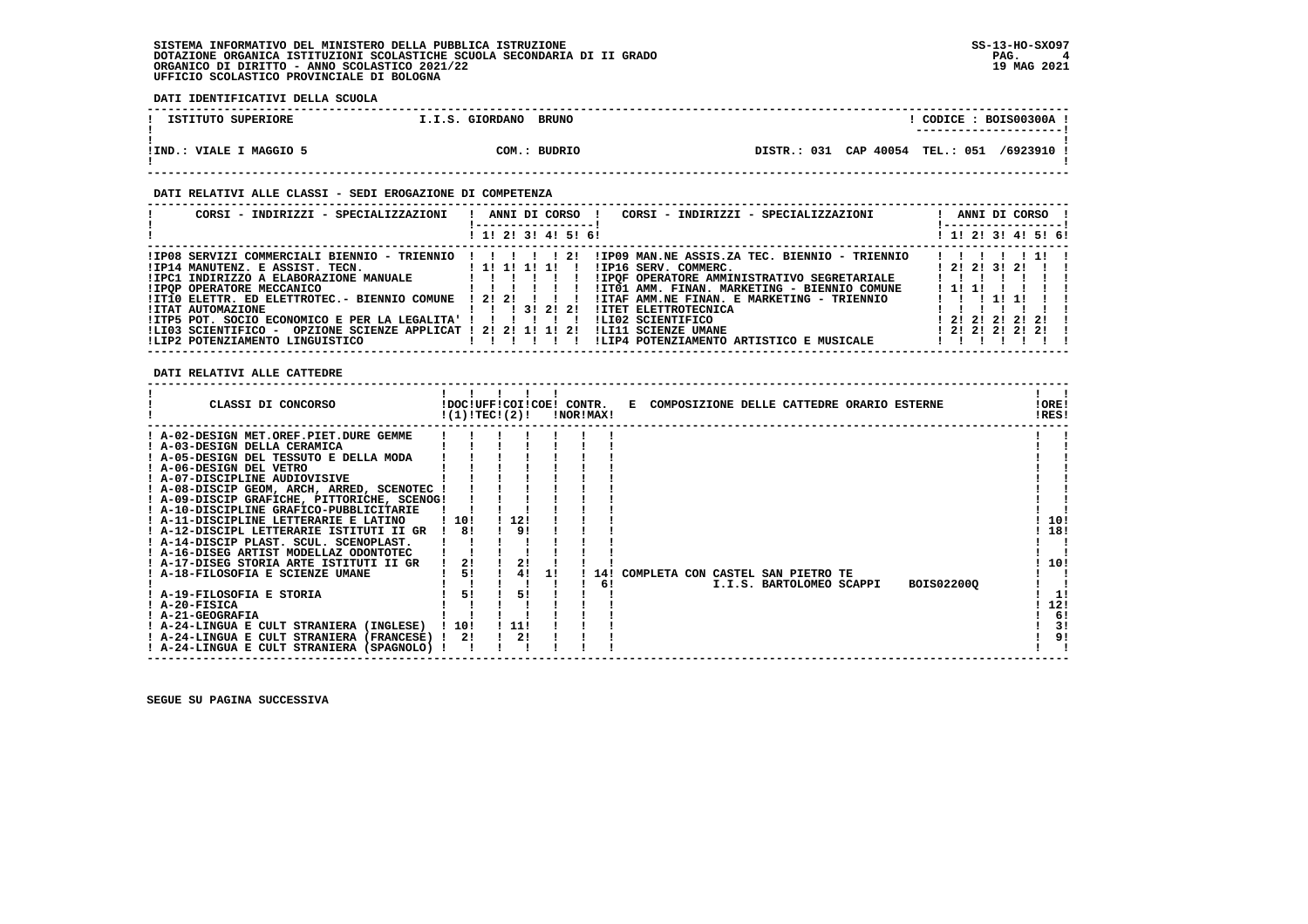**DATI IDENTIFICATIVI DELLA SCUOLA**

| ISTITUTO SUPERIORE         | I.I.S. GIORDANO | <b>BRUNO</b> |             |           | CODICE: BOIS00300A |          |
|----------------------------|-----------------|--------------|-------------|-----------|--------------------|----------|
| VIALE I MAGGIO 5<br>! IND. | COM.:           | BUDRIO       | DISTR.: 031 | CAP 40054 | <b>TEL.: 051</b>   | /6923910 |

 **------------------------------------------------------------------------------------------------------------------------------------**

#### **DATI RELATIVI ALLE CATTEDRE**

| CLASSI DI CONCORSO                              | 1111<br>!DOC!UFF!COI!COE! CONTR.<br>!(1)!TEC!(2)! |    |    | !NOR!MAX! | E COMPOSIZIONE DELLE CATTEDRE ORARIO ESTERNE | !ORE!<br>!RES! |
|-------------------------------------------------|---------------------------------------------------|----|----|-----------|----------------------------------------------|----------------|
|                                                 |                                                   |    |    |           |                                              |                |
| A-24-LINGUA E CULT STRANIERA (TEDESCO) !        |                                                   |    |    |           |                                              |                |
| A-24-LINGUA E CULT STRANIERA (RUSSO)            |                                                   |    | 6! |           |                                              |                |
| ! A-26-MATEMATICA<br>! A-27-MATEMATICA E FISICA | $\frac{1}{4}$<br>$1 \quad 71$                     |    | 91 |           |                                              | 1121<br>119!   |
| ! A-29-MUSICA ISTITUTI II GRADO                 |                                                   |    |    |           |                                              |                |
| A-34-SCIENZE E TECNOLOGIE CHIMICHE              | 1!                                                |    | 1! |           |                                              |                |
| A-37-COSTRUZ TECNOL E TECN RAPPR GRAFICA!       | 11                                                |    |    |           |                                              | !12!           |
| A-38-TECNOL COSTR AERONAUTICHE                  |                                                   |    |    |           |                                              |                |
| A-40-TECNOLOGIE ELETTRICHE ELETTRONICHE ! 3!    |                                                   |    | 71 |           |                                              | 18!            |
| ! A-41-SCIENZE E TECNOLOGIE INFORMATICHE ! 1!   |                                                   |    | 1! |           |                                              | -61            |
| A-42-SCIENZE E TECNOLOGIE MECCANICHE            | 11                                                |    | 2! |           |                                              |                |
| ! A-45-SCIENZE ECONOMICO-AZIENDALI              | 61                                                |    | 61 |           |                                              | 6!             |
| ! A-46-SCIENZE GIURIDICO-ECONOMICHE             | 41                                                |    | 51 |           |                                              | ! 10!          |
| ! A-47-SCIENZE MATEMATICHE APPLICATE            |                                                   |    |    |           |                                              | -1             |
| ! A-48-SCIENZE MOTORIE E SPORTIVE II GRADO!     | 6!                                                |    | 6! |           |                                              | 10!            |
| ! A-50-SCIENZE NAT, CHIM E BIOLOG               | 41                                                |    | 6! |           |                                              | 6!             |
| ! A-54-STORIA DELL'ARTE                         | $1 \quad 11$                                      |    | 11 |           |                                              |                |
| A-61-TECNOL E TECN COMUNICAZ MULTIMEDIA !       |                                                   |    |    |           |                                              |                |
| ! A-62-TECNOL E TECNICHE PER LA GRAFICA         |                                                   |    |    |           |                                              |                |
| ! A-65-TEORIA E TECNICA COMUNICAZIONE           |                                                   |    |    |           |                                              |                |
| A-66-TRATT TESTI DATI APPLIC INFORMATICA!       | 21                                                |    | 21 |           |                                              |                |
| B-02-CONV LINGUA STRANIERA (FRANCESE)           |                                                   |    |    |           |                                              |                |
| ! B-02-CONV LINGUA STRANIERA (INGLESE)          |                                                   |    |    |           |                                              |                |
| ! B-02-CONV LINGUA STRANIERA (TEDESCO)          |                                                   |    |    |           |                                              |                |
| ! B-02-CONV LINGUA STRANIERA (RUSSO)            |                                                   |    |    |           |                                              |                |
| ! B-03-LABORATORI DI FISICA                     |                                                   |    |    |           |                                              | 4!             |
| B-04-LABORATORI DI LIUTERIA                     |                                                   |    |    |           |                                              |                |
| ! B-07-LABORATORIO DI OTTICA                    |                                                   |    |    |           |                                              |                |
| ! B-08-LAB PRODUZ INDUSTR ARTIG CERAMICA        |                                                   |    |    |           |                                              |                |
| ! B-10-LAB SCIENZE E TECNOL COSTR AERON         |                                                   |    |    |           |                                              |                |
| ! B-12-LAB SCIENZE E TECNOL CHIM MICROBIOL!     |                                                   |    |    |           |                                              | 8!             |
| ! B-14-LAB SCIENZE E TECNOL COSTRUZIONI         |                                                   |    |    |           |                                              |                |
| B-15-LAB SC E TECNOL ELETTR ELETTRONIC          | 3!                                                | 1! |    |           |                                              |                |
| - DI CUI UFFICIO TECNICO                        |                                                   | 11 |    |           |                                              |                |
| ! B-16-LAB SCIENZE E TECNOL INFORMATICHE        |                                                   |    |    |           |                                              | ! 17!          |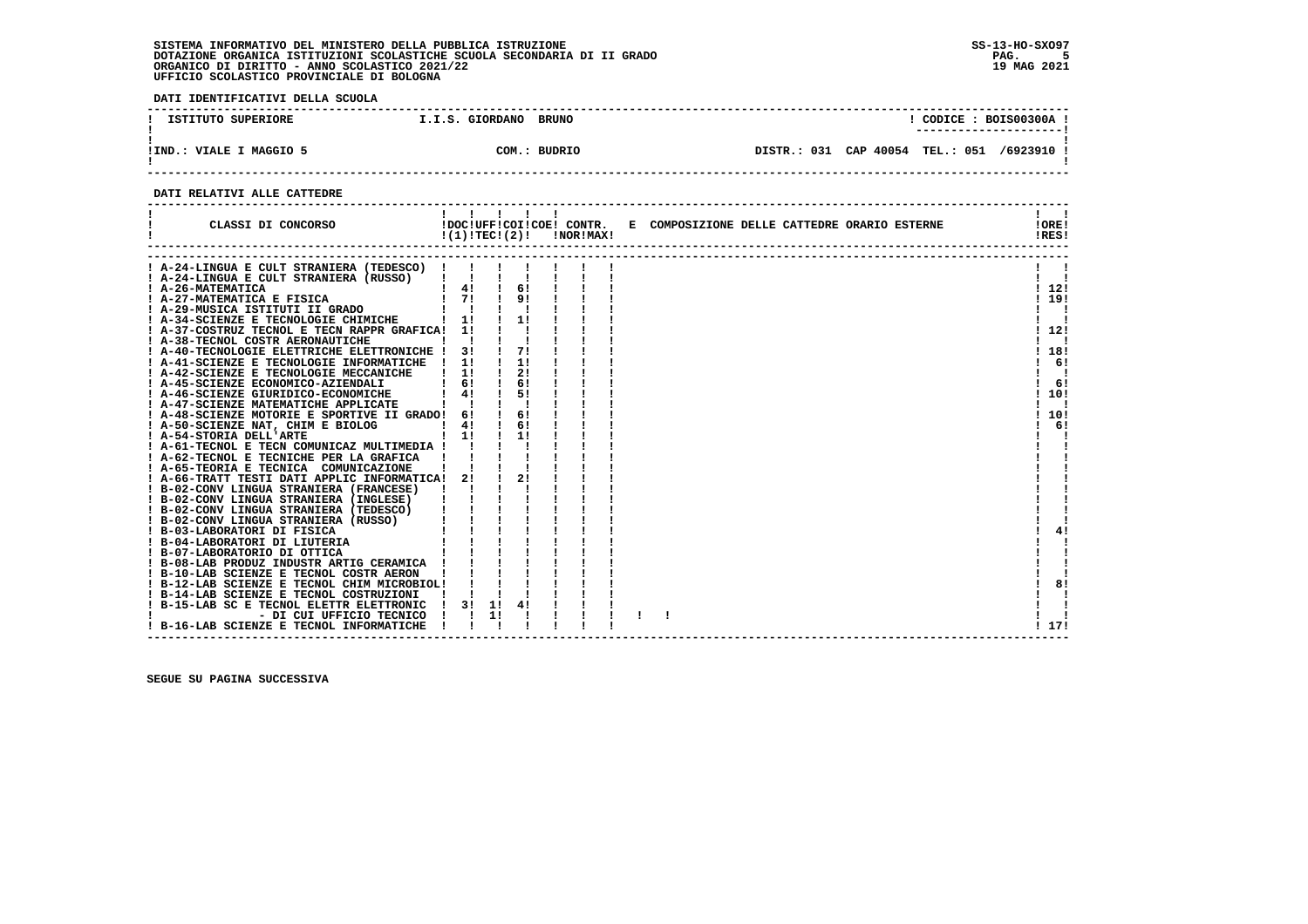**DATI IDENTIFICATIVI DELLA SCUOLA**

| ISTITUTO SUPERIORE        | I.I.S. GIORDANO | <b>BRUNO</b> |                                            |  | CODICE: BOIS00300A! |
|---------------------------|-----------------|--------------|--------------------------------------------|--|---------------------|
| VIALE I MAGGIO 5<br>!IND. |                 | COM.: BUDRIO | DISTR.: 031 CAP 40054 TEL.: 051 /6923910 ! |  |                     |

 **------------------------------------------------------------------------------------------------------------------------------------**

#### **DATI RELATIVI ALLE CATTEDRE**

| CLASSI DI CONCORSO                                                                                                                                                                                                                                                                                                                                                                                     | !DOC!UFF!COI!COE! CONTR.<br>!(1)!TEC!(2)! |    | !NOR!MAX! | E COMPOSIZIONE DELLE CATTEDRE ORARIO ESTERNE | ! ORE!<br>IRES! |
|--------------------------------------------------------------------------------------------------------------------------------------------------------------------------------------------------------------------------------------------------------------------------------------------------------------------------------------------------------------------------------------------------------|-------------------------------------------|----|-----------|----------------------------------------------|-----------------|
| ! B-17-LAB SCIENZE E TECNOL MECCANICHE<br>! B-18-LAB SC E TECNOL TESS ABBIGL MODA<br>! B-20-LAB SERV ENOGASTRON, SETT CUCINA<br>! B-22-LAB TECNOL E TECN COMUNICAZ MULTIME!<br>! B-24-LAB SCIENZE E TECNOL NAUTICHE<br>! B-25-LAB SCIENZE E TECNOLCOSTR NAVALI<br>! B-26-LABORATORIO DI TECNOLOGIE DEL LEGNO!<br>! B-27-LABORATORIO DI TECNOLOGIE DEL MARMO!<br>! B-28-LABORATORIO DI TECNOLOGIE ORAFE |                                           | 2! |           |                                              | 11!             |

 **(1) TITOLARI/INCARICATI**

 **(2) CATTEDRE/POSTI POTENZ.**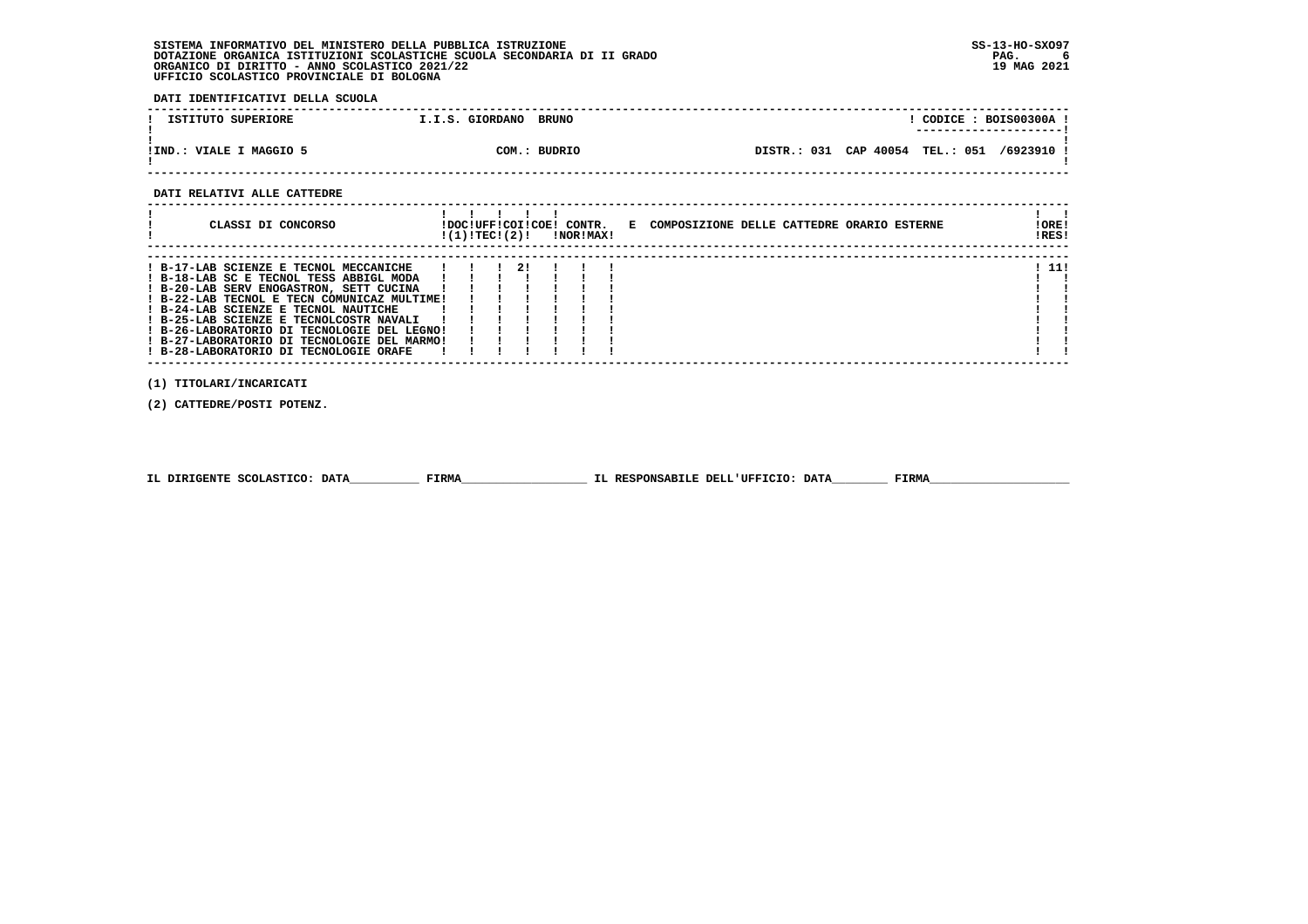**DATI IDENTIFICATIVI DELLA SCUOLA**

| ISTITUTO SUPERIORE          | I.I.S ARRIGO SERPIERI |                                            | CODICE: BOIS00600T!<br>----------------------- |
|-----------------------------|-----------------------|--------------------------------------------|------------------------------------------------|
| PEGLION 25<br>!IND.: VIA V. | COM.: BOLOGNA         | DISTR.: 025 CAP 40128 TEL.: 051 /4178511 ! |                                                |

#### **DATI RELATIVI ALLE CLASSI - SEDI EROGAZIONE DI COMPETENZA**

| CORSI - INDIRIZZI - SPECIALIZZAZIONI   !  ANNI DI CORSO  !   |  |  |                     | CORSI - INDIRIZZI - SPECIALIZZAZIONI                                                                           |  |        | ANNI DI CORSO !     |
|--------------------------------------------------------------|--|--|---------------------|----------------------------------------------------------------------------------------------------------------|--|--------|---------------------|
|                                                              |  |  | ! 1! 2! 3! 4! 5! 6! |                                                                                                                |  |        | ! 1! 2! 3! 4! 5! 6! |
|                                                              |  |  |                     | !IPO1 SER.ZI AGRIC. S.PO RUR.LE BIEN. TRIEN. ! ! ! ! !!!P11 AGR., SVIL.RURALE, VALORIZZAZ. PROD. [ 2!2!2!3!!!! |  |        |                     |
|                                                              |  |  |                     |                                                                                                                |  |        | 11111111            |
| !IPOI OPERATORE TRASFORMAZIONE AGRO-ALIMENTAR ! ! ! ! ! ! !  |  |  |                     | IIPOJ OPERATORE AGRICOLO                                                                                       |  |        |                     |
|                                                              |  |  |                     | !IT21 AGRARIA, AGROAL. E AGROIND.-BIENNIO COM                                                                  |  | 131511 |                     |
| !ITGA GESTIONE DELL'AMBIENTE E DEL TERRITORIO ! ! ! 2! 2! 2! |  |  |                     | !ITP5 POT. SOCIO ECONOMICO E PER LA LEGALITA'                                                                  |  |        | 1111111             |
|                                                              |  |  |                     |                                                                                                                |  |        |                     |
| <b>!ITVE VITICOLTURA ED ENOLOGIA</b>                         |  |  |                     | ILIP2 POTENZIAMENTO LINGUISTICO                                                                                |  |        |                     |
| !LIP4 POTENZIAMENTO ARTISTICO E MUSICALE                     |  |  |                     |                                                                                                                |  |        |                     |

 **DATI RELATIVI ALLE CATTEDRE**

| CLASSI DI CONCORSO                          | !(1)!TEC!(2)! |      |  | !NOR!MAX! | !DOC!UFF!COI!COE! CONTR. E COMPOSIZIONE DELLE CATTEDRE ORARIO ESTERNE | !ORE!<br>!RES! |     |
|---------------------------------------------|---------------|------|--|-----------|-----------------------------------------------------------------------|----------------|-----|
| ! A-02-DESIGN MET.OREF.PIET.DURE GEMME      |               |      |  |           |                                                                       |                |     |
| ! A-03-DESIGN DELLA CERAMICA                |               |      |  |           |                                                                       |                |     |
| ! A-05-DESIGN DEL TESSUTO E DELLA MODA      |               |      |  |           |                                                                       |                |     |
| ! A-06-DESIGN DEL VETRO                     |               |      |  |           |                                                                       |                |     |
| ! A-07-DISCIPLINE AUDIOVISIVE               |               |      |  |           |                                                                       |                |     |
| ! A-08-DISCIP GEOM, ARCH, ARRED, SCENOTEC ! |               |      |  |           |                                                                       |                |     |
| ! A-09-DISCIP GRAFICHE, PITTORICHE, SCENOG! |               |      |  |           |                                                                       |                |     |
| ! A-10-DISCIPLINE GRAFICO-PUBBLICITARIE     |               |      |  |           |                                                                       |                |     |
| ! A-12-DISCIPL LETTERARIE ISTITUTI II GR    | 1121          | -11! |  |           |                                                                       |                | 12! |
| ! A-14-DISCIP PLAST. SCUL. SCENOPLAST.      |               |      |  |           |                                                                       |                |     |
| ! A-16-DISEG ARTIST MODELLAZ ODONTOTEC      |               |      |  |           |                                                                       |                |     |
| ! A-17-DISEG STORIA ARTE ISTITUTI II GR     |               |      |  |           |                                                                       |                |     |
| ! A-18-FILOSOFIA E SCIENZE UMANE            |               |      |  |           |                                                                       |                |     |
| ! A-19-FILOSOFIA E STORIA                   |               | 2!   |  |           |                                                                       |                |     |
| ! A-20-FISICA                               |               |      |  |           |                                                                       |                |     |
| ! A-21-GEOGRAFIA                            |               |      |  |           |                                                                       |                | -61 |
| ! A-24-LINGUA E CULT STRANIERA (INGLESE)    | 71            |      |  |           |                                                                       |                | 13! |
| ! A-24-LINGUA E CULT STRANIERA (FRANCESE)   |               |      |  |           |                                                                       |                |     |
| ! A-24-LINGUA E CULT STRANIERA (SPAGNOLO) ! |               |      |  |           |                                                                       |                |     |
| ! A-24-LINGUA E CULT STRANIERA (TEDESCO)    |               |      |  |           |                                                                       |                |     |
| ! A-24-LINGUA E CULT STRANIERA (RUSSO)      |               |      |  |           |                                                                       |                |     |
| ! A-26-MATEMATICA                           |               |      |  |           |                                                                       |                | 6!  |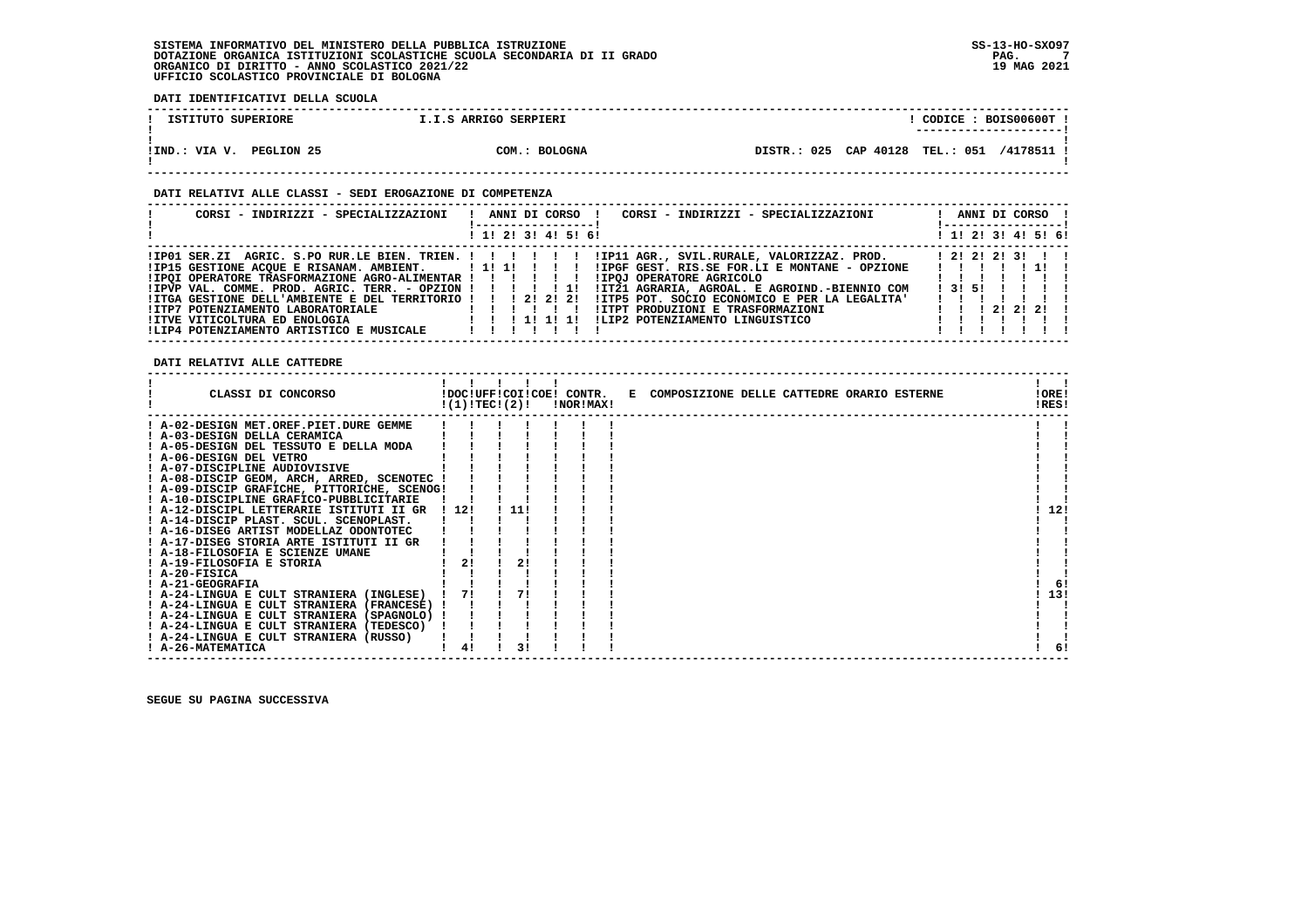**DATI IDENTIFICATIVI DELLA SCUOLA**

| ISTITUTO SUPERIORE           | I.I.S ARRIGO SERPIERI   |                |           | CODICE: BOIS00600T ! |          |
|------------------------------|-------------------------|----------------|-----------|----------------------|----------|
| PEGLION 25<br>!IND.<br>VIA V | <b>BOLOGNA</b><br>COM.: | 025<br>DISTR.: | CAP 40128 | <b>TEL.: 051</b>     | /4178511 |

 **------------------------------------------------------------------------------------------------------------------------------------**

#### **DATI RELATIVI ALLE CATTEDRE**

| CLASSI DI CONCORSO                                                                                                      |              | !!!!!!<br>!DOC!UFF!COI!COE! CONTR.<br>$!(1)!TEC!(2)!$ $INORIMAX!$ |  | E COMPOSIZIONE DELLE CATTEDRE ORARIO ESTERNE | !ORE!<br>!RES! |
|-------------------------------------------------------------------------------------------------------------------------|--------------|-------------------------------------------------------------------|--|----------------------------------------------|----------------|
| A-27-MATEMATICA E FISICA                                                                                                | $1 \quad 71$ |                                                                   |  |                                              | 6!             |
|                                                                                                                         |              |                                                                   |  |                                              |                |
|                                                                                                                         |              |                                                                   |  |                                              |                |
| 9 1 29-MUSICA ISTITUTI II GRADO        <br>  A-31-SCIENZE DEGLI ALIMENTI        <br>  A-32-SCIENZE GEOLOGIA MINERALOGIA |              |                                                                   |  |                                              |                |
| ! A-34-SCIENZE E TECNOLOGIE CHIMICHE                                                                                    |              | $\frac{1}{2!}$ 1 2!                                               |  |                                              | 4!             |
| ! A-37-COSTRUZ TECNOL E TECN RAPPR GRAFICA! 3!                                                                          |              | 3!                                                                |  |                                              | 15!            |
| A-40-TECNOLOGIE ELETTRICHE ELETTRONICHE !                                                                               |              |                                                                   |  |                                              |                |
| ! A-41-SCIENZE E TECNOLOGIE INFORMATICHE                                                                                |              | 11                                                                |  |                                              | 3!             |
| A-42-SCIENZE E TECNOLOGIE MECCANICHE                                                                                    |              |                                                                   |  |                                              | 8!             |
| ! A-43-SCIENZE E TECNOLOGIE NAUTICHE                                                                                    |              |                                                                   |  |                                              |                |
| ! A-45-SCIENZE ECONOMICO-AZIENDALI                                                                                      |              |                                                                   |  |                                              |                |
| A-46-SCIENZE GIURIDICO-ECONOMICHE                                                                                       | 21           | 21                                                                |  |                                              | 10!            |
| ! A-47-SCIENZE MATEMATICHE APPLICATE                                                                                    |              |                                                                   |  |                                              |                |
| ! A-48-SCIENZE MOTORIE E SPORTIVE II GRADO! 4!                                                                          |              | 5!                                                                |  |                                              |                |
| ! A-50-SCIENZE NAT, CHIM E BIOLOG                                                                                       | $1 \quad 41$ | 4!                                                                |  |                                              | -91            |
| ! A-51-SCIENZE, TECNOL E TECN AGR                                                                                       | 1141         | ! 16!                                                             |  |                                              | 17!            |
| ! A-52-SCIENZE, TECNOL E TECN PROD ANIMALI!                                                                             | 21           | 31                                                                |  |                                              | 4!             |
| ! A-54-STORIA DELL'ARTE                                                                                                 |              |                                                                   |  |                                              |                |
| ! A-61-TECNOL E TECN COMUNICAZ MULTIMEDIA !                                                                             |              |                                                                   |  |                                              |                |
| ! A-62-TECNOL E TECNICHE PER LA GRAFICA                                                                                 |              |                                                                   |  |                                              |                |
| ! A-65-TEORIA E TECNICA COMUNICAZIONE                                                                                   |              |                                                                   |  |                                              |                |
| A-66-TRATT TESTI DATI APPLIC INFORMATICA!                                                                               |              |                                                                   |  |                                              |                |
| ! B-02-CONV LINGUA STRANIERA (FRANCESE)                                                                                 |              |                                                                   |  |                                              |                |
| ! B-02-CONV LINGUA STRANIERA (INGLESE)                                                                                  |              |                                                                   |  |                                              |                |
| ! B-02-CONV LINGUA STRANIERA (TEDESCO)                                                                                  |              |                                                                   |  |                                              |                |
| ! B-02-CONV LINGUA STRANIERA (RUSSO)                                                                                    |              |                                                                   |  |                                              |                |
| ! B-03-LABORATORI DI FISICA                                                                                             |              |                                                                   |  |                                              |                |
| ! B-06-LABORATORIO DI ODONTOTECNICA                                                                                     |              |                                                                   |  |                                              |                |
| ! B-07-LABORATORIO DI OTTICA                                                                                            |              |                                                                   |  |                                              |                |
| ! B-08-LAB PRODUZ INDUSTR ARTIG CERAMICA !                                                                              |              |                                                                   |  |                                              |                |
| ! B-11-LAB SCIENZE E TECNOL AGRARIE                                                                                     | 4!           | $1 \; 141$                                                        |  |                                              | 20!            |
| ! B-12-LAB SCIENZE E TECNOL CHIM MICROBIOL!                                                                             |              |                                                                   |  |                                              |                |
| ! B-14-LAB SCIENZE E TECNOL COSTRUZIONI                                                                                 |              |                                                                   |  |                                              |                |
| ! B-15-LAB SC E TECNOL ELETTR ELETTRONIC                                                                                |              |                                                                   |  |                                              |                |
| ! B-16-LAB SCIENZE E TECNOL INFORMATICHE                                                                                |              |                                                                   |  |                                              | ! 12!          |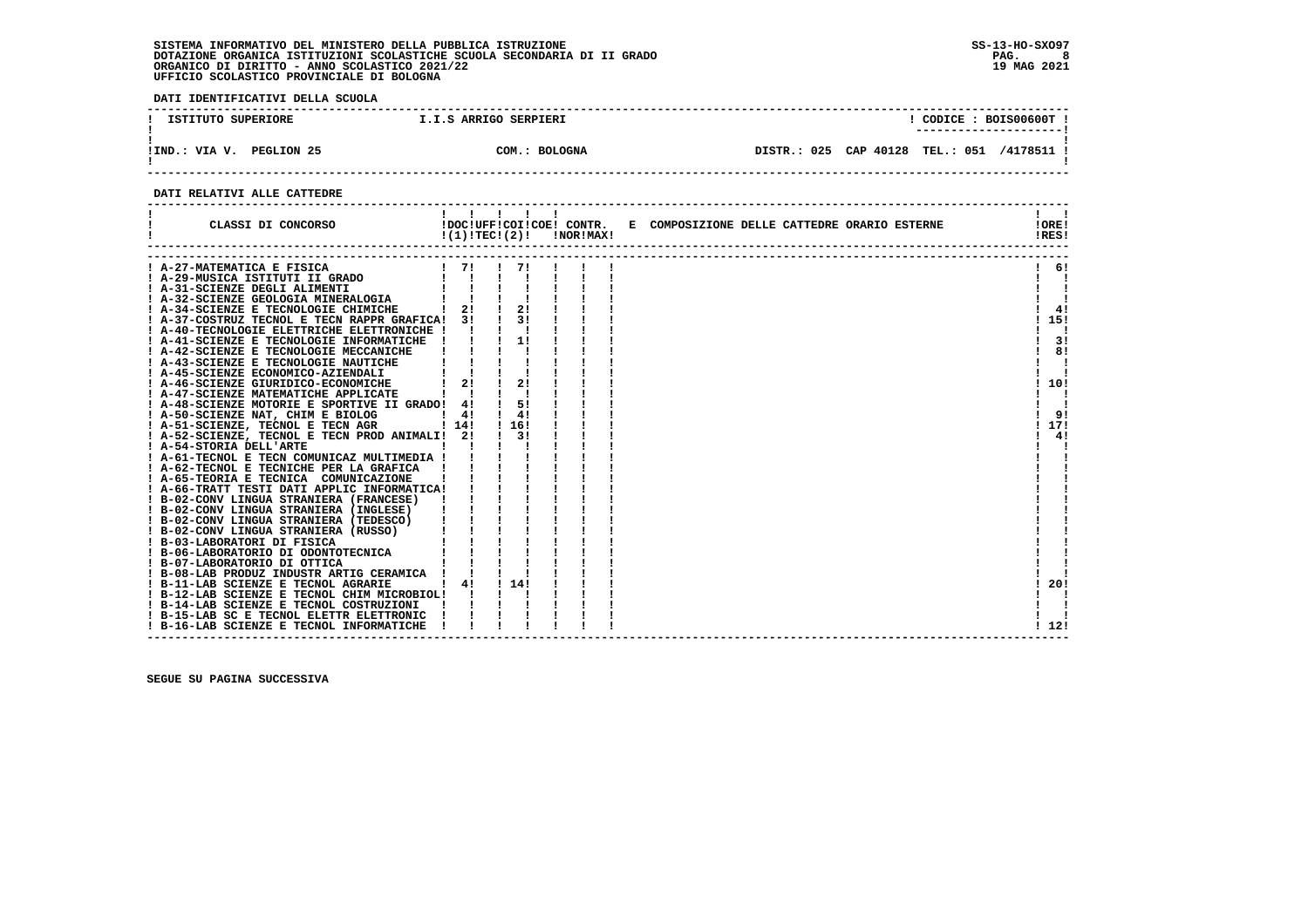**DATI IDENTIFICATIVI DELLA SCUOLA**

| ISTITUTO SUPERIORE             | I.I.S ARRIGO SERPIERI |                       |           | CODICE: BOIS00600T !                |
|--------------------------------|-----------------------|-----------------------|-----------|-------------------------------------|
| PEGLION 25<br>VIA V.<br>!IND.: | COM.: BOLOGNA         | DISTR.: 025 CAP 40128 | TEL.: 051 | -----------------------<br>/4178511 |

 **------------------------------------------------------------------------------------------------------------------------------------**

#### **DATI RELATIVI ALLE CATTEDRE**

| CLASSI DI CONCORSO                                                                                                                                                                                                                                                                                                                                | !(1)!TEC!(2)! | !DOC!UFF!COI!COE! CONTR. | <b>!NOR!MAX!</b> | E COMPOSIZIONE DELLE CATTEDRE ORARIO ESTERNE | !ORE!<br>!RES! |
|---------------------------------------------------------------------------------------------------------------------------------------------------------------------------------------------------------------------------------------------------------------------------------------------------------------------------------------------------|---------------|--------------------------|------------------|----------------------------------------------|----------------|
| ! B-17-LAB SCIENZE E TECNOL MECCANICHE<br>! B-18-LAB SC E TECNOL TESS ABBIGL MODA<br>! B-19-LAB SERVIZI RICETTIVITA' ALBERGHIER!<br>! B-20-LAB SERV ENOGASTRON, SETT CUCINA<br>! B-21-LAB SERV ENOGASTRON, SETT SALA VEND!<br>! B-23-LAB SERVIZI SOCIO-SANITARI<br>! B-24-LAB SCIENZE E TECNOL NAUTICHE<br>! B-28-LABORATORIO DI TECNOLOGIE ORAFE |               |                          |                  |                                              | 8!             |

 **(1) TITOLARI/INCARICATI**

 **(2) CATTEDRE/POSTI POTENZ.**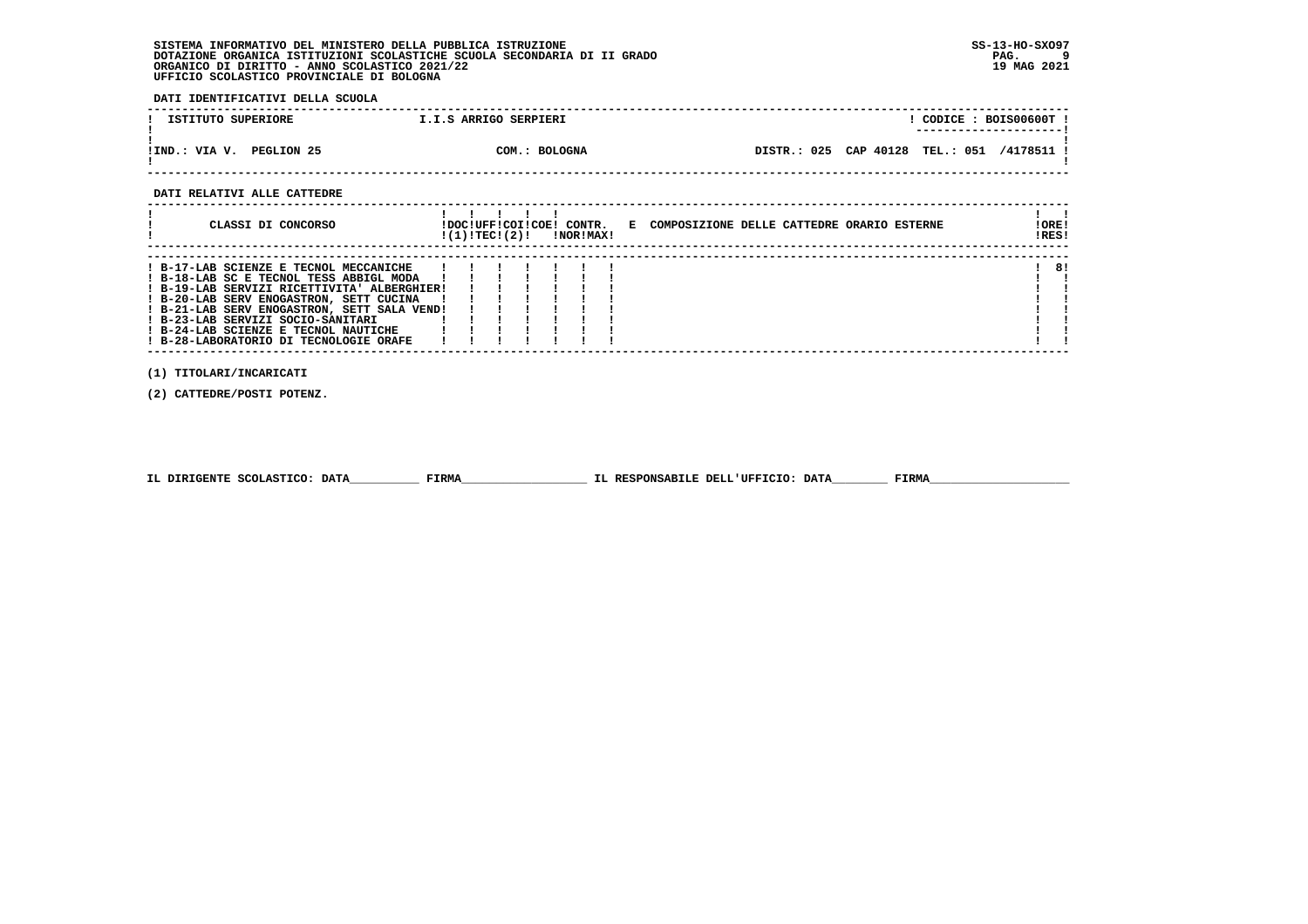**DATI IDENTIFICATIVI DELLA SCUOLA**

| ISTITUTO SUPERIORE    | ARCHIMEDE<br>I.I.S.        | CODICE: BOIS00700N<br>----------------------     |
|-----------------------|----------------------------|--------------------------------------------------|
| !IND.: VIA CENTO 38/A | COM.: SAN GIOVANNI IN PERS | DISTR.: 022 CAP 40017<br>051<br>TEL.:<br>/821832 |

 **------------------------------------------------------------------------------------------------------------------------------------**

#### **DATI RELATIVI ALLE CLASSI - SEDI EROGAZIONE DI COMPETENZA**

| CORSI - INDIRIZZI - SPECIALIZZAZIONI                                                                                           | CORSI - INDIRIZZI - SPECIALIZZAZIONI<br>ANNI DI CORSO !                                                                                                                                                                                                                                                                                                                                       | ANNI DI CORSO !                                                                                                                          |
|--------------------------------------------------------------------------------------------------------------------------------|-----------------------------------------------------------------------------------------------------------------------------------------------------------------------------------------------------------------------------------------------------------------------------------------------------------------------------------------------------------------------------------------------|------------------------------------------------------------------------------------------------------------------------------------------|
|                                                                                                                                | $1$ , 1! 2! 3! 4! 5! 6!                                                                                                                                                                                                                                                                                                                                                                       | ! 1! 2! 3! 4! 5! 6!                                                                                                                      |
| IITCA COSTR. AMB. TERRITORIO - TRIENNIO<br><b>!ITET ELETTROTECNICA</b><br>ILI02 SCIENTIFICO<br>!LIP2 POTENZIAMENTO LINGUISTICO | ITO1 AMM. FINAN. MARKETING - BIENNIO COMUNE   3! 3! ! ! ! !IT10 ELETTR. ED ELETTROTEC.- BIENNIO COMUNE<br>IT24 COSTR., AMB. E TERRITORIO - BIENNIO COM ! 2! 2! ! ! !! !ITAF AMM.NE FINAN. E MARKETING - TRIENNIO<br><b>!ITEC ELETTRONICA</b><br>!ITRI REL. INTERNAZIONALI PER IL MARKETING<br>1 3 1 3 1 3 1 3 1 2 1<br>ILI04 LINGUISTICO<br>!LIP4 POTENZIAMENTO ARTISTICO E MUSICALE<br>11111 | 1 3 1 2 1 1 1 1 1<br>1 1 1 1 1 1 1 1 1<br>$1 \quad 1 \quad 1 \quad 21 \quad 21 \quad 11$<br>1 1 1 3 1 2 1 2 1<br>1 2 1 3 1 3 1 3 1 2 1 1 |

 **DATI RELATIVI ALLE CATTEDRE**

| CLASSI DI CONCORSO                             |       | !(1)!TEC!(2)!  | !DOC!UFF!COI!COE! CONTR.<br>!NOR!MAX! | E COMPOSIZIONE DELLE CATTEDRE ORARIO ESTERNE | !ORE!<br>!RES! |
|------------------------------------------------|-------|----------------|---------------------------------------|----------------------------------------------|----------------|
| ! A-02-DESIGN MET.OREF.PIET.DURE GEMME         |       |                |                                       |                                              |                |
| ! A-03-DESIGN DELLA CERAMICA                   |       |                |                                       |                                              |                |
| ! A-05-DESIGN DEL TESSUTO E DELLA MODA         |       |                |                                       |                                              |                |
| A-06-DESIGN DEL VETRO                          |       |                |                                       |                                              |                |
| ! A-07-DISCIPLINE AUDIOVISIVE                  |       |                |                                       |                                              |                |
| ! A-08-DISCIP GEOM, ARCH, ARRED, SCENOTEC ! 1! |       |                |                                       |                                              |                |
| ! A-09-DISCIP GRAFICHE, PITTORICHE, SCENOG!    |       |                |                                       |                                              |                |
| ! A-10-DISCIPLINE GRAFICO-PUBBLICITARIE        |       |                |                                       |                                              |                |
| ! A-11-DISCIPLINE LETTERARIE E LATINO          | 111   | 112!           |                                       |                                              |                |
| ! A-12-DISCIPL LETTERARIE ISTITUTI II GR       | 9!    | 111            |                                       |                                              | 24!            |
| A-14-DISCIP PLAST. SCUL. SCENOPLAST.           | 1!    | 11             |                                       |                                              |                |
| ! A-16-DISEG ARTIST MODELLAZ ODONTOTEC         |       |                |                                       |                                              |                |
| ! A-17-DISEG STORIA ARTE ISTITUTI II GR        | 11    | 2!             |                                       |                                              | 8!             |
| ! A-18-FILOSOFIA E SCIENZE UMANE               |       |                |                                       |                                              |                |
| ! A-19-FILOSOFIA E STORIA                      | 4!    | 4!             |                                       |                                              | 12!            |
| ! A-20-FISICA                                  | 1!    | 1!             |                                       |                                              | 9!             |
| ! A-21-GEOGRAFIA                               | 1!    | 1!             |                                       |                                              |                |
| ! A-24-LINGUA E CULT STRANIERA (INGLESE)       | ! 11! | 11!            |                                       |                                              | 8!             |
| ! A-24-LINGUA E CULT STRANIERA (FRANCESE) !    | 4!    | 5!             |                                       |                                              | 5!             |
| ! A-24-LINGUA E CULT STRANIERA (SPAGNOLO) !    |       |                |                                       |                                              | 6!             |
| ! A-24-LINGUA E CULT STRANIERA (TEDESCO)       | 3!    | 3!             |                                       |                                              | 8!             |
| ! A-24-LINGUA E CULT STRANIERA (RUSSO)         |       |                |                                       |                                              |                |
| ! A-26-MATEMATICA                              | 5!    | 6!             |                                       |                                              | 16!            |
| ! A-27-MATEMATICA E FISICA                     | 71    | 9 <sub>1</sub> |                                       |                                              | 71             |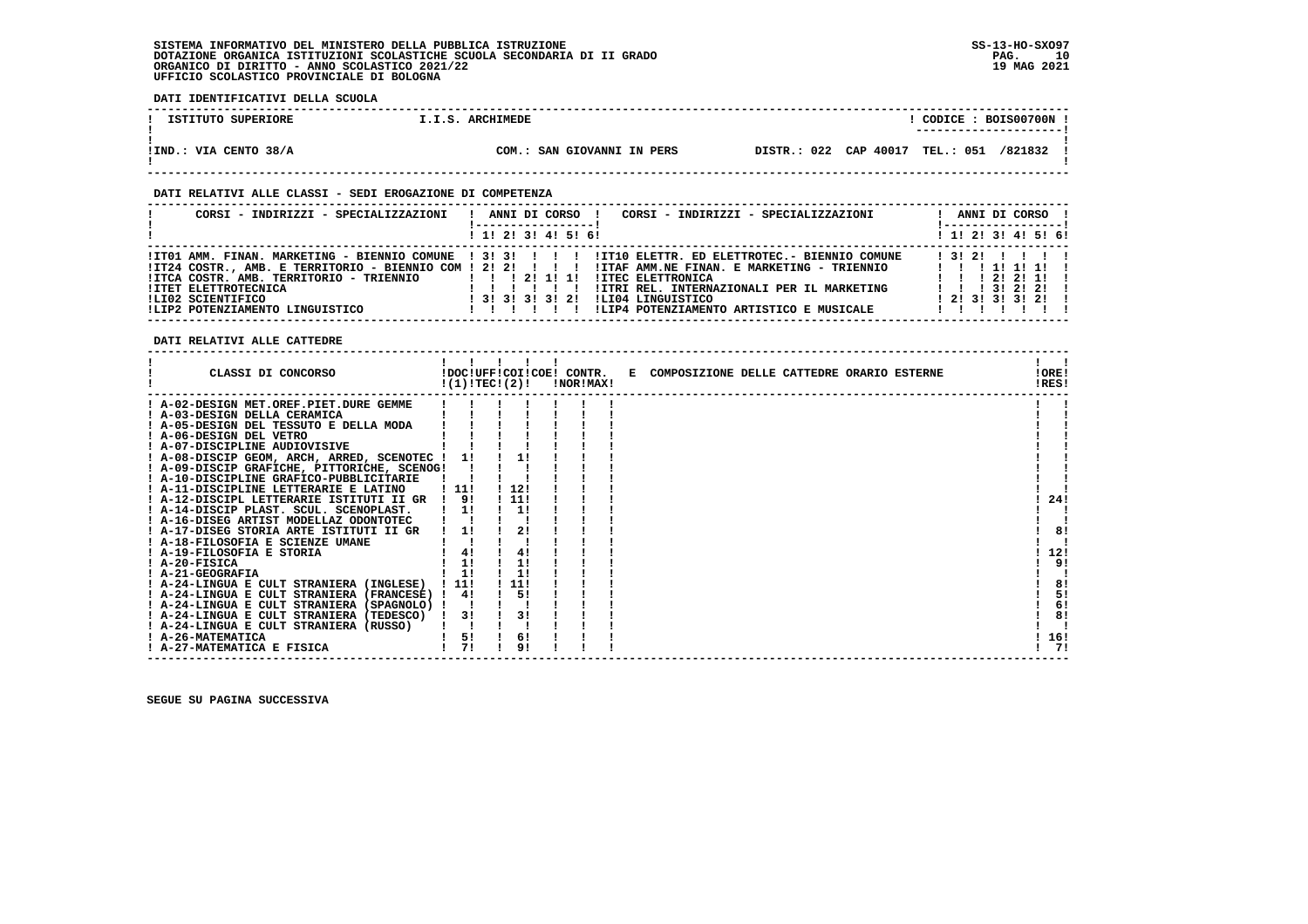**DATI IDENTIFICATIVI DELLA SCUOLA ------------------------------------------------------------------------------------------------------------------------------------**! CODICE: BOIS00700N !  **! ISTITUTO SUPERIORE : I.I.S. ARCHIMEDE ! ---------------------! ! ! !IND.: VIA CENTO 38/A COM.: SAN GIOVANNI IN PERS DISTR.: 022 CAP 40017 TEL.: 051 /821832 !**- 1  **! ! ------------------------------------------------------------------------------------------------------------------------------------ DATI RELATIVI ALLE CATTEDRE ------------------------------------------------------------------------------------------------------------------------------------ ! ! ! ! ! ! ! ! ! CLASSI DI CONCORSO !DOC!UFF!COI!COE! CONTR. E COMPOSIZIONE DELLE CATTEDRE ORARIO ESTERNE !ORE! ! !(1)!TEC!(2)! !NOR!MAX! !RES!** $\mathbf{I}$  and  $\mathbf{I}$ **IORE! IRES! ------------------------------------------------------------------------------------------------------------------------------------ ------------------------------------------------------------------------------------------------------------------------------------ ! A-29-MUSICA ISTITUTI II GRADO ! ! ! ! ! ! ! ! ! ! A-32-SCIENZE GEOLOGIA MINERALOGIA ! ! ! ! ! ! ! ! ! ! A-34-SCIENZE E TECNOLOGIE CHIMICHE ! ! ! 1! ! ! ! ! 9!** $\mathbf{I}$  and  $\mathbf{I}$  $\mathbf{I}$  $\overline{1}$   $\overline{9}$   $\overline{1}$  $1.101$  **! A-37-COSTRUZ TECNOL E TECN RAPPR GRAFICA! 5! ! 5! ! ! ! ! 10! ! A-40-TECNOLOGIE ELETTRICHE ELETTRONICHE ! 5! ! 5! ! ! ! ! 6! ! A-41-SCIENZE E TECNOLOGIE INFORMATICHE ! 1! ! 1! ! ! ! ! 14! ! A-42-SCIENZE E TECNOLOGIE MECCANICHE ! 1! ! 1! ! ! ! ! !** $\sqrt{1}$  61  $1 \t141$  $\mathbf{r}$ ! 16! | A-45-SCIENZE ECONOMICO-AZIENDALI | 4| | 4| | | | |<br>| A-46-SCIENZE GIURIDICO-ECONOMICHE | 6| | 6| 00| | 5| CEDE A | CREVALCORE | | | | | | | | | | | | | | | | |<br>| A-47-SCIENZE MATEMATICHE APPLICATE | | | | | | | | | | | |  $\frac{1}{2}$   $\frac{1}{2}$  $\blacksquare$  $\mathbf{r}$   $\mathbf{r}$  $1141$  **! A-48-SCIENZE MOTORIE E SPORTIVE II GRADO! 5! ! 6! ! ! ! ! 14! ! A-50-SCIENZE NAT, CHIM E BIOLOG ! 6! ! 5! ! ! ! ! 13! ! A-51-SCIENZE, TECNOL E TECN AGR ! ! ! ! ! ! ! ! 14! ! A-54-STORIA DELL'ARTE ! ! ! ! ! ! ! ! ! ! A-61-TECNOL E TECN COMUNICAZ MULTIMEDIA ! ! ! ! ! ! ! ! ! ! A-62-TECNOL E TECNICHE PER LA GRAFICA ! ! ! ! ! ! ! ! ! ! A-66-TRATT TESTI DATI APPLIC INFORMATICA! ! ! ! ! ! ! ! ! ! B-02-CONV LINGUA STRANIERA (FRANCESE) ! ! ! ! ! ! ! ! 13! ! B-02-CONV LINGUA STRANIERA (INGLESE) ! ! ! ! ! ! ! ! 13! ! B-02-CONV LINGUA STRANIERA (SPAGNOLO) ! ! ! ! ! ! ! ! 2!** $1, 131$  $1141$  $1 \quad 1$  $\mathbf{r}$  $\mathbf{I}$  $1.131$  $1, 131$  $1 \quad 21$  $1.111$  **! B-02-CONV LINGUA STRANIERA (TEDESCO) ! ! ! ! ! ! ! ! 11! ! B-02-CONV LINGUA STRANIERA (RUSSO) ! ! ! ! ! ! ! ! ! ! B-03-LABORATORI DI FISICA ! ! ! ! ! ! ! ! 9!** $\mathbf{I}$   $\mathbf{I}$  $1 \overline{91}$  $\mathbf{I}$  **! B-08-LAB PRODUZ INDUSTR ARTIG CERAMICA ! ! ! ! ! ! ! ! ! ! B-12-LAB SCIENZE E TECNOL CHIM MICROBIOL! ! ! ! ! ! ! ! 9! ! B-14-LAB SCIENZE E TECNOL COSTRUZIONI ! 2! ! 1! 1! ! 17! COMPLETA CON BOLOGNA ! ! ! ! ! ! ! ! ! 2! I.I.S. CRESCENZI-PACINOTTI BOIS02700V ! ! ! B-15-LAB SC E TECNOL ELETTR ELETTRONIC ! 2! 1! 2! ! ! ! ! 8!** $1 \overline{91}$  $\mathbf{I}$  and  $\mathbf{I}$  $\mathbf{I}$  $\frac{1}{1}$  81  $\mathbf{I}$  **! - DI CUI UFFICIO TECNICO ! ! 1! ! ! ! ! ! ! ! ! ! B-16-LAB SCIENZE E TECNOL INFORMATICHE ! ! ! ! ! ! ! ! 10!** $1.101$  $1 \t91$  **! B-17-LAB SCIENZE E TECNOL MECCANICHE ! ! ! ! ! ! ! ! 9!** $\frac{1}{2}$   $\frac{1}{2}$  **! B-18-LAB SC E TECNOL TESS ABBIGL MODA ! ! ! ! ! ! ! ! ! ! B-28-LABORATORIO DI TECNOLOGIE ORAFE ! ! ! ! ! ! ! ! !** $\mathbf{i}$   $\mathbf{i}$   **------------------------------------------------------------------------------------------------------------------------------------ (1) TITOLARI/INCARICATI (2) CATTEDRE/POSTI POTENZ.**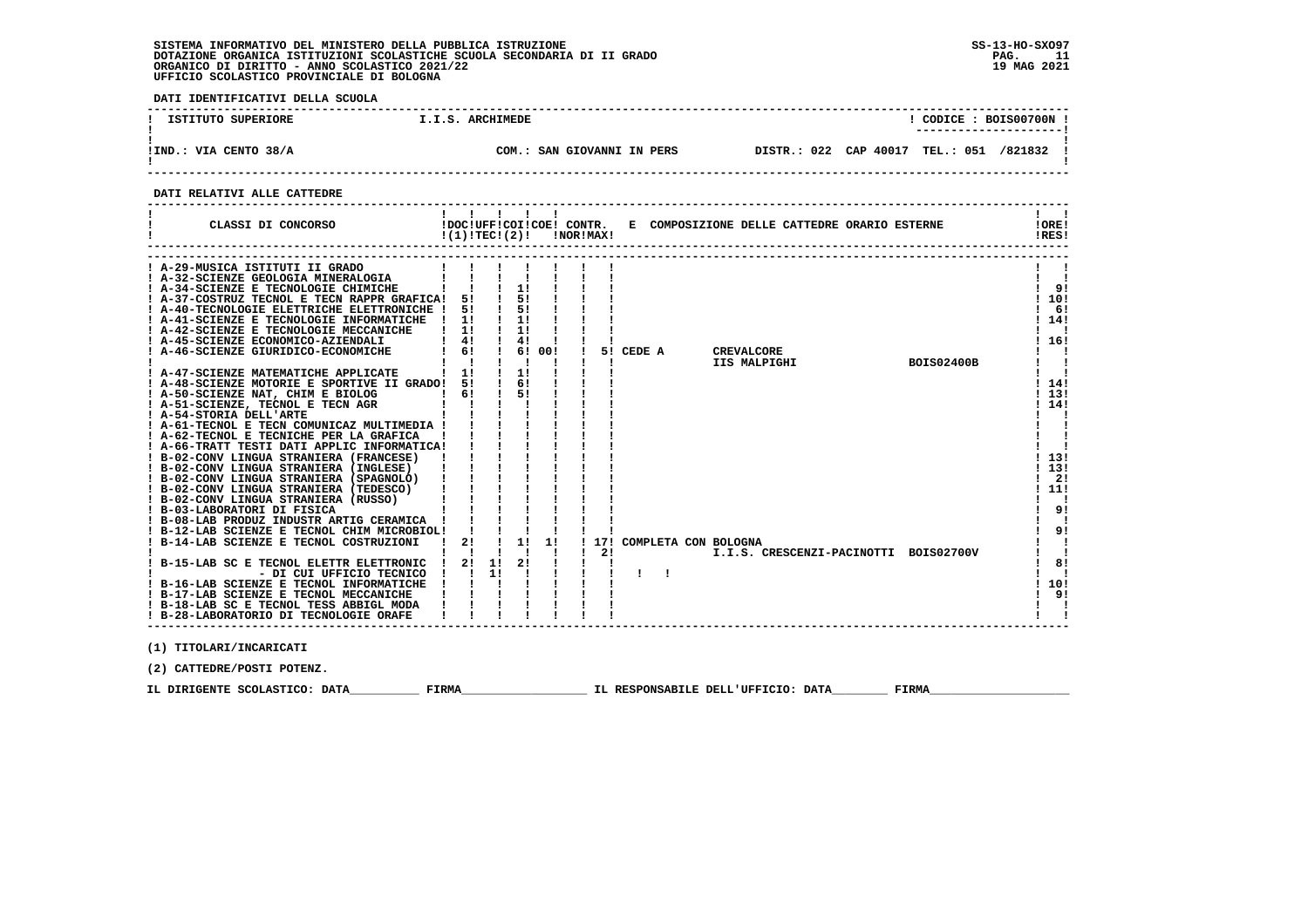**DATI IDENTIFICATIVI DELLA SCUOLA**

| ISTITUTO SUPERIORE       | I.I.S. J.M. KEYNES    | CODICE: BOIS00800D.                                         |  |
|--------------------------|-----------------------|-------------------------------------------------------------|--|
|                          |                       |                                                             |  |
|                          |                       |                                                             |  |
| !IND.: VIA BONDANELLO 30 | COM.: CASTEL MAGGIORE | CAP 40013<br>023<br><b>TEL.: 051</b><br>/4177611<br>DTSTR.: |  |
|                          |                       |                                                             |  |

 **------------------------------------------------------------------------------------------------------------------------------------**

#### **DATI RELATIVI ALLE CLASSI - SEDI EROGAZIONE DI COMPETENZA**

| CORSI - INDIRIZZI - SPECIALIZZAZIONI                                                                                                                                                                                                                                                              | CORSI - INDIRIZZI - SPECIALIZZAZIONI<br>ANNI DI CORSO !                                                                                                                                                                                                                                                        | ANNI DI CORSO !<br>!-----------------               |
|---------------------------------------------------------------------------------------------------------------------------------------------------------------------------------------------------------------------------------------------------------------------------------------------------|----------------------------------------------------------------------------------------------------------------------------------------------------------------------------------------------------------------------------------------------------------------------------------------------------------------|-----------------------------------------------------|
|                                                                                                                                                                                                                                                                                                   | $1$ , 1! 2! 3! 4! 5! 6!                                                                                                                                                                                                                                                                                        | $1$ , 1! 2! 3! 4! 5! 6!                             |
| !ITAF AMM.NE FINAN. E MARKETING - TRIENNIO       1  1  1 <br>! ITCL TECN.IE LEGNO COSTR.NI - OPZIONE   ! ! ! !<br>!ITRI REL. INTERNAZIONALI PER IL MARKETING   !!! 2! 2! 2!<br>!LI03 SCIENTIFICO - OPZIONE SCIENZE APPLICAT ! 2! 2! 2! 1! 1! !LI04 LINGUISTICO<br>ILIP2 POTENZIAMENTO LINGUISTICO | ITO1 AMM. FINAN. MARKETING - BIENNIO COMUNE   3! 3! !!!!!!! IT24 COSTR., AMB. E TERRITORIO - BIENNIO COM<br>!ITCA COSTR. AMB. TERRITORIO - TRIENNIO                !!!!!!!!<br>!ITP5 POT. SOCIO ECONOMICO E PER LA LEGALITA'<br>ILI02 SCIENTIFICO<br>!LIP4 POTENZIAMENTO ARTISTICO E MUSICALE<br>1 1 1 1 1 1 1 | 111111111<br>11 11 11 1<br>1, 21, 11, 21, 21, 31, 1 |

 **DATI RELATIVI ALLE CATTEDRE**

| CLASSI DI CONCORSO                          | !(1)!TEC!(2)! |    | !DOC!UFF!COI!COE! CONTR.<br>!NOR!MAX! | E COMPOSIZIONE DELLE CATTEDRE ORARIO ESTERNE | !ORE!<br>!RES! |
|---------------------------------------------|---------------|----|---------------------------------------|----------------------------------------------|----------------|
| ! A-02-DESIGN MET.OREF.PIET.DURE GEMME      |               |    |                                       |                                              |                |
| ! A-03-DESIGN DELLA CERAMICA                |               |    |                                       |                                              |                |
| ! A-05-DESIGN DEL TESSUTO E DELLA MODA      |               |    |                                       |                                              |                |
| ! A-06-DESIGN DEL VETRO                     |               |    |                                       |                                              |                |
| ! A-07-DISCIPLINE AUDIOVISIVE               |               |    |                                       |                                              |                |
| ! A-08-DISCIP GEOM, ARCH, ARRED, SCENOTEC   |               |    |                                       |                                              |                |
| ! A-09-DISCIP GRAFICHE, PITTORICHE, SCENOG! |               |    |                                       |                                              |                |
| ! A-10-DISCIPLINE GRAFICO-PUBBLICITARIE     |               |    |                                       |                                              |                |
| A-11-DISCIPLINE LETTERARIE E LATINO         |               |    |                                       |                                              | 15!            |
| ! A-12-DISCIPL LETTERARIE ISTITUTI II GR    | 51            | 6! |                                       |                                              | 12!            |
| A-14-DISCIP PLAST. SCUL. SCENOPLAST.        |               |    |                                       |                                              |                |
| ! A-16-DISEG ARTIST MODELLAZ ODONTOTEC      |               |    |                                       |                                              |                |
| ! A-17-DISEG STORIA ARTE ISTITUTI II GR     | 11            |    |                                       |                                              |                |
| ! A-18-FILOSOFIA E SCIENZE UMANE            |               |    |                                       |                                              |                |
| ! A-19-FILOSOFIA E STORIA                   | 2!            | 31 |                                       |                                              |                |
| ! A-20-FISICA                               | 1!            | 21 |                                       |                                              | 6!             |
| ! A-21-GEOGRAFIA                            | 11            |    |                                       |                                              |                |
| ! A-24-LINGUA E CULT STRANIERA (INGLESE)    | 71            | 71 |                                       |                                              | 12!            |
| ! A-24-LINGUA E CULT STRANIERA (FRANCESE)   | 11            | 21 |                                       |                                              | 10!            |
| ! A-24-LINGUA E CULT STRANIERA (SPAGNOLO) ! | 3!            | 31 |                                       |                                              | 21!            |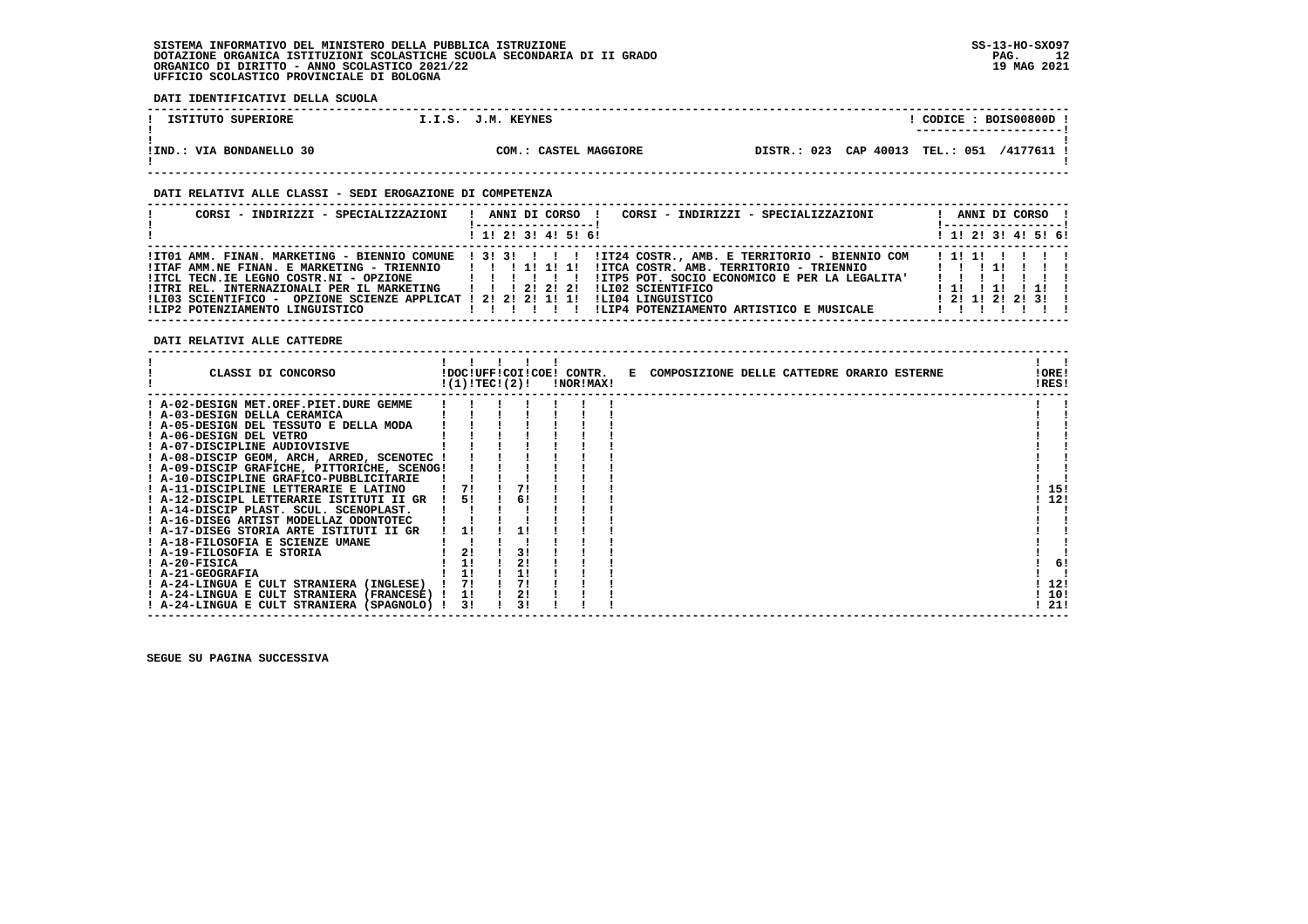**DATI IDENTIFICATIVI DELLA SCUOLA**

| ISTITUTO SUPERIORE       | I.I.S. J.M. KEYNES    | CODICE: BOIS00800D<br>---------------------- |
|--------------------------|-----------------------|----------------------------------------------|
| !IND.: VIA BONDANELLO 30 | COM.: CASTEL MAGGIORE | DISTR.: 023 CAP 40013 TEL.: 051 /4177611 !   |

 **------------------------------------------------------------------------------------------------------------------------------------**

#### **DATI RELATIVI ALLE CATTEDRE**

| CLASSI DI CONCORSO                                                                     | !DOC!UFF!COI!COE! CONTR.<br>!(1)!TECI(2)!      |                       | !NOR!MAX! |           |                            | E COMPOSIZIONE DELLE CATTEDRE ORARIO ESTERNE |                   | !ORE!<br>!RES! |
|----------------------------------------------------------------------------------------|------------------------------------------------|-----------------------|-----------|-----------|----------------------------|----------------------------------------------|-------------------|----------------|
| ! A-24-LINGUA E CULT STRANIERA (TEDESCO) ! 3!                                          |                                                | $1 \quad 21 \quad 11$ |           |           | ! 16! COMPLETA CON BOLOGNA |                                              |                   |                |
|                                                                                        |                                                |                       | 31        | L.S.      |                            | LICEO NICCOLO' COPERNICO                     | BOPS030004        |                |
| ! A-24-LINGUA E CULT STRANIERA (RUSSO)                                                 |                                                |                       |           |           |                            |                                              |                   |                |
| : A-26-MATEMATICA<br>! A-27-MATEMATICA E FISICA                                        | $\begin{bmatrix} 1 & 2 \\ 1 & 3 \end{bmatrix}$ | 3!                    |           |           |                            |                                              |                   | ! 13!          |
|                                                                                        |                                                | 51                    |           |           |                            |                                              |                   | 3!             |
| : A-29-MUSICA ISTITUTI II GRADO<br>! A-32-SCIENZE GEOLOGIA MINERALOGIA                 |                                                |                       |           |           |                            |                                              |                   |                |
|                                                                                        |                                                |                       |           |           |                            |                                              |                   |                |
| ! A-34-SCIENZE E TECNOLOGIE CHIMICHE                                                   |                                                |                       |           |           |                            |                                              |                   | 112!           |
| ! A-37-COSTRUZ TECNOL E TECN RAPPR GRAFICA!                                            | 2!                                             |                       |           |           |                            |                                              |                   |                |
| ! A-40-TECNOLOGIE ELETTRICHE ELETTRONICHE !                                            |                                                |                       |           |           |                            |                                              |                   |                |
| ! A-41-SCIENZE E TECNOLOGIE INFORMATICHE                                               | 2!                                             | 21                    |           |           |                            |                                              |                   | 71             |
| ! A-42-SCIENZE E TECNOLOGIE MECCANICHE                                                 |                                                |                       |           |           |                            |                                              |                   |                |
| ! A-45-SCIENZE ECONOMICO-AZIENDALI                                                     | 41                                             | 41                    |           |           |                            |                                              |                   | ! 11!          |
| ! A-46-SCIENZE GIURIDICO-ECONOMICHE                                                    | 6!                                             | 6!                    |           |           |                            |                                              |                   |                |
| ! A-47-SCIENZE MATEMATICHE APPLICATE                                                   | 11                                             | 2!                    |           |           |                            |                                              |                   |                |
| ! A-48-SCIENZE MOTORIE E SPORTIVE II GRADO!                                            | 2!                                             | 3!                    |           |           |                            |                                              |                   | 22!            |
| ! A-50-SCIENZE NAT, CHIM E BIOLOG                                                      | 51                                             | 51                    |           |           |                            |                                              |                   | 6!             |
| ! A-51-SCIENZE, TECNOL E TECN AGR                                                      |                                                |                       |           |           |                            |                                              |                   | 3!             |
| ! A-54-STORIA DELL'ARTE                                                                |                                                |                       |           |           |                            |                                              |                   |                |
| ! A-61-TECNOL E TECN COMUNICAZ MULTIMEDIA !<br>! A-62-TECNOL E TECNICHE PER LA GRAFICA |                                                |                       |           |           |                            |                                              |                   |                |
|                                                                                        |                                                |                       |           |           |                            |                                              |                   |                |
| ! A-65-TEORIA E TECNICA COMUNICAZIONE                                                  |                                                |                       |           |           |                            |                                              |                   |                |
| ! A-66-TRATT TESTI DATI APPLIC INFORMATICA!<br>! B-02-CONV LINGUA STRANIERA (FRANCESE) |                                                |                       |           |           |                            |                                              |                   | 51             |
| ! B-02-CONV LINGUA STRANIERA (INGLESE)                                                 |                                                |                       |           |           |                            |                                              |                   | 10!            |
| ! B-02-CONV LINGUA STRANIERA (SPAGNOLO)                                                |                                                |                       |           |           |                            |                                              |                   | 10!            |
| ! B-02-CONV LINGUA STRANIERA (TEDESCO)                                                 |                                                |                       |           |           |                            |                                              |                   | 5!             |
| ! B-02-CONV LINGUA STRANIERA (RUSSO)                                                   |                                                |                       |           |           |                            |                                              |                   |                |
| ! B-03-LABORATORI DI FISICA                                                            |                                                |                       |           | 2! CEDE A | <b>IMOLA</b>               |                                              |                   |                |
|                                                                                        |                                                |                       |           |           |                            | I.I.S. F. ALBERGHETTI                        | <b>BOIS01400R</b> |                |
| B-08-LAB PRODUZ INDUSTR ARTIG CERAMICA !                                               |                                                |                       |           |           |                            |                                              |                   |                |
| ! B-12-LAB SCIENZE E TECNOL CHIM MICROBIOL!                                            |                                                |                       |           |           |                            |                                              |                   | 2!             |
| ! B-14-LAB SCIENZE E TECNOL COSTRUZIONI                                                |                                                |                       |           |           |                            |                                              |                   | 8!             |
| ! B-16-LAB SCIENZE E TECNOL INFORMATICHE                                               |                                                |                       |           |           |                            |                                              |                   | 2!             |
| ! B-17-LAB SCIENZE E TECNOL MECCANICHE                                                 |                                                |                       |           |           |                            |                                              |                   | 2!             |
| ! B-18-LAB SC E TECNOL TESS ABBIGL MODA                                                |                                                |                       |           |           |                            |                                              |                   |                |
|                                                                                        |                                                |                       |           |           |                            |                                              |                   |                |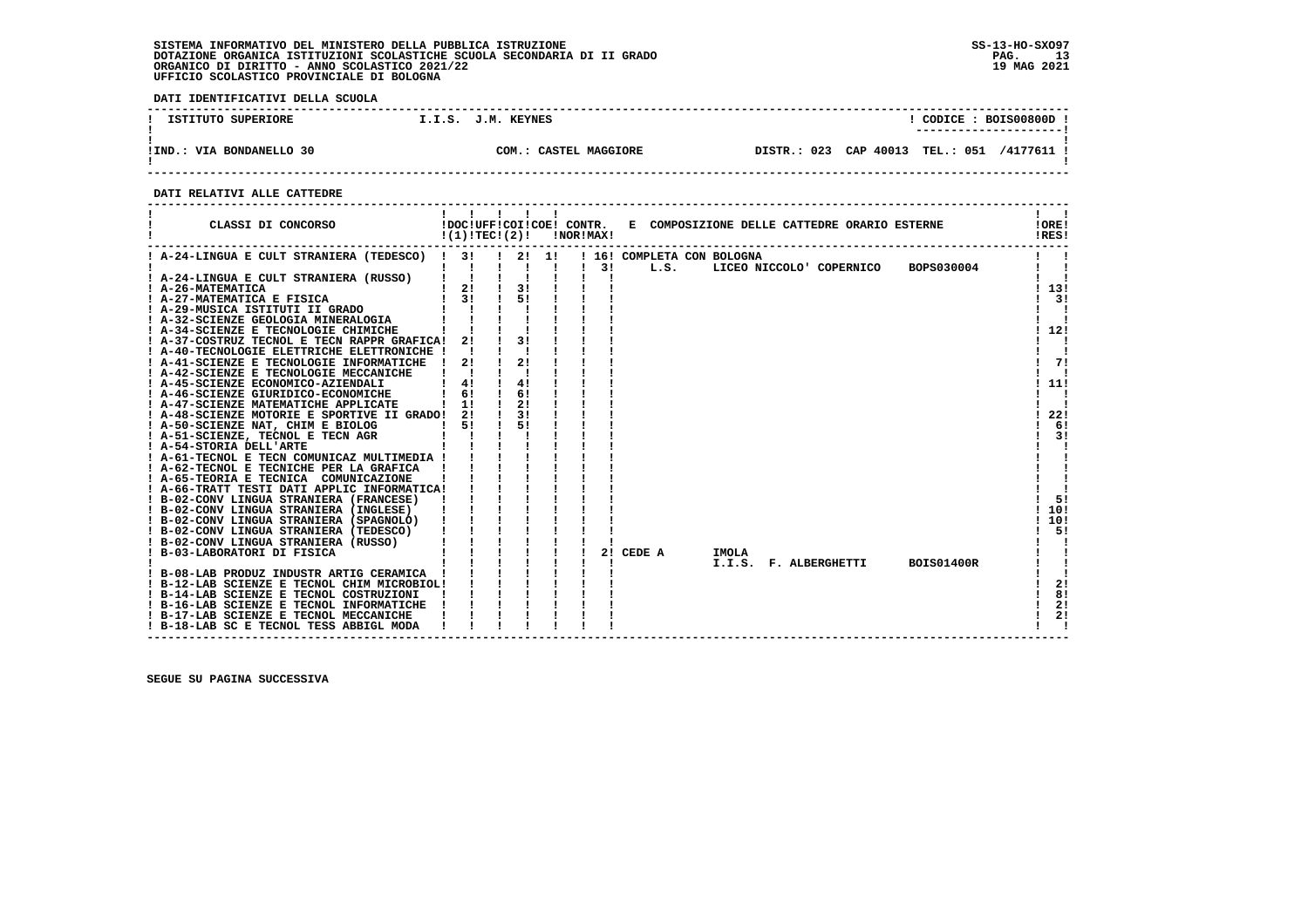| SISTEMA INFORMATIVO DEL MINISTERO DELLA PUBBLICA ISTRUZIONE              | $SS-13-HO-SXO97$ |
|--------------------------------------------------------------------------|------------------|
| DOTAZIONE ORGANICA ISTITUZIONI SCOLASTICHE SCUOLA SECONDARIA DI II GRADO | PAG.             |
| ORGANICO DI DIRITTO - ANNO SCOLASTICO 2021/22                            | 19 MAG 2021      |
| UFFICIO SCOLASTICO PROVINCIALE DI BOLOGNA                                |                  |

 **DATI IDENTIFICATIVI DELLA SCUOLA**

| ISTITUTO SUPERIORE                                                                    | I.I.S. J.M. KEYNES                                                                                   | $!$ CODICE : BOIS00800D !  |
|---------------------------------------------------------------------------------------|------------------------------------------------------------------------------------------------------|----------------------------|
| !IND.: VIA BONDANELLO 30                                                              | DISTR.: 023 CAP 40013 TEL.: 051 /4177611 !<br>COM.: CASTEL MAGGIORE                                  |                            |
| DATI RELATIVI ALLE CATTEDRE                                                           |                                                                                                      |                            |
|                                                                                       |                                                                                                      |                            |
| CLASSI DI CONCORSO                                                                    | !DOC!UFF!COI!COE! CONTR. E COMPOSIZIONE DELLE CATTEDRE ORARIO ESTERNE<br>$!(1)!TEC!(2)!$ $INORIMAX!$ | IORE <sub>1</sub><br>!RES! |
|                                                                                       |                                                                                                      |                            |
| ! B-26-LABORATORIO DI TECNOLOGIE DEL LEGNO!<br>! B-28-LABORATORIO DI TECNOLOGIE ORAFE |                                                                                                      |                            |
| (1) TITOLARI/INCARICATI                                                               |                                                                                                      |                            |
| (2) CATTEDRE/POSTI POTENZ.                                                            |                                                                                                      |                            |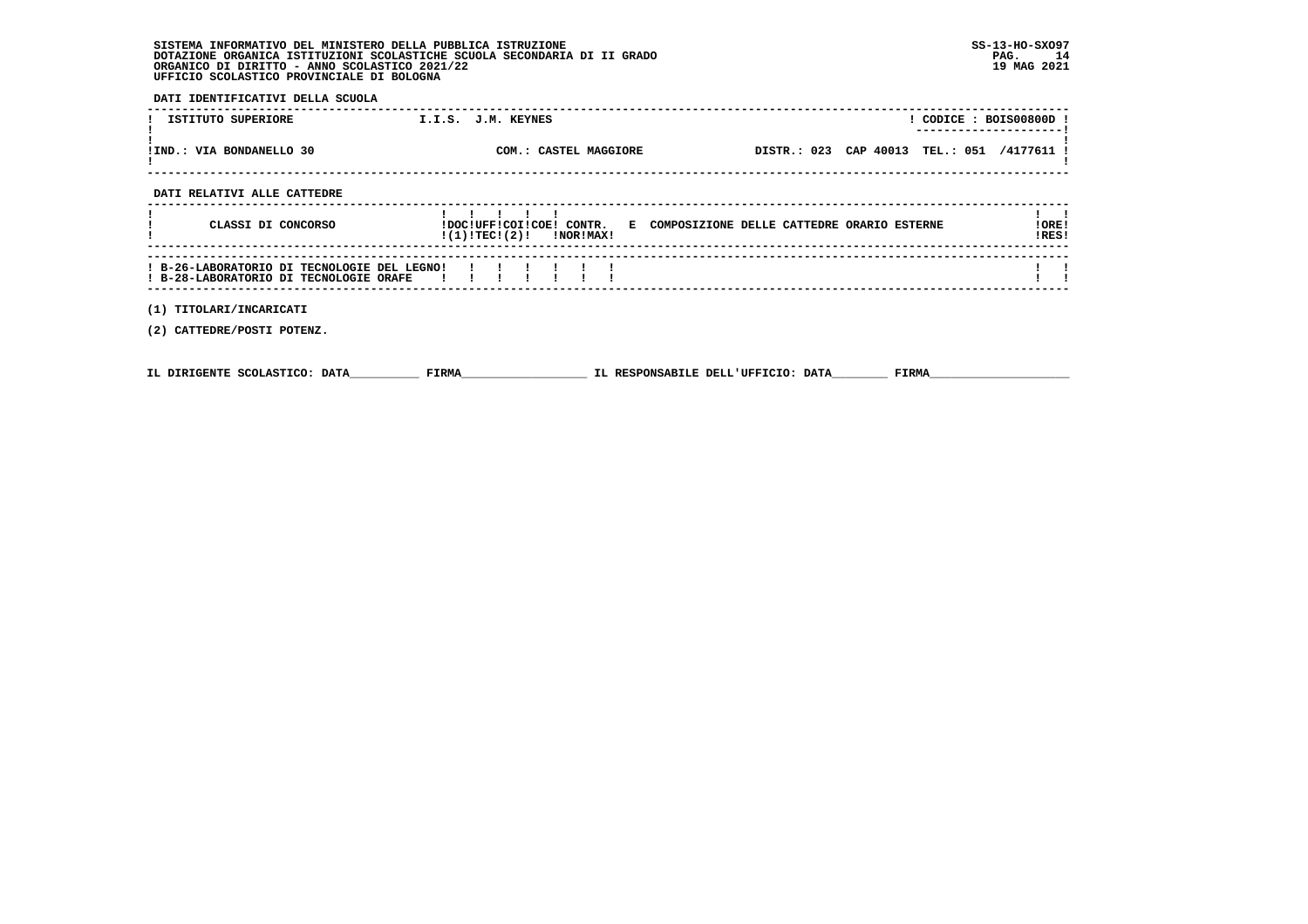**DATI IDENTIFICATIVI DELLA SCUOLA**

| ISTITUTO SUPERIORE    | I.I.S. CADUTI DELLA DIRETTISSIMA | CODICE: BOIS009009 !                     |  |
|-----------------------|----------------------------------|------------------------------------------|--|
|                       |                                  | ---------------------                    |  |
| !IND.: VIA TOSCANA 21 | COM.: CASTIGLIONE DEI PEPO       | DISTR.: 030 CAP 40035 TEL.: 0534 /803511 |  |

 **------------------------------------------------------------------------------------------------------------------------------------**

#### **DATI RELATIVI ALLE CLASSI - SEDI EROGAZIONE DI COMPETENZA**

| CORSI - INDIRIZZI - SPECIALIZZAZIONI                                                                                                                                                                                | ANNI DI CORSO !<br>CORSI - INDIRIZZI - SPECIALIZZAZIONI<br>, ------------------,<br>! 1! 2! 3! 4! 5! 6!                                                                                                                                                                                                                                                                                                                                               | ANNI DI CORSO !<br>! -----------------<br>! 1! 2! 3! 4! 5! 6! |
|---------------------------------------------------------------------------------------------------------------------------------------------------------------------------------------------------------------------|-------------------------------------------------------------------------------------------------------------------------------------------------------------------------------------------------------------------------------------------------------------------------------------------------------------------------------------------------------------------------------------------------------------------------------------------------------|---------------------------------------------------------------|
| $1IP09$ MAN.NE ASSIS.ZA TEC. BIENNIO - TRIENNIO ! ! ! ! ! !<br>$IIPAI$ APP. IMP. SER. TEC. IND. $CIV.$ - OPZIONE ! ! ! ! ! 1!<br>$IIPCP$ PROM.NE COMMER.LE E PUBBL.RIA - OPZIONE ! ! ! ! ! ! !<br>ILI02 SCIENTIFICO | IP02 SERVIZI SOCIO-SANITARI BIENNIO-TRIENNIO ! ! ! ! ! ! ! ! !P08 SERVIZI COMMERCIALI BIENNIO - TRIENNIO!<br>IIP14 MANUTENZ. E ASSIST. TECN.<br>!IP19 SERVIZI SANITA' E ASSIST. SOC. [ !!!!<br>!IPC1 INDIRIZZO A ELABORAZIONE MANUALE<br>!IPMM MAN.NE DEI MEZZI DI TRASPORTO - OPZIONE<br>ITO1 AMM. FINAN. MARKETING - BIENNIO COMUNE !!!!!!!!!!!ITAF AMM.NE FINAN. E MARKETING - TRIENNIO<br>!!!!!!!!!!!<br>ILIP4 POTENZIAMENTO ARTISTICO E MUSICALE | $1$ 1! 1! 2! 1!<br>$\blacksquare$<br>1 1 1 1 1 1 1 1 1        |

 **DATI RELATIVI ALLE CATTEDRE**

| CLASSI DI CONCORSO                              | !(1)!TEC!(2)! |          | !DOC!UFF!COI!COE! CONTR.<br>!NOR!MAX! | E COMPOSIZIONE DELLE CATTEDRE ORARIO ESTERNE | !ORE!<br>!RES! |
|-------------------------------------------------|---------------|----------|---------------------------------------|----------------------------------------------|----------------|
| A-02-DESIGN MET.OREF.PIET.DURE GEMME            |               |          |                                       |                                              |                |
| ! A-03-DESIGN DELLA CERAMICA                    |               |          |                                       |                                              |                |
| A-05-DESIGN DEL TESSUTO E DELLA MODA            |               |          |                                       |                                              |                |
| ! A-06-DESIGN DEL VETRO                         |               |          |                                       |                                              |                |
| ! A-07-DISCIPLINE AUDIOVISIVE                   |               |          |                                       |                                              |                |
| ! A-08-DISCIP GEOM, ARCH, ARRED, SCENOTEC !     |               |          |                                       |                                              |                |
| ! A-09-DISCIP GRAFICHE, PITTORICHE, SCENOG!     |               |          |                                       |                                              |                |
| ! A-10-DISCIPLINE GRAFICO-PUBBLICITARIE         |               |          |                                       |                                              | 10!            |
| A-11-DISCIPLINE LETTERARIE E LATINO             | 21            | 2!       |                                       |                                              | 5!             |
| ! A-12-DISCIPL LETTERARIE ISTITUTI II GR        | 21            | 4!       |                                       |                                              | 24!            |
| ! A-14-DISCIP PLAST. SCUL. SCENOPLAST.          |               |          |                                       |                                              |                |
| A-15-DISCIPLINE SANITARIE                       |               |          |                                       |                                              |                |
| ! A-16-DISEG ARTIST MODELLAZ ODONTOTEC          |               |          |                                       |                                              |                |
| ! A-17-DISEG STORIA ARTE ISTITUTI II GR         |               |          |                                       |                                              | 11!            |
| A-18-FILOSOFIA E SCIENZE UMANE                  |               |          |                                       |                                              | 6!             |
| ! A-19-FILOSOFIA E STORIA                       |               | 2!       |                                       |                                              |                |
| $I$ A-20-FISICA                                 |               |          |                                       |                                              | 6!             |
| ! A-21-GEOGRAFIA                                |               |          |                                       |                                              | 4!             |
| ! A-24-LINGUA E CULT STRANIERA (INGLESE)        |               | 3!       |                                       |                                              | 19!<br>9!      |
| ! A-24-LINGUA E CULT STRANIERA (FRANCESE) !     | 1!            |          |                                       |                                              |                |
| ! A-26-MATEMATICA<br>! A-27-MATEMATICA E FISICA | 1!<br>1!      | 1!<br>2! |                                       |                                              | 11!<br>17!     |
| ! A-29-MUSICA ISTITUTI II GRADO                 |               |          |                                       |                                              |                |
|                                                 |               |          |                                       |                                              |                |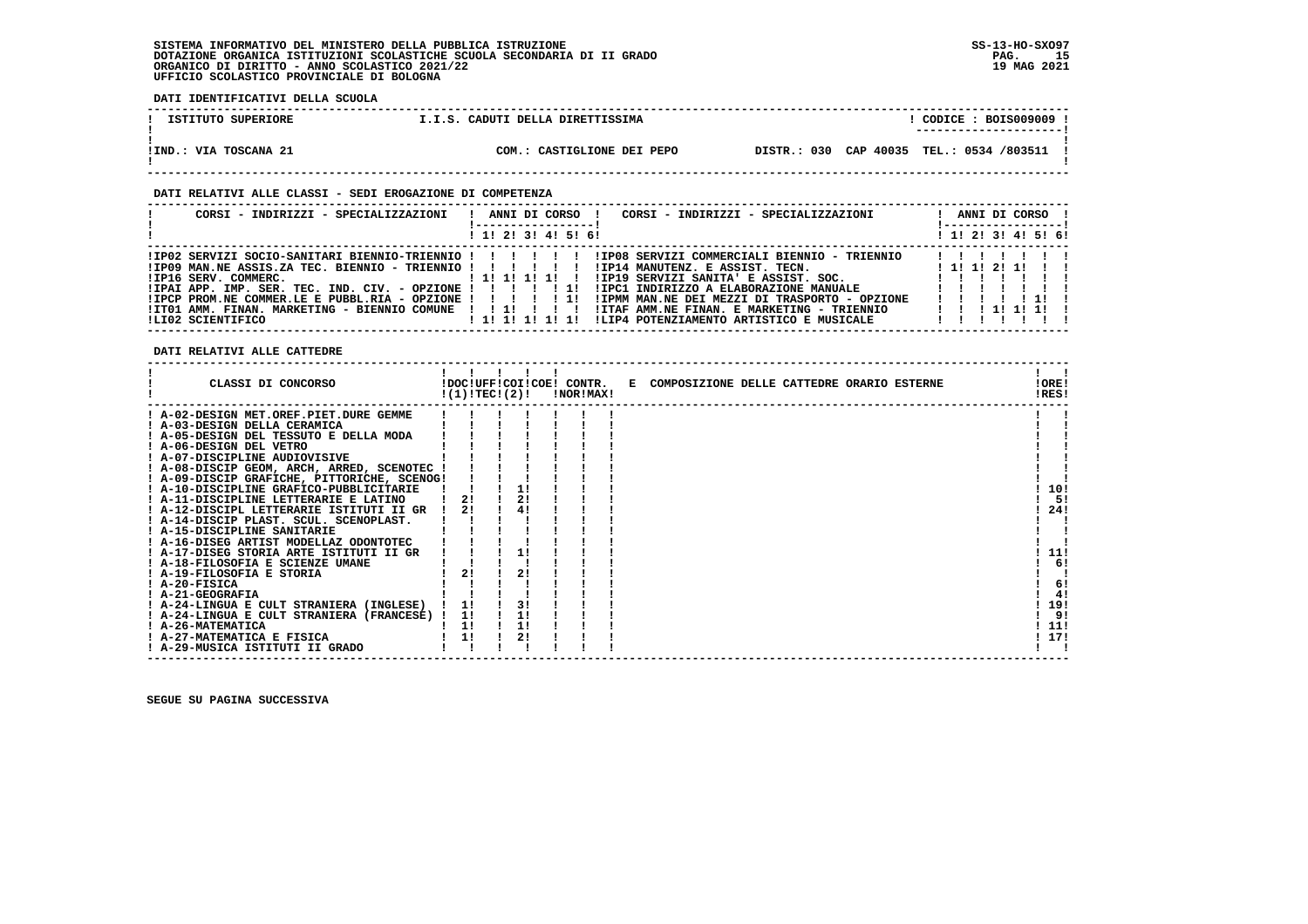**DATI IDENTIFICATIVI DELLA SCUOLA ------------------------------------------------------------------------------------------------------------------------------------**! CODICE : BOIS009009 !  **! ISTITUTO SUPERIORE I.I.S. CADUTI DELLA DIRETTISSIMA ! CODICE : BOIS009009 ! ! ---------------------! ! ! !IND.: VIA TOSCANA 21 COM.: CASTIGLIONE DEI PEPO DISTR.: 030 CAP 40035 TEL.: 0534 /803511 !** $\mathbf{I}$  **! ! ------------------------------------------------------------------------------------------------------------------------------------**

#### **DATI RELATIVI ALLE CATTEDRE**

| CLASSI DI CONCORSO                          | !(1)!TECI(2)! |    | !NOR!MAX! | !DOC!UFF!COI!COE! CONTR. E COMPOSIZIONE DELLE CATTEDRE ORARIO ESTERNE | !ORE!<br>!RES! |
|---------------------------------------------|---------------|----|-----------|-----------------------------------------------------------------------|----------------|
|                                             |               |    |           |                                                                       |                |
| ! A-34-SCIENZE E TECNOLOGIE CHIMICHE        |               |    |           |                                                                       |                |
| ! A-37-COSTRUZ TECNOL E TECN RAPPR GRAFICA! |               |    |           |                                                                       |                |
| A-40-TECNOLOGIE ELETTRICHE ELETTRONICHE !   | 21            | 4! |           |                                                                       | 6!             |
| ! A-41-SCIENZE E TECNOLOGIE INFORMATICHE    |               |    |           |                                                                       | 10!            |
| ! A-42-SCIENZE E TECNOLOGIE MECCANICHE      |               | 11 |           |                                                                       | 2!             |
| ! A-45-SCIENZE ECONOMICO-AZIENDALI          | 4!            | 4! |           |                                                                       |                |
| A-46-SCIENZE GIURIDICO-ECONOMICHE           | 31            | 31 |           |                                                                       |                |
| A-47-SCIENZE MATEMATICHE APPLICATE          | 1!            | 1! |           |                                                                       | 71             |
| A-48-SCIENZE MOTORIE E SPORTIVE II GRADO!   | 21            | 2! |           |                                                                       | 8!             |
| A-50-SCIENZE NAT, CHIM E BIOLOG             | 2!            | 2! |           |                                                                       |                |
| ! A-54-STORIA DELL'ARTE                     |               |    |           |                                                                       |                |
| A-61-TECNOL E TECN COMUNICAZ MULTIMEDIA !   |               |    |           |                                                                       |                |
| ! A-62-TECNOL E TECNICHE PER LA GRAFICA     |               |    |           |                                                                       |                |
| ! A-66-TRATT TESTI DATI APPLIC INFORMATICA! |               |    |           |                                                                       |                |
| ! B-03-LABORATORI DI FISICA                 |               |    |           |                                                                       |                |
| B-04-LABORATORI DI LIUTERIA                 |               |    |           |                                                                       |                |
| ! B-07-LABORATORIO DI OTTICA                |               |    |           |                                                                       |                |
| ! B-08-LAB PRODUZ INDUSTR ARTIG CERAMICA    |               |    |           |                                                                       |                |
| ! B-12-LAB SCIENZE E TECNOL CHIM MICROBIOL! |               |    |           |                                                                       |                |
| ! B-14-LAB SCIENZE E TECNOL COSTRUZIONI     |               |    |           |                                                                       |                |
| ! B-15-LAB SC E TECNOL ELETTR ELETTRONIC    | 2!            | 31 |           |                                                                       | 10!            |
| ! B-16-LAB SCIENZE E TECNOL INFORMATICHE    |               |    |           |                                                                       |                |
| ! B-17-LAB SCIENZE E TECNOL MECCANICHE      |               |    |           |                                                                       | 2!             |
| ! B-18-LAB SC E TECNOL TESS ABBIGL MODA     |               |    |           |                                                                       |                |
| ! B-20-LAB SERV ENOGASTRON, SETT CUCINA     |               |    |           |                                                                       |                |
| ! B-22-LAB TECNOL E TECN COMUNICAZ MULTIME! |               |    |           |                                                                       | 12!            |
| ! B-23-LAB SERVIZI SOCIO-SANITARI           |               |    |           |                                                                       |                |
| ! B-24-LAB SCIENZE E TECNOL NAUTICHE        |               |    |           |                                                                       |                |
| ! B-25-LAB SCIENZE E TECNOLCOSTR NAVALI     |               |    |           |                                                                       |                |
| ! B-26-LABORATORIO DI TECNOLOGIE DEL LEGNO! |               |    |           |                                                                       |                |
| ! B-27-LABORATORIO DI TECNOLOGIE DEL MARMO! |               |    |           |                                                                       |                |
| ! B-28-LABORATORIO DI TECNOLOGIE ORAFE      |               |    |           |                                                                       |                |

 **------------------------------------------------------------------------------------------------------------------------------------**

 **(1) TITOLARI/INCARICATI**

 **(2) CATTEDRE/POSTI POTENZ.**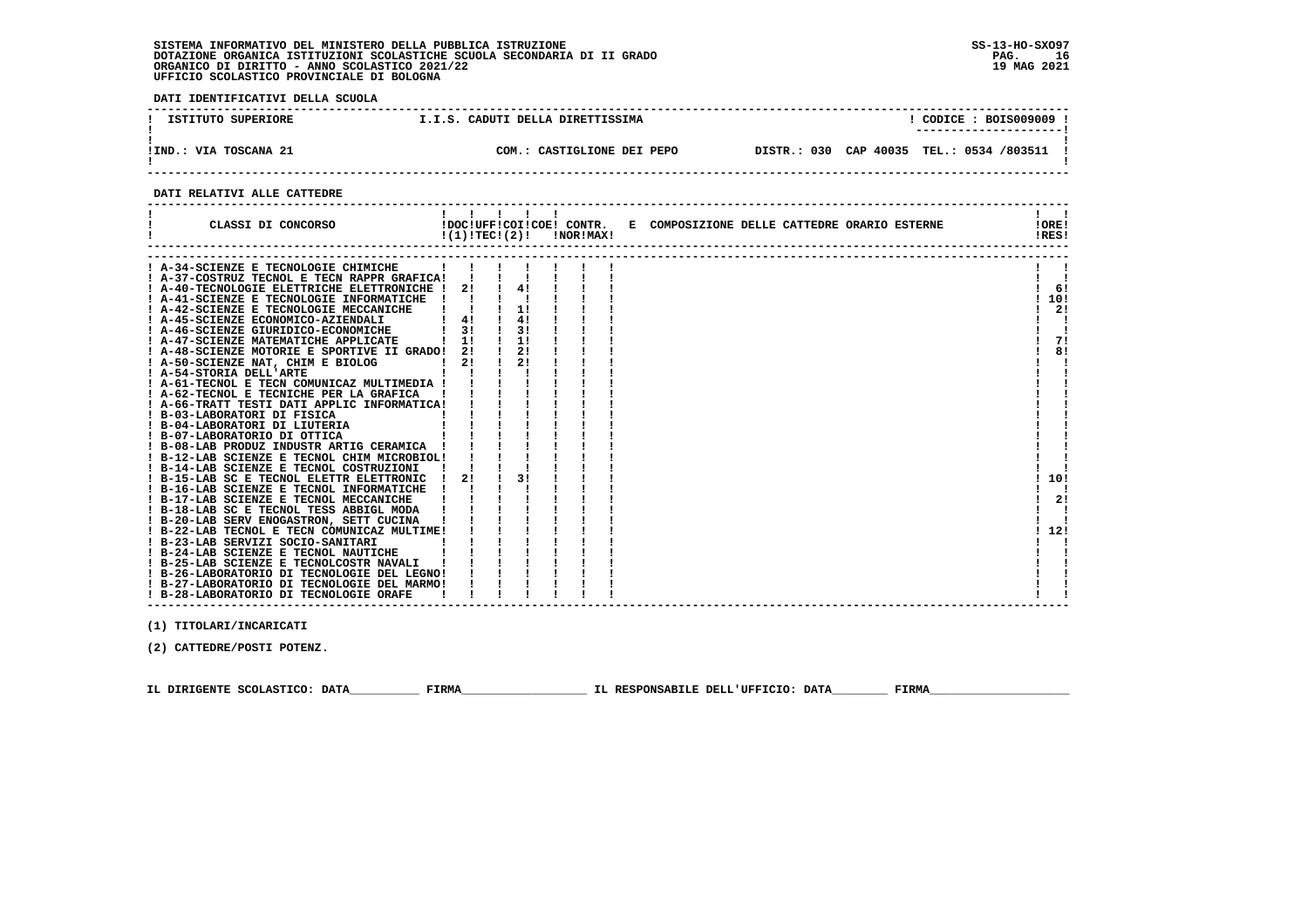**DATI IDENTIFICATIVI DELLA SCUOLA**

| ISTITUTO SUPERIORE        | I.I.S. PAOLINI - CASSIANO DA IMOLA | $\overline{COLICE}$ : BOIS012005 !<br>---------------------- |  |
|---------------------------|------------------------------------|--------------------------------------------------------------|--|
| !IND.: VIA GUICCIARDINI 2 | COM.: IMOLA                        | DISTR.: 033 CAP 40026 TEL.: 0542 /658711 !                   |  |

#### **DATI RELATIVI ALLE CLASSI - SEDI EROGAZIONE DI COMPETENZA**

| CORSI - INDIRIZZI - SPECIALIZZAZIONI                       |  |  |             | -----------------   | ANNI DI CORSO !<br>CORSI - INDIRIZZI - SPECIALIZZAZIONI                                               |  |         | ANNI DI CORSO !<br>! ------------------ ! |  |  |
|------------------------------------------------------------|--|--|-------------|---------------------|-------------------------------------------------------------------------------------------------------|--|---------|-------------------------------------------|--|--|
|                                                            |  |  |             | ! 1! 2! 3! 4! 5! 6! |                                                                                                       |  |         | ! 1! 2! 3! 4! 5! 6!                       |  |  |
|                                                            |  |  |             |                     | IPO2 SERVIZI SOCIO-SANITARI BIENNIO-TRIENNIO ! ! ! ! ! ! IIPO8 SERVIZI COMMERCIALI BIENNIO - TRIENNIO |  |         | 11111211                                  |  |  |
| $1 \t21 \t21 \t21 \t1$<br>!IP16 SERV. COMMERC.             |  |  |             |                     | $IIP19$ SERVIZI SANITA' E ASSIST. SOC. $12!1!2!$                                                      |  |         |                                           |  |  |
|                                                            |  |  |             |                     |                                                                                                       |  |         |                                           |  |  |
| !IT01 AMM. FINAN. MARKETING - BIENNIO COMUNE ! 6! 6! ! ! ! |  |  |             |                     | !IT24 COSTR., AMB. E TERRITORIO - BIENNIO COM                                                         |  | ! 1! 1! |                                           |  |  |
| !ITAF AMM.NE FINAN. E MARKETING - TRIENNIO   !! 2! 1!!     |  |  |             |                     | IITCA COSTR. AMB. TERRITORIO - TRIENNIO                                                               |  |         | 1 1 1 1 1 1 1 1                           |  |  |
| !ITGT GEOTECNICO                                           |  |  | 1 1 1 1 1 1 |                     | !ITP5 POT, SOCIO ECONOMICO E PER LA LEGALITA'                                                         |  |         |                                           |  |  |
| !ITRI REL. INTERNAZIONALI PER IL MARKETING                 |  |  |             | 1 1 1 2 1 2 1 2 1   | IITSI SISTEMI INFORMATIVI AZIENDALI                                                                   |  |         | 1 1 1 2 1 1 2 1                           |  |  |
| !LIP1 POTENZIAMENTO UMANISTICO                             |  |  |             |                     | ILIP2 POTENZIAMENTO LINGUISTICO                                                                       |  |         |                                           |  |  |
| !LIP4 POTENZIAMENTO ARTISTICO E MUSICALE                   |  |  |             |                     |                                                                                                       |  |         |                                           |  |  |

 **DATI RELATIVI ALLE CATTEDRE**

| CLASSI DI CONCORSO                          |       | !(1)!TEC!(2)! | !NOR!MAX! | !DOC!UFF!COI!COE! CONTR. E COMPOSIZIONE DELLE CATTEDRE ORARIO ESTERNE | !ORE!<br>!RES! |  |
|---------------------------------------------|-------|---------------|-----------|-----------------------------------------------------------------------|----------------|--|
| ! A-02-DESIGN MET.OREF.PIET.DURE GEMME      |       |               |           |                                                                       |                |  |
| ! A-03-DESIGN DELLA CERAMICA                |       |               |           |                                                                       |                |  |
| ! A-05-DESIGN DEL TESSUTO E DELLA MODA      |       |               |           |                                                                       |                |  |
| ! A-06-DESIGN DEL VETRO                     |       |               |           |                                                                       |                |  |
| ! A-07-DISCIPLINE AUDIOVISIVE               |       |               |           |                                                                       |                |  |
| ! A-08-DISCIP GEOM, ARCH, ARRED, SCENOTEC ! |       |               |           |                                                                       |                |  |
| ! A-09-DISCIP GRAFICHE, PITTORICHE, SCENOG! |       |               |           |                                                                       |                |  |
| ! A-10-DISCIPLINE GRAFICO-PUBBLICITARIE     |       |               |           |                                                                       |                |  |
| ! A-11-DISCIPLINE LETTERARIE E LATINO       | 21    | 2!            |           |                                                                       |                |  |
| ! A-12-DISCIPL LETTERARIE ISTITUTI II GR    | ! 11! | 115!          |           |                                                                       | 16!            |  |
| ! A-13-DISCIPL LETTERARIE, LATINO E GRECO ! |       |               |           |                                                                       |                |  |
| ! A-14-DISCIP PLAST. SCUL. SCENOPLAST.      |       |               |           |                                                                       |                |  |
| A-15-DISCIPLINE SANITARIE                   |       |               |           |                                                                       | 8!             |  |
| ! A-16-DISEG ARTIST MODELLAZ ODONTOTEC      |       |               |           |                                                                       |                |  |
| ! A-17-DISEG STORIA ARTE ISTITUTI II GR     |       |               |           |                                                                       | 41             |  |
| ! A-18-FILOSOFIA E SCIENZE UMANE            | 2!    | 2!            |           |                                                                       | 14!            |  |
| ! A-19-FILOSOFIA E STORIA                   | 1!    | 1!            |           |                                                                       |                |  |
| ! A-20-FISICA                               | 1!    |               |           |                                                                       | 4!             |  |
| ! A-21-GEOGRAFIA                            |       |               |           |                                                                       | 17!            |  |
| ! A-24-LINGUA E CULT STRANIERA (FRANCESE) ! |       |               |           |                                                                       | 16!            |  |
| ! A-24-LINGUA E CULT STRANIERA (INGLESE)    | 6!    |               |           |                                                                       | 16!            |  |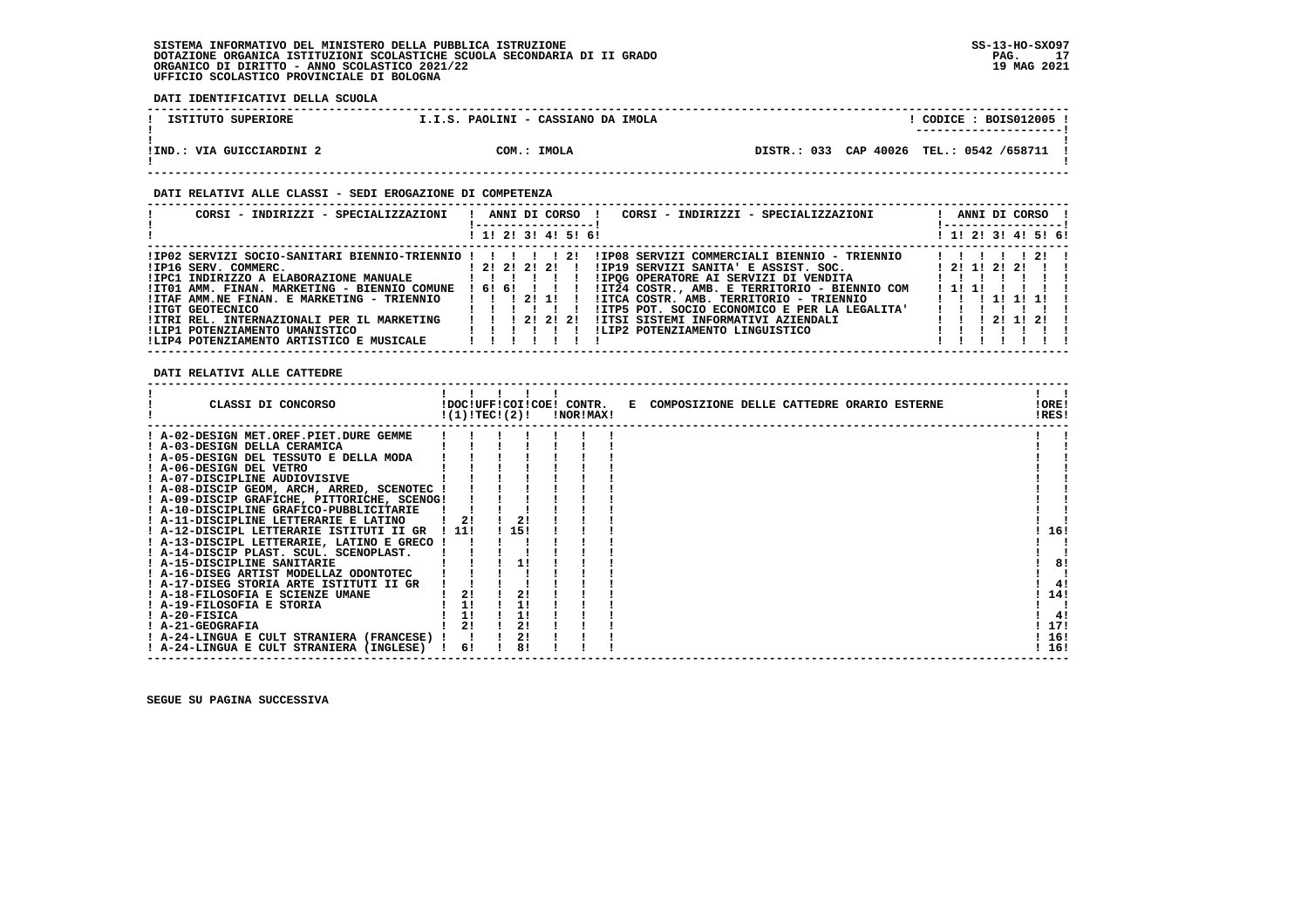**DATI IDENTIFICATIVI DELLA SCUOLA**

| ISTITUTO SUPERIORE        | I.I.S. PAOLINI - CASSIANO DA IMOLA | CODICE: BOIS012005 !<br>---------------------- |
|---------------------------|------------------------------------|------------------------------------------------|
| !IND.: VIA GUICCIARDINI 2 | COM.: IMOLA                        | DISTR.: 033 CAP 40026 TEL.: 0542 /658711 !     |

 **------------------------------------------------------------------------------------------------------------------------------------**

#### **DATI RELATIVI ALLE CATTEDRE**

| CLASSI DI CONCORSO                                                        |                           | 1 1 1 1 1<br>$!(1)!TEC!(2)!$ $INORIMAX!$ |  |    |        |  | !DOC!UFF!COI!COE! CONTR. E COMPOSIZIONE DELLE CATTEDRE ORARIO ESTERNE |            | !ORE!<br>IRES! |
|---------------------------------------------------------------------------|---------------------------|------------------------------------------|--|----|--------|--|-----------------------------------------------------------------------|------------|----------------|
| ! A-24-LINGUA E CULT STRANIERA (SPAGNOLO) ! 3!                            |                           | $\frac{1}{4}$                            |  |    |        |  |                                                                       |            | 3!             |
| ! A-24-LINGUA E CULT STRANIERA (TEDESCO) ! 1!                             |                           | $\frac{1}{2}$                            |  |    |        |  |                                                                       |            | 6!             |
| ! A-24-LINGUA E CULT STRANIERA (RUSSO)                                    |                           |                                          |  |    |        |  |                                                                       |            |                |
| $\begin{array}{ccc} & 1 & 2! \\ A & & 1 \end{array}$<br>! A-26-MATEMATICA |                           | 61                                       |  |    |        |  |                                                                       |            | ! 35!          |
| ! A-27-MATEMATICA E FISICA                                                |                           |                                          |  |    |        |  |                                                                       |            |                |
| ! A-29-MUSICA ISTITUTI II GRADO                                           | $1 \quad 1!$              | 1!                                       |  |    |        |  |                                                                       |            |                |
| ! A-32-SCIENZE GEOLOGIA MINERALOGIA                                       |                           |                                          |  |    |        |  |                                                                       |            |                |
| ! A-34-SCIENZE E TECNOLOGIE CHIMICHE                                      | $1 \quad 11$              | 11                                       |  |    |        |  |                                                                       |            |                |
| ! A-37-COSTRUZ TECNOL E TECN RAPPR GRAFICA! 3!                            |                           | 31                                       |  |    |        |  |                                                                       |            | 11!            |
| ! A-40-TECNOLOGIE ELETTRICHE ELETTRONICHE !                               |                           |                                          |  |    |        |  |                                                                       |            |                |
| ! A-41-SCIENZE E TECNOLOGIE INFORMATICHE                                  | $\frac{1}{1}$             | 3!                                       |  |    |        |  |                                                                       |            | 8!             |
| ! A-42-SCIENZE E TECNOLOGIE MECCANICHE                                    |                           |                                          |  |    |        |  |                                                                       |            |                |
| ! A-45-SCIENZE ECONOMICO-AZIENDALI                                        | ! 10!                     | 1121                                     |  |    |        |  |                                                                       |            |                |
| ! A-46-SCIENZE GIURIDICO-ECONOMICHE                                       | 1101                      | ! 11!                                    |  | 21 | CEDE A |  | CASTEL SAN PIETRO TE                                                  |            |                |
|                                                                           | $\mathbf{I}$ $\mathbf{I}$ |                                          |  |    |        |  | I.I.S. BARTOLOMEO SCAPPI                                              | BOIS022000 |                |
| A-47-SCIENZE MATEMATICHE APPLICATE                                        | 21                        | 4!                                       |  |    |        |  |                                                                       |            | 12!            |
| ! A-48-SCIENZE MOTORIE E SPORTIVE II GRADO!                               | 31                        | 51                                       |  |    |        |  |                                                                       |            | 10!            |
| ! A-50-SCIENZE NAT, CHIM E BIOLOG                                         |                           | 31                                       |  |    |        |  |                                                                       |            | 4!             |
| ! A-51-SCIENZE, TECNOL E TECN AGR                                         |                           |                                          |  |    |        |  |                                                                       |            | ! 11!          |
| ! A-54-STORIA DELL'ARTE                                                   |                           |                                          |  |    |        |  |                                                                       |            |                |
| ! A-61-TECNOL E TECN COMUNICAZ MULTIMEDIA !                               |                           |                                          |  |    |        |  |                                                                       |            |                |
| ! A-62-TECNOL E TECNICHE PER LA GRAFICA                                   |                           |                                          |  |    |        |  |                                                                       |            |                |
| ! A-65-TEORIA E TECNICA COMUNICAZIONE                                     |                           |                                          |  |    |        |  |                                                                       |            |                |
| ! A-66-TRATT TESTI DATI APPLIC INFORMATICA!                               | 2!                        | 21                                       |  |    |        |  |                                                                       |            | 16!            |
| ! B-02-CONV LINGUA STRANIERA (FRANCESE)                                   |                           |                                          |  |    |        |  |                                                                       |            |                |
| ! B-02-CONV LINGUA STRANIERA (INGLESE)                                    |                           |                                          |  |    |        |  |                                                                       |            |                |
| ! B-02-CONV LINGUA STRANIERA (TEDESCO)                                    |                           |                                          |  |    |        |  |                                                                       |            |                |
| ! B-02-CONV LINGUA STRANIERA (RUSSO)                                      |                           |                                          |  |    |        |  |                                                                       |            |                |
| ! B-03-LABORATORI DI FISICA                                               |                           |                                          |  |    |        |  |                                                                       |            | 2!             |
| ! B-04-LABORATORI DI LIUTERIA                                             |                           |                                          |  |    |        |  |                                                                       |            |                |
| ! B-07-LABORATORIO DI OTTICA                                              |                           |                                          |  |    |        |  |                                                                       |            |                |
| ! B-08-LAB PRODUZ INDUSTR ARTIG CERAMICA                                  |                           |                                          |  |    |        |  |                                                                       |            |                |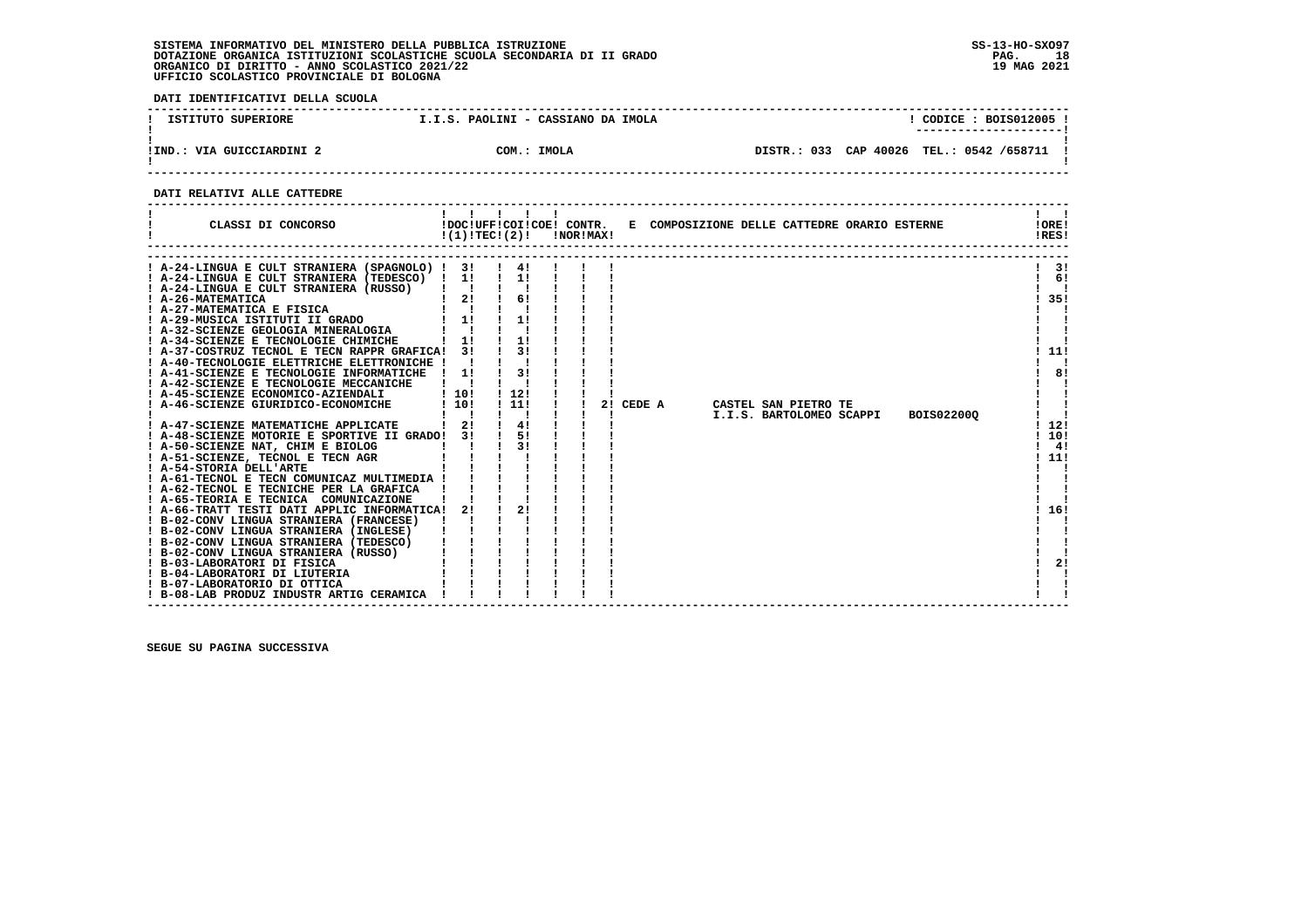**DATI IDENTIFICATIVI DELLA SCUOLA**

| ISTITUTO SUPERIORE        | I.I.S. PAOLINI - CASSIANO DA IMOLA | CODICE : BOIS012005 !                         |
|---------------------------|------------------------------------|-----------------------------------------------|
| !IND.: VIA GUICCIARDINI 2 | COM.: IMOLA                        | DISTR.: 033 CAP 40026<br>TEL.: 0542 /658711 ! |

 **------------------------------------------------------------------------------------------------------------------------------------**

#### **DATI RELATIVI ALLE CATTEDRE**

| CLASSI DI CONCORSO<br>!DOC!UFF!COI!COE! CONTR. E COMPOSIZIONE DELLE CATTEDRE ORARIO ESTERNE<br>!(1)!TEC!(2)!<br>!NOR!MAX! | !ORE!<br>!RES! |
|---------------------------------------------------------------------------------------------------------------------------|----------------|
| IMOLA<br>! B-12-LAB SCIENZE E TECNOL CHIM MICROBIOL!<br>2! CEDE A                                                         | -61            |
| <b>BOIS01400R</b><br>I.I.S. F. ALBERGHETTI                                                                                |                |
| 11<br>11<br>! B-14-LAB SCIENZE E TECNOL COSTRUZIONI                                                                       | 9!             |
| ! B-15-LAB SC E TECNOL ELETTR ELETTRONIC                                                                                  |                |
| ! B-16-LAB SCIENZE E TECNOL INFORMATICHE                                                                                  | -15!           |
| ! B-17-LAB SCIENZE E TECNOL MECCANICHE                                                                                    | 2!             |
| ! B-18-LAB SC E TECNOL TESS ABBIGL MODA                                                                                   |                |
| ! B-20-LAB SERV ENOGASTRON, SETT CUCINA                                                                                   |                |
| ! B-22-LAB TECNOL E TECN COMUNICAZ MULTIME!                                                                               |                |
| ! B-23-LAB SERVIZI SOCIO-SANITARI                                                                                         | 12!            |
| ! B-24-LAB SCIENZE E TECNOL NAUTICHE                                                                                      |                |
| ! B-25-LAB SCIENZE E TECNOLCOSTR NAVALI                                                                                   |                |
| ! B-26-LABORATORIO DI TECNOLOGIE DEL LEGNO!                                                                               |                |
| ! B-27-LABORATORIO DI TECNOLOGIE DEL MARMO!                                                                               |                |
| ! B-28-LABORATORIO DI TECNOLOGIE ORAFE                                                                                    |                |
|                                                                                                                           |                |
|                                                                                                                           |                |
| (1) TITOLARI/INCARICATI                                                                                                   |                |
| (2) CATTEDRE/POSTI POTENZ.                                                                                                |                |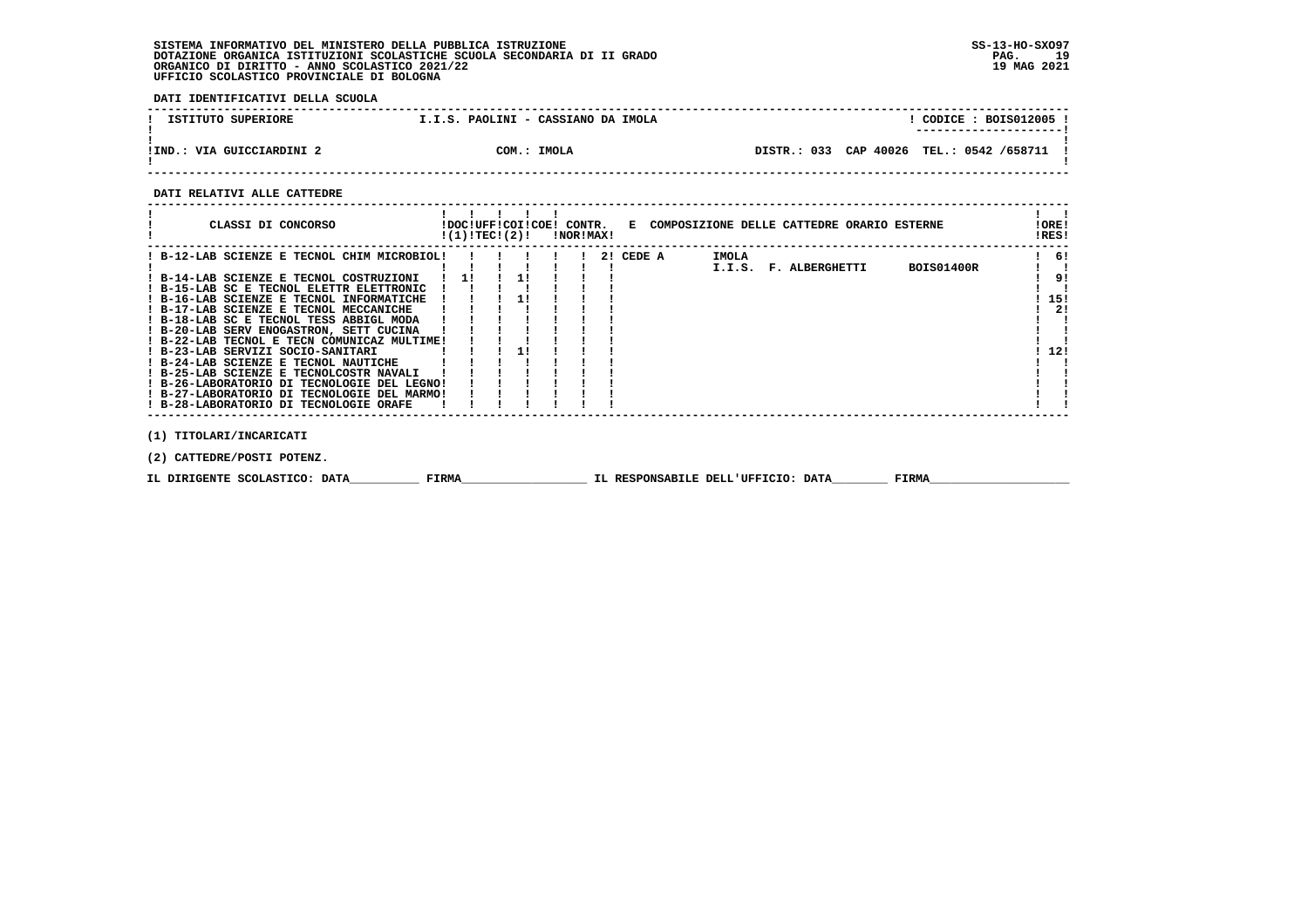**DATI IDENTIFICATIVI DELLA SCUOLA**

| ISTITUTO SUPERIORE          |  | I.I.S. F. ALBERGHETTI |  |                                          |  | CODICE: BOIS01400R !<br>---------------------- |  |
|-----------------------------|--|-----------------------|--|------------------------------------------|--|------------------------------------------------|--|
| IIND.: VIA SAN BENEDETTO 10 |  | COM.: IMOLA           |  | DISTR.: 033 CAP 40026 TEL.: 0542 /691711 |  |                                                |  |

#### **DATI RELATIVI ALLE CLASSI - SEDI EROGAZIONE DI COMPETENZA**

|                                                                                                                     | -----------------   |
|---------------------------------------------------------------------------------------------------------------------|---------------------|
| ! 1! 2! 3! 4! 5! 6!                                                                                                 | ! 1! 2! 3! 4! 5! 6! |
| $IIP09$ MAN.NE ASSIS.ZA TEC. BIENNIO - TRIENNIO ! ! ! ! ! 2!<br>!IP13 IND. E ARTIG. MADE IN ITALY                   |                     |
| ! 1! 1! 2! 3! !<br>!IP14 MANUTENZ. E ASSIST. TECN.<br>!IPAI APP. IMP. SER. TEC. IND. CIV. - OPZIONE                 |                     |
| !IPC1 INDIRIZZO A ELABORAZIONE MANUALE<br>!IPMM MAN.NE DEI MEZZI DI TRASPORTO - OPZIONE<br>1 1 1 1 1                |                     |
| <b>!IPOP OPERATORE MECCANICO</b><br><b>!IPOR OPERATORE ELETTRONICO</b>                                              |                     |
| !IT05 MECC. MECCATRON. ENER. - BIENNIO COMUNE ! 5! 4! ! ! !<br>!IT10 ELETTR. ED ELETTROTEC.- BIENNIO COMUNE<br>1111 |                     |
| $1$ 3! 3! $1$ 1 1<br><b>!ITAT AUTOMAZIONE</b><br>!IT13 INFOR, TELECOM, - BIENNIO COMUNE                             | 1 2 1 3 1 2 1 1     |
| <b>!ITEN ENERGIA</b><br><b>!ITEC ELETTRONICA</b>                                                                    |                     |
| ! ITMM MECCANICA E MECCATRONICA<br><b>!ITET ELETTROTECNICA</b>                                                      | 1 1 1 5 1 4 1 4 1 1 |
| !ITP7 POTENZIAMENTO LABORATORIALE<br>!ITTL TELECOMUNICAZIONI                                                        | $1$ 31 21 11 1      |
| OPZIONE SCIENZE APPLICAT ! 3! 3! 5! 4! 3!<br>ILIP1 POTENZIAMENTO UMANISTICO<br>ILIO3 SCIENTIFICO -                  |                     |
| ILIP2 POTENZIAMENTO LINGUISTICO<br>!LIP4 POTENZIAMENTO ARTISTICO E MUSICALE                                         |                     |

 **DATI RELATIVI ALLE CATTEDRE**

| ! A-02-DESIGN MET.OREF.PIET.DURE GEMME<br>! A-03-DESIGN DELLA CERAMICA<br>! A-04-DESIGN DEL LIBRO<br>! A-05-DESIGN DEL TESSUTO E DELLA MODA<br>! A-06-DESIGN DEL VETRO<br>! A-07-DISCIPLINE AUDIOVISIVE<br>! A-08-DISCIP GEOM, ARCH, ARRED, SCENOTEC !<br>11<br>! A-09-DISCIP GRAFICHE, PITTORICHE, SCENOG! 1!<br>! A-10-DISCIPLINE GRAFICO-PUBBLICITARIE<br>! A-11-DISCIPLINE LETTERARIE E LATINO<br>24!<br>! A-12-DISCIPL LETTERARIE ISTITUTI II GR<br>1211<br>41<br>! A-13-DISCIPL LETTERARIE, LATINO E GRECO !<br>! A-14-DISCIP PLAST. SCUL. SCENOPLAST.<br>! A-16-DISEG ARTIST MODELLAZ ODONTOTEC<br>31<br>31<br>! A-17-DISEG STORIA ARTE ISTITUTI II GR<br>! A-18-FILOSOFIA E SCIENZE UMANE<br>6!<br>! A-19-FILOSOFIA E STORIA<br>11<br>11<br>71<br>71<br>! A-20-FISICA<br>! A-21-GEOGRAFIA<br>11! | CLASSI DI CONCORSO | !(1)!TEC!(2)! |  | !DOC!UFF!COI!COE! CONTR.<br>!NOR!MAX! | E COMPOSIZIONE DELLE CATTEDRE ORARIO ESTERNE | !ORE!<br>!RES! |  |
|----------------------------------------------------------------------------------------------------------------------------------------------------------------------------------------------------------------------------------------------------------------------------------------------------------------------------------------------------------------------------------------------------------------------------------------------------------------------------------------------------------------------------------------------------------------------------------------------------------------------------------------------------------------------------------------------------------------------------------------------------------------------------------------------------------|--------------------|---------------|--|---------------------------------------|----------------------------------------------|----------------|--|
|                                                                                                                                                                                                                                                                                                                                                                                                                                                                                                                                                                                                                                                                                                                                                                                                          |                    |               |  |                                       |                                              |                |  |
|                                                                                                                                                                                                                                                                                                                                                                                                                                                                                                                                                                                                                                                                                                                                                                                                          |                    |               |  |                                       |                                              |                |  |
|                                                                                                                                                                                                                                                                                                                                                                                                                                                                                                                                                                                                                                                                                                                                                                                                          |                    |               |  |                                       |                                              |                |  |
|                                                                                                                                                                                                                                                                                                                                                                                                                                                                                                                                                                                                                                                                                                                                                                                                          |                    |               |  |                                       |                                              |                |  |
|                                                                                                                                                                                                                                                                                                                                                                                                                                                                                                                                                                                                                                                                                                                                                                                                          |                    |               |  |                                       |                                              |                |  |
|                                                                                                                                                                                                                                                                                                                                                                                                                                                                                                                                                                                                                                                                                                                                                                                                          |                    |               |  |                                       |                                              |                |  |
|                                                                                                                                                                                                                                                                                                                                                                                                                                                                                                                                                                                                                                                                                                                                                                                                          |                    |               |  |                                       |                                              |                |  |
|                                                                                                                                                                                                                                                                                                                                                                                                                                                                                                                                                                                                                                                                                                                                                                                                          |                    |               |  |                                       |                                              |                |  |
|                                                                                                                                                                                                                                                                                                                                                                                                                                                                                                                                                                                                                                                                                                                                                                                                          |                    |               |  |                                       |                                              |                |  |
|                                                                                                                                                                                                                                                                                                                                                                                                                                                                                                                                                                                                                                                                                                                                                                                                          |                    |               |  |                                       |                                              |                |  |
|                                                                                                                                                                                                                                                                                                                                                                                                                                                                                                                                                                                                                                                                                                                                                                                                          |                    |               |  |                                       |                                              |                |  |
|                                                                                                                                                                                                                                                                                                                                                                                                                                                                                                                                                                                                                                                                                                                                                                                                          |                    |               |  |                                       |                                              |                |  |
|                                                                                                                                                                                                                                                                                                                                                                                                                                                                                                                                                                                                                                                                                                                                                                                                          |                    |               |  |                                       |                                              |                |  |
|                                                                                                                                                                                                                                                                                                                                                                                                                                                                                                                                                                                                                                                                                                                                                                                                          |                    |               |  |                                       |                                              |                |  |
|                                                                                                                                                                                                                                                                                                                                                                                                                                                                                                                                                                                                                                                                                                                                                                                                          |                    |               |  |                                       |                                              |                |  |
|                                                                                                                                                                                                                                                                                                                                                                                                                                                                                                                                                                                                                                                                                                                                                                                                          |                    |               |  |                                       |                                              |                |  |
|                                                                                                                                                                                                                                                                                                                                                                                                                                                                                                                                                                                                                                                                                                                                                                                                          |                    |               |  |                                       |                                              |                |  |
|                                                                                                                                                                                                                                                                                                                                                                                                                                                                                                                                                                                                                                                                                                                                                                                                          |                    |               |  |                                       |                                              |                |  |
|                                                                                                                                                                                                                                                                                                                                                                                                                                                                                                                                                                                                                                                                                                                                                                                                          |                    |               |  |                                       |                                              |                |  |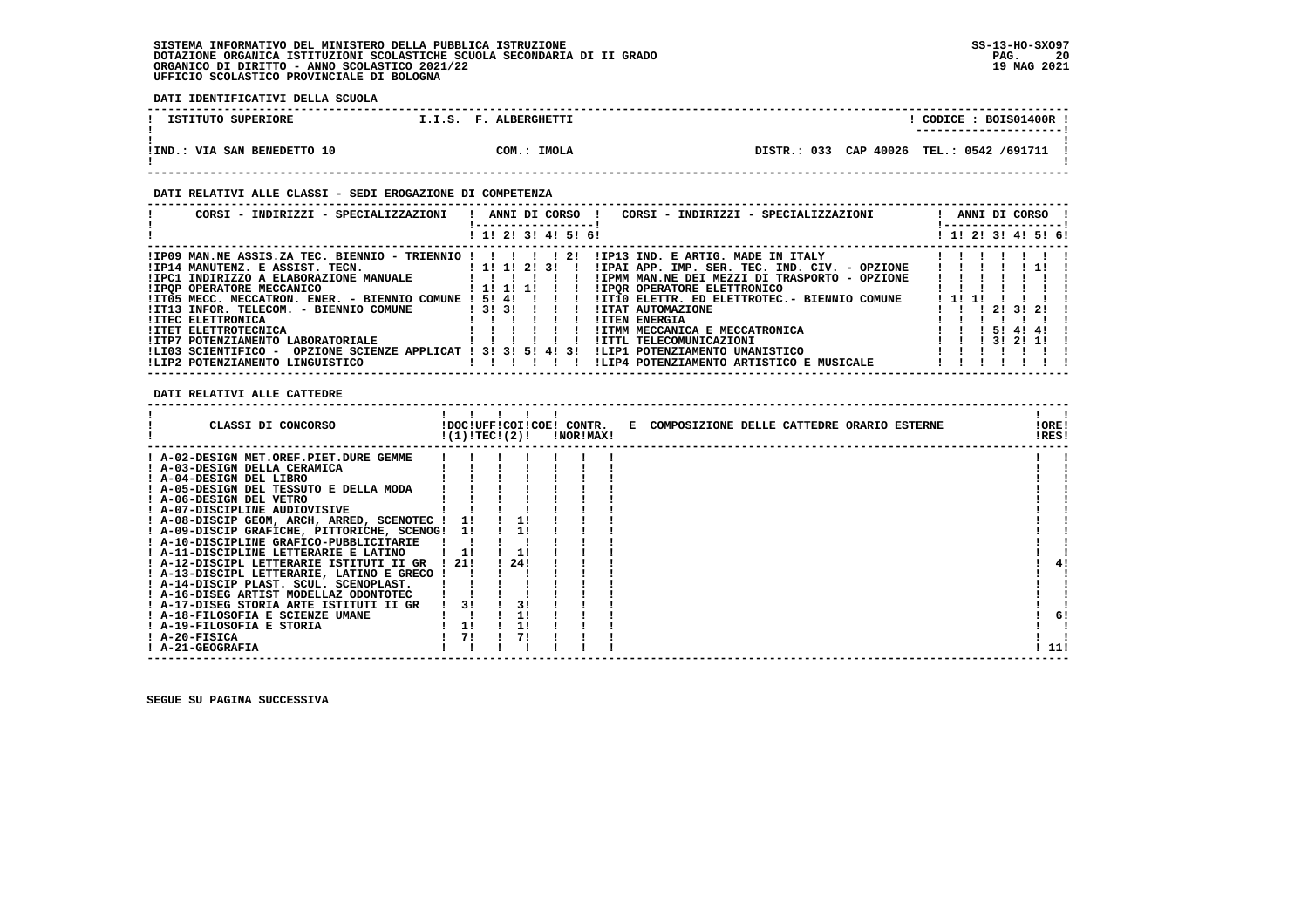**DATI IDENTIFICATIVI DELLA SCUOLA ------------------------------------------------------------------------------------------------------------------------------------**! CODICE: BOIS01400R ! **1 ISTITUTO SUPERIORE 1.1.S. F. ALBERGHETTI ! ---------------------!**.<br>**IIND.: VIA SAN BENEDETTO 10** COM.: IMOLA  **!IND.: VIA SAN BENEDETTO 10 COM.: IMOLA DISTR.: 033 CAP 40026 TEL.: 0542 /691711 !** $\mathbf{I}$  **! ! ------------------------------------------------------------------------------------------------------------------------------------**

 **DATI RELATIVI ALLE CATTEDRE**

| CLASSI DI CONCORSO                                                                                                                                                                                                                                                                                                                                                                                                                                                                                                                                                                                                                                                                                                                                                                                                                                                                                                                                                                                                                                                                      |                                                                                     | $\mathbf{I}$<br>$!(1)!TEC!(2)!$ $INORIMAX!$                                                                          |                          |                                           |                | !DOC!UFF!COI!COE! CONTR. E COMPOSIZIONE DELLE CATTEDRE ORARIO ESTERNE          | IOREI<br>!RES!                                    |
|-----------------------------------------------------------------------------------------------------------------------------------------------------------------------------------------------------------------------------------------------------------------------------------------------------------------------------------------------------------------------------------------------------------------------------------------------------------------------------------------------------------------------------------------------------------------------------------------------------------------------------------------------------------------------------------------------------------------------------------------------------------------------------------------------------------------------------------------------------------------------------------------------------------------------------------------------------------------------------------------------------------------------------------------------------------------------------------------|-------------------------------------------------------------------------------------|----------------------------------------------------------------------------------------------------------------------|--------------------------|-------------------------------------------|----------------|--------------------------------------------------------------------------------|---------------------------------------------------|
| ! A-24-LINGUA E CULT STRANIERA (INGLESE) ! 10! ! 12!<br>! A-24-LINGUA E CULT STRANIERA (FRANCESE) !<br>! A-24-LINGUA E CULT STRANIERA (SPAGNOLO) !<br>! A-24-LINGUA E CULT STRANIERA (TEDESCO)<br>! A-24-LINGUA E CULT STRANIERA (RUSSO)<br>! A-26-MATEMATICA<br>! A-27-MATEMATICA E FISICA<br>! A-31-SCIENZE DEGLI ALIMENTI<br>! A-34-SCIENZE E TECNOLOGIE CHIMICHE<br>! A-37-COSTRUZ TECNOL E TECN RAPPR GRAFICA! 3!<br>! A-38-TECNOL COSTR AERONAUTICHE<br>! A-39-TECNOL COSTR NAVALI<br>! A-40-TECNOLOGIE ELETTRICHE ELETTRONICHE ! 10!<br>! A-41-SCIENZE E TECNOLOGIE INFORMATICHE<br>! A-42-SCIENZE E TECNOLOGIE MECCANICHE<br>! A-43-SCIENZE E TECNOLOGIE NAUTICHE<br>! A-44-TECNOL TESSILI, ABBIGL E MODA<br>! A-45-SCIENZE ECONOMICO-AZIENDALI<br>! A-46-SCIENZE GIURIDICO-ECONOMICHE<br>! A-47-SCIENZE MATEMATICHE APPLICATE<br>! A-48-SCIENZE MOTORIE E SPORTIVE II GRADO! 4!<br>! A-50-SCIENZE NAT, CHIM E BIOLOG<br>! A-51-SCIENZE, TECNOL E TECN AGR<br>! A-54-STORIA DELL'ARTE<br>! A-61-TECNOL E TECN COMUNICAZ MULTIMEDIA !<br>! A-62-TECNOL E TECNICHE PER LA GRAFICA | $\blacksquare$<br>$1 \; 141$<br>1 51<br>$\frac{1}{1}$<br>110!<br>$1 \quad 21$<br>41 | 1 1 7 1<br>$\frac{1}{5!}$<br>$\frac{1}{3}$<br>! 15!<br>$1 \quad 21$<br>! 17!<br>$\frac{1}{2}$<br>$\frac{1}{8}$<br>41 | Π.<br>41<br>$\mathbf{I}$ | 4! CEDE A<br>I.T.AG.<br>CEDE A<br>I.T.AG. | IMOLA<br>IMOLA | TECNICO AGR. E CHIM G.SCAR BOTA03000D<br>TECNICO AGR. E CHIM G.SCAR BOTA03000D | 1121<br>91<br>5!<br>28!<br>15!<br>11!<br>2!<br>3! |
| ! A-66-TRATT TESTI DATI APPLIC INFORMATICA!<br>! B-02-CONV LINGUA STRANIERA (FRANCESE)<br>! B-02-CONV LINGUA STRANIERA (INGLESE)<br>! B-02-CONV LINGUA STRANIERA (TEDESCO)<br>! B-02-CONV LINGUA STRANIERA (RUSSO)                                                                                                                                                                                                                                                                                                                                                                                                                                                                                                                                                                                                                                                                                                                                                                                                                                                                      |                                                                                     |                                                                                                                      |                          |                                           |                |                                                                                |                                                   |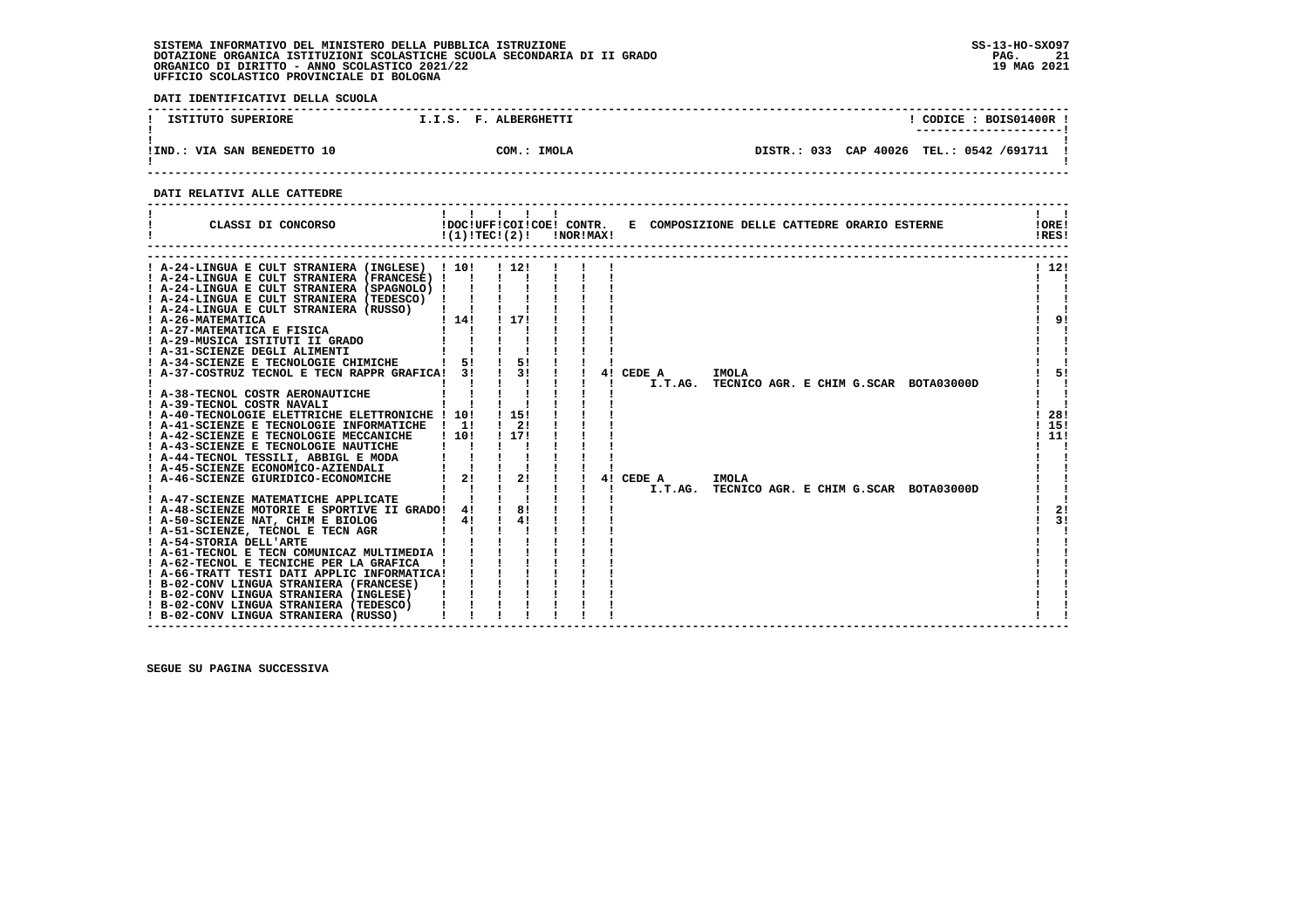**DATI IDENTIFICATIVI DELLA SCUOLA**

| ISTITUTO SUPERIORE          |  | I.I.S. F. ALBERGHETTI |  |                       |       | CODICE: BOIS01400R.<br>---------------------- |  |
|-----------------------------|--|-----------------------|--|-----------------------|-------|-----------------------------------------------|--|
|                             |  |                       |  |                       |       |                                               |  |
|                             |  |                       |  |                       |       |                                               |  |
| !IND.: VIA SAN BENEDETTO 10 |  | COM.: IMOLA           |  | DISTR.: 033 CAP 40026 | TEL.: | 0542 /691711                                  |  |
|                             |  |                       |  |                       |       |                                               |  |

 **------------------------------------------------------------------------------------------------------------------------------------**

#### **DATI RELATIVI ALLE CATTEDRE**

| CLASSI DI CONCORSO                                   | !(1)!TEC!(2)! |    |        | 1 1 1 1 1 |    | !NOR!MAX! |                          |  | !DOC!UFF!COI!COE! CONTR. E COMPOSIZIONE DELLE CATTEDRE ORARIO ESTERNE |                   | IORE <sub>1</sub><br>!RES! |
|------------------------------------------------------|---------------|----|--------|-----------|----|-----------|--------------------------|--|-----------------------------------------------------------------------|-------------------|----------------------------|
| B-03-LABORATORI DI FISICA                            | $\frac{1}{1}$ |    |        |           | 1! |           |                          |  | ! 17! COMPLETA CON CASTEL MAGGIORE                                    |                   |                            |
|                                                      |               |    |        |           |    | 21        |                          |  | I.I.S. J.M. KEYNES                                                    | <b>BOIS00800D</b> |                            |
| ! B-04-LABORATORI DI LIUTERIA                        |               |    |        |           |    |           |                          |  |                                                                       |                   |                            |
| ! B-06-LABORATORIO DI ODONTOTECNICA                  |               |    |        |           |    |           |                          |  |                                                                       |                   |                            |
| ! B-07-LABORATORIO DI OTTICA                         |               |    |        |           |    |           |                          |  |                                                                       |                   |                            |
| ! B-08-LAB PRODUZ INDUSTR ARTIG CERAMICA             |               |    |        |           |    |           |                          |  |                                                                       |                   |                            |
| ! B-10-LAB SCIENZE E TECNOL COSTR AERON              |               |    |        |           |    |           |                          |  |                                                                       |                   |                            |
| ! B-11-LAB SCIENZE E TECNOL AGRARIE                  |               |    |        |           |    |           |                          |  |                                                                       |                   |                            |
| B-12-LAB SCIENZE E TECNOL CHIM MICROBIOL!            |               | 3! |        | 2! 1!     |    |           | ! 17! COMPLETA CON IMOLA |  |                                                                       |                   |                            |
|                                                      |               |    |        |           |    | 21        |                          |  | I.I.S. PAOLINI - CASSIANO                                             | BOIS012005        |                            |
| ! B-14-LAB SCIENZE E TECNOL COSTRUZIONI              |               |    |        |           |    |           |                          |  |                                                                       |                   |                            |
| ! B-15-LAB SC E TECNOL ELETTR ELETTRONIC             | 6!            |    |        | 81        |    |           |                          |  |                                                                       |                   | 30!                        |
| ! B-16-LAB SCIENZE E TECNOL INFORMATICHE             | $\frac{1}{2}$ |    |        | 11        |    |           |                          |  |                                                                       |                   | 10!                        |
| ! B-17-LAB SCIENZE E TECNOL MECCANICHE               |               | 51 | 1! 11! |           |    |           |                          |  |                                                                       |                   |                            |
| - DI CUI UFFICIO TECNICO !!                          |               |    | 11     |           |    |           |                          |  |                                                                       |                   |                            |
| ! B-18-LAB SC E TECNOL TESS ABBIGL MODA              |               |    |        |           |    |           |                          |  |                                                                       |                   |                            |
| ! B-19-LAB SERVIZI RICETTIVITA' ALBERGHIER!          |               |    |        |           |    |           |                          |  |                                                                       |                   |                            |
| ! B-20-LAB SERV ENOGASTRON, SETT CUCINA              |               |    |        |           |    |           |                          |  |                                                                       |                   |                            |
| ! B-21-LAB SERV ENOGASTRON, SETT SALA VEND!          |               |    |        |           |    |           |                          |  |                                                                       |                   |                            |
| ! B-22-LAB TECNOL E TECN COMUNICAZ MULTIME!          |               |    |        |           |    |           |                          |  |                                                                       |                   |                            |
| ! B-23-LAB SERVIZI SOCIO-SANITARI                    |               |    |        |           |    |           |                          |  |                                                                       |                   |                            |
| ! B-24-LAB SCIENZE E TECNOL NAUTICHE                 |               |    |        |           |    |           |                          |  |                                                                       |                   |                            |
| ! B-25-LAB SCIENZE E TECNOLCOSTR NAVALI              |               |    |        |           |    |           |                          |  |                                                                       |                   |                            |
| ! B-26-LABORATORIO DI TECNOLOGIE DEL LEGNO!          |               |    |        |           |    |           |                          |  |                                                                       |                   |                            |
| ! B-27-LABORATORIO DI TECNOLOGIE DEL MARMO!          |               |    |        |           |    |           |                          |  |                                                                       |                   |                            |
| ! B-28-LABORATORIO DI TECNOLOGIE ORAFE               |               |    |        |           |    |           |                          |  |                                                                       |                   |                            |
| $(1)$ memorang $(\text{tr}(\mathbf{a}), \mathbf{b})$ |               |    |        |           |    |           |                          |  |                                                                       |                   |                            |

 **(1) TITOLARI/INCARICATI**

(2) CATTEDRE/POSTI POTENZ**.**<br>IL DIRIGENTE SCOLASTICO: DATA\_\_\_\_\_\_\_\_\_\_\_\_ FIRMA\_\_\_\_\_\_\_\_\_\_\_\_\_\_\_\_\_\_\_\_\_\_\_\_IL RESPONSABILE DELL'UFFICIO: DATA\_\_\_\_\_\_\_\_\_\_\_ FIRMA\_\_\_\_\_\_\_\_\_\_\_\_\_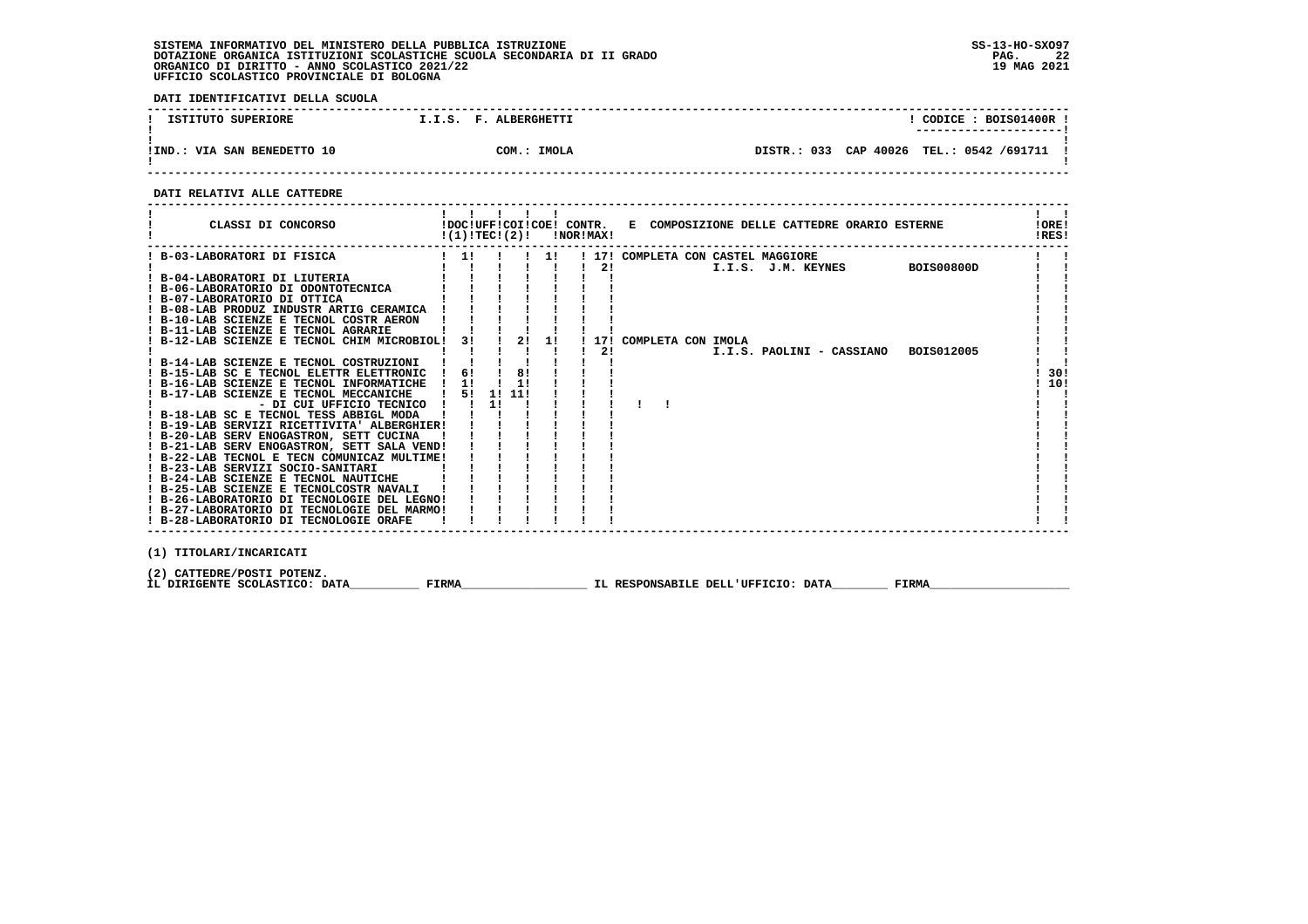**DATI IDENTIFICATIVI DELLA SCUOLA**

| ISTITUTO SUPERIORE             | I.I.S MANFREDI - TANARI | CODICE: BOIS01600C!<br>_______________________ |
|--------------------------------|-------------------------|------------------------------------------------|
| <b>!IND.: VIALE FELSINA 40</b> | COM.: BOLOGNA           | 026 CAP 40139 TEL.: 051 /6039611 !<br>DISTR.:  |

#### **DATI RELATIVI ALLE CLASSI - SEDI EROGAZIONE DI COMPETENZA**

| CORSI - INDIRIZZI - SPECIALIZZAZIONI                                                                                                                                                                                                                                                                                        | ANNI DI CORSO !<br>CORSI - INDIRIZZI - SPECIALIZZAZIONI<br>! 1! 2! 3! 4! 5! 6!                                                                                                                                                                                                      | ANNI DI CORSO !<br>-----------------<br>! 1! 2! 3! 4! 5! 6! |
|-----------------------------------------------------------------------------------------------------------------------------------------------------------------------------------------------------------------------------------------------------------------------------------------------------------------------------|-------------------------------------------------------------------------------------------------------------------------------------------------------------------------------------------------------------------------------------------------------------------------------------|-------------------------------------------------------------|
| !IP08 SERVIZI COMMERCIALI BIENNIO - TRIENNIO !!!!<br>!IPC1 INDIRIZZO A ELABORAZIONE MANUALE<br>!IPOF OPERATORE AMMINISTRATIVO SEGRETARIALE<br>!IT01 AMM. FINAN. MARKETING - BIENNIO COMUNE<br>!ITAF AMM.NE FINAN. E MARKETING - TRIENNIO<br>!ITSI SISTEMI INFORMATIVI AZIENDALI<br>!LIP4 POTENZIAMENTO ARTISTICO E MUSICALE | !IP16 SERV. COMMERC.<br>131<br>!IPCP PROM.NE COMMER.LE E PUBBL.RIA - OPZIONE<br>1111<br>IIPOG OPERATORE AI SERVIZI DI VENDITA<br>1212111<br>!IT04 TURISMO BIENNIO - TRIENNIO<br>!ITP5 POT. SOCIO ECONOMICO E PER LA LEGALITA'<br>ILIP2 POTENZIAMENTO LINGUISTICO<br>1 1 1 1 1 1 1 1 | 1 2 1 1 1 1 3 1<br>1 1 1 1 2 1<br>$1$ 21 21 21 21 1         |

 **DATI RELATIVI ALLE CATTEDRE**

| CLASSI DI CONCORSO                                                                      |          | !(1)!TECI(2)! | !DOC!UFF!COI!COE! CONTR.<br>!NOR!MAX! | E COMPOSIZIONE DELLE CATTEDRE ORARIO ESTERNE | !ORE!<br>!RES! |
|-----------------------------------------------------------------------------------------|----------|---------------|---------------------------------------|----------------------------------------------|----------------|
| ! A-02-DESIGN MET.OREF.PIET.DURE GEMME                                                  |          |               |                                       |                                              |                |
| ! A-03-DESIGN DELLA CERAMICA                                                            |          |               |                                       |                                              |                |
| A-05-DESIGN DEL TESSUTO E DELLA MODA                                                    |          |               |                                       |                                              |                |
| ! A-06-DESIGN DEL VETRO                                                                 |          |               |                                       |                                              |                |
| ! A-07-DISCIPLINE AUDIOVISIVE                                                           |          |               |                                       |                                              |                |
| ! A-08-DISCIP GEOM, ARCH, ARRED, SCENOTEC !                                             |          |               |                                       |                                              |                |
| ! A-09-DISCIP GRAFICHE, PITTORICHE, SCENOG!                                             |          |               |                                       |                                              |                |
| ! A-10-DISCIPLINE GRAFICO-PUBBLICITARIE                                                 |          |               |                                       |                                              |                |
| ! A-12-DISCIPL LETTERARIE ISTITUTI II GR                                                | 91       | 12!           |                                       |                                              | 13!            |
| ! A-14-DISCIP PLAST. SCUL. SCENOPLAST.                                                  | 1!       | 1!            |                                       |                                              |                |
| ! A-16-DISEG ARTIST MODELLAZ ODONTOTEC                                                  |          |               |                                       |                                              |                |
| ! A-17-DISEG STORIA ARTE ISTITUTI II GR                                                 |          |               |                                       |                                              |                |
| ! A-18-FILOSOFIA E SCIENZE UMANE                                                        | 2!       | 2!            |                                       |                                              | 14!            |
| ! A-19-FILOSOFIA E STORIA                                                               | 1!       |               |                                       |                                              |                |
| ! A-20-FISICA                                                                           |          |               |                                       |                                              |                |
| ! A-21-GEOGRAFIA                                                                        | 2!       | 2!            |                                       |                                              | -51            |
| ! A-24-LINGUA E CULT STRANIERA (FRANCESE) !                                             | 2!       | 2!            |                                       |                                              | 15!            |
| ! A-24-LINGUA E CULT STRANIERA (INGLESE)                                                | 4!<br>3! | 6!<br>4!      |                                       |                                              | 5!             |
| ! A-24-LINGUA E CULT STRANIERA (SPAGNOLO) !<br>! A-24-LINGUA E CULT STRANIERA (TEDESCO) |          |               |                                       |                                              | 3!             |
| ! A-24-LINGUA E CULT STRANIERA (RUSSO)                                                  |          |               |                                       |                                              |                |
| ! A-26-MATEMATICA                                                                       | 2!       | 2!            |                                       |                                              | 14!            |
| ! A-27-MATEMATICA E FISICA                                                              |          |               |                                       |                                              |                |
|                                                                                         |          |               |                                       |                                              |                |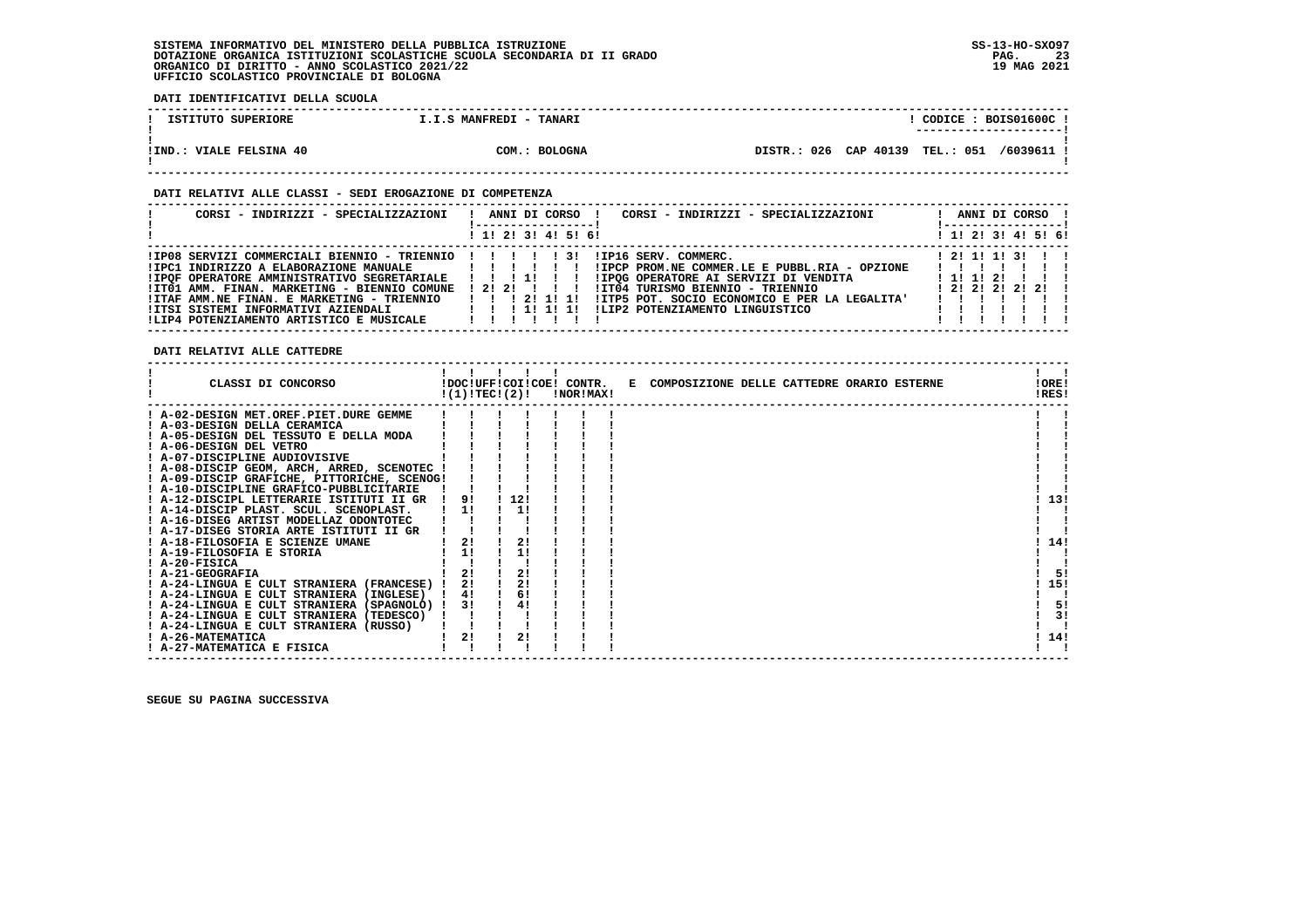**DATI IDENTIFICATIVI DELLA SCUOLA**

| ISTITUTO SUPERIORE               | I.I.S MANFREDI - TANARI |         |               |                  | CODICE: BOIS01600C!<br>---------------------- |
|----------------------------------|-------------------------|---------|---------------|------------------|-----------------------------------------------|
| <b>VIALE FELSINA 40</b><br>IIND. | <b>BOLOGNA</b><br>COM.: | DISTR.: | 026 CAP 40139 | <b>TEL.: 051</b> | /6039611                                      |

 **------------------------------------------------------------------------------------------------------------------------------------**

#### **DATI RELATIVI ALLE CATTEDRE**

| CLASSI DI CONCORSO                                                                                                                                                                                                                                                                                                                                                                                                                                                              |                | !!!!!!<br>!DOC!UFF!COI!COE! CONTR.<br>$!(1)!TEC!(2)!$ $INORIMAX!$ |  | E COMPOSIZIONE DELLE CATTEDRE ORARIO ESTERNE | $\mathbf{1}$ $\mathbf{1}$<br>!ORE!<br>!RES! |
|---------------------------------------------------------------------------------------------------------------------------------------------------------------------------------------------------------------------------------------------------------------------------------------------------------------------------------------------------------------------------------------------------------------------------------------------------------------------------------|----------------|-------------------------------------------------------------------|--|----------------------------------------------|---------------------------------------------|
| A-29-MUSICA ISTITUTI II GRADO                                                                                                                                                                                                                                                                                                                                                                                                                                                   |                |                                                                   |  |                                              |                                             |
| ! A-34-SCIENZE E TECNOLOGIE CHIMICHE                                                                                                                                                                                                                                                                                                                                                                                                                                            |                |                                                                   |  |                                              |                                             |
| ! A-37-COSTRUZ TECNOL E TECN RAPPR GRAFICA!                                                                                                                                                                                                                                                                                                                                                                                                                                     |                |                                                                   |  |                                              |                                             |
| ! A-40-TECNOLOGIE ELETTRICHE ELETTRONICHE !!                                                                                                                                                                                                                                                                                                                                                                                                                                    |                |                                                                   |  |                                              |                                             |
| ! A-41-SCIENZE E TECNOLOGIE INFORMATICHE ! 1!                                                                                                                                                                                                                                                                                                                                                                                                                                   |                | 4!                                                                |  |                                              | 112!                                        |
| ! A-45-SCIENZE ECONOMICO-AZIENDALI                                                                                                                                                                                                                                                                                                                                                                                                                                              | 1101           | . . 11.                                                           |  |                                              | -15!                                        |
| ! A-46-SCIENZE GIURIDICO-ECONOMICHE                                                                                                                                                                                                                                                                                                                                                                                                                                             | 61             | 6!                                                                |  |                                              | 25!                                         |
| ! A-47-SCIENZE MATEMATICHE APPLICATE                                                                                                                                                                                                                                                                                                                                                                                                                                            | $\frac{1}{4}$  | 4!                                                                |  |                                              | 117!                                        |
| ! A-48-SCIENZE MOTORIE E SPORTIVE II GRADO! 3!                                                                                                                                                                                                                                                                                                                                                                                                                                  |                | 4!                                                                |  |                                              |                                             |
| ! A-50-SCIENZE NAT, CHIM E BIOLOG                                                                                                                                                                                                                                                                                                                                                                                                                                               | 3 I            | 31                                                                |  |                                              | 6!                                          |
| ! A-54-STORIA DELL'ARTE                                                                                                                                                                                                                                                                                                                                                                                                                                                         |                |                                                                   |  |                                              | 12!                                         |
| ! A-61-TECNOL E TECN COMUNICAZ MULTIMEDIA !                                                                                                                                                                                                                                                                                                                                                                                                                                     |                |                                                                   |  |                                              |                                             |
| ! A-62-TECNOL E TECNICHE PER LA GRAFICA                                                                                                                                                                                                                                                                                                                                                                                                                                         |                |                                                                   |  |                                              |                                             |
| ! A-65-TEORIA E TECNICA COMUNICAZIONE                                                                                                                                                                                                                                                                                                                                                                                                                                           |                |                                                                   |  |                                              |                                             |
| ! A-66-TRATT TESTI DATI APPLIC INFORMATICA! 1!                                                                                                                                                                                                                                                                                                                                                                                                                                  |                |                                                                   |  |                                              |                                             |
| ! B-02-CONV LINGUA STRANIERA (FRANCESE)                                                                                                                                                                                                                                                                                                                                                                                                                                         | $\blacksquare$ |                                                                   |  |                                              |                                             |
| ! B-02-CONV LINGUA STRANIERA (INGLESE)                                                                                                                                                                                                                                                                                                                                                                                                                                          |                |                                                                   |  |                                              |                                             |
|                                                                                                                                                                                                                                                                                                                                                                                                                                                                                 |                |                                                                   |  |                                              |                                             |
| $\begin{tabular}{c c c} \multicolumn{1}{c}{\multicolumn{1}{c}{\multicolumn{1}{c}{\multicolumn{1}{c}{\multicolumn{1}{c}{\multicolumn{1}{c}{\multicolumn{1}{c}{\multicolumn{1}{c}{\multicolumn{1}{c}{\multicolumn{1}{c}{\multicolumn{1}{c}{\multicolumn{1}{c}{\multicolumn{1}{c}{\multicolumn{1}{c}{\multicolumn{1}{c}{\multicolumn{1}{c}{\multicolumn{1}{c}{\multicolumn{1}{c}{\multicolumn{1}{c}{\multicolumn{1}{c}{\multicolumn{1}{c}{\multicolumn{1}{c}{\multicolumn{1}{c}{\$ |                |                                                                   |  |                                              |                                             |
|                                                                                                                                                                                                                                                                                                                                                                                                                                                                                 |                |                                                                   |  |                                              |                                             |
|                                                                                                                                                                                                                                                                                                                                                                                                                                                                                 |                |                                                                   |  |                                              |                                             |
|                                                                                                                                                                                                                                                                                                                                                                                                                                                                                 |                |                                                                   |  |                                              |                                             |
|                                                                                                                                                                                                                                                                                                                                                                                                                                                                                 |                |                                                                   |  |                                              |                                             |
|                                                                                                                                                                                                                                                                                                                                                                                                                                                                                 |                |                                                                   |  |                                              |                                             |
|                                                                                                                                                                                                                                                                                                                                                                                                                                                                                 |                |                                                                   |  |                                              |                                             |
|                                                                                                                                                                                                                                                                                                                                                                                                                                                                                 |                |                                                                   |  |                                              |                                             |
|                                                                                                                                                                                                                                                                                                                                                                                                                                                                                 |                |                                                                   |  |                                              | 15!                                         |
| ! B-17-LAB SCIENZE E TECNOL MECCANICHE                                                                                                                                                                                                                                                                                                                                                                                                                                          |                |                                                                   |  |                                              |                                             |
| ! B-18-LAB SC E TECNOL TESS ABBIGL MODA                                                                                                                                                                                                                                                                                                                                                                                                                                         |                |                                                                   |  |                                              |                                             |
| ! B-20-LAB SERV ENOGASTRON, SETT CUCINA                                                                                                                                                                                                                                                                                                                                                                                                                                         |                |                                                                   |  |                                              |                                             |
| ! B-22-LAB TECNOL E TECN COMUNICAZ MULTIME!                                                                                                                                                                                                                                                                                                                                                                                                                                     |                |                                                                   |  |                                              |                                             |
| ! B-24-LAB SCIENZE E TECNOL NAUTICHE                                                                                                                                                                                                                                                                                                                                                                                                                                            |                |                                                                   |  |                                              |                                             |
| ! B-25-LAB SCIENZE E TECNOLCOSTR NAVALI                                                                                                                                                                                                                                                                                                                                                                                                                                         |                |                                                                   |  |                                              |                                             |
| ! B-26-LABORATORIO DI TECNOLOGIE DEL LEGNO!                                                                                                                                                                                                                                                                                                                                                                                                                                     |                |                                                                   |  |                                              |                                             |
| ! B-27-LABORATORIO DI TECNOLOGIE DEL MARMO!                                                                                                                                                                                                                                                                                                                                                                                                                                     |                |                                                                   |  |                                              |                                             |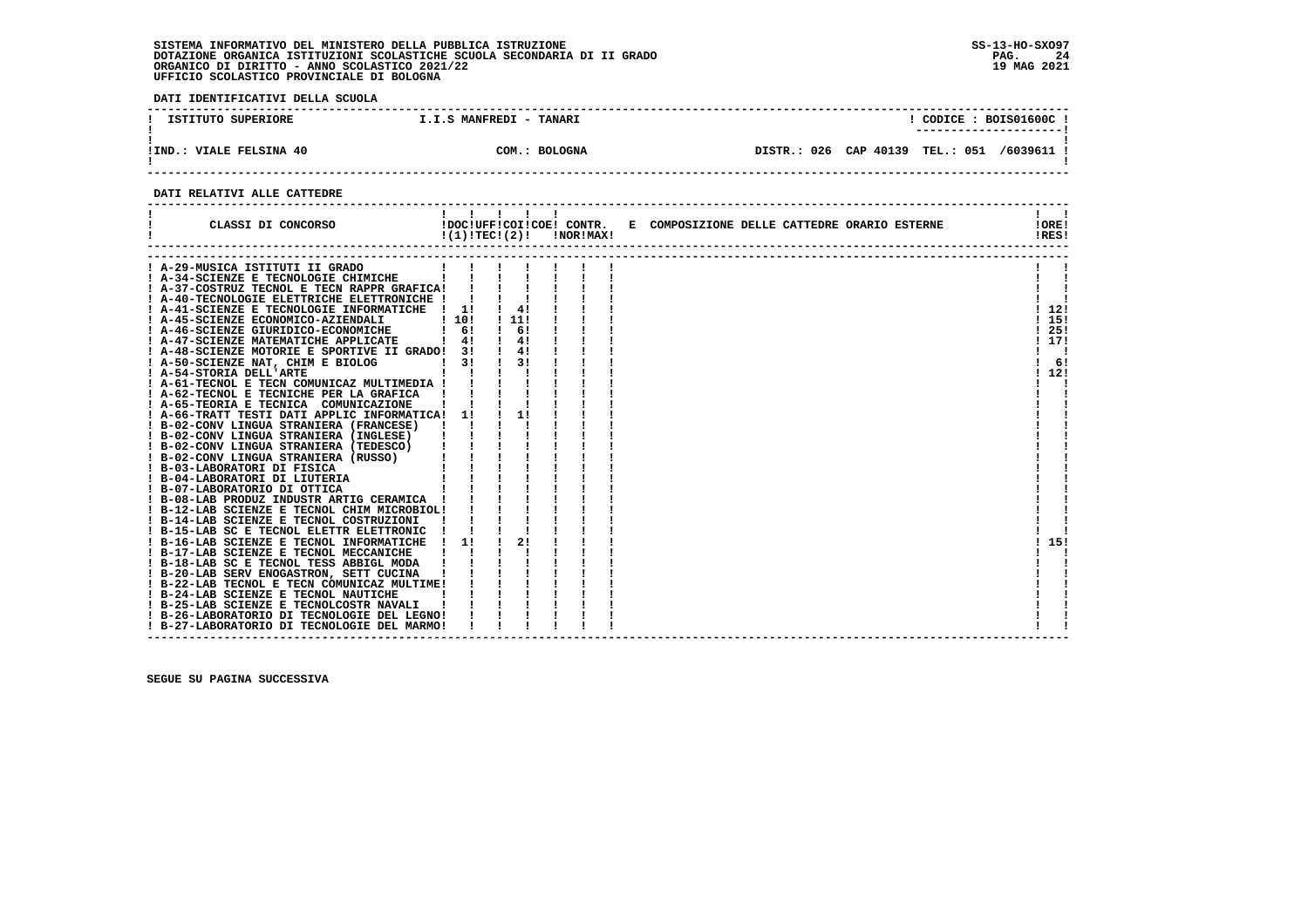**DATI IDENTIFICATIVI DELLA SCUOLA**

| ISTITUTO SUPERIORE                     | I.I.S MANFREDI - TANARI<br>$!$ CODICE : BOIS01600C !<br>---------------------                        |                |
|----------------------------------------|------------------------------------------------------------------------------------------------------|----------------|
| ! IND.: VIALE FELSINA 40               | DISTR.: 026 CAP 40139 TEL.: 051 /6039611 !<br>COM.: BOLOGNA                                          |                |
| DATI RELATIVI ALLE CATTEDRE            |                                                                                                      |                |
| CLASSI DI CONCORSO                     | !DOC!UFF!COI!COE! CONTR. E COMPOSIZIONE DELLE CATTEDRE ORARIO ESTERNE<br>$!(1)!TEC!(2)!$ $INORIMAX!$ | !ORE!<br>!RES! |
| ! B-28-LABORATORIO DI TECNOLOGIE ORAFE |                                                                                                      |                |
| (1) TITOLARI/INCARICATI                |                                                                                                      |                |

 **(2) CATTEDRE/POSTI POTENZ.**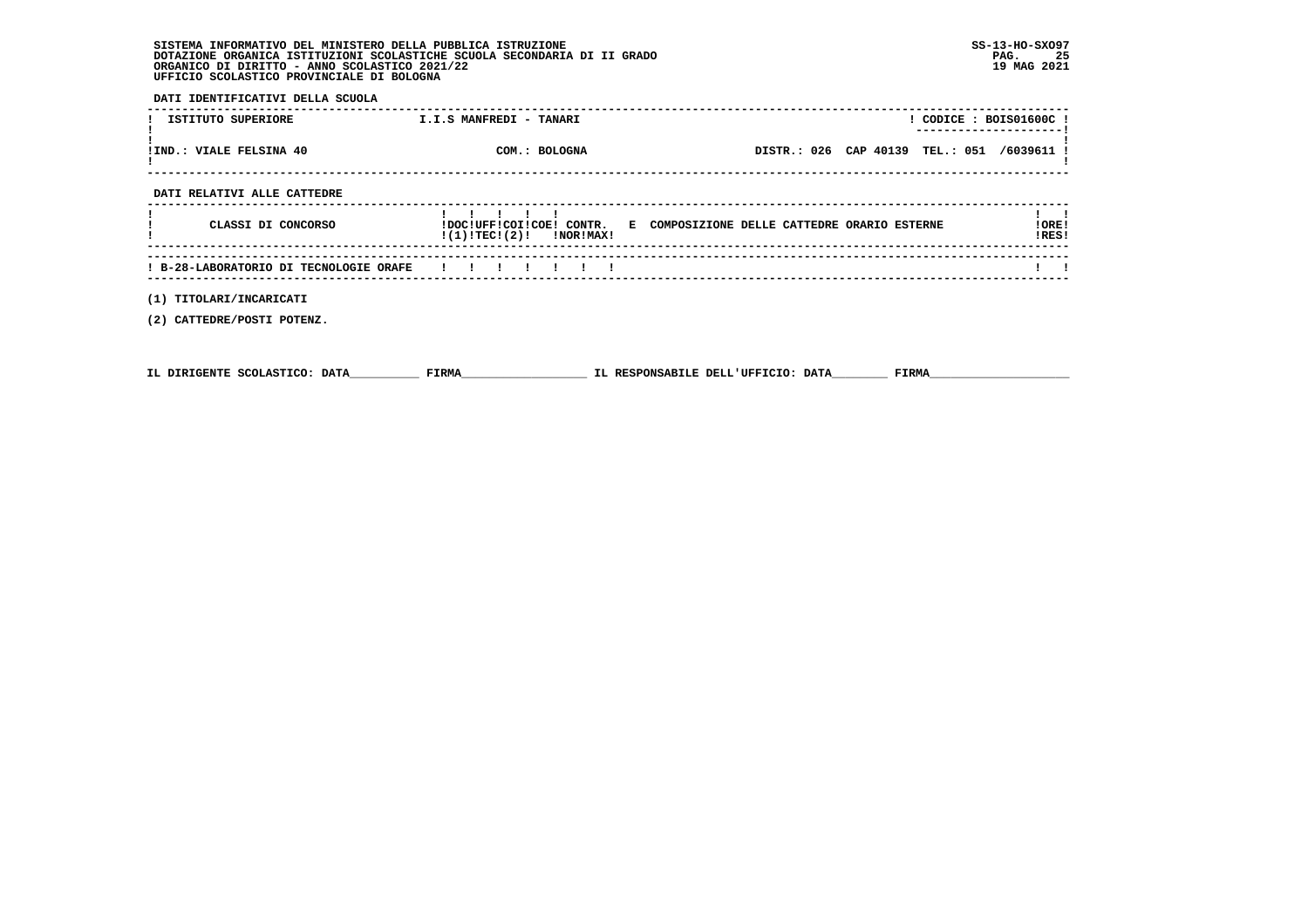**DATI IDENTIFICATIVI DELLA SCUOLA ------------------------------------------------------------------------------------------------------------------------------------**! CODICE : BOIS017008 ! **1 ISTITUTO SUPERIORE 1.1.S. ENRICO MATTEI ! ---------------------! ! ! !IND.: VIA DELLE RIMEMBRANZE 26 COM.: SAN LAZZARO DI SAVEN DISTR.: 032 CAP 40068 TEL.: 051 /464510 !**- 1  **! ! ------------------------------------------------------------------------------------------------------------------------------------ DATI RELATIVI ALLE CLASSI - SEDI EROGAZIONE DI COMPETENZA ------------------------------------------------------------------------------------------------------------------------------------ ! CORSI - INDIRIZZI - SPECIALIZZAZIONI ! ANNI DI CORSO ! CORSI - INDIRIZZI - SPECIALIZZAZIONI ! ANNI DI CORSO !**\_\_\_\_\_\_\_\_\_\_\_\_\_\_\_\_\_\_\_\_\_\_  **! !-----------------! !-----------------! ! ! 1! 2! 3! 4! 5! 6! ! 1! 2! 3! 4! 5! 6!**1 1 2 3 3 4 5 6  **------------------------------------------------------------------------------------------------------------------------------------ !IT01 AMM. FINAN. MARKETING - BIENNIO COMUNE ! 6! 5! ! ! ! !ITAF AMM.NE FINAN. E MARKETING - TRIENNIO ! ! ! 1! 2! 2! ! !ITRI REL. INTERNAZIONALI PER IL MARKETING ! ! ! 3! 2! 2! !ITSI SISTEMI INFORMATIVI AZIENDALI ! ! ! 2! 2! 2! ! !LI02 SCIENTIFICO ! 2! 3! 2! 2! 2! !LI11 SCIENZE UMANE ! 3! 3! 3! 4! 2! ! !LI12 SCIENZE UMANE - OPZ. ECONOMICO SOCIALE ! 1! 1! 1! 1! 1! !LIP2 POTENZIAMENTO LINGUISTICO ! ! ! ! ! ! ! !LIP4 POTENZIAMENTO ARTISTICO E MUSICALE ! ! ! ! ! ! ! ! ! ! ! ! ! ! ------------------------------------------------------------------------------------------------------------------------------------ DATI RELATIVI ALLE CATTEDRE ------------------------------------------------------------------------------------------------------------------------------------Contract Contract Contract ! ! ! ! ! ! ! ! ! CLASSI DI CONCORSO !DOC!UFF!COI!COE! CONTR. E COMPOSIZIONE DELLE CATTEDRE ORARIO ESTERNE !ORE! ! !(1)!TEC!(2)! !NOR!MAX! !RES!** $100F1$ **IDFSI ------------------------------------------------------------------------------------------------------------------------------------ ! A-02-DESIGN MET.OREF.PIET.DURE GEMME ! ! ! ! ! ! ! ! ! ! A-03-DESIGN DELLA CERAMICA ! ! ! ! ! ! ! ! ! ! A-05-DESIGN DEL TESSUTO E DELLA MODA ! ! ! ! ! ! ! ! ! ! A-06-DESIGN DEL VETRO ! ! ! ! ! ! ! ! ! ! A-07-DISCIPLINE AUDIOVISIVE ! ! ! ! ! ! ! ! !** $\mathbf{I}$ - 1 | A-08-DISCIP GEOM, ARCH, ARRED, SCENOTEC | | | | | | | |<br>! A-09-DISCIP GRAFICHE, PITTORICHE, SCENOG! | | | | | | |<br>! A-10-DISCIPLINE GRAFICO-PUBBLICITARIE | | | | | | | | |<br>! A-11-DISCIPLINE LETTERARIE E LATINO | | 10 | | - 1  $1.101$  $1.181$  **! A-12-DISCIPL LETTERARIE ISTITUTI II GR ! 7! ! 11! ! ! ! ! 18!** $\blacksquare$  **! A-14-DISCIP PLAST. SCUL. SCENOPLAST. ! ! ! ! ! ! ! ! ! ! A-16-DISEG ARTIST MODELLAZ ODONTOTEC ! ! ! ! ! ! ! ! !**- 1  $1 \quad 41$  **! A-17-DISEG STORIA ARTE ISTITUTI II GR ! 2! ! 2! ! ! ! ! 4!** $1 \overline{91}$  **! A-18-FILOSOFIA E SCIENZE UMANE ! 6! ! 7! ! ! ! ! 9! ! A-19-FILOSOFIA E STORIA ! 3! ! 3! ! ! ! ! ! ! A-20-FISICA ! ! ! ! ! ! ! ! !** $\blacksquare$  $\blacksquare$  $\mathbf{I}$  and  $\mathbf{I}$  **! A-21-GEOGRAFIA ! 2! ! 1! 1! ! 15! COMPLETA CON CASTEL SAN PIETRO TE ! ! ! ! ! ! ! ! ! 3! I.I.S. BARTOLOMEO SCAPPI BOIS02200Q ! ! ! A-24-LINGUA E CULT STRANIERA (INGLESE) ! 12! ! 12! ! ! ! ! !** $\mathbf{I}$  $\blacksquare$  $\overline{1}$  151  **! A-24-LINGUA E CULT STRANIERA (FRANCESE) ! 2! ! 3! ! ! ! ! 15!** $\frac{1}{2}$  **! A-24-LINGUA E CULT STRANIERA (TEDESCO) ! 1! ! 1! ! ! ! ! 3! ! A-24-LINGUA E CULT STRANIERA (SPAGNOLO) ! 1! ! 1! ! ! ! ! 3!** $1 \quad 31$  $\mathbf{1}$   $\mathbf{1}$  **! A-24-LINGUA E CULT STRANIERA (RUSSO) ! ! ! ! ! ! ! ! !**- 1  **! A-26-MATEMATICA ! 2! ! 2! ! ! ! ! !** $\mathbf{I}$  and  $\mathbf{I}$  **! A-27-MATEMATICA E FISICA ! 8! ! 8! ! ! ! ! ! ------------------------------------------------------------------------------------------------------------------------------------**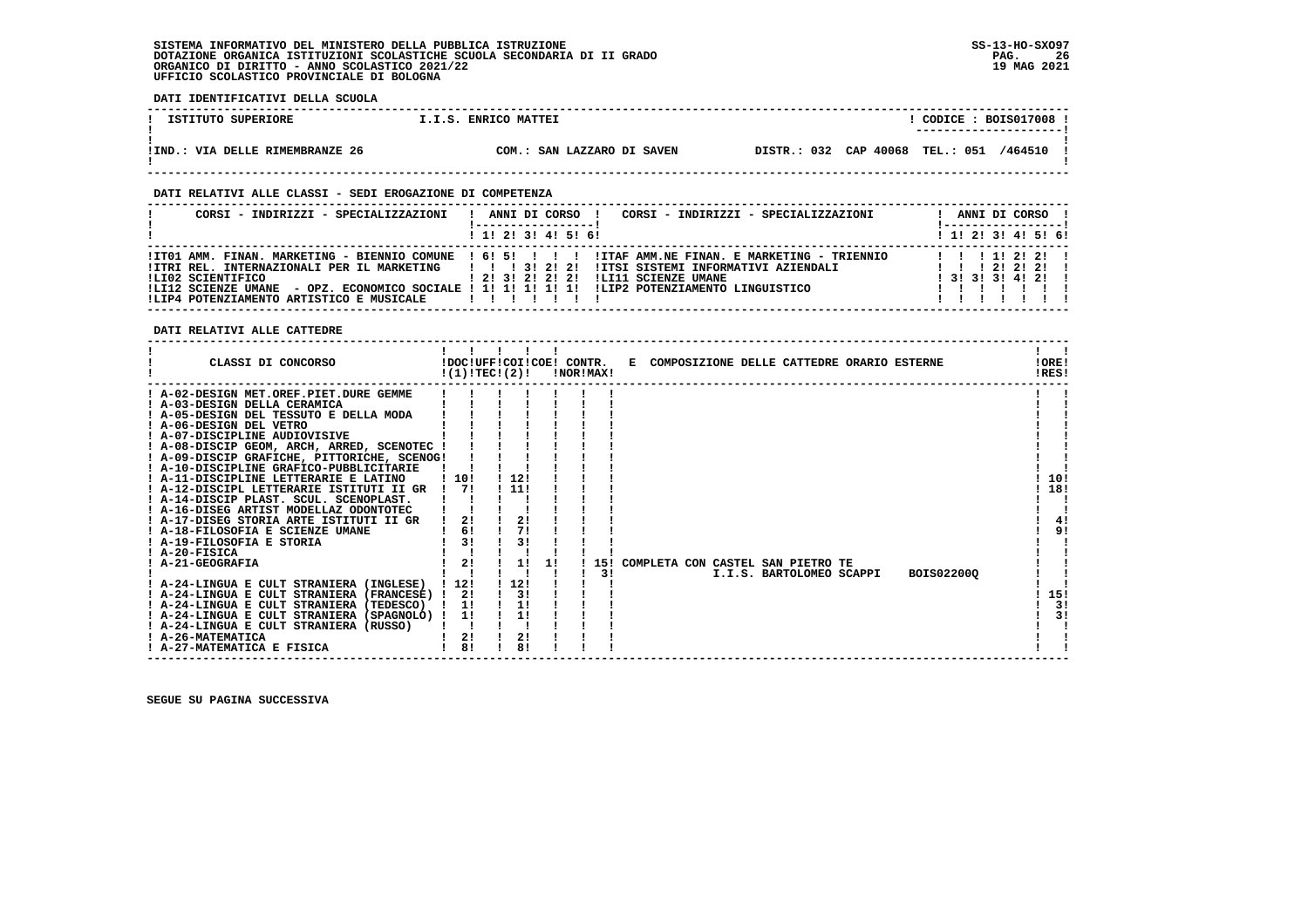**DATI IDENTIFICATIVI DELLA SCUOLA**

| ISTITUTO SUPERIORE             | I.I.S. ENRICO MATTEI       | CODE: BOIS017008<br>--------------------- |
|--------------------------------|----------------------------|-------------------------------------------|
| IND.: VIA DELLE RIMEMBRANZE 26 | COM.: SAN LAZZARO DI SAVEN | DISTR.: 032 CAP 40068 TEL.: 051 /464510   |

 **DATI RELATIVI ALLE CATTEDRE**

| CLASSI DI CONCORSO                                                                                                                                                                                                                                                                                                                                                                                                                                                                                                   |                                  |                                              | $!(1)!TEC!(2)!$ $INORIMAX!$ | !DOC!UFF!COI!COE! CONTR. E COMPOSIZIONE DELLE CATTEDRE ORARIO ESTERNE | !ORE!<br>!RES!    |          |
|----------------------------------------------------------------------------------------------------------------------------------------------------------------------------------------------------------------------------------------------------------------------------------------------------------------------------------------------------------------------------------------------------------------------------------------------------------------------------------------------------------------------|----------------------------------|----------------------------------------------|-----------------------------|-----------------------------------------------------------------------|-------------------|----------|
| ! A-29-MUSICA ISTITUTI II GRADO<br>! A-34-SCIENZE E TECNOLOGIE CHIMICHE<br>! A-37-COSTRUZ TECNOL E TECN RAPPR GRAFICA!<br>! A-41-SCIENZE E TECNOLOGIE INFORMATICHE<br>! A-45-SCIENZE ECONOMICO-AZIENDALI<br>! A-46-SCIENZE GIURIDICO-ECONOMICHE<br>! A-47-SCIENZE MATEMATICHE APPLICATE<br>! A-48-SCIENZE MOTORIE E SPORTIVE II GRADO!<br>! A-50-SCIENZE NAT, CHIM E BIOLOG                                                                                                                                          | 11<br>71<br>91<br>51<br>51<br>4! | 3!<br>8!<br>9 <sub>1</sub><br>5!<br>6!<br>6! |                             |                                                                       | 12!<br>13!<br>12! | 5!<br>8! |
| ! A-54-STORIA DELL'ARTE<br>! A-61-TECNOL E TECN COMUNICAZ MULTIMEDIA !<br>! A-62-TECNOL E TECNICHE PER LA GRAFICA<br>! A-66-TRATT TESTI DATI APPLIC INFORMATICA!<br>! B-02-CONV LINGUA STRANIERA (FRANCESE)<br>! B-02-CONV LINGUA STRANIERA (INGLESE)<br>! B-02-CONV LINGUA STRANIERA (TEDESCO)<br>! B-02-CONV LINGUA STRANIERA (RUSSO)<br>! B-08-LAB PRODUZ INDUSTR ARTIG CERAMICA<br>! B-16-LAB SCIENZE E TECNOL INFORMATICHE<br>! B-18-LAB SC E TECNOL TESS ABBIGL MODA<br>! B-28-LABORATORIO DI TECNOLOGIE ORAFE | 11                               | 11                                           |                             |                                                                       |                   | 6!       |

 **(1) TITOLARI/INCARICATI**

 **(2) CATTEDRE/POSTI POTENZ.**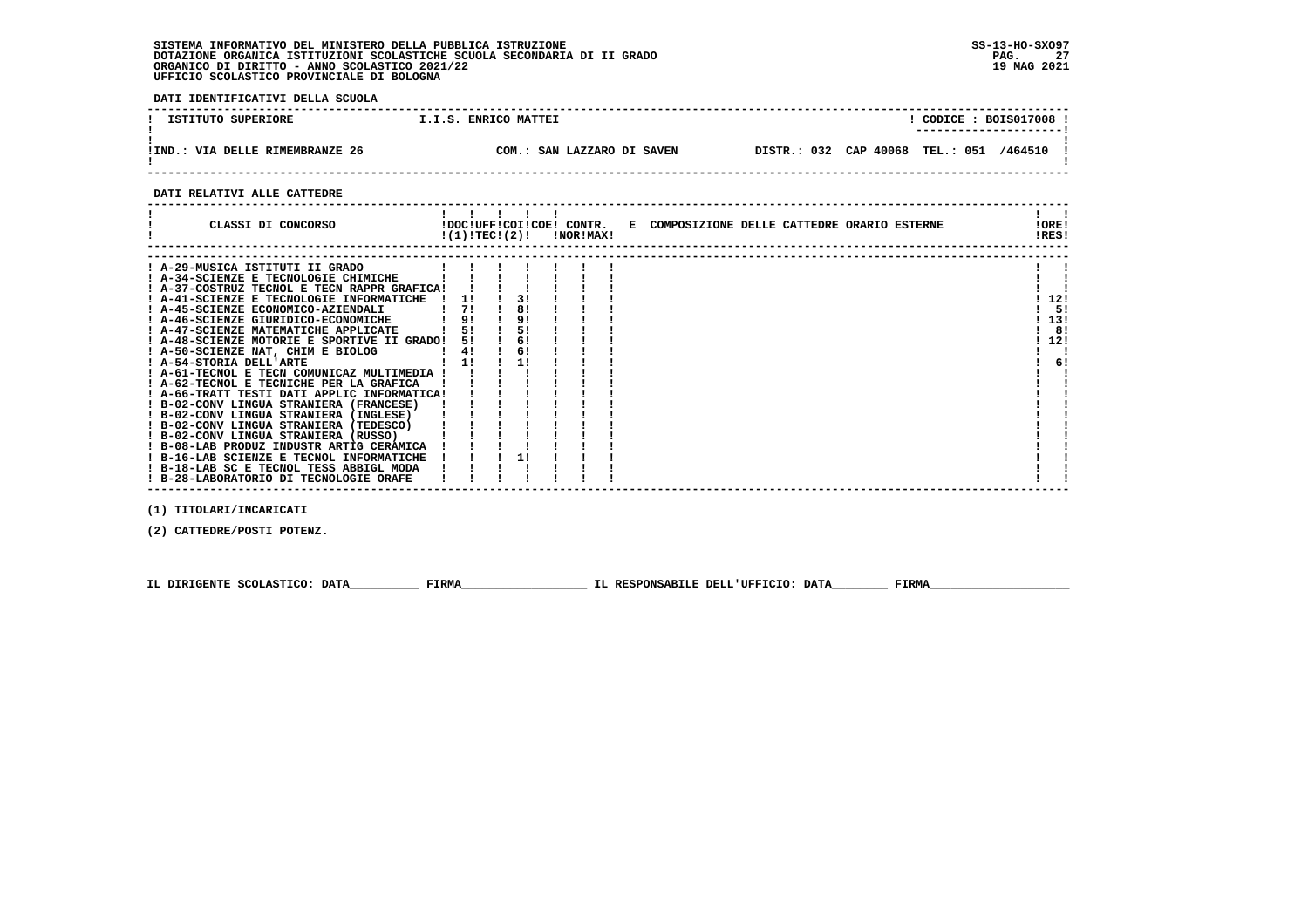**DATI IDENTIFICATIVI DELLA SCUOLA**

| ISTITUTO SUPERIORE         | I.I.S. ALDINI VALERIANI |                                            | CODICE: BOIS01900X<br>---------------------- |
|----------------------------|-------------------------|--------------------------------------------|----------------------------------------------|
| !IND.: VIA BASSANELLI 9/11 | COM.: BOLOGNA           | DISTR.: 025 CAP 40129 TEL.: 051 /4156211 ! |                                              |

#### **DATI RELATIVI ALLE CLASSI - SEDI EROGAZIONE DI COMPETENZA**

| CORSI - INDIRIZZI - SPECIALIZZAZIONI                                                      | ! ANNI DI CORSO !<br>CORSI - INDIRIZZI - SPECIALIZZAZIONI<br>-----------------                                               | ANNI DI CORSO !<br>------------------ |
|-------------------------------------------------------------------------------------------|------------------------------------------------------------------------------------------------------------------------------|---------------------------------------|
|                                                                                           | ! 1! 2! 3! 4! 5! 6!                                                                                                          | ! 1! 2! 3! 4! 5! 6!                   |
| !IP09 MAN.NE ASSIS.ZA TEC. BIENNIO - TRIENNIO !<br>!IP13 IND. E ARTIG. MADE IN ITALY      | $\frac{1}{2}$<br>!IP10 PROD. INDUSTR. ARTIG. - BIENNIO COMUNE<br>!IP14 MANUTENZ. E ASSIST. TECN.<br>!!!!!                    | ! 2! 2! 1! 2!                         |
| !IPC1 INDIRIZZO A ELABORAZIONE MANUALE                                                    | !IPID INDUSTRIA - TRIENNIO<br>12!111                                                                                         | ! 1! 1!                               |
| <b>!IPOP OPERATORE MECCANICO</b><br>!IT05 MECC. MECCATRON. ENER. - BIENNIO COMUNE ! 7! 6! | ! IPOT OPERATORE GRAFICO<br>!IT09 TRASPORTI E LOGISTICA - BIENNIO COMUNE                                                     |                                       |
| !IT10 ELETTR. ED ELETTROTEC.- BIENNIO COMUNE<br>!IT15 GRAF. E COM.NE BIENNIO - TRIENNIO   | !IT13 INFOR. TELECOM. - BIENNIO COMUNE<br>1 3 1 3 1<br>1 3 1 2 1 2 1 3 1 3 1<br>!IT16 CHIM. MATER. BIOTECN. - BIENNIO COMUNE | ! 7! 6!<br>! 1! 2!                    |
| <b>!ITAT AUTOMAZIONE</b><br>IITCS COSTRUZIONE DEL MEZZO                                   | 1 1 1 2 1 1 1 1<br>!ITCM CHIMICA E MATERIALI<br>!ITEC ELETTRONICA                                                            | 21 21 21<br>211121                    |
| !ITEL ENTI LOCALI<br>!ITIA INFORMATICA                                                    | <b>!ITEN ENERGIA</b><br>!ITMM MECCANICA E MECCATRONICA<br>! 5! 4! 4!                                                         | 6161711                               |
| !ITTL TELECOMUNICAZIONI                                                                   |                                                                                                                              |                                       |

#### **DATI RELATIVI ALLE CATTEDRE**

| CLASSI DI CONCORSO                          | !(1)!TECI(2)! |     | !DOC!UFF!COI!COE! CONTR.<br>!NOR!MAX! | E COMPOSIZIONE DELLE CATTEDRE ORARIO ESTERNE | !ORE!<br>!RES! |    |
|---------------------------------------------|---------------|-----|---------------------------------------|----------------------------------------------|----------------|----|
| ! A-02-DESIGN MET.OREF.PIET.DURE GEMME      |               |     |                                       |                                              |                |    |
| ! A-03-DESIGN DELLA CERAMICA                |               |     |                                       |                                              |                |    |
| ! A-04-DESIGN DEL LIBRO                     |               |     |                                       |                                              |                |    |
| ! A-07-DISCIPLINE AUDIOVISIVE               |               |     |                                       |                                              |                |    |
| ! A-08-DISCIP GEOM, ARCH, ARRED, SCENOTEC ! | 21            | 2!  |                                       |                                              |                |    |
| ! A-09-DISCIP GRAFICHE, PITTORICHE, SCENOG! |               |     |                                       |                                              |                |    |
| ! A-10-DISCIPLINE GRAFICO-PUBBLICITARIE     | 21            | 21  |                                       |                                              | 171            |    |
| ! A-11-DISCIPLINE LETTERARIE E LATINO       | 1!            |     |                                       |                                              |                |    |
| ! A-12-DISCIPL LETTERARIE ISTITUTI II GR    | 1331          | 36! |                                       |                                              | 12!            |    |
| ! A-14-DISCIP PLAST. SCUL. SCENOPLAST.      | 11            | 11  |                                       |                                              |                |    |
| ! A-15-DISCIPLINE SANITARIE                 |               |     |                                       |                                              |                |    |
| ! A-16-DISEG ARTIST MODELLAZ ODONTOTEC      |               |     |                                       |                                              |                |    |
| ! A-17-DISEG STORIA ARTE ISTITUTI II GR     |               |     |                                       |                                              |                | 4! |
| ! A-18-FILOSOFIA E SCIENZE UMANE            | 1!            |     |                                       |                                              |                |    |
| ! A-19-FILOSOFIA E STORIA                   | 21            |     |                                       |                                              |                |    |
| ! A-20-FISICA                               | 6!            | 71  |                                       |                                              | 12!            |    |
| ! A-21-GEOGRAFIA                            | 11            |     |                                       |                                              |                | 3! |
| ! A-24-LINGUA E CULT STRANIERA (INGLESE)    | 17!           | 19! |                                       |                                              |                |    |

 **------------------------------------------------------------------------------------------------------------------------------------**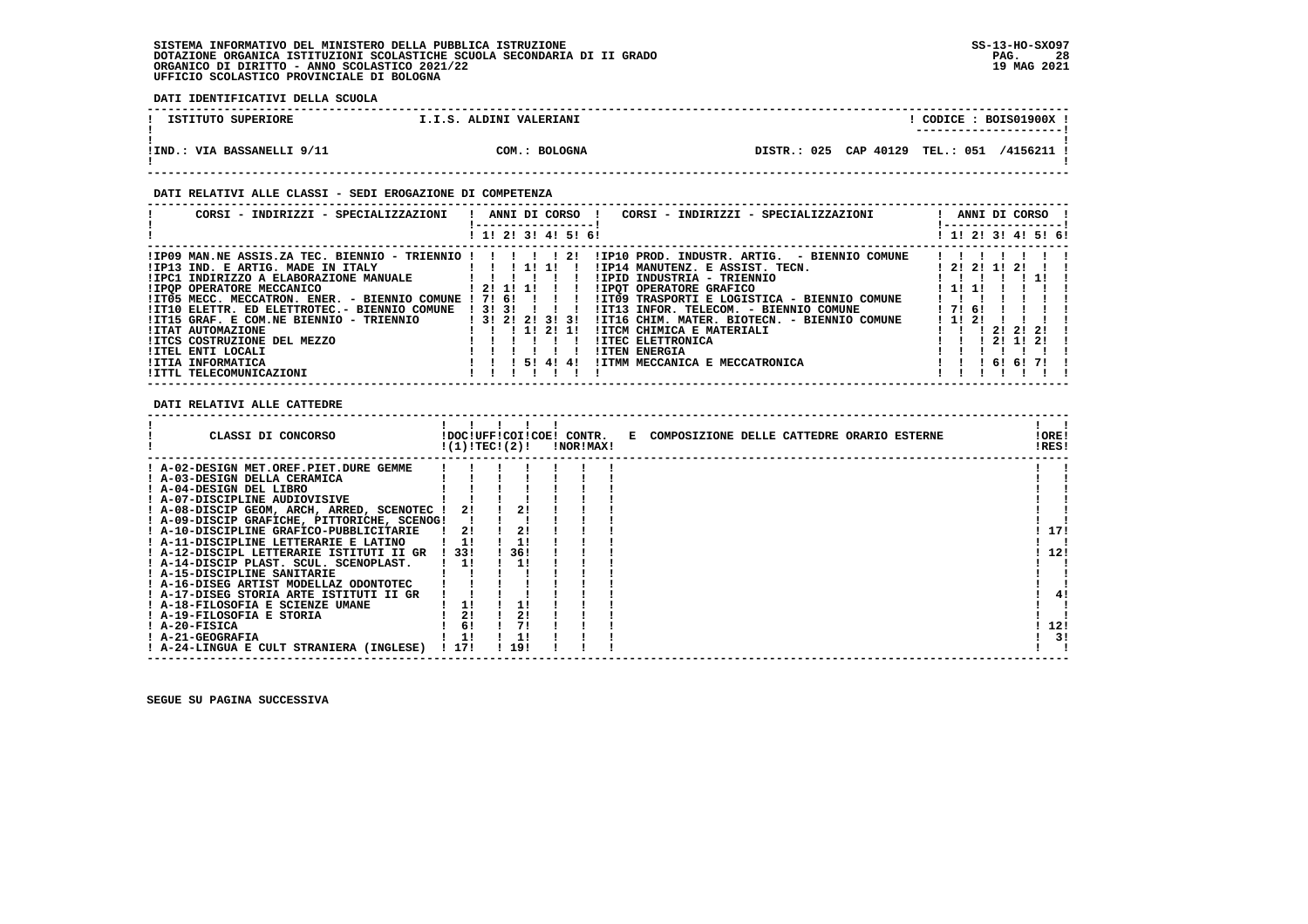**DATI IDENTIFICATIVI DELLA SCUOLA**

| ISTITUTO SUPERIORE         | I.I.S. ALDINI VALERIANI | CODICE: BOIS01900X                                          |
|----------------------------|-------------------------|-------------------------------------------------------------|
| !IND.: VIA BASSANELLI 9/11 | COM.: BOLOGNA           | CAP 40129<br>025<br><b>TEL.: 051</b><br>/4156211<br>DTSTR.: |

 **------------------------------------------------------------------------------------------------------------------------------------**

#### **DATI RELATIVI ALLE CATTEDRE**

| CLASSI DI CONCORSO                                                                       |              | !!!!!!<br>!DOC!UFF!COI!COE! CONTR.<br>$!(1)!TEC!(2)!$ $INORIMAX!$ |  | E COMPOSIZIONE DELLE CATTEDRE ORARIO ESTERNE | $\mathbf{1}$ $\mathbf{1}$<br>!ORE!<br>!RES! |
|------------------------------------------------------------------------------------------|--------------|-------------------------------------------------------------------|--|----------------------------------------------|---------------------------------------------|
|                                                                                          |              |                                                                   |  |                                              |                                             |
| A-24-LINGUA E CULT STRANIERA (FRANCESE) !<br>! A-24-LINGUA E CULT STRANIERA (SPAGNOLO) ! |              |                                                                   |  |                                              |                                             |
| ! A-24-LINGUA E CULT STRANIERA (TEDESCO) ! !                                             |              |                                                                   |  |                                              |                                             |
|                                                                                          | 115!         | ! 21!                                                             |  |                                              | 28!                                         |
| ! A-26-MATEMATICA<br>! A-27-MATEMATICA E FISICA                                          | $1 \quad 11$ | 3 I                                                               |  |                                              |                                             |
| ! A-29-MUSICA ISTITUTI II GRADO                                                          |              |                                                                   |  |                                              |                                             |
| ! A-31-SCIENZE DEGLI ALIMENTI                                                            |              |                                                                   |  |                                              |                                             |
| ! A-33-SCIENZE E TECNOLOGIE AERONAUTICHE                                                 |              |                                                                   |  |                                              |                                             |
| ! A-34-SCIENZE E TECNOLOGIE CHIMICHE                                                     | 110!         | ! 12!                                                             |  |                                              | 8!                                          |
| ! A-36-SCIENZE E TECNOL LOGISTICA                                                        |              |                                                                   |  |                                              |                                             |
| ! A-37-COSTRUZ TECNOL E TECN RAPPR GRAFICA! 6!                                           |              | 61                                                                |  |                                              | 12!                                         |
| ! A-38-TECNOL COSTR AERONAUTICHE                                                         |              |                                                                   |  |                                              |                                             |
| ! A-39-TECNOL COSTR NAVALI                                                               |              |                                                                   |  |                                              |                                             |
| ! A-40-TECNOLOGIE ELETTRICHE ELETTRONICHE ! 10!                                          |              | ! 12!                                                             |  |                                              | -91                                         |
| ! A-41-SCIENZE E TECNOLOGIE INFORMATICHE                                                 | <b>1</b> 81  | ! 13!                                                             |  |                                              | 26!                                         |
| ! A-42-SCIENZE E TECNOLOGIE MECCANICHE                                                   | 1121         | 1221                                                              |  |                                              | 27!                                         |
| ! A-43-SCIENZE E TECNOLOGIE NAUTICHE                                                     |              |                                                                   |  |                                              |                                             |
| ! A-44-TECNOL TESSILI, ABBIGL E MODA                                                     |              |                                                                   |  |                                              |                                             |
| ! A-45-SCIENZE ECONOMICO-AZIENDALI                                                       |              |                                                                   |  |                                              |                                             |
| ! A-46-SCIENZE GIURIDICO-ECONOMICHE                                                      | 61           | 71                                                                |  |                                              | 8!                                          |
| ! A-47-SCIENZE MATEMATICHE APPLICATE                                                     |              |                                                                   |  |                                              |                                             |
| A-48-SCIENZE MOTORIE E SPORTIVE II GRADO! 11!                                            |              | . 131                                                             |  |                                              |                                             |
| ! A-50-SCIENZE NAT, CHIM E BIOLOG                                                        | 61           | 71                                                                |  |                                              | 8!                                          |
| ! A-51-SCIENZE, TECNOL E TECN AGR                                                        |              |                                                                   |  |                                              |                                             |
| ! A-54-STORIA DELL'ARTE                                                                  |              |                                                                   |  |                                              |                                             |
| ! A-61-TECNOL E TECN COMUNICAZ MULTIMEDIA !                                              | 21           | 21                                                                |  |                                              | 22!                                         |
| ! A-62-TECNOL E TECNICHE PER LA GRAFICA                                                  |              | 2!                                                                |  |                                              | 26!                                         |
| ! A-65-TEORIA E TECNICA COMUNICAZIONE                                                    |              |                                                                   |  |                                              |                                             |
| ! A-66-TRATT TESTI DATI APPLIC INFORMATICA!                                              |              |                                                                   |  |                                              |                                             |
| ! B-02-CONV LINGUA STRANIERA (FRANCESE)                                                  |              |                                                                   |  |                                              |                                             |
| ! B-02-CONV LINGUA STRANIERA (INGLESE)                                                   |              |                                                                   |  |                                              |                                             |
| ! B-02-CONV LINGUA STRANIERA (SPAGNOLO)                                                  |              |                                                                   |  |                                              |                                             |
| ! B-02-CONV LINGUA STRANIERA (TEDESCO)                                                   |              |                                                                   |  |                                              |                                             |
| ! B-03-LABORATORI DI FISICA                                                              | 2!           | 2!                                                                |  |                                              | 112!                                        |
| ! B-04-LABORATORI DI LIUTERIA                                                            |              |                                                                   |  |                                              |                                             |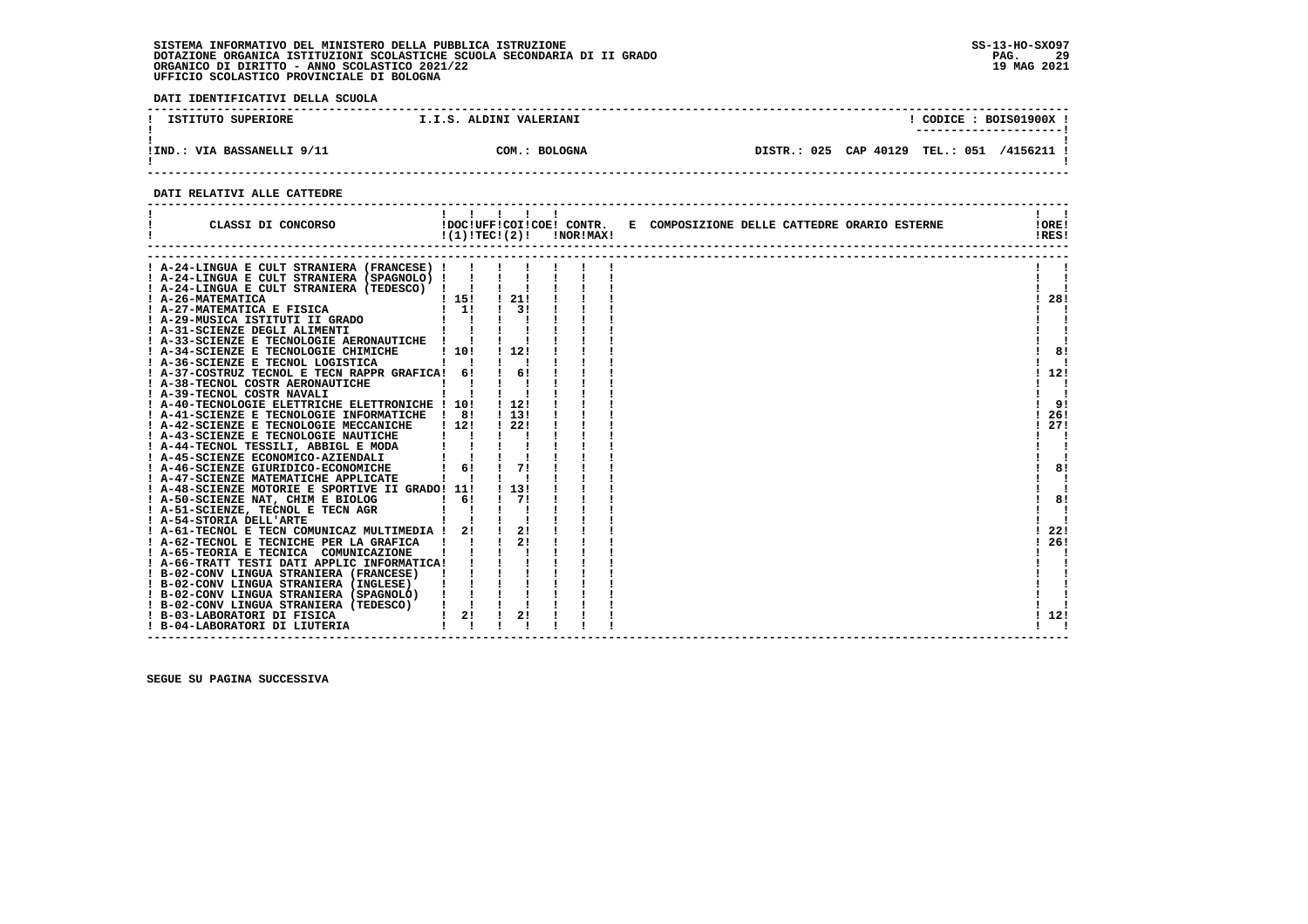**DATI IDENTIFICATIVI DELLA SCUOLA**

| ISTITUTO SUPERIORE         | I.I.S. ALDINI VALERIANI |                       |                  | CODICE: BOIS01900X !<br>---------------------- |
|----------------------------|-------------------------|-----------------------|------------------|------------------------------------------------|
| !IND.: VIA BASSANELLI 9/11 | COM.: BOLOGNA           | DISTR.: 025 CAP 40129 | <b>TEL.: 051</b> | /4156211 !                                     |

 **------------------------------------------------------------------------------------------------------------------------------------**

#### **DATI RELATIVI ALLE CATTEDRE**

| CLASSI DI CONCORSO                                                                     |      | !(1)!TECI(2)!   |     | !NOR!MAX! | !DOC!UFF!COI!COE! CONTR. E COMPOSIZIONE DELLE CATTEDRE ORARIO ESTERNE | !ORE!<br>!RES! |  |
|----------------------------------------------------------------------------------------|------|-----------------|-----|-----------|-----------------------------------------------------------------------|----------------|--|
| ! B-05-LABORATORIO DI LOGISTICA<br>! B-07-LABORATORIO DI OTTICA                        |      |                 |     |           |                                                                       |                |  |
| ! B-08-LAB PRODUZ INDUSTR ARTIG CERAMICA                                               |      |                 |     |           |                                                                       |                |  |
| ! B-10-LAB SCIENZE E TECNOL COSTR AERON<br>! B-12-LAB SCIENZE E TECNOL CHIM MICROBIOL! |      | 31              | 51  |           |                                                                       | 14!            |  |
| ! B-14-LAB SCIENZE E TECNOL COSTRUZIONI<br>! B-15-LAB SC E TECNOL ELETTR ELETTRONIC    |      | -61             |     |           |                                                                       |                |  |
| ! B-16-LAB SCIENZE E TECNOL INFORMATICHE                                               |      | 4!              | 71  |           |                                                                       | 14!            |  |
| ! B-17-LAB SCIENZE E TECNOL MECCANICHE<br>- DI CUI UFFICIO TECNICO                     | 1121 | <b>11</b><br>11 | 191 |           |                                                                       |                |  |
| ! B-18-LAB SC E TECNOL TESS ABBIGL MODA<br>! B-20-LAB SERV ENOGASTRON, SETT CUCINA     |      |                 |     |           |                                                                       |                |  |
| ! B-22-LAB TECNOL E TECN COMUNICAZ MULTIME!                                            |      |                 | 61  |           |                                                                       | 13!            |  |
| ! B-23-LAB SERVIZI SOCIO-SANITARI<br>! B-24-LAB SCIENZE E TECNOL NAUTICHE              |      |                 |     |           |                                                                       |                |  |
| ! B-25-LAB SCIENZE E TECNOLCOSTR NAVALI<br>! B-26-LABORATORIO DI TECNOLOGIE DEL LEGNO! |      |                 |     |           |                                                                       |                |  |
| ! B-27-LABORATORIO DI TECNOLOGIE DEL MARMO!<br>! B-28-LABORATORIO DI TECNOLOGIE ORAFE  |      |                 |     |           |                                                                       |                |  |

 **(1) TITOLARI/INCARICATI**

 **(2) CATTEDRE/POSTI POTENZ.**

 **IL DIRIGENTE SCOLASTICO: DATA\_\_\_\_\_\_\_\_\_\_ FIRMA\_\_\_\_\_\_\_\_\_\_\_\_\_\_\_\_\_\_ IL RESPONSABILE DELL'UFFICIO: DATA\_\_\_\_\_\_\_\_ FIRMA\_\_\_\_\_\_\_\_\_\_\_\_\_\_\_\_\_\_\_\_**

 **------------------------------------------------------------------------------------------------------------------------------------**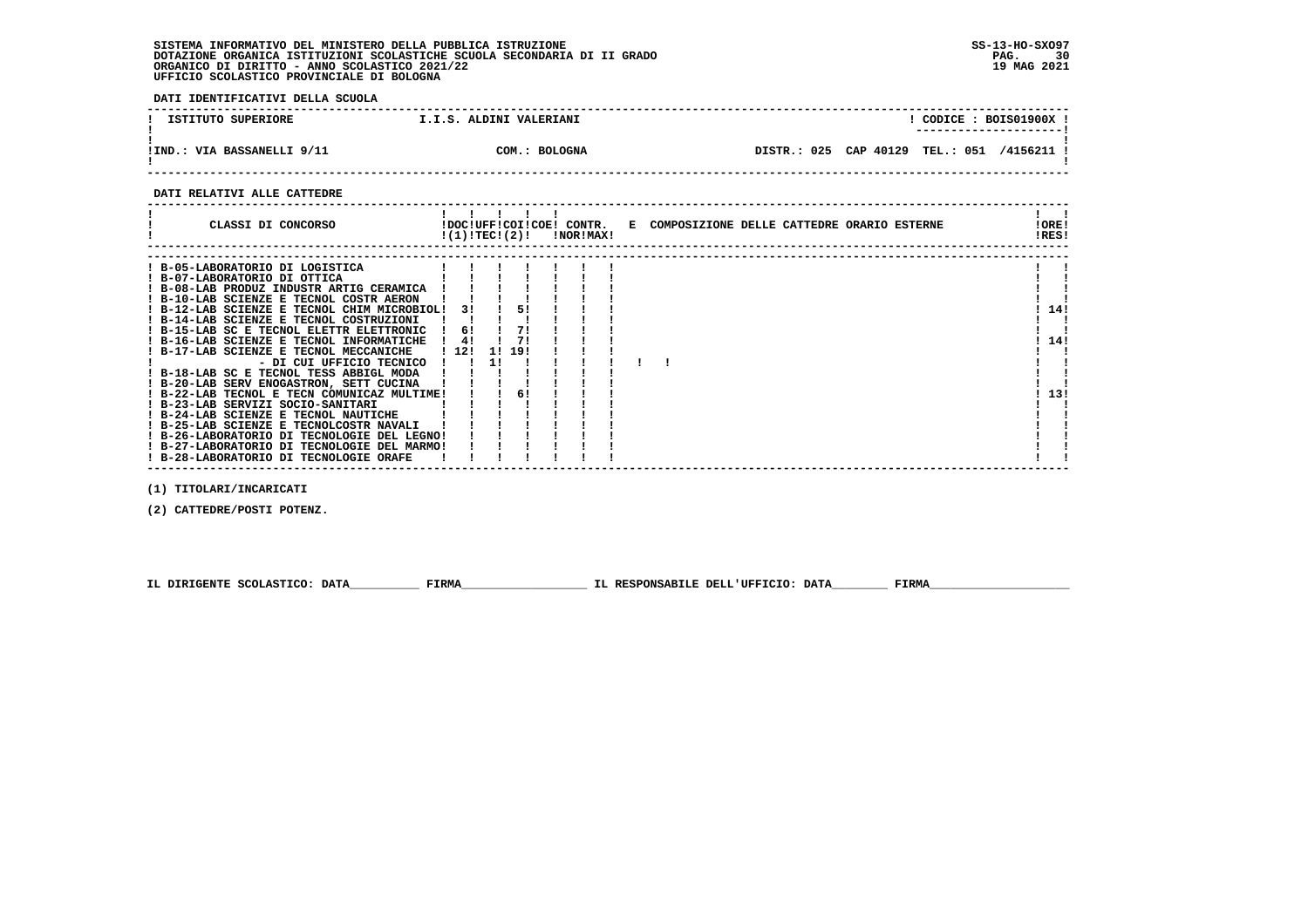**DATI IDENTIFICATIVI DELLA SCUOLA**

| ISTITUTO SUPERIORE     | I.I.S. LUIGI FANTINI | CODICE: BOIS02100X<br>---------------------- |
|------------------------|----------------------|----------------------------------------------|
| !IND.: VIA BOLOGNA 240 | COM.: VERGATO        | DISTR.: 030 CAP 40038 TEL.: 051 /6745311 !   |

#### **DATI RELATIVI ALLE CLASSI - SEDI EROGAZIONE DI COMPETENZA**

| CORSI - INDIRIZZI - SPECIALIZZAZIONI                                                                                                                                                                                                                                                                                                                                                                                                                                                     | CORSI - INDIRIZZI - SPECIALIZZAZIONI<br>ANNI DI CORSO !                                                                                                                                                                                                                                                                                                        | ANNI DI CORSO !     |
|------------------------------------------------------------------------------------------------------------------------------------------------------------------------------------------------------------------------------------------------------------------------------------------------------------------------------------------------------------------------------------------------------------------------------------------------------------------------------------------|----------------------------------------------------------------------------------------------------------------------------------------------------------------------------------------------------------------------------------------------------------------------------------------------------------------------------------------------------------------|---------------------|
|                                                                                                                                                                                                                                                                                                                                                                                                                                                                                          | ! 1! 2! 3! 4! 5! 6!                                                                                                                                                                                                                                                                                                                                            | ! 1! 2! 3! 4! 5! 6! |
| !IP02 SERVIZI SOCIO-SANITARI BIENNIO-TRIENNIO ! ! ! ! ! !<br>1 2 2 2 2 1 1 1<br>!IP16 SERV. COMMERC.<br>$\frac{1}{2}$ , $\frac{1}{2}$ , $\frac{1}{2}$ , $\frac{1}{2}$ , $\frac{1}{2}$ , $\frac{1}{2}$ , $\frac{1}{2}$ , $\frac{1}{2}$<br><b>!IPOT OPERATORE GRAFICO</b><br>!IT24 COSTR., AMB. E TERRITORIO - BIENNIO COM !!!!!!!<br>!ITCA COSTR. AMB. TERRITORIO - TRIENNIO<br>!LI03 SCIENTIFICO - OPZIONE SCIENZE APPLICAT ! 2! 1! 1! 1! 2!<br>!LIP4 POTENZIAMENTO ARTISTICO E MUSICALE | !IP08 SERVIZI COMMERCIALI BIENNIO - TRIENNIO   !!!<br>!IP19 SERVIZI SANITA' E ASSIST. SOC.               ! ! ! !<br>!IPCP PROM.NE COMMER.LE E PUBBL.RIA - OPZIONE<br>!IT01 AMM. FINAN. MARKETING - BIENNIO COMUNE<br>!ITAF AMM.NE FINAN. E MARKETING - TRIENNIO<br>!ITSI SISTEMI INFORMATIVI AZIENDALI<br>, , , , , , , , ,<br>!LIP2 POTENZIAMENTO LINGUISTICO | 2!<br>1211          |

 **DATI RELATIVI ALLE CATTEDRE**

| CLASSI DI CONCORSO                          | !(1)!TECI(2)! |    | !NOR!MAX! | !DOC!UFF!COI!COE! CONTR. E COMPOSIZIONE DELLE CATTEDRE ORARIO ESTERNE | !ORE!<br>!RES! |     |
|---------------------------------------------|---------------|----|-----------|-----------------------------------------------------------------------|----------------|-----|
| ! A-02-DESIGN MET.OREF.PIET.DURE GEMME      |               |    |           |                                                                       |                |     |
| A-03-DESIGN DELLA CERAMICA                  |               |    |           |                                                                       |                |     |
| ! A-04-DESIGN DEL LIBRO                     |               |    |           |                                                                       |                |     |
| ! A-05-DESIGN DEL TESSUTO E DELLA MODA      |               |    |           |                                                                       |                |     |
| ! A-06-DESIGN DEL VETRO                     |               |    |           |                                                                       |                |     |
| ! A-07-DISCIPLINE AUDIOVISIVE               |               |    |           |                                                                       |                |     |
| ! A-08-DISCIP GEOM, ARCH, ARRED, SCENOTEC ! |               |    |           |                                                                       |                |     |
| ! A-09-DISCIP GRAFICHE, PITTORICHE, SCENOG! |               |    |           |                                                                       |                |     |
| ! A-10-DISCIPLINE GRAFICO-PUBBLICITARIE     |               | 4! |           |                                                                       |                |     |
| A-11-DISCIPLINE LETTERARIE E LATINO         |               |    |           |                                                                       | 12!            |     |
| ! A-12-DISCIPL LETTERARIE ISTITUTI II GR    | 51            |    |           |                                                                       |                | 71  |
| ! A-14-DISCIP PLAST. SCUL. SCENOPLAST.      |               |    |           |                                                                       |                |     |
| ! A-15-DISCIPLINE SANITARIE                 |               |    |           |                                                                       |                |     |
| ! A-16-DISEG ARTIST MODELLAZ ODONTOTEC      |               |    |           |                                                                       |                |     |
| ! A-17-DISEG STORIA ARTE ISTITUTI II GR     | 1!            | 11 |           |                                                                       |                | 6!  |
| ! A-18-FILOSOFIA E SCIENZE UMANE            |               |    |           |                                                                       | 10!            |     |
| ! A-19-FILOSOFIA E STORIA                   |               |    |           |                                                                       |                | 8!  |
| ! A-20-FISICA                               | 11            |    |           |                                                                       |                |     |
| ! A-21-GEOGRAFIA                            |               |    |           |                                                                       | 13!            |     |
| ! A-24-LINGUA E CULT STRANIERA (INGLESE)    | 21            |    |           |                                                                       |                | -91 |
| ! A-24-LINGUA E CULT STRANIERA (SPAGNOLO) ! |               |    |           |                                                                       |                | 9!  |
| ! A-24-LINGUA E CULT STRANIERA (FRANCESE) ! | 1!            |    |           |                                                                       |                | 9!  |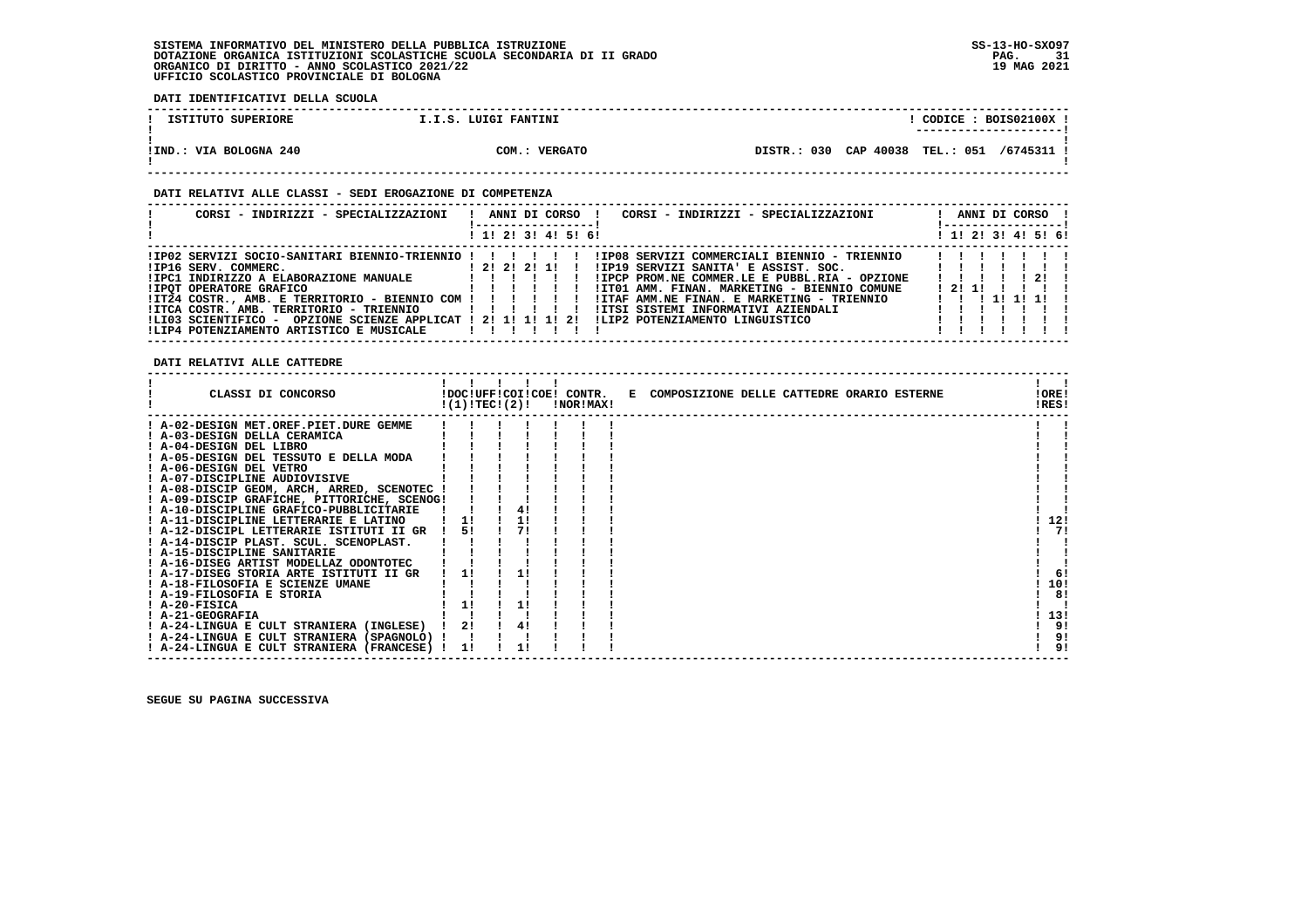**DATI IDENTIFICATIVI DELLA SCUOLA**

| ISTITUTO SUPERIORE          | I.I.S. LUIGI FANTINI     | CODICE : BOIS02100X !                                 |
|-----------------------------|--------------------------|-------------------------------------------------------|
|                             |                          | ----------------------                                |
|                             |                          |                                                       |
| .: VIA BOLOGNA 240<br>!IND. | <b>VERGATO</b><br>сом. : | DISTR.: 030 CAP 40038<br><b>TEL.: 051</b><br>/6745311 |
|                             |                          |                                                       |

 **------------------------------------------------------------------------------------------------------------------------------------**

#### **DATI RELATIVI ALLE CATTEDRE**

| CLASSI DI CONCORSO                                                                                                                             | 1111<br>!DOC!UFF!COI!COE! CONTR.<br>$!(1)!TEC!(2)!$ $INORIMAX!$ |               |    |  | E COMPOSIZIONE DELLE CATTEDRE ORARIO ESTERNE | !ORE!<br>!RES! |
|------------------------------------------------------------------------------------------------------------------------------------------------|-----------------------------------------------------------------|---------------|----|--|----------------------------------------------|----------------|
|                                                                                                                                                |                                                                 |               |    |  |                                              |                |
| A-24-LINGUA E CULT STRANIERA (TEDESCO) !                                                                                                       |                                                                 |               |    |  |                                              |                |
| A-24-LINGUA E CULT STRANIERA (RUSSO)                                                                                                           | $\mathbf{1}$ $\mathbf{1}$                                       |               | 2! |  |                                              |                |
| 1 A-26-MATEMATICA 1 21<br>1 A-27-MATEMATICA E FISICA 1 1 1<br>1 A-29-MUSICA ISTITUTI II GRADO 1 1 1<br>1 A-32-SCIENZE GEOLOGIA MINERALOGIA 1 1 |                                                                 | $\frac{1}{1}$ |    |  |                                              | 1121           |
|                                                                                                                                                |                                                                 |               |    |  |                                              | 114!           |
|                                                                                                                                                |                                                                 |               |    |  |                                              |                |
| $\sim$ $\sim$ $\sim$ $\sim$ $\sim$ $\sim$ $\sim$                                                                                               |                                                                 |               |    |  |                                              |                |
| A-34-SCIENZE E TECNOLOGIE CHIMICHE                                                                                                             |                                                                 |               | 11 |  |                                              |                |
| ! A-37-COSTRUZ TECNOL E TECN RAPPR GRAFICA! 1!<br>! A-40-TECNOLOGIE ELETTRICHE ELETTRONICHE !                                                  |                                                                 |               |    |  |                                              |                |
| ! A-41-SCIENZE E TECNOLOGIE INFORMATICHE !                                                                                                     |                                                                 |               |    |  |                                              | 114!           |
| ! A-42-SCIENZE E TECNOLOGIE MECCANICHE                                                                                                         |                                                                 |               |    |  |                                              |                |
| ! A-45-SCIENZE ECONOMICO-AZIENDALI                                                                                                             | 21                                                              |               | 31 |  |                                              | 8!             |
| A-46-SCIENZE GIURIDICO-ECONOMICHE                                                                                                              | 3!                                                              |               | 31 |  |                                              | 13!            |
| ! A-47-SCIENZE MATEMATICHE APPLICATE                                                                                                           | 21                                                              |               | 2! |  |                                              | 6!             |
| ! A-48-SCIENZE MOTORIE E SPORTIVE II GRADO! 2!                                                                                                 |                                                                 | $\frac{1}{2}$ |    |  |                                              | 8!             |
| ! A-50-SCIENZE NAT, CHIM E BIOLOG                                                                                                              |                                                                 | $\mathbf{I}$  | 2! |  |                                              | 28!            |
| E BIOLOG   2!<br>TECN AGR   1<br>  1!<br>! A-51-SCIENZE, TECNOL E TECN AGR                                                                     |                                                                 |               |    |  |                                              |                |
| ! A-54-STORIA DELL'ARTE                                                                                                                        |                                                                 |               | 11 |  |                                              |                |
| ! A-61-TECNOL E TECN COMUNICAZ MULTIMEDIA ! !                                                                                                  |                                                                 |               |    |  |                                              |                |
| ! A-62-TECNOL E TECNICHE PER LA GRAFICA                                                                                                        |                                                                 |               |    |  |                                              |                |
| ! A-66-TRATT TESTI DATI APPLIC INFORMATICA!                                                                                                    |                                                                 |               |    |  |                                              |                |
| ! B-02-CONV LINGUA STRANIERA (FRANCESE)                                                                                                        |                                                                 |               |    |  |                                              |                |
|                                                                                                                                                |                                                                 |               |    |  |                                              |                |
|                                                                                                                                                |                                                                 |               |    |  |                                              |                |
|                                                                                                                                                |                                                                 |               |    |  |                                              |                |
|                                                                                                                                                |                                                                 |               |    |  |                                              |                |
|                                                                                                                                                |                                                                 |               |    |  |                                              |                |
|                                                                                                                                                |                                                                 |               |    |  |                                              |                |
|                                                                                                                                                |                                                                 |               |    |  |                                              |                |
|                                                                                                                                                |                                                                 |               |    |  |                                              |                |
| ! B-14-LAB SCIENZE E TECNOL COSTRUZIONI                                                                                                        |                                                                 |               |    |  |                                              |                |
| ! B-15-LAB SC E TECNOL ELETTR ELETTRONIC                                                                                                       |                                                                 |               |    |  |                                              |                |
| ! B-16-LAB SCIENZE E TECNOL INFORMATICHE                                                                                                       |                                                                 |               |    |  |                                              |                |
| ! B-17-LAB SCIENZE E TECNOL MECCANICHE                                                                                                         |                                                                 |               |    |  |                                              |                |
| ! B-18-LAB SC E TECNOL TESS ABBIGL MODA                                                                                                        |                                                                 |               |    |  |                                              |                |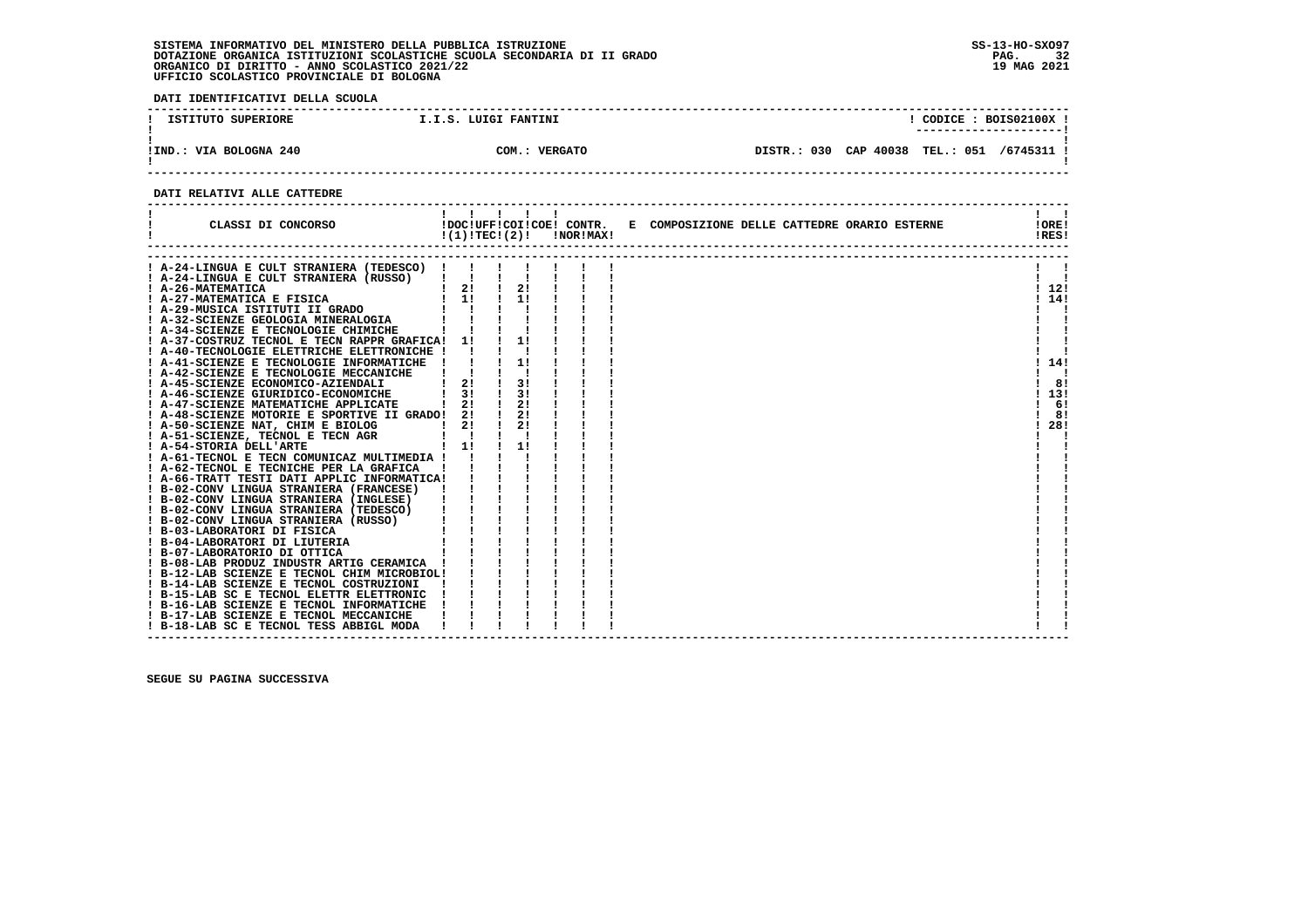**DATI IDENTIFICATIVI DELLA SCUOLA**

| ISTITUTO SUPERIORE     | I.I.S. LUIGI FANTINI    | CODICE: BOIS02100X !                       |
|------------------------|-------------------------|--------------------------------------------|
| !IND.: VIA BOLOGNA 240 | <b>VERGATO</b><br>COM.: | DISTR.: 030 CAP 40038 TEL.: 051 /6745311 ! |

 **------------------------------------------------------------------------------------------------------------------------------------**

#### **DATI RELATIVI ALLE CATTEDRE**

| CLASSI DI CONCORSO                                                                                                                                                                                                                                                                                                                                     | !DOC!UFF!COI!COE! CONTR.<br>!(1)!TEC!(2)! |    | !NOR!MAX! | E COMPOSIZIONE DELLE CATTEDRE ORARIO ESTERNE | ! ORE!<br>IRES! |
|--------------------------------------------------------------------------------------------------------------------------------------------------------------------------------------------------------------------------------------------------------------------------------------------------------------------------------------------------------|-------------------------------------------|----|-----------|----------------------------------------------|-----------------|
| ! B-20-LAB SERV ENOGASTRON, SETT CUCINA<br>! B-22-LAB TECNOL E TECN COMUNICAZ MULTIME!<br>! B-23-LAB SERVIZI SOCIO-SANITARI<br>! B-24-LAB SCIENZE E TECNOL NAUTICHE<br>! B-25-LAB SCIENZE E TECNOLCOSTR NAVALI<br>! B-26-LABORATORIO DI TECNOLOGIE DEL LEGNO!<br>! B-27-LABORATORIO DI TECNOLOGIE DEL MARMO!<br>! B-28-LABORATORIO DI TECNOLOGIE ORAFE |                                           | 21 |           |                                              |                 |

 **(1) TITOLARI/INCARICATI**

 **(2) CATTEDRE/POSTI POTENZ.**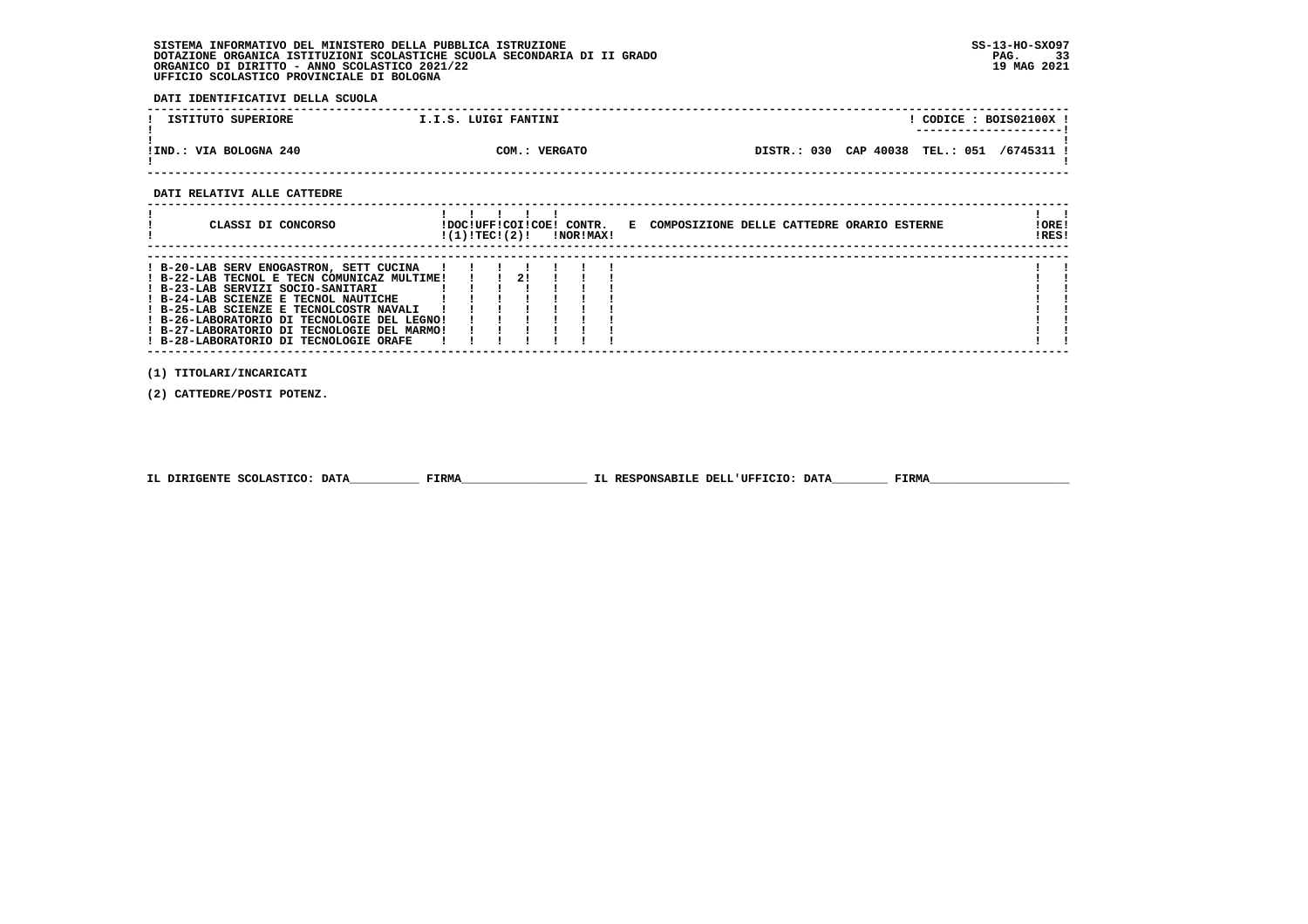**DATI IDENTIFICATIVI DELLA SCUOLA ------------------------------------------------------------------------------------------------------------------------------------**! CODICE : BOIS022000 ! **1 ISTITUTO SUPERIORE 1.I.S. BARTOLOMEO SCAPPI ! ---------------------! ! ! !IND.: VIALE TERME 1054 COM.: CASTEL SAN PIETRO TE DISTR.: 033 CAP 40024 TEL.: 051 /948181 !** $\blacksquare$  **! ! ------------------------------------------------------------------------------------------------------------------------------------ DATI RELATIVI ALLE CLASSI - SEDI EROGAZIONE DI COMPETENZA ------------------------------------------------------------------------------------------------------------------------------------ ! CORSI - INDIRIZZI - SPECIALIZZAZIONI ! ANNI DI CORSO ! CORSI - INDIRIZZI - SPECIALIZZAZIONI ! ANNI DI CORSO ! ! !-----------------! !-----------------!**1 1 2 1 3 1 4 1 5 1 6 1  **! ! 1! 2! 3! 4! 5! 6! ! 1! 2! 3! 4! 5! 6! ------------------------------------------------------------------------------------------------------------------------------------ !IP05 SER. ENOG. OSP. ALBERG. - BIENNIO COMUN ! ! ! ! ! ! !IP06 SERVIZI DI SALA E DI VENDITA - TRIENNIO ! ! ! ! ! 3! ! !IP07 ACCOGLIENZA TURISTICA - TRIENNIO ! ! ! ! ! 1! !IP17 ENOGASTR. E OSPITAL. ALBERGH. ! 4! 6! 5! 7! ! ! !IPEN ENOGASTRONOMIA - TRIENNIO ! ! ! ! ! 3! !IPPD PROD. DOL. ARTIG. IND.LI - OPZIONE ! ! ! ! ! 1! ! !IPQD OPERATORE DELLA RISTORAZIONE ! 2! ! ! ! ! !IPQE OPER.RE AI SERV. DI PROM.NE ACCOGLIENZ ! ! ! ! ! ! ! !IT04 TURISMO BIENNIO - TRIENNIO ! ! 1! 1! 1! 1! !ITP5 POT. SOCIO ECONOMICO E PER LA LEGALITA' ! ! ! ! ! ! ! !LIP1 POTENZIAMENTO UMANISTICO ! ! ! ! ! ! !LIP2 POTENZIAMENTO LINGUISTICO ! ! ! ! ! ! ! !LIP4 POTENZIAMENTO ARTISTICO E MUSICALE ! ! ! ! ! ! ! ! ! ! ! ! ! ! ------------------------------------------------------------------------------------------------------------------------------------**

 **DATI RELATIVI ALLE CATTEDRE**

| CLASSI DI CONCORSO                          | !DOC!UFF!COI!COE! CONTR.<br>!(1)!TEC!(2)! |    | !NOR!MAX! |    |        |               |                       | E COMPOSIZIONE DELLE CATTEDRE ORARIO ESTERNE | !ORE!<br>!RES! |
|---------------------------------------------|-------------------------------------------|----|-----------|----|--------|---------------|-----------------------|----------------------------------------------|----------------|
| ! A-02-DESIGN MET.OREF.PIET.DURE GEMME      |                                           |    |           |    |        |               |                       |                                              |                |
| ! A-03-DESIGN DELLA CERAMICA                |                                           |    |           |    |        |               |                       |                                              |                |
| A-05-DESIGN DEL TESSUTO E DELLA MODA        |                                           |    |           |    |        |               |                       |                                              |                |
| ! A-06-DESIGN DEL VETRO                     |                                           |    |           |    |        |               |                       |                                              |                |
| ! A-07-DISCIPLINE AUDIOVISIVE               |                                           |    |           |    |        |               |                       |                                              |                |
| ! A-08-DISCIP GEOM, ARCH, ARRED, SCENOTEC ! |                                           |    |           |    |        |               |                       |                                              |                |
| ! A-09-DISCIP GRAFICHE, PITTORICHE, SCENOG! | 11                                        |    |           |    |        |               |                       |                                              |                |
| ! A-10-DISCIPLINE GRAFICO-PUBBLICITARIE     |                                           |    |           |    |        |               |                       |                                              |                |
| ! A-11-DISCIPLINE LETTERARIE E LATINO       | 11                                        | 11 |           |    |        |               |                       |                                              |                |
| ! A-12-DISCIPL LETTERARIE ISTITUTI II GR    | 6!                                        | 91 |           |    |        |               |                       |                                              | 22!            |
| ! A-13-DISCIPL LETTERARIE, LATINO E GRECO   |                                           |    |           |    |        |               |                       |                                              |                |
| ! A-14-DISCIP PLAST. SCUL. SCENOPLAST.      |                                           |    |           |    |        |               |                       |                                              |                |
| ! A-16-DISEG ARTIST MODELLAZ ODONTOTEC      |                                           |    |           |    |        |               |                       |                                              |                |
| ! A-17-DISEG STORIA ARTE ISTITUTI II GR     |                                           |    |           |    |        |               |                       |                                              |                |
| A-18-FILOSOFIA E SCIENZE UMANE              |                                           |    |           | 61 | CEDE A | <b>BUDRIO</b> |                       |                                              |                |
|                                             |                                           |    |           |    |        |               | I.I.S. GIORDANO BRUNO | <b>BOIS00300A</b>                            |                |
| ! A-19-FILOSOFIA E STORIA                   |                                           |    |           |    |        |               |                       |                                              |                |
| ! A-20-FISICA                               |                                           |    |           |    |        |               |                       |                                              |                |
| ! A-21-GEOGRAFIA                            | 1!                                        | 11 |           | 31 | CEDE A |               | SAN LAZZARO DI SAVEN  |                                              |                |
|                                             |                                           | 2! |           |    |        |               | I.I.S. ENRICO MATTEI  | <b>BOIS017008</b>                            |                |
| ! A-24-LINGUA E CULT STRANIERA (FRANCESE)   | 2!                                        | 6! |           |    |        |               |                       |                                              | 9!             |
| ! A-24-LINGUA E CULT STRANIERA (INGLESE)    | 4!<br>31                                  |    |           |    |        |               |                       |                                              | 71             |
| ! A-24-LINGUA E CULT STRANIERA (SPAGNOLO) ! |                                           |    |           |    |        |               |                       |                                              |                |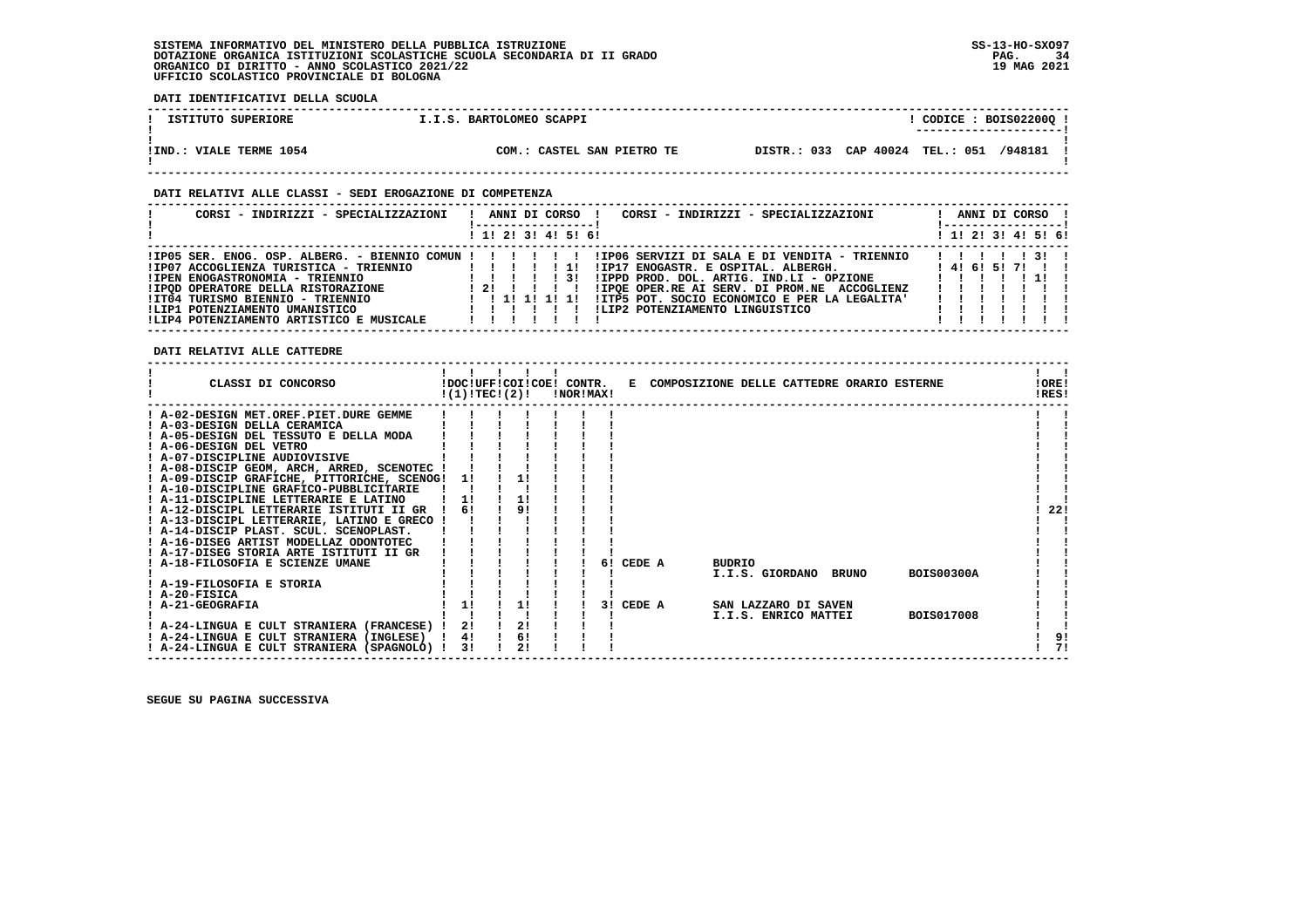$\mathbf{I}$ 

 **DATI IDENTIFICATIVI DELLA SCUOLA ------------------------------------------------------------------------------------------------------------------------------------**! CODICE : BOIS02200Q !  **! ISTITUTO SUPERIORE I.I.S. BARTOLOMEO SCAPPI ! CODICE : BOIS02200Q ! ! ---------------------! ! ! !IND.: VIALE TERME 1054 COM.: CASTEL SAN PIETRO TE DISTR.: 033 CAP 40024 TEL.: 051 /948181 ! ! ! ------------------------------------------------------------------------------------------------------------------------------------ DATI RELATIVI ALLE CATTEDRE ------------------------------------------------------------------------------------------------------------------------------------** $1 \quad 1$ ا ! **! ! ! !!!! ! ! ! ! ! !!!!!**<br>! CLASSI DI CONCORSO ! DOC!UFF!COI!COE! CONTR. E COMPOSIZIONE DELLE CATTEDRE ORARIO ESTERNE !! ! !<br>! ! ! ! !RES! **IORE!** IRES!  **------------------------------------------------------------------------------------------------------------------------------------ ------------------------------------------------------------------------------------------------------------------------------------ ! A-24-LINGUA E CULT STRANIERA (TEDESCO) ! 2! ! 2! ! ! ! ! !**

| ! A-24-LINGUA E CULT STRANIERA (TEDESCO)       | -21 |    | 21     |      |    |                                         |       |
|------------------------------------------------|-----|----|--------|------|----|-----------------------------------------|-------|
| ! A-24-LINGUA E CULT STRANIERA (RUSSO)         |     |    |        |      |    |                                         |       |
| ! A-26-MATEMATICA                              | 6!  |    | 6!     |      |    |                                         | 5!    |
| ! A-27-MATEMATICA E FISICA                     | 1!  |    | 11     |      |    |                                         | 13!   |
| ! A-29-MUSICA ISTITUTI II GRADO                |     |    |        |      |    |                                         |       |
| ! A-31-SCIENZE DEGLI ALIMENTI                  | 4!  |    | 4!     |      |    |                                         | 26!   |
| ! A-34-SCIENZE E TECNOLOGIE CHIMICHE           |     |    |        |      |    |                                         | 21    |
| ! A-37-COSTRUZ TECNOL E TECN RAPPR GRAFICA!    |     |    |        |      |    |                                         |       |
| ! A-41-SCIENZE E TECNOLOGIE INFORMATICHE       |     |    | 1!     |      |    |                                         |       |
| ! A-42-SCIENZE E TECNOLOGIE MECCANICHE         |     |    |        |      |    |                                         | 6!    |
| ! A-45-SCIENZE ECONOMICO-AZIENDALI             | 4!  |    | 4!     |      |    |                                         | 24!   |
| ! A-46-SCIENZE GIURIDICO-ECONOMICHE            | 4!  |    |        | 3!1! |    | ! 17! COMPLETA CON IMOLA                |       |
|                                                |     |    |        |      | 21 | I.I.S. PAOLINI - CASSIANO<br>BOIS012005 |       |
| ! A-47-SCIENZE MATEMATICHE APPLICATE           |     |    |        |      |    |                                         |       |
| ! A-48-SCIENZE MOTORIE E SPORTIVE II GRADO! 4! |     |    | 4!     |      |    |                                         | 71    |
| ! A-50-SCIENZE NAT, CHIM E BIOLOG              | 2!  |    | 2!     |      |    |                                         | 4!    |
| ! A-54-STORIA DELL'ARTE                        | 11  |    | 11     |      |    |                                         | 3!    |
| ! A-61-TECNOL E TECN COMUNICAZ MULTIMEDIA !    |     |    |        |      |    |                                         |       |
| ! A-62-TECNOL E TECNICHE PER LA GRAFICA        |     |    |        |      |    |                                         |       |
| ! A-65-TEORIA E TECNICA COMUNICAZIONE          |     |    |        |      |    |                                         |       |
| ! A-66-TRATT TESTI DATI APPLIC INFORMATICA!    |     |    |        |      |    |                                         |       |
| ! B-02-CONV LINGUA STRANIERA (FRANCESE)        |     |    |        |      |    |                                         |       |
| ! B-02-CONV LINGUA STRANIERA (INGLESE)         |     |    |        |      |    |                                         |       |
| ! B-02-CONV LINGUA STRANIERA (TEDESCO)         |     |    |        |      |    |                                         |       |
| ! B-02-CONV LINGUA STRANIERA (RUSSO)           |     |    |        |      |    |                                         |       |
| ! B-03-LABORATORI DI FISICA                    |     |    |        |      |    |                                         |       |
| ! B-08-LAB PRODUZ INDUSTR ARTIG CERAMICA       |     |    |        |      |    |                                         |       |
| ! B-12-LAB SCIENZE E TECNOL CHIM MICROBIOL!    |     |    |        |      |    |                                         | 1!    |
| ! B-16-LAB SCIENZE E TECNOL INFORMATICHE       |     |    |        |      |    |                                         |       |
| ! B-18-LAB SC E TECNOL TESS ABBIGL MODA        |     |    |        |      |    |                                         |       |
| ! B-19-LAB SERVIZI RICETTIVITA' ALBERGHIER! 3! |     |    | 3!     |      |    |                                         | 9!    |
| ! B-20-LAB SERV ENOGASTRON, SETT CUCINA ! 11!  |     |    | 1! 11! |      |    |                                         | 11!   |
| - DI CUI UFFICIO TECNICO ! !                   |     | 11 |        |      |    |                                         |       |
| ! B-21-LAB SERV ENOGASTRON, SETT SALA VEND!    | 71  |    | 71     |      |    |                                         | ! 16! |
| ! B-28-LABORATORIO DI TECNOLOGIE ORAFE         |     |    |        |      |    |                                         |       |
|                                                |     |    |        |      |    |                                         |       |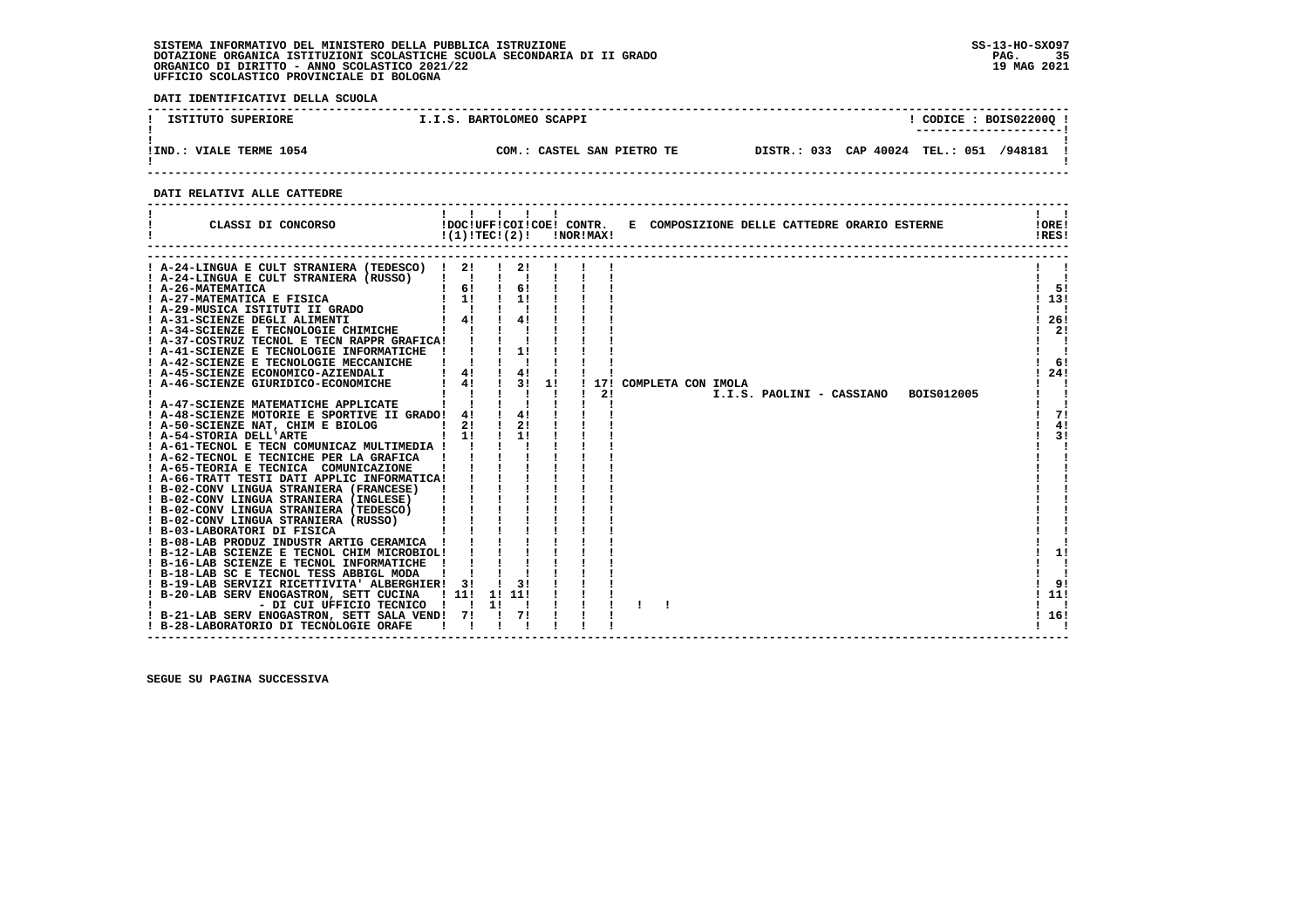| SISTEMA INFORMATIVO DEL MINISTERO DELLA PUBBLICA ISTRUZIONE              | $SS-13-HO-SXO97$ |
|--------------------------------------------------------------------------|------------------|
| DOTAZIONE ORGANICA ISTITUZIONI SCOLASTICHE SCUOLA SECONDARIA DI II GRADO | 36<br>PAG.       |
| ORGANICO DI DIRITTO - ANNO SCOLASTICO 2021/22                            | 19 MAG 2021      |
| UFFICIO SCOLASTICO PROVINCIALE DI BOLOGNA                                |                  |

 **DATI IDENTIFICATIVI DELLA SCUOLA**

| ISTITUTO SUPERIORE      | I.I.S. BARTOLOMEO SCAPPI   | CODICE: BOIS02200Q!<br>---------------------- |
|-------------------------|----------------------------|-----------------------------------------------|
| IIND.: VIALE TERME 1054 | COM.: CASTEL SAN PIETRO TE | DISTR.: 033 CAP 40024 TEL.: 051 /948181 !     |
|                         |                            |                                               |

 **DATI RELATIVI ALLE CATTEDRE**

| CLASSI DI CONCORSO | $\mathbf{1}$ $\mathbf{1}$ $\mathbf{1}$ $\mathbf{1}$<br>!DOC!UFF!COI!COE! CONTR. E COMPOSIZIONE DELLE CATTEDRE ORARIO ESTERNE<br>$!(1)!TEC!(2)!$ $INORIMAX!$ | !ORE!<br>!RES! |
|--------------------|-------------------------------------------------------------------------------------------------------------------------------------------------------------|----------------|
|                    |                                                                                                                                                             |                |
|                    |                                                                                                                                                             |                |

 **(1) TITOLARI/INCARICATI**

 **(2) CATTEDRE/POSTI POTENZ.**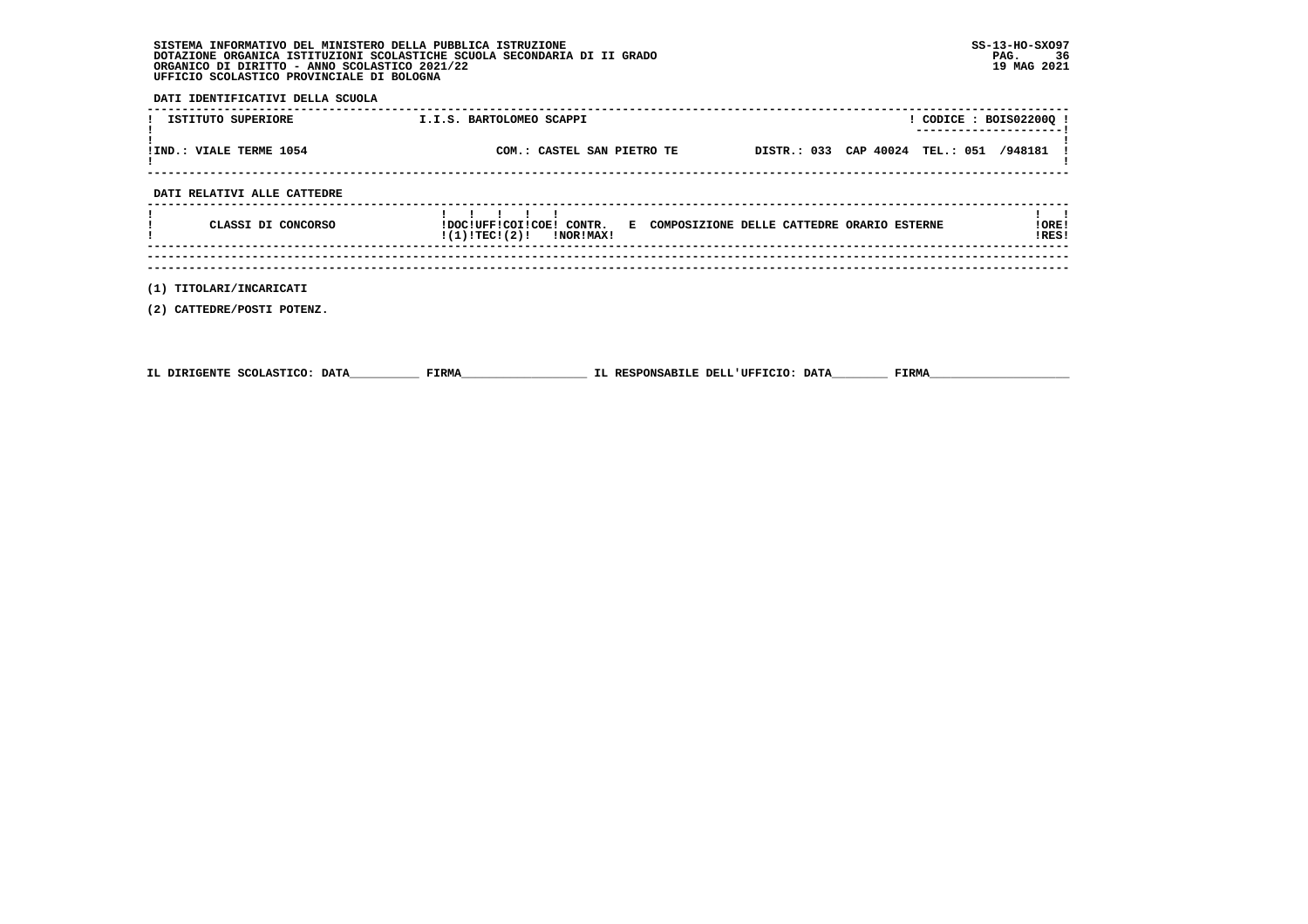**DATI IDENTIFICATIVI DELLA SCUOLA**

| ISTITUTO SUPERIORE         | IIS BELLUZZI-FIORAVANTI | CODICE: BOIS02300G!<br>---------------------- |
|----------------------------|-------------------------|-----------------------------------------------|
| !IND.: VIA G. D. CASSINI 3 | COM.: BOLOGNA           | DISTR.: 024 CAP 40133 TEL.: 051 /3519711 !    |

# **DATI RELATIVI ALLE CLASSI - SEDI EROGAZIONE DI COMPETENZA**

| CORSI - INDIRIZZI - SPECIALIZZAZIONI                                                                                                                                                                                                                                                                                                                                                                                                            |  |                      |  | ANNI DI CORSO !         | CORSI - INDIRIZZI - SPECIALIZZAZIONI                                                                                                                                                                                                                                                                                                                       |         |                        |        | ANNI DI CORSO !     |  |
|-------------------------------------------------------------------------------------------------------------------------------------------------------------------------------------------------------------------------------------------------------------------------------------------------------------------------------------------------------------------------------------------------------------------------------------------------|--|----------------------|--|-------------------------|------------------------------------------------------------------------------------------------------------------------------------------------------------------------------------------------------------------------------------------------------------------------------------------------------------------------------------------------------------|---------|------------------------|--------|---------------------|--|
|                                                                                                                                                                                                                                                                                                                                                                                                                                                 |  |                      |  | ! 1! 2! 3! 4! 5! 6!     |                                                                                                                                                                                                                                                                                                                                                            |         |                        |        | ! 1! 2! 3! 4! 5! 6! |  |
| $1IP09$ MAN.NE ASSIS.ZA TEC. BIENNIO - TRIENNIO !!!!!!<br>$IIPAI$ APP. IMP. SER. TEC. IND. CIV. - OPZIONE ! ! ! ! ! 1!<br>$IIPMM$ MAN.NE DEI MEZZI DI TRASPORTO - OPZIONE ! ! ! ! ! 2!<br><b>!IPOP OPERATORE MECCANICO</b><br>.<br>!IT05 MECC. MECCATRON. ENER. - BIENNIO COMUNE ! 3! 4!<br>!IT10 ELETTR. ED ELETTROTEC.- BIENNIO COMUNE<br>!IT16 CHIM. MATER. BIOTECN. - BIENNIO COMUNE<br>!ITBA BIOTECNOLOGIE AMBIENTALI<br>!ITEC ELETTRONICA |  | 1 2 1 2 1<br>! 2! 2! |  | $\blacksquare$<br>11111 | !IP14 MANUTENZ. E ASSIST. TECN.<br>! 3! 3! 4! 3!<br>!IPC1 INDIRIZZO A ELABORAZIONE MANUALE<br>!IPOM OPERAT. ALLA RIPARAZ. VEICOLI A MOTORE<br>!IPOR OPERATORE ELETTRONICO<br>!IT09 TRASPORTI E LOGISTICA - BIENNIO COMUNE<br>14131<br>IIT13 INFOR. TELECOM. - BIENNIO COMUNE<br><b>!ITAT AUTOMAZIONE</b><br>!ITCM CHIMICA E MATERIALI<br>!ITIA INFORMATICA | ! 1! 1! | $1 - 11$<br>1 31 31 31 |        |                     |  |
| !ITLG LOGISTICA<br>! ITP5 POT. SOCIO ECONOMICO E PER LA LEGALITA' ! ! ! ! ! !<br>ILIP1 POTENZIAMENTO UMANISTICO<br>!LIP4 POTENZIAMENTO ARTISTICO E MUSICALE                                                                                                                                                                                                                                                                                     |  |                      |  | 111111                  | !ITMM MECCANICA E MECCATRONICA<br>!ITTL TELECOMUNICAZIONI<br>!LIP2 POTENZIAMENTO LINGUISTICO                                                                                                                                                                                                                                                               |         |                        | 514141 |                     |  |
|                                                                                                                                                                                                                                                                                                                                                                                                                                                 |  |                      |  |                         |                                                                                                                                                                                                                                                                                                                                                            |         |                        |        |                     |  |

 **DATI RELATIVI ALLE CATTEDRE**

| CLASSI DI CONCORSO                          |         | !(1)!TEC!(2)! |      | !NOR!MAX! | !DOC!UFF!COI!COE! CONTR. E COMPOSIZIONE DELLE CATTEDRE ORARIO ESTERNE |  |  | !ORE!<br>!RES! |     |
|---------------------------------------------|---------|---------------|------|-----------|-----------------------------------------------------------------------|--|--|----------------|-----|
| ! A-02-DESIGN MET.OREF.PIET.DURE GEMME      |         |               |      |           |                                                                       |  |  |                |     |
| ! A-03-DESIGN DELLA CERAMICA                |         |               |      |           |                                                                       |  |  |                |     |
| ! A-05-DESIGN DEL TESSUTO E DELLA MODA      |         |               |      |           |                                                                       |  |  |                |     |
| ! A-06-DESIGN DEL VETRO                     |         |               |      |           |                                                                       |  |  |                |     |
| ! A-07-DISCIPLINE AUDIOVISIVE               |         |               |      |           |                                                                       |  |  |                |     |
| ! A-08-DISCIP GEOM, ARCH, ARRED, SCENOTEC   |         |               |      |           |                                                                       |  |  |                |     |
| ! A-09-DISCIP GRAFICHE, PITTORICHE, SCENOG! |         |               |      |           |                                                                       |  |  |                |     |
| ! A-10-DISCIPLINE GRAFICO-PUBBLICITARIE     |         |               |      |           |                                                                       |  |  |                |     |
| ! A-11-DISCIPLINE LETTERARIE E LATINO       |         |               |      |           |                                                                       |  |  |                |     |
| ! A-12-DISCIPL LETTERARIE ISTITUTI II GR    | 1 2 3 1 |               | -241 |           |                                                                       |  |  |                | -61 |
| ! A-13-DISCIPL LETTERARIE, LATINO E GRECO ! |         |               |      |           |                                                                       |  |  |                |     |
| ! A-14-DISCIP PLAST. SCUL. SCENOPLAST.      |         |               |      |           |                                                                       |  |  |                |     |
| ! A-15-DISCIPLINE SANITARIE                 |         |               |      |           |                                                                       |  |  |                |     |
| ! A-16-DISEG ARTIST MODELLAZ ODONTOTEC      |         |               |      |           |                                                                       |  |  |                |     |
| ! A-17-DISEG STORIA ARTE ISTITUTI II GR     |         |               |      |           |                                                                       |  |  |                |     |
| ! A-18-FILOSOFIA E SCIENZE UMANE            |         |               |      |           |                                                                       |  |  |                |     |
| ! A-19-FILOSOFIA E STORIA                   |         | 21            | 21   |           |                                                                       |  |  |                |     |
|                                             |         |               |      |           |                                                                       |  |  |                |     |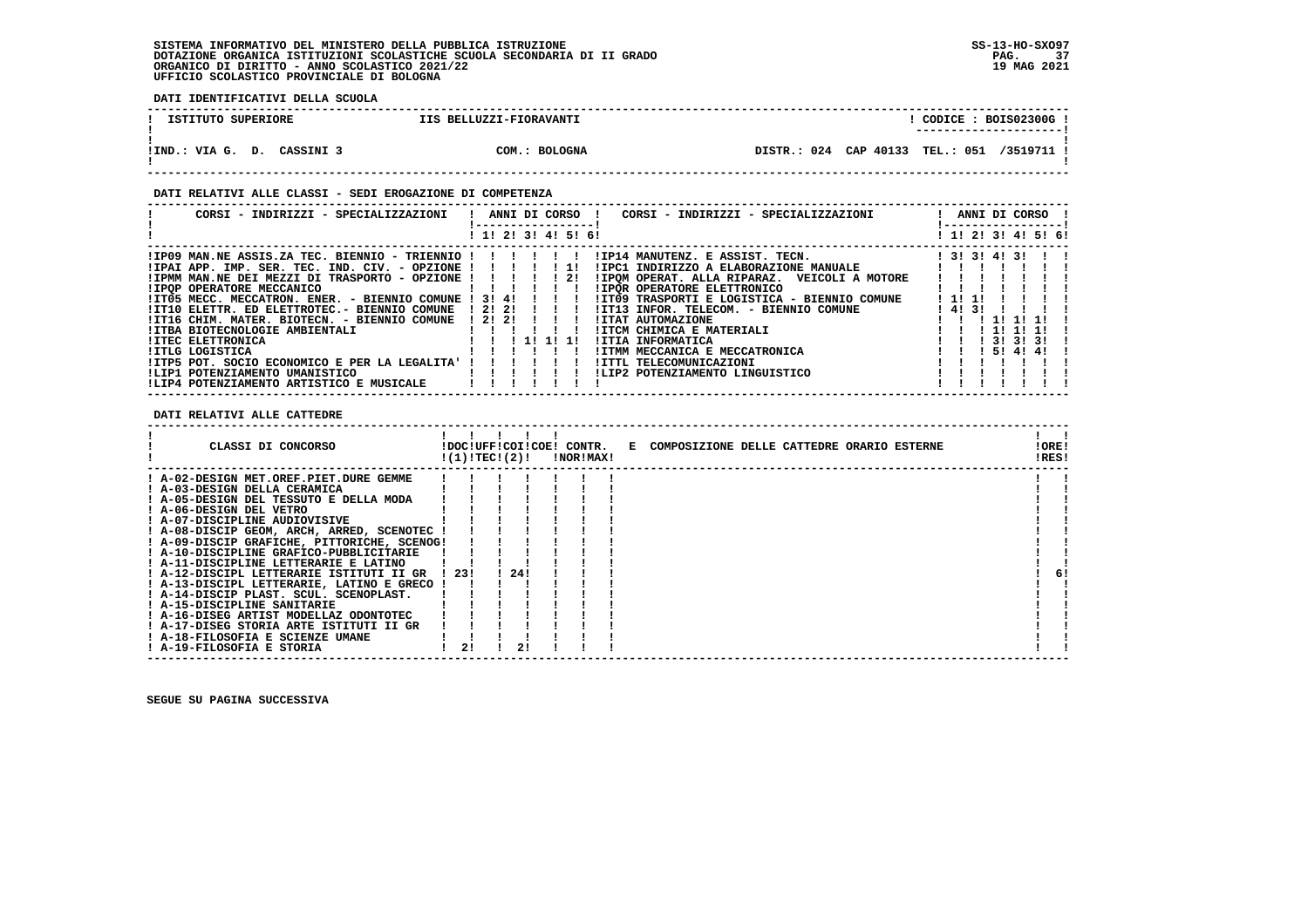**DATI IDENTIFICATIVI DELLA SCUOLA**

| ISTITUTO SUPERIORE         | IIS BELLUZZI-FIORAVANTI | CODICE: BOIS02300G!<br>---------------------- |
|----------------------------|-------------------------|-----------------------------------------------|
| !IND.: VIA G. D. CASSINI 3 | COM.: BOLOGNA           | DISTR.: 024 CAP 40133 TEL.: 051<br>/3519711 ! |

 **------------------------------------------------------------------------------------------------------------------------------------**

# **DATI RELATIVI ALLE CATTEDRE**

| CLASSI DI CONCORSO                                                                                                                                                                                                                                                                                                                                                                                              | $\mathbf{1}$ $\mathbf{1}$                                  | $\blacksquare$<br>$\blacksquare$<br>$!(1)!TEC!(2)!$ $INORIMAX!$        |  |                     |                |                    | !DOC!UFF!COI!COE! CONTR. E COMPOSIZIONE DELLE CATTEDRE ORARIO ESTERNE | !ORE!<br>!RES!     |
|-----------------------------------------------------------------------------------------------------------------------------------------------------------------------------------------------------------------------------------------------------------------------------------------------------------------------------------------------------------------------------------------------------------------|------------------------------------------------------------|------------------------------------------------------------------------|--|---------------------|----------------|--------------------|-----------------------------------------------------------------------|--------------------|
| ! A-20-FISICA<br>! A-21-GEOGRAFIA<br>! A-24-LINGUA E CULT STRANIERA (INGLESE) ! 12!<br>! A-24-LINGUA E CULT STRANIERA (FRANCESE) !!<br>! A-24-LINGUA E CULT STRANIERA (SPAGNOLO) ! !<br>! A-24-LINGUA E CULT STRANIERA (TEDESCO) !<br>! A-24-LINGUA E CULT STRANIERA (RUSSO)   !<br>! A-26-MATEMATICA<br>! A-27-MATEMATICA E FISICA                                                                             | $1 \quad 11$<br>$\mathbf{I}$ $\mathbf{I}$<br>112!          | $\frac{1}{4!}$<br>$\frac{1}{2}$ 1! $\frac{1}{2}$<br>1 1 3 1<br>1 1 6 1 |  |                     |                |                    |                                                                       | ! 24!<br>8!<br>12! |
| ! A-33-SCIENZE E TECNOLOGIE AERONAUTICHE !<br>! A-34-SCIENZE E TECNOLOGIE CHIMICHE<br>$\begin{array}{c} 1 \\ -1 \\ -1 \\ \end{array} \qquad \qquad \begin{array}{c} 1 \\ 1 \\ -1 \\ \end{array} \qquad \qquad \begin{array}{c} 1 \\ 1 \\ -1 \\ \end{array} \qquad \qquad \begin{array}{c} 1 \\ 1 \\ -1 \\ \end{array}$<br>! A-36-SCIENZE E TECNOL LOGISTICA<br>! A-37-COSTRUZ TECNOL E TECN RAPPR GRAFICA! 4! ! | 6!                                                         | 71<br>51                                                               |  | 3! CEDE A<br>I.T.C. | <b>BOLOGNA</b> | ITC ROSA LUXEMBURG | BOTD060000                                                            | 4!                 |
| ! A-38-TECNOL COSTR AERONAUTICHE<br>! A-39-TECNOL COSTR NAVALI<br>! A-40-TECNOLOGIE ELETTRICHE ELETTRONICHE ! 5!<br>! A-41-SCIENZE E TECNOLOGIE INFORMATICHE ! 4!<br>! A-42-SCIENZE E TECNOLOGIE MECCANICHE<br>! A-43-SCIENZE E TECNOLOGIE NAUTICHE                                                                                                                                                             | 71                                                         | 1 10 1<br>! 10!<br>! 17!                                               |  |                     |                |                    |                                                                       | 271<br>10!         |
| ! A-45-SCIENZE ECONOMICO-AZIENDALI<br>! A-46-SCIENZE GIURIDICO-ECONOMICHE<br>! A-47-SCIENZE MATEMATICHE APPLICATE<br>! A-48-SCIENZE MOTORIE E SPORTIVE II GRADO! 7!<br>! A-50-SCIENZE NAT, CHIM E BIOLOG<br>! A-54-STORIA DELL'ARTE<br>! A-61-TECNOL E TECN COMUNICAZ MULTIMEDIA !                                                                                                                              | $1 \quad 51$<br>$\mathbf{I}$ $\mathbf{I}$<br>$\frac{1}{4}$ | 51<br>81<br>4!<br>$\sim$ 1.000 $\pm$                                   |  |                     |                |                    |                                                                       | 61<br>16!          |
| ! A-62-TECNOL E TECNICHE PER LA GRAFICA ! ! !<br>! A-65-TEORIA E TECNICA COMUNICAZIONE<br>! A-66-TRATT TESTI DATI APPLIC INFORMATICA!<br>! B-02-CONV LINGUA STRANIERA (FRANCESE)<br>! B-02-CONV LINGUA STRANIERA (INGLESE)<br>! B-02-CONV LINGUA STRANIERA (TEDESCO)                                                                                                                                            |                                                            |                                                                        |  |                     |                |                    |                                                                       |                    |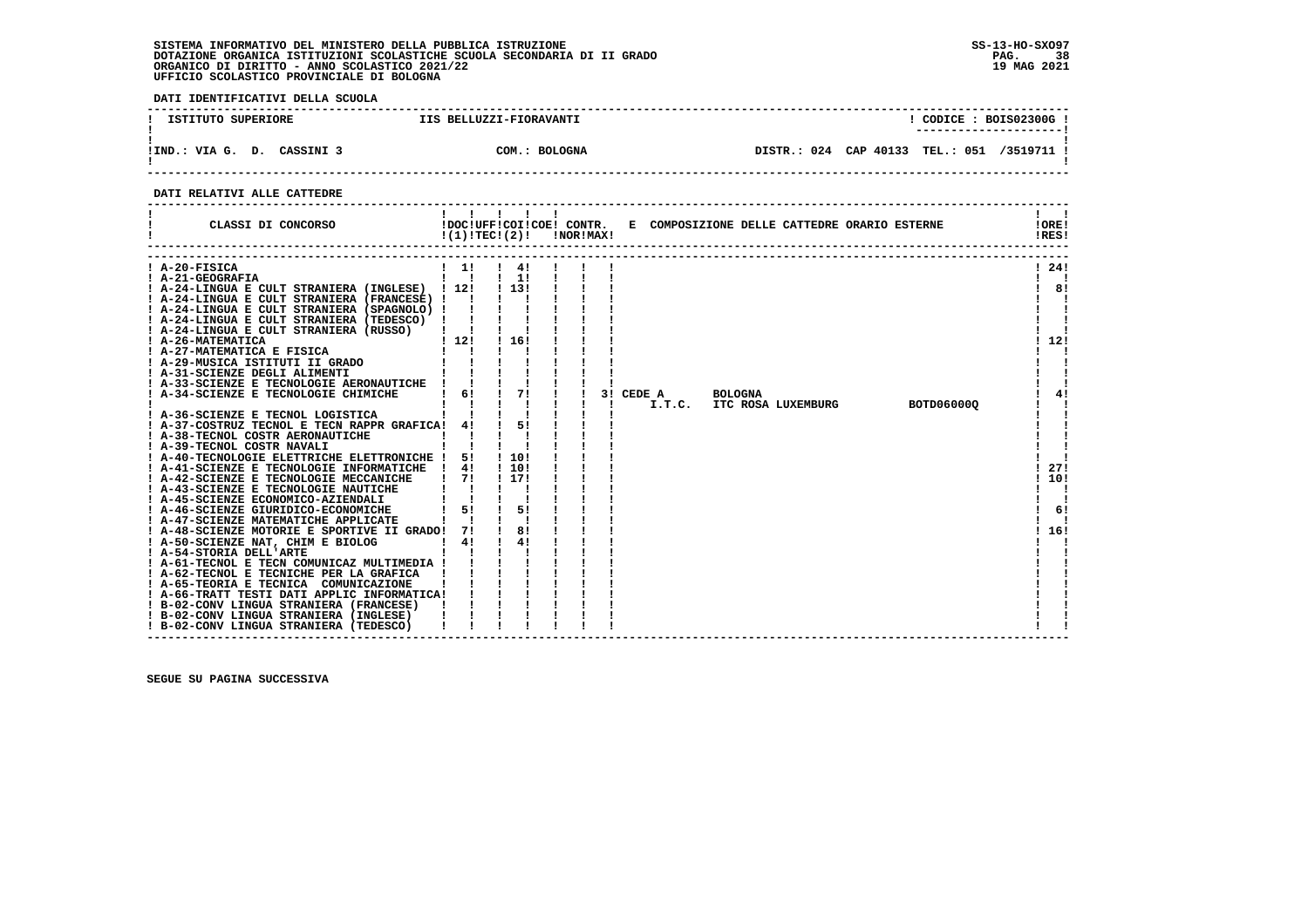**DATI IDENTIFICATIVI DELLA SCUOLA**

| ISTITUTO SUPERIORE            | IIS BELLUZZI-FIORAVANTI |                                            |  | CODICE: BOIS02300G!<br>----------------------- |
|-------------------------------|-------------------------|--------------------------------------------|--|------------------------------------------------|
| !IND.: VIA G. D.<br>CASSINI 3 | COM.: BOLOGNA           | DISTR.: 024 CAP 40133 TEL.: 051 /3519711 ! |  |                                                |

 **------------------------------------------------------------------------------------------------------------------------------------**

# **DATI RELATIVI ALLE CATTEDRE**

| ! B-02-CONV LINGUA STRANIERA (RUSSO)<br>11<br>11<br>! B-03-LABORATORI DI FISICA<br>! B-04-LABORATORI DI LIUTERIA |       |
|------------------------------------------------------------------------------------------------------------------|-------|
|                                                                                                                  | ! 12! |
|                                                                                                                  |       |
|                                                                                                                  |       |
|                                                                                                                  |       |
| ! B-05-LABORATORIO DI LOGISTICA                                                                                  |       |
| ! B-07-LABORATORIO DI OTTICA                                                                                     |       |
| ! B-08-LAB PRODUZ INDUSTR ARTIG CERAMICA                                                                         |       |
| ! B-09-LAB SCIENZE E TECNOL AERONAUTICHE                                                                         |       |
| ! B-10-LAB SCIENZE E TECNOL COSTR AERON                                                                          |       |
| ! B-12-LAB SCIENZE E TECNOL CHIM MICROBIOL!<br>31<br>11                                                          | 9!    |
| ! B-14-LAB SCIENZE E TECNOL COSTRUZIONI                                                                          |       |
| 71<br>! B-15-LAB SC E TECNOL ELETTR ELETTRONIC<br>5!                                                             |       |
| 4!<br>51<br>! B-16-LAB SCIENZE E TECNOL INFORMATICHE<br>11                                                       | 15!   |
| - DI CUI UFFICIO TECNICO<br><b>11</b>                                                                            |       |
| ! 13!<br>! B-17-LAB SCIENZE E TECNOL MECCANICHE<br>4!                                                            | 29!   |
| ! B-18-LAB SC E TECNOL TESS ABBIGL MODA                                                                          |       |
| ! B-20-LAB SERV ENOGASTRON, SETT CUCINA                                                                          |       |
| ! B-22-LAB TECNOL E TECN COMUNICAZ MULTIME!                                                                      |       |
| ! B-24-LAB SCIENZE E TECNOL NAUTICHE<br>! B-25-LAB SCIENZE E TECNOLCOSTR NAVALI                                  |       |
| ! B-26-LABORATORIO DI TECNOLOGIE DEL LEGNO!                                                                      |       |
| ! B-27-LABORATORIO DI TECNOLOGIE DEL MARMO!                                                                      |       |
| ! B-28-LABORATORIO DI TECNOLOGIE ORAFE                                                                           |       |
|                                                                                                                  |       |

 **(1) TITOLARI/INCARICATI**

 **(2) CATTEDRE/POSTI POTENZ.**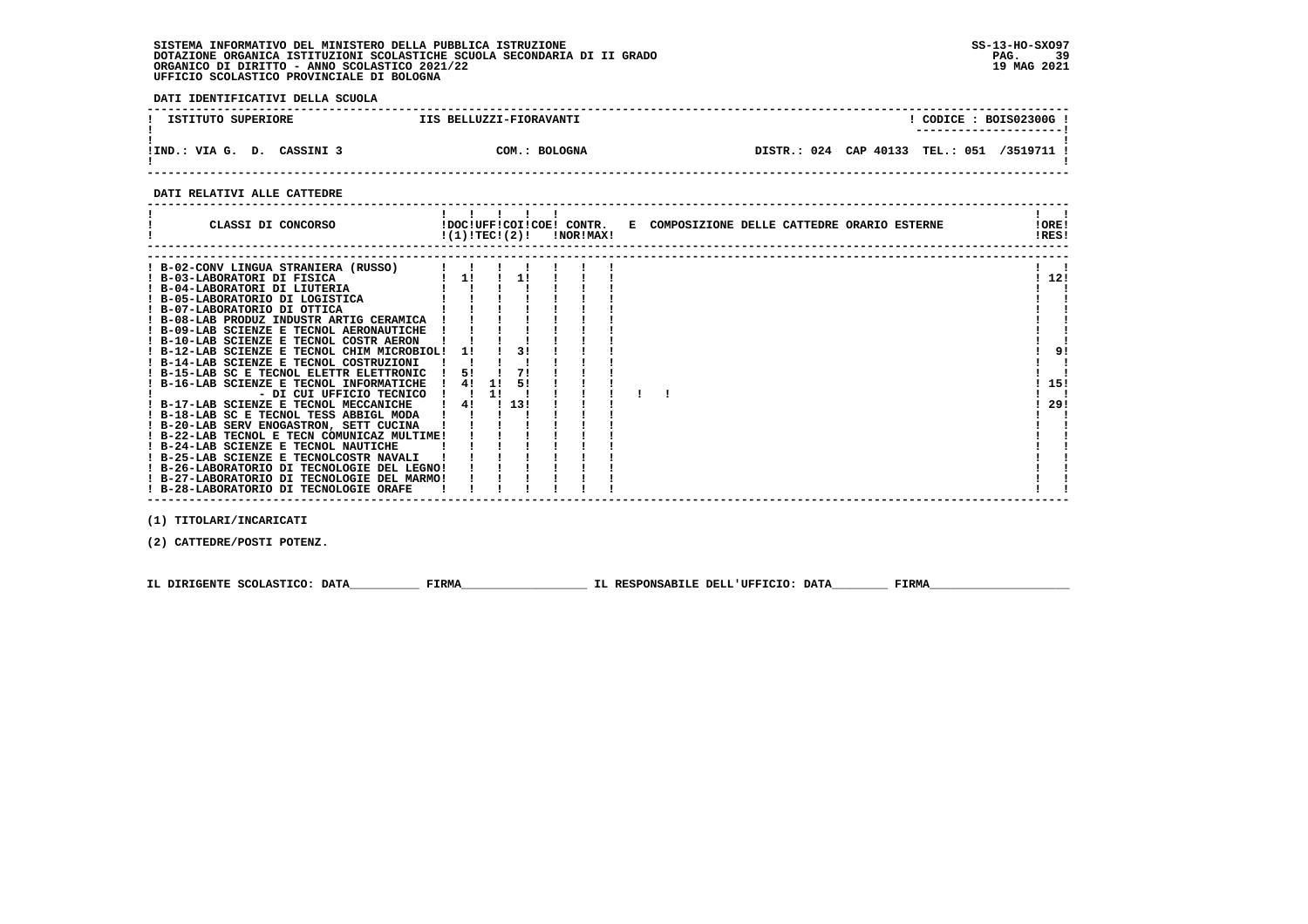**DATI IDENTIFICATIVI DELLA SCUOLA**

| ISTITUTO SUPERIORE             | IIS MALPIGHI     |             | CODICE: BOIS02400B  |            |
|--------------------------------|------------------|-------------|---------------------|------------|
| IIND.<br>.: VIA PERSICETANA 45 | COM.: CREVALCORE | DISTR.: 022 | CAP 40014 TEL.: 051 | /6801711 ! |

# **DATI RELATIVI ALLE CLASSI - SEDI EROGAZIONE DI COMPETENZA**

| CORSI - INDIRIZZI - SPECIALIZZAZIONI                                                                                                                                                                                                                                                                                                                                                                                                                                                  | ANNI DI CORSO !<br>CORSI - INDIRIZZI - SPECIALIZZAZIONI<br>-----------------                                                                                                                                                                                                                                                                                                                                                                                              | ANNI DI CORSO !<br>! -----------------!   |
|---------------------------------------------------------------------------------------------------------------------------------------------------------------------------------------------------------------------------------------------------------------------------------------------------------------------------------------------------------------------------------------------------------------------------------------------------------------------------------------|---------------------------------------------------------------------------------------------------------------------------------------------------------------------------------------------------------------------------------------------------------------------------------------------------------------------------------------------------------------------------------------------------------------------------------------------------------------------------|-------------------------------------------|
|                                                                                                                                                                                                                                                                                                                                                                                                                                                                                       | ! 1! 2! 3! 4! 5! 6!                                                                                                                                                                                                                                                                                                                                                                                                                                                       | ! 1! 2! 3! 4! 5! 6!                       |
| !IP03 ODONTOTECNICO BIENNIO- TRIENNIO<br>!IP09 MAN.NE ASSIS.ZA TEC. BIENNIO - TRIENNIO !!!<br>$IIP14$ MANUTENZ. E ASSIST. TECN. $12121211$<br>!IP20 ARTI AUS. PROF. SANIT.:ODONTOTECNICO   2! 2! 2! 2!<br>!IPID INDUSTRIA - TRIENNIO<br>!IPQF OPERATORE AMMINISTRATIVO SEGRETARIALE<br><b>!IPOP OPERATORE MECCANICO</b><br>!IT05 MECC. MECCATRON. ENER. - BIENNIO COMUNE ! 1! 1!<br>!ITAM TESSILE, ABBIGLIAMENTO E MODA<br>! ITP5 POT. SOCIO ECONOMICO E PER LA LEGALITA' ! ! ! ! ! ! | !IP08 SERVIZI COMMERCIALI BIENNIO - TRIENNIO<br>111<br>!IP13 IND. E ARTIG. MADE IN ITALY<br>IIP16 SERV. COMMERC.<br>!IPAI APP. IMP. SER. TEC. IND. CIV. - OPZIONE<br>!IPCP PROM.NE COMMER.LE E PUBBL.RIA - OPZIONE<br>!IPMM MAN.NE DEI MEZZI DI TRASPORTO - OPZIONE<br><b>!IPON OPERATORE ELETTRICO</b><br>$\blacksquare$<br>!IT04 TURISMO BIENNIO - TRIENNIO<br>!IT19 SISTEMA MODA - BIENNIO COMUNE<br>! ITMM MECCANICA E MECCATRONICA<br>ILIP1 POTENZIAMENTO UMANISTICO | -21<br>1 11 11 21 11<br>! 1! 1!<br>111111 |
| !LIP2 POTENZIAMENTO LINGUISTICO                                                                                                                                                                                                                                                                                                                                                                                                                                                       | !LIP4 POTENZIAMENTO ARTISTICO E MUSICALE                                                                                                                                                                                                                                                                                                                                                                                                                                  |                                           |

 **DATI RELATIVI ALLE CATTEDRE**

| CLASSI DI CONCORSO                          | !(1)!TEC!(2)! |    | !NOR!MAX! |  | !DOC!UFF!COI!COE! CONTR. E COMPOSIZIONE DELLE CATTEDRE ORARIO ESTERNE | !ORE!<br>!RES! |     |
|---------------------------------------------|---------------|----|-----------|--|-----------------------------------------------------------------------|----------------|-----|
| ! A-02-DESIGN MET.OREF.PIET.DURE GEMME      |               |    |           |  |                                                                       |                |     |
| ! A-03-DESIGN DELLA CERAMICA                |               |    |           |  |                                                                       |                |     |
| ! A-04-DESIGN DEL LIBRO                     |               |    |           |  |                                                                       |                |     |
| ! A-05-DESIGN DEL TESSUTO E DELLA MODA      |               |    |           |  |                                                                       |                |     |
| ! A-06-DESIGN DEL VETRO                     |               |    |           |  |                                                                       |                |     |
| ! A-07-DISCIPLINE AUDIOVISIVE               |               |    |           |  |                                                                       |                |     |
| ! A-08-DISCIP GEOM, ARCH, ARRED, SCENOTEC ! |               |    |           |  |                                                                       |                |     |
| ! A-09-DISCIP GRAFICHE, PITTORICHE, SCENOG! |               |    |           |  |                                                                       |                |     |
| ! A-10-DISCIPLINE GRAFICO-PUBBLICITARIE     |               |    |           |  |                                                                       |                |     |
| ! A-11-DISCIPLINE LETTERARIE E LATINO       |               |    |           |  |                                                                       |                |     |
| ! A-12-DISCIPL LETTERARIE ISTITUTI II GR    | 51            | 91 |           |  |                                                                       |                | 26! |
| ! A-13-DISCIPL LETTERARIE, LATINO E GRECO ! | 11            |    |           |  |                                                                       |                |     |
| ! A-14-DISCIP PLAST. SCUL. SCENOPLAST.      |               |    |           |  |                                                                       |                |     |
| ! A-15-DISCIPLINE SANITARIE                 | 11            |    |           |  |                                                                       |                |     |
| ! A-16-DISEG ARTIST MODELLAZ ODONTOTEC      |               |    |           |  |                                                                       |                | 8!  |
| ! A-17-DISEG STORIA ARTE ISTITUTI II GR     |               |    |           |  |                                                                       |                | 4!  |
| ! A-18-FILOSOFIA E SCIENZE UMANE            |               |    |           |  |                                                                       |                | 10! |
| ! A-19-FILOSOFIA E STORIA                   | 21            |    |           |  |                                                                       |                |     |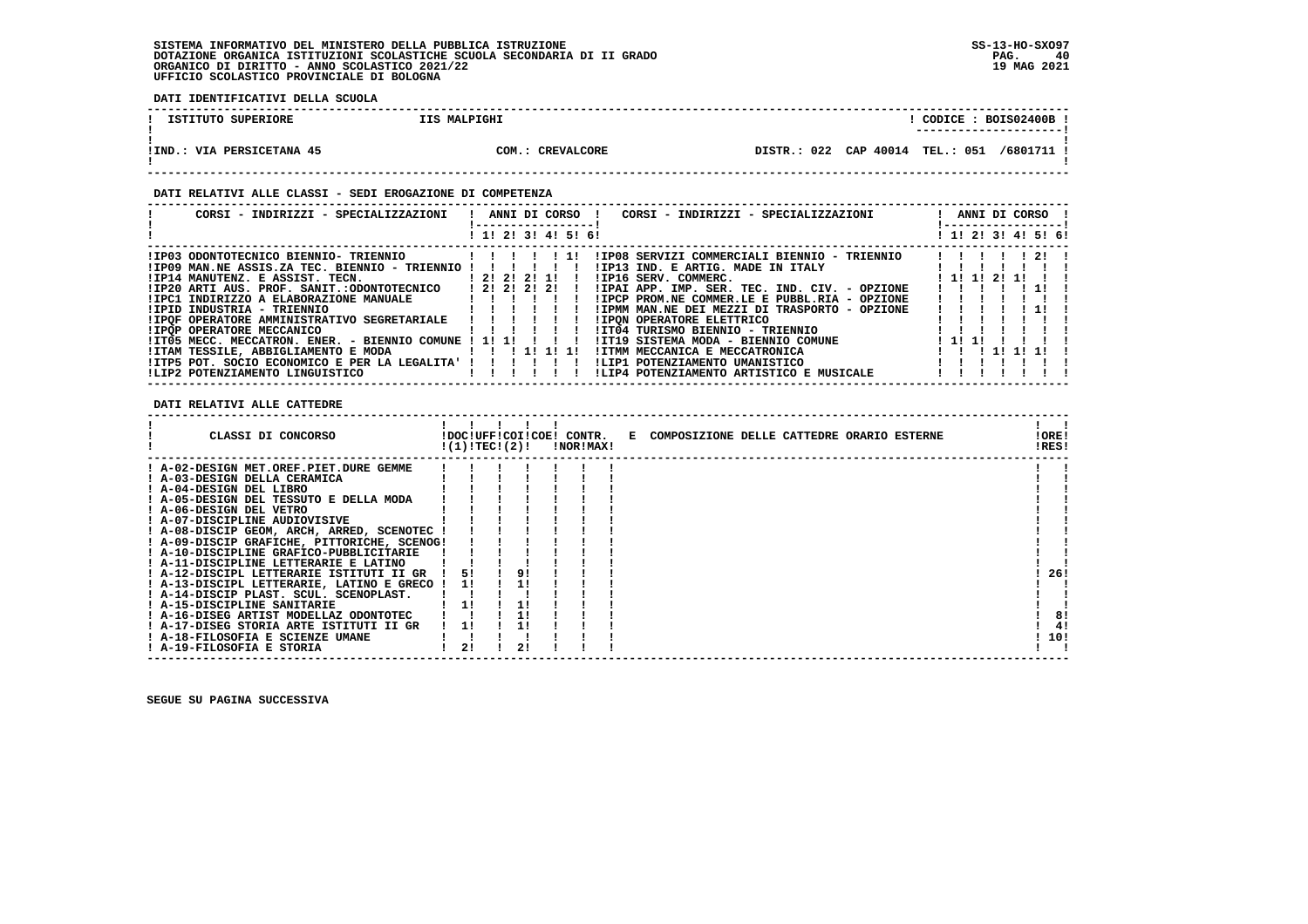**DATI IDENTIFICATIVI DELLA SCUOLA**

| ISTITUTO SUPERIORE          | IIS MALPIGHI     |                                 | CODICE: BOIS02400B |          |  |
|-----------------------------|------------------|---------------------------------|--------------------|----------|--|
| VIA PERSICETANA 45<br>IIND. | COM.: CREVALCORE | DISTR.: 022 CAP 40014 TEL.: 051 |                    | /6801711 |  |

 **------------------------------------------------------------------------------------------------------------------------------------**

# **DATI RELATIVI ALLE CATTEDRE**

| CLASSI DI CONCORSO                                                                                                                                                                                                                                                                                                                                                                                                                                                                                                                                                                                                                                                                                                                                                                                                                                                                                                                                                                                                                                                                                                                                                                                                                                                                                                                                                   | 11111<br>!DOC!UFF!COI!COE! CONTR.<br>!(1)!TEC!(2)!                             |                                                                |    | !NOR!MAX! |           | E COMPOSIZIONE DELLE CATTEDRE ORARIO ESTERNE                               | !ORE!<br>IRES!                                                                            |
|----------------------------------------------------------------------------------------------------------------------------------------------------------------------------------------------------------------------------------------------------------------------------------------------------------------------------------------------------------------------------------------------------------------------------------------------------------------------------------------------------------------------------------------------------------------------------------------------------------------------------------------------------------------------------------------------------------------------------------------------------------------------------------------------------------------------------------------------------------------------------------------------------------------------------------------------------------------------------------------------------------------------------------------------------------------------------------------------------------------------------------------------------------------------------------------------------------------------------------------------------------------------------------------------------------------------------------------------------------------------|--------------------------------------------------------------------------------|----------------------------------------------------------------|----|-----------|-----------|----------------------------------------------------------------------------|-------------------------------------------------------------------------------------------|
| A-20-FISICA<br>! A-21-GEOGRAFIA<br>A-24-LINGUA E CULT STRANIERA (INGLESE) !<br>! A-24-LINGUA E CULT STRANIERA (FRANCESE) ! 1!<br>! A-24-LINGUA E CULT STRANIERA (SPAGNOLO) !<br>! A-24-LINGUA E CULT STRANIERA (TEDESCO)<br>! A-24-LINGUA E CULT STRANIERA (RUSSO)<br>! A-26-MATEMATICA<br>! A-27-MATEMATICA E FISICA<br>! A-29-MUSICA ISTITUTI II GRADO<br>! A-34-SCIENZE E TECNOLOGIE CHIMICHE<br>A-35-SCIENZE E TECNOL CALZATURA E MODA !<br>! A-37-COSTRUZ TECNOL E TECN RAPPR GRAFICA!<br>! A-38-TECNOL COSTR AERONAUTICHE<br>! A-39-TECNOL COSTR NAVALI<br>! A-40-TECNOLOGIE ELETTRICHE ELETTRONICHE !<br>! A-41-SCIENZE E TECNOLOGIE INFORMATICHE<br>! A-42-SCIENZE E TECNOLOGIE MECCANICHE<br>! A-44-TECNOL TESSILI, ABBIGL E MODA<br>! A-45-SCIENZE ECONOMICO-AZIENDALI<br>! A-46-SCIENZE GIURIDICO-ECONOMICHE<br>A-47-SCIENZE MATEMATICHE APPLICATE<br>! A-48-SCIENZE MOTORIE E SPORTIVE II GRADO!<br>! A-50-SCIENZE NAT, CHIM E BIOLOG<br>! A-54-STORIA DELL'ARTE<br>! A-61-TECNOL E TECN COMUNICAZ MULTIMEDIA !<br>! A-62-TECNOL E TECNICHE PER LA GRAFICA<br>! A-65-TEORIA E TECNICA COMUNICAZIONE<br>! A-66-TRATT TESTI DATI APPLIC INFORMATICA!<br>! B-02-CONV LINGUA STRANIERA (FRANCESE)<br>! B-02-CONV LINGUA STRANIERA (INGLESE)<br>! B-02-CONV LINGUA STRANIERA (TEDESCO)<br>! B-02-CONV LINGUA STRANIERA (RUSSO)<br>! B-03-LABORATORI DI FISICA | 4!<br>$\mathbf{I}$<br>$1 \quad 1! \quad 1$<br>21<br>3!<br>41<br>1!<br>21<br>11 | $\blacksquare$<br>61<br>31<br>41<br>1!<br>3!<br>31<br>1!<br>41 | 1! |           | 14!<br>51 | COMPLETA CON SAN GIOVANNI IN PERS<br><b>BOIS00700N</b><br>I.I.S. ARCHIMEDE | 1121<br>112!<br>117!<br>33!<br>-171<br>12!<br>14!<br>16!<br>117!<br>2!<br>6!<br>14!<br>41 |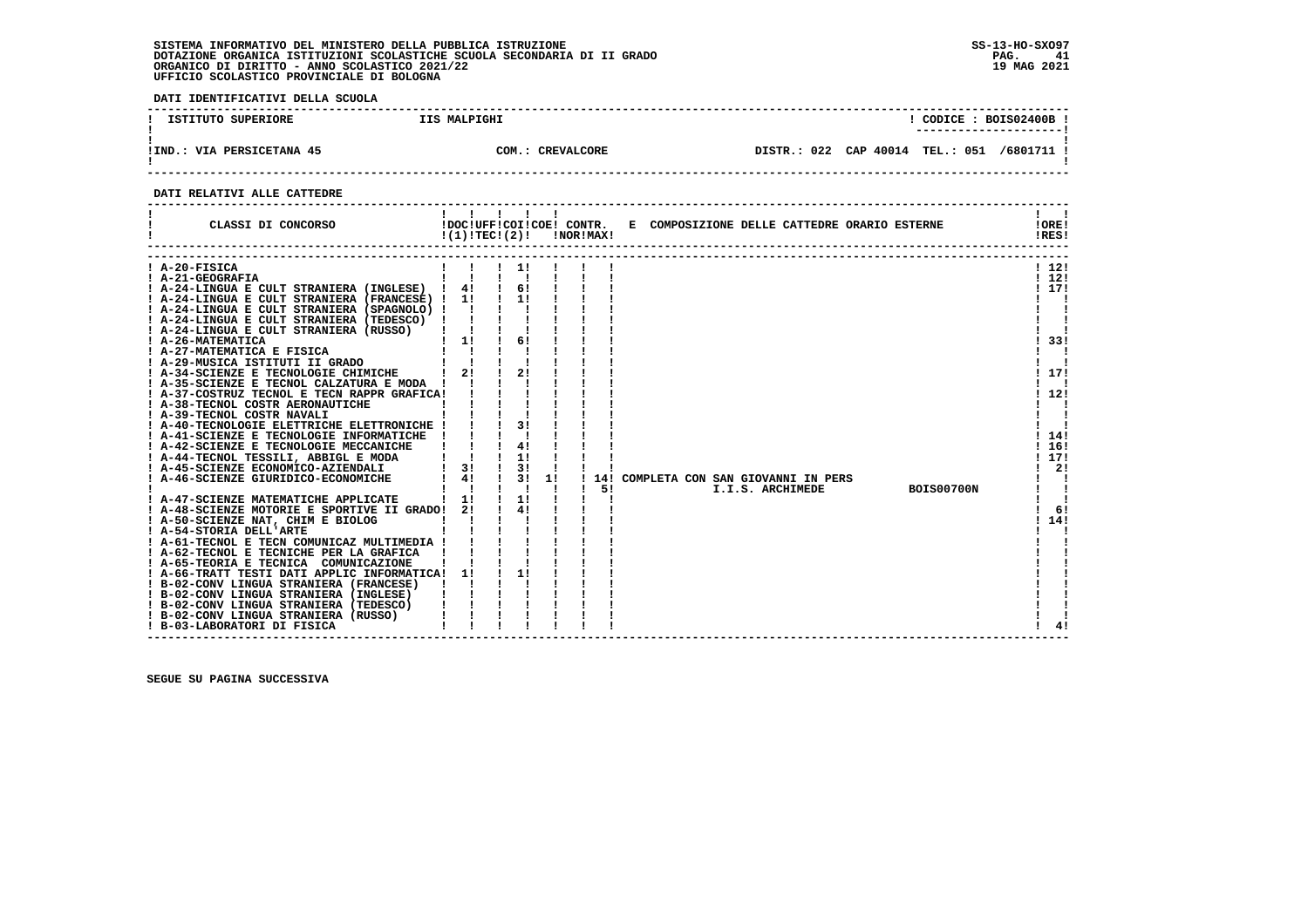**DATI IDENTIFICATIVI DELLA SCUOLA**

| ISTITUTO SUPERIORE        | IIS MALPIGHI     |                                 | ---------------------- | CODICE: BOIS02400B! |
|---------------------------|------------------|---------------------------------|------------------------|---------------------|
| !IND.: VIA PERSICETANA 45 | COM.: CREVALCORE | DISTR.: 022 CAP 40014 TEL.: 051 |                        | /6801711 !          |

 **------------------------------------------------------------------------------------------------------------------------------------**

# **DATI RELATIVI ALLE CATTEDRE**

| CLASSI DI CONCORSO                                                                                                                                                                                                                                                                                                                                                                                                                                                                           |                |           |          | $!(1)!TEC!(2)!$ $INORIMAX!$ |  | !DOC!UFF!COI!COE! CONTR. E COMPOSIZIONE DELLE CATTEDRE ORARIO ESTERNE | !ORE!<br>!RES! |    |
|----------------------------------------------------------------------------------------------------------------------------------------------------------------------------------------------------------------------------------------------------------------------------------------------------------------------------------------------------------------------------------------------------------------------------------------------------------------------------------------------|----------------|-----------|----------|-----------------------------|--|-----------------------------------------------------------------------|----------------|----|
| ! B-04-LABORATORI DI LIUTERIA<br>! B-06-LABORATORIO DI ODONTOTECNICA<br>! B-07-LABORATORIO DI OTTICA<br>! B-08-LAB PRODUZ INDUSTR ARTIG CERAMICA<br>! B-10-LAB SCIENZE E TECNOL COSTR AERON<br>! B-12-LAB SCIENZE E TECNOL CHIM MICROBIOL!<br>! B-13-LAB SC E TECN CALZATURA E MODA<br>! B-14-LAB SCIENZE E TECNOL COSTRUZIONI<br>! B-15-LAB SC E TECNOL ELETTR ELETTRONIC<br>! B-16-LAB SCIENZE E TECNOL INFORMATICHE<br>! B-17-LAB SCIENZE E TECNOL MECCANICHE<br>- DI CUI UFFICIO TECNICO | 11<br>11<br>31 | -11<br>11 | 61<br>31 |                             |  |                                                                       | 15!<br>12!     | 5! |
| ! B-18-LAB SC E TECNOL TESS ABBIGL MODA<br>! B-20-LAB SERV ENOGASTRON, SETT CUCINA<br>! B-22-LAB TECNOL E TECN COMUNICAZ MULTIME!<br>! B-24-LAB SCIENZE E TECNOL NAUTICHE<br>! B-25-LAB SCIENZE E TECNOLCOSTR NAVALI<br>! B-26-LABORATORIO DI TECNOLOGIE DEL LEGNO!<br>! B-27-LABORATORIO DI TECNOLOGIE DEL MARMO!<br>! B-28-LABORATORIO DI TECNOLOGIE ORAFE                                                                                                                                 |                |           |          |                             |  |                                                                       |                | 9! |

 **(1) TITOLARI/INCARICATI**

 **(2) CATTEDRE/POSTI POTENZ.**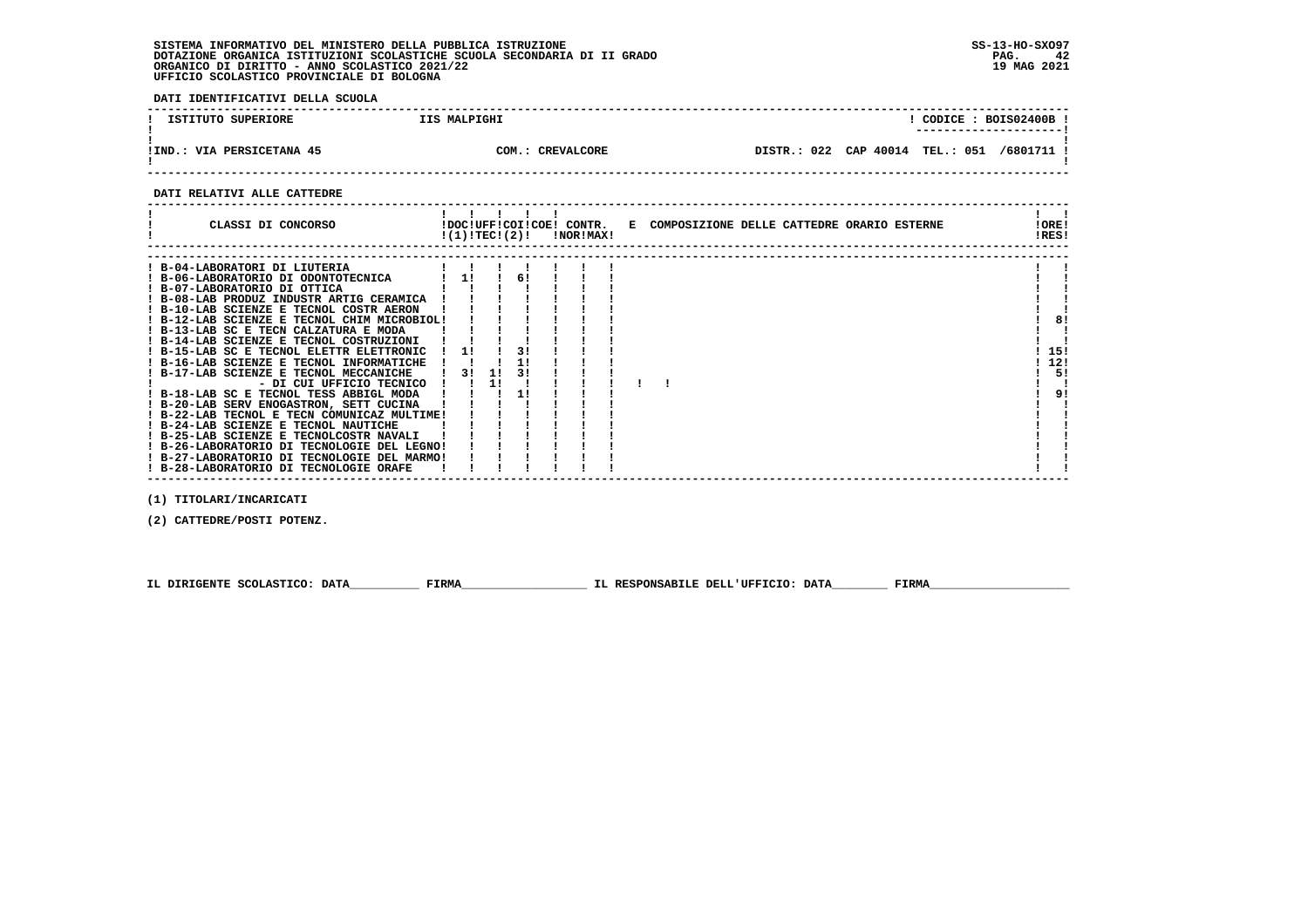**DATI IDENTIFICATIVI DELLA SCUOLA**

| ISTITUTO SUPERIORE      | I.I.S. ETTORE MAJORANA     | CODICE: BOIS026003 !                                  |
|-------------------------|----------------------------|-------------------------------------------------------|
| VIA CASELLE 26<br>!IND. | COM.: SAN LAZZARO DI SAVEN | DISTR.: 032 CAP 40068<br><b>TEL.: 051</b><br>/6277811 |

 **------------------------------------------------------------------------------------------------------------------------------------**

# **DATI RELATIVI ALLE CLASSI - SEDI EROGAZIONE DI COMPETENZA**

| CORSI - INDIRIZZI - SPECIALIZZAZIONI                                                                                                                                                         | CORSI - INDIRIZZI - SPECIALIZZAZIONI<br>ANNI DI CORSO !                                                                                                                                                                                                                                                    | ANNI DI CORSO !                                                                                                       |
|----------------------------------------------------------------------------------------------------------------------------------------------------------------------------------------------|------------------------------------------------------------------------------------------------------------------------------------------------------------------------------------------------------------------------------------------------------------------------------------------------------------|-----------------------------------------------------------------------------------------------------------------------|
|                                                                                                                                                                                              | ! 1! 2! 3! 4! 5! 6!                                                                                                                                                                                                                                                                                        | ! 1! 2! 3! 4! 5! 6!                                                                                                   |
| !IT16 CHIM. MATER. BIOTECN. - BIENNIO COMUNE ! 3! 2! ! ! !<br><b>!ITEC ELETTRONICA</b><br>!ITP7 POTENZIAMENTO LABORATORIALE<br>ILI04 LINGUISTICO<br>!LIP4 POTENZIAMENTO ARTISTICO E MUSICALE | ITO5 MECC. MECCATRON. ENER. - BIENNIO COMUNE ! 3! 2! ! !! !ITIO ELETTR. ED ELETTROTEC. - BIENNIO COMUNE<br><b>!ITBS BIOTECNOLOGIE SANITARIE</b><br>1 1 1 2 1 2 1 1 1<br>IITMM MECCANICA E MECCATRONICA<br>!LI03 SCIENTIFICO - OPZIONE SCIENZE APPLICAT<br>! 3! 3! 3! 3! 2! !LIP2 POTENZIAMENTO LINGUISTICO | 1 3 1 3 1 1 1 1 1<br>1 1 1 3 1 3 1 3 1<br>$1 \quad 1 \quad 1 \quad 31 \quad 31 \quad 31 \quad 1$<br>$1$ 21 21 21 21 1 |

 **DATI RELATIVI ALLE CATTEDRE**

| CLASSI DI CONCORSO                          |      | !(1)!TEC!(2)! | !DOC!UFF!COI!COE! CONTR.<br>!NOR!MAX! | E COMPOSIZIONE DELLE CATTEDRE ORARIO ESTERNE | !ORE!<br>!RES! |    |
|---------------------------------------------|------|---------------|---------------------------------------|----------------------------------------------|----------------|----|
| ! A-02-DESIGN MET.OREF.PIET.DURE GEMME      |      |               |                                       |                                              |                |    |
| ! A-03-DESIGN DELLA CERAMICA                |      |               |                                       |                                              |                |    |
| ! A-05-DESIGN DEL TESSUTO E DELLA MODA      |      |               |                                       |                                              |                |    |
| A-06-DESIGN DEL VETRO                       |      |               |                                       |                                              |                |    |
| ! A-07-DISCIPLINE AUDIOVISIVE               |      |               |                                       |                                              |                |    |
| ! A-08-DISCIP GEOM, ARCH, ARRED, SCENOTEC ! |      |               |                                       |                                              |                |    |
| ! A-09-DISCIP GRAFICHE, PITTORICHE, SCENOG! |      |               |                                       |                                              |                |    |
| ! A-10-DISCIPLINE GRAFICO-PUBBLICITARIE     |      |               |                                       |                                              |                |    |
| ! A-11-DISCIPLINE LETTERARIE E LATINO       |      | 5!            |                                       |                                              | 12!            |    |
| ! A-12-DISCIPL LETTERARIE ISTITUTI II GR    | 1171 | 117!          |                                       |                                              | 4!             |    |
| A-14-DISCIP PLAST. SCUL. SCENOPLAST.        | 11   | 1!            |                                       |                                              |                |    |
| ! A-15-DISCIPLINE SANITARIE                 |      |               |                                       |                                              |                |    |
| ! A-16-DISEG ARTIST MODELLAZ ODONTOTEC      |      |               |                                       |                                              |                |    |
| ! A-17-DISEG STORIA ARTE ISTITUTI II GR     | 21   | 2!            |                                       |                                              |                | 2! |
| A-18-FILOSOFIA E SCIENZE UMANE              | 1!   |               |                                       |                                              |                |    |
| ! A-19-FILOSOFIA E STORIA                   | 21   | 21            |                                       |                                              | 10!            |    |
| $I$ A-20-FISICA                             | 2!   | 4!            |                                       |                                              |                |    |
| ! A-21-GEOGRAFIA                            |      |               |                                       |                                              |                |    |
| ! A-24-LINGUA E CULT STRANIERA (INGLESE)    | 8!   | 11!           |                                       |                                              | 12!            |    |
| ! A-24-LINGUA E CULT STRANIERA (FRANCESE) ! | 21   | 2!            |                                       |                                              | 14!            |    |
| ! A-24-LINGUA E CULT STRANIERA (SPAGNOLO) ! | 2!   | 2!            |                                       |                                              |                |    |
| ! A-24-LINGUA E CULT STRANIERA (TEDESCO)    | 1!   |               |                                       |                                              | 14!            |    |
| ! A-24-LINGUA E CULT STRANIERA (RUSSO)      |      |               |                                       |                                              |                |    |
| ! A-26-MATEMATICA                           | 91   | 11!           |                                       |                                              | 11!            |    |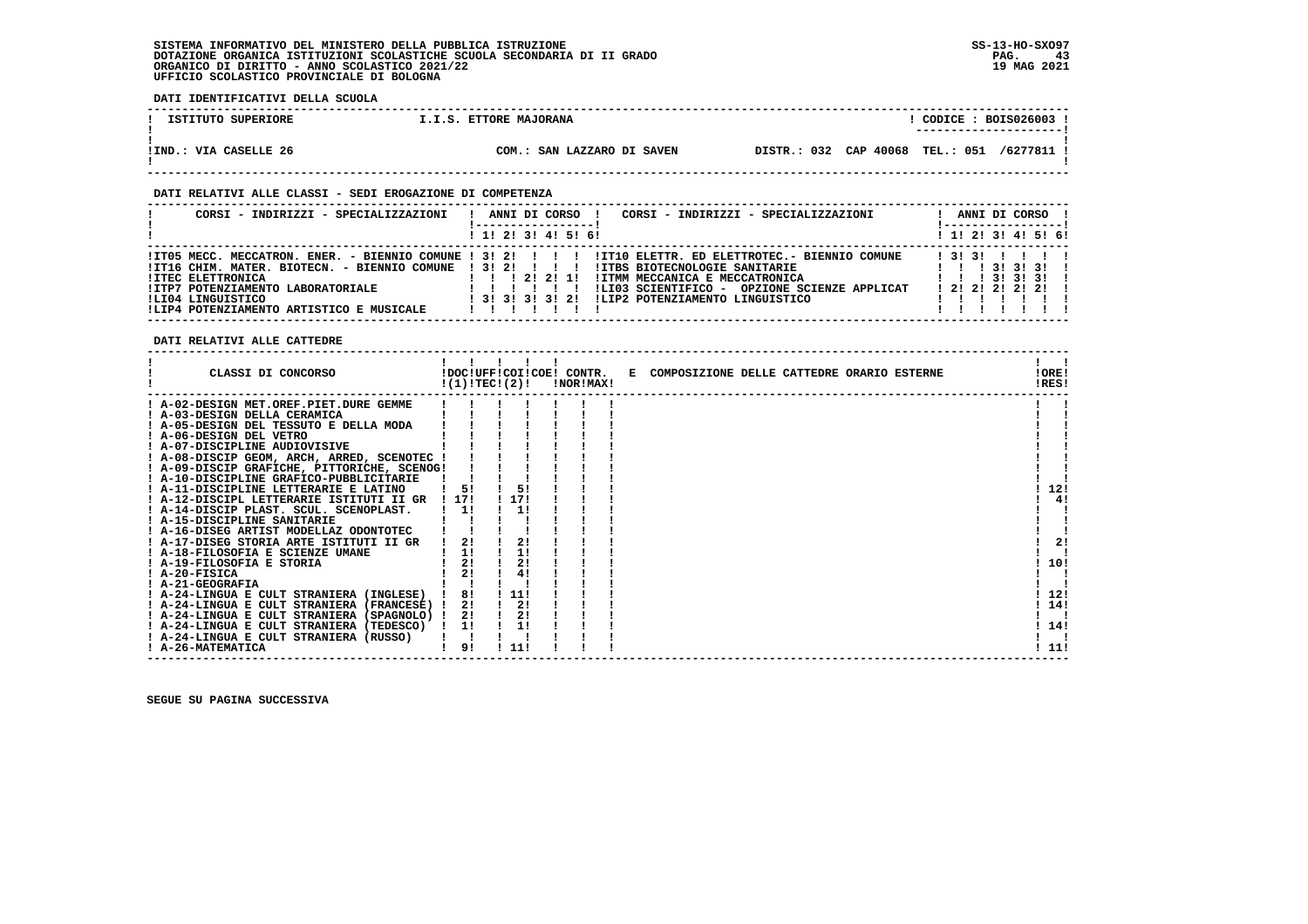**DATI IDENTIFICATIVI DELLA SCUOLA**

| ISTITUTO SUPERIORE    | I.I.S. ETTORE MAJORANA     | CODICE: BOIS026003                          |
|-----------------------|----------------------------|---------------------------------------------|
| IIND.: VIA CASELLE 26 | COM.: SAN LAZZARO DI SAVEN | DISTR.: 032 CAP 40068 TEL.: 051<br>/6277811 |

 **------------------------------------------------------------------------------------------------------------------------------------**

# **DATI RELATIVI ALLE CATTEDRE**

| CLASSI DI CONCORSO                                                                                                                                                                                                |                               |    |     | $!(1)!TEC!(2)!$ $INORIMAX!$ |  | !DOC!UFF!COI!COE! CONTR. E COMPOSIZIONE DELLE CATTEDRE ORARIO ESTERNE | !ORE!<br>!RES! |
|-------------------------------------------------------------------------------------------------------------------------------------------------------------------------------------------------------------------|-------------------------------|----|-----|-----------------------------|--|-----------------------------------------------------------------------|----------------|
| A-27-MATEMATICA E FISICA                                                                                                                                                                                          | $1 \quad 2! \quad 1 \quad 2!$ |    |     |                             |  |                                                                       | ! 14!          |
|                                                                                                                                                                                                                   | $\mathbf{1}$ $\mathbf{1}$     |    |     |                             |  |                                                                       | - 1            |
| A-29-MUSICA ISTITUTI II GRADO<br>A-31-SCIENZE DEGLI ALIMENTI<br>! A-31-SCIENZE DEGLI ALIMENTI                                                                                                                     |                               |    |     |                             |  |                                                                       |                |
| ! A-34-SCIENZE E TECNOLOGIE CHIMICHE                                                                                                                                                                              | $1 \quad 61$                  |    | 6!  |                             |  |                                                                       | 1121           |
| ! A-37-COSTRUZ TECNOL E TECN RAPPR GRAFICA! 3!                                                                                                                                                                    |                               |    | 31  |                             |  |                                                                       |                |
| ! A-40-TECNOLOGIE ELETTRICHE ELETTRONICHE !                                                                                                                                                                       | 4!                            |    | 61  |                             |  |                                                                       | 9!             |
| ! A-41-SCIENZE E TECNOLOGIE INFORMATICHE                                                                                                                                                                          |                               |    | 11  |                             |  |                                                                       |                |
| ! A-42-SCIENZE E TECNOLOGIE MECCANICHE                                                                                                                                                                            | $1 \quad 71$                  |    | 81  |                             |  |                                                                       | 9!             |
| ! A-43-SCIENZE E TECNOLOGIE NAUTICHE                                                                                                                                                                              | $\mathbf{I}$ $\mathbf{I}$     |    |     |                             |  |                                                                       | - 1            |
| ! A-46-SCIENZE GIURIDICO-ECONOMICHE                                                                                                                                                                               | 3!                            |    | 31  |                             |  |                                                                       | 51             |
| A-47-SCIENZE MATEMATICHE APPLICATE                                                                                                                                                                                |                               |    |     |                             |  |                                                                       |                |
| ! A-48-SCIENZE MOTORIE E SPORTIVE II GRADO! 4!                                                                                                                                                                    |                               |    | 61  |                             |  |                                                                       | 116!           |
| ! A-50-SCIENZE NAT, CHIM E BIOLOG                                                                                                                                                                                 |                               |    | 111 |                             |  |                                                                       | 23!            |
| ! A-51-SCIENZE, TECNOL E TECN AGR                                                                                                                                                                                 |                               |    |     |                             |  |                                                                       | $\blacksquare$ |
| E BIOLOG ! 11!<br>TECN AGR ! !<br>! 1!<br>! A-54-STORIA DELL'ARTE                                                                                                                                                 | $\frac{1}{1}$                 |    | 11  |                             |  |                                                                       | ! 16!          |
| ! A-61-TECNOL E TECN COMUNICAZ MULTIMEDIA !                                                                                                                                                                       |                               |    |     |                             |  |                                                                       |                |
| ! A-62-TECNOL E TECNICHE PER LA GRAFICA                                                                                                                                                                           |                               |    |     |                             |  |                                                                       |                |
| 1 A-66-TRATT TESTI DATI APPLIC INFORMATICAI   1<br>1 B-02-CONV LINGUA STRANIERA (FRANCESE)   1   1<br>1 B-02-CONV LINGUA STRANIERA (FRANCESE)   1   1<br>1 B-02-CONV LINGUA STRANIERA (SPAGNOLO)   1              |                               |    |     |                             |  |                                                                       |                |
|                                                                                                                                                                                                                   |                               |    |     |                             |  |                                                                       | 91             |
|                                                                                                                                                                                                                   |                               |    |     |                             |  |                                                                       | 14!            |
|                                                                                                                                                                                                                   |                               |    |     |                             |  |                                                                       | ! 10!          |
| ! B-02-CONV LINGUA STRANIERA (TEDESCO)                                                                                                                                                                            |                               |    |     |                             |  |                                                                       | -91            |
| ! B-02-CONV LINGUA STRANIERA (RUSSO)                                                                                                                                                                              |                               |    |     |                             |  |                                                                       |                |
|                                                                                                                                                                                                                   |                               |    | 11  |                             |  |                                                                       | ! 12!          |
| B-03-LABORATORI DI FISICA<br>1 B-06-LABORATORIO DI ODONTOTECNICA<br>1 B-07-LABORATORIO DI OTITCA        <br>1 B-08-LABORATORIO INDUSTRARTIG CERAMICA      <br>1 B-08-LABORODUZ INDUSTRARTIG CERAMICA        <br>1 |                               |    |     |                             |  |                                                                       |                |
|                                                                                                                                                                                                                   |                               |    |     |                             |  |                                                                       |                |
|                                                                                                                                                                                                                   |                               |    |     |                             |  |                                                                       |                |
|                                                                                                                                                                                                                   |                               |    |     |                             |  |                                                                       |                |
| ! B-12-LAB SCIENZE E TECNOL CHIM MICROBIOL! 3!                                                                                                                                                                    |                               |    | 51  |                             |  |                                                                       | 71             |
| ! B-14-LAB SCIENZE E TECNOL COSTRUZIONI                                                                                                                                                                           |                               |    |     |                             |  |                                                                       |                |
| ! B-15-LAB SC E TECNOL ELETTR ELETTRONIC                                                                                                                                                                          | $\frac{1}{1}$                 |    | 2!  |                             |  |                                                                       | 8!             |
| ! B-16-LAB SCIENZE E TECNOL INFORMATICHE                                                                                                                                                                          | $\frac{1}{2}$                 |    | 11  |                             |  |                                                                       |                |
| ! B-17-LAB SCIENZE E TECNOL MECCANICHE                                                                                                                                                                            | 21                            | 11 | 41  |                             |  |                                                                       | 25!            |
| - DI CUI UFFICIO TECNICO                                                                                                                                                                                          |                               | 11 |     |                             |  |                                                                       |                |
| ! B-18-LAB SC E TECNOL TESS ABBIGL MODA                                                                                                                                                                           |                               |    |     |                             |  |                                                                       |                |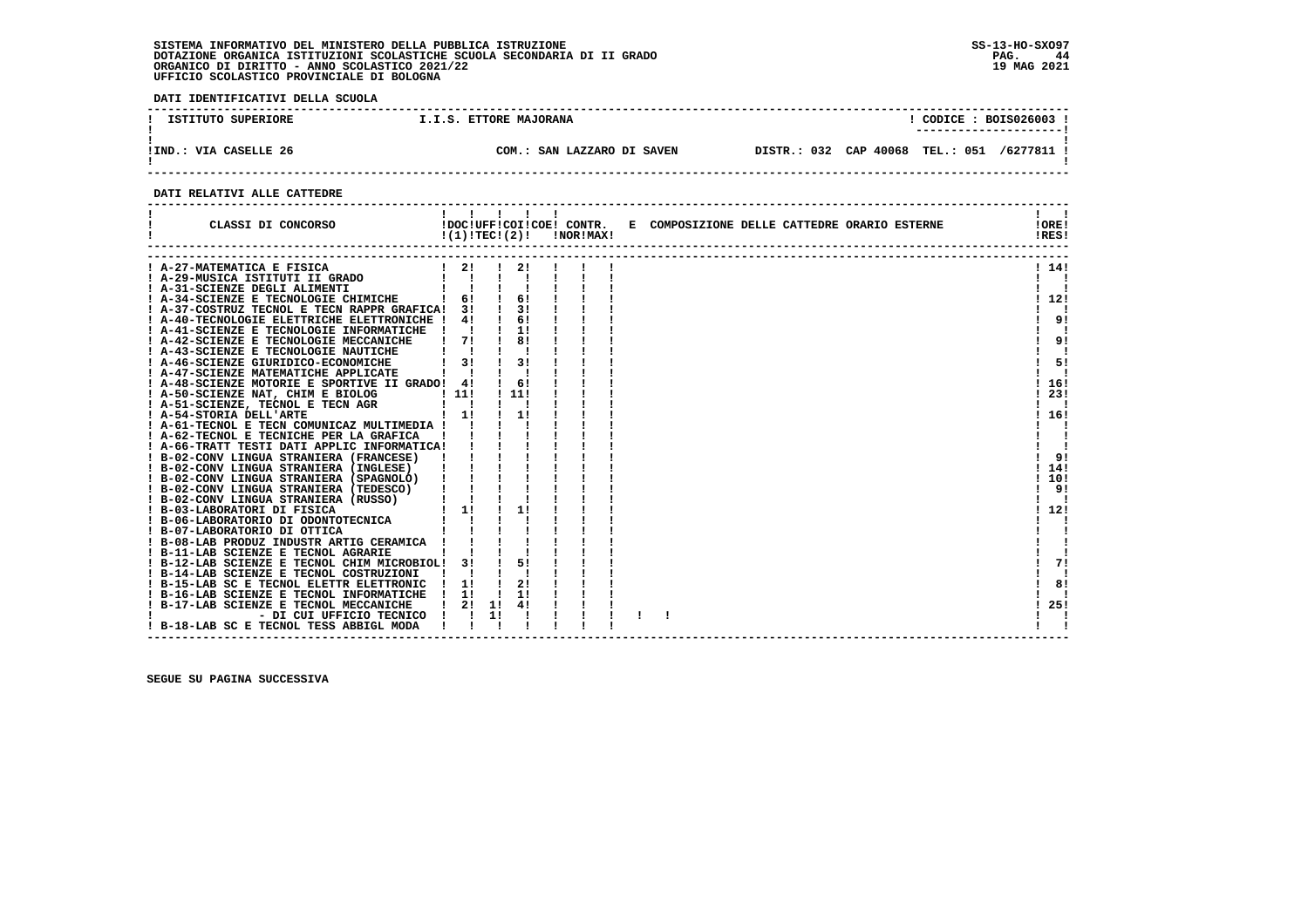**DATI IDENTIFICATIVI DELLA SCUOLA**

| ISTITUTO SUPERIORE          | I.I.S. ETTORE MAJORANA     | CODICE: BOIS026003 !<br>---------------------- |
|-----------------------------|----------------------------|------------------------------------------------|
| !IND.: VIA CASELLE 26       | COM.: SAN LAZZARO DI SAVEN | DISTR.: 032 CAP 40068 TEL.: 051 /6277811 !     |
| DATI RELATIVI ALLE CATTEDRE |                            |                                                |

| CLASSI DI CONCORSO                                                                                                                                                                                                                                           | !DOC!UFF!COI!COE!<br>!(1)!TEC!(2)! |  | CONTR.<br>!NOR!MAX! | E COMPOSIZIONE DELLE CATTEDRE ORARIO ESTERNE | !ORE!<br>IRES! |
|--------------------------------------------------------------------------------------------------------------------------------------------------------------------------------------------------------------------------------------------------------------|------------------------------------|--|---------------------|----------------------------------------------|----------------|
| ! B-19-LAB SERVIZI RICETTIVITA' ALBERGHIER!<br>! B-20-LAB SERV ENOGASTRON, SETT CUCINA<br>! B-21-LAB SERV ENOGASTRON, SETT SALA VEND!<br>! B-23-LAB SERVIZI SOCIO-SANITARI<br>! B-24-LAB SCIENZE E TECNOL NAUTICHE<br>! B-28-LABORATORIO DI TECNOLOGIE ORAFE |                                    |  |                     |                                              |                |

 **------------------------------------------------------------------------------------------------------------------------------------**

 **(1) TITOLARI/INCARICATI**

 **(2) CATTEDRE/POSTI POTENZ.**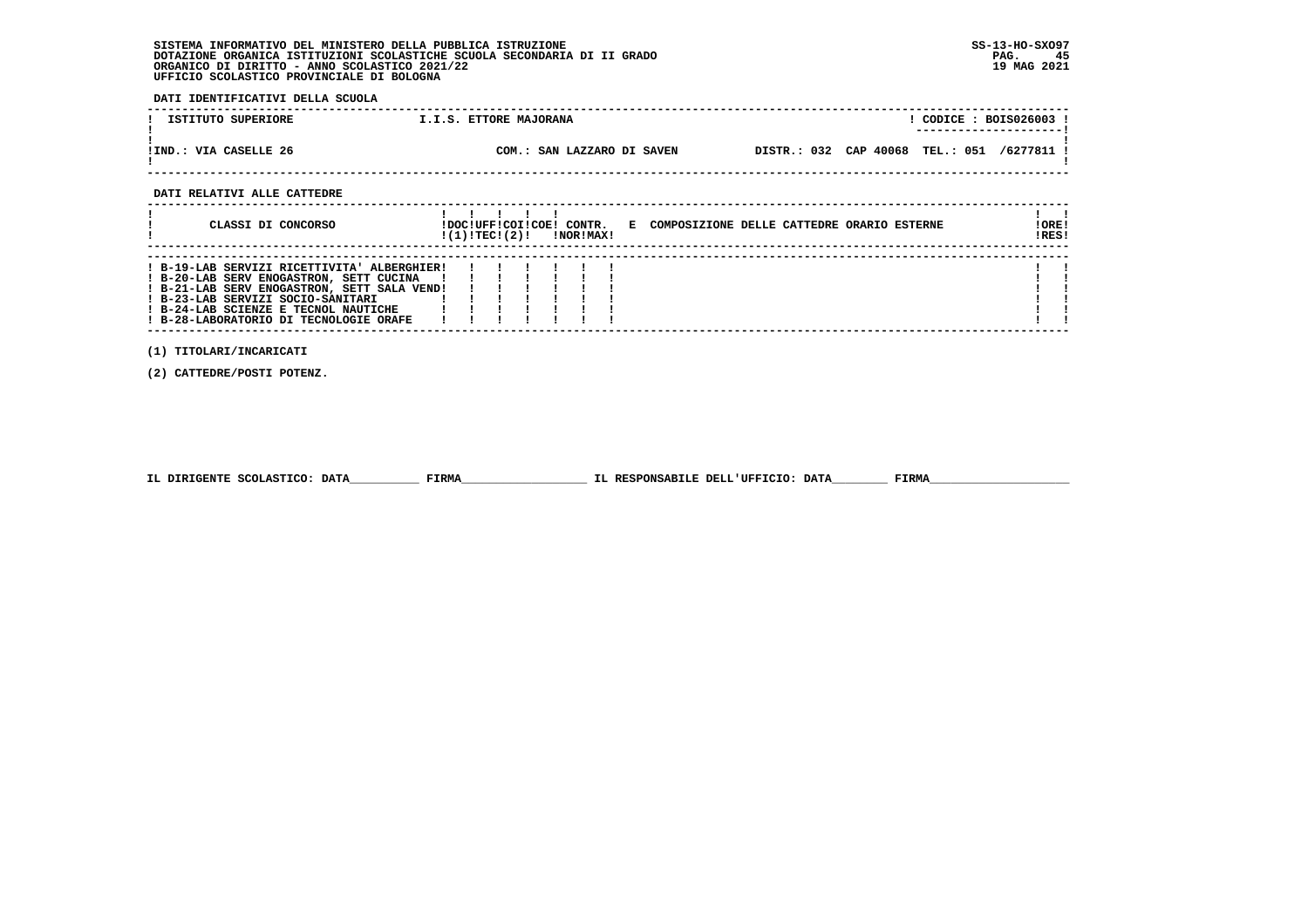**DATI IDENTIFICATIVI DELLA SCUOLA**

| ISTITUTO SUPERIORE     | I.I.S. CRESCENZI-PACINOTTI-SIRANI | CODICE: BOIS02700V                         |
|------------------------|-----------------------------------|--------------------------------------------|
| !IND.: VIA SARAGOZZA 9 | COM.: BOLOGNA                     | DISTR.: 024 CAP 40123 TEL.: 051 /3397411 ! |

# **DATI RELATIVI ALLE CLASSI - SEDI EROGAZIONE DI COMPETENZA**

| CORSI - INDIRIZZI - SPECIALIZZAZIONI                                                                                                                                                                                                                      | CORSI - INDIRIZZI - SPECIALIZZAZIONI<br>ANNI DI CORSO !                                                                                                                                                                                                                                                                                                                                                   |       |  | ANNI DI CORSO !                                      |  |
|-----------------------------------------------------------------------------------------------------------------------------------------------------------------------------------------------------------------------------------------------------------|-----------------------------------------------------------------------------------------------------------------------------------------------------------------------------------------------------------------------------------------------------------------------------------------------------------------------------------------------------------------------------------------------------------|-------|--|------------------------------------------------------|--|
|                                                                                                                                                                                                                                                           | ! 1! 2! 3! 4! 5! 6!                                                                                                                                                                                                                                                                                                                                                                                       |       |  | ! 1! 2! 3! 4! 5! 6!                                  |  |
| !IP02 SERVIZI SOCIO-SANITARI BIENNIO-TRIENNIO ! ! ! ! ! 3!<br>!ITAF AMM.NE FINAN. E MARKETING - TRIENNIO<br>!ITCL TECN.IE LEGNO COSTR.NI - OPZIONE   !!!!<br>!ITGT GEOTECNICO<br>!ITP7 POTENZIAMENTO LABORATORIALE<br>!ITSI SISTEMI INFORMATIVI AZIENDALI | IIP19 SERVIZI SANITA' E ASSIST. SOC.<br>ITO1 AMM. FINAN. MARKETING - BIENNIO COMUNE   2! 3! !!!!!!IT24 COSTR., AMB. E TERRITORIO - BIENNIO COM<br>!ITCA COSTR, AMB, TERRITORIO - TRIENNIO<br>1111111<br>$\frac{1}{2}$<br>!ITEL ENTI LOCALI<br>!ITP5 POT. SOCIO ECONOMICO E PER LA LEGALITA'<br>1111111<br>!ITRI REL. INTERNAZIONALI PER IL MARKETING<br>!LIP1 POTENZIAMENTO UMANISTICO<br>1 1 1 1 1 1 1 1 | 13131 |  | 1414131211<br>1 1 1 2 1 2 1 1 1<br>1 1 1 1 1 1 1 1 1 |  |
| !LIP2 POTENZIAMENTO LINGUISTICO                                                                                                                                                                                                                           | !LIP4 POTENZIAMENTO ARTISTICO E MUSICALE                                                                                                                                                                                                                                                                                                                                                                  |       |  |                                                      |  |

 **DATI RELATIVI ALLE CATTEDRE**

| CLASSI DI CONCORSO                          | !(1)!TEC!(2)! |      | !DOC!UFF!COI!COE! CONTR.<br>!NOR!MAX! | E COMPOSIZIONE DELLE CATTEDRE ORARIO ESTERNE | !ORE!<br>!RES! |
|---------------------------------------------|---------------|------|---------------------------------------|----------------------------------------------|----------------|
| ! A-02-DESIGN MET.OREF.PIET.DURE GEMME      |               |      |                                       |                                              |                |
| ! A-03-DESIGN DELLA CERAMICA                |               |      |                                       |                                              |                |
| ! A-05-DESIGN DEL TESSUTO E DELLA MODA      |               |      |                                       |                                              |                |
| ! A-06-DESIGN DEL VETRO                     |               |      |                                       |                                              |                |
| ! A-07-DISCIPLINE AUDIOVISIVE               |               |      |                                       |                                              |                |
| ! A-08-DISCIP GEOM, ARCH, ARRED, SCENOTEC ! |               |      |                                       |                                              |                |
| ! A-09-DISCIP GRAFICHE, PITTORICHE, SCENOG! |               |      |                                       |                                              |                |
| ! A-10-DISCIPLINE GRAFICO-PUBBLICITARIE     |               |      |                                       |                                              |                |
| ! A-11-DISCIPLINE LETTERARIE E LATINO       |               |      |                                       |                                              |                |
| ! A-12-DISCIPL LETTERARIE ISTITUTI II GR    | 1121          | 1141 |                                       |                                              | 10!            |
| ! A-13-DISCIPL LETTERARIE, LATINO E GRECO   |               |      |                                       |                                              |                |
| ! A-14-DISCIP PLAST. SCUL. SCENOPLAST.      |               |      |                                       |                                              |                |
| ! A-15-DISCIPLINE SANITARIE                 |               |      |                                       |                                              | 17!            |
| ! A-16-DISEG ARTIST MODELLAZ ODONTOTEC      |               |      |                                       |                                              |                |
| ! A-17-DISEG STORIA ARTE ISTITUTI II GR     | 11            |      |                                       |                                              |                |
| ! A-18-FILOSOFIA E SCIENZE UMANE            | 3!            | 3!   |                                       |                                              | 10!            |
| ! A-19-FILOSOFIA E STORIA                   | 2!            | 2!   |                                       |                                              |                |
| ! A-20-FISICA                               | 2!            | 2!   |                                       |                                              | 8!             |
| ! A-21-GEOGRAFIA                            | L I           |      |                                       |                                              | 8!             |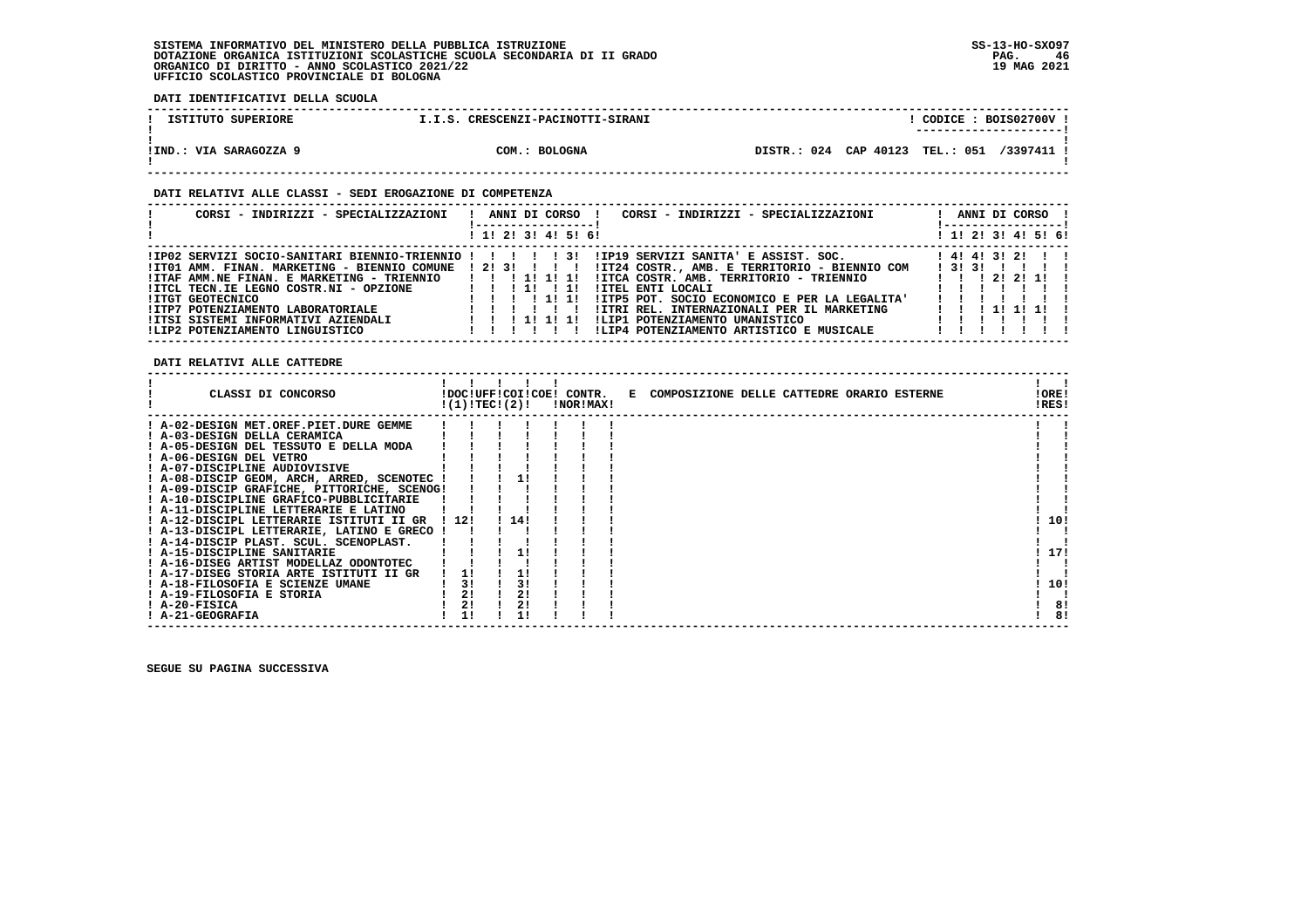**DATI IDENTIFICATIVI DELLA SCUOLA**

| ISTITUTO SUPERIORE     | I.I.S. CRESCENZI-PACINOTTI-SIRANI | CODICE: BOIS02700V<br>---------------------- |
|------------------------|-----------------------------------|----------------------------------------------|
| !IND.: VIA SARAGOZZA 9 | COM.: BOLOGNA                     | DISTR.: 024 CAP 40123 TEL.: 051 /3397411 !   |

 **------------------------------------------------------------------------------------------------------------------------------------**

# **DATI RELATIVI ALLE CATTEDRE**

| ! A-24-LINGUA E CULT STRANIERA (FRANCESE) ! 2!<br>! 15! COMPLETA CON BOLOGNA<br>. . 1. 1.<br>$\blacksquare$<br>4!<br><b>BOPS01000V</b><br>$\blacksquare$<br>Ι.<br>L.S.<br>LICEO AUGUSTO RIGHI<br>! A-24-LINGUA E CULT STRANIERA (INGLESE) ! 8!<br>8!<br>4!<br>2!<br>$\frac{1}{2}$<br>! A-24-LINGUA E CULT STRANIERA (SPAGNOLO) ! 2!<br>9!<br>$\mathbf{I}$<br>$\frac{1}{2}$ 4!<br>6!<br>5!<br>$1 - 1$<br>! A-29-MUSICA ISTITUTI II GRADO<br>$1 \quad 11$<br>A-31-SCIENZE DEGLI ALIMENTI<br>A-32-SCIENZE GEOLOGIA MINERALOGIA<br>11<br>4!<br>8!<br>11<br>$\frac{1}{1}$<br>81<br>! A-37-COSTRUZ TECNOL E TECN RAPPR GRAFICA! 7!<br>! A-40-TECNOLOGIE ELETTRICHE ELETTRONICHE !!<br>3!<br>31<br>! A-41-SCIENZE E TECNOLOGIE INFORMATICHE<br>$\frac{1}{1}$<br>5!<br>$1 \quad 51$<br>-71<br>! A-45-SCIENZE ECONOMICO-AZIENDALI<br>! a-46-SCIENZE GIURIDICO-ECONOMICHE<br>7!<br>71<br>12!<br>31<br>31<br>11!<br>! A-48-SCIENZE MOTORIE E SPORTIVE II GRADO!<br>5!<br>51<br>3!<br>12!<br>3!<br>11<br>6!<br>$\frac{1}{2}$<br>! A-61-TECNOL E TECN COMUNICAZ MULTIMEDIA !<br>! A-66-TRATT TESTI DATI APPLIC INFORMATICA!<br>6! | CLASSI DI CONCORSO                       | !(1)!TEC!(2)! |  | !NOR!MAX! | !DOC!UFF!COI!COE! CONTR. E COMPOSIZIONE DELLE CATTEDRE ORARIO ESTERNE | !ORE!<br>!RES! |
|----------------------------------------------------------------------------------------------------------------------------------------------------------------------------------------------------------------------------------------------------------------------------------------------------------------------------------------------------------------------------------------------------------------------------------------------------------------------------------------------------------------------------------------------------------------------------------------------------------------------------------------------------------------------------------------------------------------------------------------------------------------------------------------------------------------------------------------------------------------------------------------------------------------------------------------------------------------------------------------------------------------------------------------------------------------------------------------------------------------------|------------------------------------------|---------------|--|-----------|-----------------------------------------------------------------------|----------------|
|                                                                                                                                                                                                                                                                                                                                                                                                                                                                                                                                                                                                                                                                                                                                                                                                                                                                                                                                                                                                                                                                                                                      |                                          |               |  |           |                                                                       |                |
|                                                                                                                                                                                                                                                                                                                                                                                                                                                                                                                                                                                                                                                                                                                                                                                                                                                                                                                                                                                                                                                                                                                      |                                          |               |  |           |                                                                       |                |
|                                                                                                                                                                                                                                                                                                                                                                                                                                                                                                                                                                                                                                                                                                                                                                                                                                                                                                                                                                                                                                                                                                                      |                                          |               |  |           |                                                                       |                |
|                                                                                                                                                                                                                                                                                                                                                                                                                                                                                                                                                                                                                                                                                                                                                                                                                                                                                                                                                                                                                                                                                                                      |                                          |               |  |           |                                                                       |                |
|                                                                                                                                                                                                                                                                                                                                                                                                                                                                                                                                                                                                                                                                                                                                                                                                                                                                                                                                                                                                                                                                                                                      | ! A-24-LINGUA E CULT STRANIERA (TEDESCO) |               |  |           |                                                                       |                |
|                                                                                                                                                                                                                                                                                                                                                                                                                                                                                                                                                                                                                                                                                                                                                                                                                                                                                                                                                                                                                                                                                                                      | ! A-24-LINGUA E CULT STRANIERA (RUSSO)   |               |  |           |                                                                       |                |
|                                                                                                                                                                                                                                                                                                                                                                                                                                                                                                                                                                                                                                                                                                                                                                                                                                                                                                                                                                                                                                                                                                                      | ! A-26-MATEMATICA                        |               |  |           |                                                                       |                |
|                                                                                                                                                                                                                                                                                                                                                                                                                                                                                                                                                                                                                                                                                                                                                                                                                                                                                                                                                                                                                                                                                                                      | ! A-27-MATEMATICA E FISICA               |               |  |           |                                                                       |                |
|                                                                                                                                                                                                                                                                                                                                                                                                                                                                                                                                                                                                                                                                                                                                                                                                                                                                                                                                                                                                                                                                                                                      |                                          |               |  |           |                                                                       |                |
|                                                                                                                                                                                                                                                                                                                                                                                                                                                                                                                                                                                                                                                                                                                                                                                                                                                                                                                                                                                                                                                                                                                      | ! A-31-SCIENZE DEGLI ALIMENTI            |               |  |           |                                                                       |                |
|                                                                                                                                                                                                                                                                                                                                                                                                                                                                                                                                                                                                                                                                                                                                                                                                                                                                                                                                                                                                                                                                                                                      |                                          |               |  |           |                                                                       |                |
|                                                                                                                                                                                                                                                                                                                                                                                                                                                                                                                                                                                                                                                                                                                                                                                                                                                                                                                                                                                                                                                                                                                      | ! A-34-SCIENZE E TECNOLOGIE CHIMICHE     |               |  |           |                                                                       |                |
|                                                                                                                                                                                                                                                                                                                                                                                                                                                                                                                                                                                                                                                                                                                                                                                                                                                                                                                                                                                                                                                                                                                      |                                          |               |  |           |                                                                       |                |
|                                                                                                                                                                                                                                                                                                                                                                                                                                                                                                                                                                                                                                                                                                                                                                                                                                                                                                                                                                                                                                                                                                                      |                                          |               |  |           |                                                                       |                |
|                                                                                                                                                                                                                                                                                                                                                                                                                                                                                                                                                                                                                                                                                                                                                                                                                                                                                                                                                                                                                                                                                                                      |                                          |               |  |           |                                                                       |                |
|                                                                                                                                                                                                                                                                                                                                                                                                                                                                                                                                                                                                                                                                                                                                                                                                                                                                                                                                                                                                                                                                                                                      | ! A-42-SCIENZE E TECNOLOGIE MECCANICHE   |               |  |           |                                                                       |                |
|                                                                                                                                                                                                                                                                                                                                                                                                                                                                                                                                                                                                                                                                                                                                                                                                                                                                                                                                                                                                                                                                                                                      | ! A-43-SCIENZE E TECNOLOGIE NAUTICHE     |               |  |           |                                                                       |                |
|                                                                                                                                                                                                                                                                                                                                                                                                                                                                                                                                                                                                                                                                                                                                                                                                                                                                                                                                                                                                                                                                                                                      |                                          |               |  |           |                                                                       |                |
|                                                                                                                                                                                                                                                                                                                                                                                                                                                                                                                                                                                                                                                                                                                                                                                                                                                                                                                                                                                                                                                                                                                      | ! A-46-SCIENZE GIURIDICO-ECONOMICHE      |               |  |           |                                                                       |                |
|                                                                                                                                                                                                                                                                                                                                                                                                                                                                                                                                                                                                                                                                                                                                                                                                                                                                                                                                                                                                                                                                                                                      | ! A-47-SCIENZE MATEMATICHE APPLICATE     |               |  |           |                                                                       |                |
|                                                                                                                                                                                                                                                                                                                                                                                                                                                                                                                                                                                                                                                                                                                                                                                                                                                                                                                                                                                                                                                                                                                      |                                          |               |  |           |                                                                       |                |
|                                                                                                                                                                                                                                                                                                                                                                                                                                                                                                                                                                                                                                                                                                                                                                                                                                                                                                                                                                                                                                                                                                                      | ! A-50-SCIENZE NAT, CHIM E BIOLOG        |               |  |           |                                                                       |                |
|                                                                                                                                                                                                                                                                                                                                                                                                                                                                                                                                                                                                                                                                                                                                                                                                                                                                                                                                                                                                                                                                                                                      | ! A-51-SCIENZE, TECNOL E TECN AGR        |               |  |           |                                                                       |                |
|                                                                                                                                                                                                                                                                                                                                                                                                                                                                                                                                                                                                                                                                                                                                                                                                                                                                                                                                                                                                                                                                                                                      | ! A-54-STORIA DELL'ARTE                  |               |  |           |                                                                       |                |
|                                                                                                                                                                                                                                                                                                                                                                                                                                                                                                                                                                                                                                                                                                                                                                                                                                                                                                                                                                                                                                                                                                                      |                                          |               |  |           |                                                                       |                |
|                                                                                                                                                                                                                                                                                                                                                                                                                                                                                                                                                                                                                                                                                                                                                                                                                                                                                                                                                                                                                                                                                                                      | ! A-62-TECNOL E TECNICHE PER LA GRAFICA  |               |  |           |                                                                       |                |
|                                                                                                                                                                                                                                                                                                                                                                                                                                                                                                                                                                                                                                                                                                                                                                                                                                                                                                                                                                                                                                                                                                                      | ! A-65-TEORIA E TECNICA COMUNICAZIONE    |               |  |           |                                                                       |                |
|                                                                                                                                                                                                                                                                                                                                                                                                                                                                                                                                                                                                                                                                                                                                                                                                                                                                                                                                                                                                                                                                                                                      |                                          |               |  |           |                                                                       |                |
|                                                                                                                                                                                                                                                                                                                                                                                                                                                                                                                                                                                                                                                                                                                                                                                                                                                                                                                                                                                                                                                                                                                      | ! B-02-CONV LINGUA STRANIERA (FRANCESE)  |               |  |           |                                                                       |                |
|                                                                                                                                                                                                                                                                                                                                                                                                                                                                                                                                                                                                                                                                                                                                                                                                                                                                                                                                                                                                                                                                                                                      | ! B-02-CONV LINGUA STRANIERA (INGLESE)   |               |  |           |                                                                       |                |
|                                                                                                                                                                                                                                                                                                                                                                                                                                                                                                                                                                                                                                                                                                                                                                                                                                                                                                                                                                                                                                                                                                                      | ! B-02-CONV LINGUA STRANIERA (SPAGNOLO)  |               |  |           |                                                                       |                |
|                                                                                                                                                                                                                                                                                                                                                                                                                                                                                                                                                                                                                                                                                                                                                                                                                                                                                                                                                                                                                                                                                                                      | ! B-02-CONV LINGUA STRANIERA (TEDESCO)   |               |  |           |                                                                       |                |
|                                                                                                                                                                                                                                                                                                                                                                                                                                                                                                                                                                                                                                                                                                                                                                                                                                                                                                                                                                                                                                                                                                                      | ! B-02-CONV LINGUA STRANIERA (RUSSO)     |               |  |           |                                                                       |                |
|                                                                                                                                                                                                                                                                                                                                                                                                                                                                                                                                                                                                                                                                                                                                                                                                                                                                                                                                                                                                                                                                                                                      | ! B-03-LABORATORI DI FISICA              |               |  |           |                                                                       |                |
|                                                                                                                                                                                                                                                                                                                                                                                                                                                                                                                                                                                                                                                                                                                                                                                                                                                                                                                                                                                                                                                                                                                      | ! B-06-LABORATORIO DI ODONTOTECNICA      |               |  |           |                                                                       |                |
|                                                                                                                                                                                                                                                                                                                                                                                                                                                                                                                                                                                                                                                                                                                                                                                                                                                                                                                                                                                                                                                                                                                      | ! B-07-LABORATORIO DI OTTICA             |               |  |           |                                                                       |                |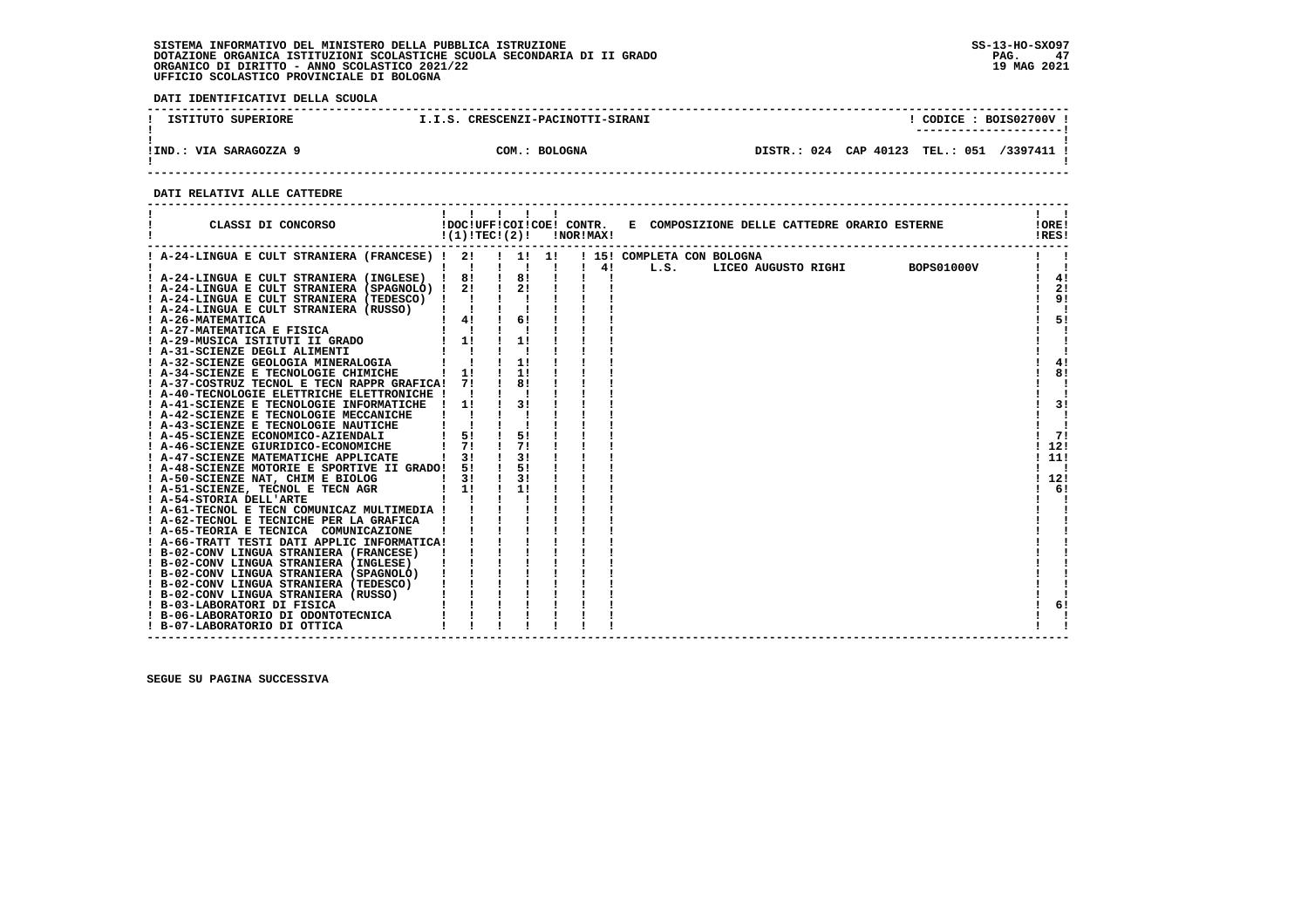**DATI IDENTIFICATIVI DELLA SCUOLA**

| ISTITUTO SUPERIORE     | I.I.S. CRESCENZI-PACINOTTI-SIRANI |                       | CODICE: BOIS02700V<br>--------------------- |          |
|------------------------|-----------------------------------|-----------------------|---------------------------------------------|----------|
| !IND.: VIA SARAGOZZA 9 | COM.: BOLOGNA                     | DISTR.: 024 CAP 40123 | <b>TEL.: 051</b>                            | /3397411 |

 **------------------------------------------------------------------------------------------------------------------------------------**

 **DATI RELATIVI ALLE CATTEDRE**

| CLASSI DI CONCORSO                                                                                                                                                                                                                                                                                                                                                                                                                                                                                                                                                                                                                                                                                                                               | !DOC!UFF!COI!COE! CONTR.<br>!(1)!TECI(2)! |    |          | INORIMAXI |    |        | E COMPOSIZIONE DELLE CATTEDRE ORARIO ESTERNE                  | !ORE!<br>!RES!              |
|--------------------------------------------------------------------------------------------------------------------------------------------------------------------------------------------------------------------------------------------------------------------------------------------------------------------------------------------------------------------------------------------------------------------------------------------------------------------------------------------------------------------------------------------------------------------------------------------------------------------------------------------------------------------------------------------------------------------------------------------------|-------------------------------------------|----|----------|-----------|----|--------|---------------------------------------------------------------|-----------------------------|
| ! B-08-LAB PRODUZ INDUSTR ARTIG CERAMICA<br>! B-11-LAB SCIENZE E TECNOL AGRARIE<br>! B-12-LAB SCIENZE E TECNOL CHIM MICROBIOL!<br>! B-14-LAB SCIENZE E TECNOL COSTRUZIONI<br>- DI CUI UFFICIO TECNICO<br>! B-15-LAB SC E TECNOL ELETTR ELETTRONIC<br>! B-16-LAB SCIENZE E TECNOL INFORMATICHE<br>! B-17-LAB SCIENZE E TECNOL MECCANICHE<br>! B-18-LAB SC E TECNOL TESS ABBIGL MODA<br>! B-19-LAB SERVIZI RICETTIVITA' ALBERGHIER!<br>! B-20-LAB SERV ENOGASTRON, SETT CUCINA<br>! B-21-LAB SERV ENOGASTRON, SETT SALA VEND!<br>! B-22-LAB TECNOL E TECN COMUNICAZ MULTIME!<br>! B-23-LAB SERVIZI SOCIO-SANITARI<br>! B-24-LAB SCIENZE E TECNOL NAUTICHE<br>! B-26-LABORATORIO DI TECNOLOGIE DEL LEGNO!<br>! B-28-LABORATORIO DI TECNOLOGIE ORAFE | 51<br>31                                  | 11 | 41<br>41 |           | 21 | CEDE A | SAN GIOVANNI IN PERS<br>I.I.S. ARCHIMEDE<br><b>BOIS00700N</b> | 6!<br>9!<br>51<br>6!<br>25! |

 **(1) TITOLARI/INCARICATI**

 **(2) CATTEDRE/POSTI POTENZ.**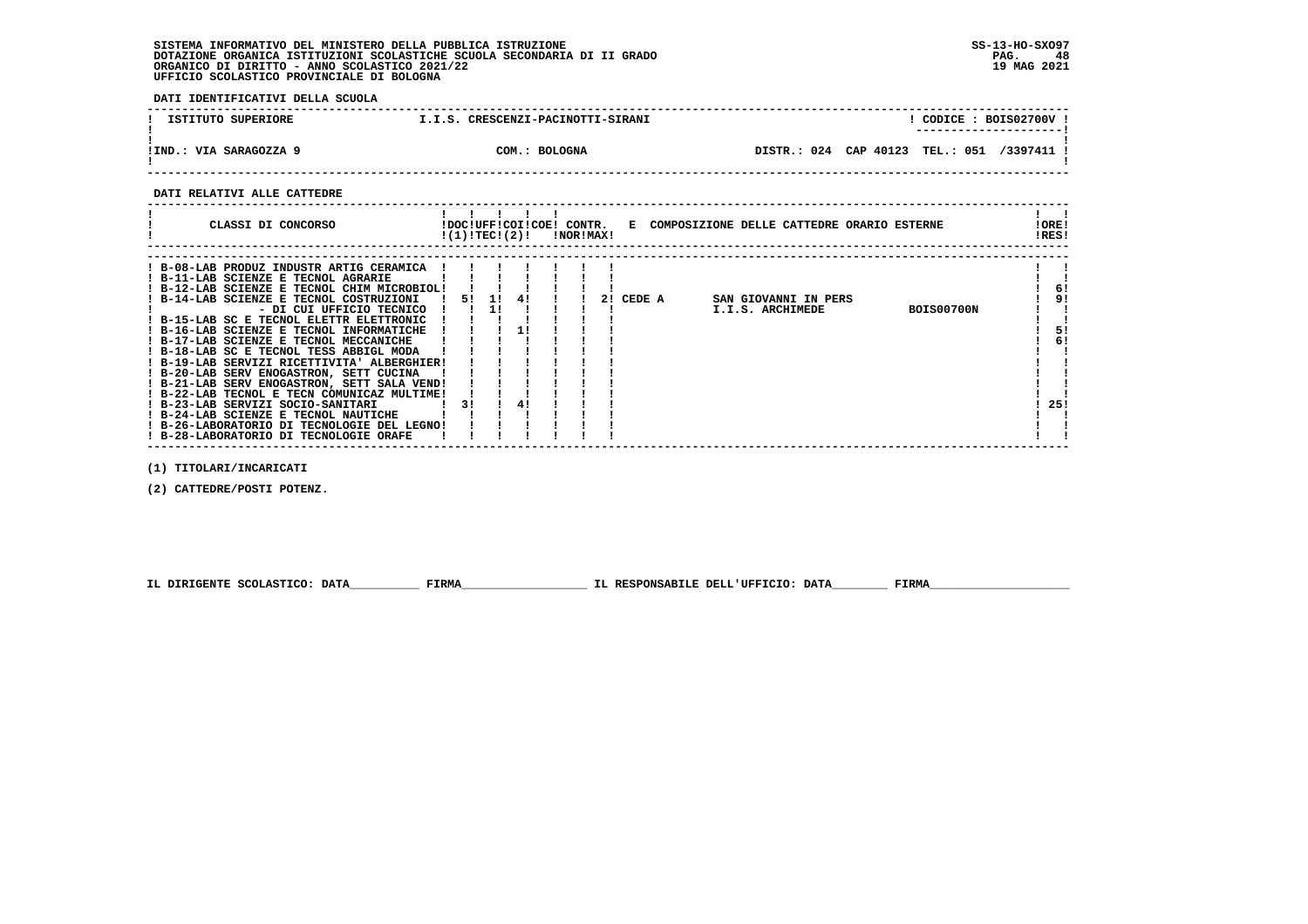**DATI IDENTIFICATIVI DELLA SCUOLA**

|                           |                                                     |             | CODICE :            | BOPC02000A<br>----------------------- |
|---------------------------|-----------------------------------------------------|-------------|---------------------|---------------------------------------|
| !IND.: VIA CASTIGLIONE 38 | LICEO CLASSICO LICEO LUIGI GALVANI<br>COM.: BOLOGNA | DISTR.: 026 | CAP 40124 TEL.: 051 | /6563111                              |

 **------------------------------------------------------------------------------------------------------------------------------------**

 **------------------------------------------------------------------------------------------------------------------------------------**

# **DATI RELATIVI ALLE CLASSI - SEDI EROGAZIONE DI COMPETENZA**

| CORSI - INDIRIZZI - SPECIALIZZAZIONI                                 | ANNI DI CORSO !<br>CORSI - INDIRIZZI - SPECIALIZZAZIONI                               | ANNI DI CORSO !           |
|----------------------------------------------------------------------|---------------------------------------------------------------------------------------|---------------------------|
|                                                                      | 1 1 2 3 3 4 5 6 1                                                                     | 1 1 2 2 1 3 1 4 1 5 1 6 1 |
| !ITP3 POTENZIAMENTO SCIENTIFICO<br>!ITP7 POTENZIAMENTO LABORATORIALE | !ITP5 POT, SOCIO ECONOMICO E PER LA LEGALITA'<br>1 1 1 1 1<br>ILIO1 CLASSICO<br>11111 | $1$ 4! 4! 3! 3! 3! 1      |
| IPCBW LINGUIST, INTERNAZ, FRANCESE S                                 | 1 31 21 41 41 41 IPCFL SC. INTERN. ITALO-INGLESE                                      | 171816171611              |

# **DATI RELATIVI ALLE CATTEDRE**

| CLASSI DI CONCORSO                                                                       |      | !(1)!TECI(2)! | !DOC!UFF!COI!COE! CONTR.<br>!NOR!MAX! | E COMPOSIZIONE DELLE CATTEDRE ORARIO ESTERNE | !ORE!<br>!RES! |
|------------------------------------------------------------------------------------------|------|---------------|---------------------------------------|----------------------------------------------|----------------|
| ! A-09-DISCIP GRAFICHE, PITTORICHE, SCENOG!                                              |      |               |                                       |                                              |                |
| ! A-10-DISCIPLINE GRAFICO-PUBBLICITARIE                                                  |      |               |                                       |                                              |                |
| ! A-11-DISCIPLINE LETTERARIE E LATINO                                                    | -22! | -28!          |                                       |                                              |                |
| ! A-13-DISCIPL LETTERARIE, LATINO E GRECO ! 10!                                          |      | 112!          |                                       |                                              | 14!            |
| ! A-15-DISCIPLINE SANITARIE                                                              |      |               |                                       |                                              |                |
| ! A-17-DISEG STORIA ARTE ISTITUTI II GR                                                  | 11   | 1!            |                                       |                                              |                |
| ! A-18-FILOSOFIA E SCIENZE UMANE                                                         | 21   | 2!            |                                       |                                              |                |
| ! A-19-FILOSOFIA E STORIA                                                                | 110! | 11!           |                                       |                                              | 10!            |
| A-20-FISICA                                                                              |      |               |                                       |                                              |                |
| ! A-21-GEOGRAFIA                                                                         |      |               |                                       |                                              |                |
| ! A-24-LINGUA E CULT STRANIERA (FRANCESE) !                                              | 6!   | 6!            |                                       |                                              | 8!             |
| ! A-24-LINGUA E CULT STRANIERA (INGLESE)                                                 | 114! | 116!          |                                       |                                              | 6!             |
| ! A-24-LINGUA E CULT STRANIERA (SPAGNOLO) ! 1!                                           |      | 1!            |                                       |                                              | 12!            |
| ! A-24-LINGUA E CULT STRANIERA (TEDESCO)                                                 | 1!   |               |                                       |                                              |                |
| ! A-24-LINGUA E CULT STRANIERA (RUSSO)                                                   |      |               |                                       |                                              |                |
| ! A-24-LINGUA E CULT STRANIERA (ALBANESE)                                                |      |               |                                       |                                              |                |
| ! A-24-LINGUA E CULT STRANIERA (SLOVENO)                                                 |      |               |                                       |                                              |                |
| ! A-24-LINGUA E CULT STRAN (SERBO-CROATO) !                                              |      |               |                                       |                                              |                |
| ! A-24-LINGUA E CULT STRANIERA (CINESE)<br>! A-24-LINGUA E CULT STRANIERA (GIAPPONESE) ! |      |               |                                       |                                              |                |
| ! A-24-LINGUA E CULT STRANIERA (EBRAICO)                                                 |      |               |                                       |                                              |                |
| A-24-LINGUA E CULT STRANIERA (ARABO)                                                     |      |               |                                       |                                              |                |
| ! A-24-LINGUA E CULT STRANIERA (NEO-GRECO)!                                              |      |               |                                       |                                              |                |
| ! A-24-LINGUA E CULT STRANIERA(PORTOGHESE)!                                              |      |               |                                       |                                              |                |
| ! A-26-MATEMATICA                                                                        | 11   | 11            |                                       |                                              |                |
| ! A-27-MATEMATICA E FISICA                                                               | 21!  | 25!           |                                       |                                              | 14!            |
| ! A-31-SCIENZE DEGLI ALIMENTI                                                            |      |               |                                       |                                              |                |
|                                                                                          |      |               |                                       |                                              |                |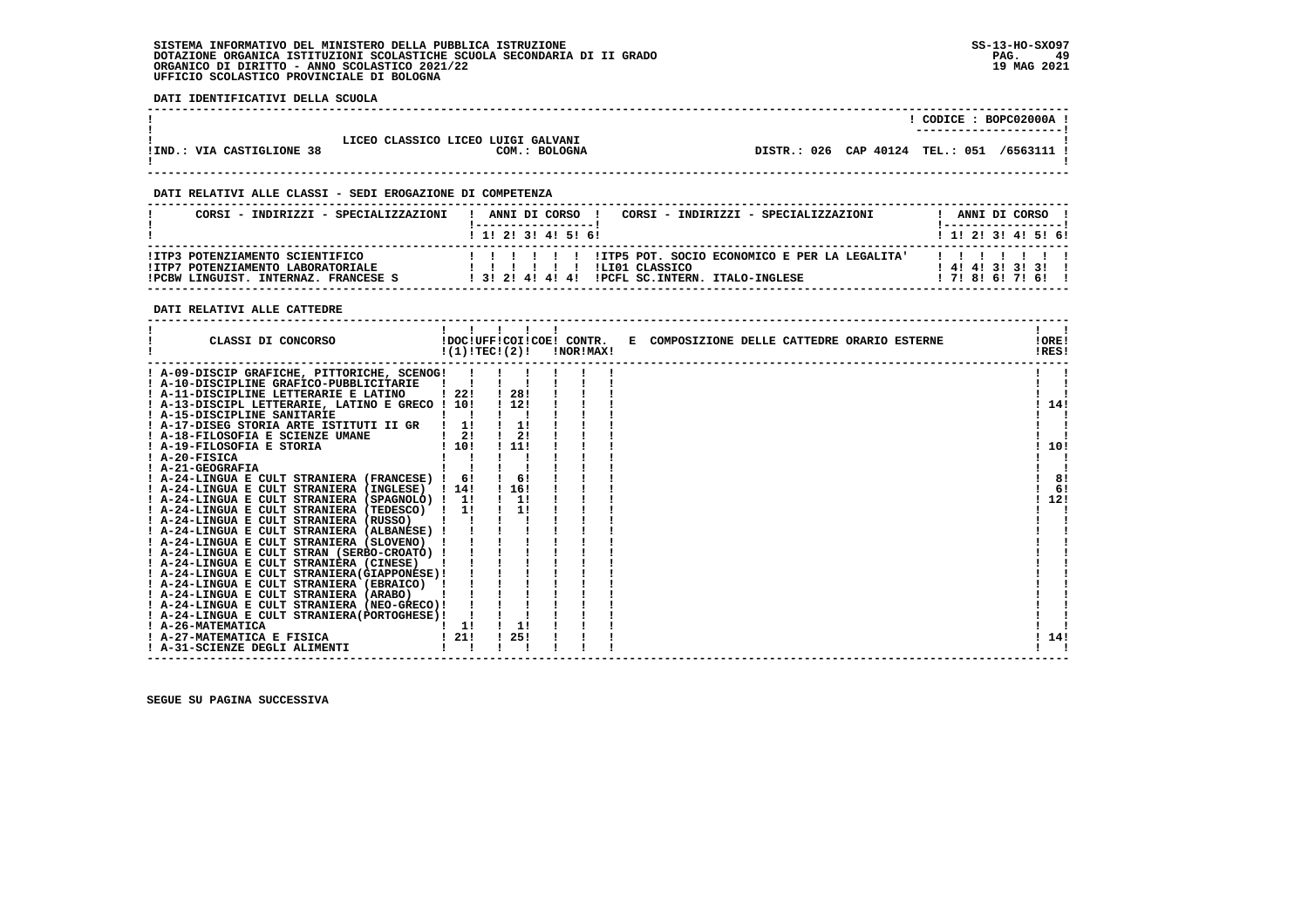**DATI IDENTIFICATIVI DELLA SCUOLA**

| !IND.: VIA CASTIGLIONE 38 | LICEO CLASSICO LICEO LUIGI GALVANI | COM.: BOLOGNA | CODICE: BOPC02000A!<br>DISTR.: 026 CAP 40124 TEL.: 051 /6563111 ! |
|---------------------------|------------------------------------|---------------|-------------------------------------------------------------------|
|                           |                                    |               |                                                                   |

# **DATI RELATIVI ALLE CATTEDRE**

| CLASSI DI CONCORSO                                                    | 1111<br>!DOC!UFF!COI!COE! CONTR.<br>!(1)!TEC!(2)! |     | !NOR!MAX! | E COMPOSIZIONE DELLE CATTEDRE ORARIO ESTERNE | !ORE!<br>!RES! |
|-----------------------------------------------------------------------|---------------------------------------------------|-----|-----------|----------------------------------------------|----------------|
| A-34-SCIENZE E TECNOLOGIE CHIMICHE                                    |                                                   |     |           |                                              |                |
| ! A-37-COSTRUZ TECNOL E TECN RAPPR GRAFICA!                           |                                                   |     |           |                                              |                |
| A-40-TECNOLOGIE ELETTRICHE ELETTRONICHE !                             |                                                   |     |           |                                              |                |
| ! A-41-SCIENZE E TECNOLOGIE INFORMATICHE !                            |                                                   |     |           |                                              |                |
| ! A-42-SCIENZE E TECNOLOGIE MECCANICHE                                |                                                   |     |           |                                              |                |
| ! A-43-SCIENZE E TECNOLOGIE NAUTICHE                                  |                                                   |     |           |                                              |                |
| A-45-SCIENZE ECONOMICO-AZIENDALI                                      |                                                   |     |           |                                              |                |
| ! A-46-SCIENZE GIURIDICO-ECONOMICHE                                   | 2!                                                | 2!  |           |                                              |                |
| ! A-47-SCIENZE MATEMATICHE APPLICATE                                  |                                                   |     |           |                                              |                |
| ! A-48-SCIENZE MOTORIE E SPORTIVE II GRADO! 7!                        |                                                   | 71  |           |                                              | 28!            |
| ! A-50-SCIENZE NAT, CHIM E BIOLOG<br>DLOG ! 11<br>AGR !<br>ICAZIONE ! | ! 11!                                             | 11! |           |                                              | 13!            |
| ! A-51-SCIENZE, TECNOL E TECN AGR                                     | $\mathbf{I}$ $\mathbf{I}$                         |     |           |                                              |                |
| ! A-54-STORIA DELL'ARTE                                               | 6!                                                | 6!  |           |                                              | ! 10!          |
| ! A-65-TEORIA E TECNICA COMUNICAZIONE                                 |                                                   |     |           |                                              |                |
| ! A-66-TRATT TESTI DATI APPLIC INFORMATICA!                           |                                                   |     |           |                                              |                |
| ! B-02-CONV LINGUA STRANIERA (FRANCESE)                               |                                                   |     |           |                                              |                |
| ! B-02-CONV LINGUA STRANIERA (INGLESE)                                |                                                   |     |           |                                              |                |
| ! B-02-CONV LINGUA STRANIERA (TEDESCO)                                |                                                   |     |           |                                              |                |
| ! B-02-CONV LINGUA STRANIERA (RUSSO)                                  |                                                   |     |           |                                              |                |
| ! B-02-CONV LINGUA STRANIERA (ALBANESE)                               |                                                   |     |           |                                              |                |
| ! B-02-CONV LINGUA STRANIERA (SLOVENO)                                |                                                   |     |           |                                              |                |
| ! B-02-CONV LINGUA STRANIERA (SERBO-CROATO) !                         |                                                   |     |           |                                              |                |
| ! B-02-CONV LINGUA STRANIERA(CINESE)                                  |                                                   |     |           |                                              |                |
| ! B-02-CONV LINGUA STRANIERA (GIAPPONESE) !                           |                                                   |     |           |                                              |                |
| ! B-02-CONV LINGUA STRANIERA (EBRAICO)                                |                                                   |     |           |                                              |                |
| ! B-02-CONV LINGUA STRANIERA (ARABO)                                  |                                                   |     |           |                                              |                |
| ! B-02-CONV LINGUA STRANIERA (NEO-GRECO) !                            |                                                   |     |           |                                              |                |
| ! B-02-CONV LINGUA STRANIERA (PORTOGHESE) !                           |                                                   |     |           |                                              |                |
| ! B-02-CONV LINGUA STRANIERA (SPAGNOLO) !                             |                                                   |     |           |                                              |                |
| ! B-03-LABORATORI DI FISICA                                           |                                                   |     |           |                                              |                |
| ! B-06-LABORATORIO DI ODONTOTECNICA                                   |                                                   |     |           |                                              |                |
| ! B-07-LABORATORIO DI OTTICA                                          |                                                   |     |           |                                              |                |
| ! B-11-LAB SCIENZE E TECNOL AGRARIE                                   |                                                   |     |           |                                              |                |
| ! B-12-LAB SCIENZE E TECNOL CHIM MICROBIOL!                           |                                                   |     |           |                                              |                |
| ! B-14-LAB SCIENZE E TECNOL COSTRUZIONI                               |                                                   |     |           |                                              |                |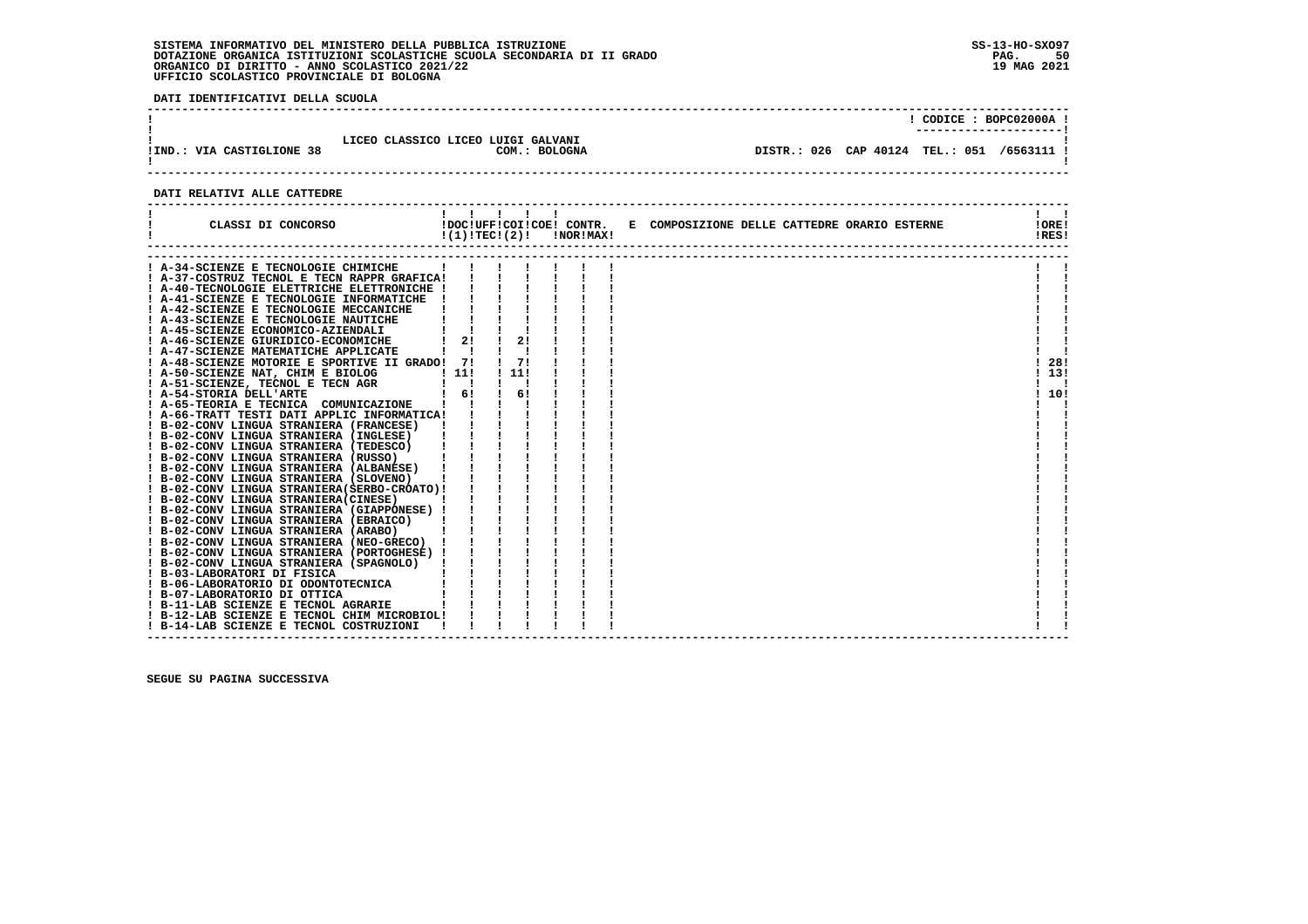**DATI IDENTIFICATIVI DELLA SCUOLA**

|                           |                                                     | CODICE: BOPC02000A !                       |
|---------------------------|-----------------------------------------------------|--------------------------------------------|
| !IND.: VIA CASTIGLIONE 38 | LICEO CLASSICO LICEO LUIGI GALVANI<br>COM.: BOLOGNA | DISTR.: 026 CAP 40124 TEL.: 051 /6563111 ! |

 **DATI RELATIVI ALLE CATTEDRE**

| CLASSI DI CONCORSO                                                                                                                                                                                                                                                                                                                                   | IDOCIUFFICOIICOEI CONTR.<br>!(1)!TEC!(2)! |  | !NOR!MAX! | E COMPOSIZIONE DELLE CATTEDRE ORARIO ESTERNE | ! ORE!<br>!RES! |
|------------------------------------------------------------------------------------------------------------------------------------------------------------------------------------------------------------------------------------------------------------------------------------------------------------------------------------------------------|-------------------------------------------|--|-----------|----------------------------------------------|-----------------|
| ! B-15-LAB SC E TECNOL ELETTR ELETTRONIC<br>! B-16-LAB SCIENZE E TECNOL INFORMATICHE<br>! B-17-LAB SCIENZE E TECNOL MECCANICHE<br>! B-19-LAB SERVIZI RICETTIVITA' ALBERGHIER!<br>! B-20-LAB SERV ENOGASTRON, SETT CUCINA<br>! B-21-LAB SERV ENOGASTRON, SETT SALA VEND!<br>! B-23-LAB SERVIZI SOCIO-SANITARI<br>! B-24-LAB SCIENZE E TECNOL NAUTICHE |                                           |  |           |                                              |                 |

 **(1) TITOLARI/INCARICATI**

 **(2) CATTEDRE/POSTI POTENZ.**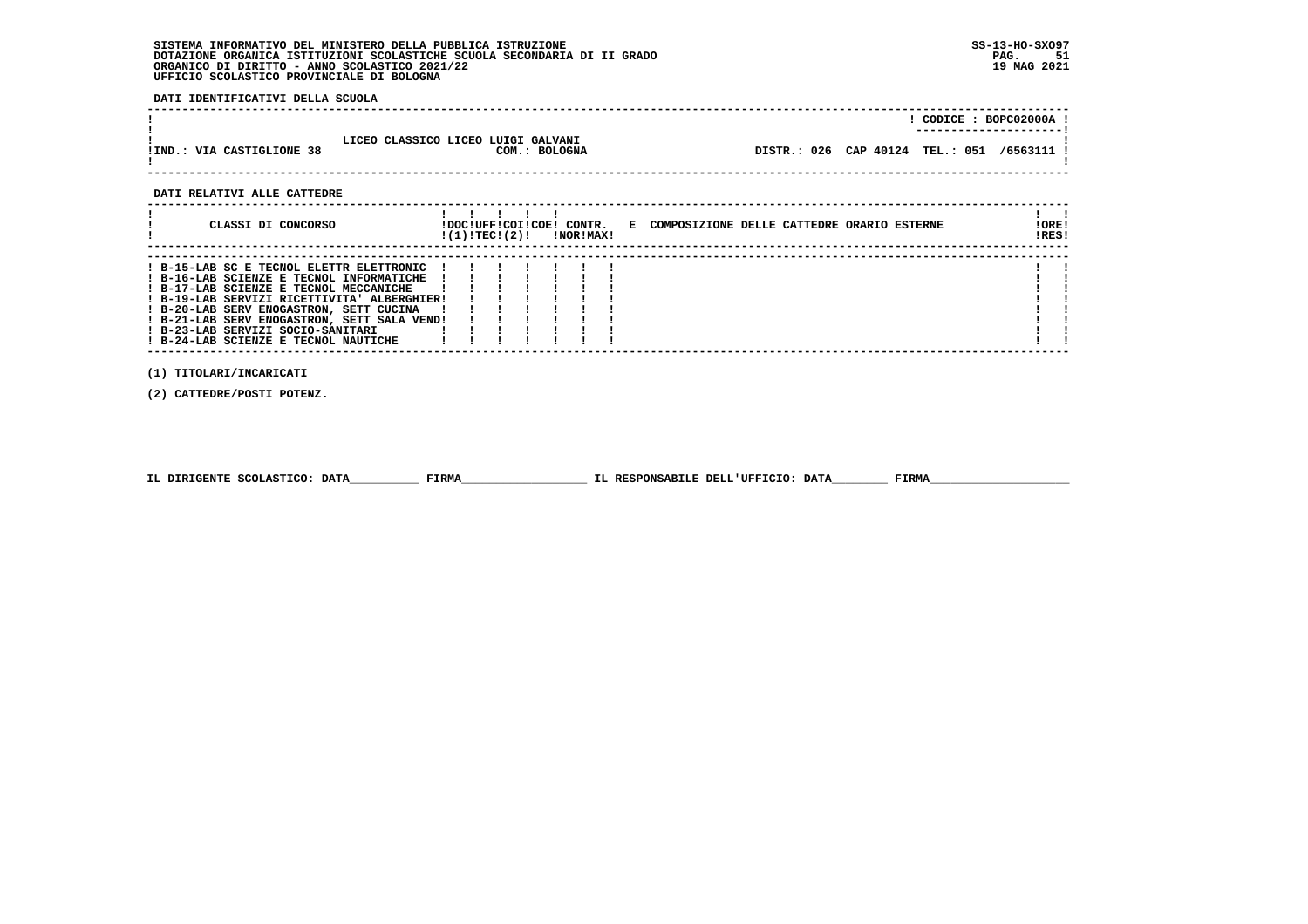**DATI IDENTIFICATIVI DELLA SCUOLA**

|                             |                                                       | $CODE: BOPC030001$ !<br>---------------------- |
|-----------------------------|-------------------------------------------------------|------------------------------------------------|
| !IND.: VIA NAZARIO SAURO 18 | LICEO CLASSICO LICEO MARCO MINGHETTI<br>COM.: BOLOGNA | DISTR.: 024 CAP 40121 TEL.: 051 /2757511 !     |
|                             |                                                       |                                                |

# **DATI RELATIVI ALLE CLASSI - SEDI EROGAZIONE DI COMPETENZA**

| CORSI - INDIRIZZI - SPECIALIZZAZIONI                                                                          | ANNI DI CORSO<br>1 1 1 2 1 3 1 4 1 5 1 6 1 | CORST - INDIRIZZI - SPECIALIZZAZIONI     | ANNI DI CORSO<br>1 1 1 2 1 3 1 4 1 5 1 6 1 |
|---------------------------------------------------------------------------------------------------------------|--------------------------------------------|------------------------------------------|--------------------------------------------|
| !ITP5 POT. SOCIO ECONOMICO E PER LA LEGALITA' ! ! ! ! ! ! ! !LI01 CLASSICO<br>ILIP2 POTENZIAMENTO LINGUISTICO |                                            | ILTP4 POTENZIAMENTO ARTISTICO E MUSICALE | ! 10! 11! 11! 11! 11!                      |

#### **DATI RELATIVI ALLE CATTEDRE**

| CLASSI DI CONCORSO                              |                    | $!(1)!TEC!(2)!$ $INORIMAX!$ |  | !DOC!UFF!COI!COE! CONTR. E COMPOSIZIONE DELLE CATTEDRE ORARIO ESTERNE | !ORE!<br>!RES! |
|-------------------------------------------------|--------------------|-----------------------------|--|-----------------------------------------------------------------------|----------------|
| ! A-02-DESIGN MET.OREF.PIET.DURE GEMME          |                    |                             |  |                                                                       |                |
| ! A-03-DESIGN DELLA CERAMICA                    |                    |                             |  |                                                                       |                |
| ! A-05-DESIGN DEL TESSUTO E DELLA MODA          |                    |                             |  |                                                                       |                |
| ! A-06-DESIGN DEL VETRO                         |                    |                             |  |                                                                       |                |
| ! A-07-DISCIPLINE AUDIOVISIVE                   |                    |                             |  |                                                                       |                |
| ! A-08-DISCIP GEOM, ARCH, ARRED, SCENOTEC !     |                    |                             |  |                                                                       |                |
| ! A-09-DISCIP GRAFICHE, PITTORICHE, SCENOG!     |                    |                             |  |                                                                       |                |
| ! A-10-DISCIPLINE GRAFICO-PUBBLICITARIE         |                    |                             |  |                                                                       |                |
| ! A-11-DISCIPLINE LETTERARIE E LATINO           | , 15!              | 1 15!                       |  |                                                                       |                |
| ! A-13-DISCIPL LETTERARIE, LATINO E GRECO ! 25! |                    | ! 26!                       |  |                                                                       | 15!            |
| ! A-14-DISCIP PLAST. SCUL. SCENOPLAST.          | 21                 | 2!                          |  |                                                                       |                |
| ! A-16-DISEG ARTIST MODELLAZ ODONTOTEC          |                    |                             |  |                                                                       |                |
| ! A-17-DISEG STORIA ARTE ISTITUTI II GR         |                    |                             |  |                                                                       |                |
| ! A-18-FILOSOFIA E SCIENZE UMANE                |                    |                             |  |                                                                       |                |
| 1 10!<br>! A-19-FILOSOFIA E STORIA              |                    | . . 11.                     |  |                                                                       | 18!            |
| ! A-24-LINGUA E CULT STRANIERA (INGLESE) ! 10!  |                    | . . 11.                     |  |                                                                       |                |
| ! A-24-LINGUA E CULT STRANIERA (FRANCESE) !     |                    |                             |  |                                                                       |                |
| ! A-24-LINGUA E CULT STRANIERA (SPAGNOLO) !     |                    |                             |  |                                                                       |                |
| ! A-24-LINGUA E CULT STRANIERA (TEDESCO) !      |                    |                             |  |                                                                       |                |
| ! A-24-LINGUA E CULT STRANIERA (RUSSO)          |                    |                             |  |                                                                       |                |
| ! A-26-MATEMATICA                               |                    |                             |  |                                                                       |                |
| ! A-27-MATEMATICA E FISICA                      | ! 11!              | ! 12!                       |  |                                                                       | 15!            |
| ! A-29-MUSICA ISTITUTI II GRADO                 |                    |                             |  |                                                                       |                |
| ! A-37-COSTRUZ TECNOL E TECN RAPPR GRAFICA!     |                    |                             |  |                                                                       |                |
| ! A-45-SCIENZE ECONOMICO-AZIENDALI              |                    |                             |  |                                                                       |                |
| ! A-46-SCIENZE GIURIDICO-ECONOMICHE             | 2!                 | 2!                          |  |                                                                       |                |
| ! A-48-SCIENZE MOTORIE E SPORTIVE II GRADO! 6!  |                    | 6!                          |  |                                                                       |                |
| ! A-50-SCIENZE NAT, CHIM E BIOLOG               | 71<br>$\mathbf{I}$ |                             |  |                                                                       |                |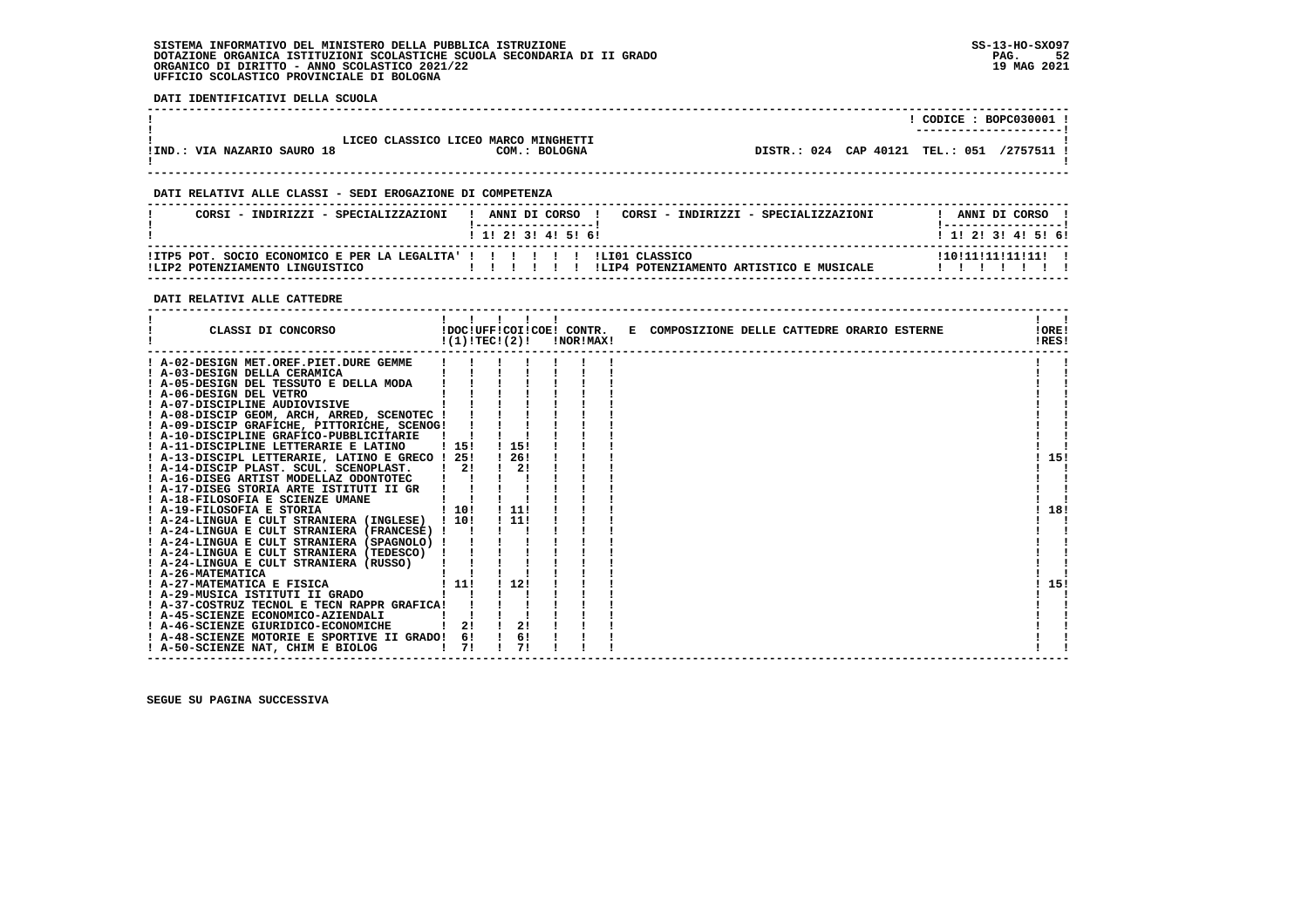**DATI IDENTIFICATIVI DELLA SCUOLA**

| LICEO CLASSICO LICEO MARCO MINGHETTI<br>DISTR.: 024 CAP 40121 TEL.: 051 /2757511 !<br>!IND.: VIA NAZARIO SAURO 18<br>COM.: BOLOGNA |  |  |  | $CODICE: BOPC030001$ ! |  |
|------------------------------------------------------------------------------------------------------------------------------------|--|--|--|------------------------|--|
|                                                                                                                                    |  |  |  |                        |  |

 **DATI RELATIVI ALLE CATTEDRE**

| CLASSI DI CONCORSO                          | !(1)!TEC!(2)! |    | !DOC!UFF!COI!COE! CONTR.<br>!NOR!MAX! |  | E COMPOSIZIONE DELLE CATTEDRE ORARIO ESTERNE | ! ORE!<br>!RES! |
|---------------------------------------------|---------------|----|---------------------------------------|--|----------------------------------------------|-----------------|
| ! A-54-STORIA DELL'ARTE                     | 41            | 41 |                                       |  |                                              | ! 12!           |
| ! A-61-TECNOL E TECN COMUNICAZ MULTIMEDIA ! |               |    |                                       |  |                                              |                 |
| ! A-62-TECNOL E TECNICHE PER LA GRAFICA     |               |    |                                       |  |                                              |                 |
| ! A-65-TEORIA E TECNICA COMUNICAZIONE       |               |    |                                       |  |                                              |                 |
| ! B-02-CONV LINGUA STRANIERA (FRANCESE)     |               |    |                                       |  |                                              |                 |
| ! B-02-CONV LINGUA STRANIERA (INGLESE)      |               |    |                                       |  |                                              |                 |
| ! B-02-CONV LINGUA STRANIERA (TEDESCO)      |               |    |                                       |  |                                              |                 |
| ! B-02-CONV LINGUA STRANIERA (RUSSO)        |               |    |                                       |  |                                              |                 |
| ! B-08-LAB PRODUZ INDUSTR ARTIG CERAMICA    |               |    |                                       |  |                                              |                 |
| ! B-18-LAB SC E TECNOL TESS ABBIGL MODA     |               |    |                                       |  |                                              |                 |
| ! B-28-LABORATORIO DI TECNOLOGIE ORAFE      |               |    |                                       |  |                                              |                 |
|                                             |               |    |                                       |  |                                              |                 |

 **(1) TITOLARI/INCARICATI**

 **(2) CATTEDRE/POSTI POTENZ.**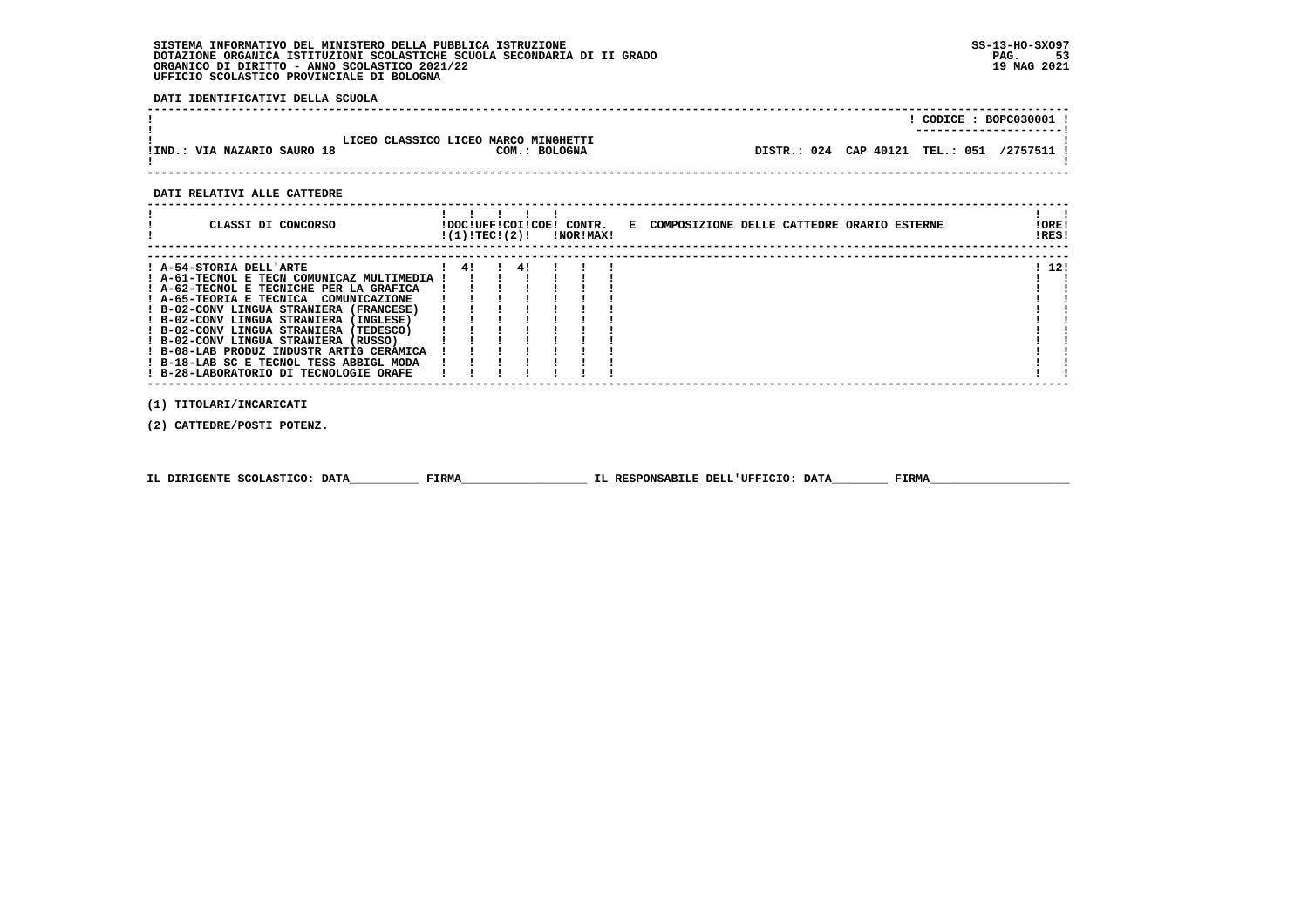**DATI IDENTIFICATIVI DELLA SCUOLA**

|                          |                                                                  | CODICE: BOPM030005<br>----------------------  |  |
|--------------------------|------------------------------------------------------------------|-----------------------------------------------|--|
| !IND.: VIA SANT'ISAIA 35 | ISTITUTO MAGISTRALE LICEO LAURA BASSI<br><b>BOLOGNA</b><br>COM.: | DISTR.: 024 CAP 40123 TEL.: 051<br>/3399611 ! |  |

 **------------------------------------------------------------------------------------------------------------------------------------**

 **------------------------------------------------------------------------------------------------------------------------------------**

# **DATI RELATIVI ALLE CLASSI - SEDI EROGAZIONE DI COMPETENZA**

| CORSI - INDIRIZZI - SPECIALIZZAZIONI                                                                                   | CORSI - INDIRIZZI - SPECIALIZZAZIONI<br>ANNI DI CORSO !                                                                                                                                  | ANNI DI CORSO !                  |
|------------------------------------------------------------------------------------------------------------------------|------------------------------------------------------------------------------------------------------------------------------------------------------------------------------------------|----------------------------------|
|                                                                                                                        | $1$ , 1! 2! 3! 4! 5! 6!                                                                                                                                                                  | $1$ 1! 2! 3! 4! 5! 6!            |
| ILI04 LINGUISTICO<br>!LI12 SCIENZE UMANE<br>!LIP1 POTENZIAMENTO UMANISTICO<br>!LIP4 POTENZIAMENTO ARTISTICO E MUSICALE | ! 3! 4! 4! 5! 5! !LI11 SCIENZE UMANE<br>- OPZ. ECONOMICO SOCIALE ! 3! 2! 2! 2! 2! !LI13 MUSICALE E COREUTICO - SEZ. MUSICALE<br>ILIP2 POTENZIAMENTO LINGUISTICO<br>11111<br>$\mathbf{1}$ | 161515141411<br>! 1! 1! 1! 1! 1! |

 **DATI RELATIVI ALLE CATTEDRE**

| CLASSI DI CONCORSO                             |                       | $\mathbf{I}$<br>!DOC!UFF!COI!COE! CONTR.<br>!(1)!TECI(2)! | !NOR!MAX! | E COMPOSIZIONE DELLE CATTEDRE ORARIO ESTERNE | IORE <sub>1</sub><br>!RES! |
|------------------------------------------------|-----------------------|-----------------------------------------------------------|-----------|----------------------------------------------|----------------------------|
| ! A-02-DESIGN MET.OREF.PIET.DURE GEMME         |                       |                                                           |           |                                              |                            |
| ! A-03-DESIGN DELLA CERAMICA                   |                       |                                                           |           |                                              |                            |
| ! A-05-DESIGN DEL TESSUTO E DELLA MODA         |                       |                                                           |           |                                              |                            |
| ! A-06-DESIGN DEL VETRO                        |                       |                                                           |           |                                              |                            |
| ! A-07-DISCIPLINE AUDIOVISIVE                  |                       |                                                           |           |                                              |                            |
| ! A-08-DISCIP GEOM, ARCH, ARRED, SCENOTEC !    |                       |                                                           |           |                                              |                            |
| ! A-09-DISCIP GRAFICHE, PITTORICHE, SCENOG!    |                       |                                                           |           |                                              |                            |
| ! A-10-DISCIPLINE GRAFICO-PUBBLICITARIE        |                       |                                                           |           |                                              |                            |
| ! A-11-DISCIPLINE LETTERARIE E LATINO          | ! 25!                 | 26!                                                       |           |                                              | 81                         |
| ! A-12-DISCIPL LETTERARIE ISTITUTI II GR       |                       |                                                           |           |                                              |                            |
| ! A-13-DISCIPL LETTERARIE, LATINO E GRECO !    | 11                    |                                                           |           |                                              |                            |
| ! A-14-DISCIP PLAST. SCUL. SCENOPLAST.         |                       |                                                           |           |                                              |                            |
| ! A-16-DISEG ARTIST MODELLAZ ODONTOTEC         |                       |                                                           |           |                                              |                            |
| ! A-17-DISEG STORIA ARTE ISTITUTI II GR        | 51                    | 5!                                                        |           |                                              | 41                         |
| ! A-18-FILOSOFIA E SCIENZE UMANE               | $\lfloor 11! \rfloor$ | 12!                                                       |           |                                              | 17!                        |
| ! A-19-FILOSOFIA E STORIA                      | $1 \quad 11$          | 2!                                                        |           |                                              |                            |
| ! A-24-LINGUA E CULT STRANIERA (FRANCESE) !    | 6!                    | 6!                                                        |           |                                              |                            |
| ! A-24-LINGUA E CULT STRANIERA (INGLESE) ! 11! |                       | 112!                                                      |           |                                              | 10!                        |
| ! A-24-LINGUA E CULT STRANIERA (SPAGNOLO) ! 5! |                       | 5!                                                        |           |                                              |                            |
| ! A-24-LINGUA E CULT STRANIERA (TEDESCO) ! 1!  |                       | 1!                                                        |           |                                              |                            |
| ! A-24-LINGUA E CULT STRANIERA (RUSSO)         |                       |                                                           |           |                                              |                            |
| ! A-26-MATEMATICA                              |                       |                                                           |           |                                              |                            |
| ! A-27-MATEMATICA E FISICA                     | 111                   | 14!                                                       |           |                                              | 91                         |
| ! A-29-MUSICA ISTITUTI II GRADO                |                       |                                                           |           |                                              |                            |
| ! A-37-COSTRUZ TECNOL E TECN RAPPR GRAFICA!    |                       |                                                           |           |                                              |                            |
| ! A-46-SCIENZE GIURIDICO-ECONOMICHE            | 51                    | 51                                                        |           |                                              | 81                         |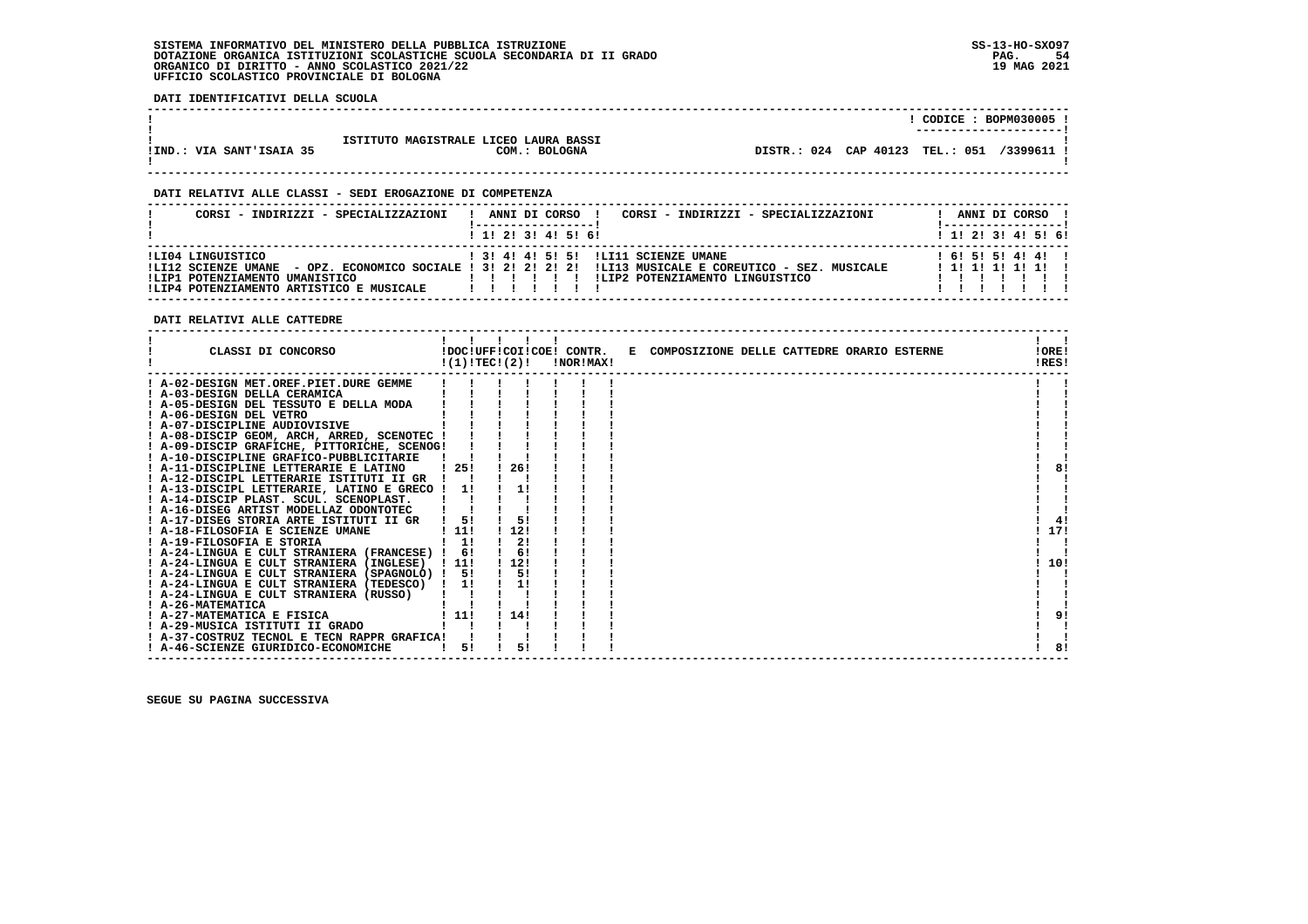**DATI IDENTIFICATIVI DELLA SCUOLA**

|                          |                                                        | CODICE: BOPM030005 !<br>---------------------- |  |
|--------------------------|--------------------------------------------------------|------------------------------------------------|--|
| !IND.: VIA SANT'ISAIA 35 | ISTITUTO MAGISTRALE LICEO LAURA BASSI<br>COM.: BOLOGNA | DISTR.: 024 CAP 40123 TEL.: 051 /3399611 !     |  |

 **------------------------------------------------------------------------------------------------------------------------------------**

#### **DATI RELATIVI ALLE CATTEDRE**

 **(1) TITOLARI/INCARICATI**

 **(2) CATTEDRE/POSTI POTENZ.**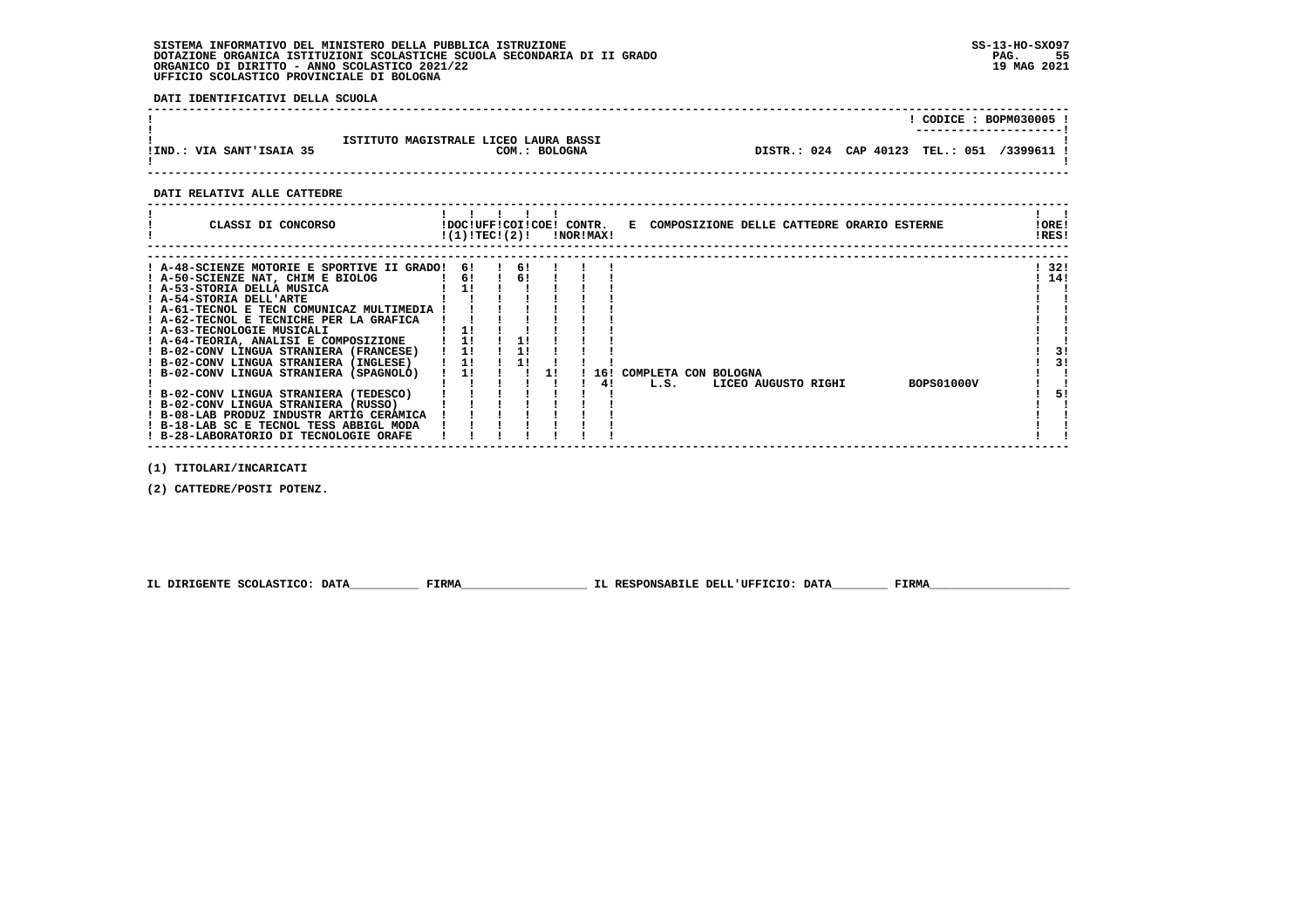**DATI IDENTIFICATIVI DELLA SCUOLA**

|                               |                                                        |                                 | --------------------- | CODICE: BOPS01000V! |
|-------------------------------|--------------------------------------------------------|---------------------------------|-----------------------|---------------------|
| VIALE CARLO PEPOLI 3<br>IIND. | LICEO SCIENTIFICO LICEO AUGUSTO RIGHI<br>COM.: BOLOGNA | DISTR.: 024 CAP 40123 TEL.: 051 |                       | /3390911 1          |

 **------------------------------------------------------------------------------------------------------------------------------------**

# **DATI RELATIVI ALLE CLASSI - SEDI EROGAZIONE DI COMPETENZA**

| CORSI - INDIRIZZI - SPECIALIZZAZIONI                                      | CORSI - INDIRIZZI - SPECIALIZZAZIONI<br>ANNI DI CORSO !                                                                                                                                                                                                             |  |  | ANNI DI CORSO !              |  |
|---------------------------------------------------------------------------|---------------------------------------------------------------------------------------------------------------------------------------------------------------------------------------------------------------------------------------------------------------------|--|--|------------------------------|--|
|                                                                           | 1 1! 2! 3! 4! 5! 6!                                                                                                                                                                                                                                                 |  |  | $1$ , 1!, 2!, 3!, 4!, 5!, 6! |  |
| ILI02 SCIENTIFICO<br>ILI04 LINGUISTICO<br>!LIP2 POTENZIAMENTO LINGUISTICO | !ITP5 POT. SOCIO ECONOMICO E PER LA LEGALITA' ! ! ! ! ! ! !ITP7 POTENZIAMENTO LABORATORIALE<br>! 5! 7! 6! 6! 6! !LIO3 SCIENTIFICO - OPZIONE SCIENZE APPLICAT<br>!LIP1 POTENZIAMENTO UMANISTICO<br>1 1 1 2 1 2 1 3 1 2 1<br>!LIP4 POTENZIAMENTO ARTISTICO E MUSICALE |  |  | 171516161511                 |  |

 **DATI RELATIVI ALLE CATTEDRE**

| CLASSI DI CONCORSO                                                                      | !DOC!UFF!COI!COE! CONTR.<br>!(1)!TECI(2)! |            | !NOR!MAX! |           |      |                | E COMPOSIZIONE DELLE CATTEDRE ORARIO ESTERNE |                                       | !ORE!<br>IRES! |
|-----------------------------------------------------------------------------------------|-------------------------------------------|------------|-----------|-----------|------|----------------|----------------------------------------------|---------------------------------------|----------------|
| ! A-02-DESIGN MET.OREF.PIET.DURE GEMME                                                  |                                           |            |           |           |      |                |                                              |                                       |                |
| ! A-03-DESIGN DELLA CERAMICA<br>! A-05-DESIGN DEL TESSUTO E DELLA MODA                  |                                           |            |           |           |      |                |                                              |                                       |                |
| ! A-06-DESIGN DEL VETRO                                                                 |                                           |            |           |           |      |                |                                              |                                       |                |
| ! A-07-DISCIPLINE AUDIOVISIVE                                                           |                                           |            |           |           |      |                |                                              |                                       |                |
| ! A-08-DISCIP GEOM, ARCH, ARRED, SCENOTEC !                                             |                                           |            |           |           |      |                |                                              |                                       |                |
| ! A-09-DISCIP GRAFICHE, PITTORICHE, SCENOG!                                             |                                           |            |           |           |      |                |                                              |                                       |                |
| ! A-10-DISCIPLINE GRAFICO-PUBBLICITARIE                                                 |                                           |            |           |           |      |                |                                              |                                       |                |
| ! A-11-DISCIPLINE LETTERARIE E LATINO                                                   | -251                                      | 26!        |           |           |      |                |                                              |                                       |                |
| ! A-12-DISCIPL LETTERARIE ISTITUTI II GR                                                |                                           |            |           |           |      |                |                                              |                                       |                |
| ! A-13-DISCIPL LETTERARIE, LATINO E GRECO !                                             |                                           |            |           |           |      |                |                                              |                                       |                |
| ! A-14-DISCIP PLAST. SCUL. SCENOPLAST.                                                  |                                           |            |           |           |      |                |                                              |                                       |                |
| ! A-16-DISEG ARTIST MODELLAZ ODONTOTEC                                                  |                                           |            |           |           |      |                |                                              |                                       |                |
| ! A-17-DISEG STORIA ARTE ISTITUTI II GR                                                 | 31                                        | 51         |           |           |      |                |                                              |                                       | 28!            |
| ! A-18-FILOSOFIA E SCIENZE UMANE                                                        |                                           |            |           |           |      |                |                                              |                                       |                |
| ! A-19-FILOSOFIA E STORIA                                                               | 91                                        | 111        |           | 3! CEDE A |      | <b>BOLOGNA</b> |                                              |                                       | 31             |
|                                                                                         |                                           |            |           |           | L.S. |                | LICEO NICCOLO' COPERNICO                     | BOPS030004                            |                |
| ! A-20-FISICA                                                                           |                                           |            |           |           |      |                |                                              |                                       |                |
| ! A-24-LINGUA E CULT STRANIERA (INGLESE)<br>! A-24-LINGUA E CULT STRANIERA (FRANCESE) ! | 1121                                      | 1131<br>1! |           | 4! CEDE A |      | <b>BOLOGNA</b> |                                              |                                       | 12!            |
|                                                                                         |                                           |            |           |           |      |                |                                              | I.I.S. CRESCENZI-PACINOTTI BOIS02700V |                |
| ! A-24-LINGUA E CULT STRANIERA (SPAGNOLO)                                               |                                           |            |           |           |      |                |                                              |                                       | 15!            |
| ! A-24-LINGUA E CULT STRANIERA (TEDESCO)                                                |                                           |            |           |           |      |                |                                              |                                       | 15!            |
| ! A-24-LINGUA E CULT STRANIERA (RUSSO)                                                  |                                           |            |           |           |      |                |                                              |                                       |                |
| ! A-26-MATEMATICA                                                                       | 71                                        | 71         |           |           |      |                |                                              |                                       |                |
| ! A-27-MATEMATICA E FISICA                                                              | 1171                                      | 20!        |           |           |      |                |                                              |                                       | 12!            |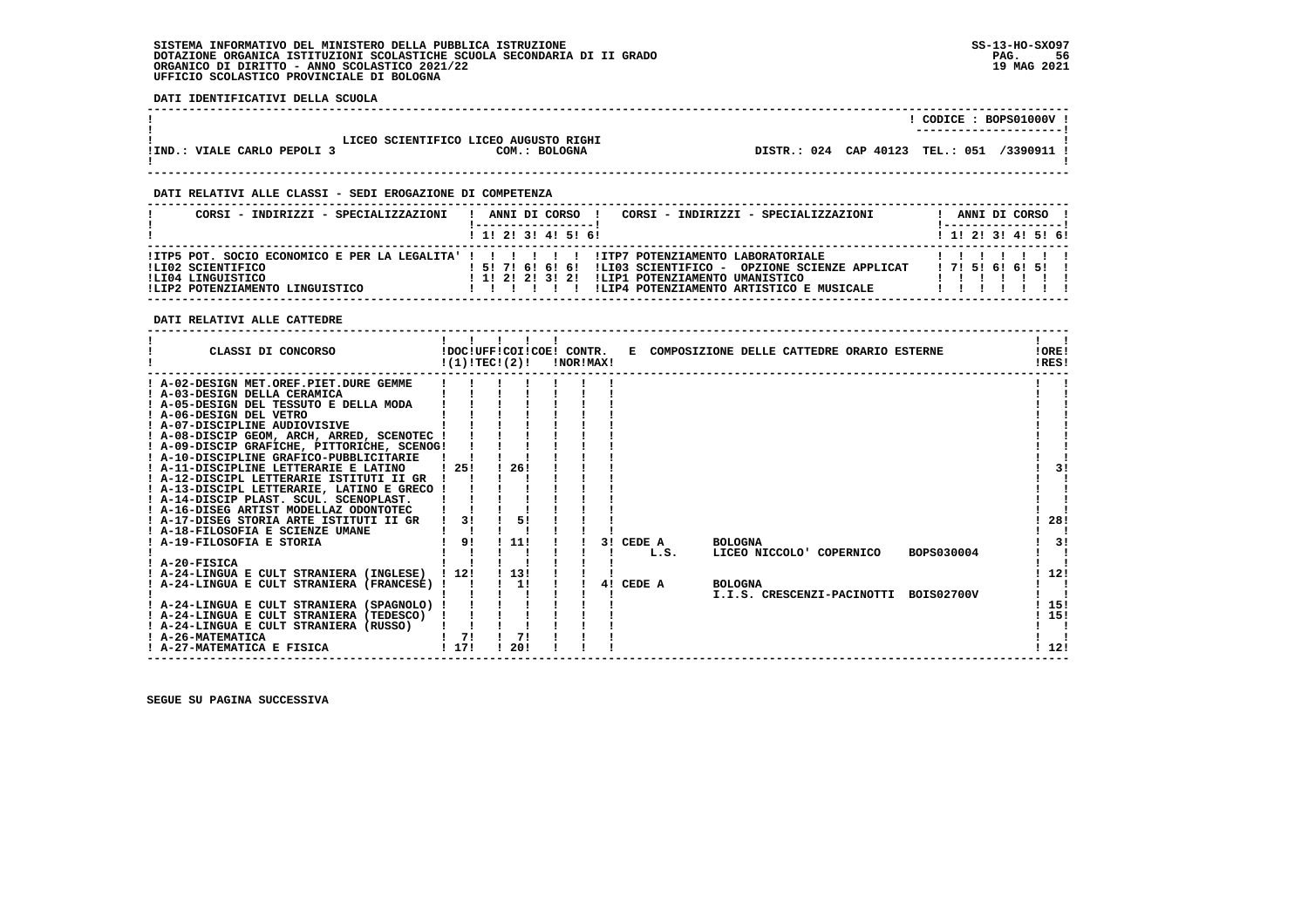**DATI IDENTIFICATIVI DELLA SCUOLA**

| LICEO SCIENTIFICO LICEO AUGUSTO RIGHI<br>DISTR.: 024 CAP 40123 TEL.: 051 /3390911 !<br>!IND.: VIALE CARLO PEPOLI 3<br>COM.: BOLOGNA |  | CODICE: BOPS01000V!<br>----------------------- |
|-------------------------------------------------------------------------------------------------------------------------------------|--|------------------------------------------------|
|                                                                                                                                     |  |                                                |

# **DATI RELATIVI ALLE CATTEDRE**

| CLASSI DI CONCORSO                                                                  |    | $!(1)!TEC!(2)!$ $INORIMAX!$ |  |    |        |                | !DOC!UFF!COI!COE! CONTR. E COMPOSIZIONE DELLE CATTEDRE ORARIO ESTERNE |            | IOREI<br>!RES! |     |
|-------------------------------------------------------------------------------------|----|-----------------------------|--|----|--------|----------------|-----------------------------------------------------------------------|------------|----------------|-----|
| A-29-MUSICA ISTITUTI II GRADO                                                       |    |                             |  |    |        |                |                                                                       |            |                |     |
| ! A-31-SCIENZE DEGLI ALIMENTI                                                       |    |                             |  |    |        |                |                                                                       |            |                |     |
| ! A-34-SCIENZE E TECNOLOGIE CHIMICHE                                                |    |                             |  |    |        |                |                                                                       |            |                |     |
| ! A-37-COSTRUZ TECNOL E TECN RAPPR GRAFICA!                                         |    |                             |  |    |        |                |                                                                       |            |                |     |
| ! A-40-TECNOLOGIE ELETTRICHE ELETTRONICHE !                                         |    |                             |  |    |        |                |                                                                       |            |                |     |
| ! A-41-SCIENZE E TECNOLOGIE INFORMATICHE                                            | 31 | 31                          |  |    |        |                |                                                                       |            |                | 41  |
| ! A-42-SCIENZE E TECNOLOGIE MECCANICHE                                              |    |                             |  |    |        |                |                                                                       |            |                |     |
| ! A-43-SCIENZE E TECNOLOGIE NAUTICHE                                                |    |                             |  |    |        |                |                                                                       |            |                |     |
| ! A-45-SCIENZE ECONOMICO-AZIENDALI                                                  |    |                             |  |    |        |                |                                                                       |            |                |     |
| ! A-46-SCIENZE GIURIDICO-ECONOMICHE                                                 | 21 | 21                          |  |    |        |                |                                                                       |            |                |     |
| ! A-47-SCIENZE MATEMATICHE APPLICATE                                                |    |                             |  |    |        |                |                                                                       |            |                |     |
| ! A-48-SCIENZE MOTORIE E SPORTIVE II GRADO! 8!                                      |    | 81                          |  |    |        |                |                                                                       |            |                | 12! |
| ! A-50-SCIENZE NAT, CHIM E BIOLOG                                                   |    | 1141                        |  |    |        |                |                                                                       |            |                | 8!  |
| E BIOLOG ! 11!<br>TECN AGR ! !<br>! 1!<br>! A-51-SCIENZE, TECNOL E TECN AGR         |    |                             |  |    |        |                |                                                                       |            |                |     |
| ! A-54-STORIA DELL'ARTE                                                             |    | 11                          |  |    |        |                |                                                                       |            |                | 14! |
| ! A-61-TECNOL E TECN COMUNICAZ MULTIMEDIA !                                         |    |                             |  |    |        |                |                                                                       |            |                |     |
| ! A-62-TECNOL E TECNICHE PER LA GRAFICA                                             |    |                             |  |    |        |                |                                                                       |            |                |     |
| ! A-65-TEORIA E TECNICA COMUNICAZIONE                                               |    |                             |  |    |        |                |                                                                       |            |                |     |
| ! A-66-TRATT TESTI DATI APPLIC INFORMATICA!                                         |    |                             |  |    |        |                |                                                                       |            |                |     |
| ! B-02-CONV LINGUA STRANIERA (FRANCESE)                                             |    |                             |  |    |        |                |                                                                       |            |                | -61 |
| ! B-02-CONV LINGUA STRANIERA (INGLESE)                                              |    |                             |  |    |        |                |                                                                       |            |                | 10! |
| B-02-CONV LINGUA STRANIERA (SPAGNOLO)                                               |    |                             |  | 41 | CEDE A | <b>BOLOGNA</b> |                                                                       |            |                |     |
|                                                                                     |    |                             |  |    | I.M.   |                | LICEO LAURA BASSI                                                     | BOPM030005 |                |     |
| ! B-02-CONV LINGUA STRANIERA (TEDESCO)                                              |    |                             |  |    |        |                |                                                                       |            |                | 4!  |
| ! B-02-CONV LINGUA STRANIERA (RUSSO)                                                |    |                             |  |    |        |                |                                                                       |            |                |     |
| י (טפטט. $\Gamma$ !<br>! B-03-LABORATORI DI FISICA                                  |    |                             |  |    |        |                |                                                                       |            |                |     |
| ! B-06-LABORATORIO DI ODONTOTECNICA                                                 |    |                             |  |    |        |                |                                                                       |            |                |     |
| ! B-07-LABORATORIO DI OTTICA                                                        |    |                             |  |    |        |                |                                                                       |            |                |     |
| ! B-08-LAB PRODUZ INDUSTR ARTIG CERAMICA !                                          |    |                             |  |    |        |                |                                                                       |            |                |     |
| ! B-11-LAB SCIENZE E TECNOL AGRARIE                                                 |    |                             |  |    |        |                |                                                                       |            |                |     |
| ! B-12-LAB SCIENZE E TECNOL CHIM MICROBIOL!                                         |    |                             |  |    |        |                |                                                                       |            |                |     |
| ! B-14-LAB SCIENZE E TECNOL COSTRUZIONI<br>! B-15-LAB SC E TECNOL ELETTR ELETTRONIC |    |                             |  |    |        |                |                                                                       |            |                |     |
| ! B-16-LAB SCIENZE E TECNOL INFORMATICHE                                            |    |                             |  |    |        |                |                                                                       |            |                |     |
| ! B-17-LAB SCIENZE E TECNOL MECCANICHE                                              |    |                             |  |    |        |                |                                                                       |            |                |     |
|                                                                                     |    |                             |  |    |        |                |                                                                       |            |                |     |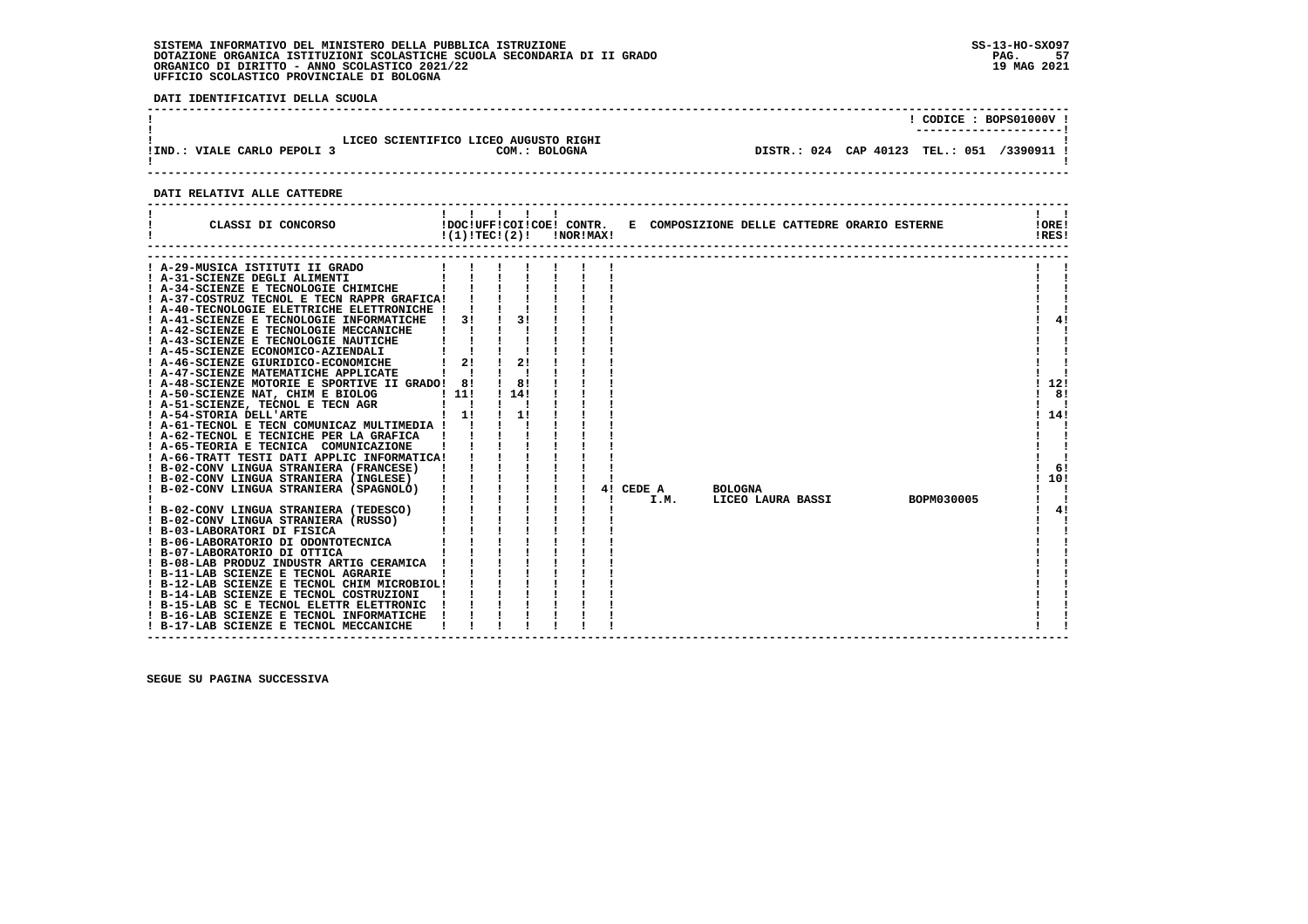**DATI IDENTIFICATIVI DELLA SCUOLA**

|                             |                                                        | CODICE: BOPS01000V:                                                  |
|-----------------------------|--------------------------------------------------------|----------------------------------------------------------------------|
| !IND.: VIALE CARLO PEPOLI 3 | LICEO SCIENTIFICO LICEO AUGUSTO RIGHI<br>COM.: BOLOGNA | ----------------------<br>DISTR.: 024 CAP 40123 TEL.: 051 /3390911 ! |
|                             |                                                        |                                                                      |

 **DATI RELATIVI ALLE CATTEDRE**

| CLASSI DI CONCORSO                                                                                                                                                                                                                                                                                      | !DOC!UFF!COI!COE! CONTR.<br>!(1)!TEC!(2)! |  | !NOR!MAX! | E COMPOSIZIONE DELLE CATTEDRE ORARIO ESTERNE | !ORE!<br>!RES! |
|---------------------------------------------------------------------------------------------------------------------------------------------------------------------------------------------------------------------------------------------------------------------------------------------------------|-------------------------------------------|--|-----------|----------------------------------------------|----------------|
| ! B-18-LAB SC E TECNOL TESS ABBIGL MODA<br>! B-19-LAB SERVIZI RICETTIVITA' ALBERGHIER!<br>! B-20-LAB SERV ENOGASTRON, SETT CUCINA<br>! B-21-LAB SERV ENOGASTRON, SETT SALA VEND!<br>! B-23-LAB SERVIZI SOCIO-SANITARI<br>! B-24-LAB SCIENZE E TECNOL NAUTICHE<br>! B-28-LABORATORIO DI TECNOLOGIE ORAFE |                                           |  |           |                                              |                |

 **(1) TITOLARI/INCARICATI**

 **(2) CATTEDRE/POSTI POTENZ.**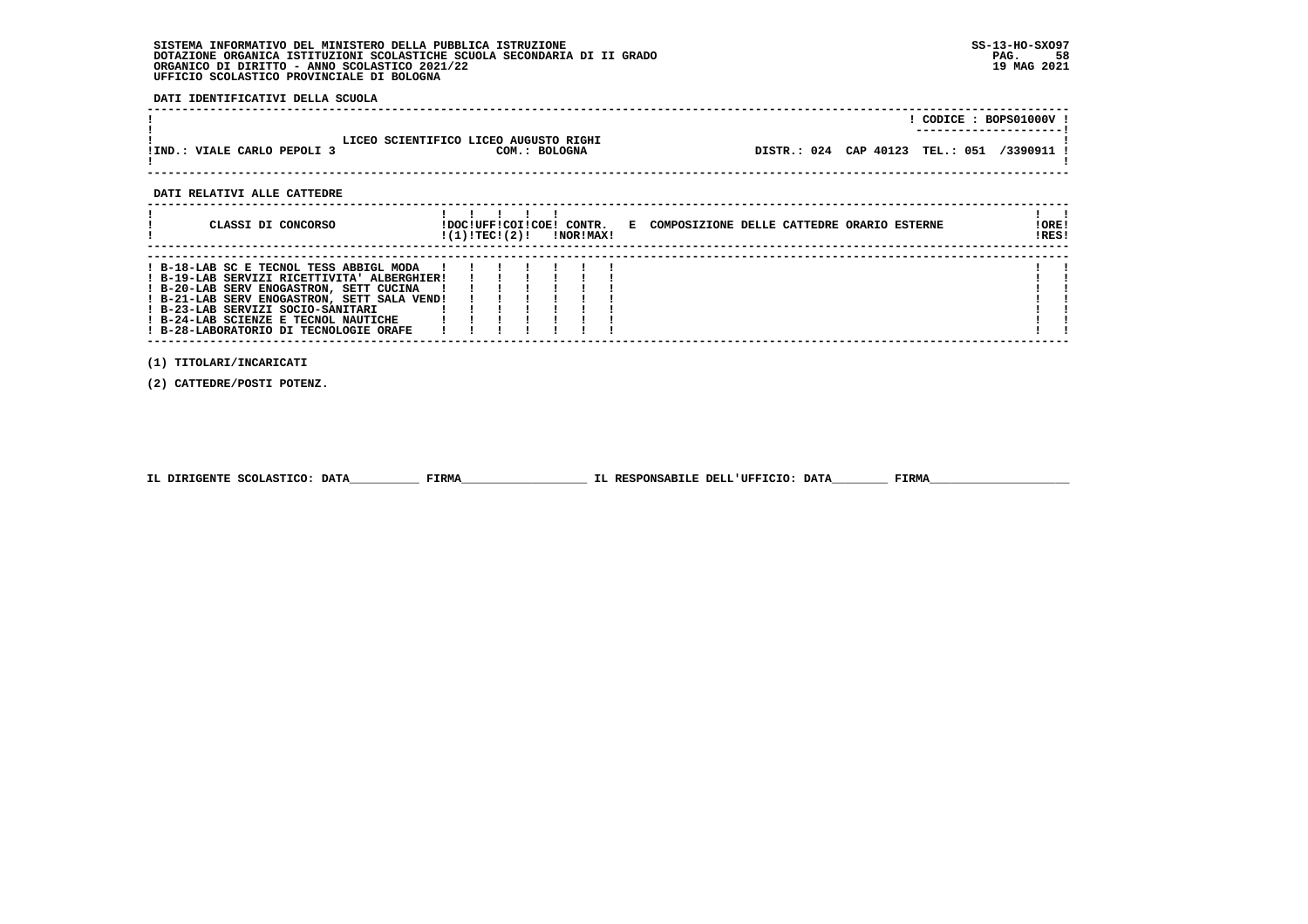**DATI IDENTIFICATIVI DELLA SCUOLA**

|                          |                                                       | CODICE: BOPS02000D<br>----------------------   |
|--------------------------|-------------------------------------------------------|------------------------------------------------|
| !IND.: VIA MAZZINI 172/2 | LICEO SCIENTIFICO LICEO ENRICO FERMI<br>COM.: BOLOGNA | DISTR.: 025 CAP 40139<br>/4298511<br>TEL.: 051 |

 **------------------------------------------------------------------------------------------------------------------------------------**

 **------------------------------------------------------------------------------------------------------------------------------------**

# **DATI RELATIVI ALLE CLASSI - SEDI EROGAZIONE DI COMPETENZA**

| CORSI - INDIRIZZI - SPECIALIZZAZIONI                 | CORSI - INDIRIZZI - SPECIALIZZAZIONI<br>ANNI DI CORSO !                                                                                                                                                | ANNI DI CORSO !           |
|------------------------------------------------------|--------------------------------------------------------------------------------------------------------------------------------------------------------------------------------------------------------|---------------------------|
|                                                      | 1 1 1 2 1 3 1 4 1 5 1 6 1                                                                                                                                                                              | 1 1 1 2 1 3 1 4 1 5 1 6 1 |
| ILI02 SCIENTIFICO<br>!LIP2 POTENZIAMENTO LINGUISTICO | ITP5 POT. SOCIO ECONOMICO E PER LA LEGALITA' ! ! ! ! ! ! ITP7 POTENZIAMENTO LABORATORIALE<br>! 8! 9! 8! 9! 8! !LIO3 SCIENTIFICO - OPZIONE SCIENZE APPLICAT<br>ILIP4 POTENZIAMENTO ARTISTICO E MUSICALE | 161415141411              |

# **DATI RELATIVI ALLE CATTEDRE**

| CLASSI DI CONCORSO<br>!DOC!UFF!COI!COE! CONTR.<br>!(1)!TECI(2)!<br>!NOR!MAX! | E COMPOSIZIONE DELLE CATTEDRE ORARIO ESTERNE<br>!ORE!<br>!RES! |
|------------------------------------------------------------------------------|----------------------------------------------------------------|
| ! A-02-DESIGN MET.OREF.PIET.DURE GEMME                                       |                                                                |
| ! A-03-DESIGN DELLA CERAMICA                                                 |                                                                |
| ! A-05-DESIGN DEL TESSUTO E DELLA MODA                                       |                                                                |
| ! A-06-DESIGN DEL VETRO                                                      |                                                                |
| ! A-07-DISCIPLINE AUDIOVISIVE                                                |                                                                |
| ! A-08-DISCIP GEOM, ARCH, ARRED, SCENOTEC !                                  |                                                                |
| ! A-09-DISCIP GRAFICHE, PITTORICHE, SCENOG!                                  |                                                                |
| ! A-10-DISCIPLINE GRAFICO-PUBBLICITARIE                                      |                                                                |
| 27!<br>125!<br>! A-11-DISCIPLINE LETTERARIE E LATINO                         | 17!                                                            |
| ! A-12-DISCIPL LETTERARIE ISTITUTI II GR                                     |                                                                |
| ! A-14-DISCIP PLAST. SCUL. SCENOPLAST.                                       |                                                                |
| ! A-16-DISEG ARTIST MODELLAZ ODONTOTEC                                       |                                                                |
| 8!<br>! A-17-DISEG STORIA ARTE ISTITUTI II GR<br>8!                          |                                                                |
| ! A-18-FILOSOFIA E SCIENZE UMANE                                             |                                                                |
| 10!<br>110!<br>! A-19-FILOSOFIA E STORIA                                     | 15!                                                            |
| ! A-20-FISICA                                                                |                                                                |
| 1121<br>! A-24-LINGUA E CULT STRANIERA (INGLESE) ! 11!                       | 15!                                                            |
| ! A-24-LINGUA E CULT STRANIERA (FRANCESE) !                                  |                                                                |
| ! A-24-LINGUA E CULT STRANIERA (SPAGNOLO) !                                  |                                                                |
| ! A-24-LINGUA E CULT STRANIERA (TEDESCO)                                     |                                                                |
| ! A-24-LINGUA E CULT STRANIERA (RUSSO)                                       |                                                                |
| 3!<br>3!<br>! A-26-MATEMATICA                                                |                                                                |
| 23!<br>1201<br>! A-27-MATEMATICA E FISICA                                    | 33!                                                            |
| ! A-29-MUSICA ISTITUTI II GRADO                                              |                                                                |
| ! A-31-SCIENZE DEGLI ALIMENTI                                                |                                                                |
| ! A-34-SCIENZE E TECNOLOGIE CHIMICHE                                         |                                                                |
| ! A-37-COSTRUZ TECNOL E TECN RAPPR GRAFICA!                                  |                                                                |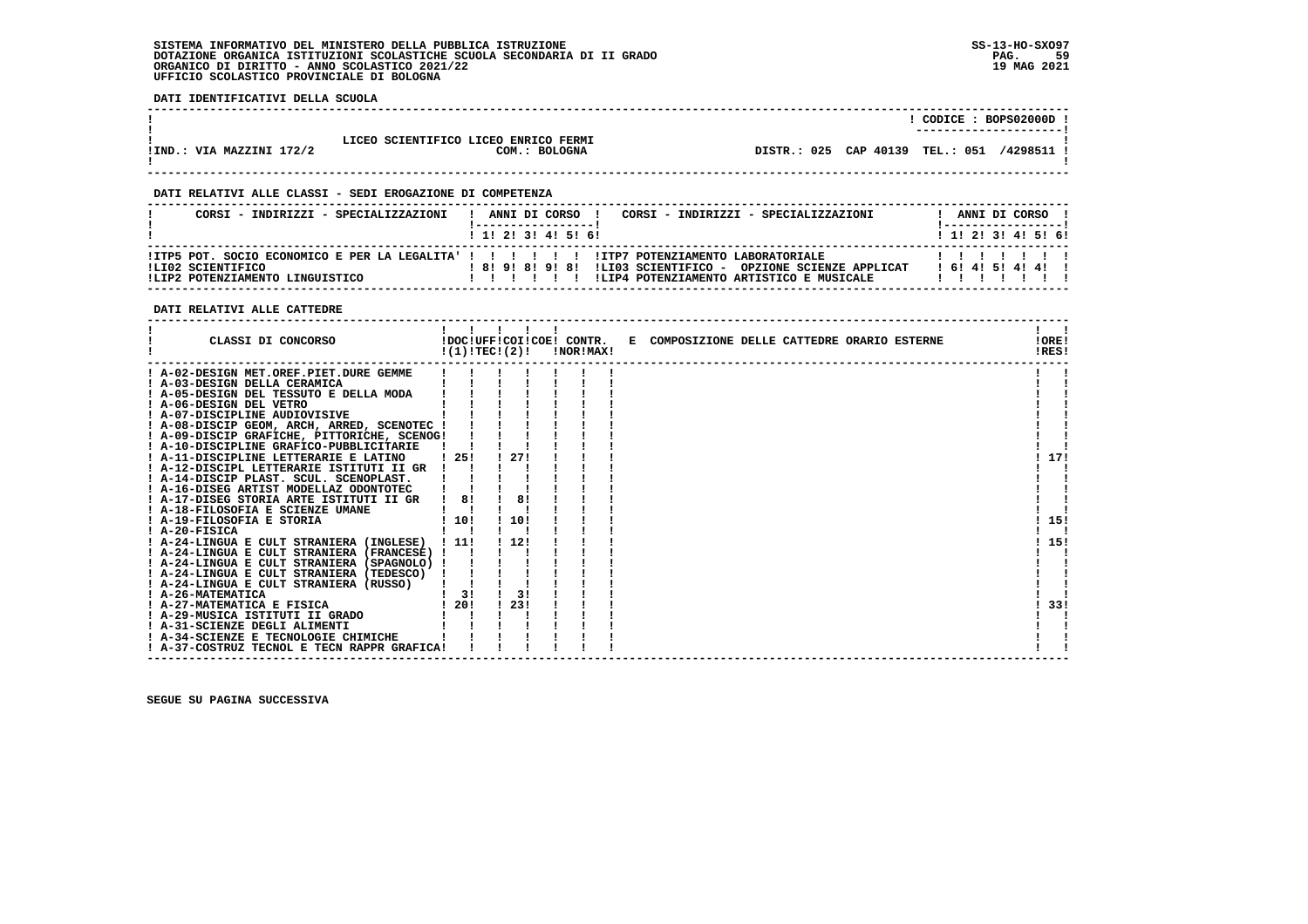**DATI IDENTIFICATIVI DELLA SCUOLA**

|                                                                                   |                                 |  | CODICE: BOPS02000D ! |
|-----------------------------------------------------------------------------------|---------------------------------|--|----------------------|
| LICEO SCIENTIFICO LICEO ENRICO FERMI<br>IIND.: VIA MAZZINI 172/2<br>COM.: BOLOGNA | DISTR.: 025 CAP 40139 TEL.: 051 |  | /4298511 !           |

# **DATI RELATIVI ALLE CATTEDRE**

| CLASSI DI CONCORSO                                                                                                                                                                                | $!(1)!TEC!(2)!$ $INORIMAX!$   | 11111                         |  | !DOC!UFF!COI!COE! CONTR. E COMPOSIZIONE DELLE CATTEDRE ORARIO ESTERNE | !!<br>!ORE!<br>!RES! |
|---------------------------------------------------------------------------------------------------------------------------------------------------------------------------------------------------|-------------------------------|-------------------------------|--|-----------------------------------------------------------------------|----------------------|
| A-40-TECNOLOGIE ELETTRICHE ELETTRONICHE !                                                                                                                                                         |                               |                               |  |                                                                       |                      |
| ! A-41-SCIENZE E TECNOLOGIE INFORMATICHE                                                                                                                                                          | $\frac{1}{2}$                 | 21                            |  |                                                                       | !10!                 |
| ! A-42-SCIENZE E TECNOLOGIE MECCANICHE                                                                                                                                                            |                               |                               |  |                                                                       |                      |
| ! A-43-SCIENZE E TECNOLOGIE NAUTICHE                                                                                                                                                              |                               |                               |  |                                                                       |                      |
| ! A-45-SCIENZE ECONOMICO-AZIENDALI                                                                                                                                                                |                               | $1 \quad 1 \quad 1 \quad 1$   |  |                                                                       |                      |
| ! A-46-SCIENZE GIURIDICO-ECONOMICHE                                                                                                                                                               |                               | $1 \quad 2! \quad 1 \quad 2!$ |  |                                                                       |                      |
| ! A-47-SCIENZE MATEMATICHE APPLICATE                                                                                                                                                              | $\mathbf{I}$ and $\mathbf{I}$ |                               |  |                                                                       |                      |
| ! A-48-SCIENZE MOTORIE E SPORTIVE II GRADO! 7!                                                                                                                                                    |                               | $\frac{1}{2}$                 |  |                                                                       | ! 10!                |
| ! A-50-SCIENZE NAT, CHIM E BIOLOG                                                                                                                                                                 |                               | . 131                         |  |                                                                       | 10!                  |
| LOG ! 11!<br>AGR ! !<br>! 1!<br>! A-51-SCIENZE, TECNOL E TECN AGR                                                                                                                                 |                               |                               |  |                                                                       |                      |
| ! A-54-STORIA DELL'ARTE                                                                                                                                                                           | $\frac{1}{2}$                 | $\frac{1}{1}$                 |  |                                                                       |                      |
| ! A-61-TECNOL E TECN COMUNICAZ MULTIMEDIA ! !                                                                                                                                                     |                               |                               |  |                                                                       |                      |
| ! A-62-TECNOL E TECNICHE PER LA GRAFICA                                                                                                                                                           |                               |                               |  |                                                                       |                      |
|                                                                                                                                                                                                   |                               |                               |  |                                                                       |                      |
| I A-66-TRATT TESTI DATI APPLIC INFORMATICA!      <br>  B-02-CONV LINGUA STRANIERA (FRANCESE)        <br>  B-02-CONV LINGUA STRANIERA (FRANCESE)        <br>  B-02-CONV LINGUA STRANIERA (INGLESE) |                               |                               |  |                                                                       |                      |
|                                                                                                                                                                                                   |                               |                               |  |                                                                       |                      |
|                                                                                                                                                                                                   |                               |                               |  |                                                                       |                      |
|                                                                                                                                                                                                   |                               |                               |  |                                                                       |                      |
|                                                                                                                                                                                                   |                               |                               |  |                                                                       |                      |
|                                                                                                                                                                                                   |                               |                               |  |                                                                       |                      |
|                                                                                                                                                                                                   |                               |                               |  |                                                                       |                      |
|                                                                                                                                                                                                   |                               |                               |  |                                                                       |                      |
|                                                                                                                                                                                                   |                               |                               |  |                                                                       |                      |
|                                                                                                                                                                                                   |                               |                               |  |                                                                       |                      |
|                                                                                                                                                                                                   |                               |                               |  |                                                                       |                      |
|                                                                                                                                                                                                   |                               |                               |  |                                                                       |                      |
|                                                                                                                                                                                                   |                               |                               |  |                                                                       |                      |
|                                                                                                                                                                                                   |                               |                               |  |                                                                       |                      |
| ! B-17-LAB SCIENZE E TECNOL MECCANICHE                                                                                                                                                            |                               |                               |  |                                                                       |                      |
| ! B-18-LAB SC E TECNOL TESS ABBIGL MODA                                                                                                                                                           |                               |                               |  |                                                                       |                      |
| ! B-19-LAB SERVIZI RICETTIVITA' ALBERGHIER!                                                                                                                                                       |                               |                               |  |                                                                       |                      |
| ! B-20-LAB SERV ENOGASTRON, SETT CUCINA                                                                                                                                                           |                               |                               |  |                                                                       |                      |
| ! B-21-LAB SERV ENOGASTRON, SETT SALA VEND!                                                                                                                                                       |                               |                               |  |                                                                       |                      |
| ! B-23-LAB SERVIZI SOCIO-SANITARI                                                                                                                                                                 |                               |                               |  |                                                                       |                      |
| ! B-24-LAB SCIENZE E TECNOL NAUTICHE                                                                                                                                                              |                               |                               |  |                                                                       |                      |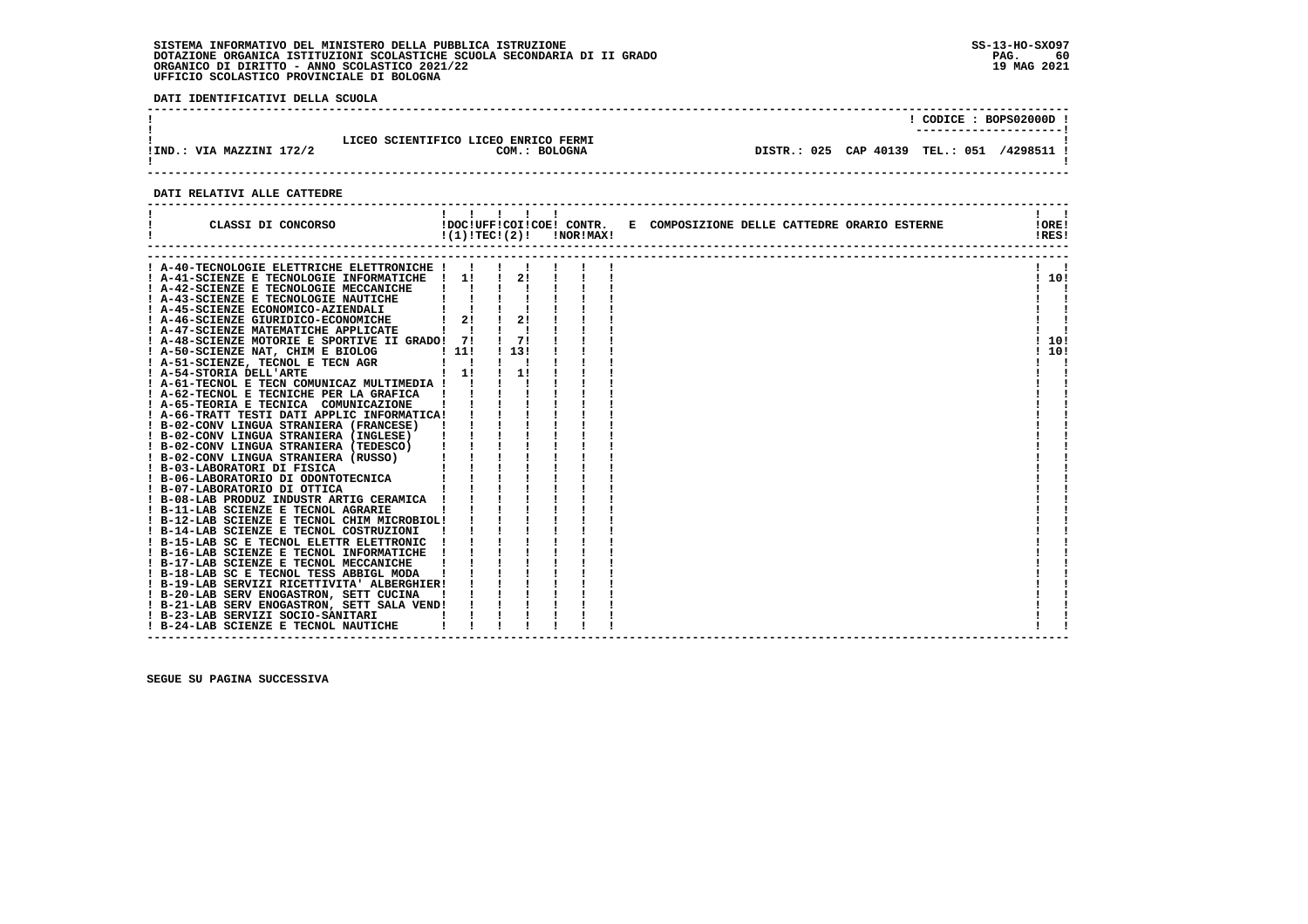**DATI IDENTIFICATIVI DELLA SCUOLA**

| !IND.: VIA MAZZINI 172/2               | LICEO SCIENTIFICO LICEO ENRICO FERMI<br>COM.: BOLOGNA | ! CODICE : BOPS02000D !<br>DISTR.: 025 CAP 40139 TEL.: 051 /4298511 ! |                |
|----------------------------------------|-------------------------------------------------------|-----------------------------------------------------------------------|----------------|
| DATI RELATIVI ALLE CATTEDRE            |                                                       |                                                                       |                |
| CLASSI DI CONCORSO                     | $!(1)!TEC!(2)!$ $INORIMAX!$                           | !DOC!UFF!COI!COE! CONTR. E COMPOSIZIONE DELLE CATTEDRE ORARIO ESTERNE | !ORE!<br>!RES! |
| ! B-28-LABORATORIO DI TECNOLOGIE ORAFE | .                                                     |                                                                       |                |
| TITOLARI/INCARICATI<br>(1)             |                                                       |                                                                       |                |

 **(2) CATTEDRE/POSTI POTENZ.**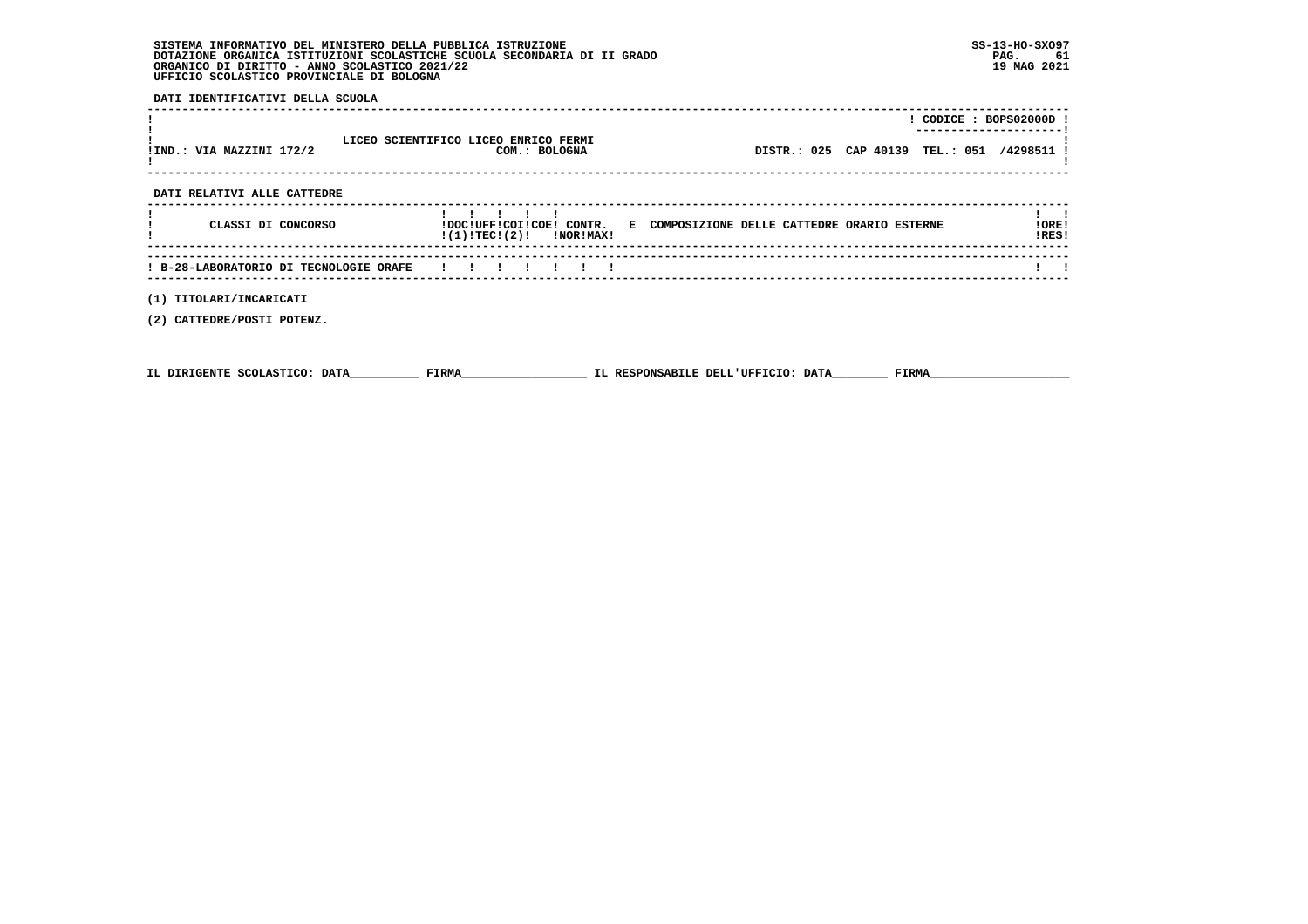**DATI IDENTIFICATIVI DELLA SCUOLA**

|                          |                                                            |             |           | CODE: BOPS030004<br>----------------------- |          |
|--------------------------|------------------------------------------------------------|-------------|-----------|---------------------------------------------|----------|
| !IND.: VIA GARAVAGLIA 11 | LICEO SCIENTIFICO LICEO NICCOLO COPERNICO<br>COM.: BOLOGNA | DISTR.: 025 | CAP 40127 | <b>TEL.: 051</b>                            | /4200411 |

 **------------------------------------------------------------------------------------------------------------------------------------**

 **------------------------------------------------------------------------------------------------------------------------------------**

# **DATI RELATIVI ALLE CLASSI - SEDI EROGAZIONE DI COMPETENZA**

| CORST - INDIRIZZI - SPECIALIZZAZIONI                                                                                                                                                                 | ANNI DI CORSO<br>CORSI - INDIRIZZI - SPECIALIZZAZIONI | ANNI DI CORSO !                       |
|------------------------------------------------------------------------------------------------------------------------------------------------------------------------------------------------------|-------------------------------------------------------|---------------------------------------|
|                                                                                                                                                                                                      | 1 1 1 2 1 3 1 4 1 5 1 6 1                             | 1 1 2 3 3 4 5 5 6 1                   |
| IITP5 POT. SOCIO ECONOMICO E PER LA LEGALITA' ! ! ! ! ! ! ! ! LIO2 SCIENTIFICO<br>!LI03 SCIENTIFICO - OPZIONE SCIENZE APPLICAT ! 6! 6! 4! 5! 3! !LI04 LINGUISTICO<br>!LIP2 POTENZIAMENTO LINGUISTICO | ILIP4 POTENZIAMENTO ARTISTICO E MUSICALE              | 1 5 1 4 1 4 1 3 1 2 1<br>141415141311 |

# **DATI RELATIVI ALLE CATTEDRE**

| CLASSI DI CONCORSO                              | !(1)!TECI(2)! | !DOC!UFF!COI!COE! CONTR. |    | !NOR!MAX! |     |        | E COMPOSIZIONE DELLE CATTEDRE ORARIO ESTERNE |                    |                   | !ORE!<br>!RES! |
|-------------------------------------------------|---------------|--------------------------|----|-----------|-----|--------|----------------------------------------------|--------------------|-------------------|----------------|
| ! A-02-DESIGN MET.OREF.PIET.DURE GEMME          |               |                          |    |           |     |        |                                              |                    |                   |                |
| ! A-03-DESIGN DELLA CERAMICA                    |               |                          |    |           |     |        |                                              |                    |                   |                |
| A-05-DESIGN DEL TESSUTO E DELLA MODA            |               |                          |    |           |     |        |                                              |                    |                   |                |
| ! A-06-DESIGN DEL VETRO                         |               |                          |    |           |     |        |                                              |                    |                   |                |
| ! A-07-DISCIPLINE AUDIOVISIVE                   |               |                          |    |           |     |        |                                              |                    |                   |                |
| ! A-08-DISCIP GEOM, ARCH, ARRED, SCENOTEC !     |               |                          |    |           |     |        |                                              |                    |                   |                |
| ! A-09-DISCIP GRAFICHE, PITTORICHE, SCENOG!     |               |                          |    |           |     |        |                                              |                    |                   |                |
| ! A-10-DISCIPLINE GRAFICO-PUBBLICITARIE         |               |                          |    |           |     |        |                                              |                    |                   |                |
| ! A-11-DISCIPLINE LETTERARIE E LATINO           | ! 19!         | 23!                      |    |           |     |        |                                              |                    |                   | 27!            |
| ! A-12-DISCIPL LETTERARIE ISTITUTI II GR        |               |                          |    |           |     |        |                                              |                    |                   |                |
| ! A-14-DISCIP PLAST, SCUL, SCENOPLAST,          |               |                          |    |           |     |        |                                              |                    |                   |                |
| ! A-16-DISEG ARTIST MODELLAZ ODONTOTEC          |               |                          |    |           |     |        |                                              |                    |                   |                |
| ! A-17-DISEG STORIA ARTE ISTITUTI II GR         | 5!            | 5!                       |    |           |     |        |                                              |                    |                   | 12!            |
| ! A-18-FILOSOFIA E SCIENZE UMANE                |               |                          |    |           |     |        |                                              |                    |                   |                |
| A-19-FILOSOFIA E STORIA                         | 110!          | 91                       | 11 |           | 151 |        | COMPLETA CON BOLOGNA                         |                    |                   |                |
|                                                 |               |                          |    |           | 31  | L.S.   | LICEO AUGUSTO RIGHI                          |                    | <b>BOPS01000V</b> |                |
| ! A-20-FISICA                                   |               |                          |    |           |     |        |                                              |                    |                   |                |
| ! A-24-LINGUA E CULT STRANIERA (INGLESE)        | . . 11.       | 1121                     |    |           |     |        |                                              |                    |                   | 14!            |
| ! A-24-LINGUA E CULT STRANIERA (FRANCESE) ! 1!  |               | 2!                       |    |           |     |        |                                              |                    |                   | 71             |
| ! A-24-LINGUA E CULT STRANIERA (SPAGNOLO) !     | -31           | 3!                       |    |           |     |        |                                              |                    |                   |                |
| A-24-LINGUA E CULT STRANIERA (TEDESCO)          | 1!            | 2!                       |    |           | 31  | CEDE A | CASTEL MAGGIORE                              |                    |                   | 81             |
|                                                 |               |                          |    |           |     |        |                                              | I.I.S. J.M. KEYNES | <b>BOIS00800D</b> |                |
| ! A-24-LINGUA E CULT STRANIERA (RUSSO)          |               |                          |    |           |     |        |                                              |                    |                   | 71             |
| ! A-26-MATEMATICA<br>! A-27-MATEMATICA E FISICA | 4!<br>! 12!   | 5!<br>116!               |    |           |     |        |                                              |                    |                   | 29!            |
| ! A-29-MUSICA ISTITUTI II GRADO                 |               |                          |    |           |     |        |                                              |                    |                   |                |
| ! A-34-SCIENZE E TECNOLOGIE CHIMICHE            |               |                          |    |           |     |        |                                              |                    |                   |                |
|                                                 |               |                          |    |           |     |        |                                              |                    |                   |                |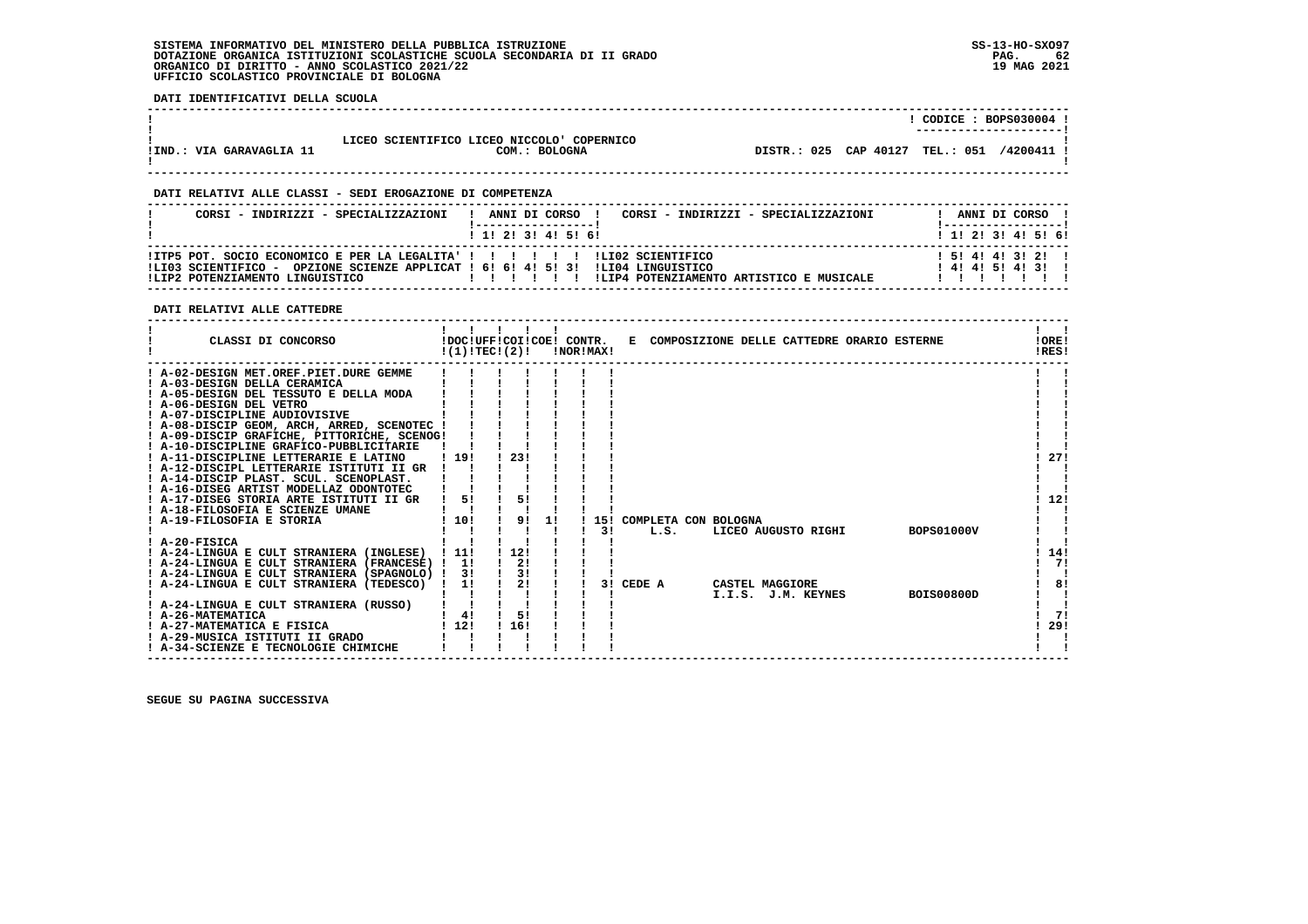**DATI IDENTIFICATIVI DELLA SCUOLA**

| !IND.: VIA GARAVAGLIA 11    | LICEO SCIENTIFICO LICEO NICCOLO COPERNICO<br>COM.: BOLOGNA |                                              |  |  |  | ! CODICE : BOPS030004 !<br>DISTR.: 025 CAP 40127 TEL.: 051 /4200411 ! |                |
|-----------------------------|------------------------------------------------------------|----------------------------------------------|--|--|--|-----------------------------------------------------------------------|----------------|
| DATI RELATIVI ALLE CATTEDRE |                                                            |                                              |  |  |  |                                                                       |                |
| CLASSI DI CONCORSO          | !DOC!UFF!COI!COE! CONTR.<br>!(1)!TEC!(2)!<br>!NOR!MAX!     | E COMPOSIZIONE DELLE CATTEDRE ORARIO ESTERNE |  |  |  |                                                                       | !ORE!<br>!RES! |

| ! A-37-COSTRUZ TECNOL E TECN RAPPR GRAFICA! |    |      |  |    |        |       |  |                            |                   |     |  |
|---------------------------------------------|----|------|--|----|--------|-------|--|----------------------------|-------------------|-----|--|
| ! A-40-TECNOLOGIE ELETTRICHE ELETTRONICHE ! |    |      |  |    |        |       |  |                            |                   |     |  |
| ! A-41-SCIENZE E TECNOLOGIE INFORMATICHE    | 21 |      |  |    |        |       |  |                            |                   | 12! |  |
| ! A-45-SCIENZE ECONOMICO-AZIENDALI          |    |      |  |    |        |       |  |                            |                   |     |  |
| ! A-46-SCIENZE GIURIDICO-ECONOMICHE         | 31 | 31   |  |    |        |       |  |                            |                   |     |  |
| ! A-47-SCIENZE MATEMATICHE APPLICATE        |    |      |  |    |        |       |  |                            |                   |     |  |
| ! A-48-SCIENZE MOTORIE E SPORTIVE II GRADO! | 51 | -61  |  |    |        |       |  |                            |                   | 16! |  |
| ! A-50-SCIENZE NAT, CHIM E BIOLOG           | 9! | 110! |  |    |        |       |  |                            |                   | 71  |  |
| ! A-54-STORIA DELL'ARTE                     | 2! | 21   |  |    |        |       |  |                            |                   | 6!  |  |
| ! A-61-TECNOL E TECN COMUNICAZ MULTIMEDIA   |    |      |  |    |        |       |  |                            |                   |     |  |
| ! A-62-TECNOL E TECNICHE PER LA GRAFICA     |    |      |  |    |        |       |  |                            |                   |     |  |
| ! A-65-TEORIA E TECNICA COMUNICAZIONE       |    |      |  |    |        |       |  |                            |                   |     |  |
| ! B-02-CONV LINGUA STRANIERA (FRANCESE)     |    |      |  |    |        |       |  |                            |                   | 12! |  |
| ! B-02-CONV LINGUA STRANIERA (INGLESE)      |    |      |  | 21 | CEDE A | IMOLA |  |                            |                   |     |  |
|                                             |    |      |  |    | L.S.   |       |  | LICEO RAMBALDI - VALERIANI | <b>BOPS17000B</b> |     |  |
| ! B-02-CONV LINGUA STRANIERA (SPAGNOLO)     |    |      |  |    |        |       |  |                            |                   | 15! |  |
| ! B-02-CONV LINGUA STRANIERA (TEDESCO)      |    |      |  |    |        |       |  |                            |                   | 13! |  |
| ! B-02-CONV LINGUA STRANIERA (RUSSO)        |    |      |  |    |        |       |  |                            |                   |     |  |
| ! B-08-LAB PRODUZ INDUSTR ARTIG CERAMICA    |    |      |  |    |        |       |  |                            |                   |     |  |
| ! B-18-LAB SC E TECNOL TESS ABBIGL MODA     |    |      |  |    |        |       |  |                            |                   |     |  |
| ! B-28-LABORATORIO DI TECNOLOGIE ORAFE      |    |      |  |    |        |       |  |                            |                   |     |  |

 **(1) TITOLARI/INCARICATI**

 **(2) CATTEDRE/POSTI POTENZ.**

 **IL DIRIGENTE SCOLASTICO: DATA\_\_\_\_\_\_\_\_\_\_ FIRMA\_\_\_\_\_\_\_\_\_\_\_\_\_\_\_\_\_\_ IL RESPONSABILE DELL'UFFICIO: DATA\_\_\_\_\_\_\_\_ FIRMA\_\_\_\_\_\_\_\_\_\_\_\_\_\_\_\_\_\_\_\_**

 **------------------------------------------------------------------------------------------------------------------------------------**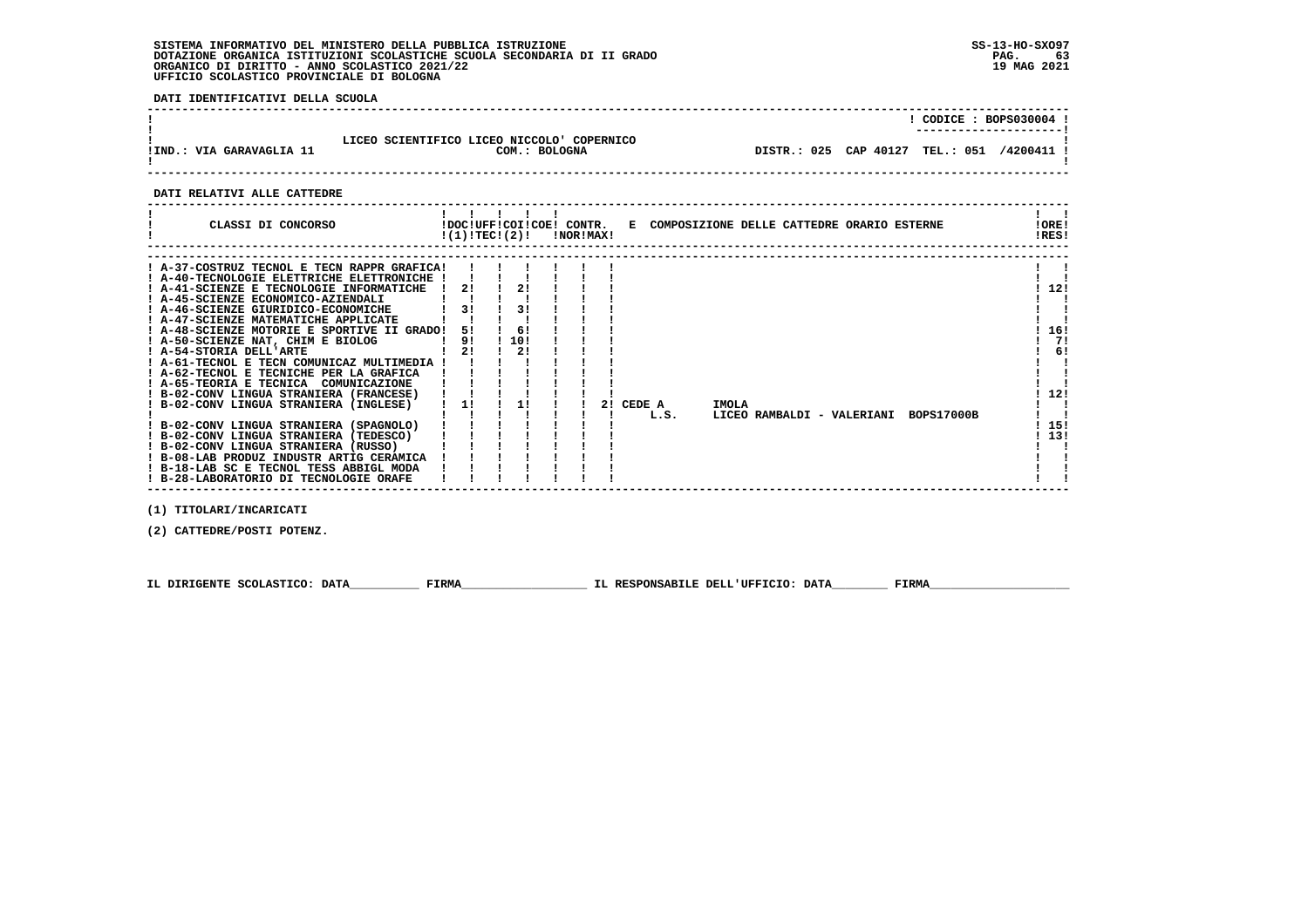**DATI IDENTIFICATIVI DELLA SCUOLA**

|                        |                                     | CODICE: BOPS04000P                             |
|------------------------|-------------------------------------|------------------------------------------------|
|                        |                                     | ----------------------                         |
|                        | LICEO SCIENTIFICO LICEO A. B. SABIN |                                                |
| !IND.: VIA MATTEOTTI 7 | COM.: BOLOGNA                       | DISTR.: 025 CAP 40129<br>TEL.: 0051 /6314611 ! |
|                        |                                     |                                                |

 **------------------------------------------------------------------------------------------------------------------------------------**

 **------------------------------------------------------------------------------------------------------------------------------------**

# **DATI RELATIVI ALLE CLASSI - SEDI EROGAZIONE DI COMPETENZA**

| CORSI - INDIRIZZI - SPECIALIZZAZIONI                                                                                      | ANNI DI CORSO<br>CORSI - INDIRIZZI - SPECIALIZZAZIONI                                                                                                                   | ANNI DI CORSO                                    |
|---------------------------------------------------------------------------------------------------------------------------|-------------------------------------------------------------------------------------------------------------------------------------------------------------------------|--------------------------------------------------|
|                                                                                                                           | $1$ , 1! 2! 3! 4! 5! 6!                                                                                                                                                 | 1 1 2 3 3 4 5 5 6                                |
| ILI02 SCIENTIFICO<br>ILI11 SCIENZE UMANE<br>!LI15 LICEO SCIENTIFICO - SEZIONE SPORTIVA<br>ILIP2 POTENZIAMENTO LINGUISTICO | ! 1! 2! 1! 1! 2! !LI03 SCIENTIFICO -<br>OPZIONE SCIENZE APPLICAT<br>1 31 31 21 31 1LI12 SCIENZE UMANE - OPZ. ECONOMICO SOCIALE<br>! 1! 1! 1! 1! 1! !LILS LICEO SPORTIVO | 1 6 1 5 1 4 1 4 1 5 1 1<br>1 4 1 3 1 2 1 2 1 2 1 |

 **DATI RELATIVI ALLE CATTEDRE**

| CLASSI DI CONCORSO                             |      | $\mathbf{I}$<br>!DOC!UFF!COI!COE! CONTR.<br>!(1)!TEC!(2)! | !NOR!MAX! | E COMPOSIZIONE DELLE CATTEDRE ORARIO ESTERNE | !ORE!<br>!RES! |
|------------------------------------------------|------|-----------------------------------------------------------|-----------|----------------------------------------------|----------------|
| ! A-11-DISCIPLINE LETTERARIE E LATINO          | 1201 | -221                                                      |           |                                              | ! 34!          |
| ! A-12-DISCIPL LETTERARIE ISTITUTI II GR       |      |                                                           |           |                                              |                |
| ! A-16-DISEG ARTIST MODELLAZ ODONTOTEC         |      |                                                           |           |                                              |                |
| ! A-17-DISEG STORIA ARTE ISTITUTI II GR        | 51   | 6!                                                        |           |                                              |                |
| ! A-18-FILOSOFIA E SCIENZE UMANE               | 6!   | 6!                                                        |           |                                              | 71             |
| A-19-FILOSOFIA E STORIA                        | 71   | 8!                                                        |           |                                              | 10!            |
| ! A-20-FISICA                                  |      |                                                           |           |                                              |                |
| ! A-24-LINGUA E CULT STRANIERA (INGLESE) ! 10! |      | $\lfloor 11 \rfloor$                                      |           |                                              | 9!             |
| ! A-24-LINGUA E CULT STRANIERA (SPAGNOLO) !    | 3 I  | 3!                                                        |           |                                              | 3!             |
| ! A-24-LINGUA E CULT STRANIERA (FRANCESE) !    |      |                                                           |           |                                              |                |
| ! A-24-LINGUA E CULT STRANIERA (TEDESCO)       |      |                                                           |           |                                              |                |
| A-24-LINGUA E CULT STRANIERA (RUSSO)           |      |                                                           |           |                                              |                |
| ! A-26-MATEMATICA                              | ! 6! | 71                                                        |           |                                              | 6!             |
| ! A-27-MATEMATICA E FISICA                     | 111  | 14!                                                       |           |                                              |                |
| ! A-34-SCIENZE E TECNOLOGIE CHIMICHE           |      |                                                           |           |                                              |                |
| ! A-37-COSTRUZ TECNOL E TECN RAPPR GRAFICA!    |      |                                                           |           |                                              |                |
| A-40-TECNOLOGIE ELETTRICHE ELETTRONICHE        |      |                                                           |           |                                              |                |
| ! A-41-SCIENZE E TECNOLOGIE INFORMATICHE       |      | 2!                                                        |           |                                              | 12!            |
| ! A-46-SCIENZE GIURIDICO-ECONOMICHE            | 6!   | 6!                                                        |           |                                              | 6!             |
| ! A-47-SCIENZE MATEMATICHE APPLICATE           |      |                                                           |           |                                              |                |
| ! A-48-SCIENZE MOTORIE E SPORTIVE II GRADO!    | 51   | 8!                                                        |           |                                              | 17!            |
| ! A-50-SCIENZE NAT, CHIM E BIOLOG              | 81   | 110!                                                      |           |                                              | 16!            |
| ! A-54-STORIA DELL'ARTE                        |      |                                                           |           |                                              |                |
| ! B-02-CONV LINGUA STRANIERA (FRANCESE)        |      |                                                           |           |                                              |                |
| ! B-02-CONV LINGUA STRANIERA (INGLESE)         |      |                                                           |           |                                              |                |
| ! B-02-CONV LINGUA STRANIERA (TEDESCO)         |      |                                                           |           |                                              |                |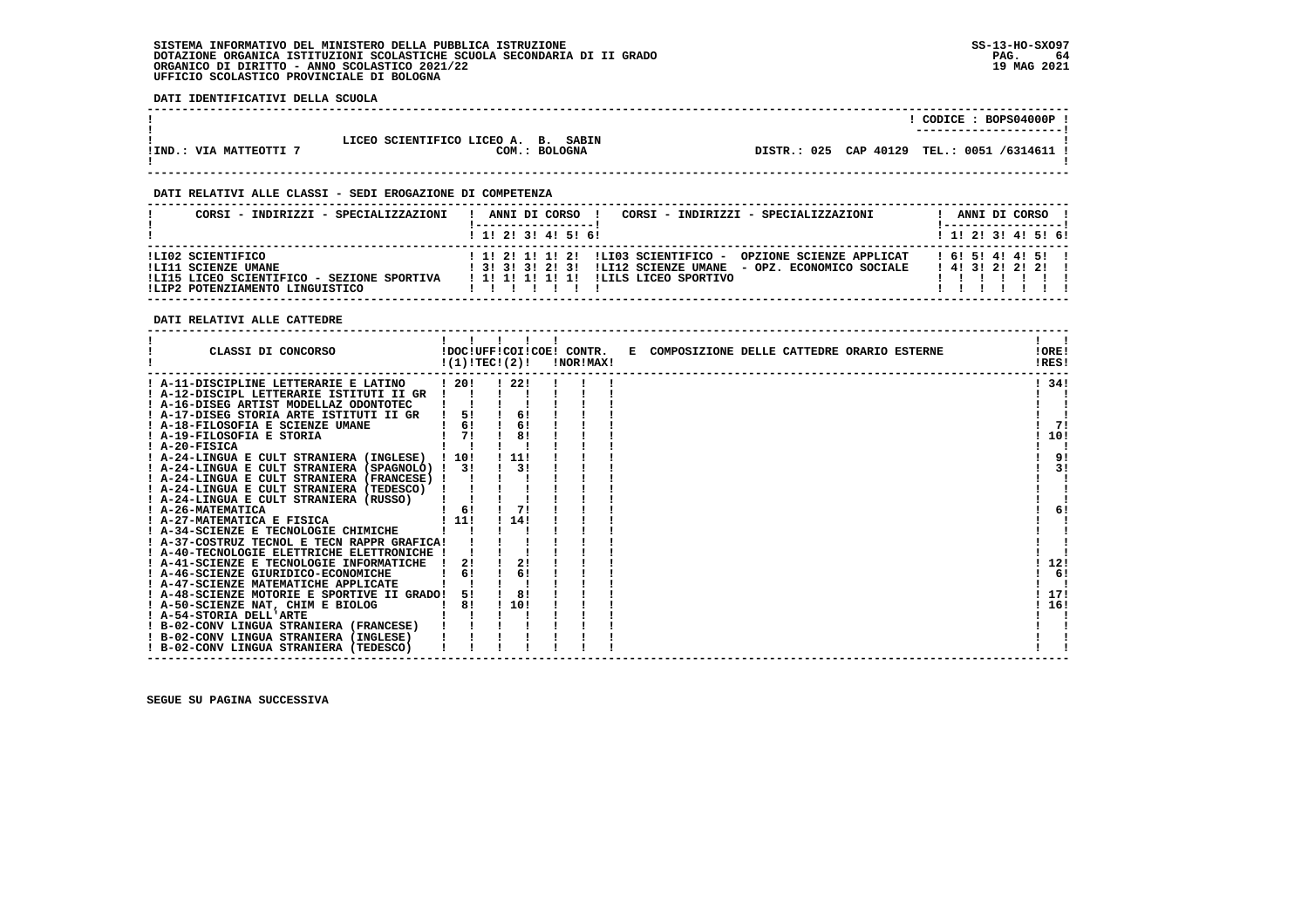**DATI IDENTIFICATIVI DELLA SCUOLA**

|                                      |                                                      |                                                                       |                                             | $!$ CODICE : BOPS04000P ! |
|--------------------------------------|------------------------------------------------------|-----------------------------------------------------------------------|---------------------------------------------|---------------------------|
| !IND.: VIA MATTEOTTI 7               | LICEO SCIENTIFICO LICEO A. B. SABIN<br>COM.: BOLOGNA |                                                                       | DISTR.: 025 CAP 40129 TEL.: 0051 /6314611 ! |                           |
| DATI RELATIVI ALLE CATTEDRE          |                                                      |                                                                       |                                             |                           |
| CLASSI DI CONCORSO                   | $!(1)!TEC!(2)!$ $ NOR MAX!$                          | !DOC!UFF!COI!COE! CONTR. E COMPOSIZIONE DELLE CATTEDRE ORARIO ESTERNE |                                             | !ORE!<br>!RES!            |
| ! B-02-CONV LINGUA STRANIERA (RUSSO) |                                                      |                                                                       |                                             |                           |
| (1) TITOLARI/INCARICATI              |                                                      |                                                                       |                                             |                           |

 **(2) CATTEDRE/POSTI POTENZ.**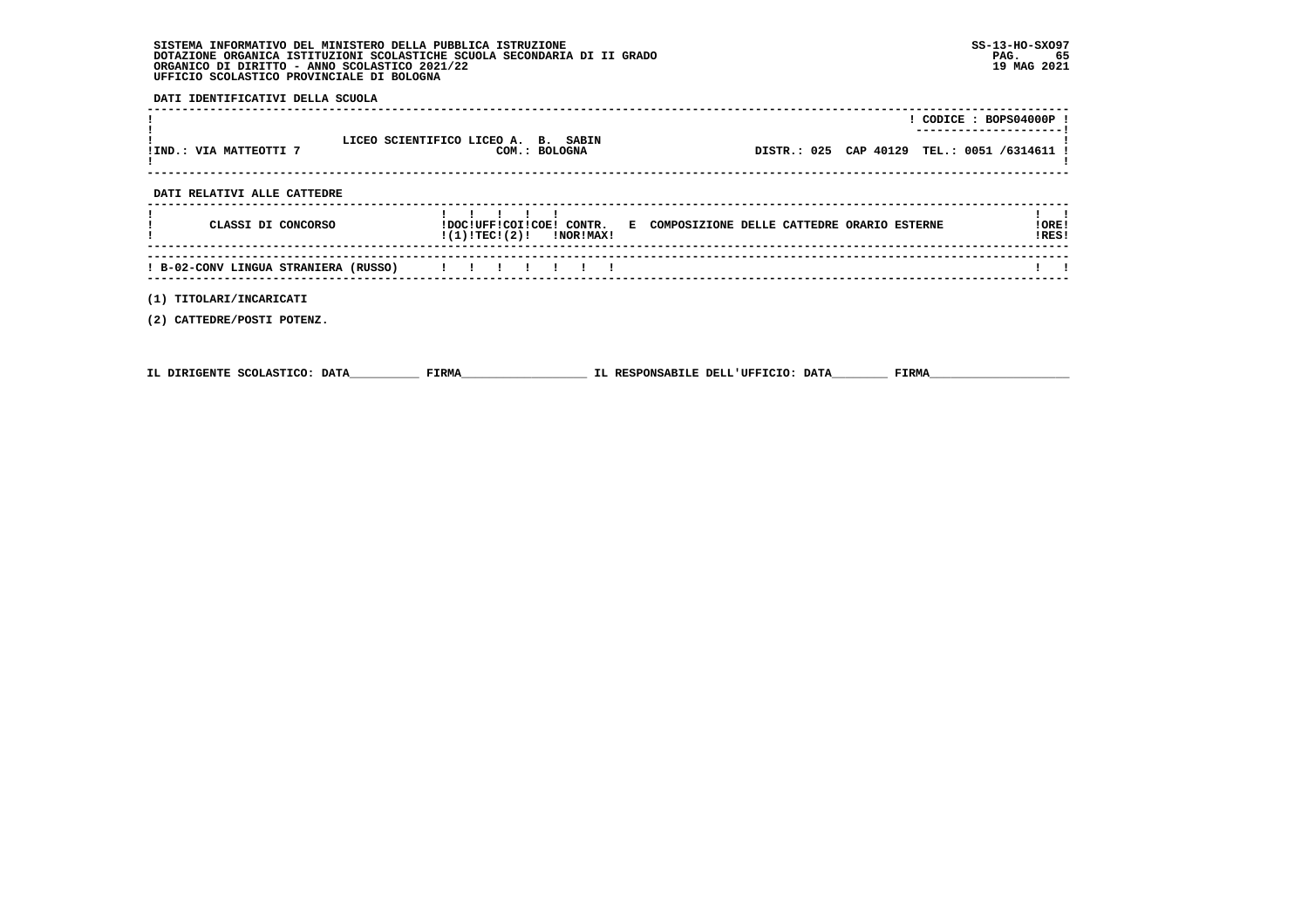**DATI IDENTIFICATIVI DELLA SCUOLA**

|                     |                                                                        |                                 | CODICE: BOPS080005 !   |         |  |
|---------------------|------------------------------------------------------------------------|---------------------------------|------------------------|---------|--|
| IIND.: VIA CAVOUR 6 | LICEO SCIENTIFICO LICEO LEONARDO DA VINCI<br>COM.: CASALECCHIO DI RENO | DISTR.: 029 CAP 40033 TEL.: 051 | ---------------------- | /591868 |  |

 **------------------------------------------------------------------------------------------------------------------------------------**

 **------------------------------------------------------------------------------------------------------------------------------------**

# **DATI RELATIVI ALLE CLASSI - SEDI EROGAZIONE DI COMPETENZA**

|                                                                             |                                                                                                                                                 |                                               |  | ANNI DI CORSO ! |
|-----------------------------------------------------------------------------|-------------------------------------------------------------------------------------------------------------------------------------------------|-----------------------------------------------|--|-----------------|
| 1 1 2 3 3 4 5 6 1                                                           |                                                                                                                                                 | $1$ , 1! 2! 3! 4! 5! 6!                       |  |                 |
| ILI02 SCIENTIFICO<br>ILI11 SCIENZE UMANE<br>!LIP2 POTENZIAMENTO LINGUISTICO | 1 51 41 31 21 31 1LI04 LINGUISTICO<br>! 3! 3! 3! 2! 2! !LI12 SCIENZE UMANE - OPZ. ECONOMICO SOCIALE<br>ILIP4 POTENZIAMENTO ARTISTICO E MUSICALE | $1$ 41 31 41 41 41 1<br>1 3 1 2 1 2 1 2 1 2 1 |  |                 |

# **DATI RELATIVI ALLE CATTEDRE**

| CLASSI DI CONCORSO                             | !(1)!TECI(2)! | !DOC!UFF!COI!COE! CONTR. | !NOR!MAX! | E COMPOSIZIONE DELLE CATTEDRE ORARIO ESTERNE | !ORE!<br>!RES! |
|------------------------------------------------|---------------|--------------------------|-----------|----------------------------------------------|----------------|
| ! A-02-DESIGN MET.OREF.PIET.DURE GEMME         |               |                          |           |                                              |                |
| ! A-03-DESIGN DELLA CERAMICA                   |               |                          |           |                                              |                |
| A-05-DESIGN DEL TESSUTO E DELLA MODA           |               |                          |           |                                              |                |
| ! A-06-DESIGN DEL VETRO                        |               |                          |           |                                              |                |
| ! A-07-DISCIPLINE AUDIOVISIVE                  |               |                          |           |                                              |                |
| ! A-08-DISCIP GEOM, ARCH, ARRED, SCENOTEC !    |               |                          |           |                                              |                |
| ! A-09-DISCIP GRAFICHE, PITTORICHE, SCENOG!    |               |                          |           |                                              |                |
| ! A-10-DISCIPLINE GRAFICO-PUBBLICITARIE        |               |                          |           |                                              |                |
| A-11-DISCIPLINE LETTERARIE E LATINO            | 1181          | 21!                      |           |                                              | 35!            |
| A-12-DISCIPL LETTERARIE ISTITUTI II GR         | 2!            | 2!                       |           |                                              | 9!             |
| ! A-14-DISCIP PLAST, SCUL, SCENOPLAST,         |               |                          |           |                                              |                |
| ! A-16-DISEG ARTIST MODELLAZ ODONTOTEC         |               |                          |           |                                              |                |
| ! A-17-DISEG STORIA ARTE ISTITUTI II GR        | 4!            | 5!                       |           |                                              | 12!            |
| ! A-18-FILOSOFIA E SCIENZE UMANE               | 5!            | 5!                       |           |                                              | 14!            |
| A-19-FILOSOFIA E STORIA                        | 81            | 9!                       |           |                                              | 5!             |
| ! A-20-FISICA                                  |               |                          |           |                                              |                |
| ! A-24-LINGUA E CULT STRANIERA (INGLESE) ! 10! |               | 11!                      |           |                                              | 71             |
| ! A-24-LINGUA E CULT STRANIERA (FRANCESE) ! 3! |               | 3!                       |           |                                              | 71             |
| ! A-24-LINGUA E CULT STRANIERA (SPAGNOLO) !    | 5!            | 5!                       |           |                                              | 12!            |
| ! A-24-LINGUA E CULT STRANIERA (TEDESCO) !     | 1!            | 1!                       |           |                                              | 8!             |
| ! A-24-LINGUA E CULT STRANIERA (RUSSO)         |               |                          |           |                                              |                |
| A-26-MATEMATICA                                | 21            | 2!                       |           |                                              |                |
| ! A-27-MATEMATICA E FISICA                     | 1141          | ! 15!                    |           |                                              | 9!             |
| ! A-29-MUSICA ISTITUTI II GRADO                |               |                          |           |                                              |                |
| ! A-37-COSTRUZ TECNOL E TECN RAPPR GRAFICA!    |               |                          |           |                                              |                |
| ! A-46-SCIENZE GIURIDICO-ECONOMICHE            |               | 4!                       |           |                                              | 9!             |
| ! A-48-SCIENZE MOTORIE E SPORTIVE II GRADO!    | 51            | 6!                       |           |                                              | 12!            |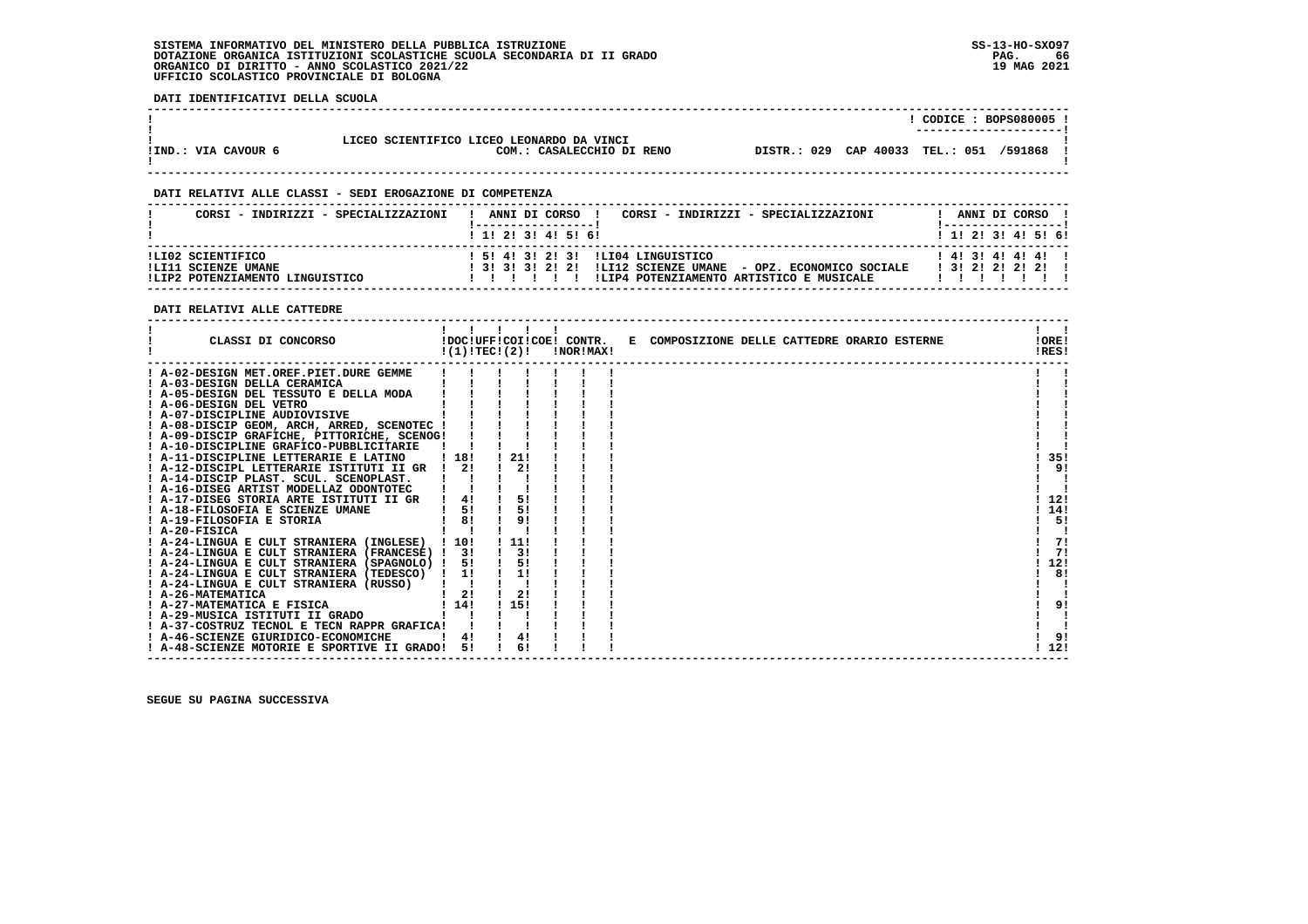**DATI IDENTIFICATIVI DELLA SCUOLA**

|                     |                                                                        | CODICE: BOPS080005 !<br>----------------------- |  |
|---------------------|------------------------------------------------------------------------|-------------------------------------------------|--|
| !IND.: VIA CAVOUR 6 | LICEO SCIENTIFICO LICEO LEONARDO DA VINCI<br>COM.: CASALECCHIO DI RENO | DISTR.: 029 CAP 40033 TEL.: 051 /591868 !       |  |

# **DATI RELATIVI ALLE CATTEDRE**

| CLASSI DI CONCORSO                                                                                                                                                                                                                                                                                                                                                       | !DOC!UFF!COI!COE! CONTR.<br>!(1)!TEC!(2)! |    | !NOR!MAX! |  | E COMPOSIZIONE DELLE CATTEDRE ORARIO ESTERNE | ! ORE!<br>IRES! |
|--------------------------------------------------------------------------------------------------------------------------------------------------------------------------------------------------------------------------------------------------------------------------------------------------------------------------------------------------------------------------|-------------------------------------------|----|-----------|--|----------------------------------------------|-----------------|
| ! A-50-SCIENZE NAT, CHIM E BIOLOG<br>! A-54-STORIA DELL'ARTE<br>! A-61-TECNOL E TECN COMUNICAZ MULTIMEDIA !<br>! A-62-TECNOL E TECNICHE PER LA GRAFICA<br>! B-02-CONV LINGUA STRANIERA (FRANCESE)<br>! B-02-CONV LINGUA STRANIERA (INGLESE)<br>! B-02-CONV LINGUA STRANIERA (SPAGNOLO)<br>! B-02-CONV LINGUA STRANIERA (TEDESCO)<br>! B-02-CONV LINGUA STRANIERA (RUSSO) | 51<br>11<br>$1 \quad 11$                  | 71 |           |  |                                              | 8!<br>12!<br>71 |
| ! B-08-LAB PRODUZ INDUSTR ARTIG CERAMICA<br>! B-18-LAB SC E TECNOL TESS ABBIGL MODA<br>! B-28-LABORATORIO DI TECNOLOGIE ORAFE                                                                                                                                                                                                                                            |                                           |    |           |  |                                              |                 |

 **(1) TITOLARI/INCARICATI**

 **(2) CATTEDRE/POSTI POTENZ.**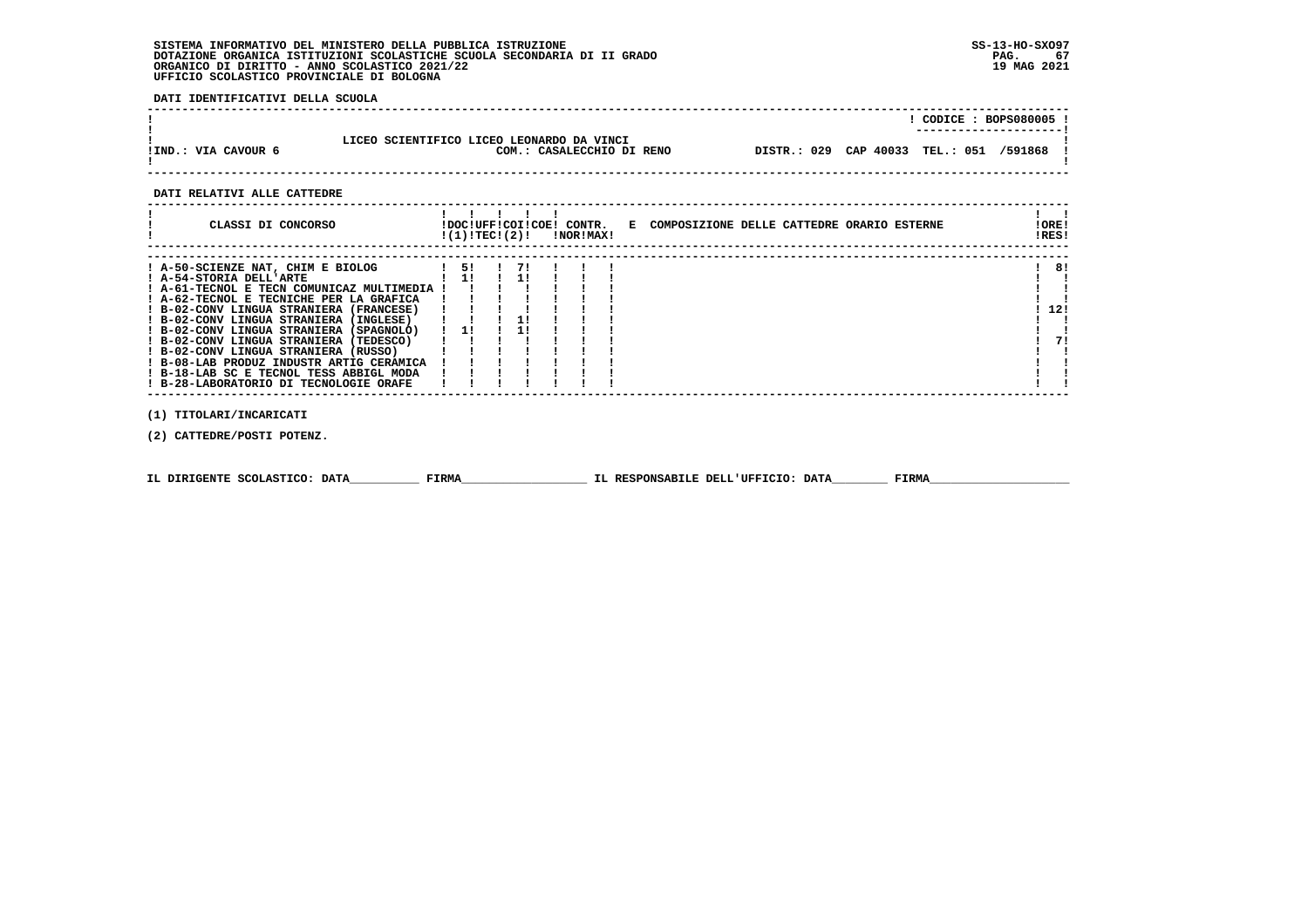**DATI IDENTIFICATIVI DELLA SCUOLA**

|                           |                                                                           |                                    | CODICE: BOPS17000B !<br>--------------------- |         |
|---------------------------|---------------------------------------------------------------------------|------------------------------------|-----------------------------------------------|---------|
| !IND.: VIA GUICCIARDINI 4 | LICEO SCIENTIFICO LICEO RAMBALDI - VALERIANI - A. DA IMOLA<br>COM.: IMOLA | DISTR.: 033 CAP 40026 TEL.: 0542 / |                                               | 659011! |

 **------------------------------------------------------------------------------------------------------------------------------------**

 **------------------------------------------------------------------------------------------------------------------------------------**

# **DATI RELATIVI ALLE CLASSI - SEDI EROGAZIONE DI COMPETENZA**

| CORSI - INDIRIZZI - SPECIALIZZAZIONI                                                          | CORSI - INDIRIZZI - SPECIALIZZAZIONI<br>ANNI DI CORSO !                                                                                                                                                            | ANNI DI CORSO !<br>'-----------------              |
|-----------------------------------------------------------------------------------------------|--------------------------------------------------------------------------------------------------------------------------------------------------------------------------------------------------------------------|----------------------------------------------------|
|                                                                                               | $1 \; 1 \; 2 \; 3 \; 1 \; 4 \; 5 \; 6 \; 6$                                                                                                                                                                        | $1 \; 1 \; 2 \; 3 \; 1 \; 4 \; 5 \; 6 \; 6$        |
| ILI01 CLASSICO<br>ILI04 LINGUISTICO<br>!LI12 SCIENZE UMANE<br>!LIP2 POTENZIAMENTO LINGUISTICO | ! 1! 1! 1! 1! 1! !LI02 SCIENTIFICO<br>! 3! 3! 3! 3! 4! !LI11 SCIENZE UMANE<br>- OPZ. ECONOMICO SOCIALE ! 2! 1! 1! ! ! !LI22 SCIENTIFICO OUADRIENNALE<br>!LIP4 POTENZIAMENTO ARTISTICO E MUSICALE<br>$\blacksquare$ | $1\;51\;51\;41\;31\;41\;1$<br>$1$ 31 31 31 31 21 1 |

 **DATI RELATIVI ALLE CATTEDRE**

| CLASSI DI CONCORSO                          | !(1)!TECI(2)! |      | !DOC!UFF!COI!COE! CONTR.<br>!NOR!MAX! | E COMPOSIZIONE DELLE CATTEDRE ORARIO ESTERNE | !ORE!<br>!RES! |
|---------------------------------------------|---------------|------|---------------------------------------|----------------------------------------------|----------------|
| ! A-02-DESIGN MET.OREF.PIET.DURE GEMME      |               |      |                                       |                                              |                |
| ! A-03-DESIGN DELLA CERAMICA                |               |      |                                       |                                              |                |
| ! A-05-DESIGN DEL TESSUTO E DELLA MODA      |               |      |                                       |                                              |                |
| A-06-DESIGN DEL VETRO                       |               |      |                                       |                                              |                |
| ! A-07-DISCIPLINE AUDIOVISIVE               |               |      |                                       |                                              |                |
| ! A-08-DISCIP GEOM, ARCH, ARRED, SCENOTEC ! |               |      |                                       |                                              |                |
| ! A-09-DISCIP GRAFICHE, PITTORICHE, SCENOG! |               |      |                                       |                                              |                |
| ! A-10-DISCIPLINE GRAFICO-PUBBLICITARIE     |               |      |                                       |                                              |                |
| ! A-11-DISCIPLINE LETTERARIE E LATINO       | -20!          | 23!  |                                       |                                              | 10!            |
| ! A-12-DISCIPL LETTERARIE ISTITUTI II GR    | $1 \quad 11$  | 1!   |                                       |                                              |                |
| ! A-13-DISCIPL LETTERARIE, LATINO E GRECO ! | 31            | 31   |                                       |                                              | 12!            |
| A-14-DISCIP PLAST. SCUL. SCENOPLAST.        | 1!            | 1!   |                                       |                                              |                |
| ! A-16-DISEG ARTIST MODELLAZ ODONTOTEC      |               |      |                                       |                                              |                |
| ! A-17-DISEG STORIA ARTE ISTITUTI II GR     | 3!            | 5!   |                                       |                                              | 10!            |
| ! A-18-FILOSOFIA E SCIENZE UMANE            | 71            | 7!   |                                       |                                              | 71             |
| ! A-19-FILOSOFIA E STORIA                   | 6!            | 6!   |                                       |                                              | 13!            |
| ! A-20-FISICA                               |               |      |                                       |                                              |                |
| ! A-24-LINGUA E CULT STRANIERA (INGLESE)    | 9!            | 11!  |                                       |                                              | 9!             |
| ! A-24-LINGUA E CULT STRANIERA (FRANCESE) ! | 2!            | 2!   |                                       |                                              | 12!            |
| ! A-24-LINGUA E CULT STRANIERA (SPAGNOLO) ! | 2!            | 2!   |                                       |                                              | 10!            |
| ! A-24-LINGUA E CULT STRANIERA (TEDESCO)    | $\frac{1}{1}$ | 2!   |                                       |                                              |                |
| A-24-LINGUA E CULT STRANIERA (RUSSO)        |               |      |                                       |                                              |                |
| ! A-26-MATEMATICA                           | 3!            | 4!   |                                       |                                              |                |
| ! A-27-MATEMATICA E FISICA                  | 110!          | 113! |                                       |                                              | 19!            |
| ! A-29-MUSICA ISTITUTI II GRADO             |               |      |                                       |                                              |                |
| ! A-37-COSTRUZ TECNOL E TECN RAPPR GRAFICA! |               |      |                                       |                                              |                |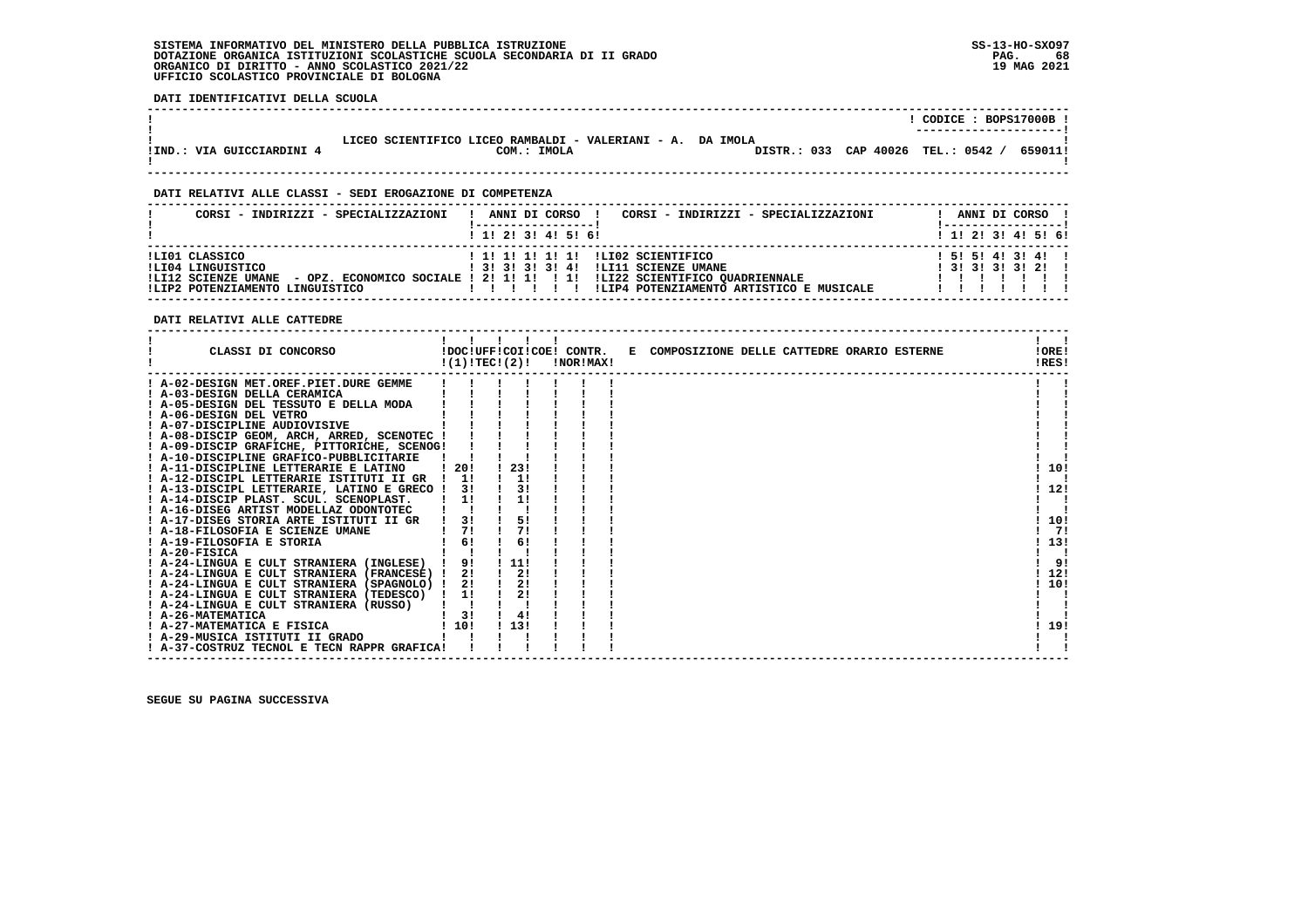**DATI IDENTIFICATIVI DELLA SCUOLA**

|                           |                                                                                                               | CODICE: BOPS17000B !<br>---------------------- |
|---------------------------|---------------------------------------------------------------------------------------------------------------|------------------------------------------------|
| !IND.: VIA GUICCIARDINI 4 | LICEO SCIENTIFICO LICEO RAMBALDI - VALERIANI - A. DA IMOLA<br>DISTR.: 033 CAP 40026 TEL.: 0542<br>COM.: IMOLA | 659011!                                        |
|                           |                                                                                                               |                                                |

 **------------------------------------------------------------------------------------------------------------------------------------**

# **DATI RELATIVI ALLE CATTEDRE**

| CLASSI DI CONCORSO                          | !DOC!UFF!COI!COE! CONTR.<br>!(1)!TEC!(2)! |    | !NOR!MAX! |     |                      |  |  |                         | E COMPOSIZIONE DELLE CATTEDRE ORARIO ESTERNE | ! ORE!<br>!RES! |     |
|---------------------------------------------|-------------------------------------------|----|-----------|-----|----------------------|--|--|-------------------------|----------------------------------------------|-----------------|-----|
|                                             |                                           |    |           |     |                      |  |  |                         |                                              |                 |     |
| ! A-41-SCIENZE E TECNOLOGIE INFORMATICHE    |                                           |    |           |     |                      |  |  |                         |                                              |                 |     |
| ! A-46-SCIENZE GIURIDICO-ECONOMICHE         | 31                                        | 3! |           |     |                      |  |  |                         |                                              |                 | -91 |
| ! A-48-SCIENZE MOTORIE E SPORTIVE II GRADO! | 51                                        | 6! |           |     |                      |  |  |                         |                                              |                 | 14! |
| ! A-50-SCIENZE NAT, CHIM E BIOLOG           | 5!                                        | 8! |           |     |                      |  |  |                         |                                              |                 | 3!  |
| ! A-54-STORIA DELL'ARTE                     | 11                                        |    |           |     |                      |  |  |                         |                                              |                 | 6!  |
| ! A-61-TECNOL E TECN COMUNICAZ MULTIMEDIA   |                                           |    |           |     |                      |  |  |                         |                                              |                 |     |
| ! A-62-TECNOL E TECNICHE PER LA GRAFICA     |                                           |    |           |     |                      |  |  |                         |                                              |                 |     |
| ! B-02-CONV LINGUA STRANIERA (FRANCESE)     |                                           |    |           |     |                      |  |  |                         |                                              |                 | 91  |
| ! B-02-CONV LINGUA STRANIERA (INGLESE)      |                                           |    |           | 16! | COMPLETA CON BOLOGNA |  |  |                         |                                              |                 |     |
|                                             |                                           |    |           | 21  | L.S.                 |  |  | LICEO NICCOLO COPERNICO | BOPS030004                                   |                 |     |
| ! B-02-CONV LINGUA STRANIERA (SPAGNOLO)     |                                           |    |           |     |                      |  |  |                         |                                              |                 | 13! |
| ! B-02-CONV LINGUA STRANIERA (TEDESCO)      |                                           |    |           |     |                      |  |  |                         |                                              |                 | 10! |
| ! B-02-CONV LINGUA STRANIERA (RUSSO)        |                                           |    |           |     |                      |  |  |                         |                                              |                 |     |
| ! B-08-LAB PRODUZ INDUSTR ARTIG CERAMICA    |                                           |    |           |     |                      |  |  |                         |                                              |                 |     |
| ! B-18-LAB SC E TECNOL TESS ABBIGL MODA     |                                           |    |           |     |                      |  |  |                         |                                              |                 |     |
| ! B-28-LABORATORIO DI TECNOLOGIE ORAFE      |                                           |    |           |     |                      |  |  |                         |                                              |                 |     |
|                                             |                                           |    |           |     |                      |  |  |                         |                                              |                 |     |

 **(1) TITOLARI/INCARICATI**

 **(2) CATTEDRE/POSTI POTENZ.**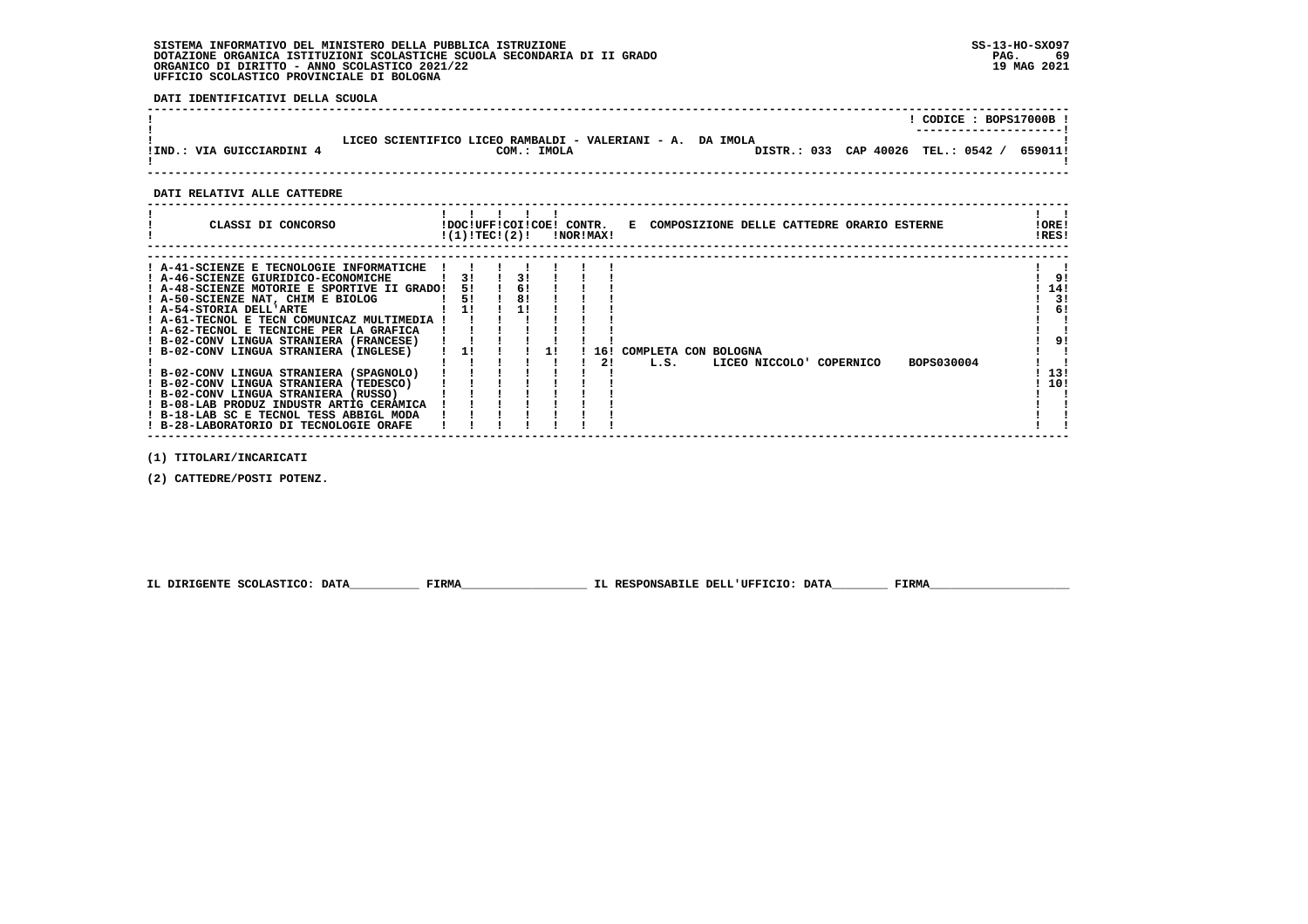**DATI IDENTIFICATIVI DELLA SCUOLA**

| IST PROF PER L'AGRICOLTURA E L'AMBI B. FERRARINI COORD. SERPIERI - SERALE                                                                                                                                           | ! CODICE : BORA006506 ! |  |                               |
|---------------------------------------------------------------------------------------------------------------------------------------------------------------------------------------------------------------------|-------------------------|--|-------------------------------|
| !CORSO SERALE THE DELL' IST PROF PER L'AGRICOLTURA E L'AMBIENTE BENITO FERRARINI COORDINATA SERPIERI DI SASSO MARCONI<br>!IND.: VIA PONTE ALBANO, 43 COM.: SASSO MARCONI DISTR.: 029 CAP 40037 TEL.: 051 /841140 !  |                         |  |                               |
| DATI RELATIVI ALLE CLASSI - SEDI EROGAZIONE DI COMPETENZA                                                                                                                                                           |                         |  |                               |
| CORSI – INDIRIZZI – SPECIALIZZAZIONI (! ANNI DI CORSO) ! CORSI – INDIRIZZI – SPECIALIZZAZIONI (! ANNI DI CORSO                                                                                                      |                         |  |                               |
| 1 1 2 3 3 4 5 5 6 9                                                                                                                                                                                                 | ! 1! 2! 3! 4! 5! 6!     |  |                               |
| !IP01 SER.ZI AGRIC. S.PO RUR.LE BIEN. TRIEN. ! ! ! ! ! ! ! !                                                                                                                                                        | 1111111                 |  |                               |
| DATI RELATIVI ALLE CATTEDRE                                                                                                                                                                                         |                         |  |                               |
| $\begin{array}{ccccccccccccccccccccc}\n1 & 1 & 1 & 1 & 1 & 1\n\end{array}$<br>CLASSI DI CONCORSO             IDOC!UFF!COI!COE! CONTR.   E COMPOSIZIONE DELLE CATTEDRE ORARIO ESTERNE<br>$!(1)!TEC!(2)!$ $ NOR MAX!$ |                         |  | $1 \quad 1$<br>!ORE!<br>!RES! |
| ! A-12-DISCIPL LETTERARIE ISTITUTI II GR !!!!                                                                                                                                                                       |                         |  |                               |
| $I$ A-20-FISICA                                                                                                                                                                                                     |                         |  |                               |
| ! A-21-GEOGRAFIA<br>! A-26-MATEMATICA                                                                                                                                                                               |                         |  |                               |
| $\frac{1}{2}$ $\frac{1}{2}$ $\frac{1}{2}$ $\frac{1}{2}$ $\frac{1}{2}$                                                                                                                                               |                         |  |                               |
|                                                                                                                                                                                                                     |                         |  |                               |
| $\mathbf{I}$<br>$1 - 1 - 1 - 1$<br>! A-34-SCIENZE E TECNOLOGIE CHIMICHE                                                                                                                                             |                         |  |                               |
| ! A-41-SCIENZE E TECNOLOGIE INFORMATICHE ! ! ! !                                                                                                                                                                    |                         |  |                               |
| $1 A-46-SCIENZE GURTDICO-ECONOMICHE 1 A-47-SCIENZE MATEMATICHE APPLICATE 1 1 1 1 1 1$                                                                                                                               |                         |  |                               |
| ! A-48-SCIENZE MOTORIE E SPORTIVE II GRADO! ! ! !                                                                                                                                                                   |                         |  |                               |
| ! A-50-SCIENZE NAT, CHIM E BIOLOG                                                                                                                                                                                   |                         |  |                               |
| ! A-51-SCIENZE, TECNOL E TECN AGR                                                                                                                                                                                   |                         |  |                               |
| ! A-52-SCIENZE, TECNOL E TECN PROD ANIMALI! ! ! !                                                                                                                                                                   |                         |  |                               |
|                                                                                                                                                                                                                     |                         |  |                               |
|                                                                                                                                                                                                                     |                         |  |                               |
|                                                                                                                                                                                                                     |                         |  |                               |
| ! B-12-LAB SCIENZE E TECNOL CHIM MICROBIOL!                                                                                                                                                                         |                         |  |                               |

 **(2) CATTEDRE/POSTI POTENZ.**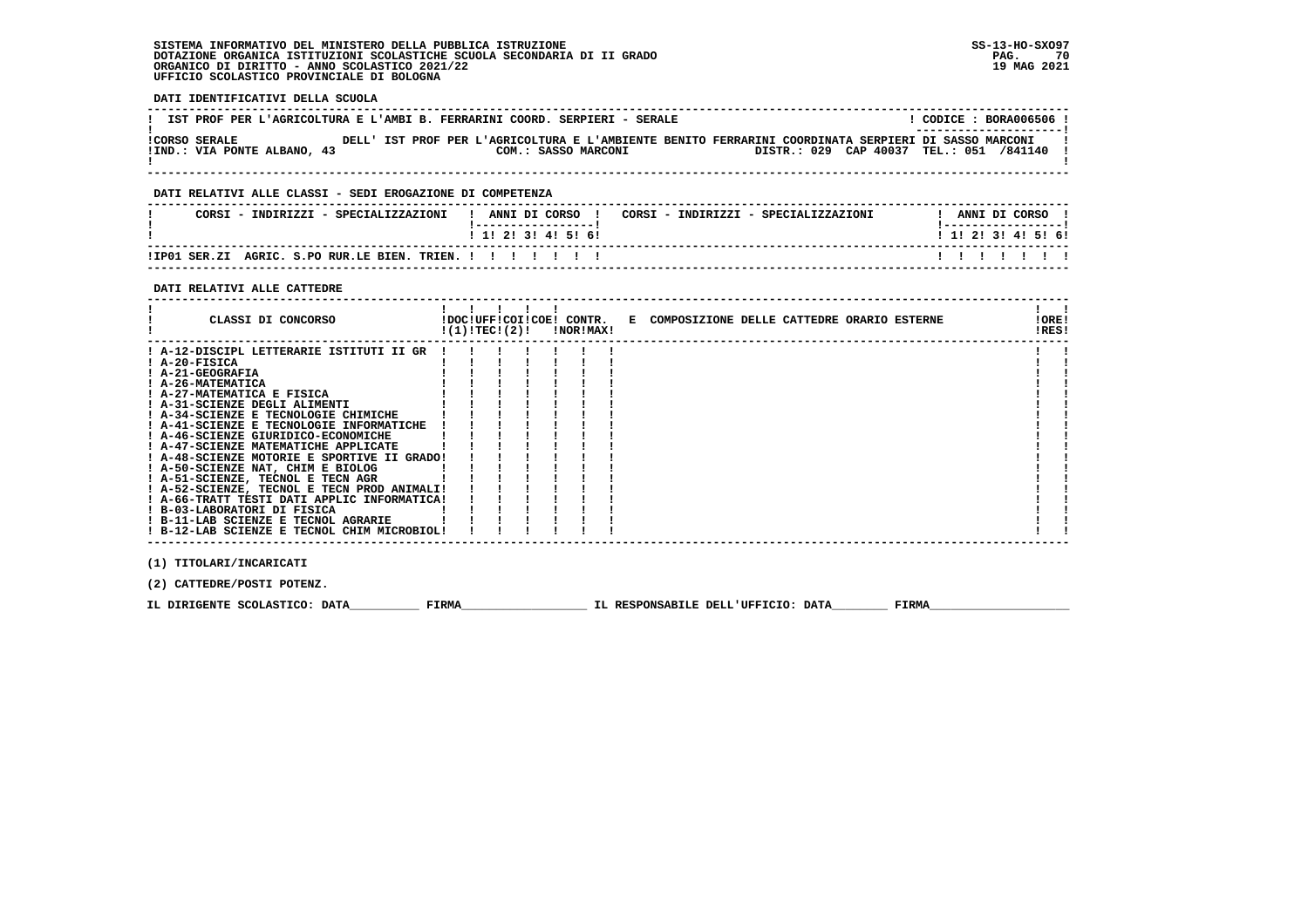**DATI IDENTIFICATIVI DELLA SCUOLA**

|                                                | IST PROF PER I SERVIZI COMMERCIAL I.P.C. G. BRUNO - SEZ. ASSOCIATA SERALE                                              |       | CODICE: BORC00350N !<br>--------------------- |
|------------------------------------------------|------------------------------------------------------------------------------------------------------------------------|-------|-----------------------------------------------|
| <b>!CORSO SERALE</b><br>!IND.: VIA MAZZINI 371 | DELL' IST PROF PER I SERVIZI COMMERCIALI G. BRUNO - SEDE COORDINATA DI MOLINELLA<br>DISTR.: 031 CAP<br>COM.: MOLINELLA | TEL.: |                                               |
| ---- -------- ---- -- ---                      |                                                                                                                        |       |                                               |

#### **DATI RELATIVI ALLE CLASSI - SEDI EROGAZIONE DI COMPETENZA**

| CORSI - INDIRIZZI - SPECIALIZZAZIONI                       | ANNI DI CORSO<br>CORSI - INDIRIZZI - SPECIALIZZAZIONI | ANNI DI CORSO             |
|------------------------------------------------------------|-------------------------------------------------------|---------------------------|
|                                                            | $1$ 1! 2! 3! 4! 5! 6!                                 | 1 1 1 2 1 3 1 4 1 5 1 6 1 |
| !IP08 SERVIZI COMMERCIALI BIENNIO - TRIENNIO ! ! ! ! ! ! ! |                                                       |                           |

 **------------------------------------------------------------------------------------------------------------------------------------**

# **DATI RELATIVI ALLE CATTEDRE**

| CLASSI DI CONCORSO                          | $!(1)!$ TEC! $(2)!$ |  | <b>!NOR!MAX!</b> | !DOC!UFF!COI!COE! CONTR. E COMPOSIZIONE DELLE CATTEDRE ORARIO ESTERNE | !ORE!<br>!RES! |  |
|---------------------------------------------|---------------------|--|------------------|-----------------------------------------------------------------------|----------------|--|
| ! A-10-DISCIPLINE GRAFICO-PUBBLICITARIE     |                     |  |                  |                                                                       |                |  |
| ! A-12-DISCIPL LETTERARIE ISTITUTI II GR    |                     |  |                  |                                                                       |                |  |
| ! A-18-FILOSOFIA E SCIENZE UMANE            |                     |  |                  |                                                                       |                |  |
| $I$ A-20-FISICA                             |                     |  |                  |                                                                       |                |  |
| ! A-21-GEOGRAFIA                            |                     |  |                  |                                                                       |                |  |
| ! A-26-MATEMATICA                           |                     |  |                  |                                                                       |                |  |
| ! A-27-MATEMATICA E FISICA                  |                     |  |                  |                                                                       |                |  |
| ! A-34-SCIENZE E TECNOLOGIE CHIMICHE        |                     |  |                  |                                                                       |                |  |
| ! A-41-SCIENZE E TECNOLOGIE INFORMATICHE    |                     |  |                  |                                                                       |                |  |
| ! A-45-SCIENZE ECONOMICO-AZIENDALI          |                     |  |                  |                                                                       |                |  |
| ! A-46-SCIENZE GIURIDICO-ECONOMICHE         |                     |  |                  |                                                                       |                |  |
| ! A-47-SCIENZE MATEMATICHE APPLICATE        |                     |  |                  |                                                                       |                |  |
| ! A-48-SCIENZE MOTORIE E SPORTIVE II GRADO! |                     |  |                  |                                                                       |                |  |
| ! A-50-SCIENZE NAT, CHIM E BIOLOG           |                     |  |                  |                                                                       |                |  |
| ! A-66-TRATT TESTI DATI APPLIC INFORMATICA! |                     |  |                  |                                                                       |                |  |
| ! B-16-LAB SCIENZE E TECNOL INFORMATICHE    |                     |  |                  |                                                                       |                |  |
| ! B-22-LAB TECNOL E TECN COMUNICAZ MULTIME! |                     |  |                  |                                                                       |                |  |

 **(1) TITOLARI/INCARICATI**

 **(2) CATTEDRE/POSTI POTENZ.**

 **IL DIRIGENTE SCOLASTICO: DATA\_\_\_\_\_\_\_\_\_\_ FIRMA\_\_\_\_\_\_\_\_\_\_\_\_\_\_\_\_\_\_ IL RESPONSABILE DELL'UFFICIO: DATA\_\_\_\_\_\_\_\_ FIRMA\_\_\_\_\_\_\_\_\_\_\_\_\_\_\_\_\_\_\_\_**

 **------------------------------------------------------------------------------------------------------------------------------------**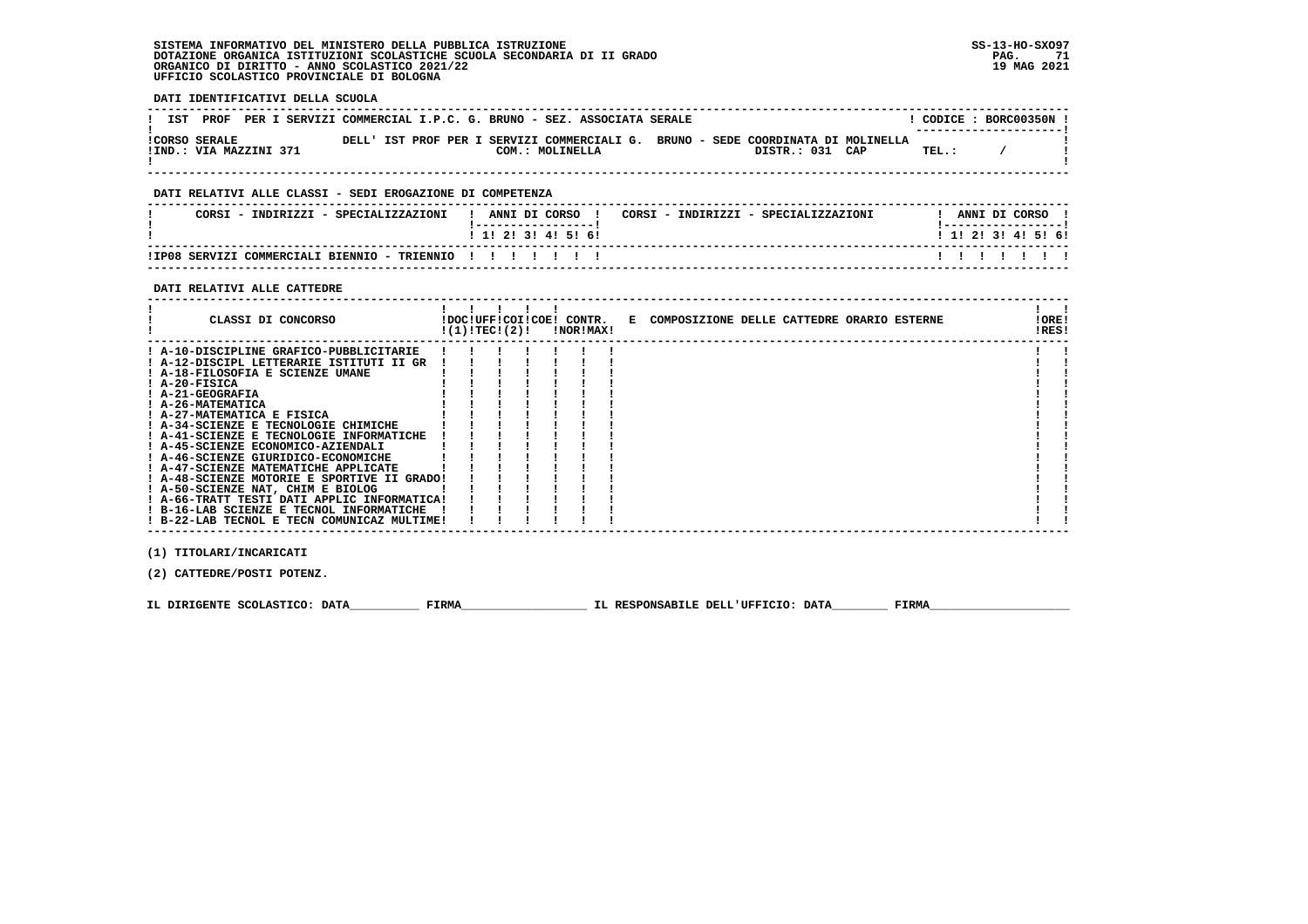**DATI IDENTIFICATIVI DELLA SCUOLA**

| IST PROF PER I SERVIZI COMMERCIAL IPC CASSIANO DA IMOLA - SERALE |  |             |  |                                                                                 |                                         | CODICE: BORC01252E!<br>--------------------- |
|------------------------------------------------------------------|--|-------------|--|---------------------------------------------------------------------------------|-----------------------------------------|----------------------------------------------|
| <b>!CORSO SERALE</b><br>!IND.: VIALE DANTE, 1/A                  |  | COM.: IMOLA |  | DELL' IST PROF PER I SERVIZI COMMERCIALI E TURISTICI CASSIANO DA IMOLA DI IMOLA | DISTR.: 033 CAP 40026 TEL.: 0542 /25751 |                                              |

 **------------------------------------------------------------------------------------------------------------------------------------**

#### **DATI RELATIVI ALLE CLASSI - SEDI EROGAZIONE DI COMPETENZA**

| CORSI<br>- TNDTRTZZT -<br>SPECTALIZZAZIONI      | ANNI DI CORSO<br>CORSI - INDIRIZZI - SPECIALIZZAZIONI | ANNI DI CORSO       |
|-------------------------------------------------|-------------------------------------------------------|---------------------|
|                                                 | ! 1! 2! 3! 4! 5! 6!                                   | ! 1! 2! 3! 4! 5! 6! |
| !IP02 SERVIZI SOCIO-SANITARI BIENNIO-TRIENNIO ! | .                                                     |                     |

 **------------------------------------------------------------------------------------------------------------------------------------**

#### **DATI RELATIVI ALLE CATTEDRE**

| CLASSI DI CONCORSO                          | !(1)!TEC!(2)! |  | !NOR!MAX! | !DOC!UFF!COI!COE! CONTR. E COMPOSIZIONE DELLE CATTEDRE ORARIO ESTERNE | !ORE!<br>!RES! |  |
|---------------------------------------------|---------------|--|-----------|-----------------------------------------------------------------------|----------------|--|
| ! A-12-DISCIPL LETTERARIE ISTITUTI II GR    |               |  |           |                                                                       |                |  |
| ! A-15-DISCIPLINE SANITARIE                 |               |  |           |                                                                       |                |  |
| ! A-17-DISEG STORIA ARTE ISTITUTI II GR     |               |  |           |                                                                       |                |  |
| ! A-18-FILOSOFIA E SCIENZE UMANE            |               |  |           |                                                                       |                |  |
| $I$ A-20-FISICA                             |               |  |           |                                                                       |                |  |
| ! A-21-GEOGRAFIA                            |               |  |           |                                                                       |                |  |
| ! A-26-MATEMATICA                           |               |  |           |                                                                       |                |  |
| ! A-27-MATEMATICA E FISICA                  |               |  |           |                                                                       |                |  |
| ! A-29-MUSICA ISTITUTI II GRADO             |               |  |           |                                                                       |                |  |
| ! A-34-SCIENZE E TECNOLOGIE CHIMICHE        |               |  |           |                                                                       |                |  |
| ! A-45-SCIENZE ECONOMICO-AZIENDALI          |               |  |           |                                                                       |                |  |
| ! A-46-SCIENZE GIURIDICO-ECONOMICHE         |               |  |           |                                                                       |                |  |
| ! A-47-SCIENZE MATEMATICHE APPLICATE        |               |  |           |                                                                       |                |  |
| ! A-48-SCIENZE MOTORIE E SPORTIVE II GRADO! |               |  |           |                                                                       |                |  |
| ! A-50-SCIENZE NAT, CHIM E BIOLOG           |               |  |           |                                                                       |                |  |
| ! B-23-LAB SERVIZI SOCIO-SANITARI           |               |  |           |                                                                       |                |  |

 **(1) TITOLARI/INCARICATI**

 **(2) CATTEDRE/POSTI POTENZ.**

 **IL DIRIGENTE SCOLASTICO: DATA\_\_\_\_\_\_\_\_\_\_ FIRMA\_\_\_\_\_\_\_\_\_\_\_\_\_\_\_\_\_\_ IL RESPONSABILE DELL'UFFICIO: DATA\_\_\_\_\_\_\_\_ FIRMA\_\_\_\_\_\_\_\_\_\_\_\_\_\_\_\_\_\_\_\_**

 **------------------------------------------------------------------------------------------------------------------------------------**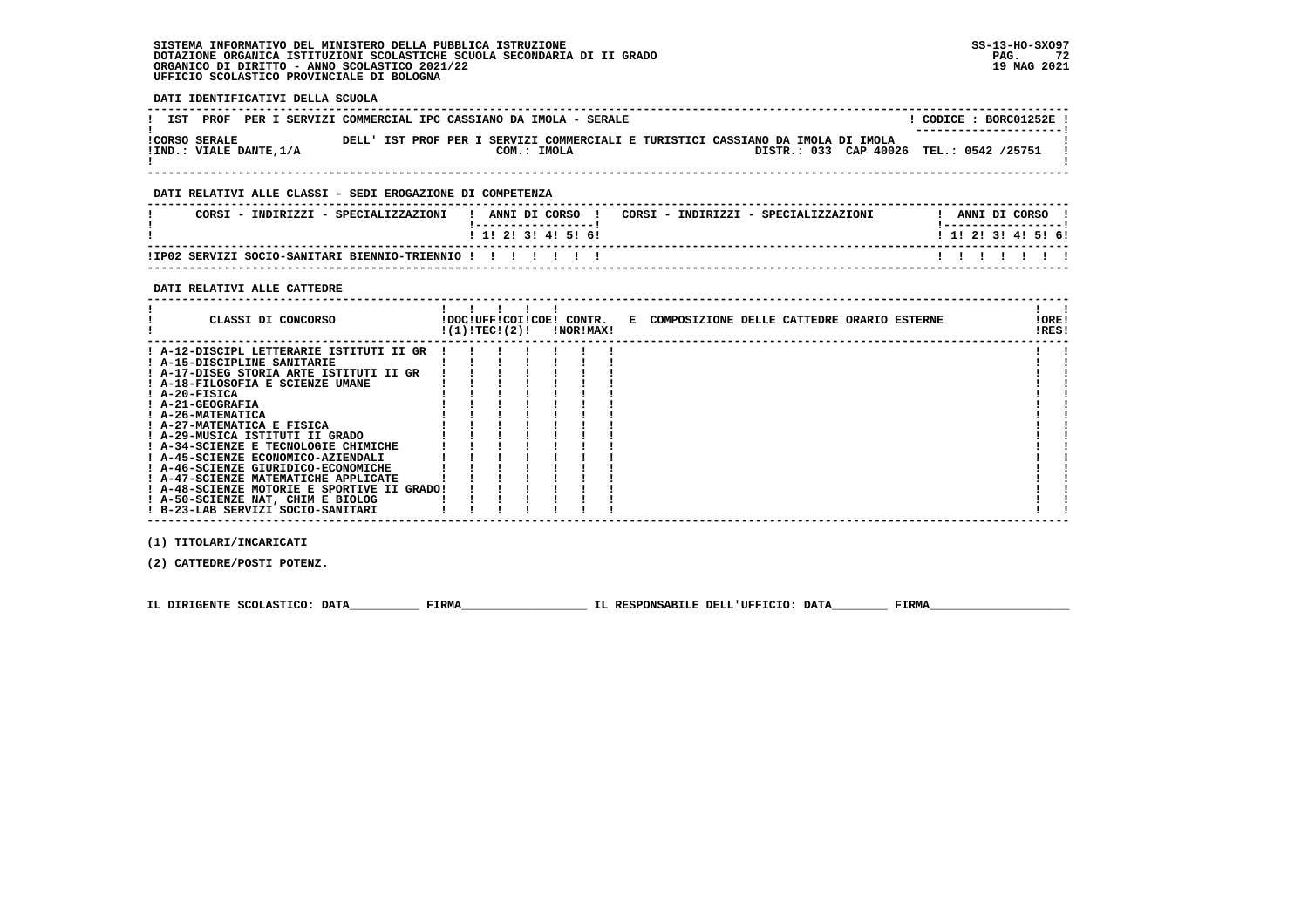**DATI IDENTIFICATIVI DELLA SCUOLA**

| IST PROF PER I SERVIZI COMMERCIALI MANFREDI - TANARI SERALE |  |                                                                                           |                                 | CODICE: BORC01651R !<br>--------------------- |
|-------------------------------------------------------------|--|-------------------------------------------------------------------------------------------|---------------------------------|-----------------------------------------------|
| ICORSO SERALE<br>!IND.: VIALE FELSINA 40                    |  | DELL' IST PROF PER I SERVIZI COMMERCIALI E TURISTICI MANFREDI DI BOLOGNA<br>COM.: BOLOGNA | DISTR.: 026 CAP 40139 TEL.: 051 | /6039610                                      |

 **------------------------------------------------------------------------------------------------------------------------------------**

## **DATI RELATIVI ALLE CLASSI - SEDI EROGAZIONE DI COMPETENZA**

| CORSI - INDIRIZZI - SPECIALIZZAZIONI                  | ANNI DI CORSO<br>CORSI - INDIRIZZI - SPECIALIZZAZIONI | ANNI DI CORSO             |
|-------------------------------------------------------|-------------------------------------------------------|---------------------------|
|                                                       | $1$ 1! 2! 3! 4! 5! 6!                                 | 1 1 2 2 1 3 1 4 1 5 1 6 1 |
| !IP08 SERVIZI COMMERCIALI BIENNIO - TRIENNIO !!!!!!!! |                                                       |                           |

 **------------------------------------------------------------------------------------------------------------------------------------**

### **DATI RELATIVI ALLE CATTEDRE**

| CLASSI DI CONCORSO                          |  | $!(1)!$ TEC!(2)! | <b>!NOR!MAX!</b> | !DOC!UFF!COI!COE! CONTR. E COMPOSIZIONE DELLE CATTEDRE ORARIO ESTERNE | !ORE!<br>!RES! |  |
|---------------------------------------------|--|------------------|------------------|-----------------------------------------------------------------------|----------------|--|
| ! A-10-DISCIPLINE GRAFICO-PUBBLICITARIE     |  |                  |                  |                                                                       |                |  |
| ! A-12-DISCIPL LETTERARIE ISTITUTI II GR    |  |                  |                  |                                                                       |                |  |
| ! A-18-FILOSOFIA E SCIENZE UMANE            |  |                  |                  |                                                                       |                |  |
| $I$ A-20-FISICA                             |  |                  |                  |                                                                       |                |  |
| ! A-21-GEOGRAFIA                            |  |                  |                  |                                                                       |                |  |
| ! A-26-MATEMATICA                           |  |                  |                  |                                                                       |                |  |
| ! A-27-MATEMATICA E FISICA                  |  |                  |                  |                                                                       |                |  |
| ! A-34-SCIENZE E TECNOLOGIE CHIMICHE        |  |                  |                  |                                                                       |                |  |
| ! A-41-SCIENZE E TECNOLOGIE INFORMATICHE    |  |                  |                  |                                                                       |                |  |
| ! A-45-SCIENZE ECONOMICO-AZIENDALI          |  |                  |                  |                                                                       |                |  |
| ! A-46-SCIENZE GIURIDICO-ECONOMICHE         |  |                  |                  |                                                                       |                |  |
| ! A-47-SCIENZE MATEMATICHE APPLICATE        |  |                  |                  |                                                                       |                |  |
| ! A-48-SCIENZE MOTORIE E SPORTIVE II GRADO! |  |                  |                  |                                                                       |                |  |
| ! A-50-SCIENZE NAT, CHIM E BIOLOG           |  |                  |                  |                                                                       |                |  |
| ! A-66-TRATT TESTI DATI APPLIC INFORMATICA! |  |                  |                  |                                                                       |                |  |
| ! B-16-LAB SCIENZE E TECNOL INFORMATICHE    |  |                  |                  |                                                                       |                |  |
| ! B-22-LAB TECNOL E TECN COMUNICAZ MULTIME! |  |                  |                  |                                                                       |                |  |

 **(1) TITOLARI/INCARICATI**

 **(2) CATTEDRE/POSTI POTENZ.**

 **IL DIRIGENTE SCOLASTICO: DATA\_\_\_\_\_\_\_\_\_\_ FIRMA\_\_\_\_\_\_\_\_\_\_\_\_\_\_\_\_\_\_ IL RESPONSABILE DELL'UFFICIO: DATA\_\_\_\_\_\_\_\_ FIRMA\_\_\_\_\_\_\_\_\_\_\_\_\_\_\_\_\_\_\_\_**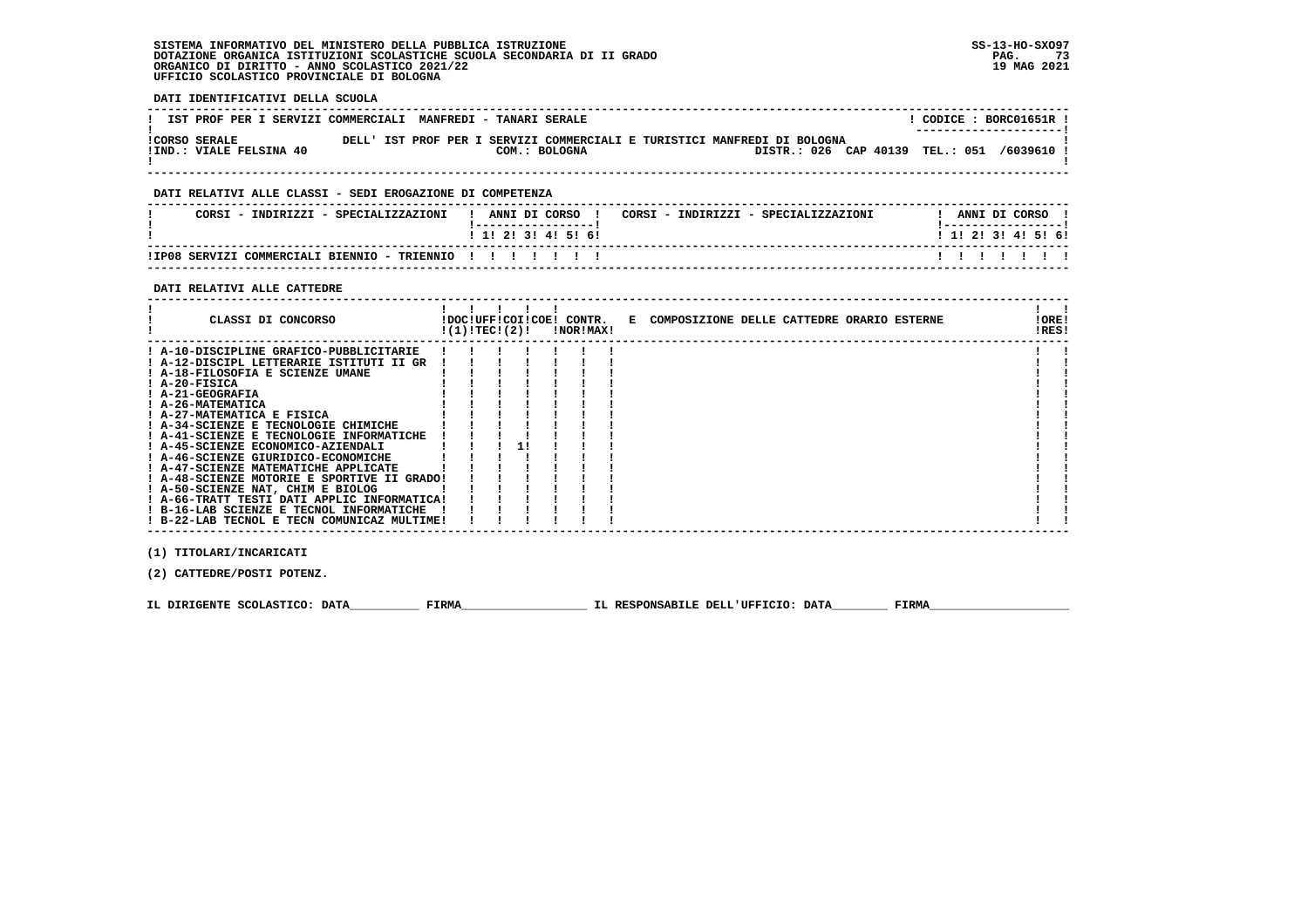**DATI IDENTIFICATIVI DELLA SCUOLA**

|                        |                                                                            | CODICE: BORC03000L!    |
|------------------------|----------------------------------------------------------------------------|------------------------|
|                        |                                                                            | ---------------------- |
|                        |                                                                            |                        |
|                        | IST PROF PER I SERVIZI COMMERCIALI E TURISTICI IPSAS ALDROVANDI - RUBBIANI |                        |
| !IND.: VIA MARCONI, 40 | DISTR.: 024 CAP 40122 TEL.: 051<br>COM.: BOLOGNA                           | /6392511               |
|                        |                                                                            |                        |
|                        |                                                                            |                        |

 **------------------------------------------------------------------------------------------------------------------------------------**

### **DATI RELATIVI ALLE CLASSI - SEDI EROGAZIONE DI COMPETENZA**

| CORSI - INDIRIZZI - SPECIALIZZAZIONI                         | ANNI DI CORSO !<br>CORSI - INDIRIZZI - SPECIALIZZAZIONI          |                      | ----------------- | ANNI DI CORSO !              |
|--------------------------------------------------------------|------------------------------------------------------------------|----------------------|-------------------|------------------------------|
|                                                              | ! 1! 2! 3! 4! 5! 6!                                              |                      |                   | $1$ , 1!, 2!, 3!, 4!, 5!, 6! |
| !IP08 SERVIZI COMMERCIALI BIENNIO - TRIENNIO !!!!!! 2!       | !IP10 PROD. INDUSTR. ARTIG. - BIENNIO COMUNE                     |                      |                   |                              |
| IIP13 IND. E ARTIG. MADE IN ITALY                            | 1 3 1 2 1 2 1 3 1<br>IIP16 SERV. COMMERC.                        | 1 4 1 3 1 4 1 7 1    |                   |                              |
| !IPAG ARTIGIANATO - TRIENNIO                                 | !IPC1 INDIRIZZO A ELABORAZIONE MANUALE<br>-41                    |                      |                   |                              |
| $IIPCP$ PROM.NE COMMER.LE E PUBBL.RIA - OPZIONE ! ! ! ! ! 3! | !IPOA OPERATORE DELL'ABBIGLIAMENTO                               | 1 21 11 21           |                   |                              |
| !IPQF OPERATORE AMMINISTRATIVO SEGRETARIALE                  | IIPOG OPERATORE AI SERVIZI DI VENDITA<br>111111                  | $1 \quad 1 \quad 11$ |                   |                              |
| <b>!IPOT OPERATORE GRAFICO</b>                               | 1 2 1 3 1 2 1 1<br>!ITP5 POT. SOCIO ECONOMICO E PER LA LEGALITA' |                      |                   |                              |
| !LIP1 POTENZIAMENTO UMANISTICO                               | !LIP2 POTENZIAMENTO LINGUISTICO                                  |                      |                   |                              |
| !LIP4 POTENZIAMENTO ARTISTICO E MUSICALE                     |                                                                  |                      |                   |                              |

 **DATI RELATIVI ALLE CATTEDRE**

| CLASSI DI CONCORSO                             | !(1)!TECI(2)! |      |  | !NOR!MAX! | !DOC!UFF!COI!COE! CONTR. E COMPOSIZIONE DELLE CATTEDRE ORARIO ESTERNE | !ORE!<br>!RES! |    |
|------------------------------------------------|---------------|------|--|-----------|-----------------------------------------------------------------------|----------------|----|
| ! A-02-DESIGN MET.OREF.PIET.DURE GEMME         |               |      |  |           |                                                                       |                |    |
| A-03-DESIGN DELLA CERAMICA                     |               |      |  |           |                                                                       |                |    |
| ! A-04-DESIGN DEL LIBRO                        |               |      |  |           |                                                                       |                |    |
| ! A-05-DESIGN DEL TESSUTO E DELLA MODA         |               |      |  |           |                                                                       |                |    |
| ! A-06-DESIGN DEL VETRO                        |               |      |  |           |                                                                       |                |    |
| ! A-07-DISCIPLINE AUDIOVISIVE                  |               |      |  |           |                                                                       |                |    |
| ! A-08-DISCIP GEOM, ARCH, ARRED, SCENOTEC !    |               |      |  |           |                                                                       |                |    |
| ! A-09-DISCIP GRAFICHE, PITTORICHE, SCENOG! 1! |               | 1!   |  |           |                                                                       |                |    |
| ! A-10-DISCIPLINE GRAFICO-PUBBLICITARIE        | 81            | 111  |  |           |                                                                       |                | 4! |
| A-11-DISCIPLINE LETTERARIE E LATINO            | 11            | 11   |  |           |                                                                       |                |    |
| ! A-12-DISCIPL LETTERARIE ISTITUTI II GR ! 12! |               | 115! |  |           |                                                                       | 10!            |    |
| ! A-13-DISCIPL LETTERARIE, LATINO E GRECO !    |               |      |  |           |                                                                       |                |    |
| ! A-14-DISCIP PLAST. SCUL. SCENOPLAST.         |               |      |  |           |                                                                       |                |    |
| ! A-16-DISEG ARTIST MODELLAZ ODONTOTEC         |               |      |  |           |                                                                       |                |    |
| ! A-17-DISEG STORIA ARTE ISTITUTI II GR        | 4!            | 6!   |  |           |                                                                       |                |    |
| ! A-18-FILOSOFIA E SCIENZE UMANE               | 2!            | 2!   |  |           |                                                                       | 11!            |    |
| ! A-19-FILOSOFIA E STORIA                      | 1!            | 11   |  |           |                                                                       |                |    |
| ! A-20-FISICA                                  |               |      |  |           |                                                                       |                |    |
| ! A-21-GEOGRAFIA                               | 1!            |      |  |           |                                                                       |                | 2! |
| ! A-24-LINGUA E CULT STRANIERA (FRANCESE) !    | 3!            | 4!   |  |           |                                                                       |                | 8! |
| ! A-24-LINGUA E CULT STRANIERA (INGLESE)       | 71            | 8!   |  |           |                                                                       | 17!            |    |
| ! A-24-LINGUA E CULT STRANIERA (SPAGNOLO) !    |               |      |  |           |                                                                       |                |    |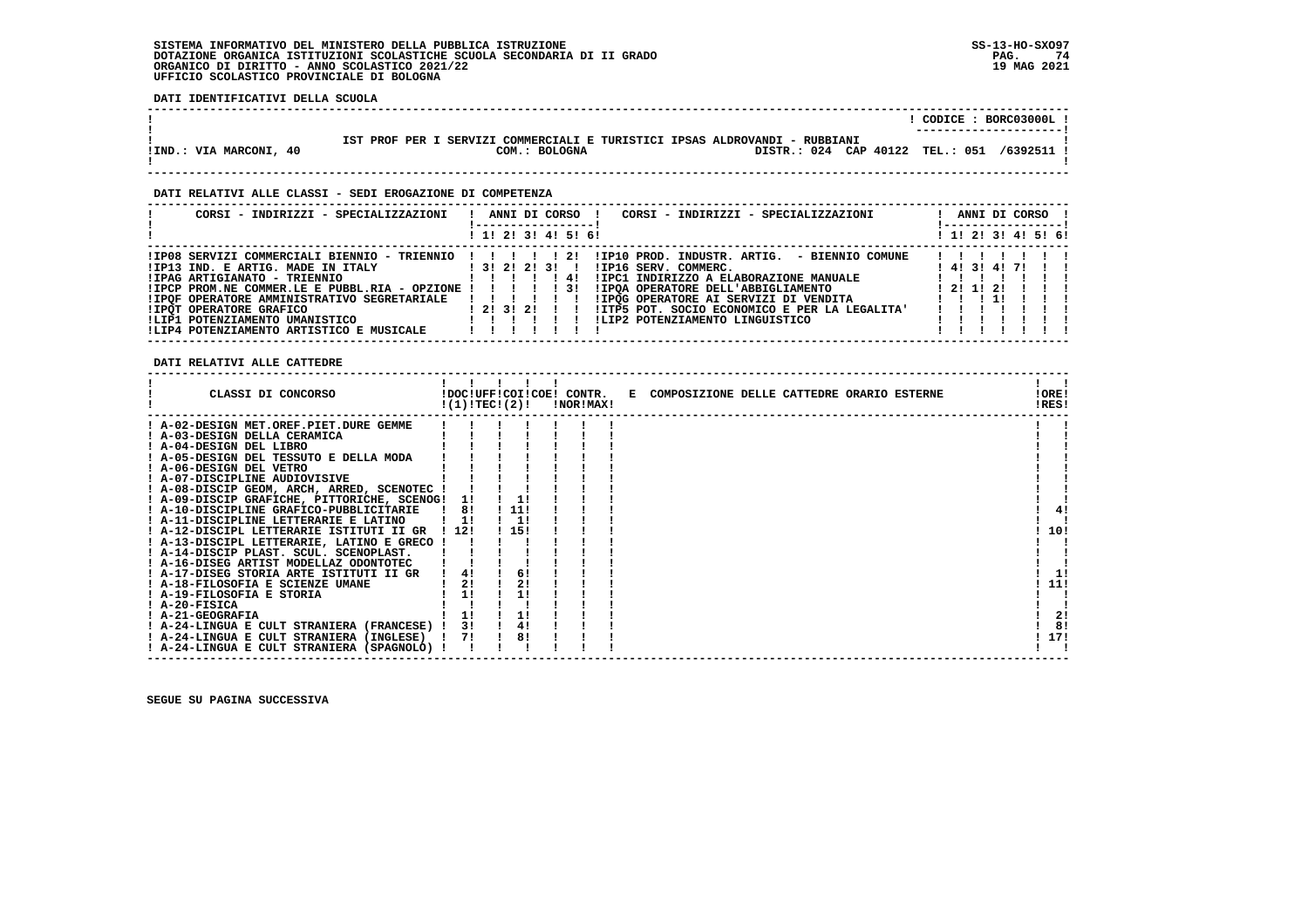**DATI IDENTIFICATIVI DELLA SCUOLA**

| !IND.: VIA MARCONI, 40 | : SERVIZI COMMERCIALI E TURISTICI IPSAS ALDROVANDI - RUBBIANI<br>TST PROF PER T<br>DISTR.: 024 CAP 40122 TEL.: 051 /6392511 !<br>COM.: BOLOGNA | CODICE: BORC03000L! |
|------------------------|------------------------------------------------------------------------------------------------------------------------------------------------|---------------------|
|                        |                                                                                                                                                |                     |

## **DATI RELATIVI ALLE CATTEDRE**

| CLASSI DI CONCORSO                                                                                                                                                                                                                       |                                                                                                                                                                       | !DOC!UFF!COI!COE! CONTR.<br>!(1)!TEC!(2)! | !NOR!MAX! | E COMPOSIZIONE DELLE CATTEDRE ORARIO ESTERNE | IOREI<br>!RES! |
|------------------------------------------------------------------------------------------------------------------------------------------------------------------------------------------------------------------------------------------|-----------------------------------------------------------------------------------------------------------------------------------------------------------------------|-------------------------------------------|-----------|----------------------------------------------|----------------|
| A-24-LINGUA E CULT STRANIERA (TEDESCO) !                                                                                                                                                                                                 |                                                                                                                                                                       |                                           |           |                                              |                |
| ! A-24-LINGUA E CULT STRANIERA (RUSSO) !!!                                                                                                                                                                                               |                                                                                                                                                                       |                                           |           |                                              |                |
| : A-26-MATEMATICA<br>1 A-27-MATEMATICA E FISICA<br>1 A-29-MUSICA ISTITUTI GRADO        <br>1 A-34-SCIENZE E TECNOLOGIE CHIMICHE          <br>1 A-34-SCIENZE E TECNOLOGIE CHIMICHE          <br>1 A-37-COSTRUZ TECNOL E TECN RAPPR GRAFIC |                                                                                                                                                                       |                                           |           |                                              | 9!             |
|                                                                                                                                                                                                                                          |                                                                                                                                                                       |                                           |           |                                              |                |
|                                                                                                                                                                                                                                          |                                                                                                                                                                       |                                           |           |                                              |                |
|                                                                                                                                                                                                                                          |                                                                                                                                                                       |                                           |           |                                              | 81             |
|                                                                                                                                                                                                                                          |                                                                                                                                                                       |                                           |           |                                              |                |
| ! A-39-TECNOL COSTR NAVALI                                                                                                                                                                                                               |                                                                                                                                                                       |                                           |           |                                              |                |
| ! A-40-TECNOLOGIE ELETTRICHE ELETTRONICHE !                                                                                                                                                                                              |                                                                                                                                                                       |                                           |           |                                              |                |
| ! A-41-SCIENZE E TECNOLOGIE INFORMATICHE !                                                                                                                                                                                               |                                                                                                                                                                       | 21                                        |           |                                              | 8!             |
| ! A-42-SCIENZE E TECNOLOGIE MECCANICHE                                                                                                                                                                                                   |                                                                                                                                                                       |                                           |           |                                              |                |
| ! A-44-TECNOL TESSILI, ABBIGL E MODA                                                                                                                                                                                                     | $1 \quad 21$                                                                                                                                                          | 21                                        |           |                                              | 9!             |
| ! A-45-SCIENZE ECONOMICO-AZIENDALI                                                                                                                                                                                                       | $1 \quad 61$                                                                                                                                                          | 61                                        |           |                                              |                |
| ! A-46-SCIENZE GIURIDICO-ECONOMICHE                                                                                                                                                                                                      | 6!                                                                                                                                                                    | 61                                        |           |                                              | 10!            |
| ! A-47-SCIENZE MATEMATICHE APPLICATE                                                                                                                                                                                                     |                                                                                                                                                                       |                                           |           |                                              |                |
| ! A-48-SCIENZE MOTORIE E SPORTIVE II GRADO! 4!                                                                                                                                                                                           |                                                                                                                                                                       | 51                                        |           |                                              | 10!            |
| ! A-50-SCIENZE NAT, CHIM E BIOLOG                                                                                                                                                                                                        | $\frac{1}{3}$                                                                                                                                                         | 31                                        |           |                                              | 1!             |
| ! A-54-STORIA DELL'ARTE                                                                                                                                                                                                                  | $1 \quad 21$                                                                                                                                                          | 21                                        |           |                                              | 4!             |
| ! A-61-TECNOL E TECN COMUNICAZ MULTIMEDIA ! !                                                                                                                                                                                            |                                                                                                                                                                       |                                           |           |                                              |                |
| ! A-62-TECNOL E TECNICHE PER LA GRAFICA                                                                                                                                                                                                  |                                                                                                                                                                       |                                           |           |                                              |                |
| ! A-65-TEORIA E TECNICA COMUNICAZIONE                                                                                                                                                                                                    |                                                                                                                                                                       |                                           |           |                                              |                |
| ! A-66-TRATT TESTI DATI APPLIC INFORMATICA! 2!                                                                                                                                                                                           |                                                                                                                                                                       | 21                                        |           |                                              |                |
| ! B-02-CONV LINGUA STRANIERA (FRANCESE)                                                                                                                                                                                                  |                                                                                                                                                                       |                                           |           |                                              |                |
| ! B-02-CONV LINGUA STRANIERA (INGLESE)                                                                                                                                                                                                   |                                                                                                                                                                       |                                           |           |                                              |                |
| ! B-02-CONV LINGUA STRANIERA (TEDESCO)                                                                                                                                                                                                   |                                                                                                                                                                       |                                           |           |                                              |                |
| ! B-02-CONV LINGUA STRANIERA (RUSSO)                                                                                                                                                                                                     |                                                                                                                                                                       |                                           |           |                                              |                |
| ! B-03-LABORATORI DI FISICA                                                                                                                                                                                                              |                                                                                                                                                                       |                                           |           |                                              |                |
| ! B-04-LABORATORI DI LIUTERIA                                                                                                                                                                                                            | $\begin{array}{cccccccccc} 1 & 1 & 1 & 1 & 1 \\ 1 & 1 & 1 & 1 & 1 \\ 1 & 1 & 1 & 1 & 1 \\ 1 & 1 & 1 & 1 & 1 \\ 1 & 1 & 1 & 1 & 1 \\ 1 & 1 & 1 & 1 & 1 \\ \end{array}$ |                                           |           |                                              |                |
| ! B-07-LABORATORIO DI OTTICA                                                                                                                                                                                                             |                                                                                                                                                                       |                                           |           |                                              |                |
| ! B-08-LAB PRODUZ INDUSTR ARTIG CERAMICA !                                                                                                                                                                                               |                                                                                                                                                                       |                                           |           |                                              |                |
| ! B-12-LAB SCIENZE E TECNOL CHIM MICROBIOL!                                                                                                                                                                                              |                                                                                                                                                                       |                                           |           |                                              | 8!             |
| ! B-14-LAB SCIENZE E TECNOL COSTRUZIONI                                                                                                                                                                                                  |                                                                                                                                                                       |                                           |           |                                              |                |
| ! B-15-LAB SC E TECNOL ELETTR ELETTRONIC<br>! B-16-LAB SCIENZE E TECNOL INFORMATICHE                                                                                                                                                     | 1!                                                                                                                                                                    | 1!                                        |           |                                              | 12!            |
| ! B-17-LAB SCIENZE E TECNOL MECCANICHE                                                                                                                                                                                                   |                                                                                                                                                                       |                                           |           |                                              |                |
|                                                                                                                                                                                                                                          |                                                                                                                                                                       |                                           |           |                                              |                |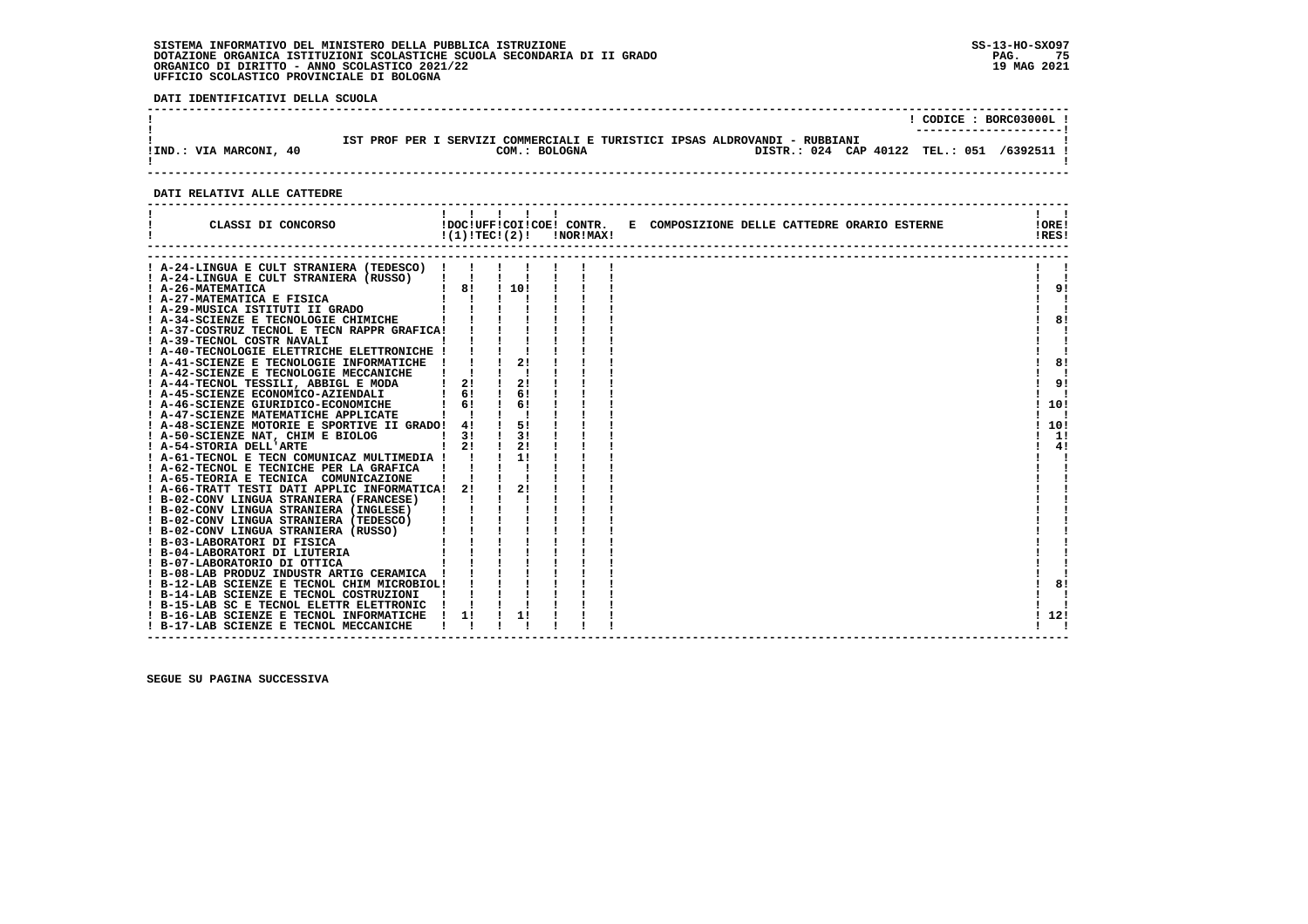**DATI IDENTIFICATIVI DELLA SCUOLA**

|                        |                                                                                                                                | CODICE: BORC03000L! |
|------------------------|--------------------------------------------------------------------------------------------------------------------------------|---------------------|
| !IND.: VIA MARCONI, 40 | IST PROF PER I SERVIZI COMMERCIALI E TURISTICI IPSAS ALDROVANDI - RUBBIANI<br>DISTR.: 024 CAP 40122 TEL.: 051<br>COM.: BOLOGNA | /6392511 !          |

## **DATI RELATIVI ALLE CATTEDRE**

| CLASSI DI CONCORSO                                                                                                                                                                                                                                                                                                                                           |      | !DOC!UFF!COI!COE!<br>!(1)!TECI(2)! |               | CONTR.<br><b>!NOR!MAX!</b> | E COMPOSIZIONE DELLE CATTEDRE ORARIO ESTERNE | ! ORE!<br>!RES! |
|--------------------------------------------------------------------------------------------------------------------------------------------------------------------------------------------------------------------------------------------------------------------------------------------------------------------------------------------------------------|------|------------------------------------|---------------|----------------------------|----------------------------------------------|-----------------|
| ! B-18-LAB SC E TECNOL TESS ABBIGL MODA<br>! B-20-LAB SERV ENOGASTRON, SETT CUCINA<br>! B-22-LAB TECNOL E TECN COMUNICAZ MULTIME!<br>! B-24-LAB SCIENZE E TECNOL NAUTICHE<br>! B-25-LAB SCIENZE E TECNOLCOSTR NAVALI<br>! B-26-LABORATORIO DI TECNOLOGIE DEL LEGNO!<br>! B-27-LABORATORIO DI TECNOLOGIE DEL MARMO!<br>! B-28-LABORATORIO DI TECNOLOGIE ORAFE | -151 |                                    | 1 10 1<br>3 I |                            |                                              | - 29 !<br>17!   |

 **(1) TITOLARI/INCARICATI**

 **(2) CATTEDRE/POSTI POTENZ.**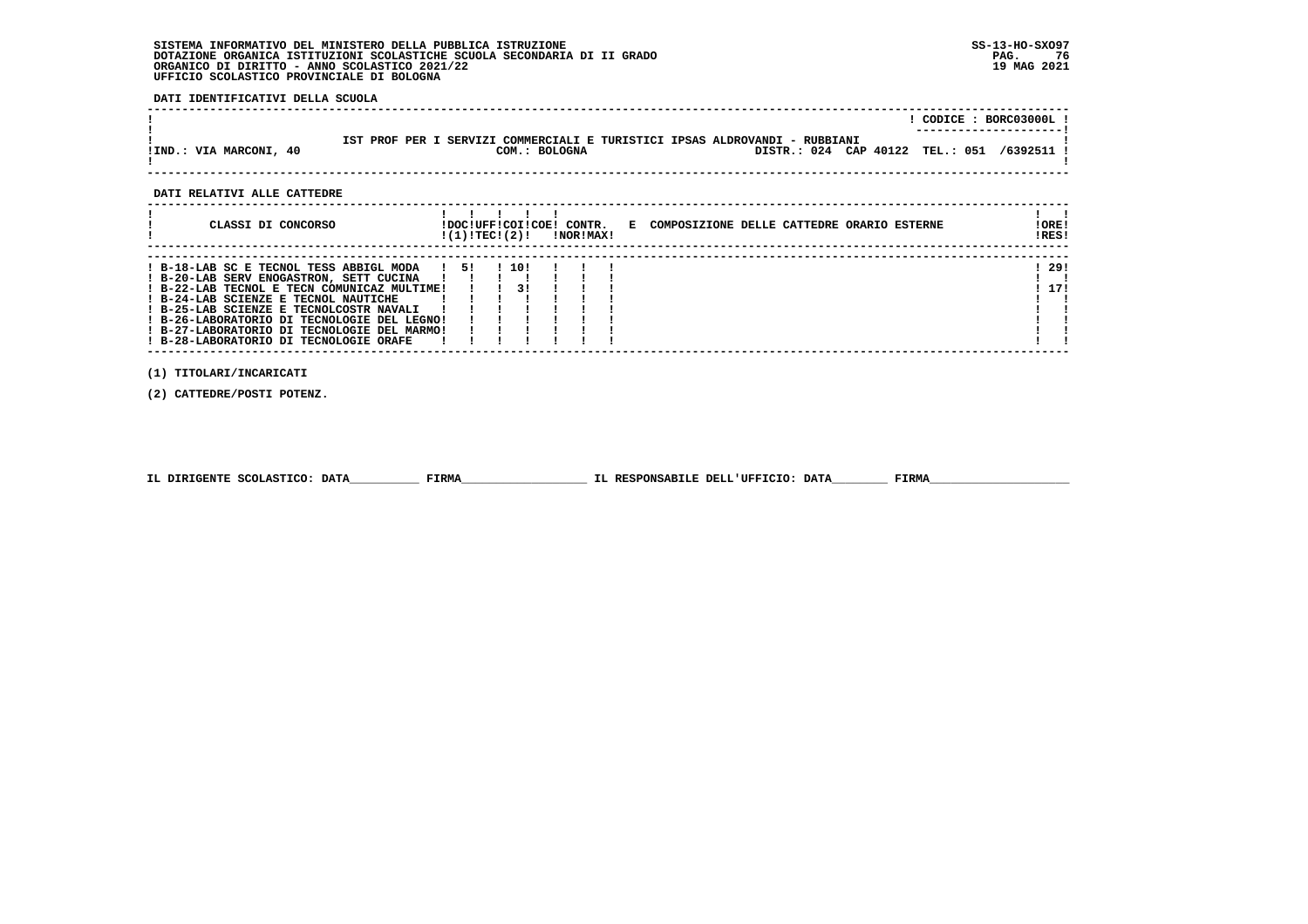| DATI IDENTIFICATIVI DELLA SCUOLA                                                                                                                                                                                                                                                                                                                                                                                                                                                                                                                                                                                                                                                                                                                                                                                                                                                                                                                                                                                                                                                                                                                                                               |                                                                                                                                                   |
|------------------------------------------------------------------------------------------------------------------------------------------------------------------------------------------------------------------------------------------------------------------------------------------------------------------------------------------------------------------------------------------------------------------------------------------------------------------------------------------------------------------------------------------------------------------------------------------------------------------------------------------------------------------------------------------------------------------------------------------------------------------------------------------------------------------------------------------------------------------------------------------------------------------------------------------------------------------------------------------------------------------------------------------------------------------------------------------------------------------------------------------------------------------------------------------------|---------------------------------------------------------------------------------------------------------------------------------------------------|
| IST PROF PER I SERVIZI SOCIALI       SERVIZI SOCIALI SIRANI SERALE                                                                                                                                                                                                                                                                                                                                                                                                                                                                                                                                                                                                                                                                                                                                                                                                                                                                                                                                                                                                                                                                                                                             | $!$ CODICE : BORF02750X $!$                                                                                                                       |
| !IND.: SARAGOZZA, 9                                                                                                                                                                                                                                                                                                                                                                                                                                                                                                                                                                                                                                                                                                                                                                                                                                                                                                                                                                                                                                                                                                                                                                            | DISTR.: 024 CAP 40123 TEL.: 051 /3397411 !                                                                                                        |
| DATI RELATIVI ALLE CLASSI - SEDI EROGAZIONE DI COMPETENZA                                                                                                                                                                                                                                                                                                                                                                                                                                                                                                                                                                                                                                                                                                                                                                                                                                                                                                                                                                                                                                                                                                                                      |                                                                                                                                                   |
| CORSI - INDIRIZZI - SPECIALIZZAZIONI   ANNI DI CORSO   CORSI - INDIRIZZI - SPECIALIZZAZIONI<br>!-----------------!                                                                                                                                                                                                                                                                                                                                                                                                                                                                                                                                                                                                                                                                                                                                                                                                                                                                                                                                                                                                                                                                             | ! ANNI DI CORSO !<br>!-----------------!                                                                                                          |
| 1 1 1 2 1 3 1 4 1 5 1 6 1                                                                                                                                                                                                                                                                                                                                                                                                                                                                                                                                                                                                                                                                                                                                                                                                                                                                                                                                                                                                                                                                                                                                                                      | 1 1 2 2 1 3 1 4 1 5 1 6 1                                                                                                                         |
| ! IP02 SERVIZI SOCIO-SANITARI BIENNIO-TRIENNIO ! ! ! ! ! ! !                                                                                                                                                                                                                                                                                                                                                                                                                                                                                                                                                                                                                                                                                                                                                                                                                                                                                                                                                                                                                                                                                                                                   | 1 1 1 1 1 1 1                                                                                                                                     |
| DATI RELATIVI ALLE CATTEDRE                                                                                                                                                                                                                                                                                                                                                                                                                                                                                                                                                                                                                                                                                                                                                                                                                                                                                                                                                                                                                                                                                                                                                                    |                                                                                                                                                   |
| $1$ $1$ $1$ $1$ $1$<br>$!(1)!TEC!(2)!$ $ NOR MAX!$                                                                                                                                                                                                                                                                                                                                                                                                                                                                                                                                                                                                                                                                                                                                                                                                                                                                                                                                                                                                                                                                                                                                             | $\mathbf{1}$ $\mathbf{1}$<br>CLASSI DI CONCORSO           IDOCIUFFICOIICOEI CONTR. E COMPOSIZIONE DELLE CATTEDRE ORARIO ESTERNE<br>!ORE!<br>!RES! |
| ! A-12-DISCIPL LETTERARIE ISTITUTI II GR !<br>! A-15-DISCIPLINE SANITARIE        <br>! A-17-DISEG STORIA ARTE ISTITUTI II GR      <br>$\begin{array}{c} \begin{array}{c} \begin{array}{c} \begin{array}{c} \end{array} \\ \end{array} & \begin{array}{c} \end{array} \\ \begin{array}{c} \end{array} \\ \end{array} & \begin{array}{c} \begin{array}{c} \end{array} \\ \end{array} & \begin{array}{c} \end{array} \\ \begin{array}{c} \end{array} & \begin{array}{c} \end{array} \\ \end{array} & \begin{array}{c} \end{array} & \begin{array}{c} \end{array} \\ \end{array} & \begin{array}{c} \end{array} & \begin{array}{c} \end{array} \\ \end{array} & \begin{array}{c} \end{array} \$<br>! A-18-FILOSOFIA E SCIENZE UMANE<br>$I$ A-20-FISICA<br>! A-21-GEOGRAFIA<br>! A-26-MATEMATICA<br>! A-27-MATEMATICA E FISICA<br>! A-29-MUSICA ISTITUTI II GRADO<br>! A-34-SCIENZE E TECNOLOGIE CHIMICHE<br>! A-45-SCIENZE ECONOMICO-AZIENDALI<br>! A-46-SCIENZE GIURIDICO-ECONOMICHE<br>$\mathbf{1}$ $\mathbf{1}$ $\mathbf{1}$<br>! A-47-SCIENZE MATEMATICHE APPLICATE<br>! A-48-SCIENZE MOTORIE E SPORTIVE II GRADO!!!<br>! A-50-SCIENZE NAT, CHIM E BIOLOG<br>! B-23-LAB SERVIZI SOCIO-SANITARI |                                                                                                                                                   |
| (1) TITOLARI/INCARICATI                                                                                                                                                                                                                                                                                                                                                                                                                                                                                                                                                                                                                                                                                                                                                                                                                                                                                                                                                                                                                                                                                                                                                                        |                                                                                                                                                   |
| (2) CATTEDRE/POSTI POTENZ.                                                                                                                                                                                                                                                                                                                                                                                                                                                                                                                                                                                                                                                                                                                                                                                                                                                                                                                                                                                                                                                                                                                                                                     |                                                                                                                                                   |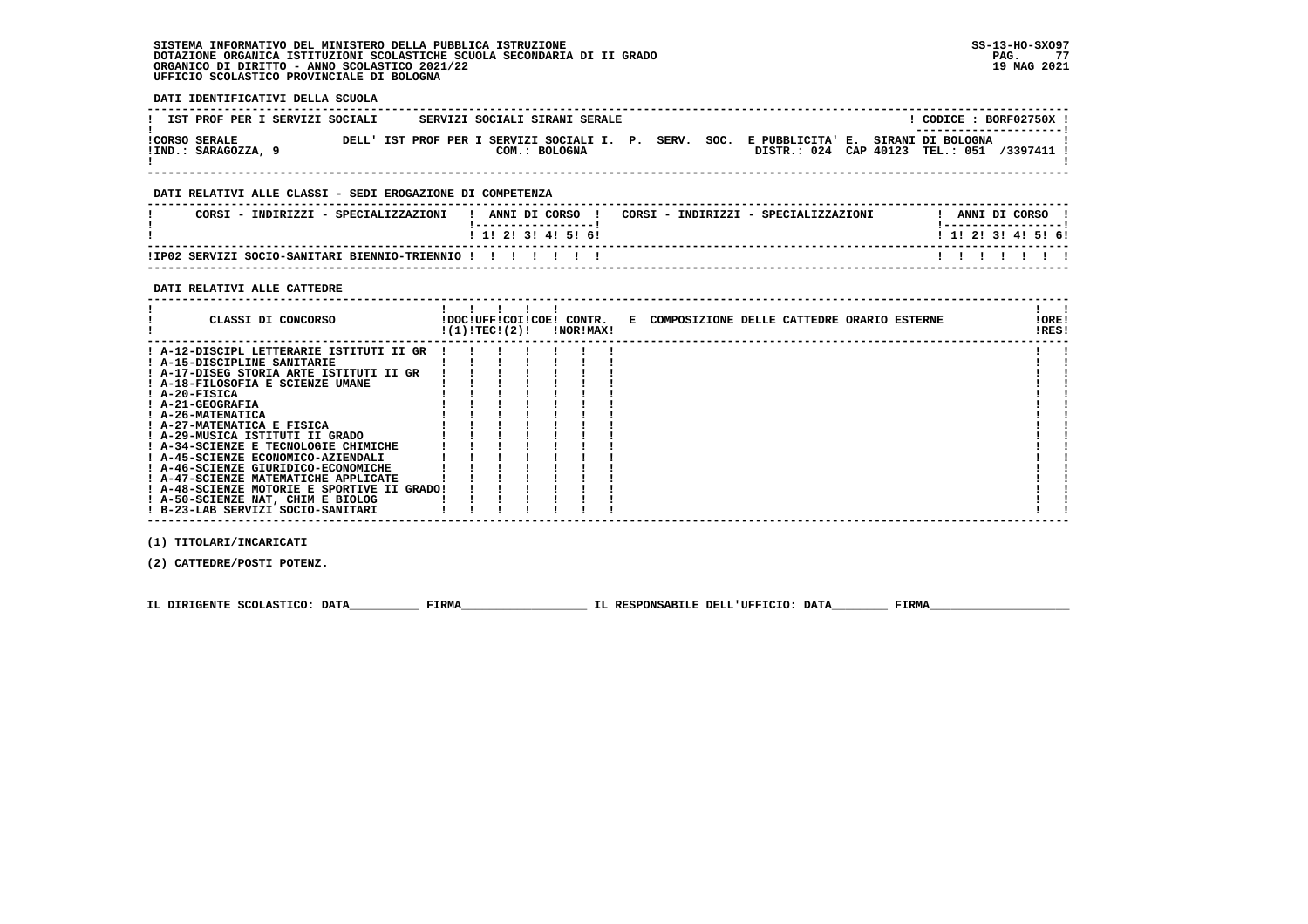**DATI IDENTIFICATIVI DELLA SCUOLA**

|                                               | IST PROF PER I SERVIZI ALBERGHIERI OSPEDALE RIZZOLI - SEZIONE OSPEDALIERA                                                     |  | CODICE: BORH02201X !<br>--------------------- |
|-----------------------------------------------|-------------------------------------------------------------------------------------------------------------------------------|--|-----------------------------------------------|
| ISEZIONE ASSOCIATA<br>IIND.: VIA CODIVILLA, 9 | ALL' ISTITUTO SUPERIORE I. I. S. BARTOLOMEO SCAPPI DI CASTEL SAN PIETRO TERME<br>DISTR.: 025 CAP 40136 TEL.:<br>COM.: BOLOGNA |  |                                               |

 **------------------------------------------------------------------------------------------------------------------------------------**

### **DATI RELATIVI ALLE CLASSI - SEDI EROGAZIONE DI COMPETENZA**

| CORSI - INDIRIZZI - SPECIALIZZAZIONI | ANNI DI CORSO<br>CORSI - INDIRIZZI - SPECIALIZZAZIONI<br>1 1 1 2 1 3 1 4 1 5 1 6 1               | ANNI DI CORSO<br>1 1 1 2 1 3 1 4 1 5 1 6 1 |
|--------------------------------------|--------------------------------------------------------------------------------------------------|--------------------------------------------|
| IRRCW SEZ. OSPED. PROF.LE            | IIP02 SERVIZI SOCIO-SANITARI BIENNIO-TRIENNIO ! ! ! ! ! ! ! IIP19 SERVIZI SANITA' E ASSIST. SOC. |                                            |

### **DATI RELATIVI ALLE CATTEDRE**

| CLASSI DI CONCORSO                          |    | !(1)!TEC!(2)! | !NOR!MAX! | !DOC!UFF!COI!COE! CONTR. E COMPOSIZIONE DELLE CATTEDRE ORARIO ESTERNE | !ORE!<br>!RES! |    |
|---------------------------------------------|----|---------------|-----------|-----------------------------------------------------------------------|----------------|----|
| ! A-12-DISCIPL LETTERARIE ISTITUTI II GR    |    |               |           |                                                                       |                |    |
| ! A-15-DISCIPLINE SANITARIE                 |    |               |           |                                                                       |                |    |
| ! A-17-DISEG STORIA ARTE ISTITUTI II GR     |    |               |           |                                                                       |                |    |
| ! A-18-FILOSOFIA E SCIENZE UMANE            |    |               |           |                                                                       |                |    |
| $I$ A-20-FISICA                             |    |               |           |                                                                       |                |    |
| ! A-21-GEOGRAFIA                            |    |               |           |                                                                       |                |    |
| ! A-24-LINGUA E CULT STRANIERA (FRANCESE) ! |    |               |           |                                                                       |                |    |
| ! A-24-LINGUA E CULT STRANIERA (INGLESE)    | 11 |               |           |                                                                       |                |    |
| ! A-26-MATEMATICA                           | 11 |               |           |                                                                       |                | 4! |
| ! A-27-MATEMATICA E FISICA                  |    |               |           |                                                                       |                |    |
| ! A-29-MUSICA ISTITUTI II GRADO             |    |               |           |                                                                       |                |    |
| ! A-34-SCIENZE E TECNOLOGIE CHIMICHE        |    |               |           |                                                                       |                |    |
| ! A-41-SCIENZE E TECNOLOGIE INFORMATICHE    |    |               |           |                                                                       |                |    |
| ! A-45-SCIENZE ECONOMICO-AZIENDALI          |    |               |           |                                                                       |                |    |
| ! A-46-SCIENZE GIURIDICO-ECONOMICHE         |    |               |           |                                                                       |                |    |
| ! A-47-SCIENZE MATEMATICHE APPLICATE        |    |               |           |                                                                       |                |    |
| ! A-48-SCIENZE MOTORIE E SPORTIVE II GRADO! |    |               |           |                                                                       |                |    |
| ! A-50-SCIENZE NAT, CHIM E BIOLOG           |    |               |           |                                                                       |                | 6! |
| ! B-03-LABORATORI DI FISICA                 |    |               |           |                                                                       |                |    |
| ! B-12-LAB SCIENZE E TECNOL CHIM MICROBIOL! |    |               |           |                                                                       |                |    |
| ! B-16-LAB SCIENZE E TECNOL INFORMATICHE    |    |               |           |                                                                       |                |    |
| ! B-23-LAB SERVIZI SOCIO-SANITARI           |    |               |           |                                                                       |                |    |

 **(1) TITOLARI/INCARICATI**

 **(2) CATTEDRE/POSTI POTENZ.**

 **IL DIRIGENTE SCOLASTICO: DATA\_\_\_\_\_\_\_\_\_\_ FIRMA\_\_\_\_\_\_\_\_\_\_\_\_\_\_\_\_\_\_ IL RESPONSABILE DELL'UFFICIO: DATA\_\_\_\_\_\_\_\_ FIRMA\_\_\_\_\_\_\_\_\_\_\_\_\_\_\_\_\_\_\_\_**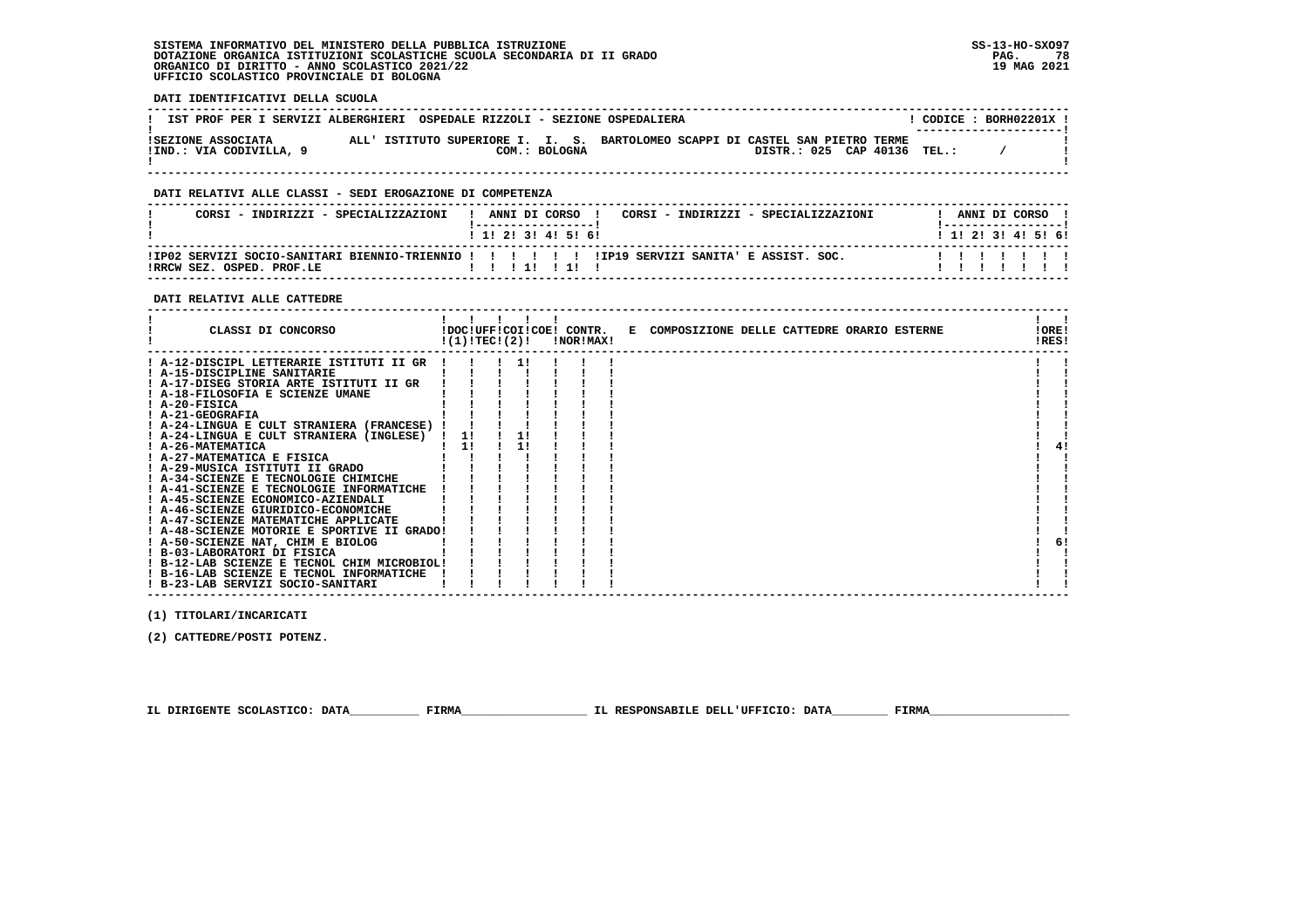**DATI IDENTIFICATIVI DELLA SCUOLA**

| IST PROF PER I SERVIZI ALBERGHIERI GOZZADINI SANT'ORSOLA-SEZ. OSPEDALIERA |                                                                               |               |  |  |                             |  | $\overline{CODICE}$ : BORH022021 1<br>---------------------- |  |
|---------------------------------------------------------------------------|-------------------------------------------------------------------------------|---------------|--|--|-----------------------------|--|--------------------------------------------------------------|--|
| ISEZIONE ASSOCIATA<br>!IND.: VIA MASSARENTI N.                            | ALL' ISTITUTO SUPERIORE I. I. S. BARTOLOMEO SCAPPI DI CASTEL SAN PIETRO TERME | COM.: BOLOGNA |  |  | DISTR.: 025 CAP 40138 TEL.: |  |                                                              |  |

 **------------------------------------------------------------------------------------------------------------------------------------**

### **DATI RELATIVI ALLE CLASSI - SEDI EROGAZIONE DI COMPETENZA**

| CORST - INDIRIZZI - SPECIALIZZAZIONI | ANNI DI CORSO<br>CORST - INDIRIZZI - SPECIALIZZAZIONI<br>1 1 1 2 1 3 1 4 1 5 1 6 1           | ANNI DI CORSO<br>1 1 1 2 1 3 1 4 1 5 1 6 1 |
|--------------------------------------|----------------------------------------------------------------------------------------------|--------------------------------------------|
| IRRCW SEZ. OSPED. PROF.LE            | IPO2 SERVIZI SOCIO-SANITARI BIENNIO-TRIENNIO ! ! ! ! !! !IPI9 SERVIZI SANITA' E ASSIST. SOC. |                                            |

### **DATI RELATIVI ALLE CATTEDRE**

|                                   | CLASSI DI CONCORSO                                                                                                                                                                                                                                                                                                                                                                                                                                                                                       | !(1)!TEC!(2)! |  | !NOR!MAX! | !DOC!UFF!COI!COE! CONTR. E COMPOSIZIONE DELLE CATTEDRE ORARIO ESTERNE | !ORE!<br>!RES! |    |
|-----------------------------------|----------------------------------------------------------------------------------------------------------------------------------------------------------------------------------------------------------------------------------------------------------------------------------------------------------------------------------------------------------------------------------------------------------------------------------------------------------------------------------------------------------|---------------|--|-----------|-----------------------------------------------------------------------|----------------|----|
| ! A-20-FISICA<br>! A-21-GEOGRAFIA | ! A-12-DISCIPL LETTERARIE ISTITUTI II GR<br>! A-15-DISCIPLINE SANITARIE<br>! A-17-DISEG STORIA ARTE ISTITUTI II GR<br>! A-18-FILOSOFIA E SCIENZE UMANE<br>! A-24-LINGUA E CULT STRANIERA (FRANCESE) !<br>! A-24-LINGUA E CULT STRANIERA (INGLESE)<br>! A-26-MATEMATICA<br>! A-27-MATEMATICA E FISICA<br>! A-29-MUSICA ISTITUTI II GRADO<br>! A-34-SCIENZE E TECNOLOGIE CHIMICHE<br>! A-41-SCIENZE E TECNOLOGIE INFORMATICHE<br>! A-45-SCIENZE ECONOMICO-AZIENDALI<br>! A-46-SCIENZE GIURIDICO-ECONOMICHE | 11<br>11      |  |           |                                                                       | 10!            | 4! |
|                                   | ! A-47-SCIENZE MATEMATICHE APPLICATE                                                                                                                                                                                                                                                                                                                                                                                                                                                                     |               |  |           |                                                                       |                |    |
|                                   | ! A-48-SCIENZE MOTORIE E SPORTIVE II GRADO!<br>! A-50-SCIENZE NAT, CHIM E BIOLOG<br>! B-03-LABORATORI DI FISICA                                                                                                                                                                                                                                                                                                                                                                                          |               |  |           |                                                                       |                |    |
|                                   | ! B-12-LAB SCIENZE E TECNOL CHIM MICROBIOL!<br>! B-16-LAB SCIENZE E TECNOL INFORMATICHE<br>! B-23-LAB SERVIZI SOCIO-SANITARI                                                                                                                                                                                                                                                                                                                                                                             |               |  |           |                                                                       |                |    |

 **(1) TITOLARI/INCARICATI**

 **(2) CATTEDRE/POSTI POTENZ.**

 **IL DIRIGENTE SCOLASTICO: DATA\_\_\_\_\_\_\_\_\_\_ FIRMA\_\_\_\_\_\_\_\_\_\_\_\_\_\_\_\_\_\_ IL RESPONSABILE DELL'UFFICIO: DATA\_\_\_\_\_\_\_\_ FIRMA\_\_\_\_\_\_\_\_\_\_\_\_\_\_\_\_\_\_\_\_**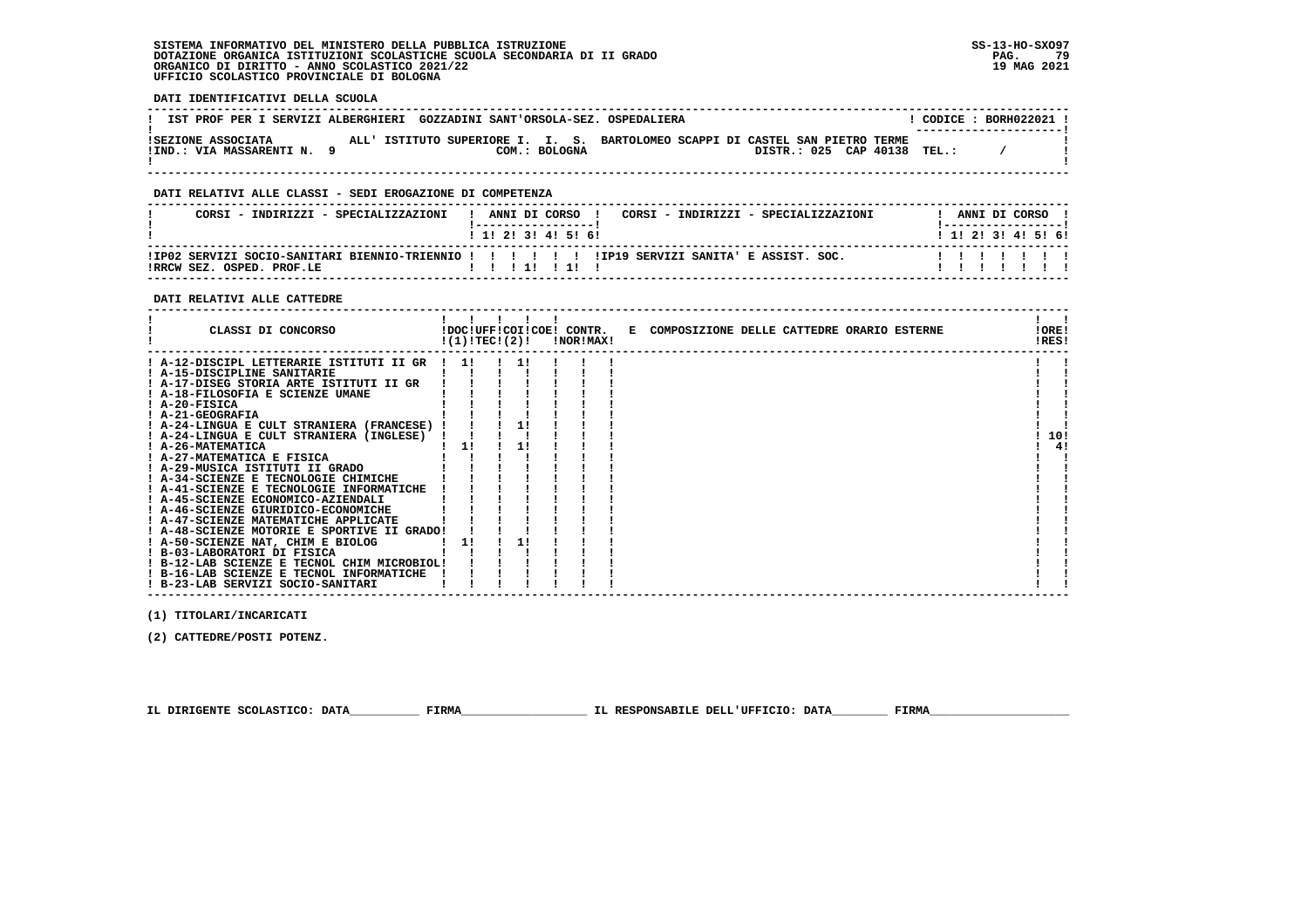**DATI IDENTIFICATIVI DELLA SCUOLA**

| IST PROF PER I SERVIZI ALBERGHIERI U.R. MONTECATONE - SEZIONE OSPEDALIERA |  |                                                                                              |  |  |  |                             | $COMICE : BORH022054$ !<br>---------------------- |  |
|---------------------------------------------------------------------------|--|----------------------------------------------------------------------------------------------|--|--|--|-----------------------------|---------------------------------------------------|--|
| ISEZIONE ASSOCIATA<br>IIND.: VIA MONTECATONE N. 37                        |  | ALL' ISTITUTO SUPERIORE I. I. S. BARTOLOMEO SCAPPI DI CASTEL SAN PIETRO TERME<br>COM.: IMOLA |  |  |  | DISTR.: 033 CAP 40026 TEL.: |                                                   |  |

 **------------------------------------------------------------------------------------------------------------------------------------**

### **DATI RELATIVI ALLE CLASSI - SEDI EROGAZIONE DI COMPETENZA**

| CORST - INDIRIZZI - SPECIALIZZAZIONI | ANNI DI CORSO<br>CORST - INDIRIZZI - SPECIALIZZAZIONI<br>1 1 1 2 1 3 1 4 1 5 1 6 1           | ANNI DI CORSO<br>1 1 1 2 1 3 1 4 1 5 1 6 1 |
|--------------------------------------|----------------------------------------------------------------------------------------------|--------------------------------------------|
| IRRCW SEZ. OSPED. PROF.LE            | IPO2 SERVIZI SOCIO-SANITARI BIENNIO-TRIENNIO ! ! ! ! !! !IPI9 SERVIZI SANITA' E ASSIST. SOC. |                                            |

### **DATI RELATIVI ALLE CATTEDRE**

| CLASSI DI CONCORSO                                                                                                                                                                                                                                                                                                                                                                                                                                                                                                                                                                                                                                                                                                                                                                                | !(1)!TEC!(2)! |  | !NOR!MAX! | !DOC!UFF!COI!COE! CONTR. E COMPOSIZIONE DELLE CATTEDRE ORARIO ESTERNE | !ORE!<br>!RES!    |
|---------------------------------------------------------------------------------------------------------------------------------------------------------------------------------------------------------------------------------------------------------------------------------------------------------------------------------------------------------------------------------------------------------------------------------------------------------------------------------------------------------------------------------------------------------------------------------------------------------------------------------------------------------------------------------------------------------------------------------------------------------------------------------------------------|---------------|--|-----------|-----------------------------------------------------------------------|-------------------|
| ! A-12-DISCIPL LETTERARIE ISTITUTI II GR<br>! A-15-DISCIPLINE SANITARIE<br>! A-17-DISEG STORIA ARTE ISTITUTI II GR<br>! A-18-FILOSOFIA E SCIENZE UMANE<br>! A-20-FISICA<br>! A-21-GEOGRAFIA<br>! A-24-LINGUA E CULT STRANIERA (FRANCESE)<br>! A-24-LINGUA E CULT STRANIERA (INGLESE)<br>! A-26-MATEMATICA<br>! A-27-MATEMATICA E FISICA<br>! A-29-MUSICA ISTITUTI II GRADO<br>! A-34-SCIENZE E TECNOLOGIE CHIMICHE<br>! A-41-SCIENZE E TECNOLOGIE INFORMATICHE<br>! A-45-SCIENZE ECONOMICO-AZIENDALI<br>! A-46-SCIENZE GIURIDICO-ECONOMICHE<br>! A-47-SCIENZE MATEMATICHE APPLICATE<br>! A-48-SCIENZE MOTORIE E SPORTIVE II GRADO!<br>! A-50-SCIENZE NAT, CHIM E BIOLOG<br>! B-03-LABORATORI DI FISICA<br>! B-12-LAB SCIENZE E TECNOL CHIM MICROBIOL!<br>! B-16-LAB SCIENZE E TECNOL INFORMATICHE | 11            |  |           |                                                                       | 12!<br>14!<br>12! |
| ! B-23-LAB SERVIZI SOCIO-SANITARI                                                                                                                                                                                                                                                                                                                                                                                                                                                                                                                                                                                                                                                                                                                                                                 |               |  |           |                                                                       |                   |

 **(1) TITOLARI/INCARICATI**

 **(2) CATTEDRE/POSTI POTENZ.**

 **IL DIRIGENTE SCOLASTICO: DATA\_\_\_\_\_\_\_\_\_\_ FIRMA\_\_\_\_\_\_\_\_\_\_\_\_\_\_\_\_\_\_ IL RESPONSABILE DELL'UFFICIO: DATA\_\_\_\_\_\_\_\_ FIRMA\_\_\_\_\_\_\_\_\_\_\_\_\_\_\_\_\_\_\_\_**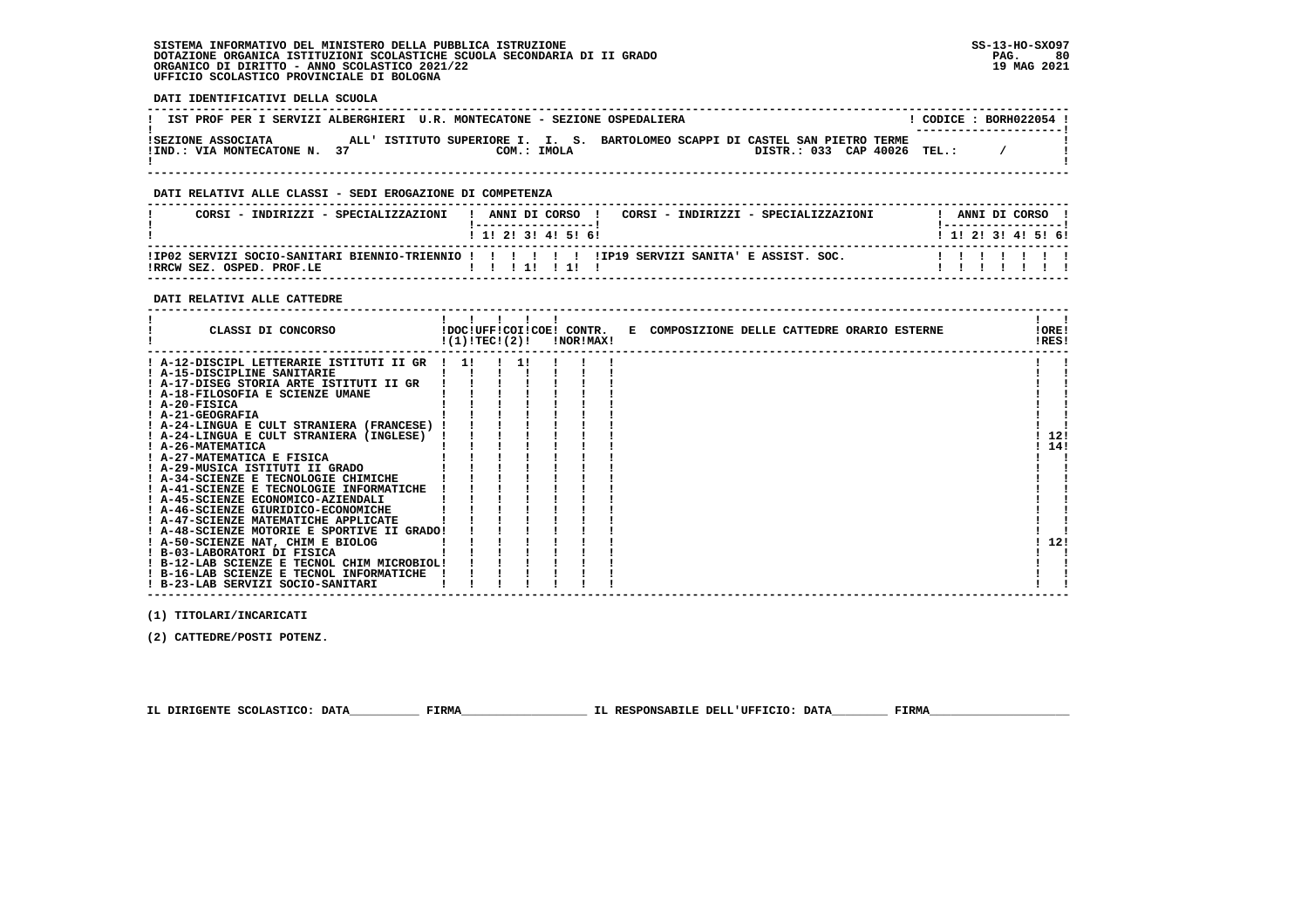**DATI IDENTIFICATIVI DELLA SCUOLA ------------------------------------------------------------------------------------------------------------------------------------**L CODICE : BORH022065 L **! IST PROF PER I SERVIZI ALBERGHIERI ISTITUTO PENALE MINORILE -"P. SICILIANI"** \_\_\_\_\_\_\_\_\_\_\_\_\_\_\_\_\_\_\_\_\_\_\_\_  **! ---------------------! !SEZIONE ASSOCIATA ALL' ISTITUTO SUPERIORE I. I. S. BARTOLOMEO SCAPPI DI CASTEL SAN PIETRO TERME !** $\sim$  1 **EXECUTE: VIA DE?** MARCHI, 5/2 COM.: BOLOGNA DISTR.: 024 CAP 40122 TEL.: /  $\mathbf{r}$  **! ! ------------------------------------------------------------------------------------------------------------------------------------ DATI RELATIVI ALLE CLASSI - SEDI EROGAZIONE DI COMPETENZA ------------------------------------------------------------------------------------------------------------------------------------ ! CORSI - INDIRIZZI - SPECIALIZZAZIONI ! ANNI DI CORSO ! CORSI - INDIRIZZI - SPECIALIZZAZIONI ! ANNI DI CORSO !**\_\_\_\_\_\_\_\_\_\_\_\_\_\_\_\_\_\_\_\_\_\_  **! !-----------------! !-----------------!**1 1 2 3 3 4 5 6  **! ! 1! 2! 3! 4! 5! 6! ! 1! 2! 3! 4! 5! 6! ------------------------------------------------------------------------------------------------------------------------------------ !IP05 SER. ENOG. OSP. ALBERG. - BIENNIO COMUN ! ! ! ! ! ! !IPEN ENOGASTRONOMIA - TRIENNIO ! ! ! 1! ! 1! ! ------------------------------------------------------------------------------------------------------------------------------------ DATI RELATIVI ALLE CATTEDRE ------------------------------------------------------------------------------------------------------------------------------------** $\mathbf{I}$  and  $\mathbf{I}$  **! ! ! ! ! ! ! !IORE! ! CLASSI DI CONCORSO !DOC!UFF!COI!COE! CONTR. E COMPOSIZIONE DELLE CATTEDRE ORARIO ESTERNE !ORE!** $IRESI$  **! !(1)!TEC!(2)! !NOR!MAX! !RES! ------------------------------------------------------------------------------------------------------------------------------------** $\mathbf{I}$  **! A-12-DISCIPL LETTERARIE ISTITUTI II GR ! ! ! ! ! ! ! ! ! ! A-20-FISICA ! ! ! ! ! ! ! ! ! ! A-21-GEOGRAFIA ! ! ! ! ! ! ! ! !**- 1  **! A-24-LINGUA E CULT STRANIERA (INGLESE) ! ! ! ! ! ! ! ! ! ! A-24-LINGUA E CULT STRANIERA (SPAGNOLO) ! ! ! ! ! ! ! ! ! ! A-26-MATEMATICA ! ! ! ! ! ! ! ! ! ! A-27-MATEMATICA E FISICA ! ! ! ! ! ! ! ! ! ! A-31-SCIENZE DEGLI ALIMENTI ! ! ! ! ! ! ! ! ! ! A-34-SCIENZE E TECNOLOGIE CHIMICHE ! ! ! ! ! ! ! ! ! ! A-45-SCIENZE ECONOMICO-AZIENDALI ! ! ! ! ! ! ! ! ! ! A-46-SCIENZE GIURIDICO-ECONOMICHE ! ! ! ! ! ! ! ! ! ! A-47-SCIENZE MATEMATICHE APPLICATE ! ! ! ! ! ! ! ! ! ! A-48-SCIENZE MOTORIE E SPORTIVE II GRADO! ! ! ! ! ! ! ! !**! A-50-SCIENZE NAT, CHIM E BIOLOG | | | | | | | | |<br>! B-19-LAB SERVIZI RICETTIVITA' ALBERGHIER ! | ! | ! | ! |<br>! B-20-LAB SERV ENOGASTRON, SETT CUCINA | | | ! | ! | ! | |<br>! B-21-LAB SERV ENOGASTRON, SETT SALA VEND! ! | ! ! - 1  $\blacksquare$   **------------------------------------------------------------------------------------------------------------------------------------ (1) TITOLARI/INCARICATI (2) CATTEDRE/POSTI POTENZ.**

**IL DIRIGENTE SCOLASTICO: DATA** FIRMA FIRMA TL RESPONSABILE DELL'UFFICIO: DATA FIRMA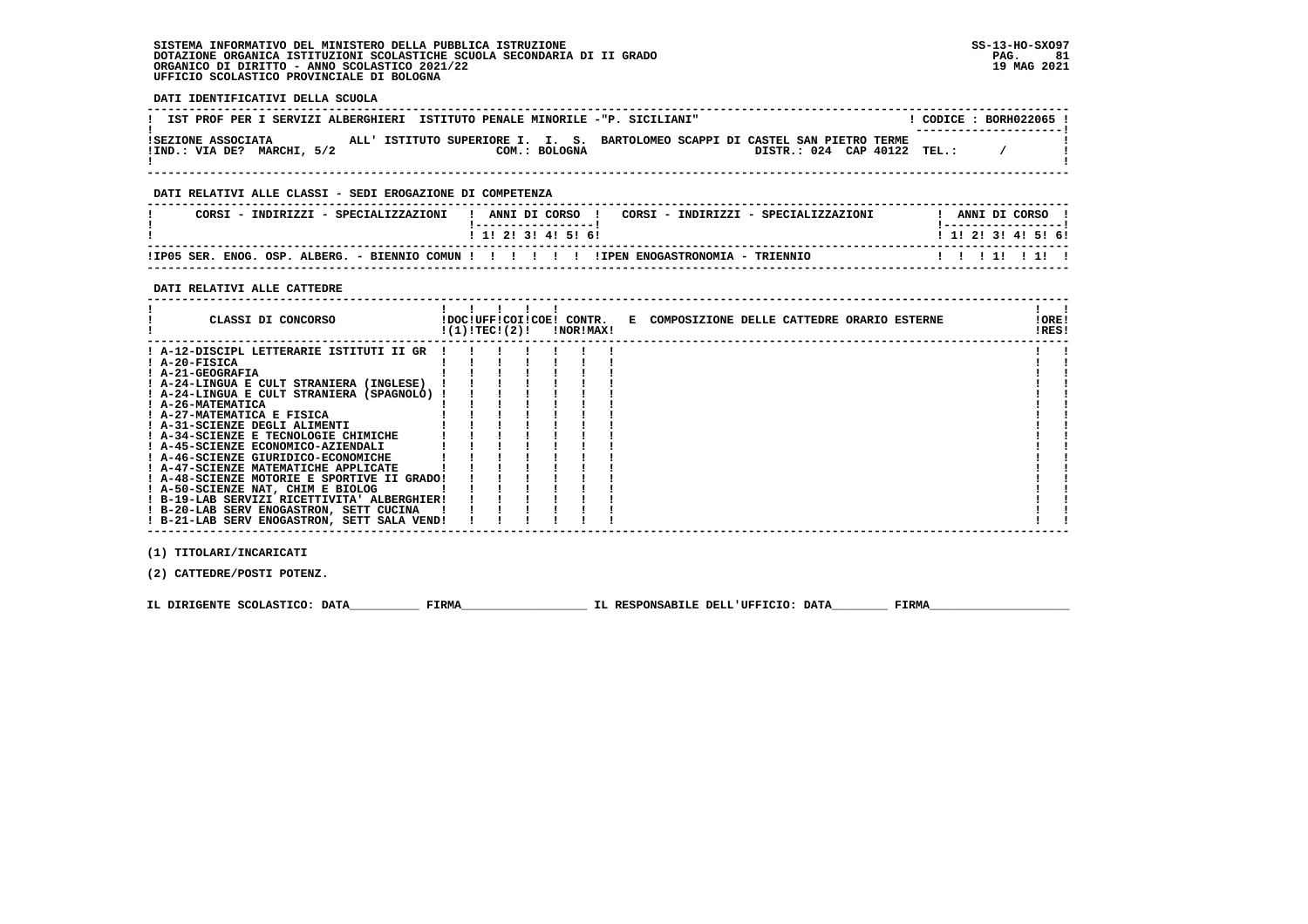**DATI IDENTIFICATIVI DELLA SCUOLA**

| IST PROF PER I SERVIZI ALBERGHIERI IPSAR BARTOLOMEO SCAPPI - SERALE |  |                                                                                                                                    |                                         | CODICE: BORH022508 !<br>_______________________ |
|---------------------------------------------------------------------|--|------------------------------------------------------------------------------------------------------------------------------------|-----------------------------------------|-------------------------------------------------|
| <b>!CORSO SERALE</b><br>IIND.: VIALE TERME, 1054                    |  | DELL' IST PROF PER I SERVIZI ALBERGHIERI E RISTORAZIONE IPSSA BARTOLOMEO SCAPPI DI CASTEL SAN PIETRO<br>COM.: CASTEL SAN PIETRO TE | DISTR.: 033 CAP 40024 TEL.: 051 /948181 |                                                 |
|                                                                     |  |                                                                                                                                    |                                         |                                                 |

 **------------------------------------------------------------------------------------------------------------------------------------**

### **DATI RELATIVI ALLE CLASSI - SEDI EROGAZIONE DI COMPETENZA**

| CORST - INDIRIZZI - SPECIALIZZAZIONI | ANNI DI CORSO<br>CORSI - INDIRIZZI - SPECIALIZZAZIONI<br>1 1 1 2 1 3 1 4 1 5 1 6 1                     | ANNI DI CORSO<br>1 1 1 2 1 3 1 4 1 5 1 6 1 |
|--------------------------------------|--------------------------------------------------------------------------------------------------------|--------------------------------------------|
| ITPEN ENOGASTRONOMTA - TRIENNIO      | IIP05 SER. ENOG. OSP. ALBERG. - BIENNIO COMUN !!!!!!!!!!!!!P06 SERVIZI DI SALA E DI VENDITA - TRIENNIO |                                            |

### **DATI RELATIVI ALLE CATTEDRE**

| ! A-12-DISCIPL LETTERARIE ISTITUTI II GR<br>! A-20-FISICA<br>! A-21-GEOGRAFIA<br>! A-26-MATEMATICA<br>! A-27-MATEMATICA E FISICA<br>! A-31-SCIENZE DEGLI ALIMENTI<br>! A-34-SCIENZE E TECNOLOGIE CHIMICHE<br>! A-45-SCIENZE ECONOMICO-AZIENDALI<br>! A-46-SCIENZE GIURIDICO-ECONOMICHE<br>! A-47-SCIENZE MATEMATICHE APPLICATE<br>! A-48-SCIENZE MOTORIE E SPORTIVE II GRADO!<br>! A-50-SCIENZE NAT, CHIM E BIOLOG | CLASSI DI CONCORSO                          | !(1)!TEC!(2)! |  | !NOR!MAX! | !DOC!UFF!COI!COE! CONTR. E COMPOSIZIONE DELLE CATTEDRE ORARIO ESTERNE | ! ORE!<br>!RES! |
|--------------------------------------------------------------------------------------------------------------------------------------------------------------------------------------------------------------------------------------------------------------------------------------------------------------------------------------------------------------------------------------------------------------------|---------------------------------------------|---------------|--|-----------|-----------------------------------------------------------------------|-----------------|
| ! B-20-LAB SERV ENOGASTRON, SETT CUCINA<br>$1 \quad 11$<br>! B-21-LAB SERV ENOGASTRON, SETT SALA VEND!                                                                                                                                                                                                                                                                                                             | ! B-19-LAB SERVIZI RICETTIVITA' ALBERGHIER! |               |  |           |                                                                       |                 |

 **(1) TITOLARI/INCARICATI**

 **(2) CATTEDRE/POSTI POTENZ.**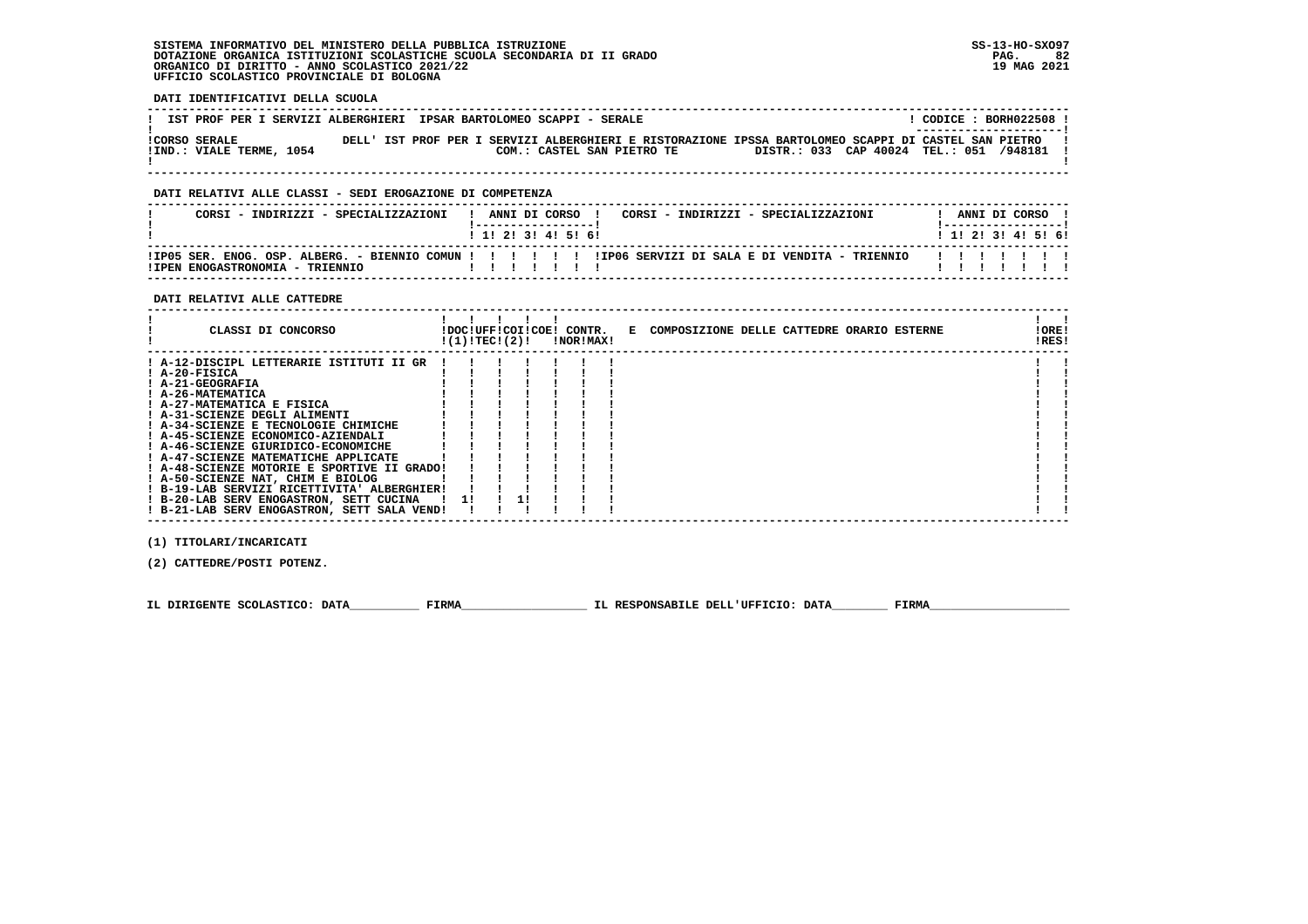**DATI IDENTIFICATIVI DELLA SCUOLA**

|                      |                                                                                                                                                    |  | CODICE: BORH050003 !<br>---------------------- |
|----------------------|----------------------------------------------------------------------------------------------------------------------------------------------------|--|------------------------------------------------|
| IIND.: VIA CIMABUE 2 | IST PROF PER I SERVIZI ALBERGHIERI E RISTORAZIONE IPSAR LUIGI VERONELLI<br>DISTR.: 029 CAP 40033 TEL.: 051 /6132403 !<br>COM.: CASALECCHIO DI RENO |  |                                                |

 **------------------------------------------------------------------------------------------------------------------------------------**

 **------------------------------------------------------------------------------------------------------------------------------------**

### **DATI RELATIVI ALLE CLASSI - SEDI EROGAZIONE DI COMPETENZA**

| CORSI - INDIRIZZI - SPECIALIZZAZIONI                                                                                           | CORSI - INDIRIZZI - SPECIALIZZAZIONI<br>ANNI DI CORSO !                                                                                                                                                                                                                                                                                                                               | ANNI DI CORSO !<br>! ------------------ ! |
|--------------------------------------------------------------------------------------------------------------------------------|---------------------------------------------------------------------------------------------------------------------------------------------------------------------------------------------------------------------------------------------------------------------------------------------------------------------------------------------------------------------------------------|-------------------------------------------|
|                                                                                                                                | $1$ , 1, 2, 3, 4, 5, 6,                                                                                                                                                                                                                                                                                                                                                               | $1$ , 1! 2! 3! 4! 5! 6!                   |
| !IP07 ACCOGLIENZA TURISTICA - TRIENNIO<br>!IPEN ENOGASTRONOMIA - TRIENNIO<br>! IPOD OPERATORE DELLA RISTORAZIONE   1! 2! 2! !! | IP05 SER. ENOG. OSP. ALBERG. - BIENNIO COMUN ! ! ! ! ! ! IP06 SERVIZI DI SALA E DI VENDITA - TRIENNIO<br>!IP17 ENOGASTR. E OSPITAL. ALBERGH. [7!6!6!6!] !<br>111111<br>!IPPD PROD. DOL. ARTIG. IND.LI - OPZIONE<br>1 1 1 1 1 1 4 1<br>!IPOE OPER.RE AI SERV. DI PROM.NE ACCOGLIENZ<br>ITP5 POT. SOCIO ECONOMICO E PER LA LEGALITA' ! !!!!!!! ILIP4 POTENZIAMENTO ARTISTICO E MUSICALE | 1111211<br>.<br>$\blacksquare$            |

 **DATI RELATIVI ALLE CATTEDRE**

| CLASSI DI CONCORSO                          | !(1)!TEC!(2)! |     | !NOR!MAX! | !DOC!UFF!COI!COE! CONTR. E COMPOSIZIONE DELLE CATTEDRE ORARIO ESTERNE | !ORE!<br>!RES! |     |
|---------------------------------------------|---------------|-----|-----------|-----------------------------------------------------------------------|----------------|-----|
| ! A-02-DESIGN MET.OREF.PIET.DURE GEMME      |               |     |           |                                                                       |                |     |
| ! A-03-DESIGN DELLA CERAMICA                |               |     |           |                                                                       |                |     |
| ! A-05-DESIGN DEL TESSUTO E DELLA MODA      |               |     |           |                                                                       |                |     |
| ! A-06-DESIGN DEL VETRO                     |               |     |           |                                                                       |                |     |
| ! A-07-DISCIPLINE AUDIOVISIVE               |               |     |           |                                                                       |                |     |
| ! A-08-DISCIP GEOM, ARCH, ARRED, SCENOTEC ! |               |     |           |                                                                       |                |     |
| ! A-09-DISCIP GRAFICHE, PITTORICHE, SCENOG! |               |     |           |                                                                       |                |     |
| ! A-10-DISCIPLINE GRAFICO-PUBBLICITARIE     |               |     |           |                                                                       |                |     |
| ! A-12-DISCIPL LETTERARIE ISTITUTI II GR    | 71            | 12! |           |                                                                       |                |     |
| ! A-14-DISCIP PLAST. SCUL. SCENOPLAST.      |               |     |           |                                                                       |                |     |
| ! A-16-DISEG ARTIST MODELLAZ ODONTOTEC      |               |     |           |                                                                       |                |     |
| ! A-17-DISEG STORIA ARTE ISTITUTI II GR     | 1!            |     |           |                                                                       |                |     |
| ! A-18-FILOSOFIA E SCIENZE UMANE            |               |     |           |                                                                       |                | 6!  |
| ! A-19-FILOSOFIA E STORIA                   |               |     |           |                                                                       |                |     |
| $I$ A-20-FISICA                             |               |     |           |                                                                       |                |     |
| ! A-21-GEOGRAFIA                            |               |     |           |                                                                       |                | 14! |
| ! A-24-LINGUA E CULT STRANIERA (FRANCESE) ! | 2!            | 2!  |           |                                                                       |                | 5!  |
| ! A-24-LINGUA E CULT STRANIERA (INGLESE)    | 6!            | 71  |           |                                                                       |                |     |
| ! A-24-LINGUA E CULT STRANIERA (SPAGNOLO) ! | 2!            | 2!  |           |                                                                       |                | 6!  |
| ! A-24-LINGUA E CULT STRANIERA (TEDESCO)    |               |     |           |                                                                       |                |     |
| ! A-26-MATEMATICA                           | 5!            | 6!  |           |                                                                       | 14!            |     |
| ! A-27-MATEMATICA E FISICA                  |               |     |           |                                                                       |                |     |
| ! A-29-MUSICA ISTITUTI II GRADO             |               |     |           |                                                                       |                |     |
| ! A-31-SCIENZE DEGLI ALIMENTI               | 4!            | 5!  |           |                                                                       |                | 6!  |
| ! A-34-SCIENZE E TECNOLOGIE CHIMICHE        |               |     |           |                                                                       |                |     |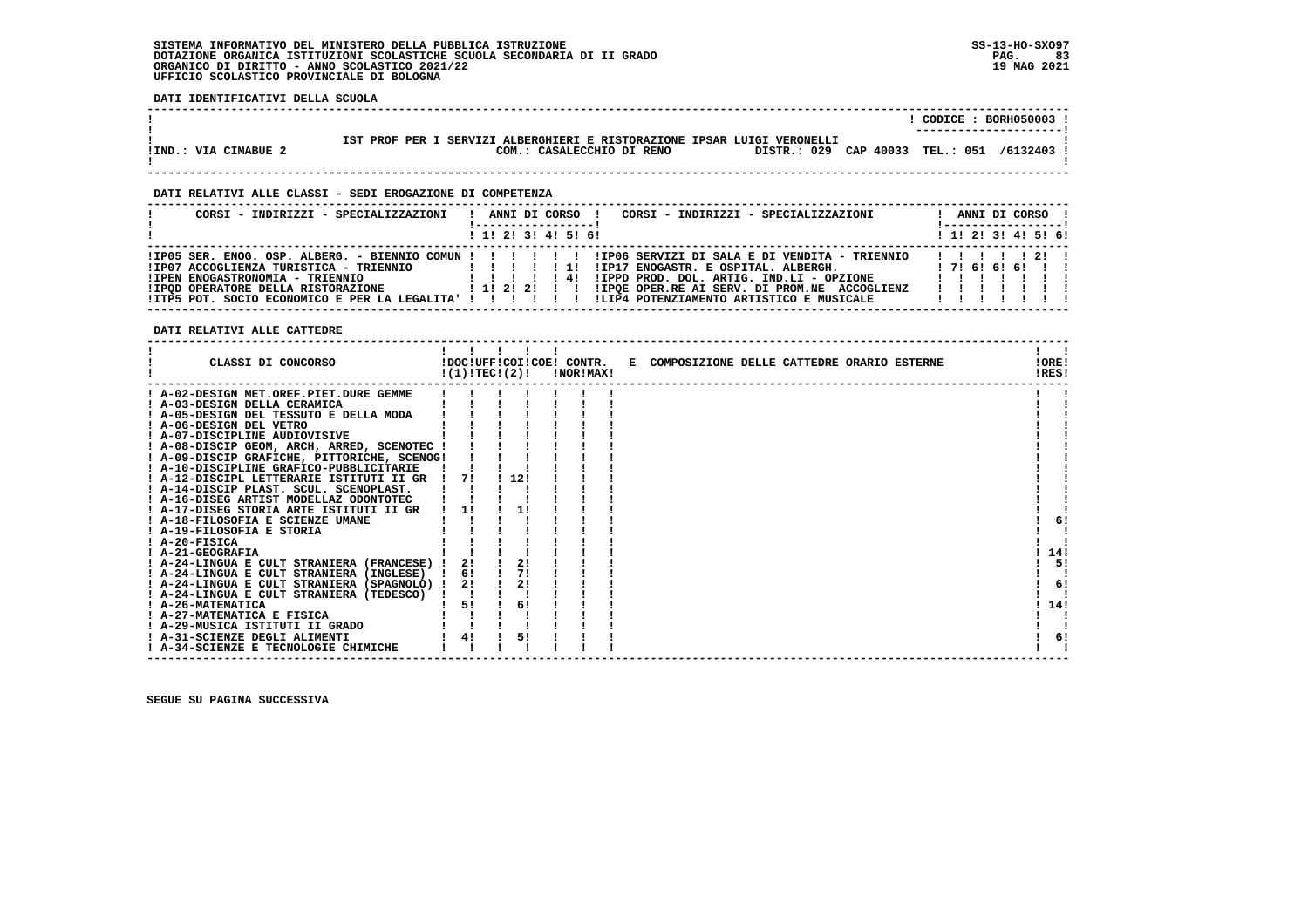**DATI IDENTIFICATIVI DELLA SCUOLA**

|                      |                                                                                                                                                    | $CODICE: BORH050003$ ! |
|----------------------|----------------------------------------------------------------------------------------------------------------------------------------------------|------------------------|
| IIND.: VIA CIMABUE 2 | IST PROF PER I SERVIZI ALBERGHIERI E RISTORAZIONE IPSAR LUIGI VERONELLI<br>DISTR.: 029 CAP 40033 TEL.: 051 /6132403 !<br>COM.: CASALECCHIO DI RENO | ---------------------- |
|                      |                                                                                                                                                    |                        |

## **DATI RELATIVI ALLE CATTEDRE**

 **(1) TITOLARI/INCARICATI**

 **(2) CATTEDRE/POSTI POTENZ.**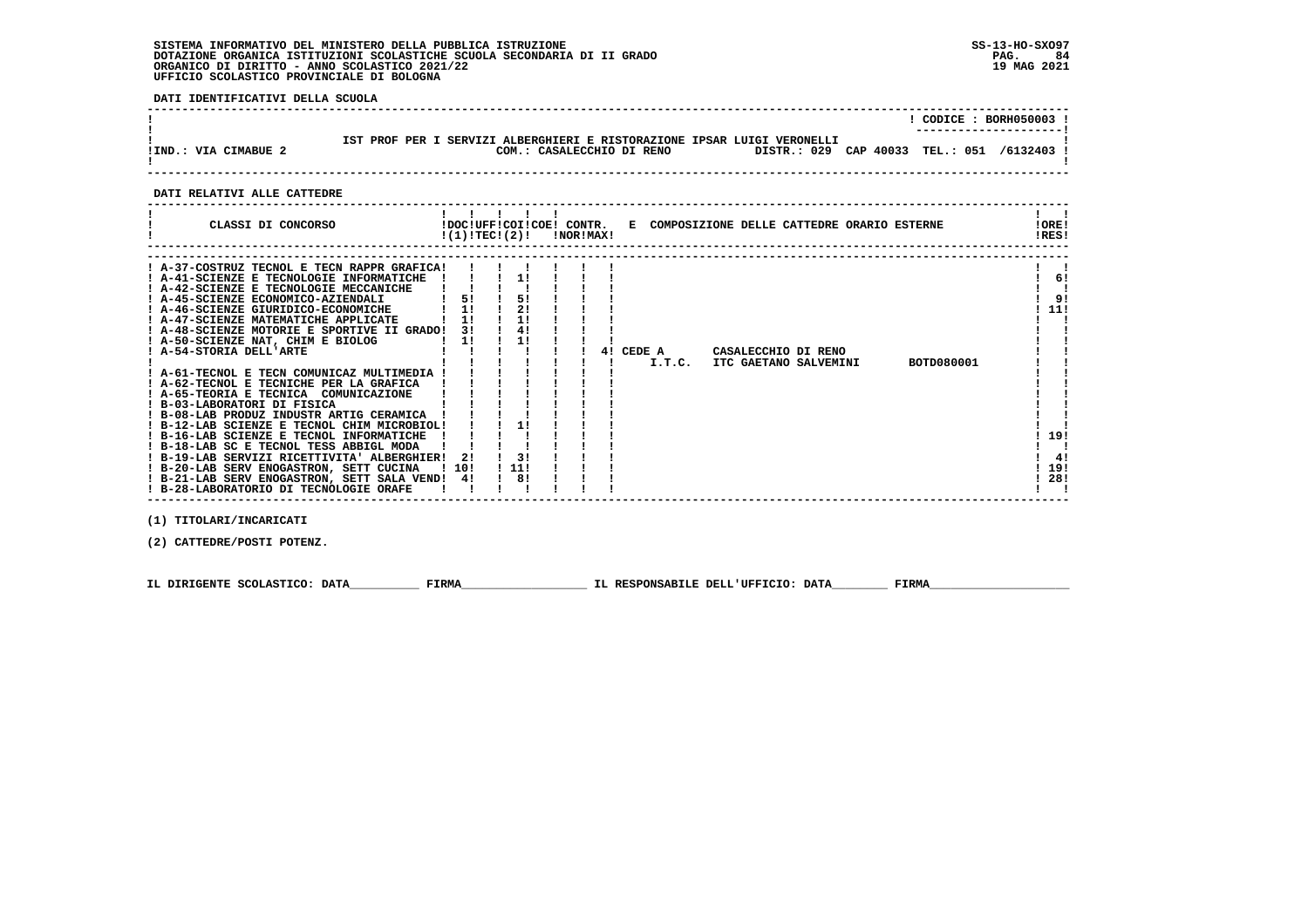**DATI IDENTIFICATIVI DELLA SCUOLA**

| IST PROF PER I SERVIZI ALBERGHIERI LUIGI VERONELLI - SERALE                                                                                                                                               | CODICE: BORH05050C!<br>---------------------- |
|-----------------------------------------------------------------------------------------------------------------------------------------------------------------------------------------------------------|-----------------------------------------------|
| DELL' IST PROF PER I SERVIZI ALBERGHIERI E RISTORAZIONE IPSAR LUIGI VERONELLI DI CASALECCHIO DI RENO<br>ICORSO SERALE<br>DISTR.: 029 CAP 40033 TEL.:<br>IIND.: VIA CIMABUE 2<br>COM.: CASALECCHIO DI RENO |                                               |

## **DATI RELATIVI ALLE CLASSI - SEDI EROGAZIONE DI COMPETENZA**

| CORSI - INDIRIZZI - SPECIALIZZAZIONI                    | CORSI - INDIRIZZI - SPECIALIZZAZIONI<br>ANNI DI CORSO<br>. _ _ _ _ _ _ _ _ _ _ _ _ _ _ _ _ _ _ | ANNI DI CORSO<br>! ------------------ ! |
|---------------------------------------------------------|------------------------------------------------------------------------------------------------|-----------------------------------------|
|                                                         | $1$ 1! 2! 3! 4! 5! 6!                                                                          | 1 1 1 2 1 3 1 4 1 5 1 6 1               |
| !IP05 SER. ENOG. OSP. ALBERG. - BIENNIO COMUN !!!!!!!!! |                                                                                                | .                                       |

 **------------------------------------------------------------------------------------------------------------------------------------**

### **DATI RELATIVI ALLE CATTEDRE**

| CLASSI DI CONCORSO                          | !(1)!TECI(2)! |  | !DOC!UFF!COI!COE! CONTR.<br><b>!NOR!MAX!</b> | E COMPOSIZIONE DELLE CATTEDRE ORARIO ESTERNE | !ORE!<br>!RES! |  |
|---------------------------------------------|---------------|--|----------------------------------------------|----------------------------------------------|----------------|--|
| ! A-12-DISCIPL LETTERARIE ISTITUTI II GR    |               |  |                                              |                                              |                |  |
| ! A-20-FISICA                               |               |  |                                              |                                              |                |  |
| ! A-21-GEOGRAFIA                            |               |  |                                              |                                              |                |  |
| ! A-26-MATEMATICA                           |               |  |                                              |                                              |                |  |
| ! A-27-MATEMATICA E FISICA                  |               |  |                                              |                                              |                |  |
| ! A-31-SCIENZE DEGLI ALIMENTI               |               |  |                                              |                                              |                |  |
| ! A-34-SCIENZE E TECNOLOGIE CHIMICHE        |               |  |                                              |                                              |                |  |
| ! A-46-SCIENZE GIURIDICO-ECONOMICHE         |               |  |                                              |                                              |                |  |
| ! A-47-SCIENZE MATEMATICHE APPLICATE        |               |  |                                              |                                              |                |  |
| ! A-48-SCIENZE MOTORIE E SPORTIVE II GRADO! |               |  |                                              |                                              |                |  |
| ! A-50-SCIENZE NAT, CHIM E BIOLOG           |               |  |                                              |                                              |                |  |
| ! B-19-LAB SERVIZI RICETTIVITA' ALBERGHIER! |               |  |                                              |                                              |                |  |
| ! B-20-LAB SERV ENOGASTRON, SETT CUCINA     |               |  |                                              |                                              |                |  |
| ! B-21-LAB SERV ENOGASTRON, SETT SALA VEND! |               |  |                                              |                                              |                |  |

 **(1) TITOLARI/INCARICATI**

 **(2) CATTEDRE/POSTI POTENZ.**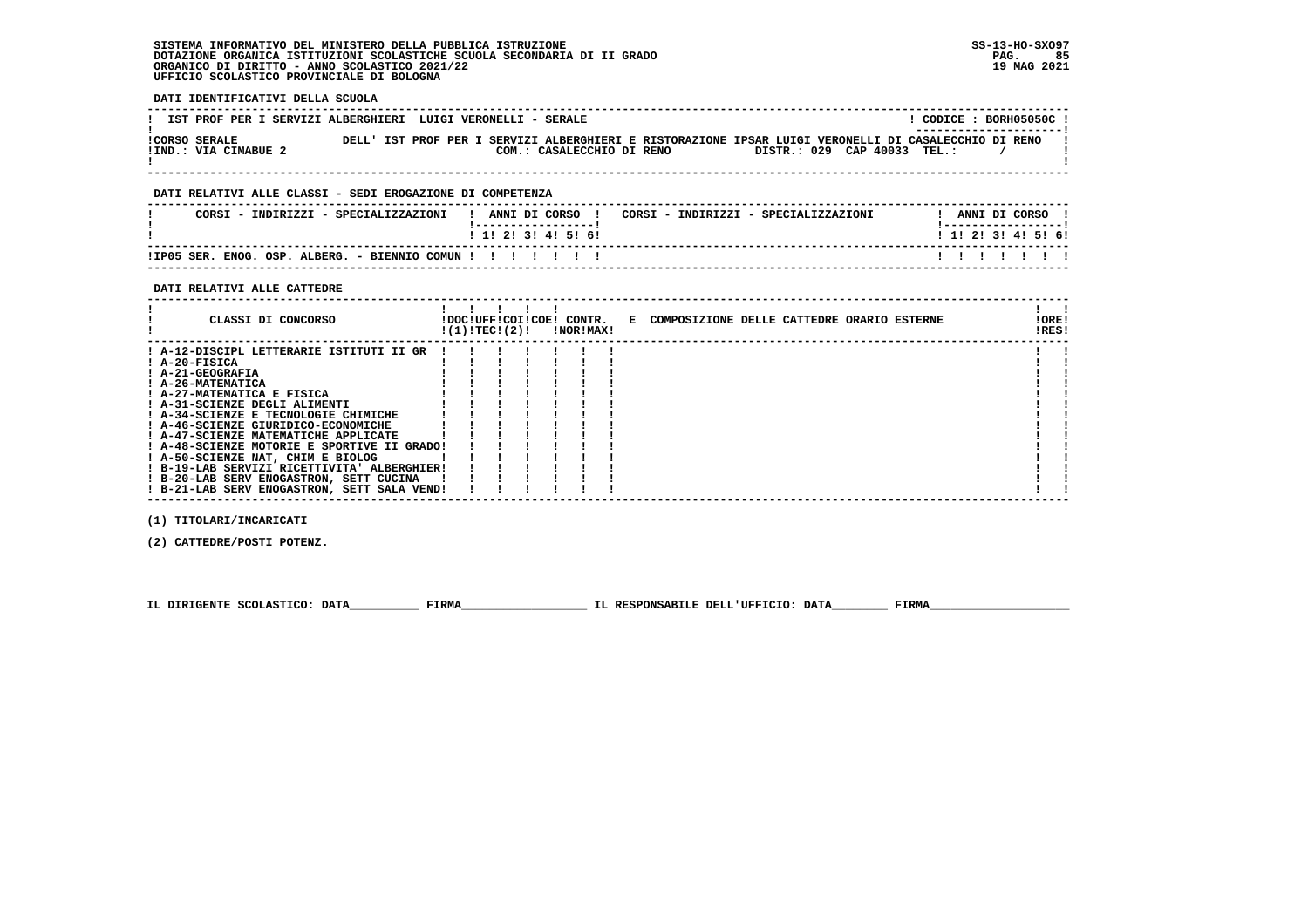**DATI IDENTIFICATIVI DELLA SCUOLA**

| IST PROF INDUSTRIA E ARTIGIANATO              | IPIA CADUTI DIRETTISSIMA - SEZ. SERALE                                                                                              |                 | CODICE: BORI009509 !<br>---------------------- |
|-----------------------------------------------|-------------------------------------------------------------------------------------------------------------------------------------|-----------------|------------------------------------------------|
| <b>!CORSO SERALE</b><br>!IND.: VIA TOSCANA 21 | DELL' IST PROF INDUSTRIA E ARTIGIANATO CADUTI DELLA DIRETTISSIMA -PROFESSIONALEDI CASTIGLIONE DEI PEP<br>COM.: CASTIGLIONE DEI PEPO | DISTR.: 030 CAP | TEL.: 0534 /803511                             |

 **------------------------------------------------------------------------------------------------------------------------------------**

### **DATI RELATIVI ALLE CLASSI - SEDI EROGAZIONE DI COMPETENZA**

| CORST - INDIRIZZI - SPECIALIZZAZIONI |  |  | ANNI DI CORSO<br>1 1 1 2 1 3 1 4 1 5 1 6 1 | CORSI - INDIRIZZI - SPECIALIZZAZIONI                                                                   |  |   | ANNI DI CORSO<br>1 1 1 2 1 3 1 4 1 5 1 6 1 |  |
|--------------------------------------|--|--|--------------------------------------------|--------------------------------------------------------------------------------------------------------|--|---|--------------------------------------------|--|
|                                      |  |  |                                            | IPO2 SERVIZI SOCIO-SANITARI BIENNIO-TRIENNIO ! ! ! ! ! ! IPO9 MAN.NE ASSIS.ZA TEC. BIENNIO - TRIENNIO! |  | . |                                            |  |

### **DATI RELATIVI ALLE CATTEDRE**

| CLASSI DI CONCORSO                                                                      | !DOC!UFF!COI!COE! CONTR.<br>!(1)!TECI(2)! |  | !NOR!MAX! | E COMPOSIZIONE DELLE CATTEDRE ORARIO ESTERNE | !ORE!<br>!RES! |  |
|-----------------------------------------------------------------------------------------|-------------------------------------------|--|-----------|----------------------------------------------|----------------|--|
| ! A-12-DISCIPL LETTERARIE ISTITUTI II GR !                                              |                                           |  |           |                                              |                |  |
| ! A-15-DISCIPLINE SANITARIE                                                             |                                           |  |           |                                              |                |  |
| ! A-16-DISEG ARTIST MODELLAZ ODONTOTEC                                                  |                                           |  |           |                                              |                |  |
| ! A-17-DISEG STORIA ARTE ISTITUTI II GR                                                 |                                           |  |           |                                              |                |  |
| ! A-18-FILOSOFIA E SCIENZE UMANE                                                        |                                           |  |           |                                              |                |  |
| $I$ A-20-FISICA                                                                         |                                           |  |           |                                              |                |  |
| ! A-21-GEOGRAFIA                                                                        |                                           |  |           |                                              |                |  |
| ! A-26-MATEMATICA                                                                       |                                           |  |           |                                              |                |  |
| ! A-27-MATEMATICA E FISICA                                                              |                                           |  |           |                                              |                |  |
| ! A-29-MUSICA ISTITUTI II GRADO                                                         |                                           |  |           |                                              |                |  |
| A-34-SCIENZE E TECNOLOGIE CHIMICHE                                                      |                                           |  |           |                                              |                |  |
| ! A-37-COSTRUZ TECNOL E TECN RAPPR GRAFICA!                                             |                                           |  |           |                                              |                |  |
| ! A-40-TECNOLOGIE ELETTRICHE ELETTRONICHE                                               |                                           |  |           |                                              |                |  |
| ! A-41-SCIENZE E TECNOLOGIE INFORMATICHE                                                |                                           |  |           |                                              |                |  |
| ! A-42-SCIENZE E TECNOLOGIE MECCANICHE                                                  |                                           |  |           |                                              |                |  |
| ! A-45-SCIENZE ECONOMICO-AZIENDALI                                                      |                                           |  |           |                                              |                |  |
| ! A-46-SCIENZE GIURIDICO-ECONOMICHE                                                     |                                           |  |           |                                              |                |  |
| ! A-47-SCIENZE MATEMATICHE APPLICATE                                                    |                                           |  |           |                                              |                |  |
| ! A-48-SCIENZE MOTORIE E SPORTIVE II GRADO!                                             |                                           |  |           |                                              |                |  |
| ! A-50-SCIENZE NAT, CHIM E BIOLOG                                                       |                                           |  |           |                                              |                |  |
| ! A-66-TRATT TESTI DATI APPLIC INFORMATICA!                                             |                                           |  |           |                                              |                |  |
| ! B-03-LABORATORI DI FISICA                                                             |                                           |  |           |                                              |                |  |
| ! B-07-LABORATORIO DI OTTICA                                                            |                                           |  |           |                                              |                |  |
| ! B-12-LAB SCIENZE E TECNOL CHIM MICROBIOL!<br>! B-15-LAB SC E TECNOL ELETTR ELETTRONIC |                                           |  |           |                                              |                |  |
| ! B-16-LAB SCIENZE E TECNOL INFORMATICHE                                                |                                           |  |           |                                              |                |  |
| ! B-17-LAB SCIENZE E TECNOL MECCANICHE                                                  |                                           |  |           |                                              |                |  |
| ! B-23-LAB SERVIZI SOCIO-SANITARI                                                       |                                           |  |           |                                              |                |  |
|                                                                                         |                                           |  |           |                                              |                |  |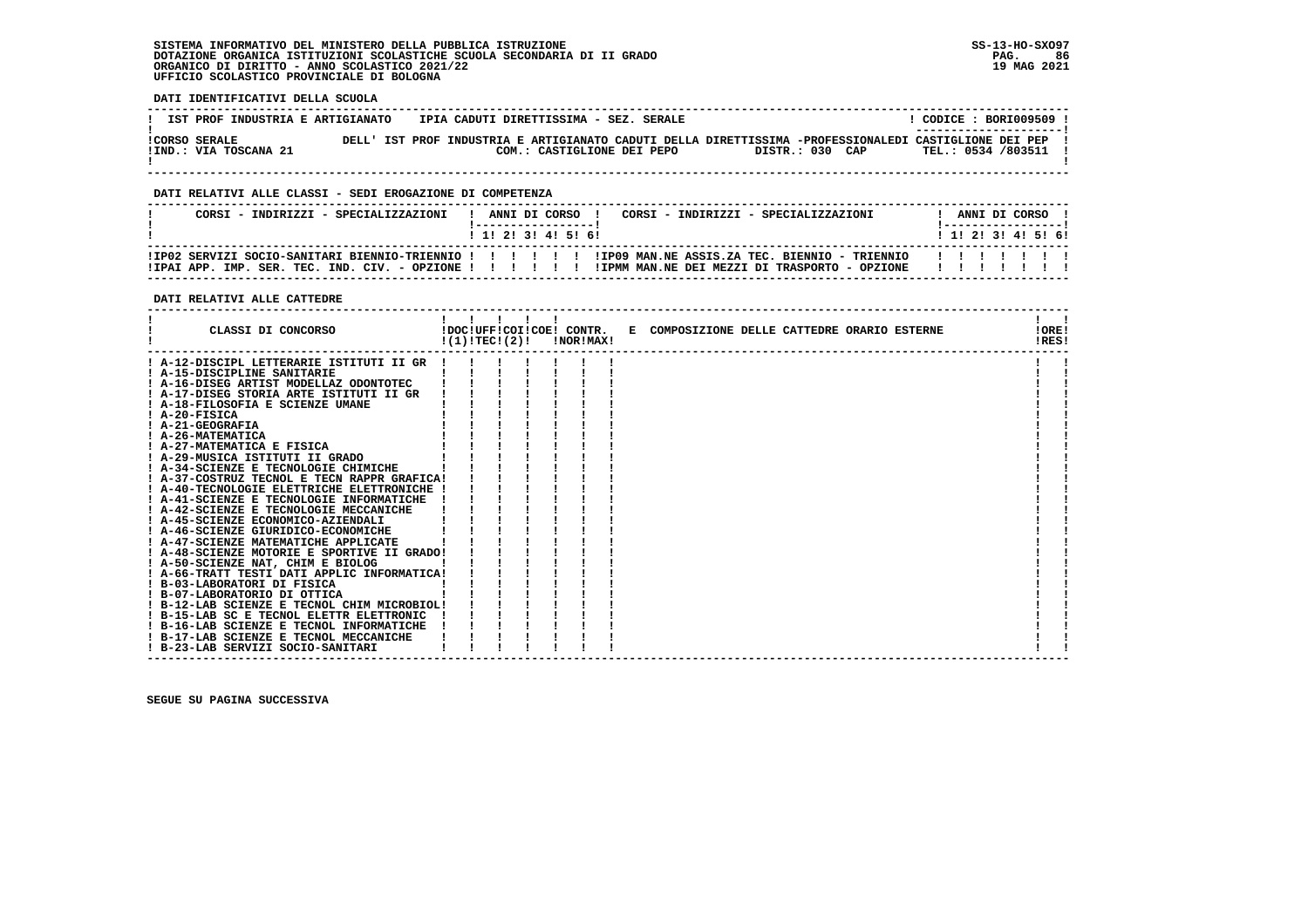**DATI IDENTIFICATIVI DELLA SCUOLA**

| <b>!CORSO SERALE</b> | IST PROF INDUSTRIA E ARTIGIANATO<br>!IND.: VIA TOSCANA 21 |  | IPIA CADUTI DIRETTISSIMA - SEZ. SERALE<br>COM.: CASTIGLIONE DEI PEPO | DELL' IST PROF INDUSTRIA E ARTIGIANATO CADUTI DELLA DIRETTISSIMA -PROFESSIONALEDI CASTIGLIONE DEI PEP<br>DISTR.: 030 CAP | CODICE: BORI009509 !<br>TEL.: 0534 /803511 |  |
|----------------------|-----------------------------------------------------------|--|----------------------------------------------------------------------|--------------------------------------------------------------------------------------------------------------------------|--------------------------------------------|--|
|                      | DATI RELATIVI ALLE CATTEDRE                               |  |                                                                      |                                                                                                                          |                                            |  |

| CLASSI DI CONCORSO                                  | !DOC!UFF!COI!COE!<br>!(1)!TECI(2)! |  | CONTR.<br>!NOR!MAX! | Е | COMPOSIZIONE DELLE CATTEDRE ORARIO ESTERNE | ! ORE !<br>IRES! |  |
|-----------------------------------------------------|------------------------------------|--|---------------------|---|--------------------------------------------|------------------|--|
|                                                     |                                    |  |                     |   |                                            |                  |  |
| ! B-25-LAB SCIENZE E TECNOLCOSTR NAVALI ! ! ! ! ! ! |                                    |  |                     |   |                                            |                  |  |

 **------------------------------------------------------------------------------------------------------------------------------------**

 **(1) TITOLARI/INCARICATI**

 **(2) CATTEDRE/POSTI POTENZ.**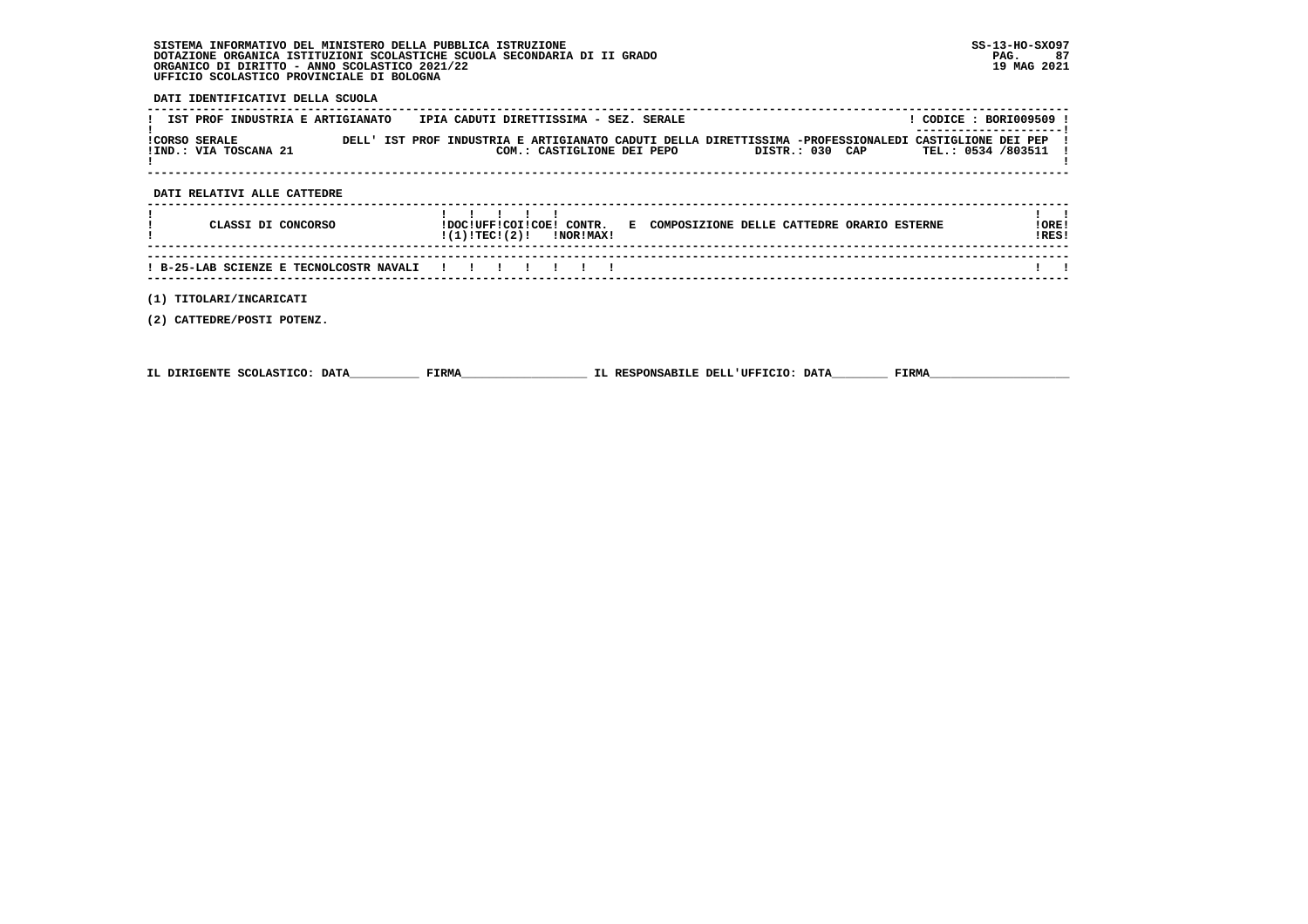**DATI IDENTIFICATIVI DELLA SCUOLA**

| IST PROF INDUSTRIA E ARTIGIANATO                   | FIORAVANTI - SERALE                                                                             | CODICE: BORI02351L!<br>--------------------- |
|----------------------------------------------------|-------------------------------------------------------------------------------------------------|----------------------------------------------|
| <b>!CORSO SERALE</b><br>!IND.: VIA G. D. CASSINI 3 | DELL' IST PROF INDUSTRIA E ARTIGIANATO ISTITUTO PROF. LE FIORAVANTI DI BOLOGNA<br>COM.: BOLOGNA | DISTR.: 024 CAP 40133 TEL.: 051 /3519711 1   |

 **------------------------------------------------------------------------------------------------------------------------------------**

### **DATI RELATIVI ALLE CLASSI - SEDI EROGAZIONE DI COMPETENZA**

| CORST - INDIRIZZI - SPECIALIZZAZIONI                                                                                                                           |  |  | ANNI DI CORSO<br>1 1 1 2 1 3 1 4 1 5 1 6 1 | CORSI - INDIRIZZI - SPECIALIZZAZIONI |  |  |  |   |  | ANNI DI CORSO | 1 1 1 2 1 3 1 4 1 5 1 6 1 |
|----------------------------------------------------------------------------------------------------------------------------------------------------------------|--|--|--------------------------------------------|--------------------------------------|--|--|--|---|--|---------------|---------------------------|
| IPO9 MAN.NE ASSIS.ZA TEC. BIENNIO - TRIENNIO !!!!!!!!!IPAI APP. IMP. SER. TEC. IND. CIV. - OPZIONE!!<br>! IPMM MAN.NE DEI MEZZI DI TRASPORTO - OPZIONE ! ! ! ! |  |  |                                            |                                      |  |  |  | . |  |               |                           |

### **DATI RELATIVI ALLE CATTEDRE**

| CLASSI DI CONCORSO                          | !(1)!TEC!(2)! |  | <b>!NOR!MAX!</b> | !DOC!UFF!COI!COE! CONTR. E COMPOSIZIONE DELLE CATTEDRE ORARIO ESTERNE |  |  | !ORE!<br>!RES! |  |
|---------------------------------------------|---------------|--|------------------|-----------------------------------------------------------------------|--|--|----------------|--|
| ! A-12-DISCIPL LETTERARIE ISTITUTI II GR    |               |  |                  |                                                                       |  |  |                |  |
| ! A-16-DISEG ARTIST MODELLAZ ODONTOTEC      |               |  |                  |                                                                       |  |  |                |  |
| $I$ A-20-FISICA                             |               |  |                  |                                                                       |  |  |                |  |
| ! A-21-GEOGRAFIA                            |               |  |                  |                                                                       |  |  |                |  |
| ! A-26-MATEMATICA                           |               |  |                  |                                                                       |  |  |                |  |
| ! A-27-MATEMATICA E FISICA                  |               |  |                  |                                                                       |  |  |                |  |
| A-34-SCIENZE E TECNOLOGIE CHIMICHE          |               |  |                  |                                                                       |  |  |                |  |
| ! A-37-COSTRUZ TECNOL E TECN RAPPR GRAFICA! |               |  |                  |                                                                       |  |  |                |  |
| ! A-40-TECNOLOGIE ELETTRICHE ELETTRONICHE ! |               |  |                  |                                                                       |  |  |                |  |
| A-41-SCIENZE E TECNOLOGIE INFORMATICHE      |               |  |                  |                                                                       |  |  |                |  |
| ! A-42-SCIENZE E TECNOLOGIE MECCANICHE      |               |  |                  |                                                                       |  |  |                |  |
| ! A-46-SCIENZE GIURIDICO-ECONOMICHE         |               |  |                  |                                                                       |  |  |                |  |
| A-47-SCIENZE MATEMATICHE APPLICATE          |               |  |                  |                                                                       |  |  |                |  |
| ! A-48-SCIENZE MOTORIE E SPORTIVE II GRADO! |               |  |                  |                                                                       |  |  |                |  |
| ! A-50-SCIENZE NAT, CHIM E BIOLOG           |               |  |                  |                                                                       |  |  |                |  |
| ! A-66-TRATT TESTI DATI APPLIC INFORMATICA! |               |  |                  |                                                                       |  |  |                |  |
| ! B-03-LABORATORI DI FISICA                 |               |  |                  |                                                                       |  |  |                |  |
| ! B-07-LABORATORIO DI OTTICA                |               |  |                  |                                                                       |  |  |                |  |
| ! B-12-LAB SCIENZE E TECNOL CHIM MICROBIOL! |               |  |                  |                                                                       |  |  |                |  |
| ! B-15-LAB SC E TECNOL ELETTR ELETTRONIC    |               |  |                  |                                                                       |  |  |                |  |
| ! B-16-LAB SCIENZE E TECNOL INFORMATICHE    |               |  |                  |                                                                       |  |  |                |  |
| ! B-17-LAB SCIENZE E TECNOL MECCANICHE      |               |  |                  |                                                                       |  |  |                |  |
| ! B-25-LAB SCIENZE E TECNOLCOSTR NAVALI     |               |  |                  |                                                                       |  |  |                |  |

 **(1) TITOLARI/INCARICATI**

 **(2) CATTEDRE/POSTI POTENZ.**

 **IL DIRIGENTE SCOLASTICO: DATA\_\_\_\_\_\_\_\_\_\_ FIRMA\_\_\_\_\_\_\_\_\_\_\_\_\_\_\_\_\_\_ IL RESPONSABILE DELL'UFFICIO: DATA\_\_\_\_\_\_\_\_ FIRMA\_\_\_\_\_\_\_\_\_\_\_\_\_\_\_\_\_\_\_\_**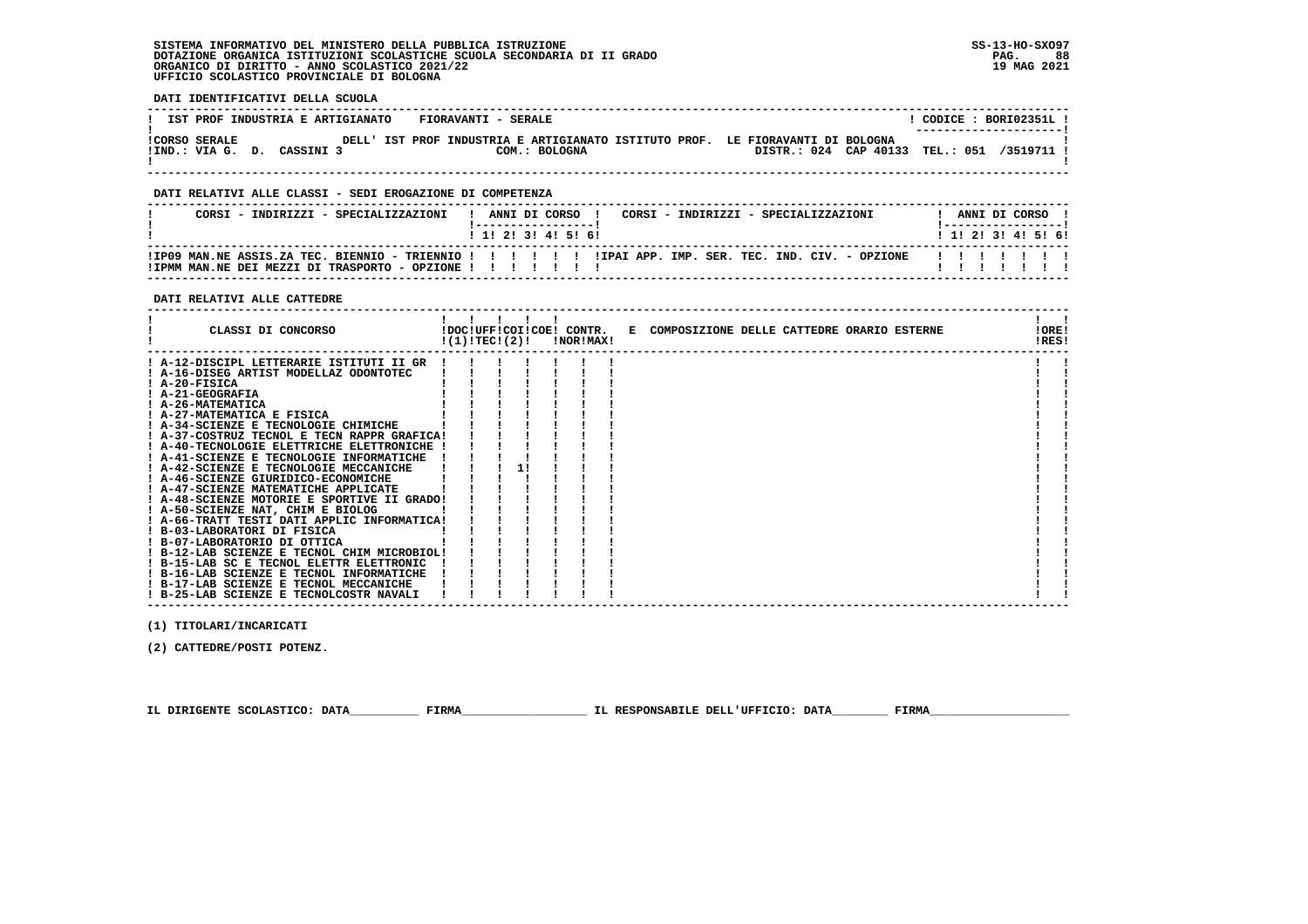**DATI IDENTIFICATIVI DELLA SCUOLA**

| IST PROF INDUSTRIA E ARTIGIANATO                  |  |  |  | I.P.I.A. "MARCELLO" - SERALE                                                                  |  |  |  |                                 |  | CODICE: BORI02450B !<br>--------------------- |  |
|---------------------------------------------------|--|--|--|-----------------------------------------------------------------------------------------------|--|--|--|---------------------------------|--|-----------------------------------------------|--|
| <b>!CORSO SERALE</b><br>!IND.: VIA PERSICETANA 45 |  |  |  | DELL' IST PROF INDUSTRIA E ARTIGIANATO IP MARCELLO MALPIGHI DI CREVALCORE<br>COM.: CREVALCORE |  |  |  | DISTR.: 022 CAP 40014 TEL.: 051 |  | /6801711 !                                    |  |

 **------------------------------------------------------------------------------------------------------------------------------------**

### **DATI RELATIVI ALLE CLASSI - SEDI EROGAZIONE DI COMPETENZA**

| CORSI - INDIRIZZI - SPECIALIZZAZIONI                                                                                                              | ANNI DI CORSO !<br>1 1 2 3 3 4 5 5 6 |  |  | CORSI - INDIRIZZI - SPECIALIZZAZIONI |  |  | ANNI DI CORSO | 1 1 1 2 1 3 1 4 1 5 1 6 1 |
|---------------------------------------------------------------------------------------------------------------------------------------------------|--------------------------------------|--|--|--------------------------------------|--|--|---------------|---------------------------|
| IIP10 PROD. INDUSTR. ARTIG. - BIENNIO COMUNE !!!!!!!!!!!!!PAG ARTIGIANATO - TRIENNIO<br>ITPTS PRODUZIONI TESSILI SARTORIALI - OPZIONE ! ! ! ! ! ! |                                      |  |  |                                      |  |  |               | .                         |

 **------------------------------------------------------------------------------------------------------------------------------------**

### **DATI RELATIVI ALLE CATTEDRE**

| CLASSI DI CONCORSO                          |  | $\mathbf{1}$ $\mathbf{1}$ $\mathbf{1}$ |  | $!(1)!TEC!(2)!$ $INORIMAX!$ | !DOC!UFF!COI!COE! CONTR. E COMPOSIZIONE DELLE CATTEDRE ORARIO ESTERNE | !ORE!<br>!RES! |  |
|---------------------------------------------|--|----------------------------------------|--|-----------------------------|-----------------------------------------------------------------------|----------------|--|
| ! A-02-DESIGN MET.OREF.PIET.DURE GEMME      |  |                                        |  |                             |                                                                       |                |  |
| ! A-03-DESIGN DELLA CERAMICA                |  |                                        |  |                             |                                                                       |                |  |
| ! A-04-DESIGN DEL LIBRO                     |  |                                        |  |                             |                                                                       |                |  |
| ! A-07-DISCIPLINE AUDIOVISIVE               |  |                                        |  |                             |                                                                       |                |  |
| ! A-09-DISCIP GRAFICHE, PITTORICHE, SCENOG! |  |                                        |  |                             |                                                                       |                |  |
| ! A-12-DISCIPL LETTERARIE ISTITUTI II GR    |  |                                        |  |                             |                                                                       |                |  |
| ! A-14-DISCIP PLAST. SCUL. SCENOPLAST.      |  |                                        |  |                             |                                                                       |                |  |
| ! A-16-DISEG ARTIST MODELLAZ ODONTOTEC      |  |                                        |  |                             |                                                                       |                |  |
| ! A-17-DISEG STORIA ARTE ISTITUTI II GR     |  |                                        |  |                             |                                                                       |                |  |
| $I$ A-20-FISICA                             |  |                                        |  |                             |                                                                       |                |  |
| <b>A-21-GEOGRAFIA</b>                       |  |                                        |  |                             |                                                                       |                |  |
| ! A-26-MATEMATICA                           |  |                                        |  |                             |                                                                       |                |  |
| ! A-27-MATEMATICA E FISICA                  |  |                                        |  |                             |                                                                       |                |  |
| ! A-34-SCIENZE E TECNOLOGIE CHIMICHE        |  |                                        |  |                             |                                                                       |                |  |
| ! A-37-COSTRUZ TECNOL E TECN RAPPR GRAFICA! |  |                                        |  |                             |                                                                       |                |  |
| ! A-40-TECNOLOGIE ELETTRICHE ELETTRONICHE ! |  |                                        |  |                             |                                                                       |                |  |
| ! A-41-SCIENZE E TECNOLOGIE INFORMATICHE    |  |                                        |  |                             |                                                                       |                |  |
| ! A-42-SCIENZE E TECNOLOGIE MECCANICHE      |  |                                        |  |                             |                                                                       |                |  |
| ! A-44-TECNOL TESSILI, ABBIGL E MODA        |  |                                        |  |                             |                                                                       |                |  |
| ! A-45-SCIENZE ECONOMICO-AZIENDALI          |  |                                        |  |                             |                                                                       |                |  |
| ! A-46-SCIENZE GIURIDICO-ECONOMICHE         |  |                                        |  |                             |                                                                       |                |  |
| ! A-47-SCIENZE MATEMATICHE APPLICATE        |  |                                        |  |                             |                                                                       |                |  |
| ! A-48-SCIENZE MOTORIE E SPORTIVE II GRADO! |  |                                        |  |                             |                                                                       |                |  |
| ! A-50-SCIENZE NAT, CHIM E BIOLOG           |  |                                        |  |                             |                                                                       |                |  |
| ! A-61-TECNOL E TECN COMUNICAZ MULTIMEDIA ! |  |                                        |  |                             |                                                                       |                |  |
| ! A-62-TECNOL E TECNICHE PER LA GRAFICA     |  |                                        |  |                             |                                                                       |                |  |
| ! A-66-TRATT TESTI DATI APPLIC INFORMATICA! |  |                                        |  |                             |                                                                       |                |  |
| ! B-03-LABORATORI DI FISICA                 |  |                                        |  |                             |                                                                       |                |  |
|                                             |  |                                        |  |                             |                                                                       |                |  |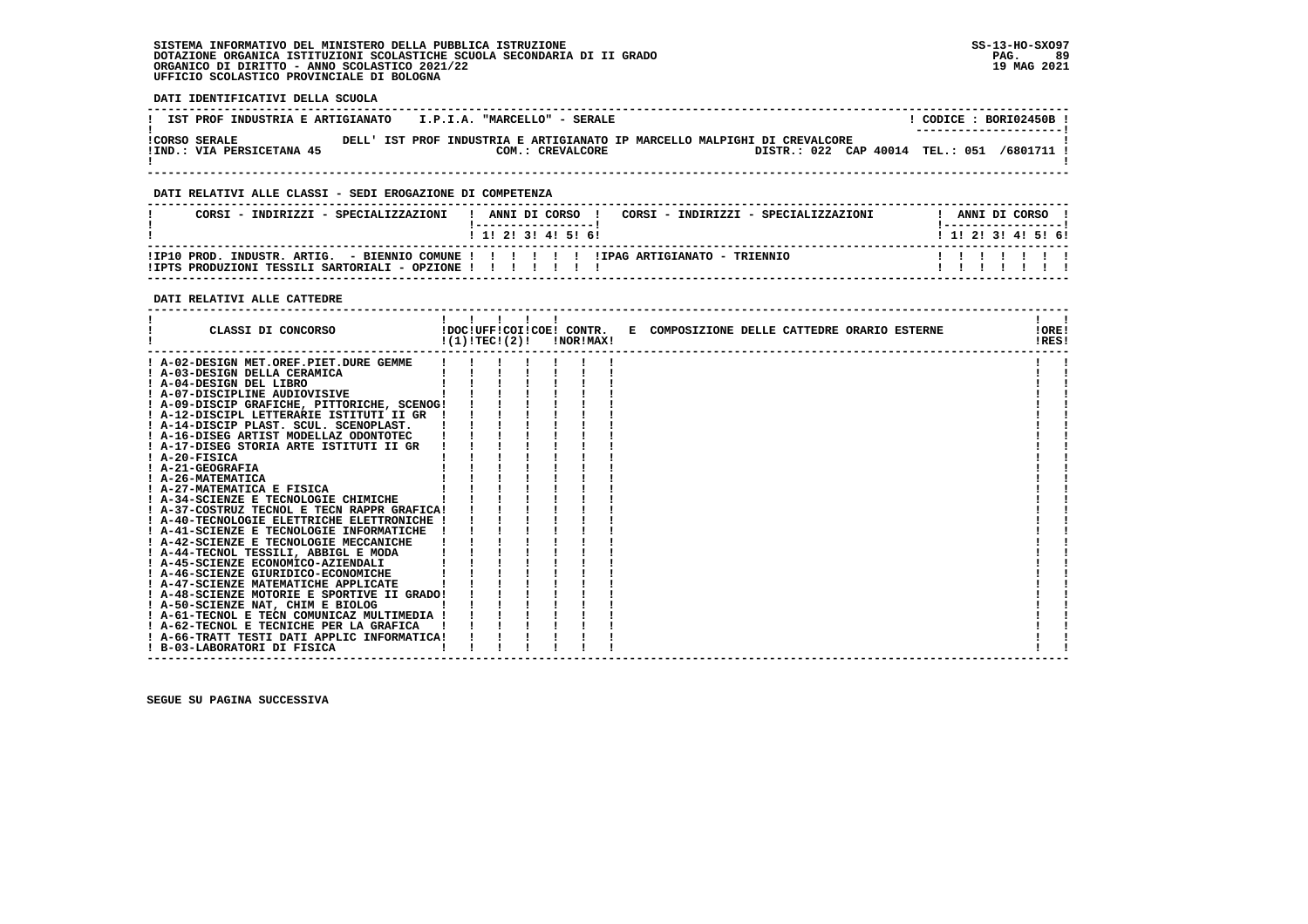**DATI IDENTIFICATIVI DELLA SCUOLA**

| IST PROF INDUSTRIA E ARTIGIANATO                  | I.P.I.A. "MARCELLO" - SERALE |                                                                                                                         | CODICE: BORI02450B !<br>---------------------- |
|---------------------------------------------------|------------------------------|-------------------------------------------------------------------------------------------------------------------------|------------------------------------------------|
| <b>ICORSO SERALE</b><br>!IND.: VIA PERSICETANA 45 | COM.: CREVALCORE             | DELL' IST PROF INDUSTRIA E ARTIGIANATO IP MARCELLO MALPIGHI DI CREVALCORE<br>DISTR.: 022 CAP 40014 TEL.: 051 /6801711 ! |                                                |

 **------------------------------------------------------------------------------------------------------------------------------------**

### **DATI RELATIVI ALLE CATTEDRE**

| CLASSI DI CONCORSO                                                                  |  |  | $!(1)!TEC!(2)!$ $INORIMAX!$ | !DOC!UFF!COI!COE! CONTR. E COMPOSIZIONE DELLE CATTEDRE ORARIO ESTERNE | !ORE!<br>!RES! |
|-------------------------------------------------------------------------------------|--|--|-----------------------------|-----------------------------------------------------------------------|----------------|
| ! B-04-LABORATORI DI LIUTERIA                                                       |  |  |                             |                                                                       |                |
| ! B-07-LABORATORIO DI OTTICA                                                        |  |  |                             |                                                                       |                |
| ! B-08-LAB PRODUZ INDUSTR ARTIG CERAMICA                                            |  |  |                             |                                                                       |                |
| ! B-12-LAB SCIENZE E TECNOL CHIM MICROBIOL!                                         |  |  |                             |                                                                       |                |
| ! B-14-LAB SCIENZE E TECNOL COSTRUZIONI                                             |  |  |                             |                                                                       |                |
| ! B-15-LAB SC E TECNOL ELETTR ELETTRONIC                                            |  |  |                             |                                                                       |                |
| ! B-17-LAB SCIENZE E TECNOL MECCANICHE                                              |  |  |                             |                                                                       |                |
| ! B-18-LAB SC E TECNOL TESS ABBIGL MODA                                             |  |  |                             |                                                                       |                |
| ! B-22-LAB TECNOL E TECN COMUNICAZ MULTIME!<br>! B-24-LAB SCIENZE E TECNOL NAUTICHE |  |  |                             |                                                                       |                |
| ! B-25-LAB SCIENZE E TECNOLCOSTR NAVALI                                             |  |  |                             |                                                                       |                |
| ! B-26-LABORATORIO DI TECNOLOGIE DEL LEGNO!                                         |  |  |                             |                                                                       |                |
| ! B-27-LABORATORIO DI TECNOLOGIE DEL MARMO!                                         |  |  |                             |                                                                       |                |
| ! B-28-LABORATORIO DI TECNOLOGIE ORAFE                                              |  |  |                             |                                                                       |                |
|                                                                                     |  |  |                             |                                                                       |                |
| (1) TITOLARI/INCARICATI                                                             |  |  |                             |                                                                       |                |
| (2) CATTEDRE/POSTI POTENZ.                                                          |  |  |                             |                                                                       |                |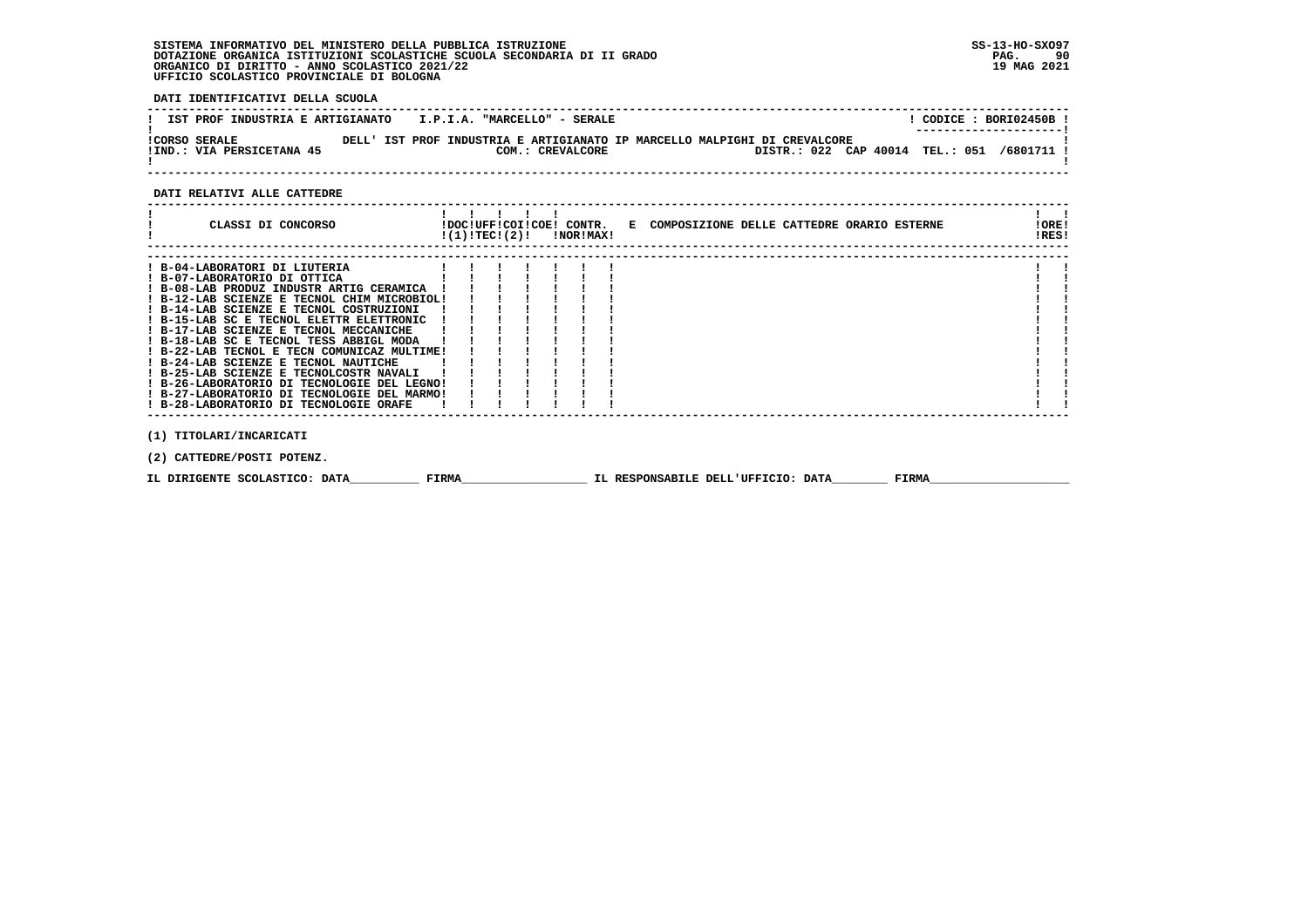**DATI IDENTIFICATIVI DELLA SCUOLA**

| IST PROF INDUSTRIA E ARTIGIANATO     | I.P.I.A. "MARCELLO" - SERALE | CODICE: BORI02451C!<br>---------------------                                                                                                   |
|--------------------------------------|------------------------------|------------------------------------------------------------------------------------------------------------------------------------------------|
| ICORSO SERALE<br>IIND.: VIA PIO IX 5 | COM.: SAN GIOVANNI IN PERS   | DELL' IST PROF INDUSTRIA E ARTIGIANATO M. MALPIGHI - SCUOLA COORDINATA DI SAN GIOVANNI IN PERSICETO<br>DISTR.: 022 CAP 40017 TEL.: 0518 /23092 |
|                                      |                              |                                                                                                                                                |

## **DATI RELATIVI ALLE CLASSI - SEDI EROGAZIONE DI COMPETENZA**

| CORSI - INDIRIZZI - SPECIALIZZAZIONI                  | ANNI DI CORSO<br>CORSI - INDIRIZZI - SPECIALIZZAZIONI | ANNI DI CORSO         |
|-------------------------------------------------------|-------------------------------------------------------|-----------------------|
|                                                       | 1 1 1 2 1 3 1 4 1 5 1 6 1                             | $1$ 1! 2! 3! 4! 5! 6! |
| !IP08 SERVIZI COMMERCIALI BIENNIO - TRIENNIO !!!!!!!! |                                                       |                       |

 **------------------------------------------------------------------------------------------------------------------------------------**

### **DATI RELATIVI ALLE CATTEDRE**

| CLASSI DI CONCORSO                          | $!(1)!$ TEC ! $(2)!$ |  | <b>!NOR!MAX!</b> | !DOC!UFF!COI!COE! CONTR. E COMPOSIZIONE DELLE CATTEDRE ORARIO ESTERNE | !ORE!<br>!RES! |  |
|---------------------------------------------|----------------------|--|------------------|-----------------------------------------------------------------------|----------------|--|
| ! A-10-DISCIPLINE GRAFICO-PUBBLICITARIE     |                      |  |                  |                                                                       |                |  |
| ! A-12-DISCIPL LETTERARIE ISTITUTI II GR    |                      |  |                  |                                                                       |                |  |
| ! A-18-FILOSOFIA E SCIENZE UMANE            |                      |  |                  |                                                                       |                |  |
| $I$ A-20-FISICA                             |                      |  |                  |                                                                       |                |  |
| ! A-21-GEOGRAFIA                            |                      |  |                  |                                                                       |                |  |
| ! A-26-MATEMATICA                           |                      |  |                  |                                                                       |                |  |
| ! A-27-MATEMATICA E FISICA                  |                      |  |                  |                                                                       |                |  |
| ! A-34-SCIENZE E TECNOLOGIE CHIMICHE        |                      |  |                  |                                                                       |                |  |
| ! A-41-SCIENZE E TECNOLOGIE INFORMATICHE    |                      |  |                  |                                                                       |                |  |
| ! A-45-SCIENZE ECONOMICO-AZIENDALI          |                      |  |                  |                                                                       |                |  |
| ! A-46-SCIENZE GIURIDICO-ECONOMICHE         |                      |  |                  |                                                                       |                |  |
| ! A-47-SCIENZE MATEMATICHE APPLICATE        |                      |  |                  |                                                                       |                |  |
| ! A-48-SCIENZE MOTORIE E SPORTIVE II GRADO! |                      |  |                  |                                                                       |                |  |
| ! A-50-SCIENZE NAT, CHIM E BIOLOG           |                      |  |                  |                                                                       |                |  |
| ! A-66-TRATT TESTI DATI APPLIC INFORMATICA! |                      |  |                  |                                                                       |                |  |
| ! B-16-LAB SCIENZE E TECNOL INFORMATICHE    |                      |  |                  |                                                                       |                |  |
| ! B-22-LAB TECNOL E TECN COMUNICAZ MULTIME! |                      |  |                  |                                                                       |                |  |

 **(1) TITOLARI/INCARICATI**

 **(2) CATTEDRE/POSTI POTENZ.**

 **IL DIRIGENTE SCOLASTICO: DATA\_\_\_\_\_\_\_\_\_\_ FIRMA\_\_\_\_\_\_\_\_\_\_\_\_\_\_\_\_\_\_ IL RESPONSABILE DELL'UFFICIO: DATA\_\_\_\_\_\_\_\_ FIRMA\_\_\_\_\_\_\_\_\_\_\_\_\_\_\_\_\_\_\_\_**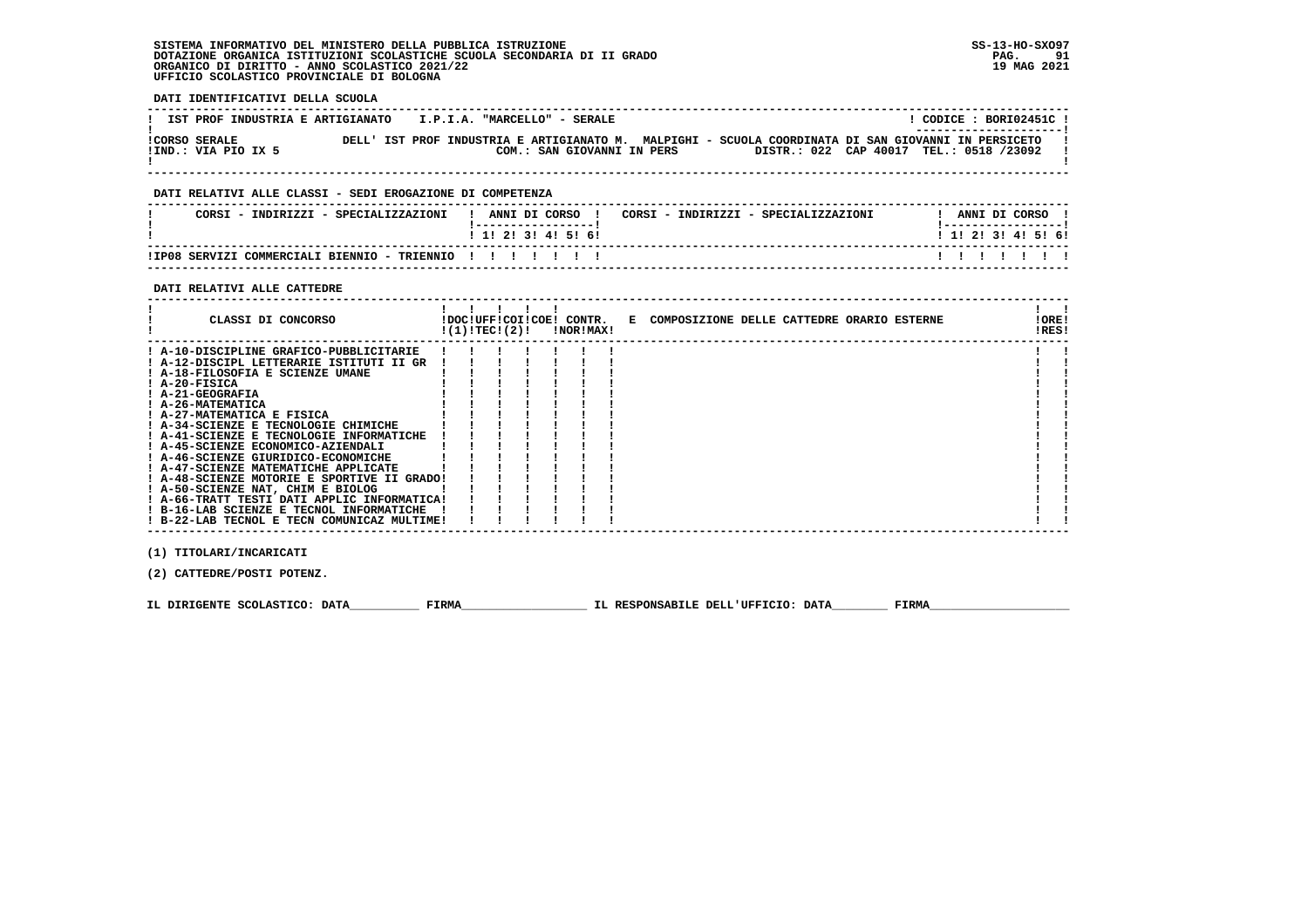**DATI IDENTIFICATIVI DELLA SCUOLA**

|                          |                                                     | CODICE: BOSL02000A !<br>----------------------- |  |
|--------------------------|-----------------------------------------------------|-------------------------------------------------|--|
| !IND.: VIA MARCHETTI, 22 | LICEO ARTISTICO LICEO F. ARCANGELI<br>COM.: BOLOGNA | DISTR.: 025 CAP 40137 TEL.: 051<br>/4453612 !   |  |

### **DATI RELATIVI ALLE CLASSI - SEDI EROGAZIONE DI COMPETENZA**

| CORSI - INDIRIZZI - SPECIALIZZAZIONI                                                                                                                                                                                                                                                 | ANNI DI CORSO<br>CORSI - INDIRIZZI - SPECIALIZZAZIONI<br>! 1! 2! 3! 4! 5! 6!                                                                                                                                                                                             | ANNI DI CORSO<br>-----------------<br>! 1! 2! 3! 4! 5! 6!                                                |
|--------------------------------------------------------------------------------------------------------------------------------------------------------------------------------------------------------------------------------------------------------------------------------------|--------------------------------------------------------------------------------------------------------------------------------------------------------------------------------------------------------------------------------------------------------------------------|----------------------------------------------------------------------------------------------------------|
| IITP3 POTENZIAMENTO SCIENTIFICO<br>!LI00 ARTISTICO NUOVO ORDINAMENTO - BIENNIO C !16!11!<br>ILI07 AUDIOVISIVO MULTIMEDIA<br>!LIA6 ARTI FIGURATIVE- PLAST. SCULT.<br>!LIB6 ARTI FIGURATIVE- GRAF, PITTOR,<br>!LIC6 ARTI FIGURATIVE- PLAST. PITTOR.<br>!LIP2 POTENZIAMENTO LINGUISTICO | !ITP5 POT. SOCIO ECONOMICO E PER LA LEGALITA'<br>!LI05 ARCHITETTURA E AMBIENTE<br>ILI10 GRAFICA<br>1 1 1 2 1 2 1 2 1<br>!LIAI INDIRIZZO A ELABORAZIONE MANUALE<br>111111<br>!LIB9 DESIGN- ARRED. LEGNO<br>1 1 1 2 1 2 1 2 1<br>!LIC9 DESIGN- CERAMICA<br>1 1 1 1 1 1 1 1 | 111111<br>$1 \quad 1 \quad 1 \quad 31 \quad 21 \quad 21 \quad 1$<br>1 1 1 1 1 1 1 1 1<br>, , , , , , , , |

 **DATI RELATIVI ALLE CATTEDRE**

| CLASSI DI CONCORSO                              | !(1)!TEC!(2)! |         | !DOC!UFF!COI!COE! CONTR.<br>!NOR!MAX! | E COMPOSIZIONE DELLE CATTEDRE ORARIO ESTERNE | !ORE!<br>!RES! |
|-------------------------------------------------|---------------|---------|---------------------------------------|----------------------------------------------|----------------|
| ! A-02-DESIGN MET.OREF.PIET.DURE GEMME          |               |         |                                       |                                              |                |
| ! A-03-DESIGN DELLA CERAMICA                    | 2!            | 2!      |                                       |                                              | 14!            |
| ! A-04-DESIGN DEL LIBRO                         |               |         |                                       |                                              |                |
| ! A-05-DESIGN DEL TESSUTO E DELLA MODA          |               |         |                                       |                                              |                |
| ! A-06-DESIGN DEL VETRO                         |               |         |                                       |                                              |                |
| ! A-07-DISCIPLINE AUDIOVISIVE                   |               |         |                                       |                                              |                |
| ! A-08-DISCIP GEOM, ARCH, ARRED, SCENOTEC ! 10! |               | . . 11! |                                       |                                              |                |
| ! A-09-DISCIP GRAFICHE, PITTORICHE, SCENOG! 17! |               | ! 18!   |                                       |                                              | 6!             |
| ! A-10-DISCIPLINE GRAFICO-PUBBLICITARIE         | $\frac{1}{4}$ | 5!      |                                       |                                              | 4!             |
| ! A-11-DISCIPLINE LETTERARIE E LATINO           | 11            | 11      |                                       |                                              |                |
| ! A-12-DISCIPL LETTERARIE ISTITUTI II GR        | ! 16!         | ! 19!   |                                       |                                              | 27!            |
| ! A-14-DISCIP PLAST. SCUL. SCENOPLAST.          | 8!            | 9!      |                                       |                                              | 6!             |
| ! A-15-DISCIPLINE SANITARIE                     |               |         |                                       |                                              |                |
| ! A-18-FILOSOFIA E SCIENZE UMANE                |               |         |                                       |                                              |                |
| ! A-19-FILOSOFIA E STORIA                       | 4!            | 4!      |                                       |                                              | 6!             |
| $I$ A-20-FISICA                                 | 1!            | 1!      |                                       |                                              |                |
| ! A-21-GEOGRAFIA                                |               |         |                                       |                                              |                |
| ! A-24-LINGUA E CULT STRANIERA (INGLESE)        | 91            | 110!    |                                       |                                              | 91             |
| ! A-24-LINGUA E CULT STRANIERA (FRANCESE) !     |               |         |                                       |                                              |                |
| ! A-24-LINGUA E CULT STRANIERA (SPAGNOLO) !     |               |         |                                       |                                              |                |
| ! A-24-LINGUA E CULT STRANIERA (TEDESCO)        |               |         |                                       |                                              |                |
| ! A-24-LINGUA E CULT STRANIERA (RUSSO)          |               |         |                                       |                                              |                |
| ! A-26-MATEMATICA                               |               |         |                                       |                                              |                |

 **------------------------------------------------------------------------------------------------------------------------------------**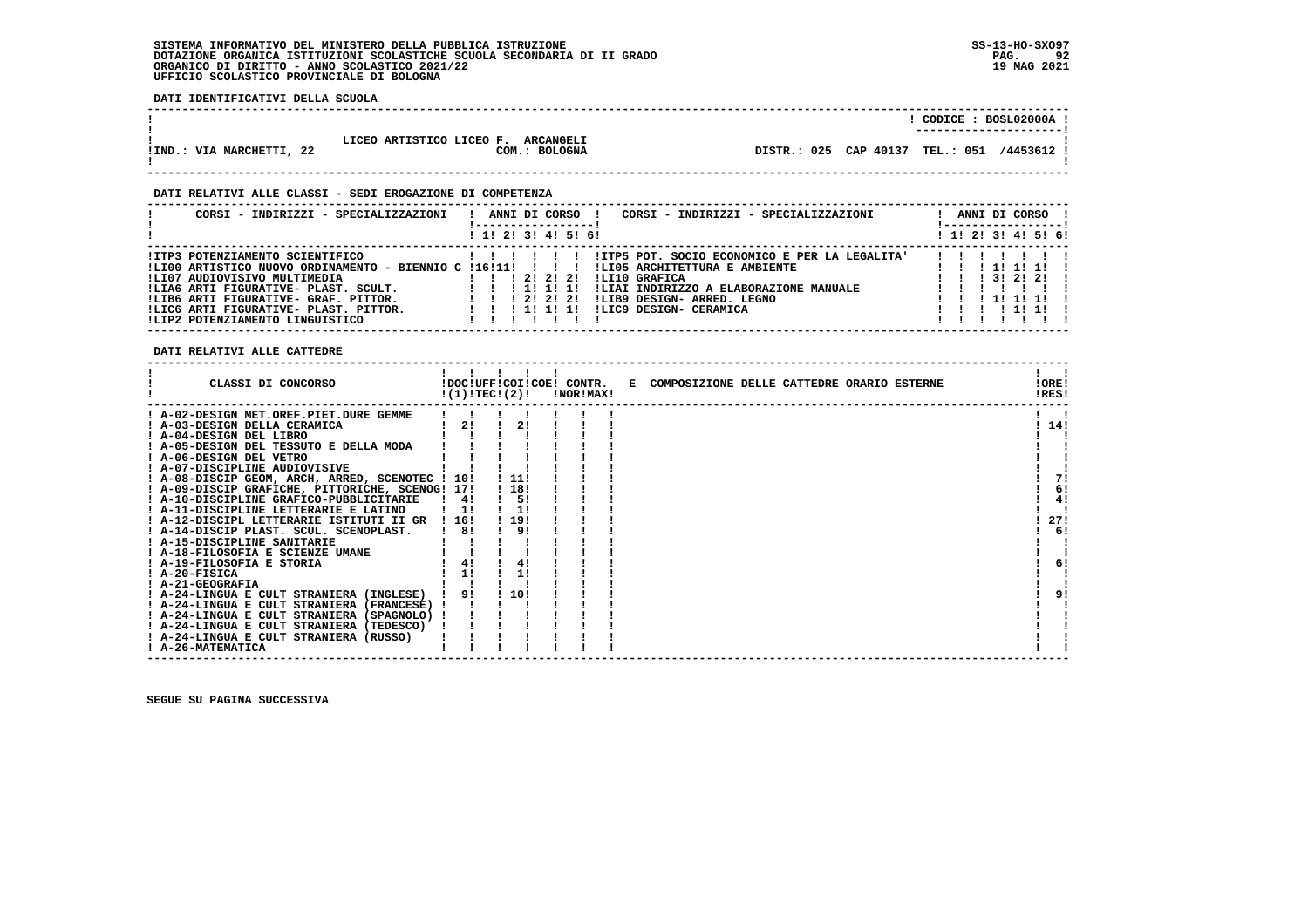**DATI IDENTIFICATIVI DELLA SCUOLA**

|                          |                                                     | CODICE: BOSL02000A !                       |
|--------------------------|-----------------------------------------------------|--------------------------------------------|
| !IND.: VIA MARCHETTI, 22 | LICEO ARTISTICO LICEO F. ARCANGELI<br>COM.: BOLOGNA | DISTR.: 025 CAP 40137 TEL.: 051 /4453612 ! |

## **DATI RELATIVI ALLE CATTEDRE**

| CLASSI DI CONCORSO                          | !(1)!TECI(2)! |      | !DOC!UFF!COI!COE! CONTR.<br>!NOR!MAX! | E COMPOSIZIONE DELLE CATTEDRE ORARIO ESTERNE | ! ORE!<br>!RES! |  |
|---------------------------------------------|---------------|------|---------------------------------------|----------------------------------------------|-----------------|--|
|                                             |               |      |                                       |                                              |                 |  |
| ! A-27-MATEMATICA E FISICA                  | 91            | 110! |                                       |                                              | - 21!           |  |
| ! A-34-SCIENZE E TECNOLOGIE CHIMICHE        | 2!            | 21   |                                       |                                              | -61             |  |
| ! A-45-SCIENZE ECONOMICO-AZIENDALI          |               |      |                                       |                                              |                 |  |
| ! A-46-SCIENZE GIURIDICO-ECONOMICHE         | 21            | 21   |                                       |                                              |                 |  |
| ! A-47-SCIENZE MATEMATICHE APPLICATE        |               |      |                                       |                                              |                 |  |
| ! A-48-SCIENZE MOTORIE E SPORTIVE II GRADO! | 31            | 61   |                                       |                                              | -61             |  |
| ! A-50-SCIENZE NAT, CHIM E BIOLOG           | 21            | 4!   |                                       |                                              | 18!             |  |
| ! A-54-STORIA DELL'ARTE                     | 81            | 10!  |                                       |                                              | ر و             |  |
| ! A-61-TECNOL E TECN COMUNICAZ MULTIMEDIA ! |               |      |                                       |                                              |                 |  |
| ! A-65-TEORIA E TECNICA<br>COMUNICAZIONE    |               |      |                                       |                                              |                 |  |
| ! B-02-CONV LINGUA STRANIERA (FRANCESE)     |               |      |                                       |                                              |                 |  |
| ! B-02-CONV LINGUA STRANIERA (INGLESE)      |               |      |                                       |                                              |                 |  |
| ! B-02-CONV LINGUA STRANIERA (TEDESCO)      |               |      |                                       |                                              |                 |  |
| ! B-02-CONV LINGUA STRANIERA (RUSSO)        |               |      |                                       |                                              |                 |  |
|                                             |               |      |                                       |                                              |                 |  |
| (1) TITOLARI/INCARICATI                     |               |      |                                       |                                              |                 |  |

 **(2) CATTEDRE/POSTI POTENZ.**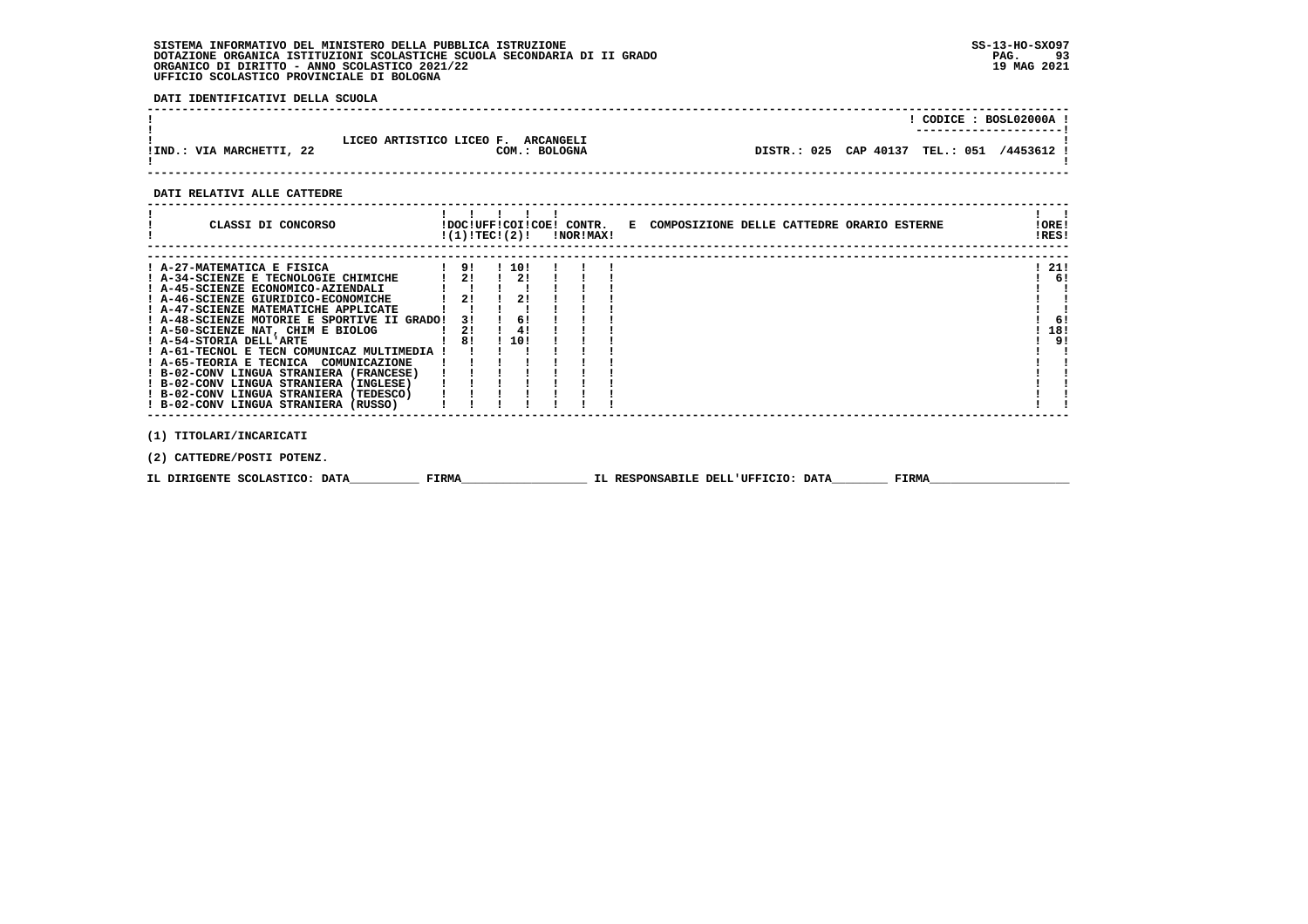**DATI IDENTIFICATIVI DELLA SCUOLA**

|                      |                                                                     |  | CODICE: BOTA03000D !<br>---------------------- |
|----------------------|---------------------------------------------------------------------|--|------------------------------------------------|
|                      | ISTITUTO TECNICO AGRARIO TECNICO AGR. E CHIM G. SCARABELLI-L. GHINI |  |                                                |
| !IND.: VIA ASCARI 15 | COM.: IMOLA                                                         |  | DISTR.: 033 CAP 40026 TEL.: 0542 /658611 !     |

 **------------------------------------------------------------------------------------------------------------------------------------**

### **DATI RELATIVI ALLE CLASSI - SEDI EROGAZIONE DI COMPETENZA**

| CORSI - INDIRIZZI - SPECIALIZZAZIONI                                                                                                                                                            | CORSI - INDIRIZZI - SPECIALIZZAZIONI<br>ANNI DI CORSO                                                                                                                                                                                                                                                                                            | ANNI DI CORSO !<br>! -----------------                                                                      |
|-------------------------------------------------------------------------------------------------------------------------------------------------------------------------------------------------|--------------------------------------------------------------------------------------------------------------------------------------------------------------------------------------------------------------------------------------------------------------------------------------------------------------------------------------------------|-------------------------------------------------------------------------------------------------------------|
|                                                                                                                                                                                                 | $1$ , 1! 2! 3! 4! 5! 6!                                                                                                                                                                                                                                                                                                                          | $1$ 1! 2! 3! 4! 5! 6!                                                                                       |
| !ITBA BIOTECNOLOGIE AMBIENTALI<br>!ITCM CHIMICA E MATERIALI<br>! ITP5 POT. SOCIO ECONOMICO E PER LA LEGALITA' ! ! ! ! ! ! !<br>IITVE VITICOLTURA ED ENOLOGIA<br>!LIP2 POTENZIAMENTO LINGUISTICO | ITI6 CHIM. MATER. BIOTECN. - BIENNIO COMUNE ! 2! 3! ! ! ! !IT21 AGRARIA, AGROAL. E AGROIND.-BIENNIO COM<br><b>!ITBS BIOTECNOLOGIE SANITARIE</b><br>IITGA GESTIONE DELL'AMBIENTE E DEL TERRITORIO<br>!ITPT PRODUZIONI E TRASFORMAZIONI<br>!!! 2! 2! I ITVT ENOTECNICO - SESTO ANNO - OPZIONE<br>!LIP4 POTENZIAMENTO ARTISTICO E MUSICALE<br>11111 | 151411111<br>1 1 1 2 1 2 1 2 1<br>1 1 1 1 1 1 1 1<br>$1 \quad 1 \quad 1 \quad 21 \quad 21 \quad 21 \quad 1$ |

 **DATI RELATIVI ALLE CATTEDRE**

| CLASSI DI CONCORSO                             | !(1)!TECI(2)! |      | <b>!NOR!MAX!</b> | !DOC!UFF!COI!COE! CONTR. E COMPOSIZIONE DELLE CATTEDRE ORARIO ESTERNE | !ORE!<br>!RES! |
|------------------------------------------------|---------------|------|------------------|-----------------------------------------------------------------------|----------------|
| ! A-02-DESIGN MET.OREF.PIET.DURE GEMME         |               |      |                  |                                                                       |                |
| ! A-03-DESIGN DELLA CERAMICA                   |               |      |                  |                                                                       |                |
| ! A-05-DESIGN DEL TESSUTO E DELLA MODA         |               |      |                  |                                                                       |                |
| ! A-06-DESIGN DEL VETRO                        |               |      |                  |                                                                       |                |
| ! A-07-DISCIPLINE AUDIOVISIVE                  |               |      |                  |                                                                       |                |
| ! A-08-DISCIP GEOM, ARCH, ARRED, SCENOTEC !    |               |      |                  |                                                                       |                |
| ! A-09-DISCIP GRAFICHE, PITTORICHE, SCENOG! 1! |               | 1!   |                  |                                                                       |                |
| ! A-10-DISCIPLINE GRAFICO-PUBBLICITARIE        |               |      |                  |                                                                       |                |
| ! A-12-DISCIPL LETTERARIE ISTITUTI II GR       | ! 12!         | 1121 |                  |                                                                       | 12!            |
| ! A-14-DISCIP PLAST. SCUL. SCENOPLAST.         |               |      |                  |                                                                       |                |
| ! A-15-DISCIPLINE SANITARIE                    |               |      |                  |                                                                       |                |
| ! A-16-DISEG ARTIST MODELLAZ ODONTOTEC         |               |      |                  |                                                                       |                |
| ! A-17-DISEG STORIA ARTE ISTITUTI II GR        | 1!            |      |                  |                                                                       |                |
| ! A-18-FILOSOFIA E SCIENZE UMANE               |               |      |                  |                                                                       |                |
| ! A-19-FILOSOFIA E STORIA                      | 1!            | 1!   |                  |                                                                       |                |
| ! A-20-FISICA                                  | 11            | 1!   |                  |                                                                       | 41             |
| ! A-21-GEOGRAFIA                               |               |      |                  |                                                                       | 71             |
| ! A-24-LINGUA E CULT STRANIERA (INGLESE)       | 6!            | 71   |                  |                                                                       | 6!             |
| ! A-24-LINGUA E CULT STRANIERA (FRANCESE) !    |               |      |                  |                                                                       |                |
| ! A-24-LINGUA E CULT STRANIERA (SPAGNOLO) !    |               |      |                  |                                                                       |                |
| ! A-24-LINGUA E CULT STRANIERA (TEDESCO)       |               |      |                  |                                                                       |                |
| ! A-24-LINGUA E CULT STRANIERA (RUSSO)         |               |      |                  |                                                                       |                |
| ! A-26-MATEMATICA                              | 3!            | 3!   |                  |                                                                       |                |
| ! A-27-MATEMATICA E FISICA                     | 6!            | 71   |                  |                                                                       | 10!            |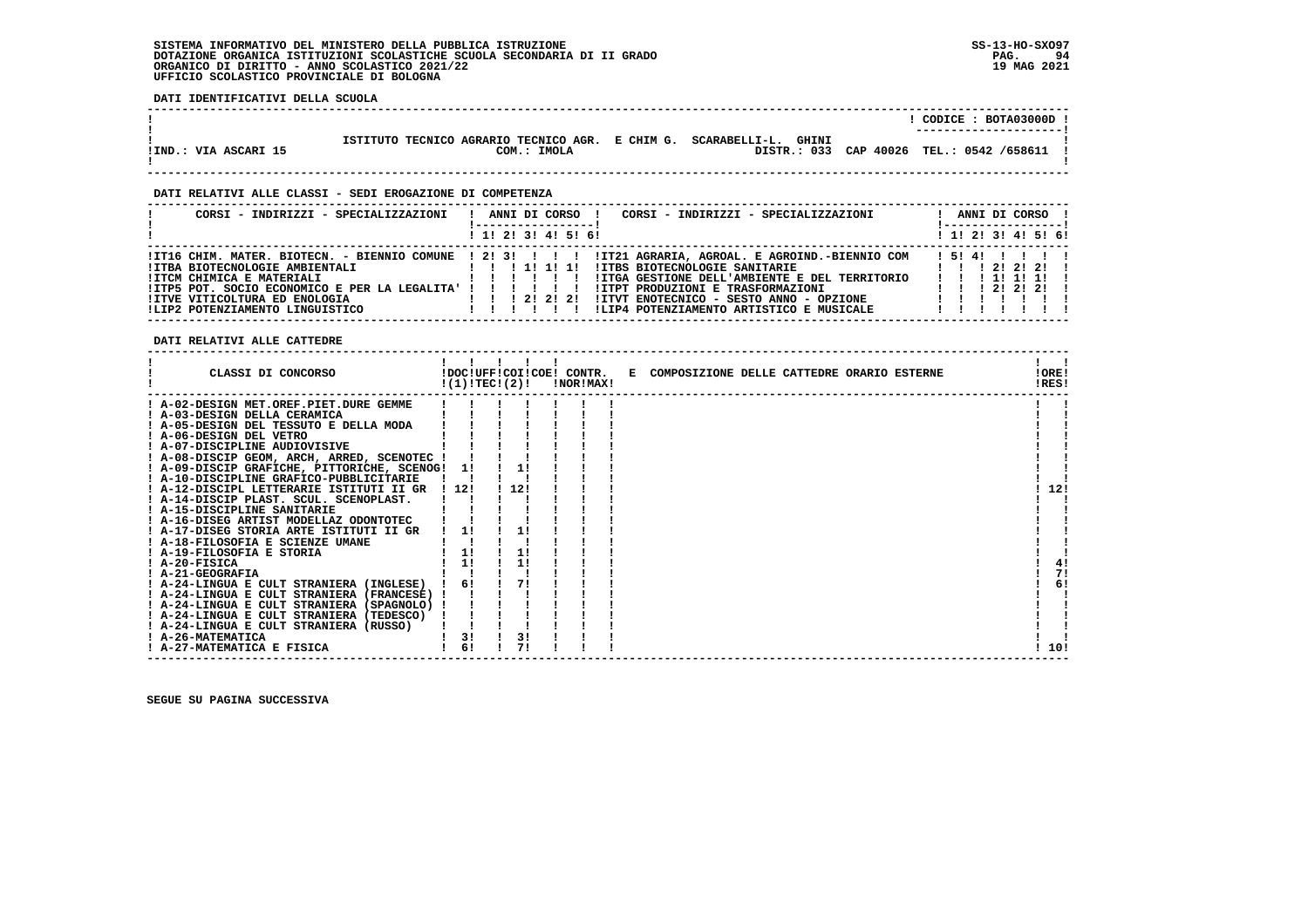**DATI IDENTIFICATIVI DELLA SCUOLA**

|                      |                                                                                    | CODICE: BOTA03000D !<br>---------------------- |  |
|----------------------|------------------------------------------------------------------------------------|------------------------------------------------|--|
| IIND.: VIA ASCARI 15 | ISTITUTO TECNICO AGRARIO TECNICO AGR. E CHIM G. SCARABELLI-L. GHINI<br>COM.: IMOLA | DISTR.: 033 CAP 40026 TEL.: 0542 /658611 !     |  |

 **------------------------------------------------------------------------------------------------------------------------------------**

### **DATI RELATIVI ALLE CATTEDRE**

| CLASSI DI CONCORSO                                                                 | !(1)!TECI(2)! |    |    | !NOR!MAX! |    |                          |  | !DOC!UFF!COI!COE! CONTR. E COMPOSIZIONE DELLE CATTEDRE ORARIO ESTERNE |                   | !ORE!<br>IRES! |
|------------------------------------------------------------------------------------|---------------|----|----|-----------|----|--------------------------|--|-----------------------------------------------------------------------|-------------------|----------------|
|                                                                                    |               |    |    |           |    |                          |  |                                                                       |                   |                |
| ! A-29-MUSICA ISTITUTI II GRADO<br>! A-31-SCIENZE DEGLI ALIMENTI                   |               |    |    |           |    |                          |  |                                                                       |                   |                |
| ! A-34-SCIENZE E TECNOLOGIE CHIMICHE                                               |               | 8! |    |           |    |                          |  |                                                                       |                   | 6!             |
| ! A-37-COSTRUZ TECNOL E TECN RAPPR GRAFICA! 4!                                     |               | 31 | 11 |           |    | ! 14! COMPLETA CON IMOLA |  |                                                                       |                   |                |
|                                                                                    |               |    |    |           | 4! |                          |  | I.I.S. F. ALBERGHETTI                                                 | <b>BOIS01400R</b> |                |
| ! A-40-TECNOLOGIE ELETTRICHE ELETTRONICHE !                                        |               |    |    |           |    |                          |  |                                                                       |                   |                |
| ! A-41-SCIENZE E TECNOLOGIE INFORMATICHE                                           |               | 1! |    |           |    |                          |  |                                                                       |                   | 31             |
| ! A-45-SCIENZE ECONOMICO-AZIENDALI                                                 |               |    |    |           |    |                          |  |                                                                       |                   |                |
| A-46-SCIENZE GIURIDICO-ECONOMICHE                                                  | 5!            | 4! | 11 |           |    | 16! COMPLETA CON IMOLA   |  |                                                                       |                   |                |
|                                                                                    |               |    |    |           | 4! |                          |  | I.I.S. F. ALBERGHETTI                                                 | <b>BOIS01400R</b> |                |
| ! A-48-SCIENZE MOTORIE E SPORTIVE II GRADO!                                        | 3 I           | 4! |    |           |    |                          |  |                                                                       |                   | 41             |
| ! A-50-SCIENZE NAT, CHIM E BIOLOG                                                  | 9!            | 9! |    |           |    |                          |  |                                                                       |                   | 3!             |
| ! A-51-SCIENZE, TECNOL E TECN AGR                                                  | 6!            | 71 |    |           |    |                          |  |                                                                       |                   | 17!            |
| ! A-52-SCIENZE, TECNOL E TECN PROD ANIMALI!                                        | 2!            | 21 |    |           |    |                          |  |                                                                       |                   | 4!             |
| ! A-54-STORIA DELL'ARTE                                                            |               |    |    |           |    |                          |  |                                                                       |                   |                |
| ! A-61-TECNOL E TECN COMUNICAZ MULTIMEDIA !                                        |               |    |    |           |    |                          |  |                                                                       |                   |                |
| A-62-TECNOL E TECNICHE PER LA GRAFICA                                              |               |    |    |           |    |                          |  |                                                                       |                   |                |
| ! A-65-TEORIA E TECNICA COMUNICAZIONE                                              |               |    |    |           |    |                          |  |                                                                       |                   |                |
| ! B-02-CONV LINGUA STRANIERA (FRANCESE)                                            |               |    |    |           |    |                          |  |                                                                       |                   |                |
| ! B-02-CONV LINGUA STRANIERA (INGLESE)                                             |               |    |    |           |    |                          |  |                                                                       |                   |                |
| ! B-02-CONV LINGUA STRANIERA (TEDESCO)                                             |               |    |    |           |    |                          |  |                                                                       |                   |                |
| ! B-02-CONV LINGUA STRANIERA (RUSSO)                                               |               |    |    |           |    |                          |  |                                                                       |                   |                |
| ! B-03-LABORATORI DI FISICA                                                        |               |    |    |           |    |                          |  |                                                                       |                   | 5!             |
| ! B-08-LAB PRODUZ INDUSTR ARTIG CERAMICA                                           |               |    |    |           |    |                          |  |                                                                       |                   |                |
| ! B-11-LAB SCIENZE E TECNOL AGRARIE                                                |               | 71 |    |           |    |                          |  |                                                                       |                   | 27!            |
| ! B-12-LAB SCIENZE E TECNOL CHIM MICROBIOL!                                        | 3!            | 4! |    |           |    |                          |  |                                                                       |                   | 14!<br>14!     |
| ! B-16-LAB SCIENZE E TECNOL INFORMATICHE<br>! B-17-LAB SCIENZE E TECNOL MECCANICHE | 11            | 11 |    |           |    |                          |  |                                                                       |                   | 14!            |
| ! B-18-LAB SC E TECNOL TESS ABBIGL MODA                                            |               |    |    |           |    |                          |  |                                                                       |                   |                |
| ! B-28-LABORATORIO DI TECNOLOGIE ORAFE                                             |               |    |    |           |    |                          |  |                                                                       |                   |                |
|                                                                                    |               |    |    |           |    |                          |  |                                                                       |                   |                |

 **------------------------------------------------------------------------------------------------------------------------------------**

 **(1) TITOLARI/INCARICATI**

 **(2) CATTEDRE/POSTI POTENZ.**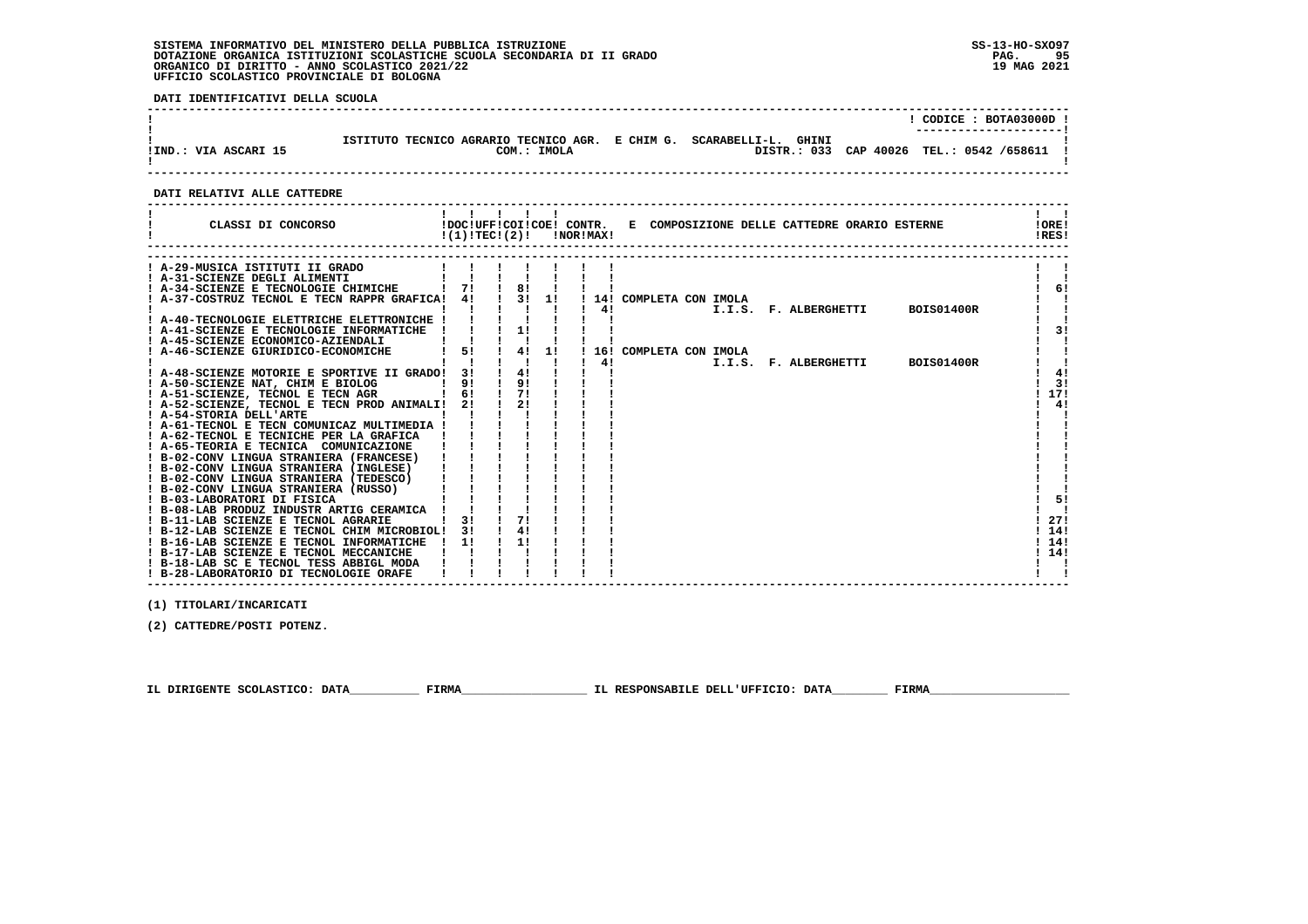**DATI IDENTIFICATIVI DELLA SCUOLA**

| ISTITUTO TECNICO COMMERCIALE                  |  | CASA DI RECLUSIONE |  |  |                                                                  |                             |  | CODICE: BOTD00803T!<br>--------------------- |  |
|-----------------------------------------------|--|--------------------|--|--|------------------------------------------------------------------|-----------------------------|--|----------------------------------------------|--|
| ISEZIONE ASSOCIATA<br>!IND.: VIA DEL GOMITO 2 |  | COM.: BOLOGNA      |  |  | ALL' ISTITUTO SUPERIORE I. I. S. J. M. KEYNES DI CASTEL MAGGIORE | DISTR.: 024 CAP 40127 TEL.: |  |                                              |  |

 **------------------------------------------------------------------------------------------------------------------------------------**

## **DATI RELATIVI ALLE CLASSI - SEDI EROGAZIONE DI COMPETENZA**

| CORSI - INDIRIZZI - SPECIALIZZAZIONI | ANNI DI CORSO<br>CORSI - INDIRIZZI - SPECIALIZZAZIONI                                                | ANNI DI CORSO             |
|--------------------------------------|------------------------------------------------------------------------------------------------------|---------------------------|
|                                      | 1 1 1 2 1 3 1 4 1 5 1 6 1                                                                            | 1 1 1 2 1 3 1 4 1 5 1 6 1 |
|                                      | ITTO1 AMM. FINAN. MARKETING - BIENNIO COMUNE ! 1! 1! ! !! !ITAF AMM.NE FINAN. E MARKETING - TRIENNIO | 11111111                  |

### **DATI RELATIVI ALLE CATTEDRE**

| CLASSI DI CONCORSO                          | !(1)!TEC!(2)! |  | !DOC!UFF!COI!COE! CONTR.<br>!NOR!MAX! | E COMPOSIZIONE DELLE CATTEDRE ORARIO ESTERNE | ! ORE!<br>!RES! |
|---------------------------------------------|---------------|--|---------------------------------------|----------------------------------------------|-----------------|
| ! A-12-DISCIPL LETTERARIE ISTITUTI II GR    |               |  |                                       |                                              | 6!              |
| ! A-20-FISICA                               |               |  |                                       |                                              |                 |
| ! A-21-GEOGRAFIA                            |               |  |                                       |                                              | 4!              |
| ! A-24-LINGUA E CULT STRANIERA (FRANCESE)   |               |  |                                       |                                              | 10!             |
| ! A-24-LINGUA E CULT STRANIERA (INGLESE)    |               |  |                                       |                                              | 10!             |
| ! A-26-MATEMATICA                           |               |  |                                       |                                              |                 |
| ! A-27-MATEMATICA E FISICA                  |               |  |                                       |                                              |                 |
| ! A-34-SCIENZE E TECNOLOGIE CHIMICHE        |               |  |                                       |                                              |                 |
| ! A-41-SCIENZE E TECNOLOGIE INFORMATICHE    |               |  |                                       |                                              | 6!              |
| ! A-45-SCIENZE ECONOMICO-AZIENDALI          |               |  |                                       |                                              | 24!             |
| ! A-46-SCIENZE GIURIDICO-ECONOMICHE         |               |  |                                       |                                              |                 |
| ! A-47-SCIENZE MATEMATICHE APPLICATE        |               |  |                                       |                                              | 18!             |
| ! A-48-SCIENZE MOTORIE E SPORTIVE II GRADO! |               |  |                                       |                                              |                 |
| ! A-50-SCIENZE NAT, CHIM E BIOLOG           |               |  |                                       |                                              |                 |
| ! A-66-TRATT TESTI DATI APPLIC INFORMATICA! |               |  |                                       |                                              |                 |

 **(1) TITOLARI/INCARICATI**

 **(2) CATTEDRE/POSTI POTENZ.**

 **IL DIRIGENTE SCOLASTICO: DATA\_\_\_\_\_\_\_\_\_\_ FIRMA\_\_\_\_\_\_\_\_\_\_\_\_\_\_\_\_\_\_ IL RESPONSABILE DELL'UFFICIO: DATA\_\_\_\_\_\_\_\_ FIRMA\_\_\_\_\_\_\_\_\_\_\_\_\_\_\_\_\_\_\_\_**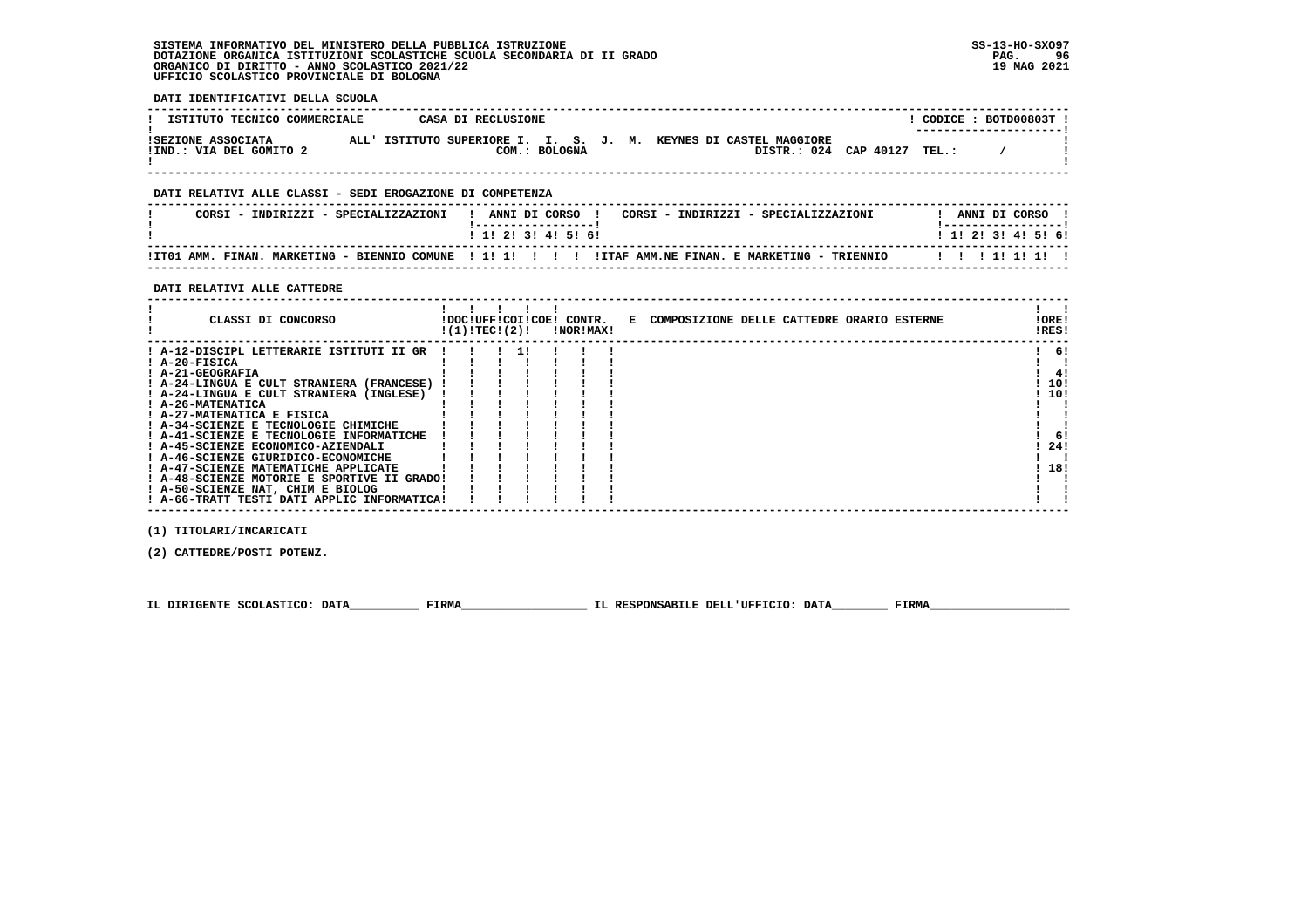**DATI IDENTIFICATIVI DELLA SCUOLA**

|                          | IST TEC COMMERCIALE E PER GEOMETRI I.T.G. "KEYNES" CASTEL MAGGIORE - SERALE              | CODICE: BOTD008526!<br>---------------------- |
|--------------------------|------------------------------------------------------------------------------------------|-----------------------------------------------|
| ICORSO SERALE            | DELL' ISTITUTO TECNICO COMMERCIALE ISTITUTO DI CASTEL MAGGIORE - ITCG DI CASTEL MAGGIORE | DISTR.: 023 CAP 40013 TEL.: 051               |
| !IND.: VIA BONDANELLO 30 | COM.: CASTEL MAGGIORE                                                                    | ا 4177611/                                    |

 **------------------------------------------------------------------------------------------------------------------------------------**

### **DATI RELATIVI ALLE CLASSI - SEDI EROGAZIONE DI COMPETENZA**

| CORSI - INDIRIZZI - SPECIALIZZAZIONI                |  |  | ------------------<br>1 1 2 3 3 4 5 6 1 | ! ANNI DI CORSO !<br>CORSI - INDIRIZZI - SPECIALIZZAZIONI | ANNI DI CORSO 1<br>! ___________________<br>1 1 1 2 1 3 1 4 1 5 1 6 1 |  |  |
|-----------------------------------------------------|--|--|-----------------------------------------|-----------------------------------------------------------|-----------------------------------------------------------------------|--|--|
| !ITAF AMM.NE FINAN. E MARKETING - TRIENNIO   !!!!!! |  |  |                                         | !ITCA COSTR, AMB, TERRITORIO - TRIENNIO                   |                                                                       |  |  |

 **------------------------------------------------------------------------------------------------------------------------------------**

### **DATI RELATIVI ALLE CATTEDRE**

| CLASSI DI CONCORSO                          | !(1)!TEC!(2)! |  |  | !NOR!MAX! | !DOC!UFF!COI!COE! CONTR. E COMPOSIZIONE DELLE CATTEDRE ORARIO ESTERNE |  |  | !ORE!<br>!RES! |  |
|---------------------------------------------|---------------|--|--|-----------|-----------------------------------------------------------------------|--|--|----------------|--|
| ! A-12-DISCIPL LETTERARIE ISTITUTI II GR    |               |  |  |           |                                                                       |  |  |                |  |
| ! A-20-FISICA                               |               |  |  |           |                                                                       |  |  |                |  |
| ! A-21-GEOGRAFIA                            |               |  |  |           |                                                                       |  |  |                |  |
| <b>! A-26-MATEMATICA</b>                    |               |  |  |           |                                                                       |  |  |                |  |
| ! A-27-MATEMATICA E FISICA                  |               |  |  |           |                                                                       |  |  |                |  |
| ! A-32-SCIENZE GEOLOGIA MINERALOGIA         |               |  |  |           |                                                                       |  |  |                |  |
| ! A-34-SCIENZE E TECNOLOGIE CHIMICHE        |               |  |  |           |                                                                       |  |  |                |  |
| ! A-37-COSTRUZ TECNOL E TECN RAPPR GRAFICA! |               |  |  |           |                                                                       |  |  |                |  |
| ! A-40-TECNOLOGIE ELETTRICHE ELETTRONICHE   |               |  |  |           |                                                                       |  |  |                |  |
| ! A-41-SCIENZE E TECNOLOGIE INFORMATICHE    |               |  |  |           |                                                                       |  |  |                |  |
| ! A-42-SCIENZE E TECNOLOGIE MECCANICHE      |               |  |  |           |                                                                       |  |  |                |  |
| ! A-45-SCIENZE ECONOMICO-AZIENDALI          |               |  |  |           |                                                                       |  |  |                |  |
| ! A-46-SCIENZE GIURIDICO-ECONOMICHE         |               |  |  |           |                                                                       |  |  |                |  |
| ! A-47-SCIENZE MATEMATICHE APPLICATE        |               |  |  |           |                                                                       |  |  |                |  |
| ! A-48-SCIENZE MOTORIE E SPORTIVE II GRADO! |               |  |  |           |                                                                       |  |  |                |  |
| ! A-50-SCIENZE NAT, CHIM E BIOLOG           |               |  |  |           |                                                                       |  |  |                |  |
| ! A-51-SCIENZE, TECNOL E TECN AGR           |               |  |  |           |                                                                       |  |  |                |  |
| ! A-66-TRATT TESTI DATI APPLIC INFORMATICA! |               |  |  |           |                                                                       |  |  |                |  |
| ! B-03-LABORATORI DI FISICA                 |               |  |  |           |                                                                       |  |  |                |  |
| ! B-12-LAB SCIENZE E TECNOL CHIM MICROBIOL! |               |  |  |           |                                                                       |  |  |                |  |
| ! B-14-LAB SCIENZE E TECNOL COSTRUZIONI     |               |  |  |           |                                                                       |  |  |                |  |
| ! B-16-LAB SCIENZE E TECNOL INFORMATICHE    |               |  |  |           |                                                                       |  |  |                |  |
| ! B-17-LAB SCIENZE E TECNOL MECCANICHE      |               |  |  |           |                                                                       |  |  |                |  |

 **(1) TITOLARI/INCARICATI**

 **(2) CATTEDRE/POSTI POTENZ.**

 **IL DIRIGENTE SCOLASTICO: DATA\_\_\_\_\_\_\_\_\_\_ FIRMA\_\_\_\_\_\_\_\_\_\_\_\_\_\_\_\_\_\_ IL RESPONSABILE DELL'UFFICIO: DATA\_\_\_\_\_\_\_\_ FIRMA\_\_\_\_\_\_\_\_\_\_\_\_\_\_\_\_\_\_\_\_**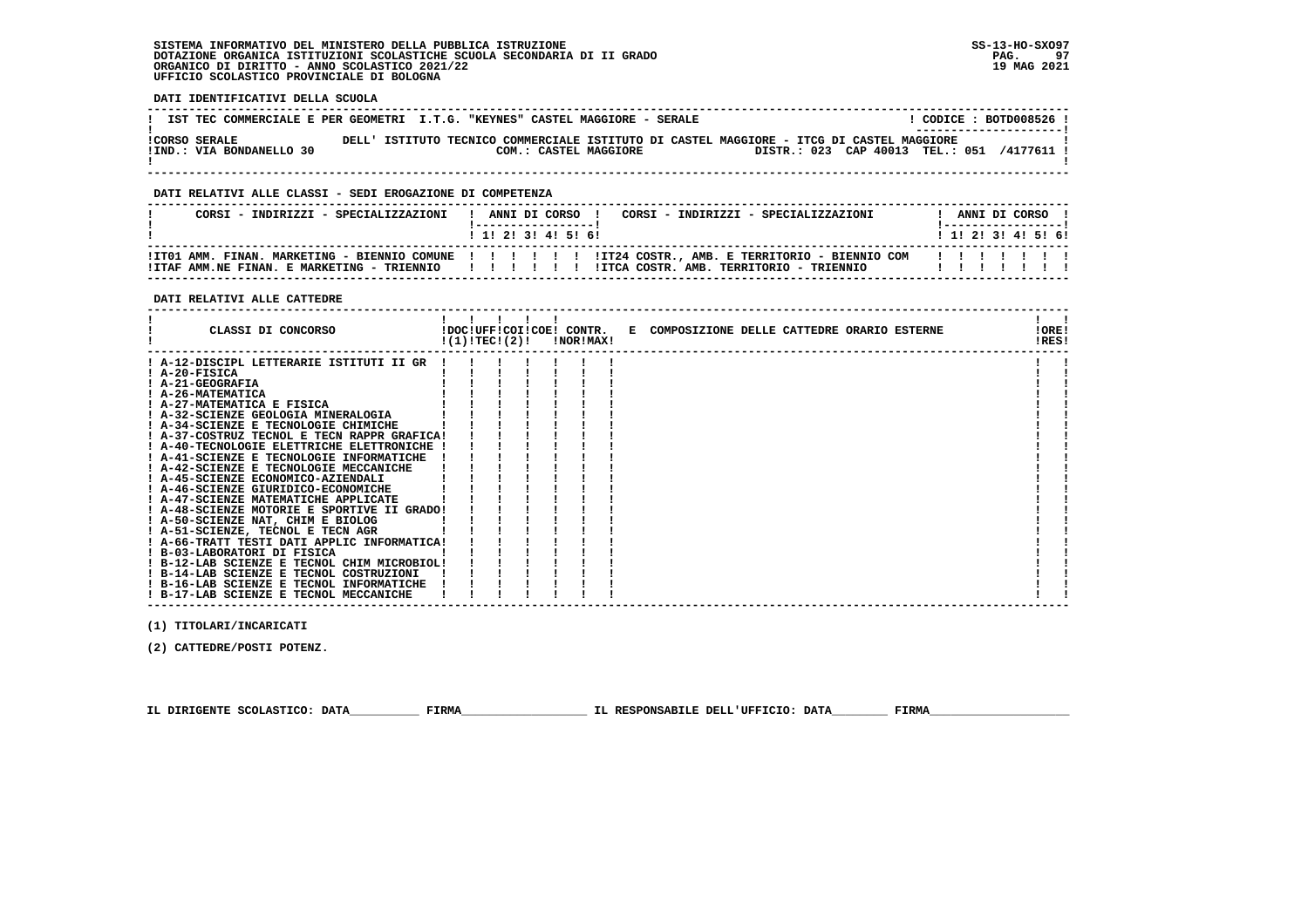**DATI IDENTIFICATIVI DELLA SCUOLA**

| ISTITUTO TECNICO COMMERCIALE                  |       | I.T.C. CADUTI DIRETTISSIMA - SEZ. SERALE | CODICE: BOTD00950X !<br>---------------------                                                                                            |
|-----------------------------------------------|-------|------------------------------------------|------------------------------------------------------------------------------------------------------------------------------------------|
| <b>!CORSO SERALE</b><br>!IND.: VIA TOSCANA 21 | DELL' | COM.: CASTIGLIONE DEI PEPO               | ISTITUTO TECNICO COMMERCIALE CADUTI DELLA DIRETTISSIMA - TECNICO DI CASTIGLIONE DEI PEPOLI<br>DISTR.: 030 CAP 40035 TEL.: 0534 /803511 ! |

 **------------------------------------------------------------------------------------------------------------------------------------**

## **DATI RELATIVI ALLE CLASSI - SEDI EROGAZIONE DI COMPETENZA**

| CORSI - INDIRIZZI - SPECIALIZZAZIONI                        | ANNI DI CORSO<br>CORSI - INDIRIZZI - SPECIALIZZAZIONI | ANNI DI CORSO             |
|-------------------------------------------------------------|-------------------------------------------------------|---------------------------|
|                                                             | 1 1 2 3 3 4 5 6 6                                     | 1 1 1 2 1 3 1 4 1 5 1 6 1 |
| !IT01 AMM. FINAN.<br>MARKETING - BIENNIO COMUNE ! ! ! ! ! ! | ITTAF AMM NE FINAN, E MARKETING - TRIENNIO            | .                         |

 **------------------------------------------------------------------------------------------------------------------------------------**

### **DATI RELATIVI ALLE CATTEDRE**

| CLASSI DI CONCORSO                                                                                                                                                                                                                                         | !(1)!TEC!(2)! |  | !DOC!UFF!COI!COE! CONTR.<br>!NOR!MAX! | E COMPOSIZIONE DELLE CATTEDRE ORARIO ESTERNE | !ORE!<br>!RES! |  |
|------------------------------------------------------------------------------------------------------------------------------------------------------------------------------------------------------------------------------------------------------------|---------------|--|---------------------------------------|----------------------------------------------|----------------|--|
| ! A-12-DISCIPL LETTERARIE ISTITUTI II GR<br>! A-20-FISICA<br>! A-21-GEOGRAFIA<br>! A-26-MATEMATICA<br>! A-27-MATEMATICA E FISICA<br>! A-34-SCIENZE E TECNOLOGIE CHIMICHE<br>! A-41-SCIENZE E TECNOLOGIE INFORMATICHE<br>! A-45-SCIENZE ECONOMICO-AZIENDALI |               |  |                                       |                                              |                |  |
| ! A-46-SCIENZE GIURIDICO-ECONOMICHE<br>! A-47-SCIENZE MATEMATICHE APPLICATE<br>! A-48-SCIENZE MOTORIE E SPORTIVE II GRADO!<br>! A-50-SCIENZE NAT, CHIM E BIOLOG<br>! A-66-TRATT TESTI DATI APPLIC INFORMATICA!                                             |               |  |                                       |                                              |                |  |

 **(1) TITOLARI/INCARICATI**

 **(2) CATTEDRE/POSTI POTENZ.**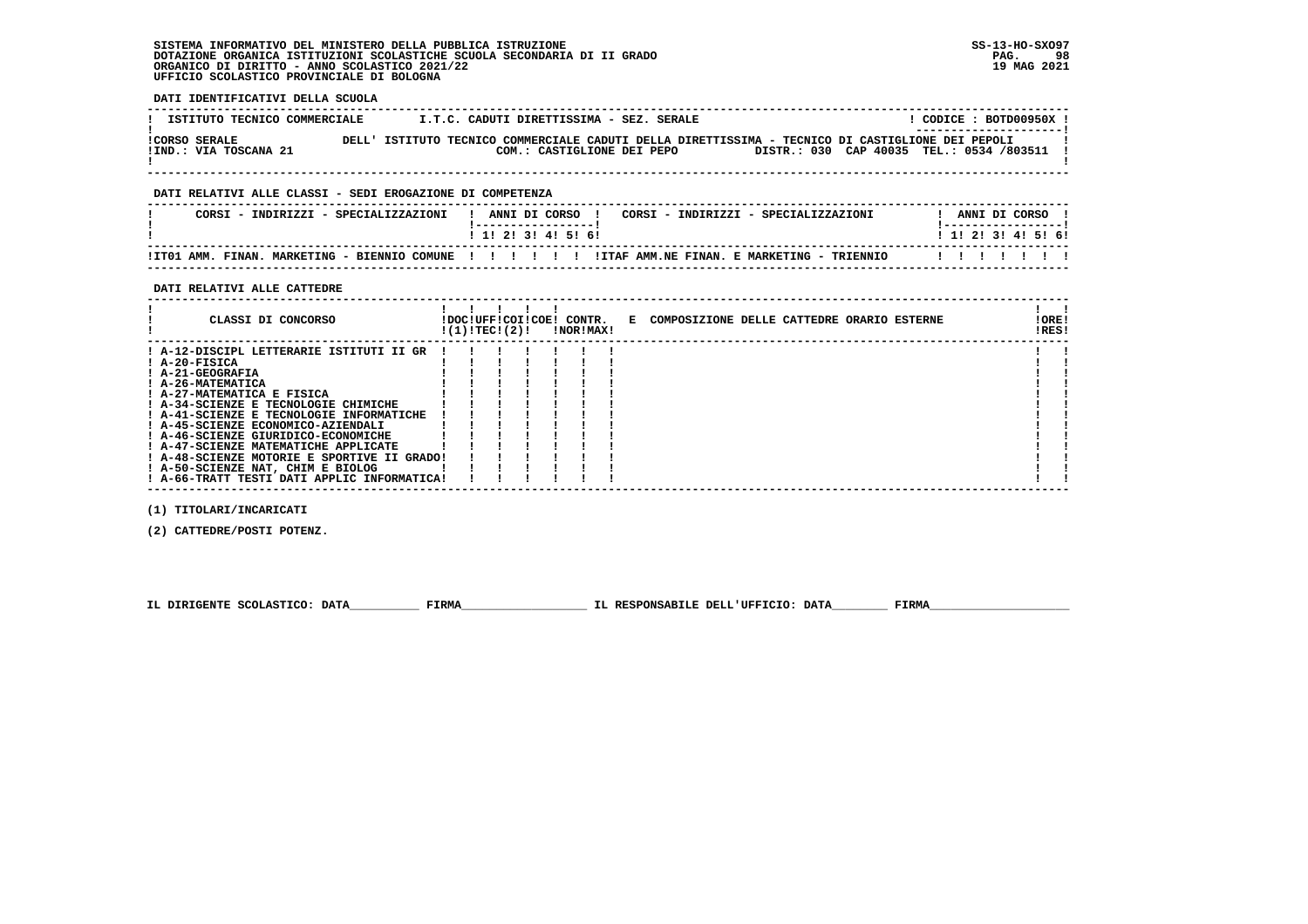### **DATI IDENTIFICATIVI DELLA SCUOLA**

| ISTITUTO TECNICO COMMERCIALE                    | I.T.C. "TANARI" BOLOGNA CORSO SERALE                                        |  |                                 |  | CODICE: BOTD016503 !<br>---------------------- |
|-------------------------------------------------|-----------------------------------------------------------------------------|--|---------------------------------|--|------------------------------------------------|
| <b>!CORSO SERALE</b><br>IND.: VIALE FELSINA, 40 | DELL' ISTITUTO TECNICO COMMERCIALE LUIGI TANARI DI BOLOGNA<br>COM.: BOLOGNA |  | DISTR.: 026 CAP 40139 TEL.: 051 |  | /6039611                                       |

 **------------------------------------------------------------------------------------------------------------------------------------**

### **DATI RELATIVI ALLE CLASSI - SEDI EROGAZIONE DI COMPETENZA**

| CORSI - INDIRIZZI - SPECIALIZZAZIONI       | ANNI DI CORSO<br>CORSI - INDIRIZZI - SPECIALIZZAZIONI<br>1 1 2 3 3 4 5 5 6                                                              |  |  | ANNI DI CORSO !<br>1 1 2 2 1 3 1 4 1 5 1 6 1 |
|--------------------------------------------|-----------------------------------------------------------------------------------------------------------------------------------------|--|--|----------------------------------------------|
| !ITAF AMM.NE FINAN. E MARKETING - TRIENNIO | ITT01 AMM. FINAN. MARKETING - BIENNIO COMUNE ! ! ! ! !! !! ITT04 TURISMO BIENNIO - TRIENNIO<br>!ITSI SISTEMI INFORMATIVI AZIENDALI<br>. |  |  |                                              |

### **DATI RELATIVI ALLE CATTEDRE**

| CLASSI DI CONCORSO                          | !(1)!TEC!(2)! |  | !DOC!UFF!COI!COE! CONTR.<br>!NOR!MAX! | E COMPOSIZIONE DELLE CATTEDRE ORARIO ESTERNE | !ORE!<br>!RES! |  |
|---------------------------------------------|---------------|--|---------------------------------------|----------------------------------------------|----------------|--|
| ! A-12-DISCIPL LETTERARIE ISTITUTI II GR    |               |  |                                       |                                              |                |  |
| ! A-20-FISICA                               |               |  |                                       |                                              |                |  |
| ! A-21-GEOGRAFIA                            |               |  |                                       |                                              |                |  |
| ! A-26-MATEMATICA                           |               |  |                                       |                                              |                |  |
| ! A-27-MATEMATICA E FISICA                  |               |  |                                       |                                              |                |  |
| ! A-34-SCIENZE E TECNOLOGIE CHIMICHE        |               |  |                                       |                                              |                |  |
| ! A-41-SCIENZE E TECNOLOGIE INFORMATICHE    |               |  |                                       |                                              |                |  |
| ! A-45-SCIENZE ECONOMICO-AZIENDALI          |               |  |                                       |                                              |                |  |
| ! A-46-SCIENZE GIURIDICO-ECONOMICHE         |               |  |                                       |                                              |                |  |
| ! A-47-SCIENZE MATEMATICHE APPLICATE        |               |  |                                       |                                              |                |  |
| ! A-48-SCIENZE MOTORIE E SPORTIVE II GRADO! |               |  |                                       |                                              |                |  |
| ! A-50-SCIENZE NAT, CHIM E BIOLOG           |               |  |                                       |                                              |                |  |
| ! A-54-STORIA DELL'ARTE                     |               |  |                                       |                                              |                |  |
| ! A-66-TRATT TESTI DATI APPLIC INFORMATICA! |               |  |                                       |                                              |                |  |
| ! B-16-LAB SCIENZE E TECNOL INFORMATICHE    |               |  |                                       |                                              |                |  |
|                                             |               |  |                                       |                                              |                |  |

 **(1) TITOLARI/INCARICATI**

 **(2) CATTEDRE/POSTI POTENZ.**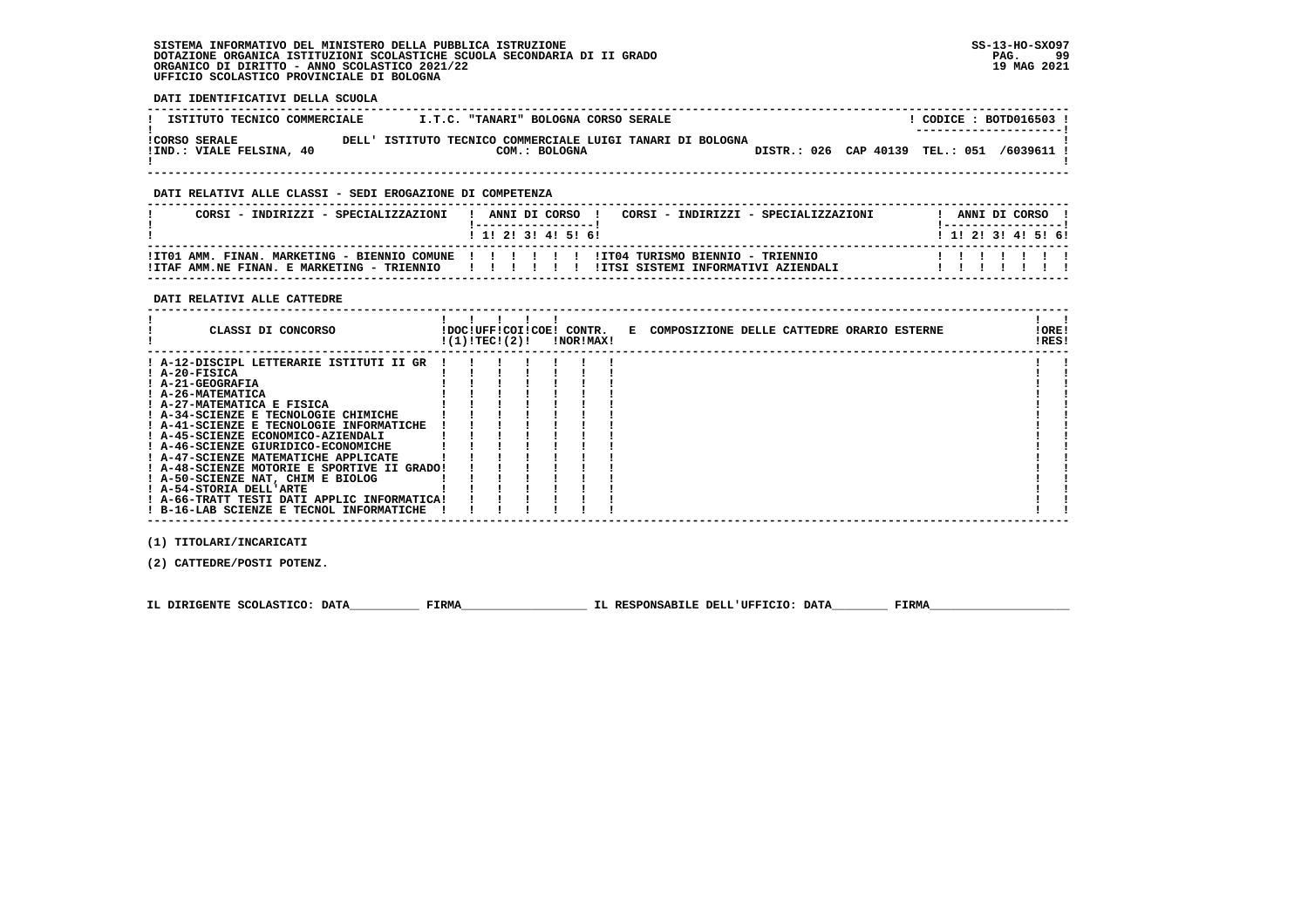**DATI IDENTIFICATIVI DELLA SCUOLA**

| ISTITUTO TECNICO COMMERCIALE                    | ITC LUIGI FANTINI - SERALE                                                         |  |                                            |  | CODICE: BOTD02150E!<br>---------------------- |
|-------------------------------------------------|------------------------------------------------------------------------------------|--|--------------------------------------------|--|-----------------------------------------------|
| <b>!CORSO SERALE</b><br>!IND.: VIA BOLOGNA, 240 | DELL' IST TEC COMMERCIALE E PER GEOMETRI LUIGI FANTINI DI VERGATO<br>COM.: VERGATO |  | DISTR.: 030 CAP 40038 TEL.: 051 /6745311 ! |  |                                               |

 **------------------------------------------------------------------------------------------------------------------------------------**

## **DATI RELATIVI ALLE CLASSI - SEDI EROGAZIONE DI COMPETENZA**

| CORSI - INDIRIZZI - SPECIALIZZAZIONI | ! ANNI DI CORSO !<br>CORSI - INDIRIZZI - SPECIALIZZAZIONI<br>1 1 2 3 3 4 5 5 6                                                                                                                                              | ANNI DI CORSO<br>1 1 1 2 1 3 1 4 1 5 1 6 1 |
|--------------------------------------|-----------------------------------------------------------------------------------------------------------------------------------------------------------------------------------------------------------------------------|--------------------------------------------|
|                                      | ! ITO1 AMM. FINAN. MARKETING - BIENNIO COMUNE ! ! ! ! !! ! !IT24 COSTR., AMB. E TERRITORIO - BIENNIO COM ! ! ! ! ! ! !<br>ITTAF AMM.NE FINAN. E MARKETING - TRIENNIO                 ITCA COSTR. AMB. TERRITORIO - TRIENNIO |                                            |

### **DATI RELATIVI ALLE CATTEDRE**

| CLASSI DI CONCORSO                          |  |  | $!(1)!TEC!(2)!$ $INORIMAX!$ | !DOC!UFF!COI!COE! CONTR. E COMPOSIZIONE DELLE CATTEDRE ORARIO ESTERNE |  |  | !ORE!<br>!RES! |  |
|---------------------------------------------|--|--|-----------------------------|-----------------------------------------------------------------------|--|--|----------------|--|
|                                             |  |  |                             |                                                                       |  |  |                |  |
| ! A-12-DISCIPL LETTERARIE ISTITUTI II GR    |  |  |                             |                                                                       |  |  |                |  |
| ! A-20-FISICA                               |  |  |                             |                                                                       |  |  |                |  |
| ! A-21-GEOGRAFIA                            |  |  |                             |                                                                       |  |  |                |  |
| ! A-26-MATEMATICA                           |  |  |                             |                                                                       |  |  |                |  |
| ! A-27-MATEMATICA E FISICA                  |  |  |                             |                                                                       |  |  |                |  |
| ! A-32-SCIENZE GEOLOGIA MINERALOGIA         |  |  |                             |                                                                       |  |  |                |  |
| ! A-34-SCIENZE E TECNOLOGIE CHIMICHE        |  |  |                             |                                                                       |  |  |                |  |
| ! A-37-COSTRUZ TECNOL E TECN RAPPR GRAFICA! |  |  |                             |                                                                       |  |  |                |  |
| ! A-40-TECNOLOGIE ELETTRICHE ELETTRONICHE ! |  |  |                             |                                                                       |  |  |                |  |
| ! A-41-SCIENZE E TECNOLOGIE INFORMATICHE    |  |  |                             |                                                                       |  |  |                |  |
| ! A-42-SCIENZE E TECNOLOGIE MECCANICHE      |  |  |                             |                                                                       |  |  |                |  |
| ! A-45-SCIENZE ECONOMICO-AZIENDALI          |  |  |                             |                                                                       |  |  |                |  |
| ! A-46-SCIENZE GIURIDICO-ECONOMICHE         |  |  |                             |                                                                       |  |  |                |  |
| ! A-47-SCIENZE MATEMATICHE APPLICATE        |  |  |                             |                                                                       |  |  |                |  |
| ! A-48-SCIENZE MOTORIE E SPORTIVE II GRADO! |  |  |                             |                                                                       |  |  |                |  |
| ! A-50-SCIENZE NAT, CHIM E BIOLOG           |  |  |                             |                                                                       |  |  |                |  |
| ! A-51-SCIENZE, TECNOL E TECN AGR           |  |  |                             |                                                                       |  |  |                |  |
| ! A-66-TRATT TESTI DATI APPLIC INFORMATICA! |  |  |                             |                                                                       |  |  |                |  |
| ! B-03-LABORATORI DI FISICA                 |  |  |                             |                                                                       |  |  |                |  |
| ! B-12-LAB SCIENZE E TECNOL CHIM MICROBIOL! |  |  |                             |                                                                       |  |  |                |  |
| ! B-14-LAB SCIENZE E TECNOL COSTRUZIONI     |  |  |                             |                                                                       |  |  |                |  |
| ! B-16-LAB SCIENZE E TECNOL INFORMATICHE    |  |  |                             |                                                                       |  |  |                |  |
| ! B-17-LAB SCIENZE E TECNOL MECCANICHE      |  |  |                             |                                                                       |  |  |                |  |

 **(1) TITOLARI/INCARICATI**

 **(2) CATTEDRE/POSTI POTENZ.**

 **IL DIRIGENTE SCOLASTICO: DATA\_\_\_\_\_\_\_\_\_\_ FIRMA\_\_\_\_\_\_\_\_\_\_\_\_\_\_\_\_\_\_ IL RESPONSABILE DELL'UFFICIO: DATA\_\_\_\_\_\_\_\_ FIRMA\_\_\_\_\_\_\_\_\_\_\_\_\_\_\_\_\_\_\_\_**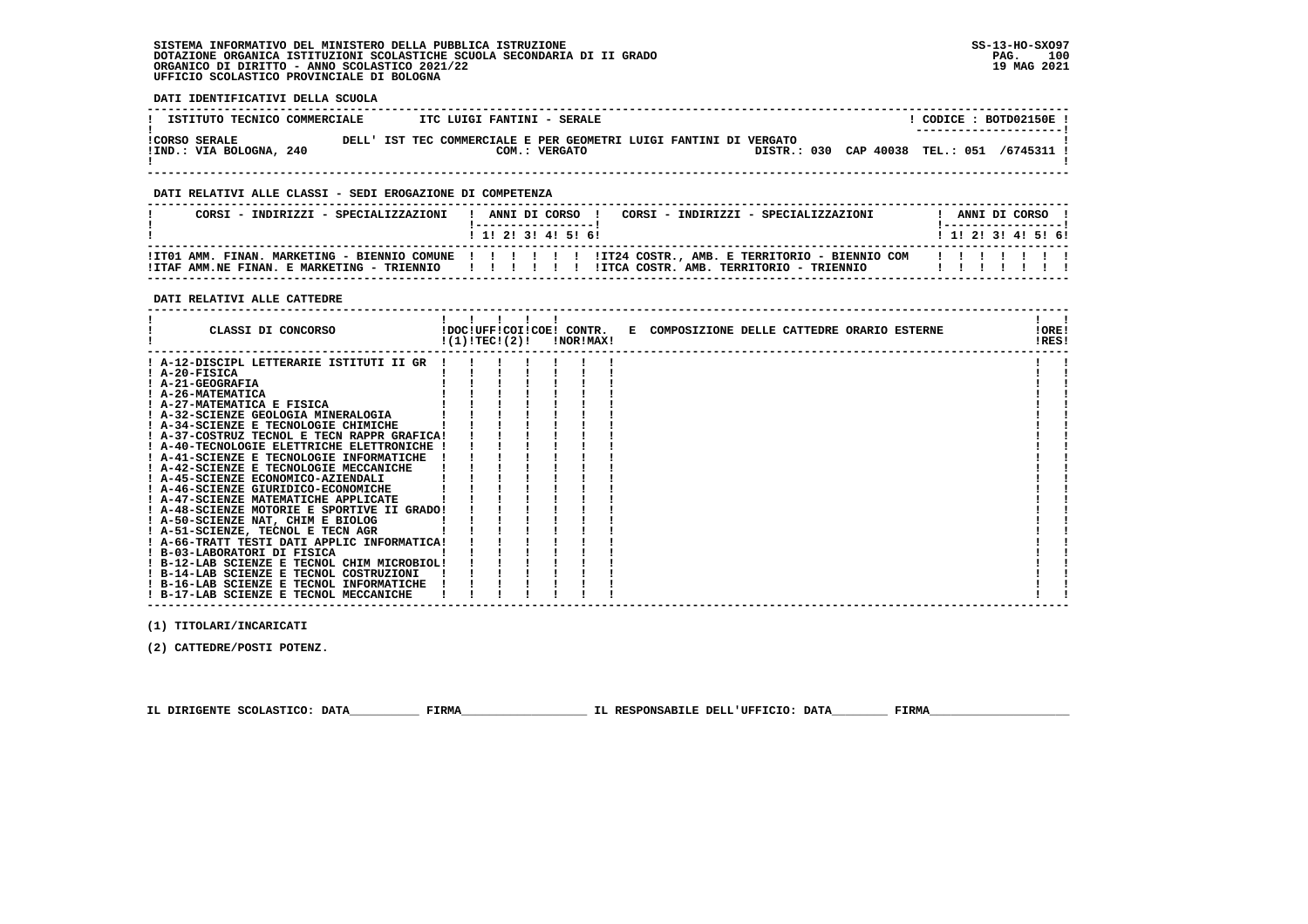**DATI IDENTIFICATIVI DELLA SCUOLA**

| ISTITUTO TECNICO COMMERCIALE                |       | COMMERCIALE SIRANI SERALE                                                                          |  |                                          |  | CODICE: BOTD02750D !<br>--------------------- |
|---------------------------------------------|-------|----------------------------------------------------------------------------------------------------|--|------------------------------------------|--|-----------------------------------------------|
| <b>!CORSO SERALE</b><br>!IND.: SARAGOZZA, 9 | DELL' | ISTITUTO TECNICO COMMERCIALE TEC. COMM. E PER GEOM. CRESCENZI-PACINOTTIDI BOLOGNA<br>COM.: BOLOGNA |  | DISTR.: 024 CAP 40123 TEL.: 051 /3397411 |  |                                               |

 **------------------------------------------------------------------------------------------------------------------------------------**

## **DATI RELATIVI ALLE CLASSI - SEDI EROGAZIONE DI COMPETENZA**

| CORSI - INDIRIZZI - SPECIALIZZAZIONI | ANNI DI CORSO 1<br>CORSI - INDIRIZZI - SPECIALIZZAZIONI                                                 | ANNI DI CORSO             |  |
|--------------------------------------|---------------------------------------------------------------------------------------------------------|---------------------------|--|
|                                      | 1 1 2 3 3 4 5 6 6                                                                                       | 1 1 1 2 1 3 1 4 1 5 1 6 1 |  |
|                                      | ITTO1 AMM. FINAN. MARKETING - BIENNIO COMUNE !!!!!!!!!!!!!!!! ITAF AMM.NE FINAN. E MARKETING - TRIENNIO | .                         |  |

 **------------------------------------------------------------------------------------------------------------------------------------**

### **DATI RELATIVI ALLE CATTEDRE**

| CLASSI DI CONCORSO                                                                                                                                                                                                                                         | !(1)!TEC!(2)! |  | !DOC!UFF!COI!COE! CONTR.<br>!NOR!MAX! | E COMPOSIZIONE DELLE CATTEDRE ORARIO ESTERNE | !ORE!<br>!RES! |  |
|------------------------------------------------------------------------------------------------------------------------------------------------------------------------------------------------------------------------------------------------------------|---------------|--|---------------------------------------|----------------------------------------------|----------------|--|
| ! A-12-DISCIPL LETTERARIE ISTITUTI II GR<br>! A-20-FISICA<br>! A-21-GEOGRAFIA<br>! A-26-MATEMATICA<br>! A-27-MATEMATICA E FISICA<br>! A-34-SCIENZE E TECNOLOGIE CHIMICHE<br>! A-41-SCIENZE E TECNOLOGIE INFORMATICHE<br>! A-45-SCIENZE ECONOMICO-AZIENDALI |               |  |                                       |                                              |                |  |
| ! A-46-SCIENZE GIURIDICO-ECONOMICHE<br>! A-47-SCIENZE MATEMATICHE APPLICATE<br>! A-48-SCIENZE MOTORIE E SPORTIVE II GRADO!<br>! A-50-SCIENZE NAT, CHIM E BIOLOG<br>! A-66-TRATT TESTI DATI APPLIC INFORMATICA!                                             |               |  |                                       |                                              |                |  |

 **(1) TITOLARI/INCARICATI**

 **(2) CATTEDRE/POSTI POTENZ.**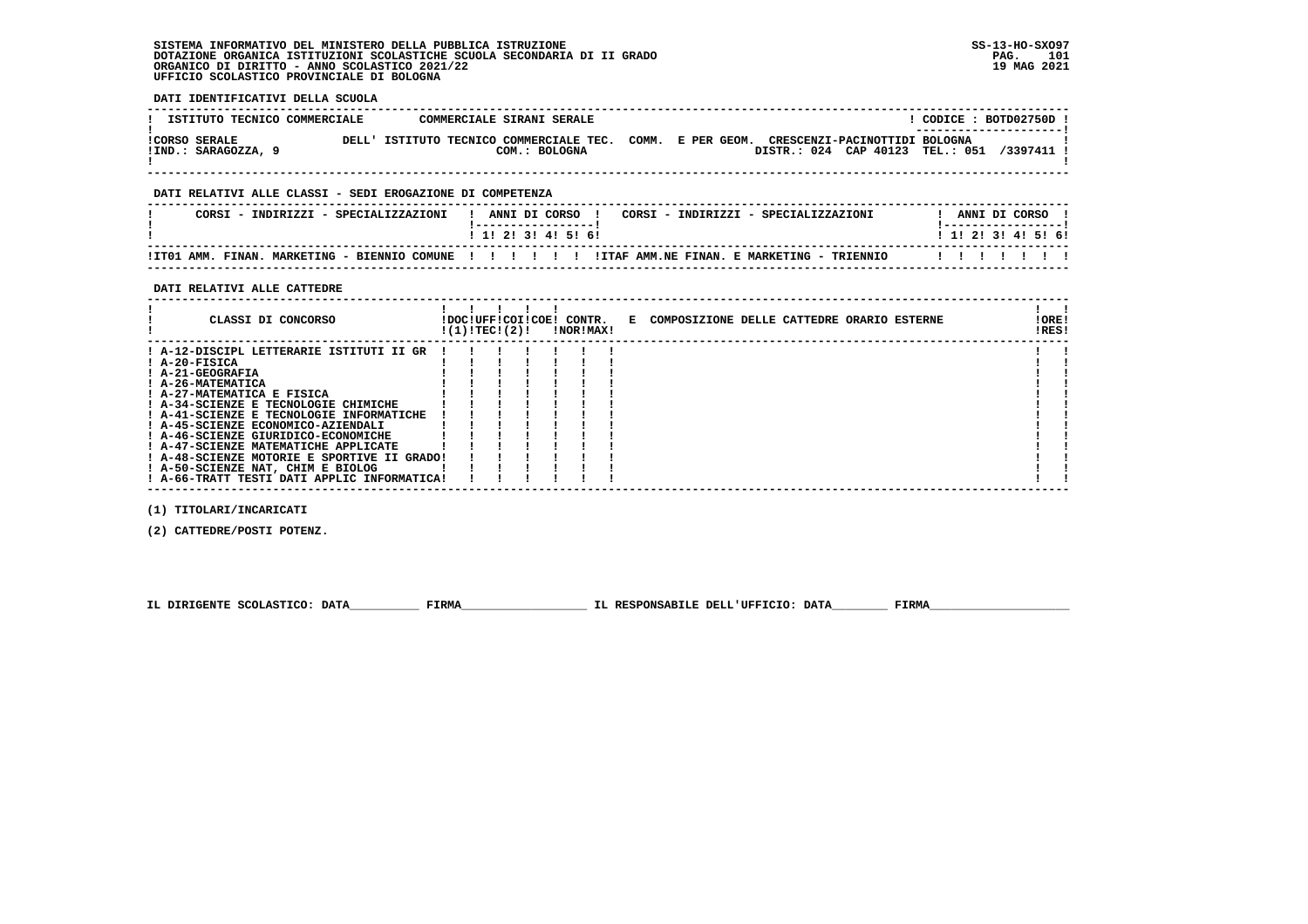**DATI IDENTIFICATIVI DELLA SCUOLA**

|                          |                                                                  | ! CODICE : BOTD06000Q !<br>---------------------- |
|--------------------------|------------------------------------------------------------------|---------------------------------------------------|
| !IND.: VIA DALLA VOLTA 4 | ISTITUTO TECNICO COMMERCIALE ITC ROSA LUXEMBURG<br>COM.: BOLOGNA | DISTR.: 025 CAP 40131 TEL.: 0051 /3145011 !       |

 **------------------------------------------------------------------------------------------------------------------------------------**

 **------------------------------------------------------------------------------------------------------------------------------------**

### **DATI RELATIVI ALLE CLASSI - SEDI EROGAZIONE DI COMPETENZA**

| CORSI - INDIRIZZI - SPECIALIZZAZIONI                                                                                                                                   | CORSI - INDIRIZZI - SPECIALIZZAZIONI<br>ANNI DI CORSO !                                                                                                                                                                                                        | ANNI DI CORSO !<br>! ------------------                                                     |
|------------------------------------------------------------------------------------------------------------------------------------------------------------------------|----------------------------------------------------------------------------------------------------------------------------------------------------------------------------------------------------------------------------------------------------------------|---------------------------------------------------------------------------------------------|
|                                                                                                                                                                        | $1$ , 1! 2! 3! 4! 5! 6!                                                                                                                                                                                                                                        | ! 1! 2! 3! 4! 5! 6!                                                                         |
| !ITAF AMM.NE FINAN. E MARKETING - TRIENNIO<br>!ITRI REL. INTERNAZIONALI PER IL MARKETING<br>!LIP1 POTENZIAMENTO UMANISTICO<br>!LIP4 POTENZIAMENTO ARTISTICO E MUSICALE | ITO1 AMM. FINAN. MARKETING - BIENNIO COMUNE ! 3! 5! ! !! ! !ITO4 TURISMO BIENNIO - TRIENNIO<br>1 1 1 2 1 2 1 2 1<br>!ITP5 POT. SOCIO ECONOMICO E PER LA LEGALITA'<br>!ITSI SISTEMI INFORMATIVI AZIENDALI<br>112222<br>ILIP2 POTENZIAMENTO LINGUISTICO<br>11111 | $1$ 31 31 21 31 21 1<br>,,,,,,,,,<br>$1 \quad 1 \quad 1 \quad 21 \quad 21 \quad 11 \quad 1$ |

 **DATI RELATIVI ALLE CATTEDRE**

| CLASSI DI CONCORSO                          | !(1)!TEC!(2)! |      | <b>!NOR!MAX!</b> | !DOC!UFF!COI!COE! CONTR. E COMPOSIZIONE DELLE CATTEDRE ORARIO ESTERNE | !ORE!<br>!RES! |    |
|---------------------------------------------|---------------|------|------------------|-----------------------------------------------------------------------|----------------|----|
| ! A-02-DESIGN MET.OREF.PIET.DURE GEMME      |               |      |                  |                                                                       |                |    |
| ! A-03-DESIGN DELLA CERAMICA                |               |      |                  |                                                                       |                |    |
| ! A-05-DESIGN DEL TESSUTO E DELLA MODA      |               |      |                  |                                                                       |                |    |
| ! A-06-DESIGN DEL VETRO                     |               |      |                  |                                                                       |                |    |
| ! A-07-DISCIPLINE AUDIOVISIVE               |               |      |                  |                                                                       |                |    |
| ! A-08-DISCIP GEOM, ARCH, ARRED, SCENOTEC ! |               |      |                  |                                                                       |                |    |
| ! A-09-DISCIP GRAFICHE, PITTORICHE, SCENOG! | 11            | 1!   |                  |                                                                       |                |    |
| ! A-10-DISCIPLINE GRAFICO-PUBBLICITARIE     |               |      |                  |                                                                       |                |    |
| ! A-11-DISCIPLINE LETTERARIE E LATINO       | 1!            | 1!   |                  |                                                                       |                |    |
| ! A-12-DISCIPL LETTERARIE ISTITUTI II GR    | ! 12!         | 112! |                  |                                                                       |                | 61 |
| ! A-13-DISCIPL LETTERARIE, LATINO E GRECO ! |               |      |                  |                                                                       |                |    |
| ! A-14-DISCIP PLAST. SCUL. SCENOPLAST.      |               |      |                  |                                                                       |                |    |
| ! A-16-DISEG ARTIST MODELLAZ ODONTOTEC      |               |      |                  |                                                                       |                |    |
| ! A-17-DISEG STORIA ARTE ISTITUTI II GR     | 11            | 1!   |                  |                                                                       |                |    |
| ! A-18-FILOSOFIA E SCIENZE UMANE            |               |      |                  |                                                                       |                |    |
| ! A-19-FILOSOFIA E STORIA                   | 1!            |      |                  |                                                                       |                |    |
| $I$ A-20-FISICA                             |               |      |                  |                                                                       | 12!            |    |
| ! A-21-GEOGRAFIA                            | 3!            | 3!   |                  |                                                                       |                | 2! |
| ! A-24-LINGUA E CULT STRANIERA (FRANCESE) ! | 3!            | 3!   |                  |                                                                       |                |    |
| ! A-24-LINGUA E CULT STRANIERA (INGLESE)    | 71            | 7!   |                  |                                                                       |                | 3! |
| ! A-24-LINGUA E CULT STRANIERA (SPAGNOLO) ! | 4!            | 4!   |                  |                                                                       |                | 3! |
| ! A-24-LINGUA E CULT STRANIERA (TEDESCO)    | 11            | 1!   |                  |                                                                       |                | 6! |
| ! A-24-LINGUA E CULT STRANIERA (RUSSO)      |               |      |                  |                                                                       |                |    |
| ! A-26-MATEMATICA                           |               |      |                  |                                                                       |                |    |
| ! A-27-MATEMATICA E FISICA                  |               |      |                  |                                                                       |                |    |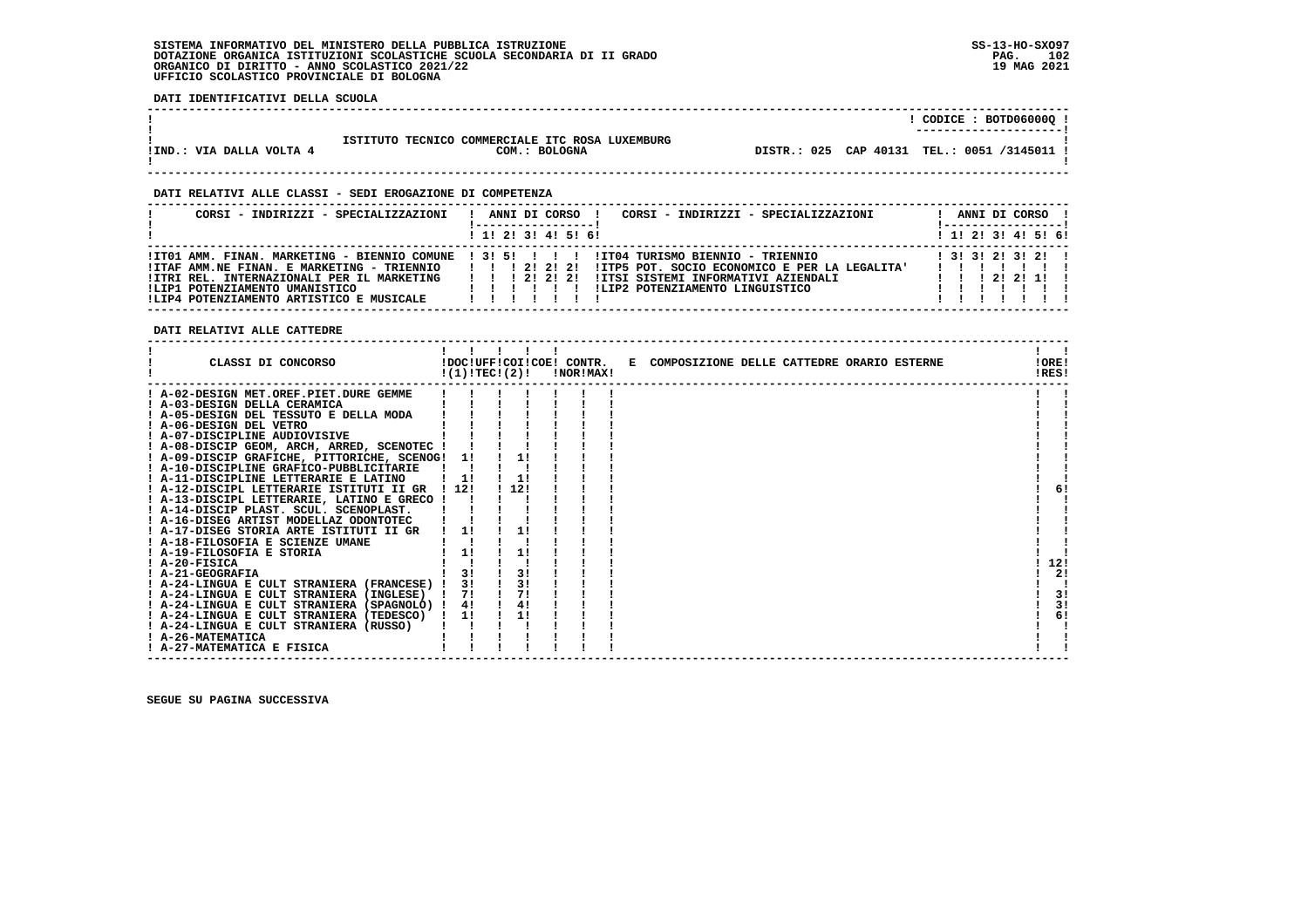**DATI IDENTIFICATIVI DELLA SCUOLA**

|                          |                                                                  | CODICE: BOTD06000Q !<br>---------------------- |
|--------------------------|------------------------------------------------------------------|------------------------------------------------|
| !IND.: VIA DALLA VOLTA 4 | ISTITUTO TECNICO COMMERCIALE ITC ROSA LUXEMBURG<br>COM.: BOLOGNA | DISTR.: 025 CAP 40131 TEL.: 0051 /3145011 !    |
|                          |                                                                  |                                                |

 **------------------------------------------------------------------------------------------------------------------------------------**

 **DATI RELATIVI ALLE CATTEDRE**

| CLASSI DI CONCORSO                                                      | !DOC!UFF!COI!COE! CONTR.<br>E COMPOSIZIONE DELLE CATTEDRE ORARIO ESTERNE<br>$!(1)!TEC!(2)!$ $INORIMAX!$ | !ORE!<br>IRES! |
|-------------------------------------------------------------------------|---------------------------------------------------------------------------------------------------------|----------------|
| ! A-29-MUSICA ISTITUTI II GRADO<br>! A-34-SCIENZE E TECNOLOGIE CHIMICHE | ! 16! COMPLETA CON BOLOGNA<br>1 11 1 11<br>$PQ = QQQQQQQ$<br>. .<br>TTA BOTTHERT BIADITIVET             |                |

|                                             |     |      |  | <b>BOIS02300G</b><br>IIS BELLUZZI-FIORAVANTI |      |    |
|---------------------------------------------|-----|------|--|----------------------------------------------|------|----|
| ! A-37-COSTRUZ TECNOL E TECN RAPPR GRAFICA! |     |      |  |                                              |      |    |
| ! A-41-SCIENZE E TECNOLOGIE INFORMATICHE    |     |      |  |                                              | 31!  |    |
| ! A-45-SCIENZE ECONOMICO-AZIENDALI          | -81 | !10! |  |                                              | -15! |    |
| ! A-46-SCIENZE GIURIDICO-ECONOMICHE         | -81 | 91   |  |                                              |      | 4! |
| ! A-47-SCIENZE MATEMATICHE APPLICATE        | 81  | -81  |  |                                              | 17!  |    |
| ! A-48-SCIENZE MOTORIE E SPORTIVE II GRADO! | 41  | 51   |  |                                              |      |    |
| ! A-50-SCIENZE NAT, CHIM E BIOLOG           | 11  |      |  |                                              | -10! |    |
| ! A-54-STORIA DELL'ARTE                     |     |      |  |                                              | 14!  |    |
| ! A-61-TECNOL E TECN COMUNICAZ MULTIMEDIA ! |     |      |  |                                              |      |    |
| ! A-62-TECNOL E TECNICHE PER LA GRAFICA     |     |      |  |                                              |      |    |
| ! A-65-TEORIA E TECNICA<br>COMUNICAZIONE    |     |      |  |                                              |      |    |
| ! A-66-TRATT TESTI DATI APPLIC INFORMATICA! | -11 |      |  |                                              |      |    |
| ! B-02-CONV LINGUA STRANIERA (FRANCESE)     |     |      |  |                                              |      |    |
| ! B-02-CONV LINGUA STRANIERA (INGLESE)      |     |      |  |                                              |      |    |
| ! B-02-CONV LINGUA STRANIERA (TEDESCO)      |     |      |  |                                              |      |    |
| ! B-02-CONV LINGUA STRANIERA (RUSSO)        |     |      |  |                                              |      |    |
| ! B-08-LAB PRODUZ INDUSTR ARTIG CERAMICA    |     |      |  |                                              |      |    |
| ! B-16-LAB SCIENZE E TECNOL INFORMATICHE    |     |      |  |                                              | -15! |    |
| ! B-18-LAB SC E TECNOL TESS ABBIGL MODA     |     |      |  |                                              |      |    |
| ! B-28-LABORATORIO DI TECNOLOGIE ORAFE      |     |      |  |                                              |      |    |
|                                             |     |      |  |                                              |      |    |

 **(1) TITOLARI/INCARICATI**

 **(2) CATTEDRE/POSTI POTENZ.**

 **IL DIRIGENTE SCOLASTICO: DATA\_\_\_\_\_\_\_\_\_\_ FIRMA\_\_\_\_\_\_\_\_\_\_\_\_\_\_\_\_\_\_ IL RESPONSABILE DELL'UFFICIO: DATA\_\_\_\_\_\_\_\_ FIRMA\_\_\_\_\_\_\_\_\_\_\_\_\_\_\_\_\_\_\_\_**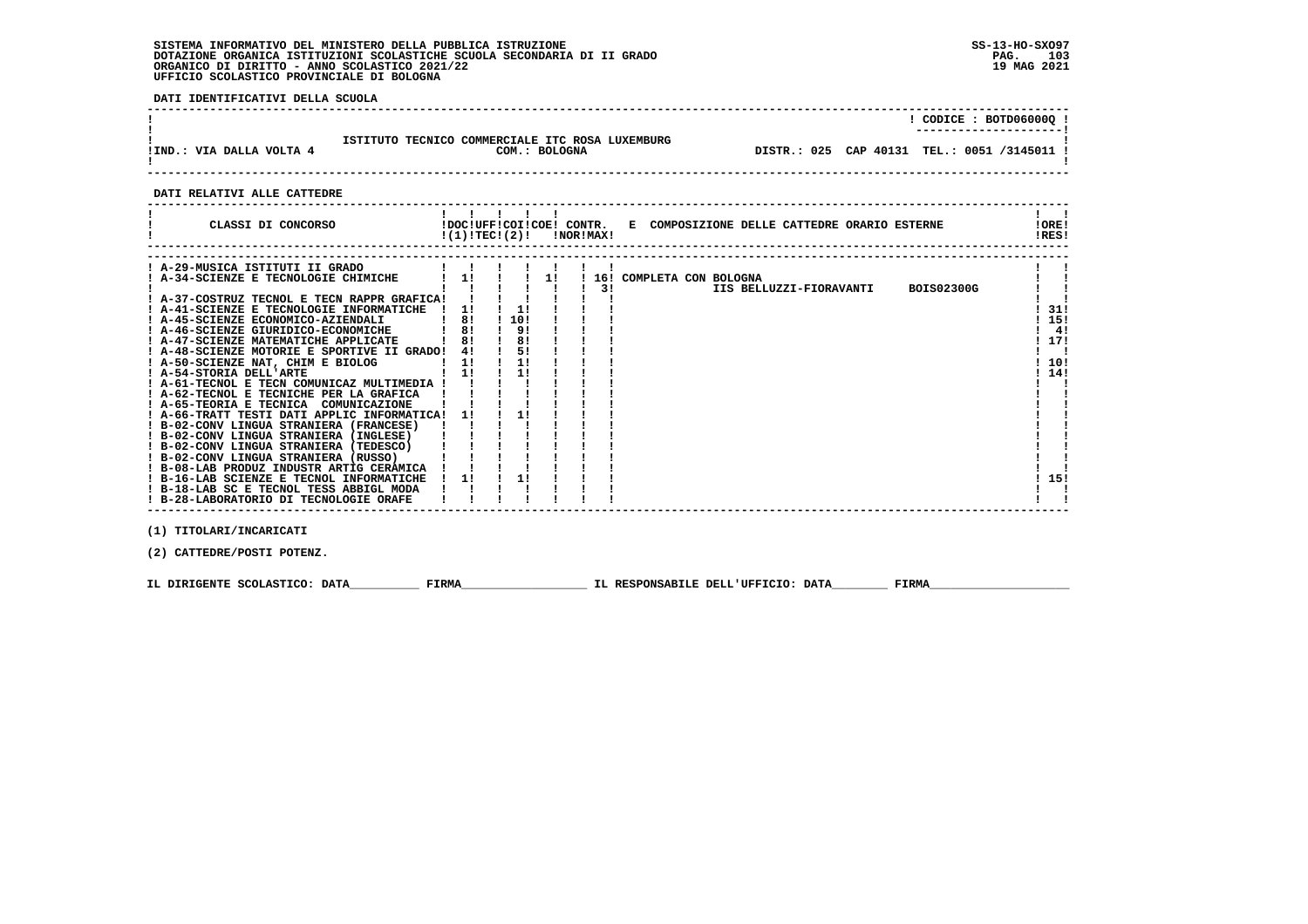**DATI IDENTIFICATIVI DELLA SCUOLA**

|                                 |                                                    |                                 | CODICE: BOTD080001     |
|---------------------------------|----------------------------------------------------|---------------------------------|------------------------|
|                                 |                                                    |                                 | ---------------------- |
|                                 | ISTITUTO TECNICO COMMERCIALE ITC GAETANO SALVEMINI |                                 |                        |
| !IND.: VIA ALESSANDRO PERTINI 8 | COM.: CASALECCHIO DI RENO                          | DISTR.: 029 CAP 40033 TEL.: 051 | /2986511               |
|                                 |                                                    |                                 |                        |

 **------------------------------------------------------------------------------------------------------------------------------------**

 **------------------------------------------------------------------------------------------------------------------------------------**

### **DATI RELATIVI ALLE CLASSI - SEDI EROGAZIONE DI COMPETENZA**

| CORSI - INDIRIZZI - SPECIALIZZAZIONI                                                                                        | CORSI - INDIRIZZI - SPECIALIZZAZIONI<br>ANNI DI CORSO !<br>$1$ , 1! 2! 3! 4! 5! 6!                                                                                                                                                                                    | ANNI DI CORSO !<br>'-----------------<br>$1$ 1! 2! 3! 4! 5! 6!             |
|-----------------------------------------------------------------------------------------------------------------------------|-----------------------------------------------------------------------------------------------------------------------------------------------------------------------------------------------------------------------------------------------------------------------|----------------------------------------------------------------------------|
| !ITAF AMM.NE FINAN. E MARKETING - TRIENNIO<br>!ITRI REL. INTERNAZIONALI PER IL MARKETING<br>ILIP2 POTENZIAMENTO LINGUISTICO | ITT01 AMM, FINAN, MARKETING - BIENNIO COMUNE 1101 81 1 1 1 11T04 TURISMO BIENNIO - TRIENNIO<br>!!! 2! 3! 2! ITP5 POT, SOCIO ECONOMICO E PER LA LEGALITA'<br>1 1 1 4 1 3 1 4 1<br>!ITSI SISTEMI INFORMATIVI AZIENDALI<br>ILIP4 POTENZIAMENTO ARTISTICO E MUSICALE<br>. | 1, 21, 31, 21, 21, 31, 1<br>$1 \quad 1 \quad 1 \quad 31 \quad 31 \quad 21$ |

 **DATI RELATIVI ALLE CATTEDRE**

| CLASSI DI CONCORSO                          | !(1)!TEC!(2)!      |     | !DOC!UFF!COI!COE! CONTR.<br>!NOR!MAX! | E COMPOSIZIONE DELLE CATTEDRE ORARIO ESTERNE | !ORE!<br>!RES! |
|---------------------------------------------|--------------------|-----|---------------------------------------|----------------------------------------------|----------------|
| ! A-02-DESIGN MET.OREF.PIET.DURE GEMME      |                    |     |                                       |                                              |                |
| ! A-03-DESIGN DELLA CERAMICA                |                    |     |                                       |                                              |                |
| ! A-05-DESIGN DEL TESSUTO E DELLA MODA      |                    |     |                                       |                                              |                |
| ! A-06-DESIGN DEL VETRO                     |                    |     |                                       |                                              |                |
| ! A-07-DISCIPLINE AUDIOVISIVE               |                    |     |                                       |                                              |                |
| ! A-08-DISCIP GEOM, ARCH, ARRED, SCENOTEC ! |                    |     |                                       |                                              |                |
| ! A-09-DISCIP GRAFICHE, PITTORICHE, SCENOG! |                    |     |                                       |                                              |                |
| ! A-10-DISCIPLINE GRAFICO-PUBBLICITARIE     |                    |     |                                       |                                              |                |
| ! A-12-DISCIPL LETTERARIE ISTITUTI II GR    | ! 18!              | 19! |                                       |                                              | 12!            |
| ! A-14-DISCIP PLAST. SCUL. SCENOPLAST.      |                    |     |                                       |                                              |                |
| ! A-16-DISEG ARTIST MODELLAZ ODONTOTEC      |                    |     |                                       |                                              |                |
| ! A-17-DISEG STORIA ARTE ISTITUTI II GR     | 11                 | 1!  |                                       |                                              |                |
| ! A-18-FILOSOFIA E SCIENZE UMANE            |                    |     |                                       |                                              |                |
| ! A-19-FILOSOFIA E STORIA                   |                    |     |                                       |                                              |                |
| ! A-20-FISICA                               |                    | 1!  |                                       |                                              |                |
| ! A-21-GEOGRAFIA                            | 3!                 | 4!  |                                       |                                              | 11!            |
| ! A-24-LINGUA E CULT STRANIERA (FRANCESE) ! | 31                 | 4!  |                                       |                                              | 9!             |
| ! A-24-LINGUA E CULT STRANIERA (INGLESE)    | 9!<br>$\mathbf{I}$ | 10! |                                       |                                              | 6!             |
| ! A-24-LINGUA E CULT STRANIERA (SPAGNOLO) ! | 51                 | 6!  |                                       |                                              |                |
| ! A-24-LINGUA E CULT STRANIERA (TEDESCO)    |                    | 11  |                                       |                                              |                |
| ! A-24-LINGUA E CULT STRANIERA (RUSSO)      |                    |     |                                       |                                              |                |
| ! A-26-MATEMATICA                           |                    |     |                                       |                                              |                |
| ! A-27-MATEMATICA E FISICA                  | 1!                 | 1!  |                                       |                                              | 17!            |
| ! A-29-MUSICA ISTITUTI II GRADO             |                    |     |                                       |                                              |                |
| ! A-34-SCIENZE E TECNOLOGIE CHIMICHE        | 11                 | 1!  |                                       |                                              |                |
| ! A-37-COSTRUZ TECNOL E TECN RAPPR GRAFICA! |                    |     |                                       |                                              |                |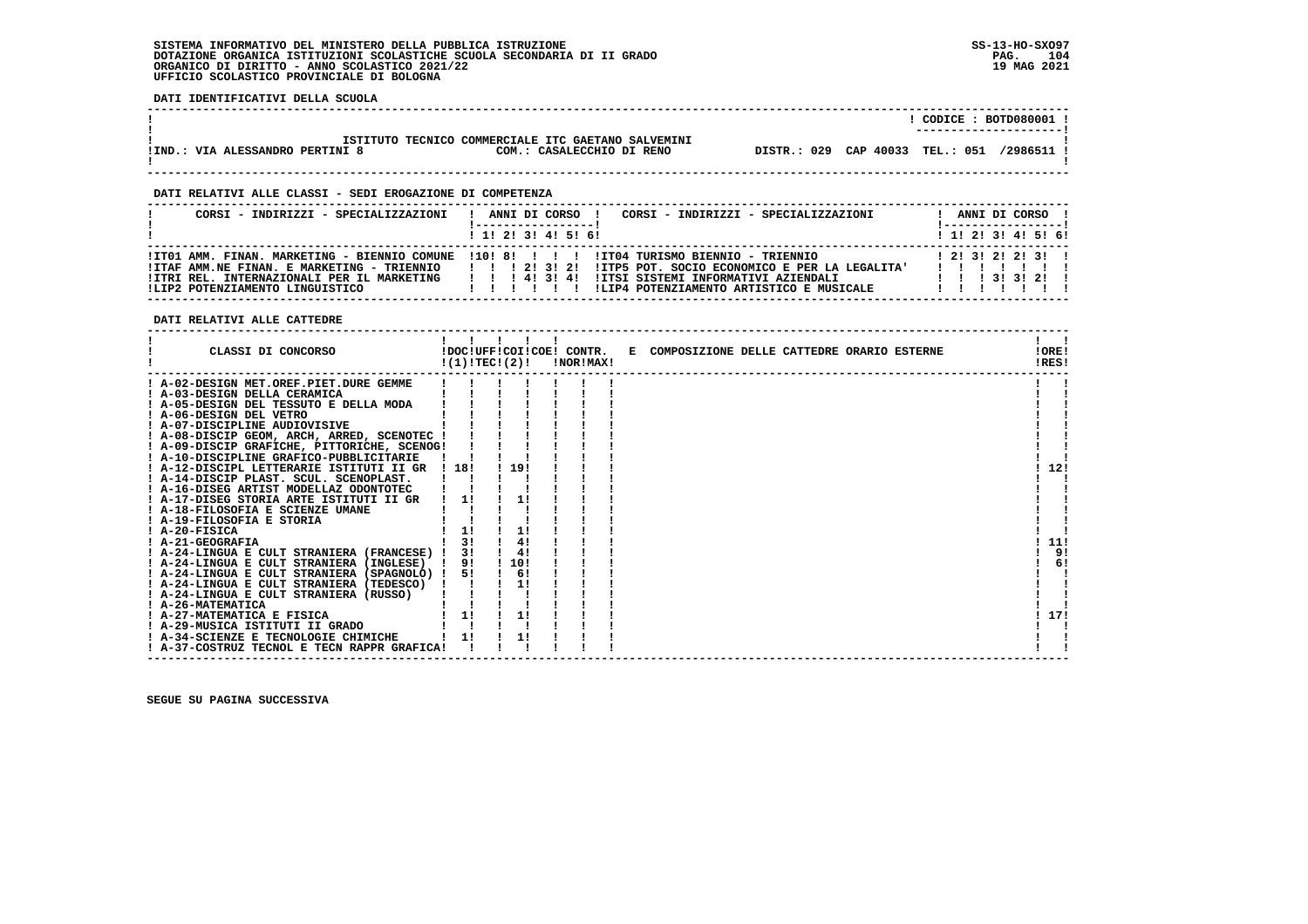**DATI IDENTIFICATIVI DELLA SCUOLA**

| !IND.: VIA ALESSANDRO PERTINI 8                                                                                                                                                                                                                                                                                                                                                                                                                                                                                                                                                                                                                                                                                                                                                                                                                                                                                                                                                                | $!$ CODICE : BOTD080001 $!$<br>ISTITUTO TECNICO COMMERCIALE ITC GAETANO SALVEMINI                                                                                                                                                                                                                                                          |                                                                                                                                          |
|------------------------------------------------------------------------------------------------------------------------------------------------------------------------------------------------------------------------------------------------------------------------------------------------------------------------------------------------------------------------------------------------------------------------------------------------------------------------------------------------------------------------------------------------------------------------------------------------------------------------------------------------------------------------------------------------------------------------------------------------------------------------------------------------------------------------------------------------------------------------------------------------------------------------------------------------------------------------------------------------|--------------------------------------------------------------------------------------------------------------------------------------------------------------------------------------------------------------------------------------------------------------------------------------------------------------------------------------------|------------------------------------------------------------------------------------------------------------------------------------------|
|                                                                                                                                                                                                                                                                                                                                                                                                                                                                                                                                                                                                                                                                                                                                                                                                                                                                                                                                                                                                |                                                                                                                                                                                                                                                                                                                                            |                                                                                                                                          |
| DATI RELATIVI ALLE CATTEDRE                                                                                                                                                                                                                                                                                                                                                                                                                                                                                                                                                                                                                                                                                                                                                                                                                                                                                                                                                                    |                                                                                                                                                                                                                                                                                                                                            |                                                                                                                                          |
|                                                                                                                                                                                                                                                                                                                                                                                                                                                                                                                                                                                                                                                                                                                                                                                                                                                                                                                                                                                                | CLASSI DI CONCORSO (DOC!UFF!COI!COE! CONTR. E COMPOSIZIONE DELLE CATTEDRE ORARIO ESTERNE<br>$!(1)!TEC!(2)!$ $INORIMAX!$                                                                                                                                                                                                                    | !ORE!<br><b>IRES!</b>                                                                                                                    |
| A-41-SCIENZE E TECNOLOGIE INFORMATICHE ! ! ! 4! !<br>! A-45-SCIENZE ECONOMICO-AZIENDALI   14!<br>! A-46-SCIENZE GIURIDICO-ECONOMICHE ! 11!<br>! A-47-SCIENZE MATEMATICHE APPLICATE : 10!<br>! A-48-SCIENZE MOTORIE E SPORTIVE II GRADO! 7!<br>$\frac{1}{2}$ $\frac{3!}{2!}$<br>! A-50-SCIENZE NAT, CHIM E BIOLOG<br>! A-54-STORIA DELL'ARTE<br>! A-61-TECNOL E TECN COMUNICAZ MULTIMEDIA ! ! ! !<br>! A-62-TECNOL E TECNICHE PER LA GRAFICA<br>1 A-65-TEORIA E TECNICA COMUNICAZIONE          <br>  A-65-TEORIA E TECNICA COMUNICAZIONE          <br>  B-02-CONV LINGUA STRANIERA (FRANCESE)          <br>! B-02-CONV LINGUA STRANIERA (INGLESE)<br>! B-02-CONV LINGUA STRANIERA (TEDESCO)<br>! B-02-CONV LINGUA STRANIERA (RUSSO)          <br>! B-08-LAB PRODUZ INDUSTR ARTIG CERAMICA ! ! ! !<br>! B-16-LAB SCIENZE E TECNOL INFORMATICHE<br>! B-18-LAB SC E TECNOL TESS ABBIGL MODA ! !<br>! B-28-LABORATORIO DI TECNOLOGIE ORAFE<br>(1) TITOLARI/INCARICATI<br>(2) CATTEDRE/POSTI POTENZ. | $1$ 14! $\blacksquare$<br>$1\,13!$ $1$<br>$\frac{1}{10!}$<br>$\frac{1}{2}$<br><b>Contract Contract</b><br>1 3 1 1 1 1<br>! 2! ! 1! !! 14! COMPLETA CON CASALECCHIO DI RENO<br>IPSAR LUIGI VERONELLI BORH050003<br>1 1 1 1 1 1 1 4 1<br><b>IPSAR</b><br>$1 - 1 - 1 - 1 - 1$<br>$1 \quad 1 \quad 1 \quad 1$<br>$1 \quad 21 \quad 1 \quad 21$ | ! 35!<br>113!<br>113!<br>$\mathbf{1}$ $\mathbf{1}$<br>$\mathbf{I}$ and $\mathbf{I}$<br>$1 \; 14!$<br>$\mathbf{I}$ and $\mathbf{I}$<br>6! |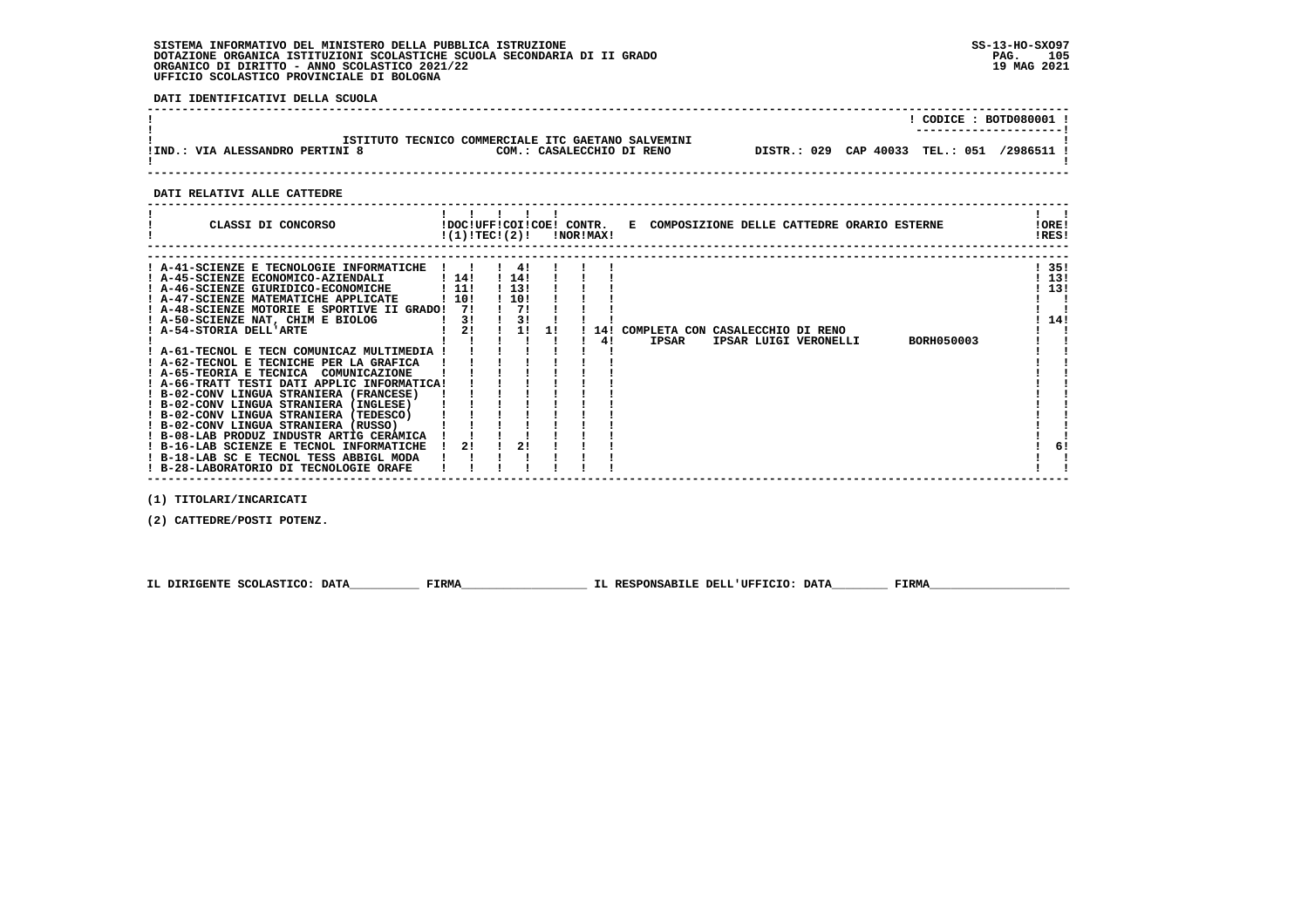**DATI IDENTIFICATIVI DELLA SCUOLA**

| ISTITUTO TECNICO COMMERCIALE                          |       |                                                                           | I.T.C. "G. SALVEMINI" SEZIONE SERALE |  |                             |  | CODICE: BOTD08050A !<br>---------------------- |  |
|-------------------------------------------------------|-------|---------------------------------------------------------------------------|--------------------------------------|--|-----------------------------|--|------------------------------------------------|--|
| <b>!CORSO SERALE</b><br>!IND.: VIA A.<br>PERTINI N. 8 | DELL' | ISTITUTO TECNICO COMMERCIALE ITC GAETANO SALVEMINI DI CASALECCHIO DI RENO | COM.: CASALECCHIO DI RENO            |  | DISTR.: 029 CAP 40033 TEL.: |  |                                                |  |

 **------------------------------------------------------------------------------------------------------------------------------------**

## **DATI RELATIVI ALLE CLASSI - SEDI EROGAZIONE DI COMPETENZA**

| CORSI - INDIRIZZI - SPECIALIZZAZIONI         | CORSI - INDIRIZZI - SPECIALIZZAZIONI<br>ANNI DI CORSO | ANNI DI CORSO             |
|----------------------------------------------|-------------------------------------------------------|---------------------------|
|                                              | ! 1! 2! 3! 4! 5! 6!                                   | 1 1 1 2 1 3 1 4 1 5 1 6 1 |
| !IT01 AMM. FINAN. MARKETING - BIENNIO COMUNE | !ITAF AMM.NE FINAN. E MARKETING - '<br>TRIENNIO<br>.  |                           |

 **------------------------------------------------------------------------------------------------------------------------------------**

 **DATI RELATIVI ALLE CATTEDRE**

| CLASSI DI CONCORSO                          | !(1)!TEC!(2)! |  | !DOC!UFF!COI!COE! CONTR.<br>!NOR!MAX! | E COMPOSIZIONE DELLE CATTEDRE ORARIO ESTERNE | ! ORE!<br>!RES! |  |
|---------------------------------------------|---------------|--|---------------------------------------|----------------------------------------------|-----------------|--|
| ! A-12-DISCIPL LETTERARIE ISTITUTI II GR    | $1 \quad 11$  |  |                                       |                                              |                 |  |
| $I$ A-20-FISICA                             |               |  |                                       |                                              |                 |  |
| ! A-21-GEOGRAFIA                            |               |  |                                       |                                              |                 |  |
| ! A-26-MATEMATICA                           |               |  |                                       |                                              |                 |  |
| ! A-27-MATEMATICA E FISICA                  |               |  |                                       |                                              |                 |  |
| ! A-34-SCIENZE E TECNOLOGIE CHIMICHE        |               |  |                                       |                                              |                 |  |
| ! A-41-SCIENZE E TECNOLOGIE INFORMATICHE    |               |  |                                       |                                              |                 |  |
| ! A-45-SCIENZE ECONOMICO-AZIENDALI          | 11            |  |                                       |                                              |                 |  |
| ! A-46-SCIENZE GIURIDICO-ECONOMICHE         | 11            |  |                                       |                                              |                 |  |
| ! A-47-SCIENZE MATEMATICHE APPLICATE        |               |  |                                       |                                              |                 |  |
| ! A-48-SCIENZE MOTORIE E SPORTIVE II GRADO! |               |  |                                       |                                              |                 |  |
| ! A-50-SCIENZE NAT, CHIM E BIOLOG           |               |  |                                       |                                              |                 |  |
| ! A-66-TRATT TESTI DATI APPLIC INFORMATICA! |               |  |                                       |                                              |                 |  |

 **(1) TITOLARI/INCARICATI**

 **(2) CATTEDRE/POSTI POTENZ.**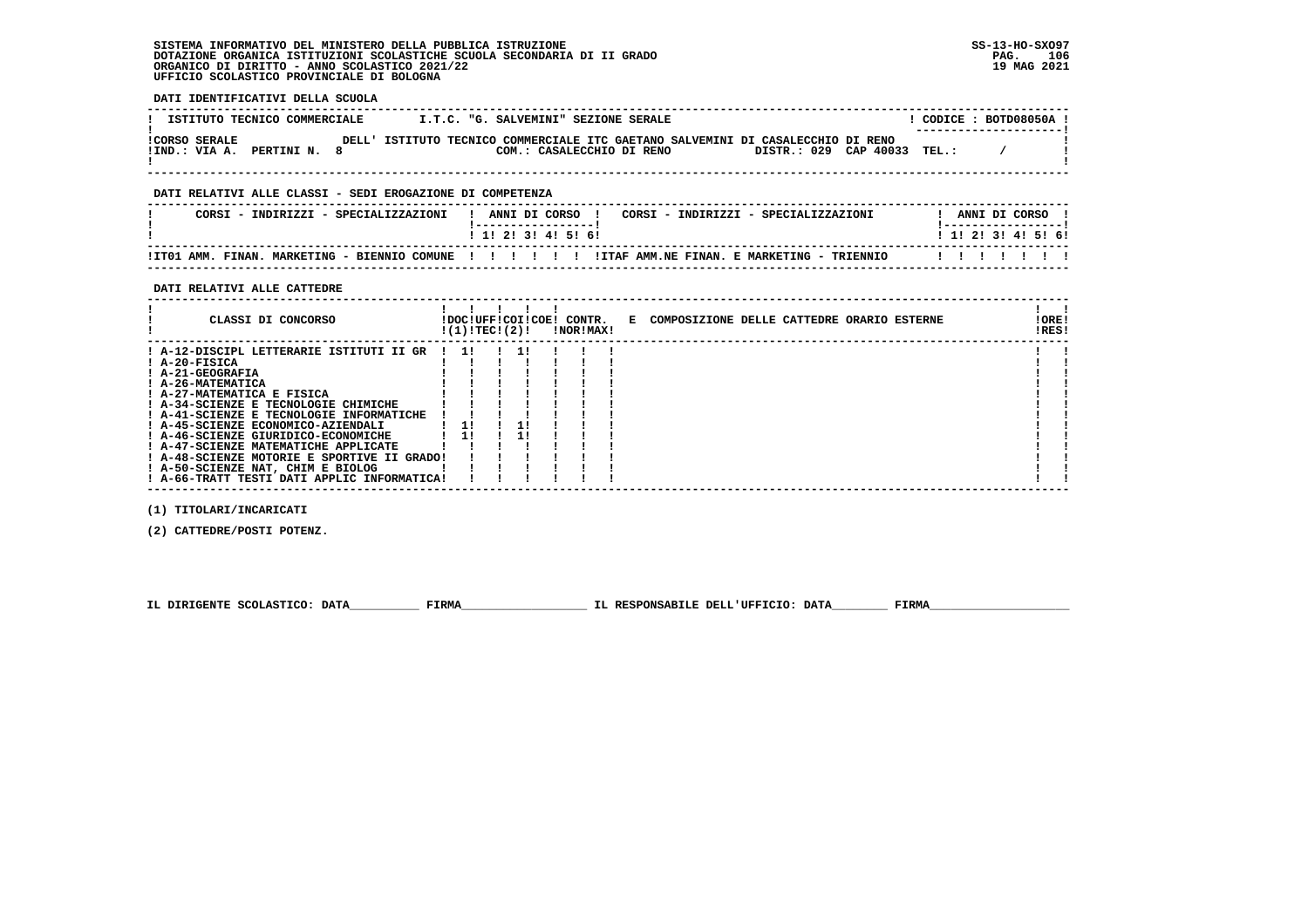### **DATI IDENTIFICATIVI DELLA SCUOLA**

| ISTITUTO TECNICO INDUSTRIALE    | LEONARDO DA VINCI - SERALE                                              | CODICE: BOTF00151L!                     |
|---------------------------------|-------------------------------------------------------------------------|-----------------------------------------|
| <b>!CORSO SERALE</b>            | DELL' ISTITUTO TECNICO INDUSTRIALE LEONARDO DA VINCI DI ALTO RENO TERME | ---------------------                   |
| !IND.: VIA DALDI E MATTEUCCI, 1 | COM.: ALTO RENO TERME                                                   | DISTR.: 030 CAP 40046 TEL.: 0534 /22352 |

 **------------------------------------------------------------------------------------------------------------------------------------**

### **DATI RELATIVI ALLE CLASSI - SEDI EROGAZIONE DI COMPETENZA**

| CORSI - INDIRIZZI - SPECIALIZZAZIONI                                     | ANNI DI CORSO !<br>CORSI - INDIRIZZI - SPECIALIZZAZIONI<br>1 1 1 2 1 3 1 4 1 5 1 6 1 | ANNI DI CORSO !<br>! _ _ _ _ _ _ _ _ _ _ _ _ _ _ _ _ _ _  <br>1 1 1 2 1 3 1 4 1 5 1 6 1 |
|--------------------------------------------------------------------------|--------------------------------------------------------------------------------------|-----------------------------------------------------------------------------------------|
| !IT13 INFOR, TELECOM, - BIENNIO COMUNE<br>IITMM MECCANICA E MECCATRONICA | !!!!!!!!!TTA INFORMATICA<br>, , , , , , ,                                            | 1111111                                                                                 |

 **------------------------------------------------------------------------------------------------------------------------------------**

### **DATI RELATIVI ALLE CATTEDRE**

| CLASSI DI CONCORSO                          | !(1)!TEC!(2)! |  | !DOC!UFF!COI!COE! CONTR.<br>!NOR!MAX! | E COMPOSIZIONE DELLE CATTEDRE ORARIO ESTERNE | ! ORE!<br>!RES! |  |
|---------------------------------------------|---------------|--|---------------------------------------|----------------------------------------------|-----------------|--|
| ! A-12-DISCIPL LETTERARIE ISTITUTI II GR    |               |  |                                       |                                              |                 |  |
| $I$ A-20-FISICA                             |               |  |                                       |                                              |                 |  |
| ! A-21-GEOGRAFIA                            |               |  |                                       |                                              |                 |  |
| ! A-26-MATEMATICA                           |               |  |                                       |                                              |                 |  |
| ! A-27-MATEMATICA E FISICA                  |               |  |                                       |                                              |                 |  |
| ! A-34-SCIENZE E TECNOLOGIE CHIMICHE        |               |  |                                       |                                              |                 |  |
| ! A-37-COSTRUZ TECNOL E TECN RAPPR GRAFICA! |               |  |                                       |                                              |                 |  |
| ! A-40-TECNOLOGIE ELETTRICHE ELETTRONICHE   |               |  |                                       |                                              |                 |  |
| ! A-41-SCIENZE E TECNOLOGIE INFORMATICHE    |               |  |                                       |                                              |                 |  |
| ! A-42-SCIENZE E TECNOLOGIE MECCANICHE      |               |  |                                       |                                              |                 |  |
| ! A-46-SCIENZE GIURIDICO-ECONOMICHE         |               |  |                                       |                                              |                 |  |
| ! A-48-SCIENZE MOTORIE E SPORTIVE II GRADO! |               |  |                                       |                                              |                 |  |
| ! A-50-SCIENZE NAT, CHIM E BIOLOG           |               |  |                                       |                                              |                 |  |
| ! B-03-LABORATORI DI FISICA                 |               |  |                                       |                                              |                 |  |
| ! B-12-LAB SCIENZE E TECNOL CHIM MICROBIOL! |               |  |                                       |                                              |                 |  |
| ! B-15-LAB SC E TECNOL ELETTR ELETTRONIC    |               |  |                                       |                                              |                 |  |
| ! B-16-LAB SCIENZE E TECNOL INFORMATICHE    |               |  |                                       |                                              |                 |  |
| ! B-17-LAB SCIENZE E TECNOL MECCANICHE      |               |  |                                       |                                              |                 |  |
|                                             |               |  |                                       |                                              |                 |  |

 **(1) TITOLARI/INCARICATI**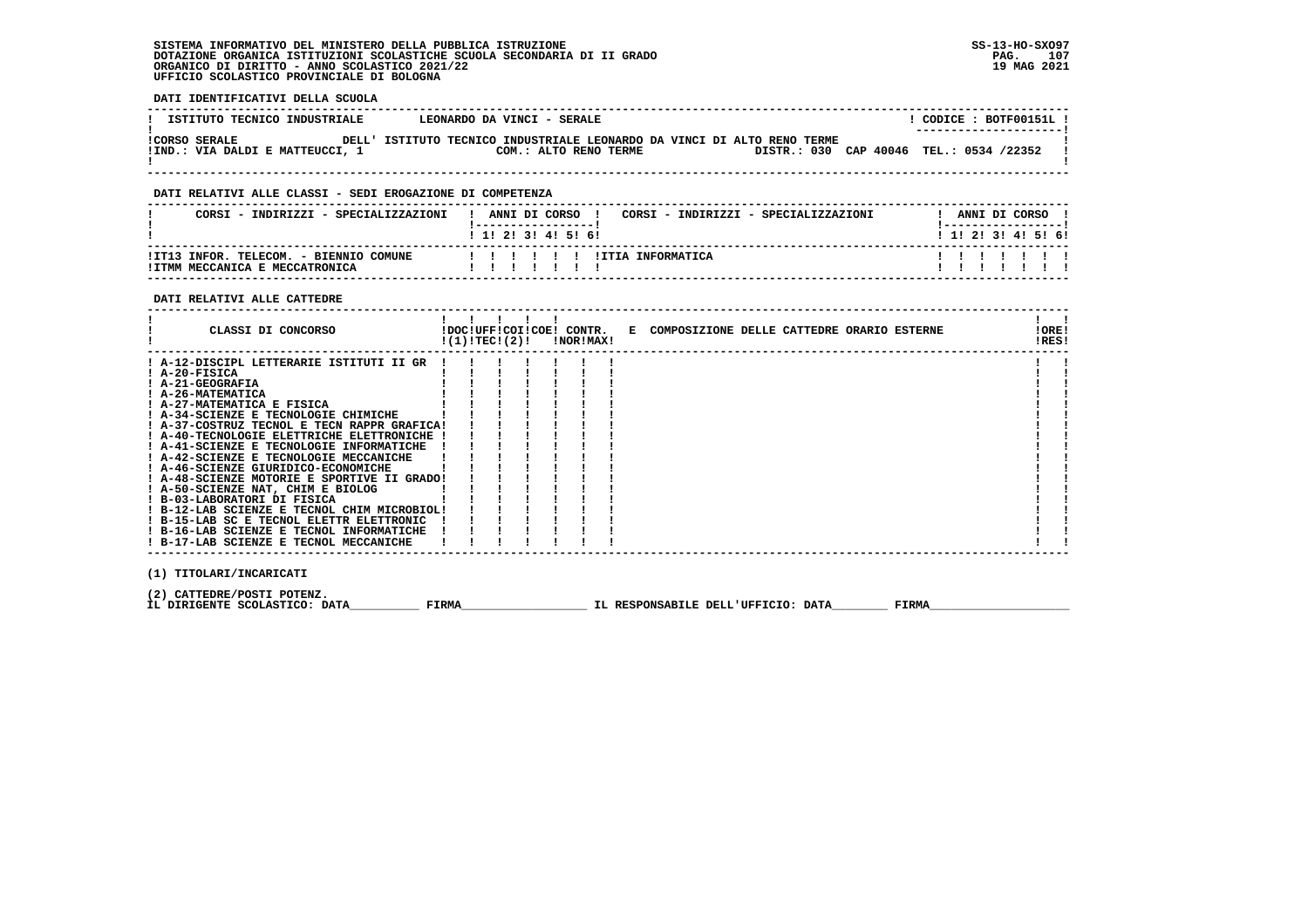**DATI IDENTIFICATIVI DELLA SCUOLA**

| ISTITUTO TECNICO INDUSTRIALE                 |       | ITI ALBERGHETTI SERALE                                                                        |  |  |  |  | CODICE: BOTF01450N<br>----------------------- |  |
|----------------------------------------------|-------|-----------------------------------------------------------------------------------------------|--|--|--|--|-----------------------------------------------|--|
| <b>!CORSO SERALE</b><br>!IND.: VIA PIO IX, 3 | DELL' | ISTITUTO TECNICO INDUSTRIALE ITI F. ALBERGHETTI - LICEO SCIENZE APPL. DI IMOLA<br>COM.: IMOLA |  |  |  |  | DISTR.: 033 CAP 40026 TEL.: 0542 /44024       |  |

 **------------------------------------------------------------------------------------------------------------------------------------**

## **DATI RELATIVI ALLE CLASSI - SEDI EROGAZIONE DI COMPETENZA**

| CORSI - INDIRIZZI - SPECIALIZZAZIONI |                                                                     |  | ANNI DI CORSO     |  |  |  |  | CORSI - INDIRIZZI - SPECIALIZZAZIONI |  | ANNI DI CORSO |  |                           |  |
|--------------------------------------|---------------------------------------------------------------------|--|-------------------|--|--|--|--|--------------------------------------|--|---------------|--|---------------------------|--|
|                                      |                                                                     |  | 1 1 2 3 3 4 5 6 6 |  |  |  |  |                                      |  |               |  | 1 1 1 2 1 3 1 4 1 5 1 6 1 |  |
| IIT05 MECC. MECCATRON.               | ENER. - BIENNIO COMUNE ! ! ! ! !! ! ! ITMM MECCANICA E MECCATRONICA |  |                   |  |  |  |  |                                      |  |               |  |                           |  |

 **------------------------------------------------------------------------------------------------------------------------------------**

### **DATI RELATIVI ALLE CATTEDRE**

| CLASSI DI CONCORSO                          | !(1)!TEC!(2)! |  | !DOC!UFF!COI!COE! CONTR.<br>!NOR!MAX! | E COMPOSIZIONE DELLE CATTEDRE ORARIO ESTERNE | !ORE!<br>!RES! |  |
|---------------------------------------------|---------------|--|---------------------------------------|----------------------------------------------|----------------|--|
| ! A-12-DISCIPL LETTERARIE ISTITUTI II GR    |               |  |                                       |                                              |                |  |
| ! A-20-FISICA                               |               |  |                                       |                                              |                |  |
| ! A-21-GEOGRAFIA                            |               |  |                                       |                                              |                |  |
| ! A-26-MATEMATICA                           |               |  |                                       |                                              |                |  |
| ! A-27-MATEMATICA E FISICA                  |               |  |                                       |                                              |                |  |
| ! A-34-SCIENZE E TECNOLOGIE CHIMICHE        |               |  |                                       |                                              |                |  |
| ! A-37-COSTRUZ TECNOL E TECN RAPPR GRAFICA! |               |  |                                       |                                              |                |  |
| ! A-40-TECNOLOGIE ELETTRICHE ELETTRONICHE ! |               |  |                                       |                                              |                |  |
| ! A-41-SCIENZE E TECNOLOGIE INFORMATICHE    |               |  |                                       |                                              |                |  |
| ! A-42-SCIENZE E TECNOLOGIE MECCANICHE      |               |  |                                       |                                              |                |  |
| ! A-46-SCIENZE GIURIDICO-ECONOMICHE         |               |  |                                       |                                              |                |  |
| ! A-48-SCIENZE MOTORIE E SPORTIVE II GRADO! |               |  |                                       |                                              |                |  |
| ! A-50-SCIENZE NAT, CHIM E BIOLOG           |               |  |                                       |                                              |                |  |
| ! B-03-LABORATORI DI FISICA                 |               |  |                                       |                                              |                |  |
| ! B-12-LAB SCIENZE E TECNOL CHIM MICROBIOL! |               |  |                                       |                                              |                |  |
| ! B-16-LAB SCIENZE E TECNOL INFORMATICHE    |               |  |                                       |                                              |                |  |
| ! B-17-LAB SCIENZE E TECNOL MECCANICHE      |               |  |                                       |                                              |                |  |

 **(1) TITOLARI/INCARICATI**

 **(2) CATTEDRE/POSTI POTENZ.**

 **IL DIRIGENTE SCOLASTICO: DATA\_\_\_\_\_\_\_\_\_\_ FIRMA\_\_\_\_\_\_\_\_\_\_\_\_\_\_\_\_\_\_ IL RESPONSABILE DELL'UFFICIO: DATA\_\_\_\_\_\_\_\_ FIRMA\_\_\_\_\_\_\_\_\_\_\_\_\_\_\_\_\_\_\_\_**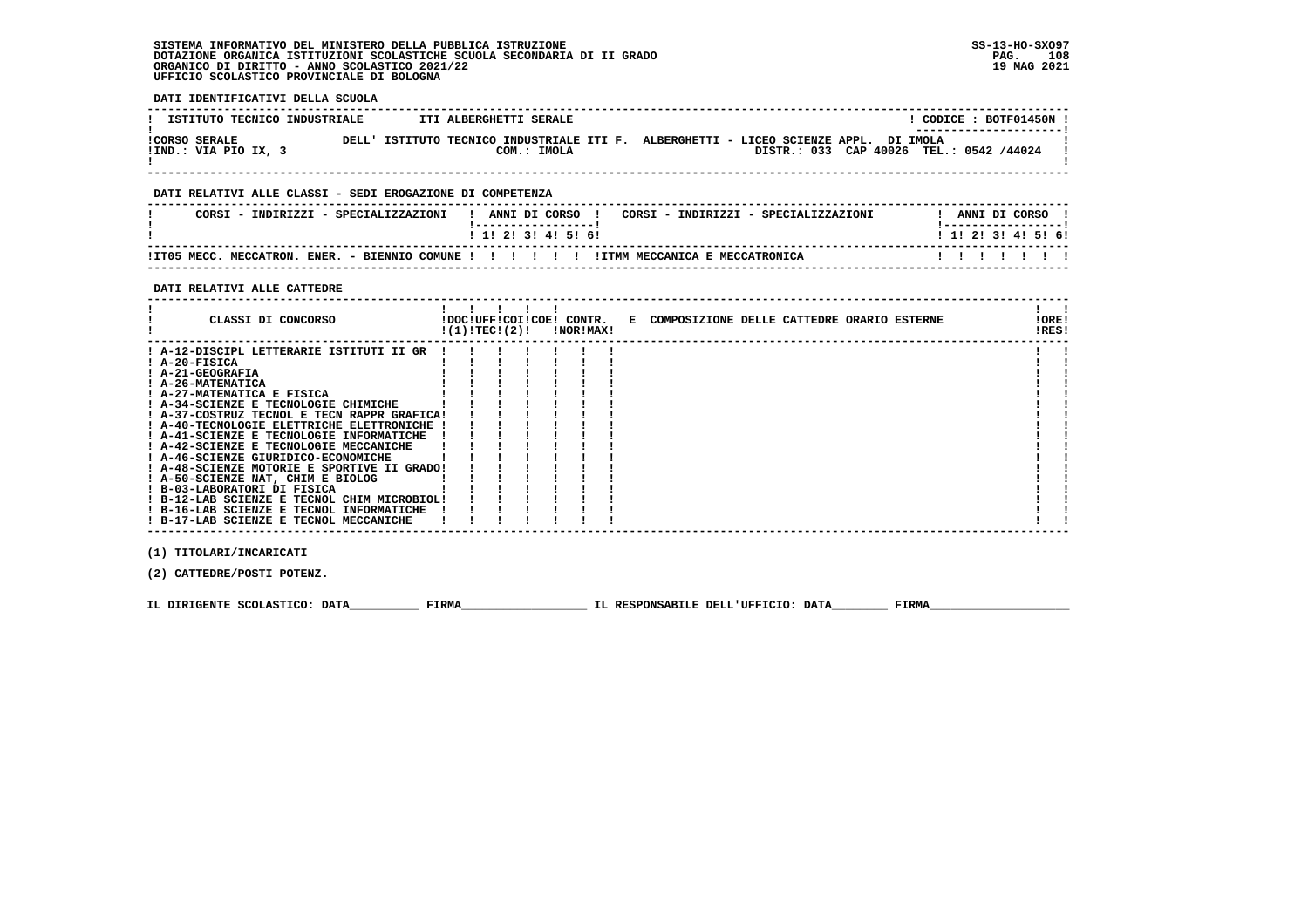# **SISTEMA INFORMATIVO DEL MINISTERO DELLA PUBBLICA ISTRUZIONE SS-13-HO-SXO97**DOTAZIONE ORGANICA ISTITUZIONI SCOLASTICHE SCUOLA SECONDARIA DI II GRADO<br>ORGANICO DI DIRITTO - ANNO SCOLASTICO 2021/22<br>UFFICIO SCOLASTICO PROVINCIALE DI BOLOGNA

### **DATI IDENTIFICATIVI DELLA SCUOLA**

| ISTITUTO TECNICO INDUSTRIALE                       |                                                                                  | I.T. INDUSTRIALE ALDINI VALERIANI SERALE |  |  |                                 |  | CODICE: BOTF01951T !<br>--------------------- |  |
|----------------------------------------------------|----------------------------------------------------------------------------------|------------------------------------------|--|--|---------------------------------|--|-----------------------------------------------|--|
| <b>!CORSO SERALE</b><br>!IND.: VIA BASSANELLI 9/11 | DELL' ISTITUTO TECNICO INDUSTRIALE I. T. INDUSTRIALE ALDINI VALERIANI DI BOLOGNA | COM.: BOLOGNA                            |  |  | DISTR.: 025 CAP 40129 TEL.: 051 |  | 4156211                                       |  |

 **------------------------------------------------------------------------------------------------------------------------------------**

### **DATI RELATIVI ALLE CLASSI - SEDI EROGAZIONE DI COMPETENZA**

| CORSI - INDIRIZZI - SPECIALIZZAZIONI |  |  |                   | ANNI DI CORSO !<br>CORSI - INDIRIZZI - SPECIALIZZAZIONI                                                                      |                           |  | ANNI DI CORSO ! |  |
|--------------------------------------|--|--|-------------------|------------------------------------------------------------------------------------------------------------------------------|---------------------------|--|-----------------|--|
|                                      |  |  | 1 1 2 3 3 4 5 6 1 |                                                                                                                              | 1 1 1 2 1 3 1 4 1 5 1 6 1 |  |                 |  |
| !ITEC ELETTRONICA                    |  |  |                   | ITT05 MECC. MECCATRON. ENER. - BIENNIO COMUNE ! ! ! !!!!!! ITT10 ELETTR. ED ELETTROTEC.- BIENNIO COMUNE<br>!ITEL ENTI LOCALI |                           |  |                 |  |
| <b>!ITEN ENERGIA</b>                 |  |  |                   | IITMM MECCANICA E MECCATRONICA                                                                                               |                           |  |                 |  |

## **DATI RELATIVI ALLE CATTEDRE**

| CLASSI DI CONCORSO                          | !(1)!TECI(2)! | $\blacksquare$ |    | !DOC!UFF!COI!COE! CONTR.<br>!NOR!MAX! | E COMPOSIZIONE DELLE CATTEDRE ORARIO ESTERNE | !ORE!<br>!RES! |  |
|---------------------------------------------|---------------|----------------|----|---------------------------------------|----------------------------------------------|----------------|--|
| ! A-08-DISCIP GEOM, ARCH, ARRED, SCENOTEC ! |               |                |    |                                       |                                              |                |  |
| ! A-09-DISCIP GRAFICHE, PITTORICHE, SCENOG! |               |                |    |                                       |                                              |                |  |
| ! A-10-DISCIPLINE GRAFICO-PUBBLICITARIE     |               |                |    |                                       |                                              |                |  |
| ! A-11-DISCIPLINE LETTERARIE E LATINO       |               |                |    |                                       |                                              |                |  |
| ! A-12-DISCIPL LETTERARIE ISTITUTI II GR    |               |                |    |                                       |                                              |                |  |
| ! A-14-DISCIP PLAST. SCUL. SCENOPLAST.      |               |                |    |                                       |                                              |                |  |
| ! A-15-DISCIPLINE SANITARIE                 |               |                |    |                                       |                                              |                |  |
| ! A-17-DISEG STORIA ARTE ISTITUTI II GR     |               |                |    |                                       |                                              |                |  |
| ! A-18-FILOSOFIA E SCIENZE UMANE            |               |                |    |                                       |                                              |                |  |
| ! A-19-FILOSOFIA E STORIA                   |               |                |    |                                       |                                              |                |  |
| $I$ A-20-FISICA                             |               |                |    |                                       |                                              |                |  |
| ! A-21-GEOGRAFIA                            |               |                |    |                                       |                                              |                |  |
| ! A-24-LINGUA E CULT STRANIERA (FRANCESE)   |               |                |    |                                       |                                              |                |  |
| ! A-24-LINGUA E CULT STRANIERA (INGLESE)    |               |                |    |                                       |                                              |                |  |
| ! A-24-LINGUA E CULT STRANIERA (SPAGNOLO)   |               |                |    |                                       |                                              |                |  |
| ! A-24-LINGUA E CULT STRANIERA (TEDESCO)    |               |                |    |                                       |                                              |                |  |
| ! A-26-MATEMATICA                           |               |                |    |                                       |                                              |                |  |
| ! A-27-MATEMATICA E FISICA                  |               |                |    |                                       |                                              |                |  |
| ! A-29-MUSICA ISTITUTI II GRADO             |               |                |    |                                       |                                              |                |  |
| ! A-34-SCIENZE E TECNOLOGIE CHIMICHE        |               |                |    |                                       |                                              |                |  |
| ! A-37-COSTRUZ TECNOL E TECN RAPPR GRAFICA! |               |                |    |                                       |                                              |                |  |
| ! A-40-TECNOLOGIE ELETTRICHE ELETTRONICHE   |               |                |    |                                       |                                              |                |  |
| ! A-41-SCIENZE E TECNOLOGIE INFORMATICHE    |               |                |    |                                       |                                              |                |  |
| ! A-42-SCIENZE E TECNOLOGIE MECCANICHE      | 1!            |                | 1! |                                       |                                              |                |  |
| ! A-45-SCIENZE ECONOMICO-AZIENDALI          |               |                |    |                                       |                                              |                |  |
| ! A-46-SCIENZE GIURIDICO-ECONOMICHE         |               |                |    |                                       |                                              |                |  |
| ! A-47-SCIENZE MATEMATICHE APPLICATE        |               |                |    |                                       |                                              |                |  |

 **SEGUE SU PAGINA SUCCESSIVA**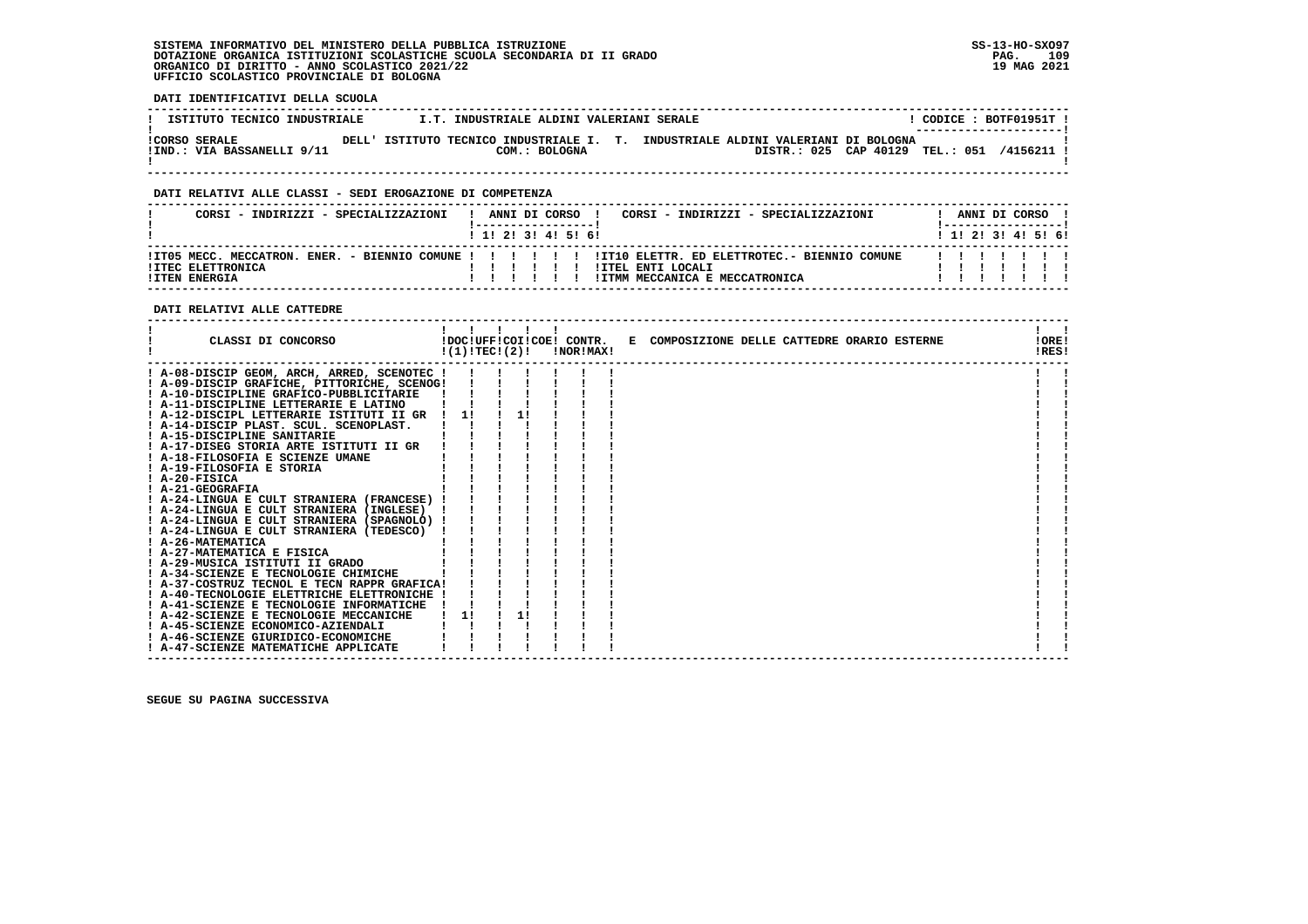# **SISTEMA INFORMATIVO DEL MINISTERO DELLA PUBBLICA ISTRUZIONE SS-13-HO-SXO97 DOTAZIONE ORGANICA ISTITUZIONI SCOLASTICHE SCUOLA SECONDARIA DI II GRADO PAG. 110 ORGANICO DI DIRITTO - ANNO SCOLASTICO 2021/22 19 MAG 2021 UFFICIO SCOLASTICO PROVINCIALE DI BOLOGNA**

 **DATI IDENTIFICATIVI DELLA SCUOLA**

| ISTITUTO TECNICO INDUSTRIALE                       | I.T. INDUSTRIALE ALDINI VALERIANI SERALE                  |  |                                                                            |  | CODICE: BOTF01951T !               |
|----------------------------------------------------|-----------------------------------------------------------|--|----------------------------------------------------------------------------|--|------------------------------------|
| <b>!CORSO SERALE</b><br>!IND.: VIA BASSANELLI 9/11 | DELL' ISTITUTO TECNICO INDUSTRIALE I. T.<br>COM.: BOLOGNA |  | INDUSTRIALE ALDINI VALERIANI DI BOLOGNA<br>DISTR.: 025 CAP 40129 TEL.: 051 |  | --------------------- <br>/4156211 |

 **------------------------------------------------------------------------------------------------------------------------------------**

### **DATI RELATIVI ALLE CATTEDRE**

| ! A-48-SCIENZE MOTORIE E SPORTIVE II GRADO!<br>! A-50-SCIENZE NAT, CHIM E BIOLOG<br>! A-51-SCIENZE, TECNOL E TECN AGR<br>! A-54-STORIA DELL'ARTE<br>! A-61-TECNOL E TECN COMUNICAZ MULTIMEDIA !<br>! A-62-TECNOL E TECNICHE PER LA GRAFICA<br>! A-65-TEORIA E TECNICA COMUNICAZIONE<br>! A-66-TRATT TESTI DATI APPLIC INFORMATICA!<br>! B-02-CONV LINGUA STRANIERA (FRANCESE) | !RES! |
|-------------------------------------------------------------------------------------------------------------------------------------------------------------------------------------------------------------------------------------------------------------------------------------------------------------------------------------------------------------------------------|-------|
|                                                                                                                                                                                                                                                                                                                                                                               |       |
|                                                                                                                                                                                                                                                                                                                                                                               |       |
|                                                                                                                                                                                                                                                                                                                                                                               |       |
|                                                                                                                                                                                                                                                                                                                                                                               |       |
|                                                                                                                                                                                                                                                                                                                                                                               |       |
|                                                                                                                                                                                                                                                                                                                                                                               |       |
|                                                                                                                                                                                                                                                                                                                                                                               |       |
|                                                                                                                                                                                                                                                                                                                                                                               |       |
|                                                                                                                                                                                                                                                                                                                                                                               |       |
| ! B-02-CONV LINGUA STRANIERA (INGLESE)                                                                                                                                                                                                                                                                                                                                        |       |
| ! B-02-CONV LINGUA STRANIERA (SPAGNOLO)                                                                                                                                                                                                                                                                                                                                       |       |
| ! B-02-CONV LINGUA STRANIERA (TEDESCO)                                                                                                                                                                                                                                                                                                                                        |       |
| ! B-03-LABORATORI DI FISICA                                                                                                                                                                                                                                                                                                                                                   |       |
| ! B-12-LAB SCIENZE E TECNOL CHIM MICROBIOL!                                                                                                                                                                                                                                                                                                                                   |       |
| ! B-14-LAB SCIENZE E TECNOL COSTRUZIONI                                                                                                                                                                                                                                                                                                                                       |       |
| ! B-15-LAB SC E TECNOL ELETTR ELETTRONIC                                                                                                                                                                                                                                                                                                                                      |       |
| ! B-16-LAB SCIENZE E TECNOL INFORMATICHE                                                                                                                                                                                                                                                                                                                                      |       |
| ! B-17-LAB SCIENZE E TECNOL MECCANICHE                                                                                                                                                                                                                                                                                                                                        |       |
| ! B-22-LAB TECNOL E TECN COMUNICAZ MULTIME!                                                                                                                                                                                                                                                                                                                                   |       |
| ! B-23-LAB SERVIZI SOCIO-SANITARI                                                                                                                                                                                                                                                                                                                                             |       |

 **(1) TITOLARI/INCARICATI**

 **(2) CATTEDRE/POSTI POTENZ.**

 **IL DIRIGENTE SCOLASTICO: DATA\_\_\_\_\_\_\_\_\_\_ FIRMA\_\_\_\_\_\_\_\_\_\_\_\_\_\_\_\_\_\_ IL RESPONSABILE DELL'UFFICIO: DATA\_\_\_\_\_\_\_\_ FIRMA\_\_\_\_\_\_\_\_\_\_\_\_\_\_\_\_\_\_\_\_**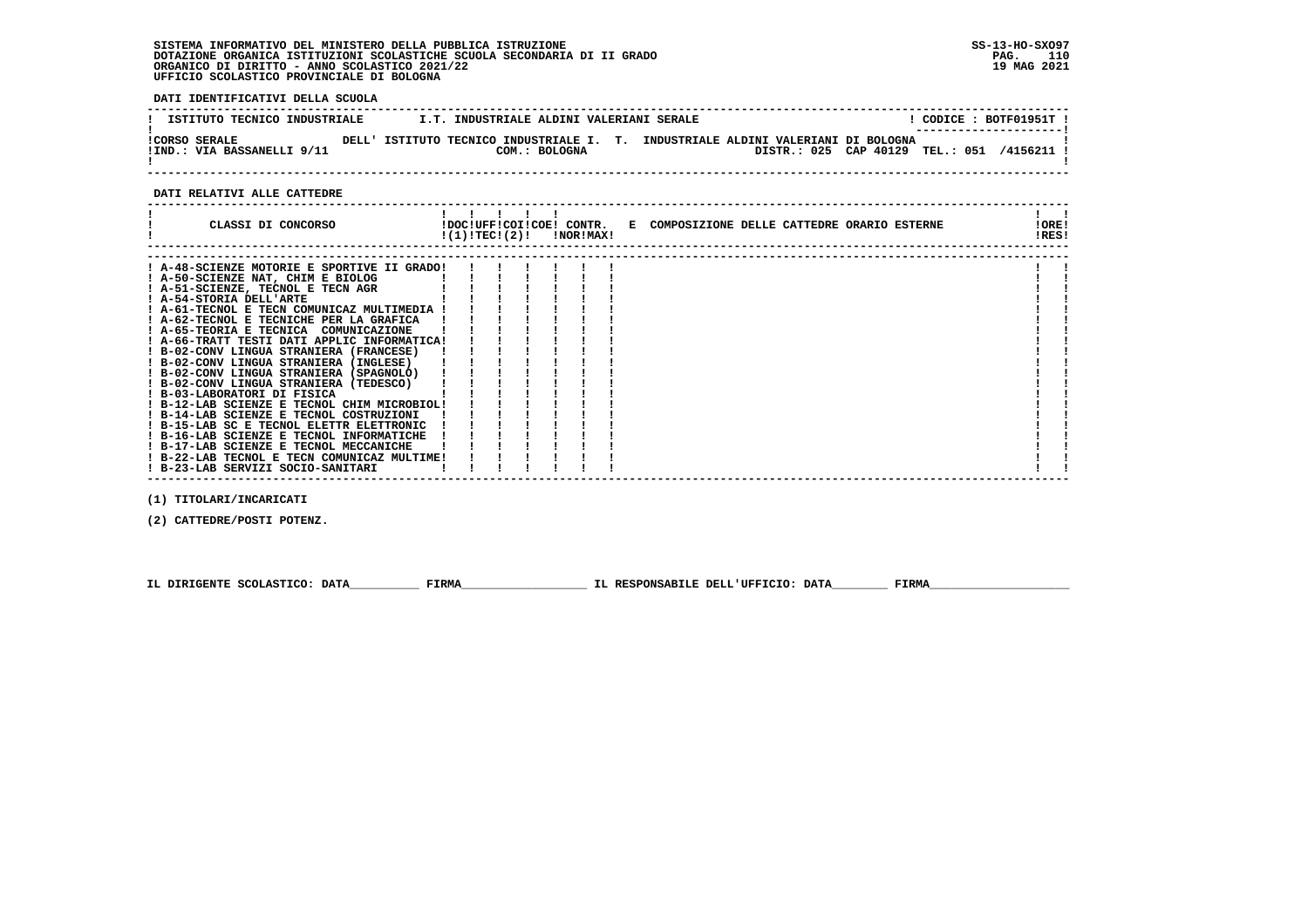**SISTEMA INFORMATIVO DEL MINISTERO DELLA PUBBLICA ISTRUZIONE SS-13-HO-SXO97 DOTAZIONE ORGANICA ISTITUZIONI SCOLASTICHE SCUOLA SECONDARIA DI II GRADO PAG. 111 ORGANICO DI DIRITTO - ANNO SCOLASTICO 2021/22 19 MAG 2021 UFFICIO SCOLASTICO PROVINCIALE DI BOLOGNA**

 **DATI IDENTIFICATIVI DELLA SCUOLA**

| ISTITUTO TECNICO INDUSTRIALE                              | IT MALPIGHI - SERALE                                                                                                                                             | ! CODICE : BOTF024508 !                 |
|-----------------------------------------------------------|------------------------------------------------------------------------------------------------------------------------------------------------------------------|-----------------------------------------|
| !IND.: VIA PERSICETANA, 45                                | CORSO SERALE                         DELL' ISTITUTO TECNICO INDUSTRIALE I. T. MARCELLO MALPIGHI DI CREVALCORE<br>DISTR.: 022 CAP 40014 TEL.:<br>COM.: CREVALCORE |                                         |
|                                                           |                                                                                                                                                                  |                                         |
| DATI RELATIVI ALLE CLASSI - SEDI EROGAZIONE DI COMPETENZA |                                                                                                                                                                  |                                         |
| CORSI - INDIRIZZI - SPECIALIZZAZIONI                      | ! ANNI DI CORSO ! CORSI - INDIRIZZI - SPECIALIZZAZIONI<br>! -----------------!                                                                                   | ANNI DI CORSO !<br>! -----------------! |
|                                                           | 1 1 2 2 1 3 1 4 1 5 1 6 1                                                                                                                                        | 1 1! 2! 3! 4! 5! 6!                     |
|                                                           | IT19 SISTEMA MODA - BIENNIO COMUNE                 ! ! ! ! ! ! ITAM TESSILE, ABBIGLIAMENTO E MODA!                                                               |                                         |
| DATI RELATIVI ALLE CATTEDRE                               |                                                                                                                                                                  |                                         |
|                                                           |                                                                                                                                                                  |                                         |

| CLASSI DI CONCORSO                          |  |  | $!(1)!TEC!(2)!$ $INORIMAX!$ | !DOC!UFF!COI!COE! CONTR. E COMPOSIZIONE DELLE CATTEDRE ORARIO ESTERNE | !ORE!<br>!RES! |  |
|---------------------------------------------|--|--|-----------------------------|-----------------------------------------------------------------------|----------------|--|
|                                             |  |  |                             |                                                                       |                |  |
| ! A-12-DISCIPL LETTERARIE ISTITUTI II GR !  |  |  |                             |                                                                       |                |  |
| $I$ A-20-FISICA                             |  |  |                             |                                                                       |                |  |
| ! A-21-GEOGRAFIA                            |  |  |                             |                                                                       |                |  |
| ! A-26-MATEMATICA                           |  |  |                             |                                                                       |                |  |
| ! A-27-MATEMATICA E FISICA                  |  |  |                             |                                                                       |                |  |
| ! A-34-SCIENZE E TECNOLOGIE CHIMICHE        |  |  |                             |                                                                       |                |  |
| ! A-35-SCIENZE E TECNOL CALZATURA E MODA    |  |  |                             |                                                                       |                |  |
| ! A-37-COSTRUZ TECNOL E TECN RAPPR GRAFICA! |  |  |                             |                                                                       |                |  |
| ! A-40-TECNOLOGIE ELETTRICHE ELETTRONICHE ! |  |  |                             |                                                                       |                |  |
| ! A-41-SCIENZE E TECNOLOGIE INFORMATICHE    |  |  |                             |                                                                       |                |  |
| ! A-44-TECNOL TESSILI, ABBIGL E MODA        |  |  |                             |                                                                       |                |  |
| ! A-45-SCIENZE ECONOMICO-AZIENDALI          |  |  |                             |                                                                       |                |  |
| ! A-46-SCIENZE GIURIDICO-ECONOMICHE         |  |  |                             |                                                                       |                |  |
| ! A-48-SCIENZE MOTORIE E SPORTIVE II GRADO! |  |  |                             |                                                                       |                |  |
| ! A-50-SCIENZE NAT, CHIM E BIOLOG           |  |  |                             |                                                                       |                |  |
| ! B-03-LABORATORI DI FISICA                 |  |  |                             |                                                                       |                |  |
| ! B-12-LAB SCIENZE E TECNOL CHIM MICROBIOL! |  |  |                             |                                                                       |                |  |
| ! B-13-LAB SC E TECN CALZATURA E MODA       |  |  |                             |                                                                       |                |  |
| ! B-16-LAB SCIENZE E TECNOL INFORMATICHE    |  |  |                             |                                                                       |                |  |
| ! B-17-LAB SCIENZE E TECNOL MECCANICHE      |  |  |                             |                                                                       |                |  |
| ! B-18-LAB SC E TECNOL TESS ABBIGL MODA     |  |  |                             |                                                                       |                |  |

 **------------------------------------------------------------------------------------------------------------------------------------**

 **(1) TITOLARI/INCARICATI**

 **(2) CATTEDRE/POSTI POTENZ.**

 **IL DIRIGENTE SCOLASTICO: DATA\_\_\_\_\_\_\_\_\_\_ FIRMA\_\_\_\_\_\_\_\_\_\_\_\_\_\_\_\_\_\_ IL RESPONSABILE DELL'UFFICIO: DATA\_\_\_\_\_\_\_\_ FIRMA\_\_\_\_\_\_\_\_\_\_\_\_\_\_\_\_\_\_\_\_**